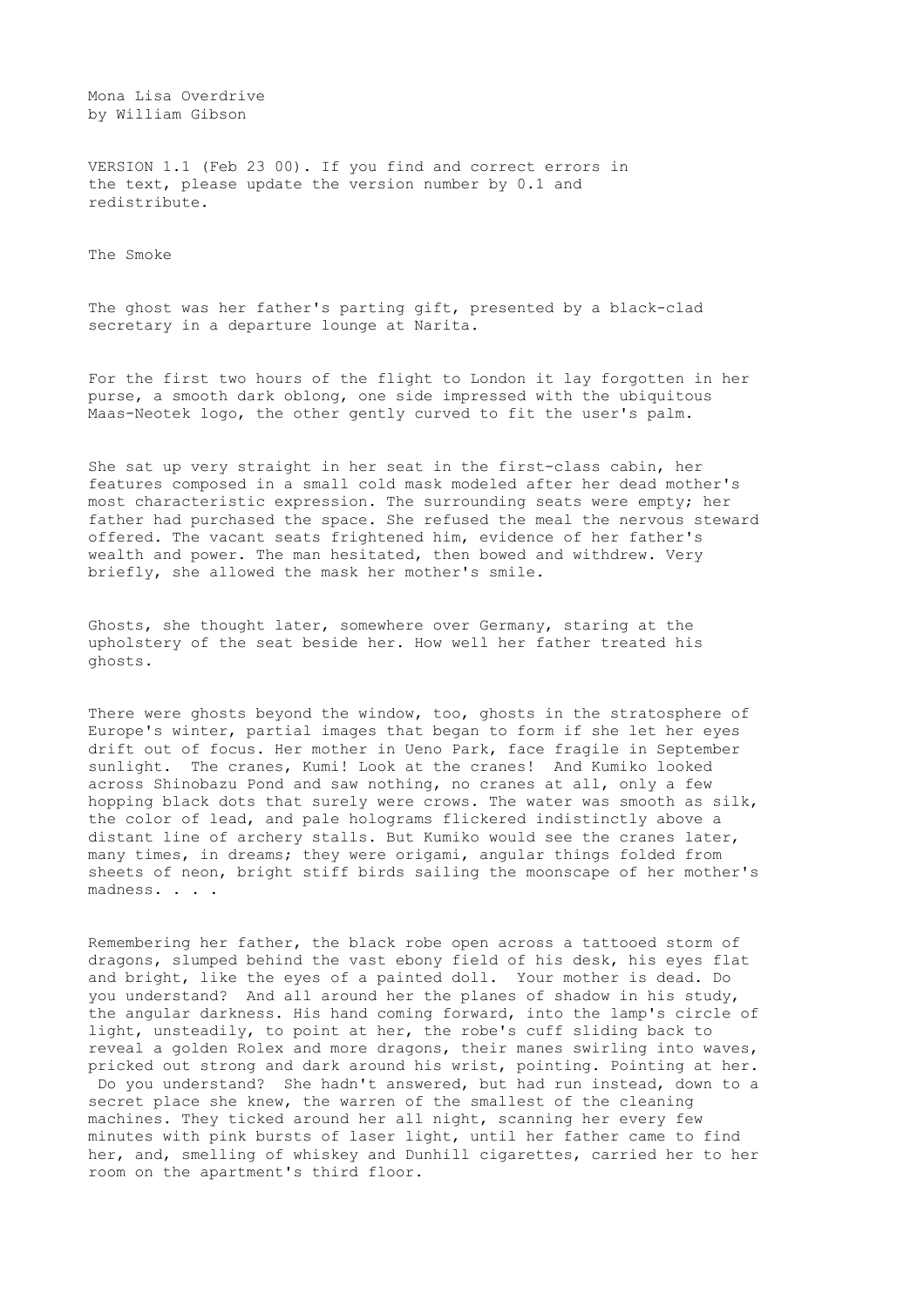Remembering the weeks that followed, numb days spent most often in the black-suited company of one secretary or another, cautious men with automatic smiles and tightly furled umbrellas. One of these, the youngest and least cautious, had treated her, on a crowded Ginza sidewalk, in the shadow of the Hattori clock, to an impromptu kendo demonstration, weaving expertly between startled shop girls and wide-eyed tourists, the black umbrella blurring harmlessly through the art's formal, ancient arcs. And Kumiko had smiled then, her own smile, breaking the funeral mask, and for this her guilt was driven instantly, more deeply and still more sharply, into that place in her heart where she knew her shame and her unworthiness. But most often the secretaries took her shopping, through one vast Ginza department store after another, and in and out of dozens of Shinjuku boutiques recommended by a blue plastic Michelin guide that spoke a stuffy tourist's Japanese. She purchased only very ugly things, ugly and very expensive things, and the secretaries marched stolidly beside her, the glossy bags in their hard hands. Each afternoon, returning to her father's apartment, the bags were deposited neatly in her bedroom, where they remained, unopened and untouched, until the maids removed them.

And in the seventh week, on the eve of her thirteenth birthday, it was arranged that Kumiko would go to London.

You will be a guest in the house of my kobun, her father said.

But I do not wish to go, she said, and showed him her mother's smile.

You must, he said, and turned away. There are difficulties, he said to the shadowed study. You will be in no danger, in London.

And when shall I return?

But her father didn't answer. She bowed and left his study, still wearing her mother's smile.

The ghost woke to Kumiko's touch as they began their descent into Heathrow. The fifty-first generation of Maas-Neotek biochips conjured up an indistinct figure on the seat beside her, a boy out of some faded hunting print, legs crossed casually in tan breeches and riding boots. Hullo, the ghost said.

Kumiko blinked, opened her hand. The boy flickered and was gone. She looked down at the smooth little unit in her palm and slowly closed her fingers.

'Lo again, he said. Name's Colin. Yours?

She stared. His eyes were bright green smoke, his high forehead pale and smooth under an unruly dark forelock. She could see the seats across the aisle through the glint of his teeth. If it's a bit too spectral for you, he said, with a grin, we can up the rez. . . . And he was there for an instant, uncomfortably sharp and real, the nap on the lapels of his dark coat vibrating with hallucinatory clarity. Runs the battery down, though, he said, and faded to his prior state. Didn't get your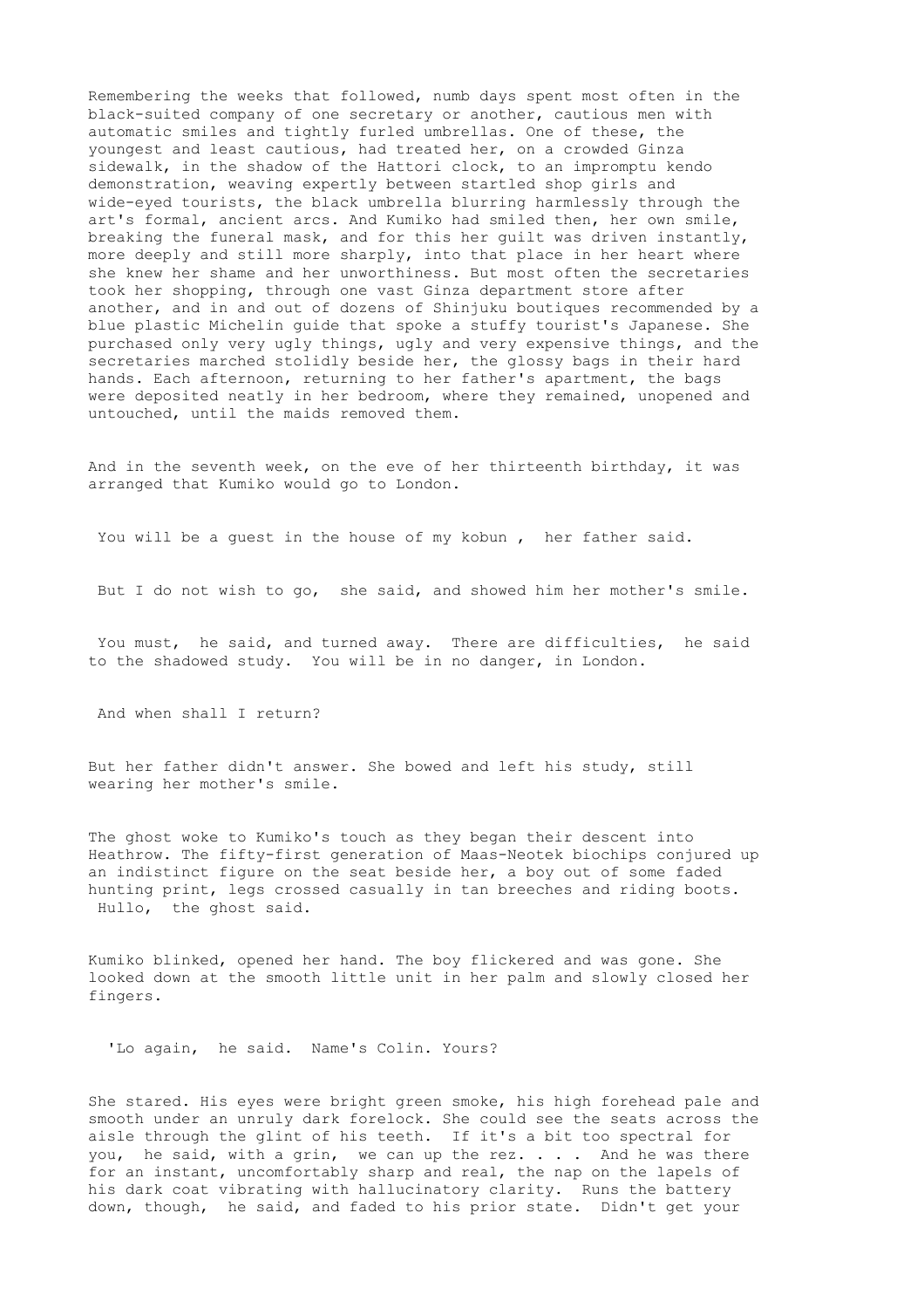name. The grin again.

You aren't real, she said sternly.

He shrugged. Needn't speak out loud, miss. Fellow passengers might think you a bit odd, if you take my meaning. Subvocal's the way. I pick it all up through the skin. . . . He uncrossed his legs and stretched, hands clasped behind his head. Seatbelt, miss. I needn't buckle up myself, of course, being, as you've pointed out, unreal.

Kumiko frowned and tossed the unit into the ghost's lap. He vanished. She fastened her seatbelt, glanced at the thing, hesitated, then picked it up again.

 First time in London, then? he asked, swirling in from the periphery of her vision. She nodded in spite of herself. You don't mind flying? Doesn't frighten you?

She shook her head, feeling ridiculous.

 Never mind, the ghost said. I'll look out for you. Heathrow in three minutes. Someone meeting you off the plane?

My father's business associate, she said in Japanese.

The ghost grinned. Then you'll be in good hands, I'm sure. He winked. Wouldn't think I'm a linguist to look at me, would you?

Kumiko closed her eyes and the ghost began to whisper to her, something about the archaeology of Heathrow, about the Neolithic and the Iron ages, pottery and tools. . . .

 Miss Yanaka? Kumiko Yanaka? The Englishman towered above her, his gaijin bulk draped in elephantine folds of dark wool. Small dark eyes regarded her blandly through steel-rimmed glasses. His nose seemed to have been crushed nearly flat and never reset. His hair, what there was of it, had been shaved back to a gray stubble, and his black knit gloves were frayed and fingerless. My name, you see, he said, as though this would immediately reassure her, is Petal.

Petal called the city Smoke.

Kumiko shivered on chill red leather; through the ancient Jaguar's window she watched the snow spinning down to melt on the road Petal called M4. The late afternoon sky was colorless. He drove silently, efficiently, his lips pursed as though he were about to whistle. The traffic, to Tokyo eyes, was absurdly light. They accelerated past an unmanned Eurotrans freight vehicle, its blunt prow studded with sensors and banks of headlights. In spite of the Jaguar's speed, Kumiko felt as if somehow she were standing still; London's particles began to accrete around her. Walls of wet brick, arches of concrete, black-painted ironwork standing up in spears.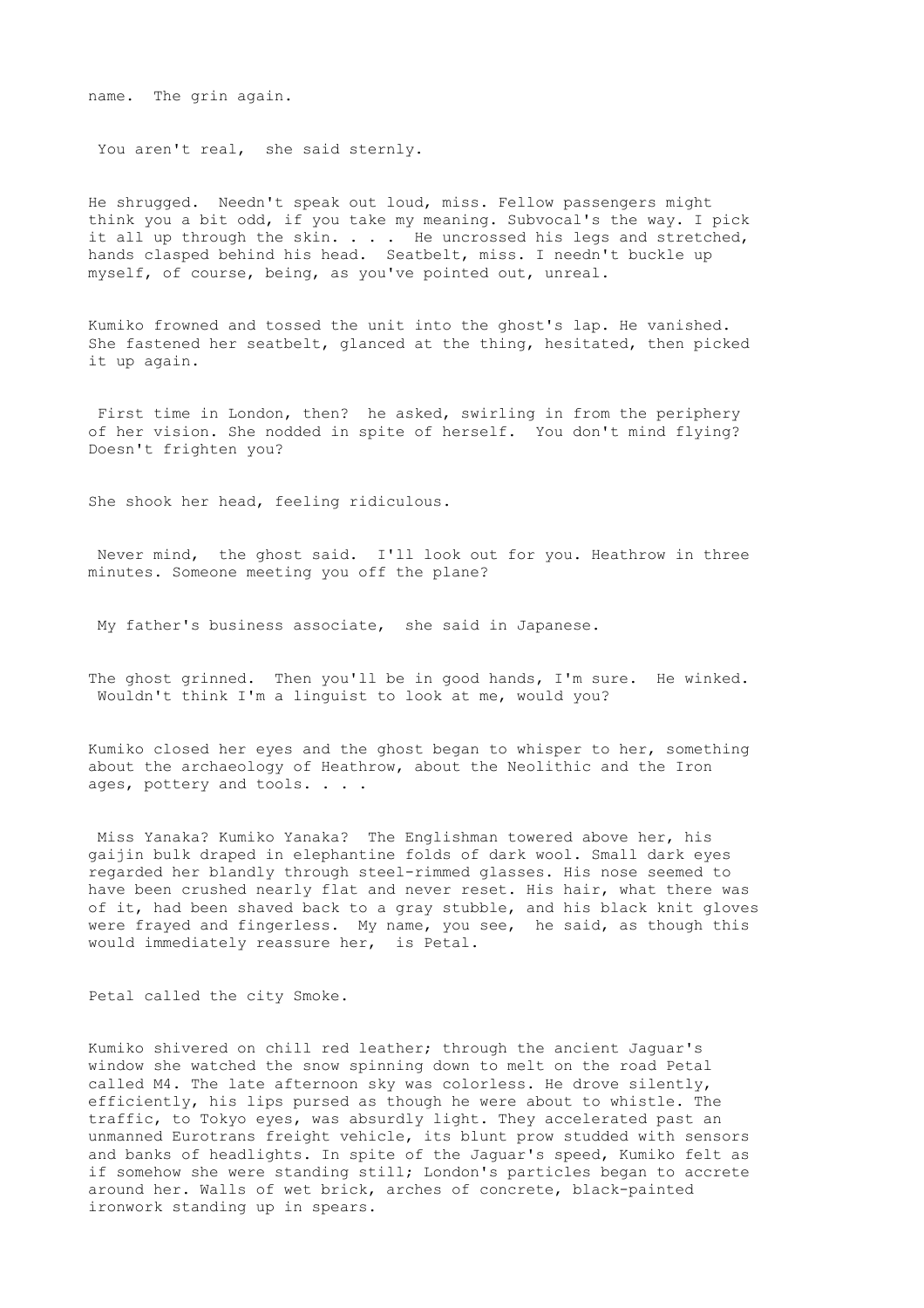As she watched, the city began to define itself. Off the M4, while the Jaguar waited at intersections, she could glimpse faces through the snow, flushed gaijin faces above dark clothing, chins tucked down into scarves, women's bootheels ticking through silver puddles. The rows of shops and houses reminded her of the gorgeously detailed accessories she'd seen displayed around a toy locomotive in the Osaka gallery of a dealer in European antiques.

This was nothing like Tokyo, where the past, all that remained of it, was nurtured with a nervous care. History there had become a quantity, a rare thing, parceled out by government and preserved by law and corporate funding. Here it seemed the very fabric of things, as if the city were a single growth of stone and brick, uncounted strata of message and meaning, age upon age, generated over the centuries to the dictates of some now-all-but-unreadable DNA of commerce and empire.

Regret Swain couldn't come out to meet you himself, the man called Petal said. Kumiko had less trouble with his accent than with his manner of structuring sentences; she initially mistook the apology for a command. She considered accessing the ghost, then rejected the idea.

Swain, she ventured. Mr. Swain is my host?

Petal's eyes found her in the mirror. Roger Swain. Your father didn't tell you?

 $M_{\odot}$ 

 Ah. He nodded. Mr. Kanaka's conscious of security in these matters, it stands to reason. . . . Man of his stature, et cetera . . . He sighed loudly. Sorry about the heater. Garage was supposed to have that taken care of. . . .

 Are you one of Mr. Swain's secretaries? Addressing the stubbled rolls of flesh above the collar of the thick dark coat.

His secretary? He seemed to consider the matter. No, he ventured finally, I'm not that. He swung them through a roundabout, past gleaming metallic awnings and the evening surge of pedestrians. Have you eaten, then? Did they feed you on the flight?

I wasn't hungry. Conscious of her mother's mask.

 Well, Swain'll have something for you. Eats a lot of Jap food, Swain. He made a strange little ticking sound with his tongue. He glanced back at her.

She looked past him, seeing the kiss of snowflakes, the obliterating sweep of the wipers.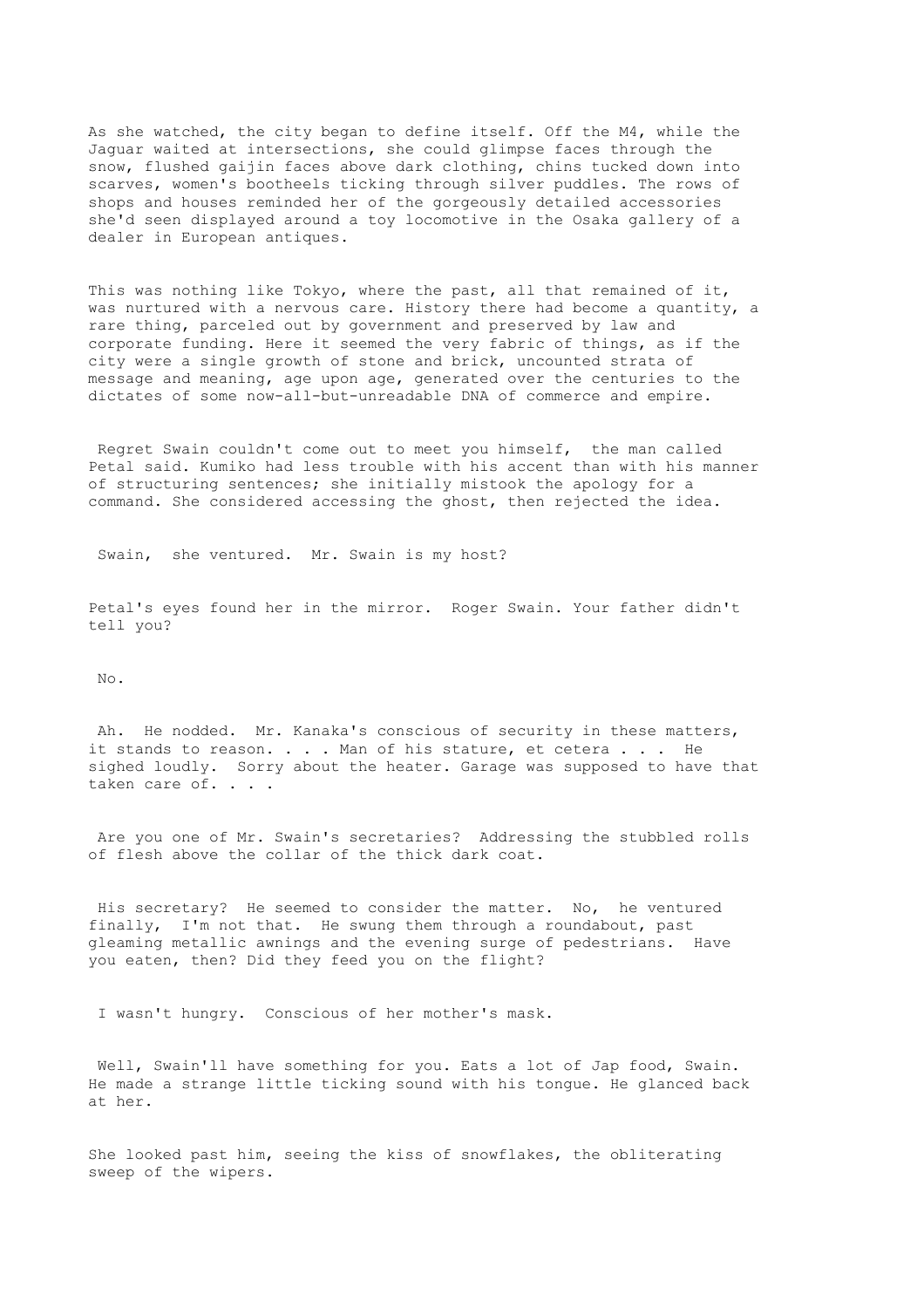Swain's Notting Hill residence consisted of three interconnected Victorian townhouses situated somewhere in a snowy profusion of squares, crescents, and mews. Petal, with two of Kumiko's suitcases in either hand, explained to her that number 17 was the front entrance for numbers 16 and 18 as well. No use knocking there, he said, gesturing clumsily with the heavy cases in his hand, indicating the glossy red paint and polished brass fittings of 16's door. Nothing behind it but twenty inches of ferroconcrete.

She looked down the crescent, nearly identical facades receding along its shallow curve. The snow fell more thickly now, and the featureless sky was lit with a salmon glow of sodium lamps. The street was deserted, the snow fresh and unmarked. There was an alien edge to the cold air, a faint, pervasive hint of burning, of archaic fuels. Petal's shoes left large, neatly defined prints. They were black suede oxfords with narrow toes and extremely thick corrugated soles of scarlet plastic. She followed in his tracks, beginning to shiver, up the gray steps to number 17.

 It's me then, he said to the black-painted door, innit. Then he sighed, set all four suitcases down in the snow, removed the fingerless glove from his right hand, and pressed his palm against a circle of bright steel set flush with one of the door panels. Kumiko thought she heard a faint whine, a gnat sound that rose in pitch until it vanished, and then the door vibrated with the muffled impact of magnetic bolts as they withdrew.

 You called it Smoke, she said, as he reached for the brass knob, the city. . . .

He paused. The Smoke, he said, yes, and opened the door into warmth and light, that's an old expression, sort of nickname. He picked up her bags and padded into a blue-carpeted foyer paneled in white-painted wood. She followed him, the door closing itself behind her, its bolts thumping back into place. A mahogany-framed print hung above the white wainscoting, horses in a field, crisp little figures in red coats. Colin the chip-ghost should live there , she thought. Petal had put her bags down again. Flakes of compacted snow lay on the blue carpet. Now he opened another door, exposing a gilt steel cage. He drew the bars aside with a clank. She stared into the cage, baffled. The lift, he said. No space for your things. I'll make a second trip.

For all its apparent age, it rose smoothly enough when Petal touched a white porcelain button with a blunt forefinger. Kumiko was forced to stand very close to him then; he smelled of damp wool and some floral shaving preparation.

We've put you up top, he said, leading her along a narrow corridor, because we thought you might appreciate the quiet. He opened a door and gestured her in. Hope it'll do. . . . He removed his glasses and polished them energetically with a crumpled tissue. I'll get your bags.

When he had gone, Kumiko walked slowly around the massive black marble tub that dominated the center of the low, crowded room. The walls, angled sharply toward the ceiling, were faced with mottled gold mirror.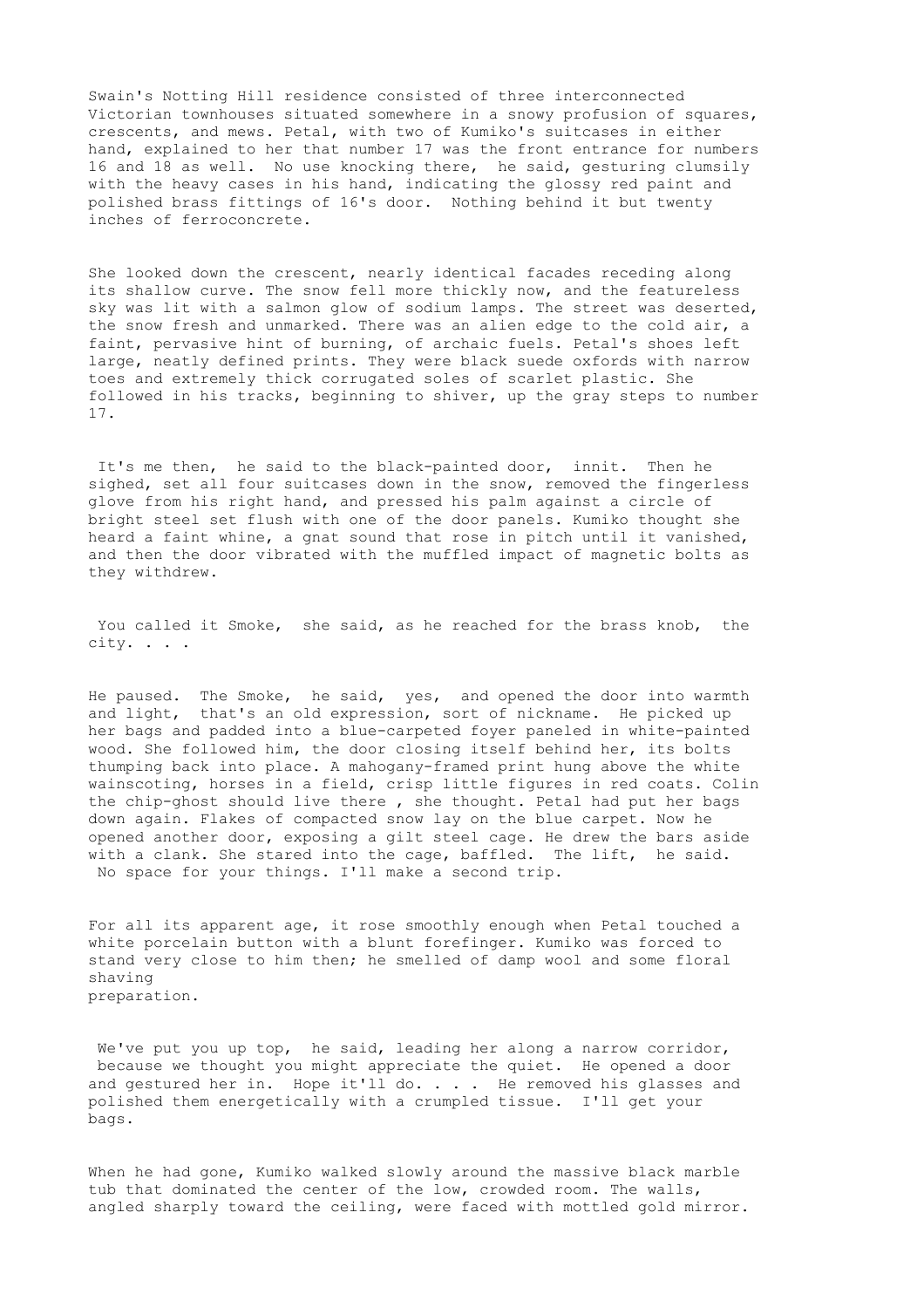A pair of small dormer windows flanked the largest bed she'd ever seen. Above the bed, the mirror was inset with small adjustable lights, like the reading lamps in an airliner. She stood beside the tub to touch the arched neck of a gold-plated swan that served as a spout. Its spread wings were tap handles. The air in the room was warm and still, and for an instant the presence of her mother seemed to fill it, an aching fog.

Petal cleared his throat in the doorway. Well then, he said, bustling in with her luggage, everything in order? Feeling hungry yet? No? Leave you to settle in . . . He arranged her bags beside the bed. If you should feel like eating, just ring. He indicated an ornate antique telephone with scrolled brass mouth and earpieces and a turned ivory handle. Just pick it up, you needn't dial. Breakfast's when you want it. Ask someone, they'll show you where. You can meet Swain then. . . .

The sense of her mother had vanished with his return. She tried to feel it again, when he said goodnight and closed the door, but it was gone.

She remained a long time beside the tub, stroking the smooth metal of the swan's cool neck.

Kid Afrika

Kid Afrika came cruising into Dog Solitude on the last day in November, his vintage Dodge chauffeured by a white girl named Cherry Chesterfield.

Slick Henry and Little Bird were breaking down the buzzsaw that formed the Judge's left hand when Kid's Dodge came into view, its patched apron bag throwing up brown fantails of the rusty water that pooled on the Solitude's uneven plain of compacted steel.

Little Bird saw it first. He had sharp eyes, Little Bird, and a 10X monocular that dangled on his chest amid the bones of assorted animals and antique bottleneck cartridge brass. Slick looked up from the hydraulic wrist to see Little Bird straighten up to his full two meters and aim the monocular out through the grid of unglazed steel that formed most of Factory's south wall. Little Bird was very thin, almost skeletal, and the lacquered wings of brown hair that had earned him the name stood out sharp against the pale sky. He kept the back and sides shaved high, well above his ears; with the wings and the aerodynamic ducktail, he looked as though he were wearing a headless brown gull.

Whoa, said Little Bird, motherfuck.

 What? It was hard to get Little Bird to concentrate, and the job needed a second set of hands.

It's that nigger.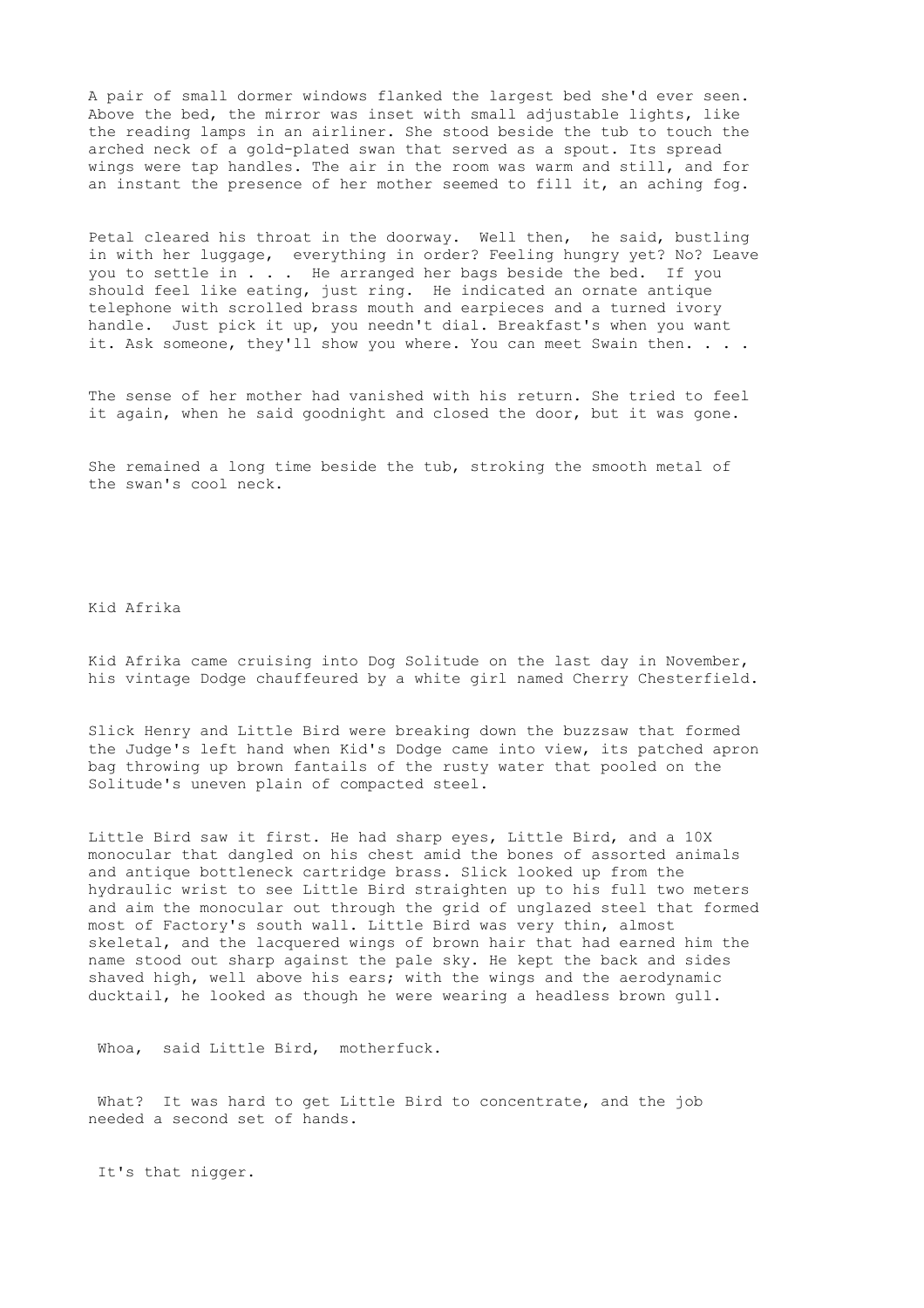Slick stood up and wiped his hands down the thighs of his jeans while Little Bird fumbled the green Mech-5 microsoft from the socket behind his ear -- instantly forgetting the eight-point servo-calibration procedure needed to unfuck the Judge's buzzsaw. Who's driving? Afrika never drove himself if he could help it.

 Can't make out. Little Bird let the monocular clatter back into the curtain of bones and brass.

Slick joined him at the window to watch the Dodge's progress. Kid Afrika periodically touched up the hover's matte-black paint-job with judicious applications from an aerosol can, the somber effect offset by the row of chrome-plated skulls welded to the massive front bumper. At one time the hollow steel skulls had boasted red Christmas bulbs for eyes; maybe the Kid was losing his concern with image.

As the hover slewed up to Factory, Slick heard Little Bird shuffle back into the shadows, his heavy boots scraping through dust and fine bright spirals of metal shavings.

Slick watched past a last dusty dagger of window glass as the hover settled into its apron bags in front of Factory, groaning and venting steam.

Something rattled in the dark behind him and he knew that Little Bird was behind the old parts rack, fiddling the homemade silencer onto the Chinese rimfire they used for rabbits.

 Bird, Slick said, tossing his wrench down on the tarp, I know you're an ignorant little redneck Jersey asshole, but do you have to keep goddamn reminding me of it?

Don't like that nigger, Little Bird said, from behind the rack.

 Yeah, and if that nigger'd bother noticing, he wouldn't like you either. Knew you were back here with that gun, he'd shove it down your throat sideways.

No response from Little Bird. He'd grown up in white Jersey stringtowns where nobody knew shit about anything and hated anybody who did.

 And I'd help him, too. Slick yanked up the zip on his old brown jacket and went out to Kid Afrika's hover.

The dusty window on the driver's side hissed down, revealing a pale face dominated by an enormous pair of amber-tinted goggles. Slick's boots crunched on ancient cans rusted thin as old leaves. The driver tugged the goggles down and squinted at him; female, but now the amber goggles hung around her neck, concealing her mouth and chin. The Kid would be on the far side, a good thing in the unlikely event Little Bird started shooting.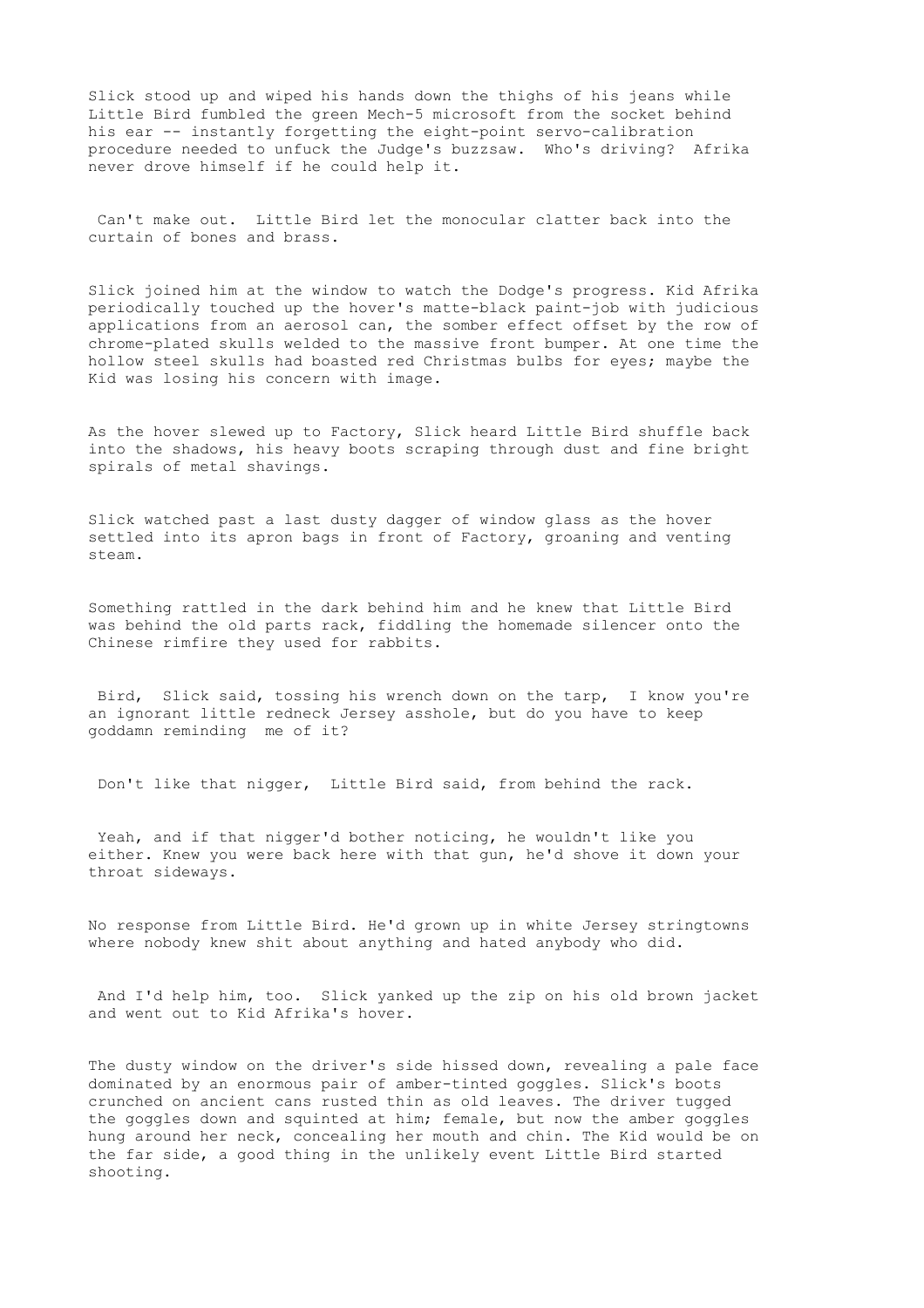Go on around, the girl said.

Slick walked around the hover, past the chrome skulls, hearing Kid Afrika's window come down with that same demonstrative little sound.

 Slick Henry, the Kid said, his breath puffing white as it hit the air of the Solitude, hello.

Slick looked down at the long brown face. Kid Afrika had big hazel eyes, slitted like a cat's, a pencil-thin mustache, and skin with the sheen of buffed leather.

 Hey, Kid. Slick smelled some kind of incense from inside the hover. How y ' doin'?

Well, the Kid said, narrowing his eyes, recall you sayin' once, if I ever needed a favor . . .

 Right, Slick said, feeling a first twinge of apprehension. Kid Afrika had saved his ass once, in Atlantic City; talked some irate brothers out of dropping him off this balcony on the forty-third floor of a burnedout highstack. Somebody wanna throw you off a tall building?

Slick, the Kid said, I wanna introduce you to somebody.

Then we'll be even?

 Slick Henry, this fine-looking girl here, this is Miss Cherry Chesterfield of Cleveland, Ohio. Slick bent down and looked at the driver. Blond shockhead, paintstick around her eyes. Cherry, this is my close personal friend Mr. Slick Henry. When he was young and bad he rode with the Deacon Blues. Now he's old and bad, he holes up out here and pursues his art , understand. A talented man, understand.

 He's the one builds the robots, the girl said, around a wad of gum, you said.

The very one, the Kid said, opening his door. You wait for us here, Cherry honey. The Kid, draped in a mink coat that brushed the immaculate tips of his yellow ostrich boots, stepped out onto the Solitude, and Slick caught a glimpse of something in the back of the hover, eyeblink ambulance flash of bandages and surgical tubing. . . .

 Hey, Kid, he said, what you got back there? The Kid's jeweled hand came up, gesturing Slick back as the hover's door clanked shut and Cherry Chesterfield hit the window buttons.

We have to talk about that, Slick.

I don't think it's much to ask, Kid Afrika said, leaning back against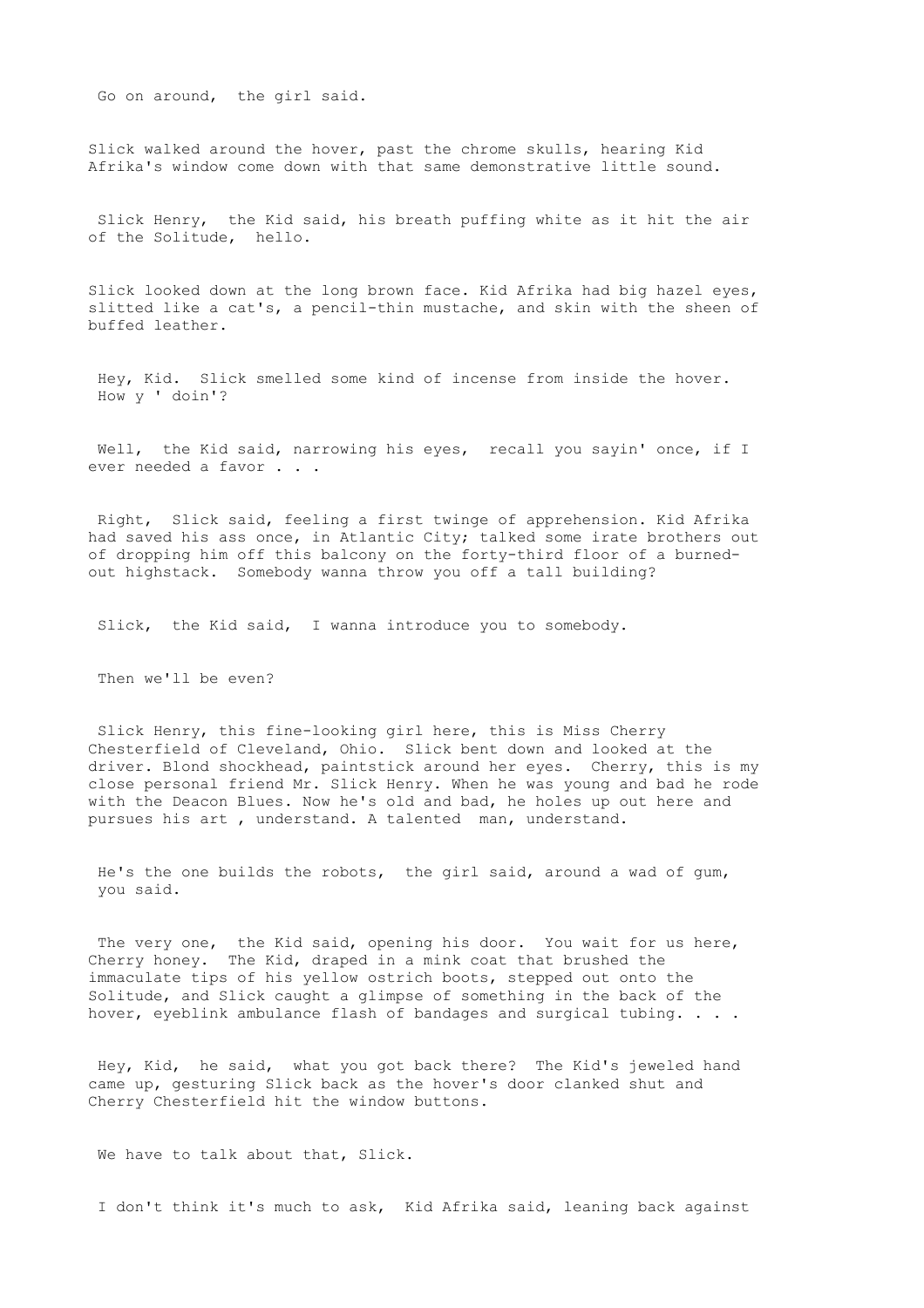a bare metal workbench, wrapped in his mink. Cherry has a med-tech's ticket and she knows she'll get paid. Nice girl, Slick. He winked.

Kid . . .

Kid Afrika had this guy in the back of the hover who was like dead, coma or something, had him hooked up to pumps and bags and tubes and some kind of simstim rig, all of it bolted to an old alloy ambulance stretcher, batteries and everything.

What's this? Cherry, who'd followed them in after the Kid had taken Slick back out to show him the guy in the back of the hover, was peering dubiously up at the towering Judge, most of him anyway; the arm with the buzzsaw was where they'd left it, on the floor on the greasy tarp. If she has a med tech 's ticket , Slick thought, the med-tech probably hasn 't noticed it 's missing yet . She was wearing at least four leather jackets, all of them several sizes too big.

Slick's art, like I told you.

That guy's dying. He smells like piss.

 Catheter came loose, Cherry said. What's this thing supposed to do , anyway?

 We can't keep him here, Kid, he'll stiff. You wanna kill him, go stuff him down a hole on the Solitude.

The man's not dying, Kid Afrika said. He's not hurt, he's not sick.. . .

Then what the fuck's wrong with him?

He's under , baby. He's on a long trip . He needs peace and quiet .

Slick looked from the Kid to the Judge, then back to the Kid. He wanted to be working on that arm. Kid said he wanted Slick to keep the guy for two weeks, maybe three; he'd leave Cherry there to take care of him.

I can't figure it. This guy, he's a friend of yours?

Kid Afrika shrugged inside his mink.

So why don't you keep him at your place?

Not so quiet. Not peaceful enough.

Kid, Slick said, I owe you one, but nothing this weird. Anyway, I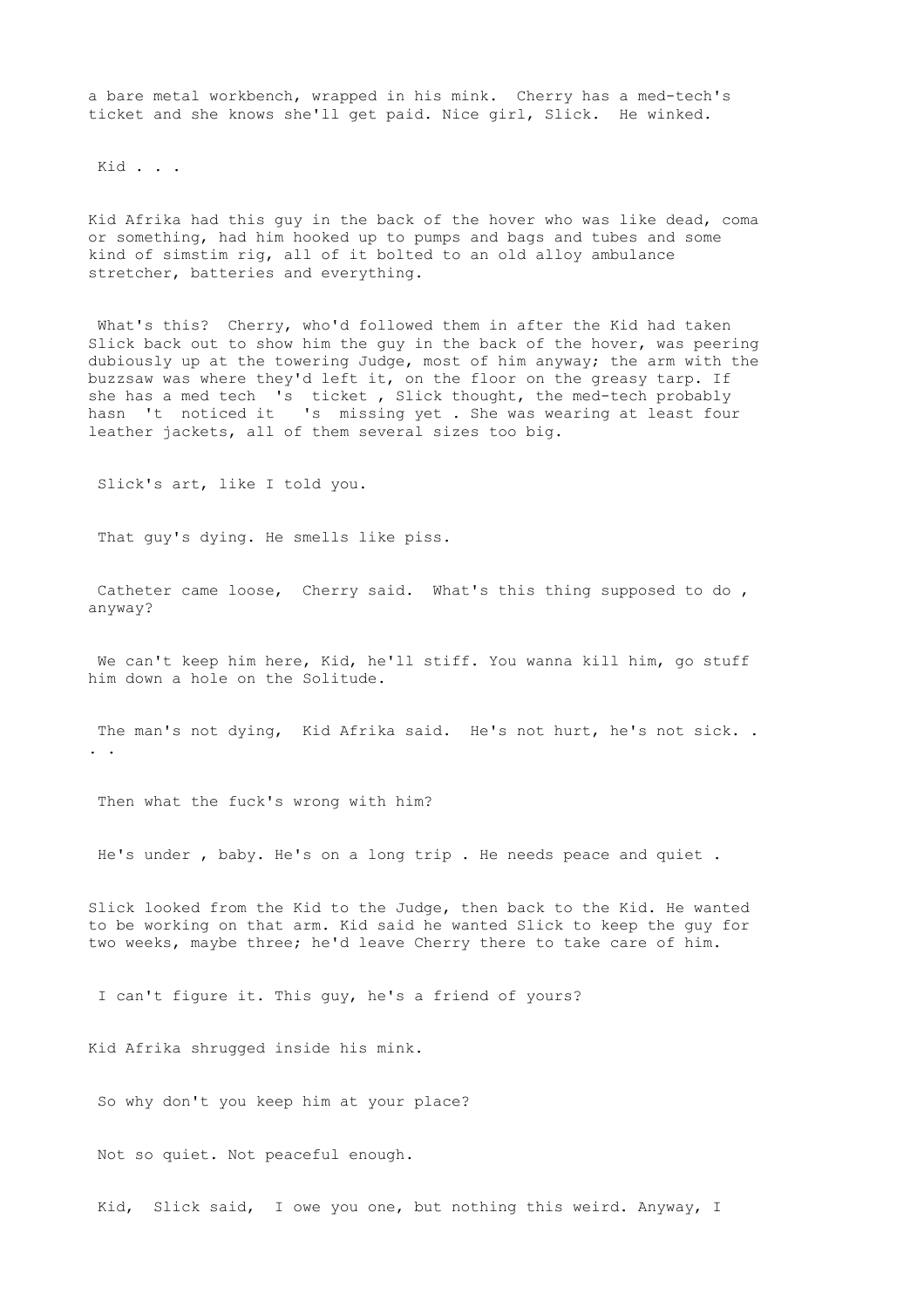gotta work, and anyway, it's too weird. And there's Gentry, too. He's gone to Boston now; be back tomorrow night and he wouldn't like it. You know how he's funny about people. . . . It's mostly his place , too, how it is. . . .

 They had you over the railing, man, Kid Afrika said sadly. You remember?

Hey, I remember, I . . .

You don't remember too good, the Kid said. Okay, Cherry. Let's go. Don't wanna cross Dog Solitude at night. He pushed off from the steel bench.

Kid, look . . .

 Forget it. I didn't know your fucking name, that time in Atlantic City, just figured I didn't wanna see the white boy all over the street, y'know? So I didn't know your name then, I guess I don't know it now.

Kid . . .

Yeah?

 Okay. He stays. Two weeks max. You gimme your word, you'll come back and get him? And you gotta help me square it with Gentry.

What's he need?

Drugs.

 Little Bird reappeared as the Kid's Dodge wallowed away across the Solitude. He came edging out from behind an outcropping of compacted cars, rusty pallets of crumpled steel that still showed patches of bright enamel.

Slick watched him from a window high up in Factory. The squares of the steel frame had been fitted with sections of scavenged plastic, each one a different shade and thickness, so that when Slick tilted his head to one side, he saw Little Bird through a pane of hot-pink Lucite.

Who lives here? Cherry asked, from the room behind him.

Me, Slick said, Little Bird, Gentry . . .

In this room, I mean.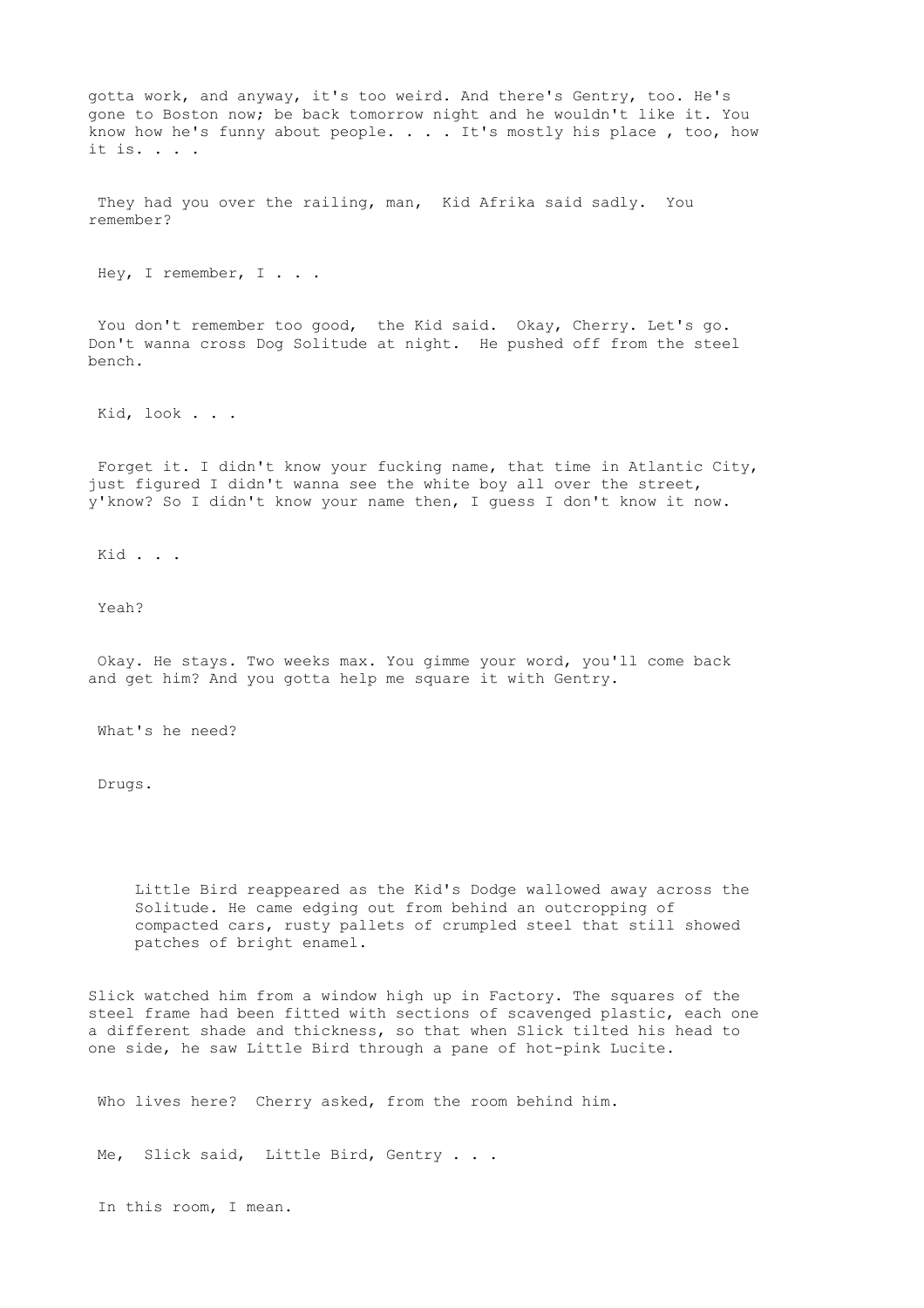He turned and saw her there beside the stretcher and its attendant machines. You do, he said.

 It's your place? She was staring at the drawings taped to the walls, his original conceptions of the Judge and his Investigators, the Corpsegrinder and the Witch.

Don't worry about it.

Better you don't get any ideas, she said.

He looked at her. She had a large red sore at the corner of her mouth. Her bleached hair stood out like a static display. Like I said, don't worry about it.

Kid said you got electricity.

Yeah.

 Better get him hooked up, she said, turning to the stretcher. He doesn't draw much, but the batteries'll be getting low.

He crossed the room to look down at the wasted face. You better tell me something, he said. He didn't like the tubes. One of them went into a nostril and the idea made him want to gag. Who is this guy and what exactly the fuck is Kid Afrika doing to him?

 He's not, she said, tapping a readout into view on a biomonitor panel lashed to the foot of the stretcher with silver tape. REM's still up, like he dreams all the time . . . The man on the stretcher was strapped down in a brand-new blue sleeping bag. What it is, he  $-$ - whoever  $$ he's paying Kid for this.

There was a trode-net plastered across the guy's forehead; a single black cable was lashed along the edge of the stretcher. Slick followed it up to the fat gray package that seemed to dominate the gear mounted on the superstructure. Simstim? Didn't look like it. Some kind of cyberspace rig? Gentry knew a lot about cyberspace, or anyway he talked about it, but Slick couldn't remember anything about getting unconscious and just staying jacked in. . . . People jacked in so they could hustle. Put the trodes on and they were out there, all the data in the world stacked up like one big neon city, so you could cruise around and have a kind of grip on it, visually anyway, because if you didn't, it was too complicated, trying to find your way to a particular piece of data you needed. Iconics, Gentry called that.

He paying the Kid?

Yeah, she said.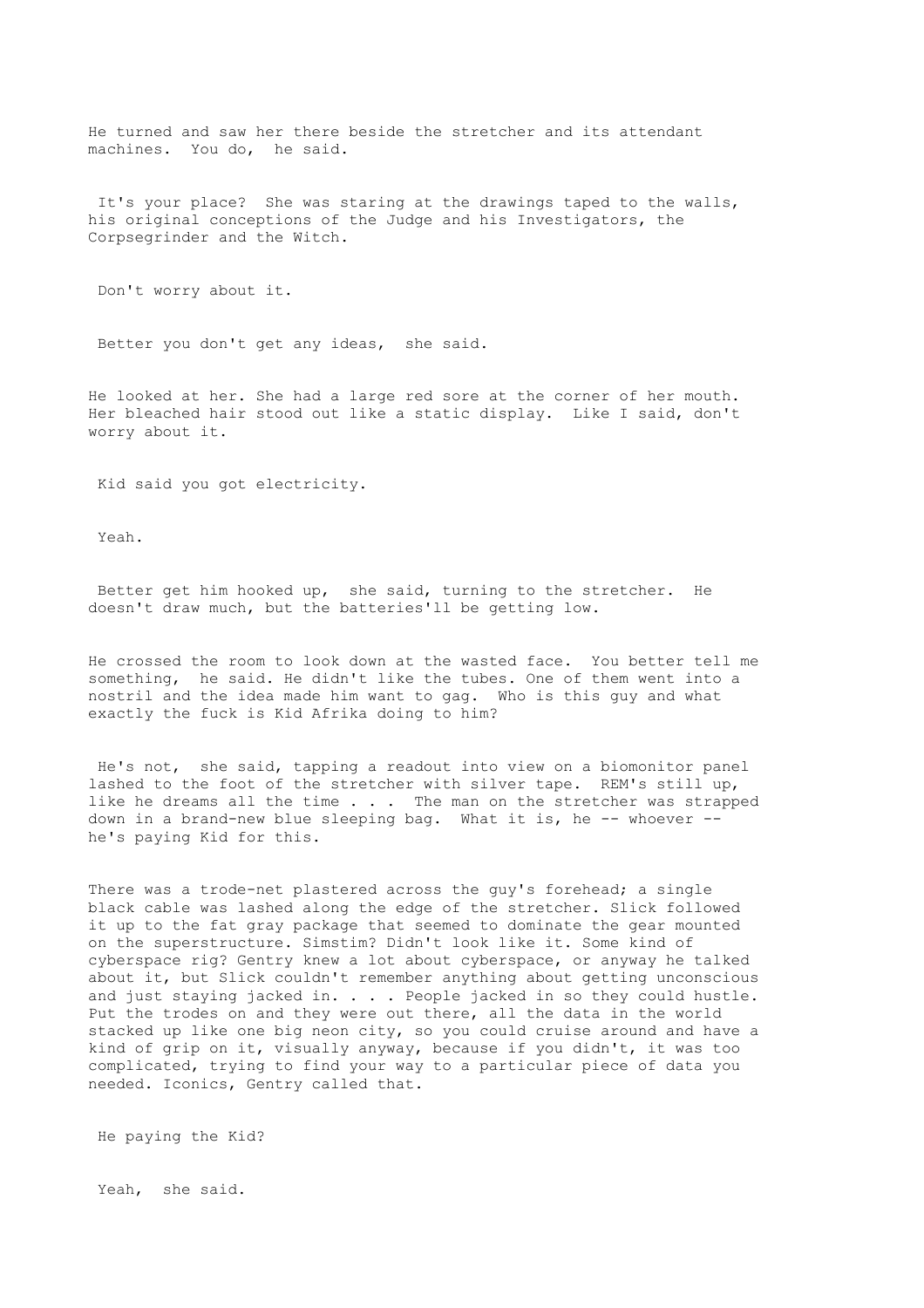What for?

Keep him that way. Hide him out, too.

Who from?

Don't know. Didn't say.

In the silence that followed, he could hear the steady rasp of the man's breath.

Malibu

There was a smell in the house; it had always been there.

It belonged to time and the salt air and the entropic nature of expensive houses built too close to the sea. Perhaps it was also peculiar to places briefly but frequently uninhabited, houses opened and closed as their restless residents arrived and departed. She imagined the rooms empty, flecks of corrosion blossoming silently on chrome, pale molds taking hold in obscure corners. The architects, as if in recognition of eternal processes, had encouraged a degree of rust; massive steel railings along the deck had been eaten wrist-thin by years of spray.

The house crouched, like its neighbors, on fragments of ruined foundations, and her walks along the beach sometimes involved attempts at archaeological fantasy. She tried to imagine a past for the place, other houses, other voices. She was accompanied, on these walks, by an armed remote, a tiny Dornier helicopter that rose from its unseen rooftop nest when she stepped down from the deck. It could hover almost silently, and was programmed to avoid her line of sight. There was something wistful about the way it followed her, as though it were an expensive but unappreciated Christmas gift.

She knew that Hilton Swift was watching through the Dornier's cameras. Little that occurred in the beach house escaped Sense/Net; her solitude, the week alone she'd demanded, was under constant surveillance.

Her years in the profession had conveyed a singular immunity to observation.

At night she sometimes lit the floods mounted beneath the deck, illuminating the hieroglyphic antics of huge gray sandfleas. The deck itself she left in darkness, and the sunken living room behind her. She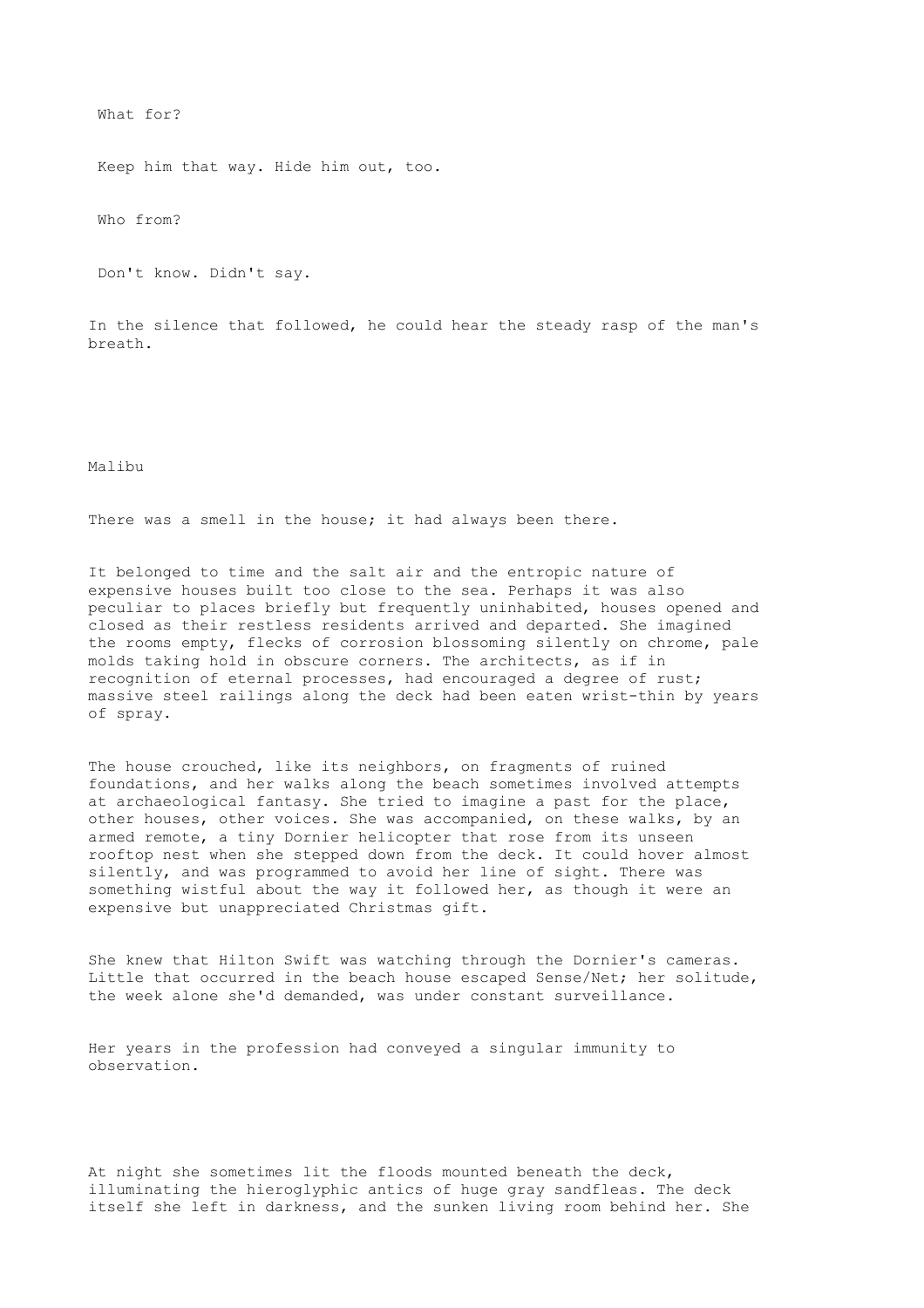sat on a chair of plain white plastic, watching the Brownian dance of the fleas. In the glare of the floods, they cast minute, barely visible shadows, fleeting cusps against the sand.

The sound of the sea wrapped her in its movement. Late at night, as she slept in the smaller of the two guest bedrooms, it worked its way into her dreams. But never into the stranger 's invading memories.

The choice of bedrooms was instinctive. The master bedroom was mined with the triggers of old pain.

The doctors at the clinic had used chemical pliers to pry the addiction away from receptor sites in her brain.

She cooked for herself in the white kitchen, thawing bread in the microwave, dumping packets of dehydrated Swiss soup into spotless steel pans, edging dully into the nameless but increasingly familiar space from which she'd been so subtly insulated by the designer 's dust.

 It's called life, she said to the white counter. And what would Sense/Net's in-house psychs make of that, she wondered, if some hidden microphone caught it and carried it to them? She stirred the soup with a slender stainless whisk, watching steam rise. It helped to do things, she thought, just to do things yourself; at the clinic, they'd insisted she make her own bed. Now she spooned out her own bowl of soup, frowning, remembering the clinic.

She'd checked herself out a week into the treatment. The medics protested. The detoxification had gone beautifully, they said, but the therapy hadn't begun. They pointed out the rate of relapse among clients who failed to complete the program. They explained that her insurance was invalid if she terminated her treatment. Sense/Net would pay, she told them, unless they preferred she pay them herself. She produced her platinum MitsuBank chip.

Her Lear arrived an hour later; she told it to take her to LAX, ordered a car to meet her there, and canceled all incoming calls.

 I'm sorry, Angela, the jet said, banking over Montego Bay seconds after they'd taken off, but I have Hilton Swift on executive override.

 Angie, Swift said, you know I'm behind you all the way. You know that, Angie.

She turned to stare at the black oval of the speaker. It was centered in smooth gray plastic, and she imagined him crouching back there, his long runner's legs folded painfully, grotesquely, behind the Lear's bulkhead.

I know that, Hilton, she said. It's nice of you to phone.

You're going to L.A., Angie.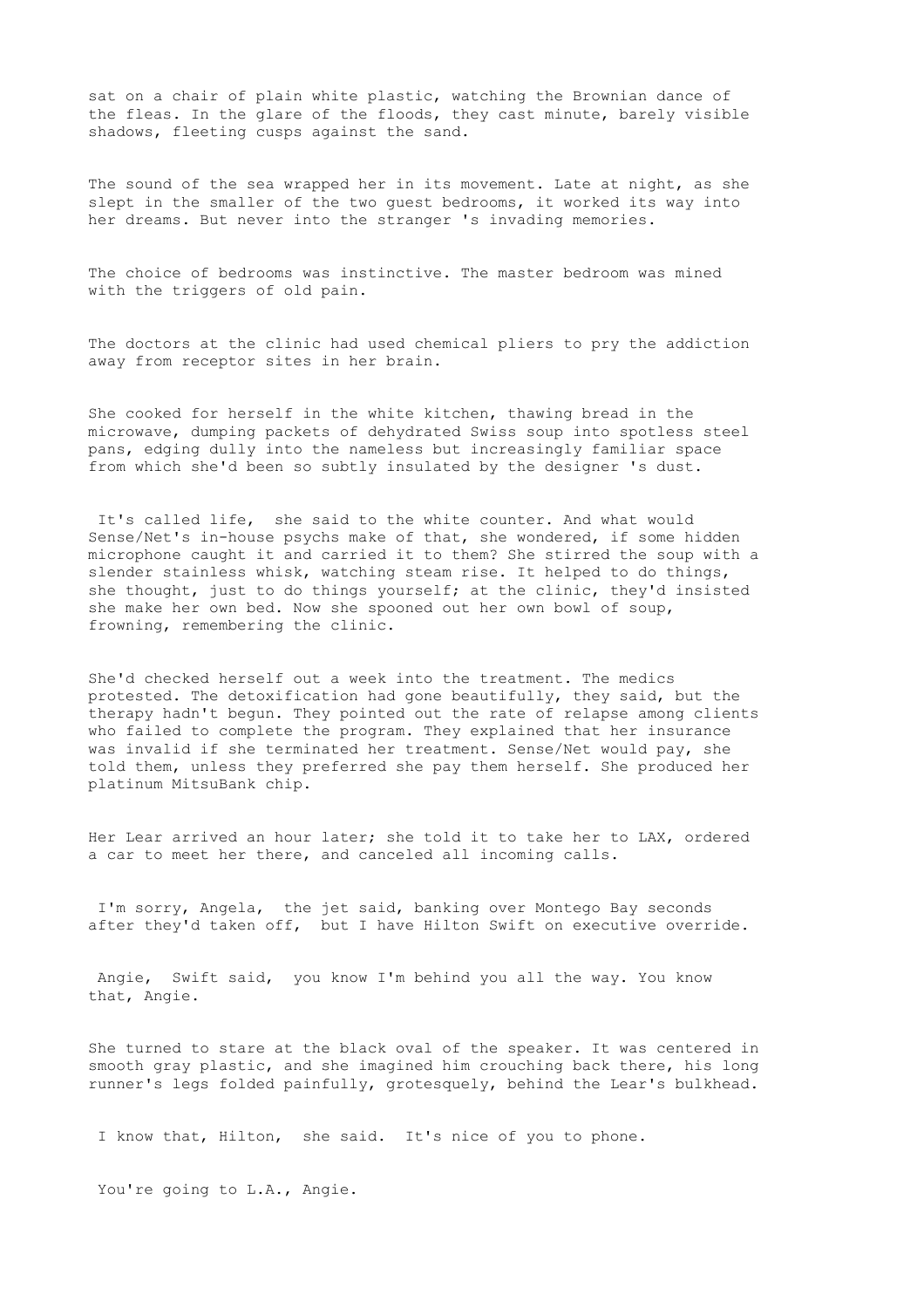Yes. That's what I told the plane.

To Malibu.

That's right.

Piper Hill is on her way to the airport.

Thank you, Hilton, but I don't want Piper there. I don't want anybody. I want a car.

There's no one at the house, Angie.

 Good. That's what I want, Hilton. No one at the house. The house, empty.

Are you certain that's a good idea?

It's the best idea I've had in a long time, Hilton.

There was a pause. They said it went really well, Angie, the treatment. But they wanted you to stay.

I need a week, she said. One week. Seven days. Alone.

After her third night in the house, she woke at dawn, made coffee, dressed. Condensation stippled the broad window facing the deck. Sleep had been simply that; if dreams had come, she couldn't recall them. But there was something -- a quickening, almost a giddiness. She stood in the kitchen, feeling the cold of the ceramic floor through thick white sweatsocks, both hands around the warm cup.

Something there. She extended her arms, raising the coffee like a chalice, the gesture at once instinctive and ironic.

It had been three years since the loa had ridden her, three years since they had touched her at all. But now?

Legba? One of the others?

The sense of a presence receded abruptly. She put the cup down on the counter too quickly, coffee slopping over her hand, and ran to find shoes and a coat. Green rubber boots from the beach closet, and a heavy blue mountain jacket she didn't remember, too large to have been Bobby's. She hurried out of the house, down the stairs, ignoring the hum of the toy Dornier's prop as it lifted off behind her like a patient dragonfly. She glanced north, along the jumble of beach houses, the confusion of rooflines reminding her of a Rio barrio, then turned south,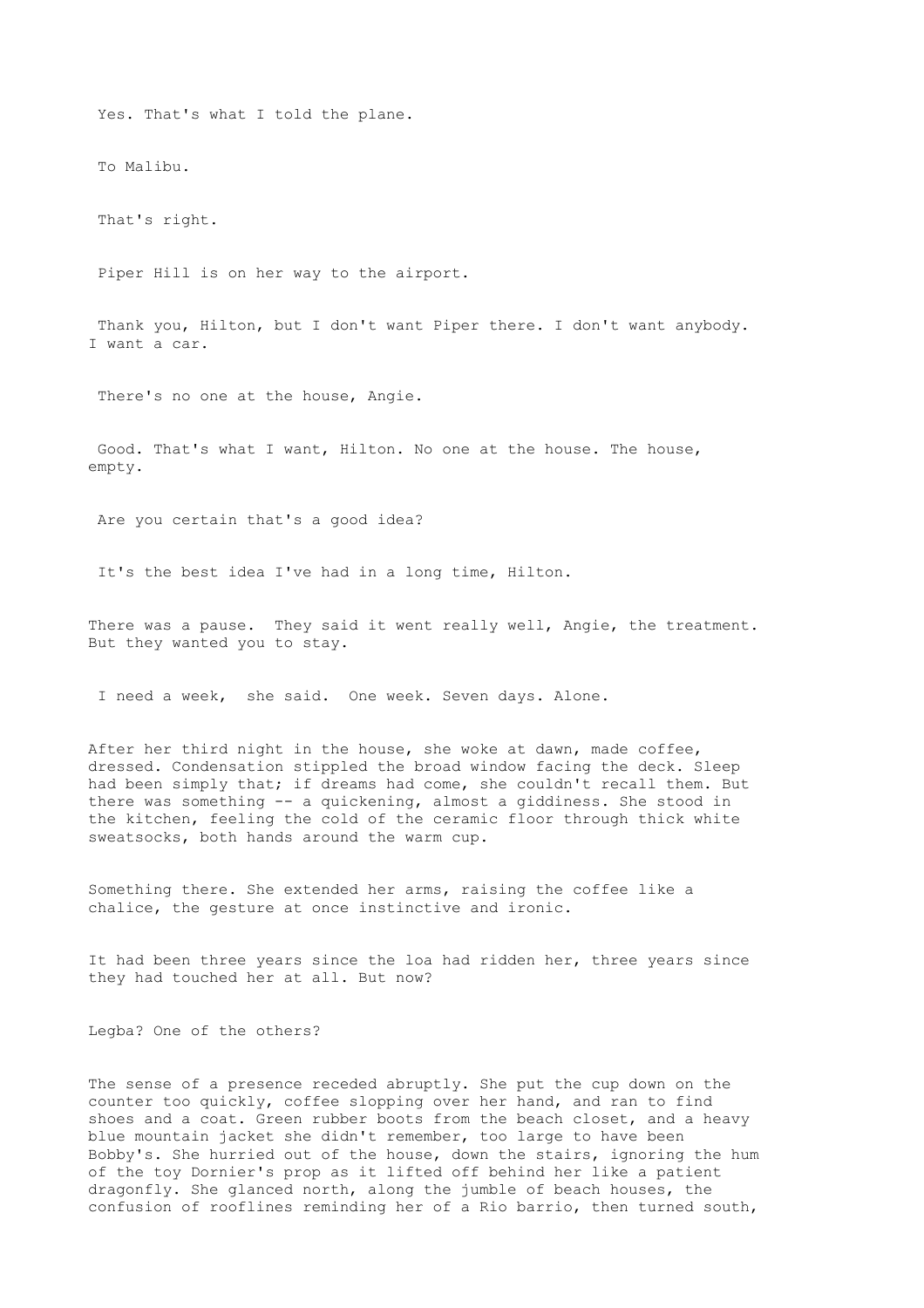toward the Colony.

The one who came was named Mamman Brigitte, or Grande Brigitte, and while some think her the wife of Baron Samedi, others name her most ancient of the dead.

The dream architecture of the Colony rose to Angie's left, a riot of form and ego. Frail-looking neon-embedded replicas of the Watts Towers lifted beside neo-Brutalist bunkers faced with bronze bas-reliefs.

Walls of mirror, as she passed, reflected morning banks of Pacific cloud.

There had been times, during the past three years, when she had felt as though she were about to cross, or recross, a line, a subtle border of faith, to find that her time with the loa had been a dream, or, at most, that they were contagious knots of cultural resonance remaining from the weeks she'd spent in Beauvoir 's New Jersey oumphor. To see with other eyes: no gods, no Horsemen.

She walked on, comforted by the surf, by the one perpetual moment of beach-time, the now-and-always of it.

Her father was dead, seven years dead, and the record he'd kept of his life had told her little enough. That he'd served someone or something, that his reward had been knowledge, and that she had been his sacrifice.

Sometimes she felt as though she'd had three lives, each walled away from the others by something she couldn't name, and no hope of wholeness, ever.

There were the child's memories of the Maas arcology, carved into the summit of an Arizona mesa, where she'd hugged a sandstone balustrade, face into the wind, and felt as though the whole hollowed tableland was her ship, that she could steer out into those sunset colors beyond the mountains. Later, she'd flown away from there, her fear a hard thing in her throat. She could no longer recall her last glimpse of her father's face. Though it must have been on the microlight deck, the other planes tethered against the wind, a row of rainbow moths. The first life ended, that night; her father's life had ended too.

Her second life had been a short one, fast and very strange. A man called Turner had taken her away, out of Arizona, and had left her with Bobby and Beauvoir and the others. She remembered little about Turner, only that he was tall, with hard muscles and a hunted look. He'd taken her to New York. Then Beauvoir had taken her, along with Bobby, to New Jersey. There, on the fifty-third level of a mincome structure, Beauvoir had taught her about her dreams. The dreams are real, he'd said, his brown face shining with sweat. He taught her the names of the ones she'd seen in dreams. He taught her that all dreams reach down to a common sea, and he showed her the way in which hers were different and the same. You alone sail the old sea and the new , he said.

She was ridden by gods, in New Jersey.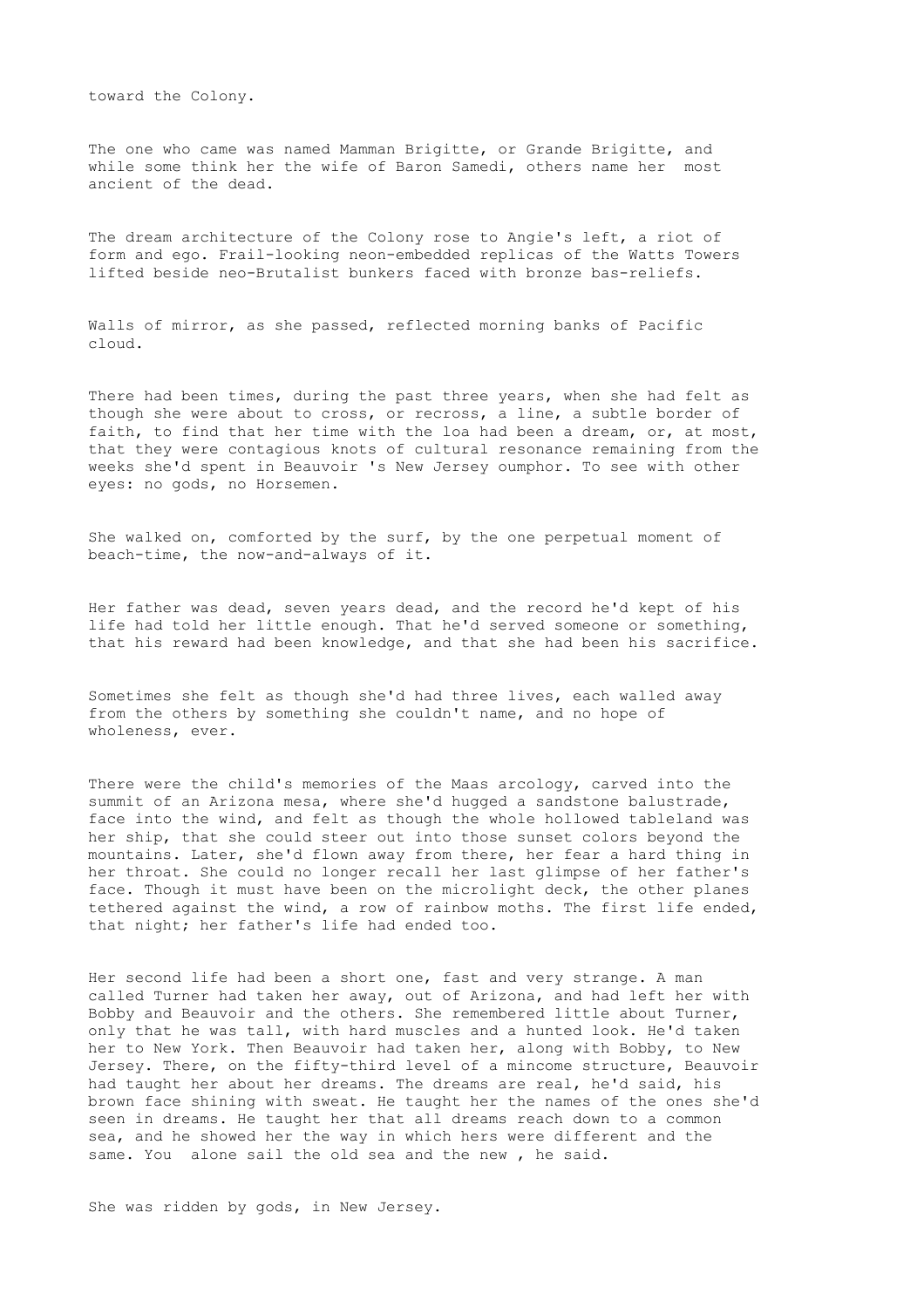She learned to abandon herself to the Horsemen. She saw the loa Linglessou enter Beauvoir in the oumphor, saw his feet scatter the diagrams outlined in white flour. She knew the gods, in New Jersey, and love.

The loa had guided her, when she'd set out with Bobby to build her third, her current life. They were well matched, Angie and Bobby, born out of vacuums, Angie from the clean blank kingdom of Maas Biolabs and Bobby from the boredom of Barrytown. . . .

Grande Brigitte touched her, without warning; she stumbled, almost fell to her knees in the surf, as the sound of the sea was sucked away into the twilit landscape that opened in front of her. The whitewashed cemetery walls, the gravestones, the willows. The candles.

Beneath the oldest willow, a multitude of candles, the twisted roots pale with wax.

Child , know me .

And Angie felt her there, all at once, and knew her for what she was, Mamman Brigitte, Mademoiselle Brigitte, eldest of the dead.

I have no cult , child , no special altar .

She found herself walking forward, into candleglow, a buzzing in her ears, as though the willow hid a vast hive of bees.

My blood is vengeance .

Angie remembered Bermuda, night, a hurricane; she and Bobby had ventured out into the eye. Grande Brigitte was like that. The silence, the sense of pressure, of unthinkable forces held momentarily in check. There was nothing to be seen, beneath the willow. Only the candles.

The loa . . . I can't call them. I felt something . . . I came looking. . . .

You are summoned to my reposoir. Hear me . Your father drew vÚvÚs in your head: he drew them in a flesh that was not flesh . You were consecrated to Ezili Freda. Legba led you into the world to serve his own ends. But you were sent poison , child , a coup-poudre . . .

Her nose began to bleed. Poison?

Your father 's vÚvÚs are altered, partially erased, redrawn. Though you have ceased to poison yourself, still the Horsemen cannot reach you . I am of a different order.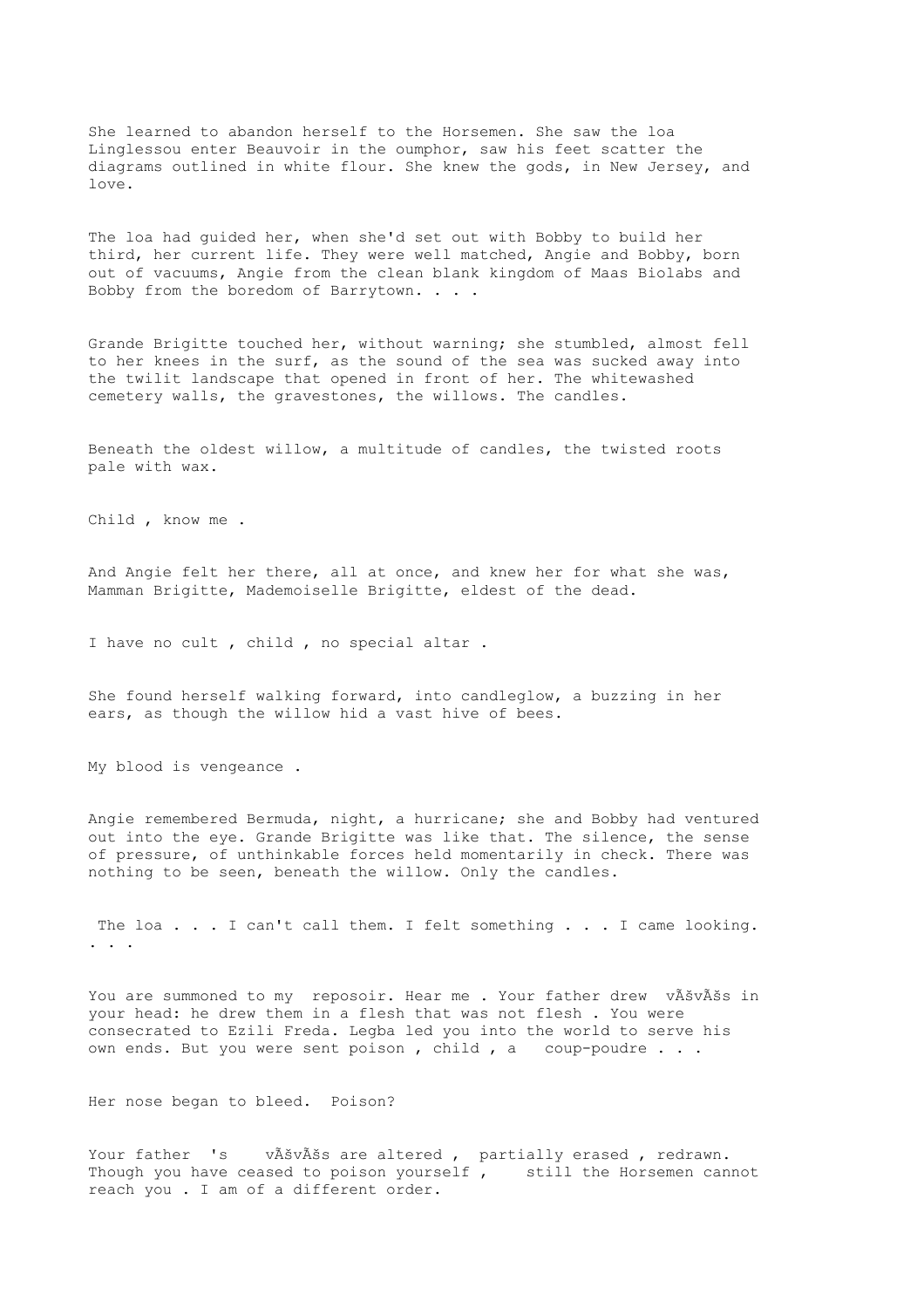There was a terrible pain in her head, blood pounding in her temples. . . . Please . . .

Hear me . You have enemies . They plot against you . Much is at stake , in this. Fear poison , child!

She looked down at her hands. The blood was bright and real. The buzzing sound grew louder. Perhaps it was in her head. Please! Help me! Explain . . .

You cannot remain here . It is death .

And Angie fell to her knees in the sand, the sound of the surf crashing around her, dazzled by the sun. The Dornier was hovering nervously in front of her, two meters away. The pain receded instantly. She wiped her bloodied hands on the sleeves of the blue jacket. The remote's cluster of cameras whirred and rotated.

It's all right, she managed. A nosebleed. It's only a nosebleed. . . . The Dornier darted forward, then back. I'm going back to the house now. I'm fine. It rose smoothly out of sight.

Angie hugged herself, shaking. No , don 't let them see . They 'll know something happened , but not what . She forced herself to her feet, turned, began to trudge back up the beach, the way she'd come. As she walked, she searched the mountain jacket's pockets for a tissue, anything, something to wipe the blood from her face.

When her fingers found the corners of the flat little packet, she knew instantly what it was. She halted, shivering. The drug. It wasn't possible. Yes, it was. But who? She turned and stared at the Dornier until it slid away.

The packet. Enough for a month.

Coup-poudre .

Fear poison, child.

Squat

Mona dreamed she was dancing the cage back in some Cleveland juke, naked in a column of hot blue light, where the faces thrusting up for her through the veil of smoke had blue light snagged in the whites of their eyes. They wore the expression men always wore when they watched you dance, staring real hard but locked up inside themselves at the same time, so their eyes told you nothing at all and their faces, in spite of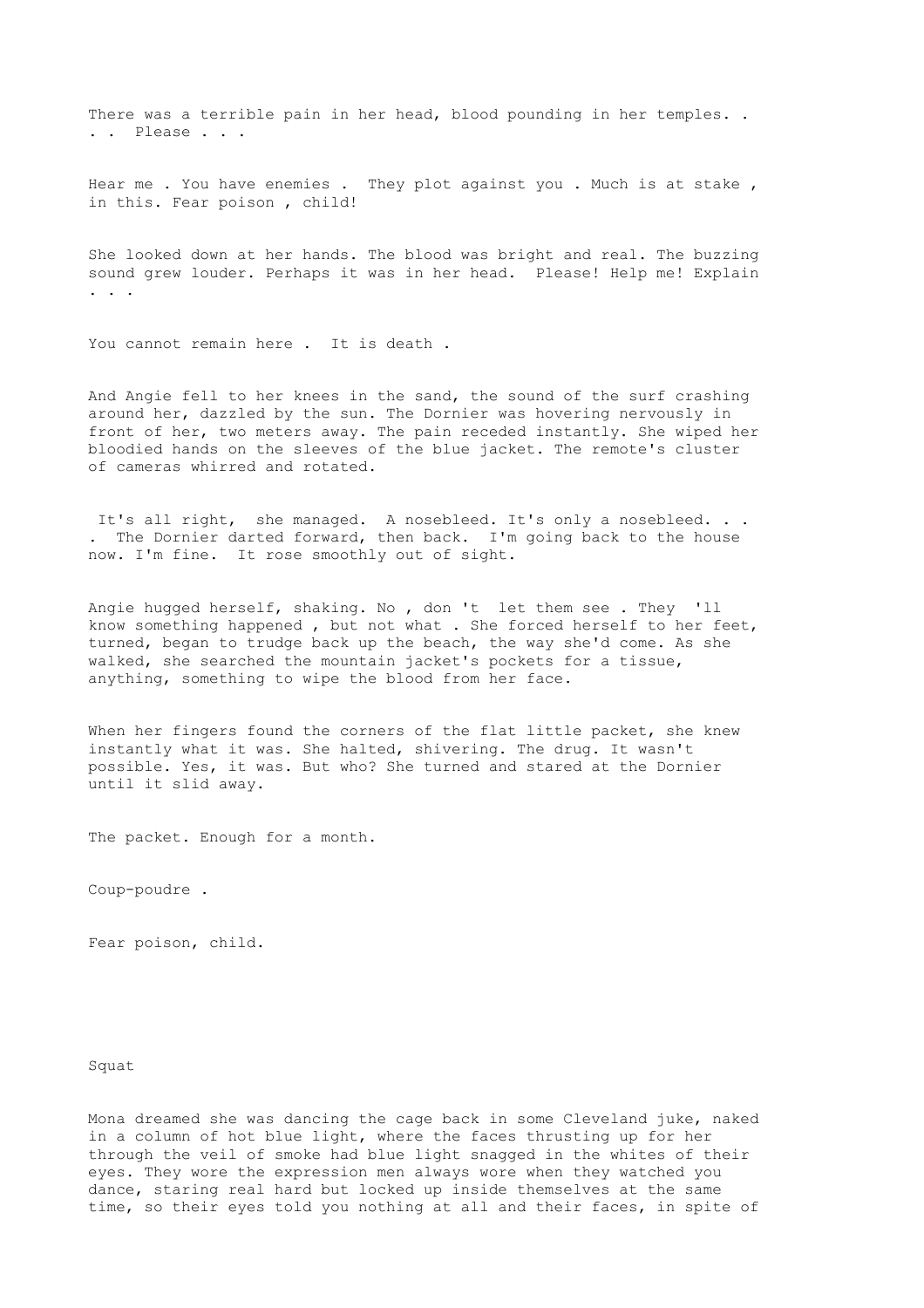the sweat, might have been carved from something that only looked like flesh.

Not that she cared how they looked, when she was in the cage, high and hot and on the beat, three songs into the set and the wiz just starting to peak, new strength in her legs sending her up on the balls of her feet . . .

One of them grabbed her ankle.

She tried to scream, only it wouldn't come, not at first, and when it did it was like something ripped down inside her, hurt her, and the blue light shredded, but the hand, the hand was still there, around her ankle. She came up off the bed like a pop-up toy, fighting the dark, clawing hair away from her eyes.

Whatsa matter, babe?

He put his other hand against her forehead and shoved her back, down into the pillow's hot depression.

Dream . . . The hand was still there and it made her want to scream. You got a cigarette, Eddy? The hand went away, click and flare of the lighter, the planes of his face jumping out at her as he lit one, handed it to her. She sat up quickly, drew her knees up under her chin with the army blanket over them like a tent, because she didn't feel like anybody touching her then at all.

The scavenged plastic chair's broken leg made a warning sound as he leaned back and lit his own cigarette. Break , she thought, pitch him on his ass so he gets to hit me a few times . At least it was dark, so she didn't have to look at the squat. Worst thing was waking up with a bad head, too sick to move, when she'd come in crashing and forgotten to retape the black plastic, hard sun to show her all the little details and heat the air so the flies could get going.

Nobody ever grabbed her, back in Cleveland; anybody numb enough to reach through that field was already too drunk to move, maybe to breathe. The tricks never grabbed her either, not unless they'd squared it with Eddy, paid extra, and that was just pretend.

Whichever way they wanted it, it got to be a kind of ritual, so it seemed to happen in a place outside your life. And she'd gotten into watching them, when they lost it. That was the interesting part, because they really did lose it, they were totally helpless, maybe just for a split second, but it was like they weren't even there.

Eddy, I'm gonna go crazy, I gotta sleep here anymore.

He'd hit her before, for less, so she put her face down, against her knees and the blanket, and waited.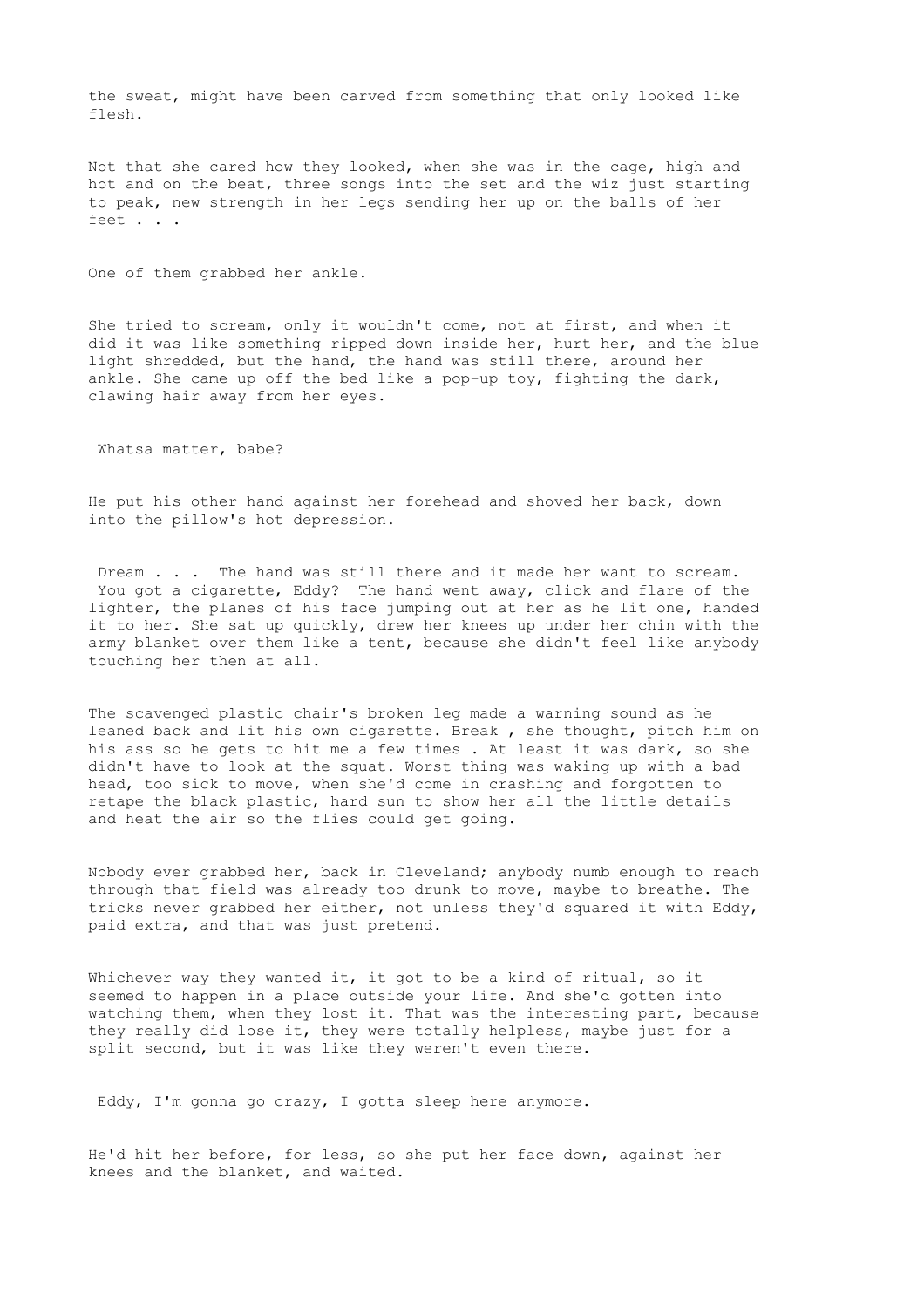Sure, he said, you wanna go back to the catfish farm? Wanna go back to Cleveland?

I just can't make this anymore. . . .

Tomorrow.

.

Tomorrow what?

 That soon enough for you? Tomorrow night, private fucking jet? Straight up to New York? Then you gonna quit giving me this shit?

Please, baby, and she reached out for him, we can take the train. . .

He slapped her hand away. You got shit for brains.

If she complained any more, anything about the squat, anything that implied he wasn't making it, that all his big deals added up to nothing, he'd start, she knew he'd start. Like the time she'd screamed about the bugs, the roaches they called palmetto bugs, but it was because the goddamn things were mutants, half of them; someone had tried to wipe them out with something that fucked with their DNA, so you'd see these screwed-up roaches dying with too many legs or heads, or not enough, and once she'd seen one that looked like it had swallowed a crucifix or something, its back or shell or whatever it was distorted in a way that made her want to puke.

 Baby, she said, trying to soften her voice, I can't help it, this place is just getting to me. . . .

 Hooky Green's, he said, like he hadn't heard her, I was up in Hooky Green's and I met a mover . He picked me out , you know? Man's got an eye for talent. She could almost feel his grin through the dark. Outa London, England. Talent scout. Come into Hooky's and it was just 'You, my man!'

 A trick? Hooky Green's was where Eddy had most recently decided the action was, thirty-third floor of a glass highstack with most of the inside walls knocked down, had about a block of dancefloor, but he'd gone off the place when nobody there was willing to pay him much attention. Mona hadn't ever seen Hooky himself, lean mean Hooky Green, the retired ballplayer who owned the place, but it was great for dancing.

Will you fucking listen? Trick? Shit . He's the man , he's a connection, he's on the ladder and he's gonna pull me up. And you know what? I'm gonna take you with me.

But what's he want?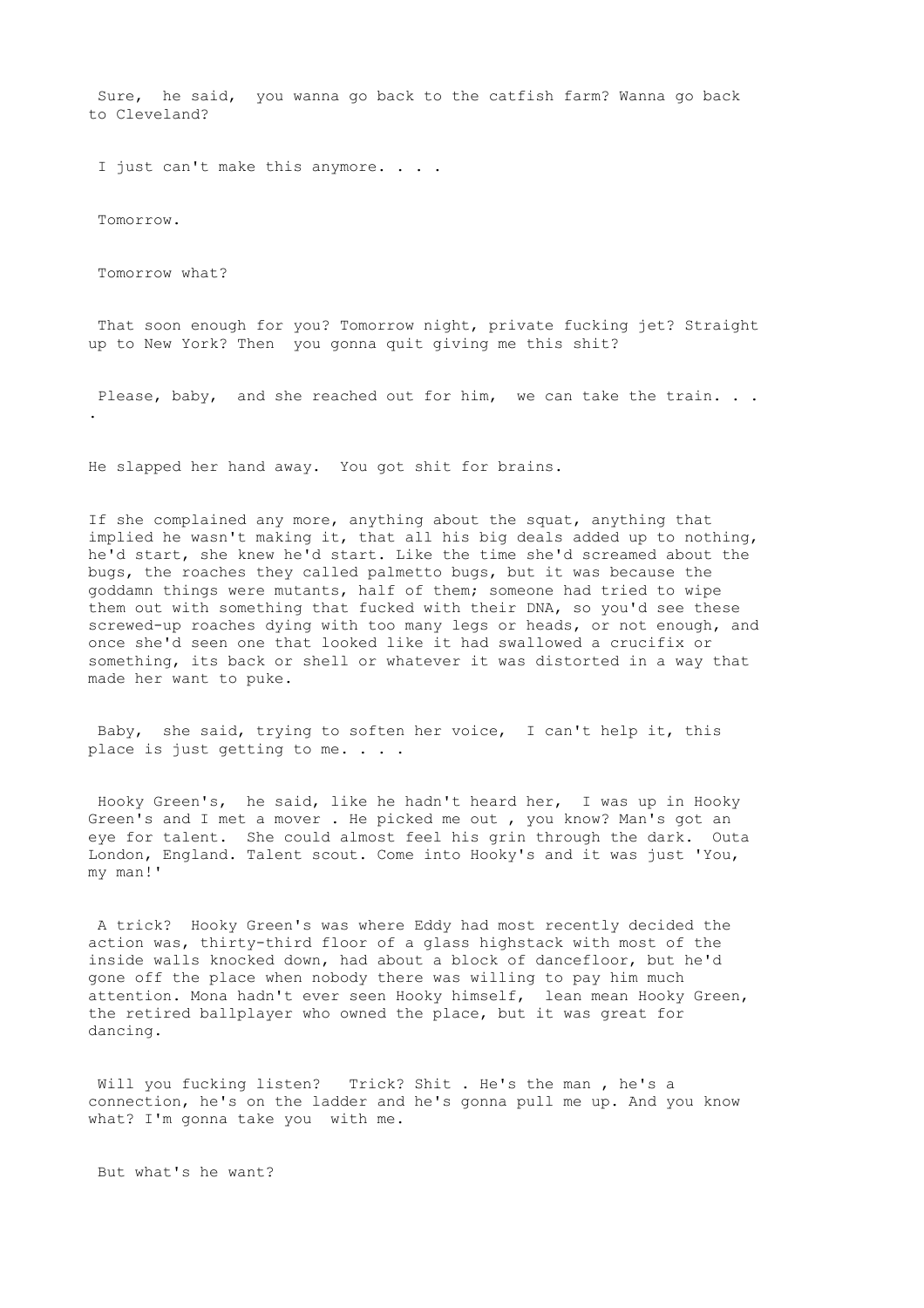An actress. Sort of an actress. And a smart boy to get her in place and keep her there.

Actress? Place? What place?

She heard him unzip his jacket. Something landed on the bed, near her feet. Two thou.

Jesus. Maybe it wasn't a joke. But if it wasn't, what the hell was it?

How much you pull tonight, Mona?

 Ninety. It had really been one-twenty, but she'd figured the last one for overtime. She was too scared to hold out on him, usually, but she'd needed wiz money.

 Keep it. Get some clothes. Not like work stuff. Nobody wants your little ass hanging out, not this trip.

When?

Tomorrow, I said. You can kiss this place goodbye.

When he said that, it made her want to hold her breath.

The chair creaked again. Ninety, huh?

Yeah.

Tell me.

Eddy, I'm so tired. . . .

No, he said.

But what he wanted wasn't the truth or anything like it. He wanted a story, the story that he'd taught her to tell him. He didn't want to hear what they talked about (and most of them had some one thing they wanted real bad to tell you, and usually they did), or how they got around to asking to see your bloodwork tickets, or how every other one made that same joke about how what they couldn't cure they could put in remission, or even what they wanted in bed.

Eddy wanted to hear about this big guy who treated her like she didn't matter. Except she had to be careful, when she told it, not to make the trick too rough, because that was supposed to cost more than she'd actually been paid. The main thing was that this imaginary trick had treated her like she was a piece of equipment he'd rented for half an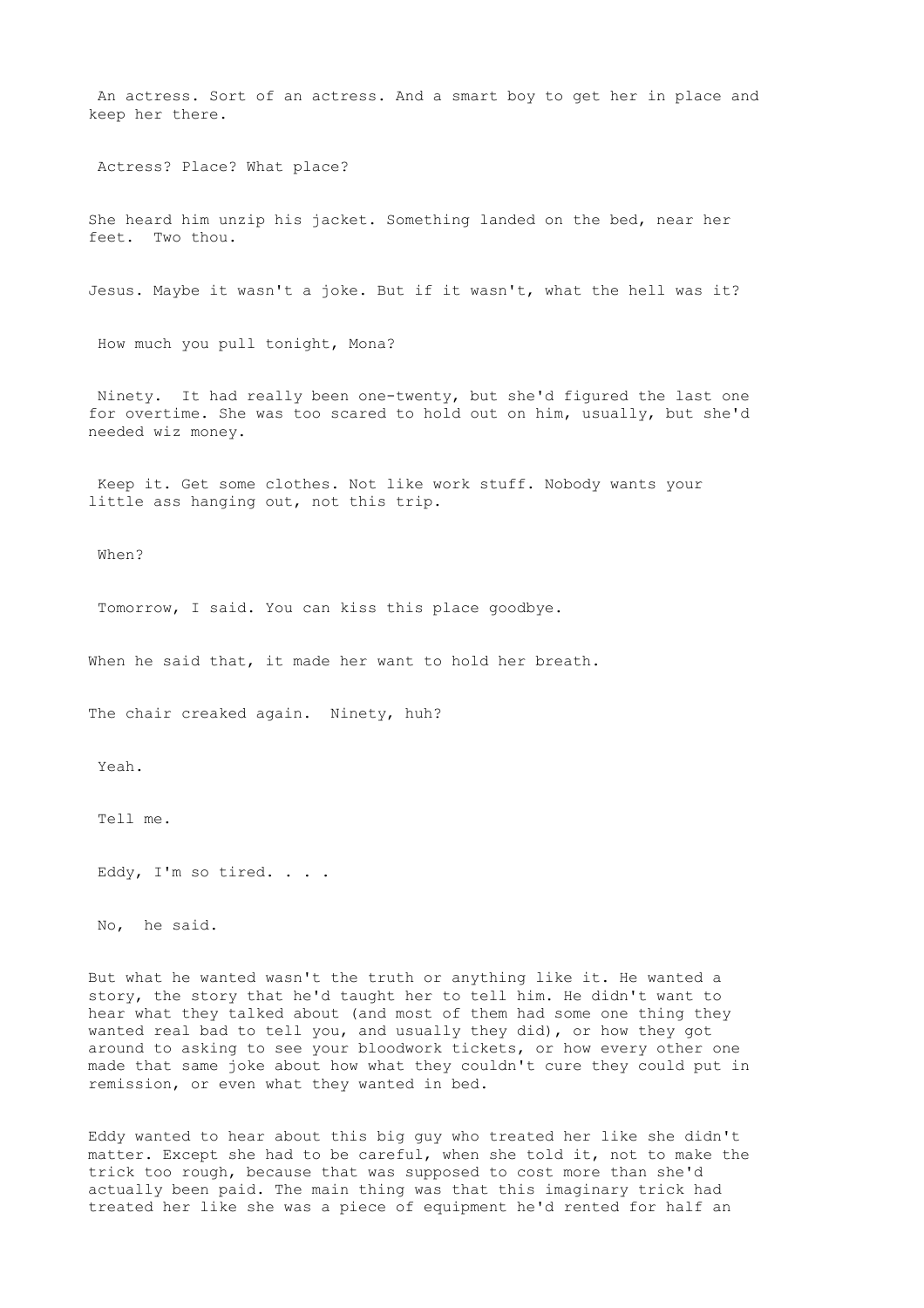hour. Not that there weren't plenty like that, but they mostly spent their money at puppet parlors or got it on stim. Mona tended to get the ones who wanted to talk, who tried to buy you a sandwich after, which could be bad in its own way but not the kind of bad Eddy needed. And the other thing Eddy needed was for her to tell him how that wasn't what she liked but she'd found herself wanting it anyway, wanting it bad.

She reached down in the dark and touched the envelope full of money.

The chair creaked again.

So she told him how she was coming out of a BuyLow and he'd hit on her, this big guy, just asked how much, which had embarrassed her but she told him anyway and she'd said okay. So they went in his car, which was old and big and kind of damp-smelling (cribbing detail from her Cleveland days), and he'd sort of flipped her over the seat --

In front of the BuyLow?

In back.

Eddy never accused her of making any of it up, even though she knew he must have taught her the general outline somehow and it was always basically the same story. By the time the big guy had her skirt up (the black one, she said, and I had on my white boots) and his pants down, she could hear Eddy's beltbuckle jingling as he peeled off his jeans. Part of her was wondering, when he slid into bed beside her, whether the position she was describing was physically possible, but she kept on going, and anyway it was working on Eddy. She remembered to put in how it hurt, when the guy was getting it in, even though she'd been really wet. She put in how he held her wrists, though by now she was pretty confused about what was where, except that her ass was supposed to be up in the air. Eddy had started to touch her, stroking her breasts and stomach, so she switched from the offhand brutality of the trick's moves to how it was supposed to have made her feel.

How it was supposed to have made her feel was a way she hadn't ever felt. She knew you could get to a place where doing it hurt a little but still felt good, but she knew that wasn't it. What Eddy wanted to hear was that it hurt a lot and made her feel bad, but she liked it anyway. Which made no sense at all to Mona, but she'd learned to tell it the way he wanted her to.

Because anyway it worked, and now Eddy rolled over with the blanket bunched up across his back and got in between her legs. She figured he must be seeing it in his head, like a cartoon, what she was telling him, and at the same time he got to be that faceless pumping big guy. He had her wrists now, pinned above her head, the way he liked.

And when he was done, curled on his side asleep, Mona lay awake in the stale dark, turning the dream of leaving around and around, bright and wonderful.

And please let it be true.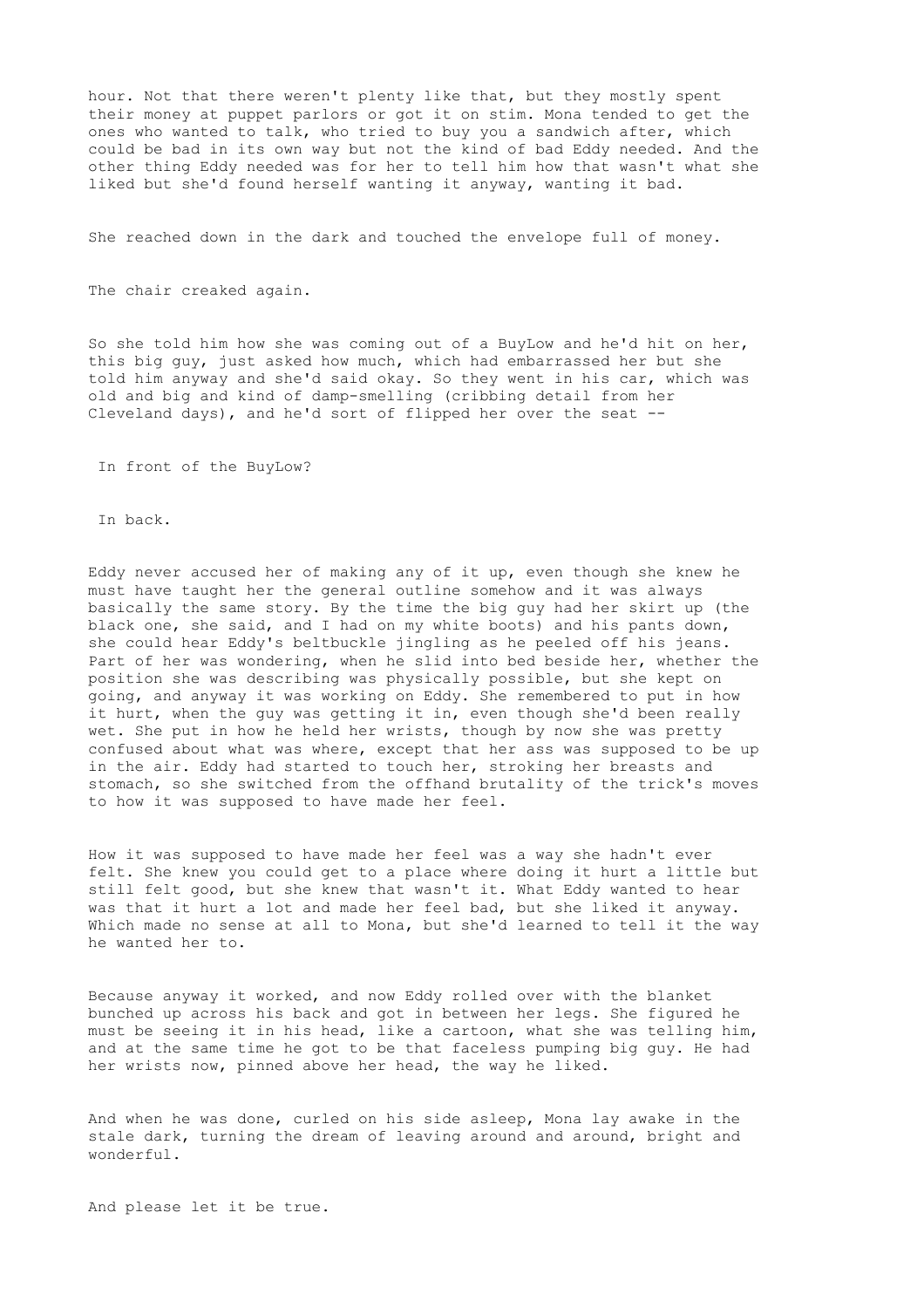## Portobello

Kumiko woke in the enormous bed and lay very still, listening. There was a faint continuous murmur of distant traffic.

The air in the room was cold; she drew the rose duvet around her like a tent and climbed out. The small windows were patterned with bright frost. She went to the tub and nudged one of the swan's gilded wings. The bird coughed, gargled, began to fill the tub. Still huddled in the quilt, she opened her cases and began to select the day's garments, laying the chosen articles out on the bed.

When her bath was ready, she let the quilt slide to the floor and climbed over the marble parapet, stoically lowering herself into the painfully hot water. Steam from the tub had melted the frost; now the windows ran with condensation. Did all British bedrooms contain tubs like this? she wondered. She rubbed herself methodically with an oval bar of French soap, stood up, sluiced the suds off as best she could, wrapped herself in a large black towel, and, after some initial fumbling, discovered a sink, toilet, and bidet. These were hidden in a very small room that might once have been a closet, its walls fitted with dark veneer.

The theatrical-looking telephone chimed twice.

Yes?

Petal here. Care for breakfast? Roger's here. Eager to meet you.

Thank you, she said. I'm dressing now.

She pulled on her best and baggiest pair of leather slacks, then burrowed into a hairy blue sweater so large that it would easily have fit Petal. When she opened her purse for her makeup, she saw the Maas-Neotek unit. Her hand closed on it automatically. She hadn't intended to summon him, but touch was enough; he was there, craning his neck comically and gaping at the low, mirrored ceiling.

I take it we aren't in the Dorchester?

I'll ask the questions, she said. What is this place?

A bedroom, he said. In rather dubious taste.

Answer my question, please.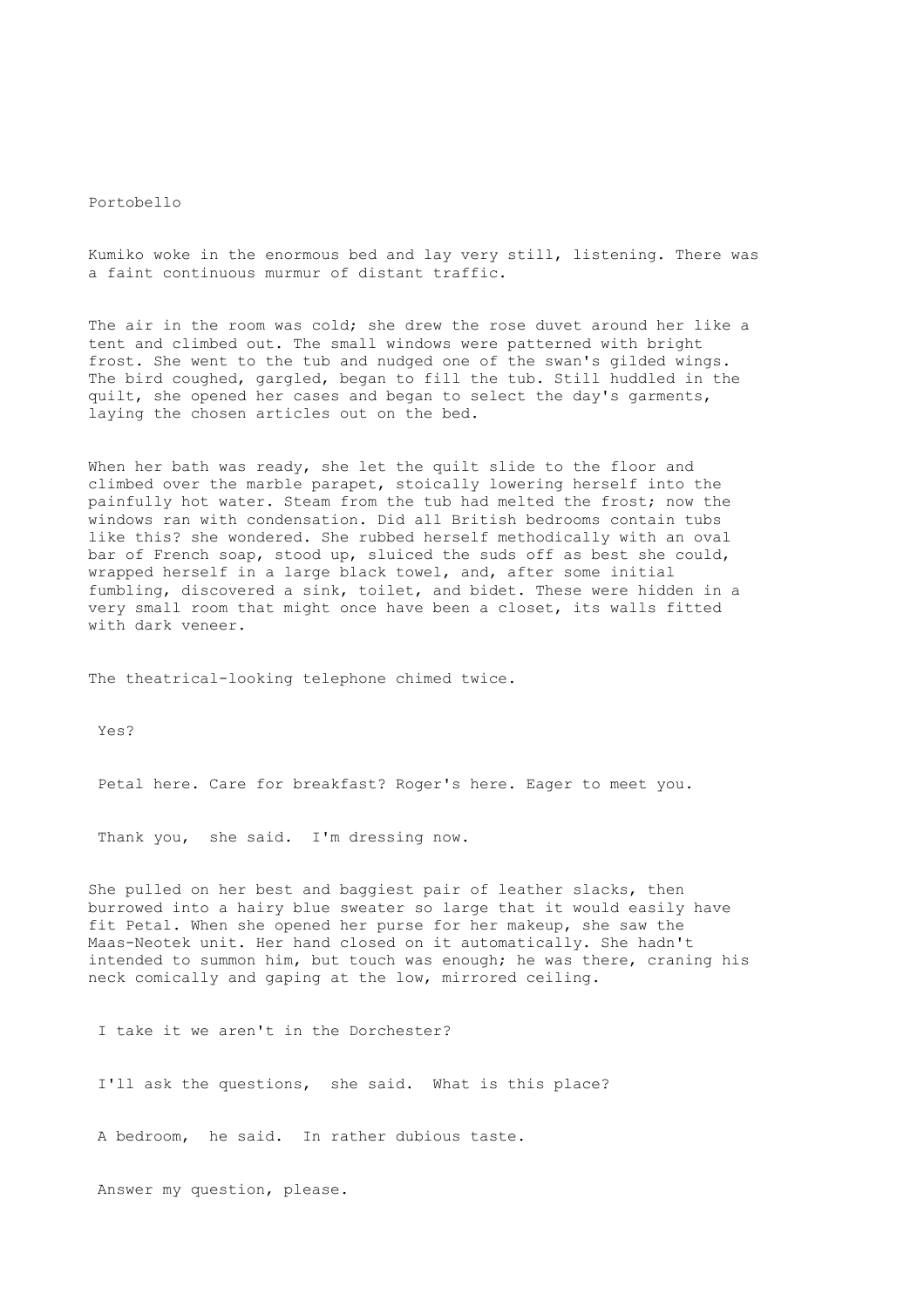Well, he said, surveying the bed and tub, by the decor, it could be a brothel. I can access historical data on most buildings in London, but there's nothing notable about this one. Built in 1848. Solid example of the prevalent classical Victorian style. The neighborhood's expensive without being fashionable, popular with lawyers of a certain sort. He shrugged; she could see the edge of the bed through the burnished gleam of his riding boots.

She dropped the unit into her purse and he was gone.

She managed the lift easily enough; once in the white-painted foyer, she followed the sound of voices. Along a sort of hallway. Around a corner.

 Good morning, said Petal, lifting the silver cover from a platter. Steam rose. Here's the elusive Mr. Swain, Roger to you, and here's your breakfast.

 Hello, the man said, stepping forward, his hand extended. Pale eyes in a long, strong-boned face. Lank mouse-colored hair was brushed diagonally across his forehead. Kumiko found it impossible to guess his age; it was a young man's face, but there were deep wrinkles under the grayish eyes. He was tall, with the look of an athlete about his arms and shoulders. Welcome to London. He took her hand, squeezed and released it.

Thank you.

He wore a collarless shirt, very fine red stripes against a pale blue ground, the cuffs fastened with plain ovals of dull gold; open at the neck, it displayed a dark triangle of tattooed flesh. I spoke with your father this morning, told him you'd arrived safely.

You are a man of rank.

The pale eyes narrowed. Pardon?

The dragons.

Petal laughed.

Let her eat, someone said, a woman's voice.

Kumiko turned, discovering the slim dark figure against tall, mullioned windows; beyond the windows, a walled garden sheathed in snow. The woman's eyes were concealed by silver glasses that reflected the room and its occupants.

Another of our guests, said Petal.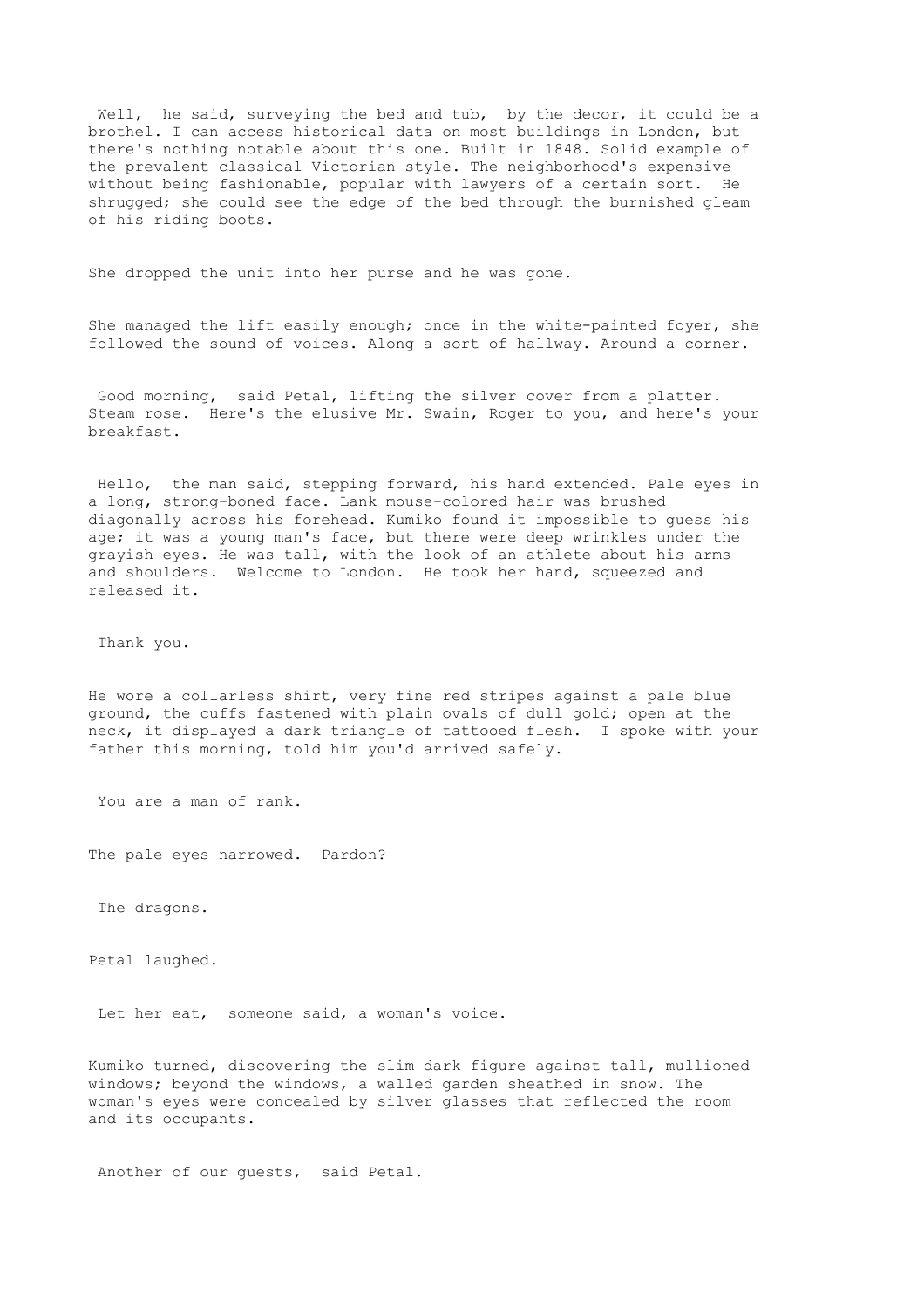Sally, the woman said, Sally Shears. Eat up, honey. If you're as bored as I am, you feel like a walk. As Kumiko stared, her hand came up to touch the glasses, as though she were about to remove them. Portobello Road's a couple blocks. I need some air. The mirrored lenses seemed to have no frames, no earpieces.

 Roger, Petal said, forking pink slices of bacon from a silver platter, do you suppose Kumiko will be safe with our Sally?

 Safer than I'd be, given the mood she's in, Swain said. I'm afraid there isn't much here to amuse you, he said to Kumiko, leading her to the table, but we'll try to make you as comfortable as possible and arrange for you to see a bit of the city. It isn't Tokyo, though.

Not yet, anyway, said Petal, but Swain seemed not to hear.

Thank you, Kumiko said, as Swain held her chair.

An honor, Swain said. Our respect for your father --

 Hey, the woman said, she's too young to need that bullshit. Spare us.

 Sally's in something of a mood, you see, Petal said, as he put a poached egg on Kumiko's plate.

Sally Shears's mood, it developed, was one of barely suppressed rage, a fury that made itself known in her stride, in the angry gunshot crack of her black bootheels on icy pavement.

Kumiko had to scramble to keep up, as the woman stalked away from Swain's house in the crescent, her glasses flashing coldly in directionless winter sunlight. She wore narrow trousers of dark brown suede and a bulky black jacket, its collar turned up high; expensive clothing. With her short black hair, she might have been taken for a boy.

For the first time since leaving Tokyo, Kumiko felt fear.

The energy pent in the woman was almost tangible, a knot of anger that might slip at any moment.

Kumiko slid her hand into her purse and squeezed the Maas-Neotek unit; Colin was instantly beside her, strolling briskly along, his hands tucked in the pockets of his jacket, his boots leaving no imprint in the dirty snow. She released the unit then, and he was gone, but she felt reassured. She needn't fear losing Sally Shears, whose pace she found difficult; the ghost could certainly guide her back to Swain's. And if I run from her , she thought, he will help me . The woman dodged through moving traffic at an intersection, absently tugging Kumiko out of the path of a fat black Honda taxi and somehow managing to kick the fender as it slid past.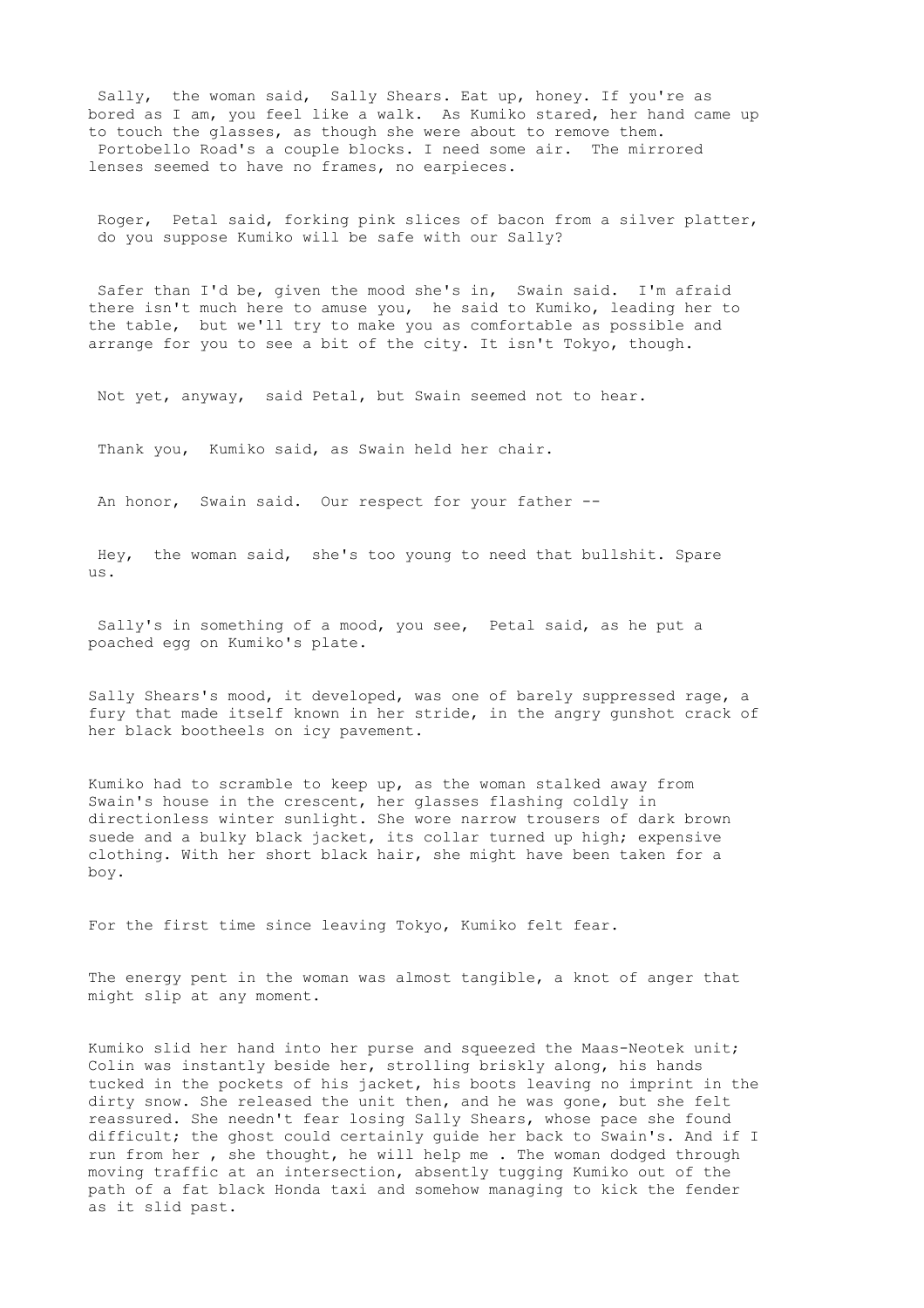You drink? she asked, her hand around Kumiko's forearm.

Kumiko shook her head. Please, you're hurting my arm.

Sally's grip loosened, but Kumiko was steered through doors of ornate frosted glass, into noise and warmth, a sort of crowded burrow lined in dark wood and worn fawn velour.

Soon they faced each other across a small marble table that supported a Bass ashtray, a mug of dark ale, the whiskey glass Sally had emptied on her way from the bar, and a glass of orange squash.

Kumiko saw that the silver lenses met the pale skin with no sign of a seam.

Sally reached for the empty whiskey glass, tilted it without lifting it from the table, and regarded it critically. I met your father once, she said. He wasn't as far up the ladder, back then. She abandoned the glass for her mug of ale. Swain says you're half gaijin. Says your mother was Danish. She swallowed some of the ale. You don't look it.

She had them change my eyes.

Suits you.

Thank you. And your glasses, she said, automatically, they are very handsome.

Sally shrugged. Your old man let you see Chiba yet?

Kumiko shook her head.

 Smart. I was him, I wouldn't either. She drank more ale. Her nails, evidently acrylic, were the shade and sheen of mother-of-pearl. They told me about your mother. Her face burning, Kumiko lowered her eyes.

 That's not why you're here. You know that? He didn't pack you off to Swain because of her. There's a war on. There hasn't been high-level infighting in the Yakuza since before I was born, but there is now. The empty pint clinked as Sally set it down. He can't have you around, is all. You'd be too easy to get to. A guy like Swain's pretty far off the map, far as Kanaka's rivals are concerned. Why you got a passport with a different name, right? Swain owes Kanaka. So you're okay, right?

Kumiko felt the hot tears come.

 Okay, so you're not okay. The pearl nails drummed on marble. So she did herself and you're not okay. Feel guilty, right?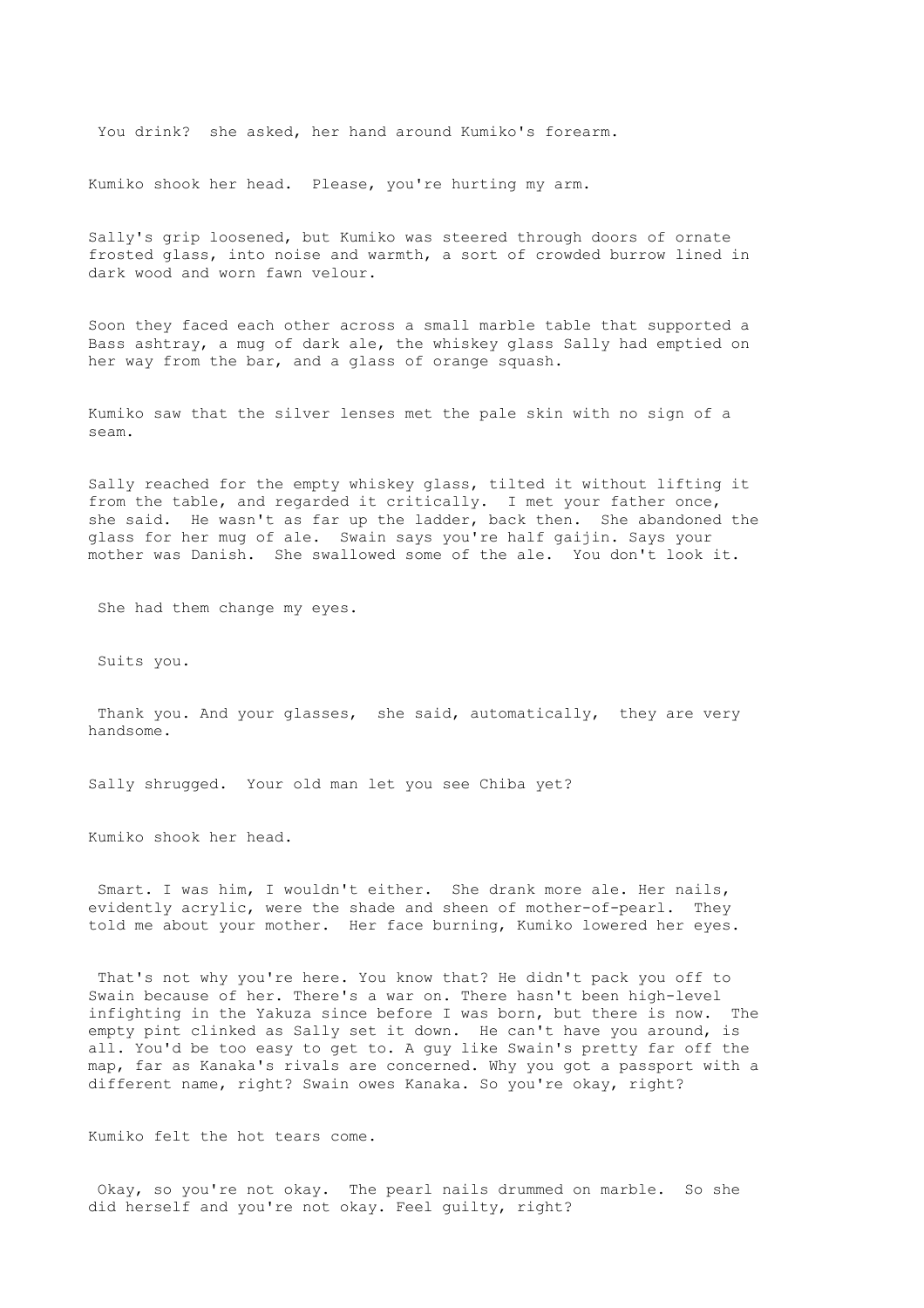Kumiko looked up, into twin mirrors.

Portobello was choked Shinjuku-tight with tourists. Sally Shears, after insisting Kumiko drink the orange squash, which had grown warm and flat, led her out into the packed street. With Kumiko firmly in tow, Sally began to work her way along the pavement, past folding steel tables spread with torn velvet curtains and thousands of objects made of silver and crystal, brass and china. Kumiko stared as Sally drew her past arrays of Coronation plate and jowled Churchill teapots. This is gomi Kumiko ventured, when they paused at an intersection. Rubbish. In Tokyo, worn and useless things were landfill. Sally grinned wolfishly. This is England. Gomi 's a major natural resource. Gomi and talent. What I'm looking for now. Talent.

The talent wore a bottle-green velvet suit and immaculate suede wingtips, and Sally found him in another pub, this one called the Rose and Crown. She introduced him as Tick. He was scarcely taller than Kumiko, and something was skewed in his back or hip, so that he walked with a pronounced limp that heightened an overall impression of asymmetry. His black hair was shaved close at the back and sides, but piled into an oily loaf of curls above his forehead.

Sally introduced Kumiko: My friend from Japan and keep your hands to yourself. Tick smiled wanly and led them to a table.

How's business, Tick?

Fine, he said glumly. How's retirement?

Sally seated herself on a padded bench, her back to the wall. Well, she said, it's sort of on again, off again.

Kumiko looked at her. The rage had evaporated, or else been expertly concealed. As Kumiko sat down, she slid her hand into her purse and found the unit. Colin popped into focus on the bench beside Sally.

 Nice of you to think of me, Tick said, taking a chair. Been two years, I'd say. He cocked an eyebrow in Kumiko's direction.

She's okay. You know Swain, Tick?

Strictly by reputation, thank you.

Colin was studying their exchange with amused fascination, moving his head from side to side as though he were watching a tennis match. Kumiko had to remind herself that only she could see him.

I want you to turn him over for me. I don't want him to know.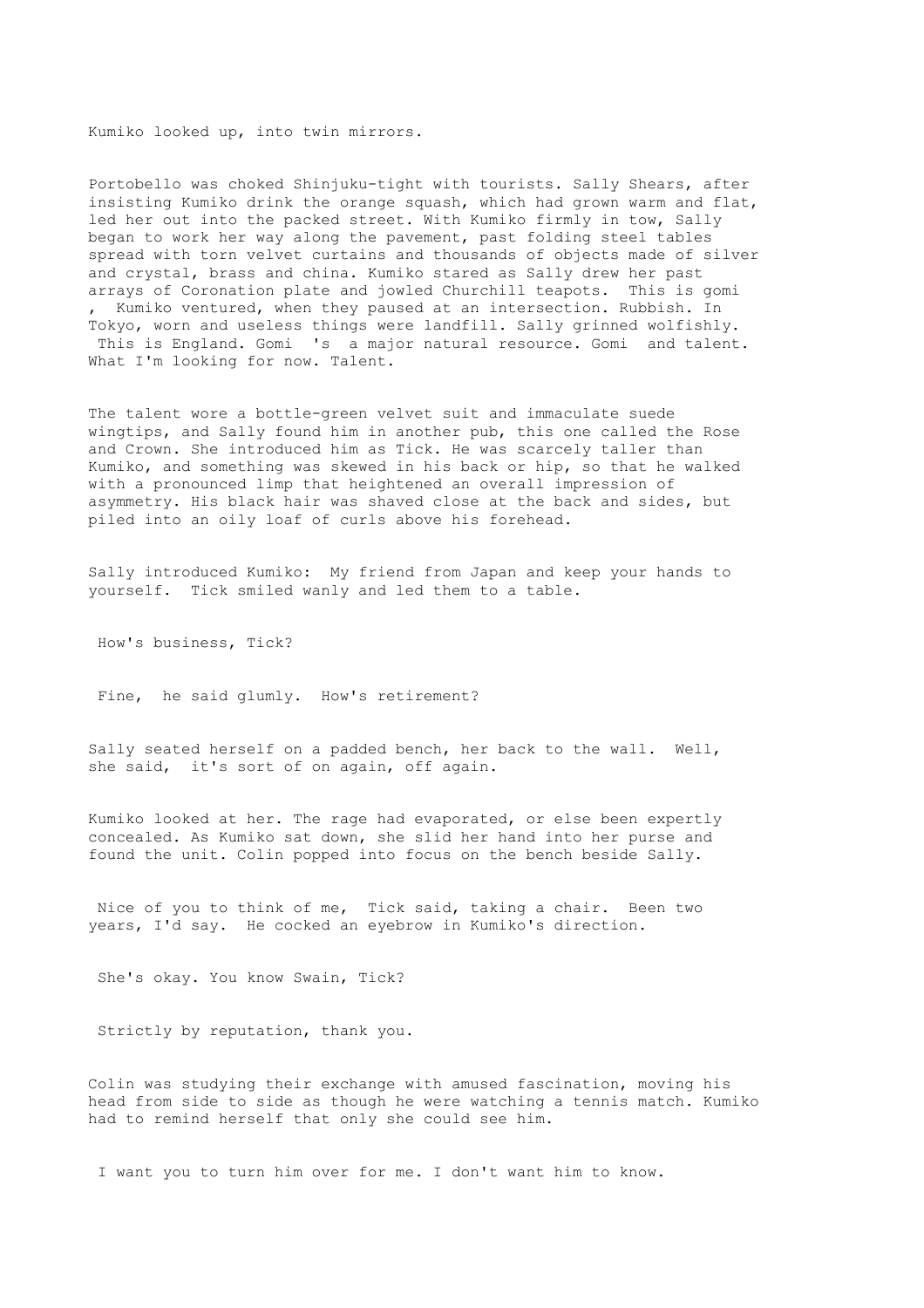He stared at her. The entire left half of his face contorted in a huge slow wink. Well then, he said, you don't half want much, do you?

Good money, Tick. The best.

 Looking for something in particular, or is it a laundry run? Isn't as though people don't know he's a top nob in the rackets. Can't say I'd want him to find me on his manor. . . .

But then there's the money, Tick.

Two very rapid winks.

 Roger's twisting me, Tick. Somebody's twisting him. I don't know what they've got on him, don't much care. What he's got on me is enough. What I want to know is who, where, when. Tap in to incoming and outgoing traffic. He's in touch with somebody, because the deal keeps changing.

Would I know it if I saw it?

Just have a look, Tick. Do that for me.

The convulsive wink again. Right, then. We'll have a go. He drummed his fingers nervously on the edge of the table. Buy us a round?

Colin looked across the table at Kumiko and rolled his eyes.

 I don't understand, Kumiko said, as she followed Sally back along Portobello Road. You have involved me in an intrigue. . . .

Sally turned up her collar against the wind.

 But I might betray you. You plot against my father's associate. You have no reason to trust me.

 Or you me, honey. Maybe I'm one of those bad people your daddy's worried about.

Kumiko considered this. Are you?

 No. And if you're Swain's spy, he's gotten a lot more baroque recently. If you're your old man's spy, maybe I don't need Tick. But if the Yakuza's running this, what's the point of using Roger for a blind?

I am no spy.

Then start being your own. If Tokyo's the frying pan, you may just have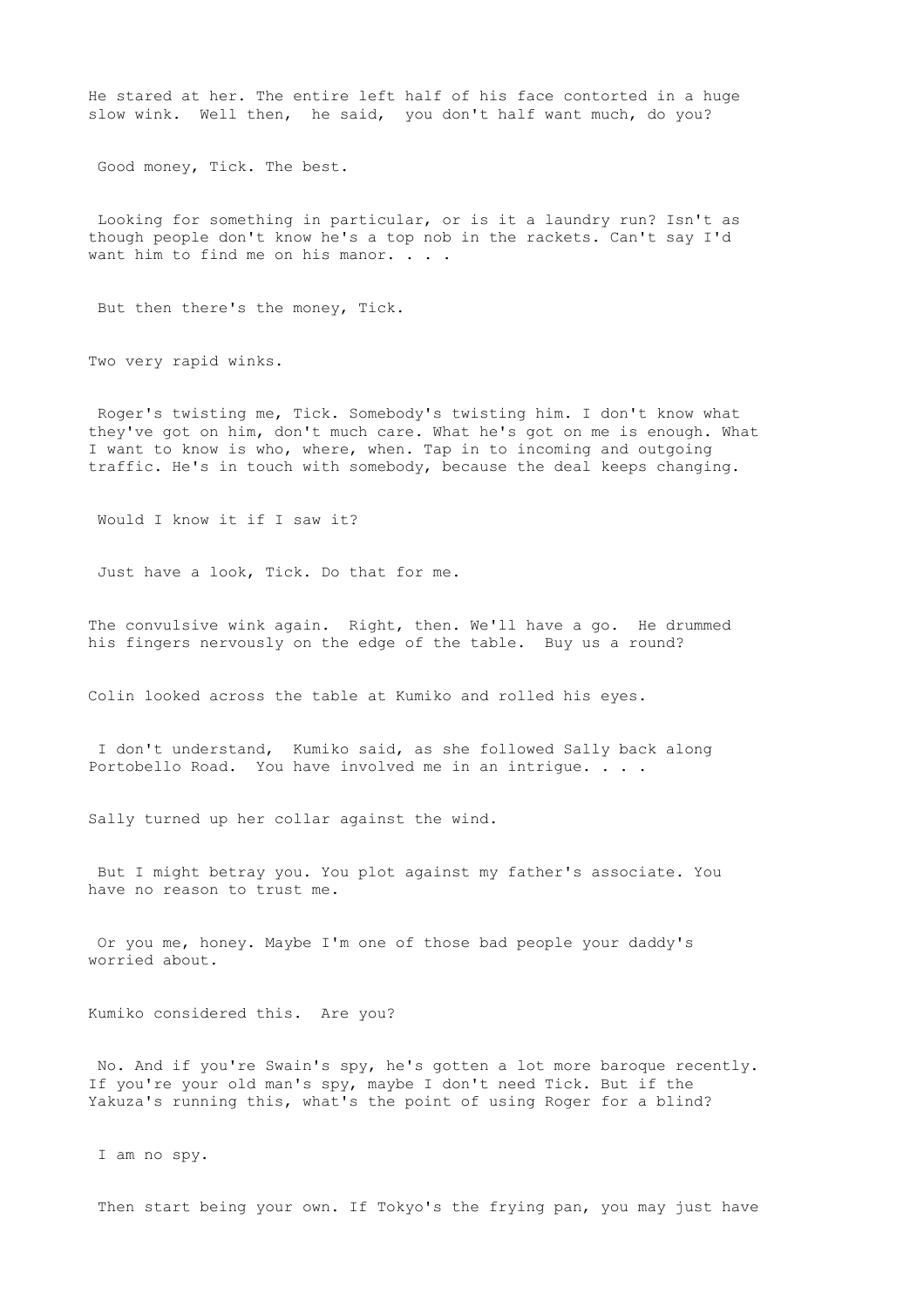landed in the fire.

But why involve me?

You're already involved. You're here. You scared?

No, Kumiko said, and fell silent, wondering why this should be true.

Late that afternoon, alone in the mirrored garret, Kumiko sat on the edge of the huge bed and peeled off her wet boots. She took the Maas-Neotek unit from her purse.

 What are they? she asked the ghost, who perched on the parapet of the black marble tub.

Your pub friends?

Yes.

 Criminals. I'd advise you to associate with a better class, myself. The woman's foreign. North American. The man's a Londoner. East End. He's a data thief, evidently. I can't access police records, except with regard to crimes of historical interest.

I don't know what to do. . . .

Turn the unit over.

What?

 On the back. You'll see a sort of half-moon groove there. Put your thumbnail in and twist. . . .

A tiny hatch opened. Microswitches.

 Reset the A/B throw to B. Use something narrow, pointed, but not a biro.

A what?

 A pen. Ink and dust. Gum up the works. A toothpick's ideal. That'll set it for voice-activated recording.

And then?

Hide it downstairs. We'll play it back tomorrow. . . .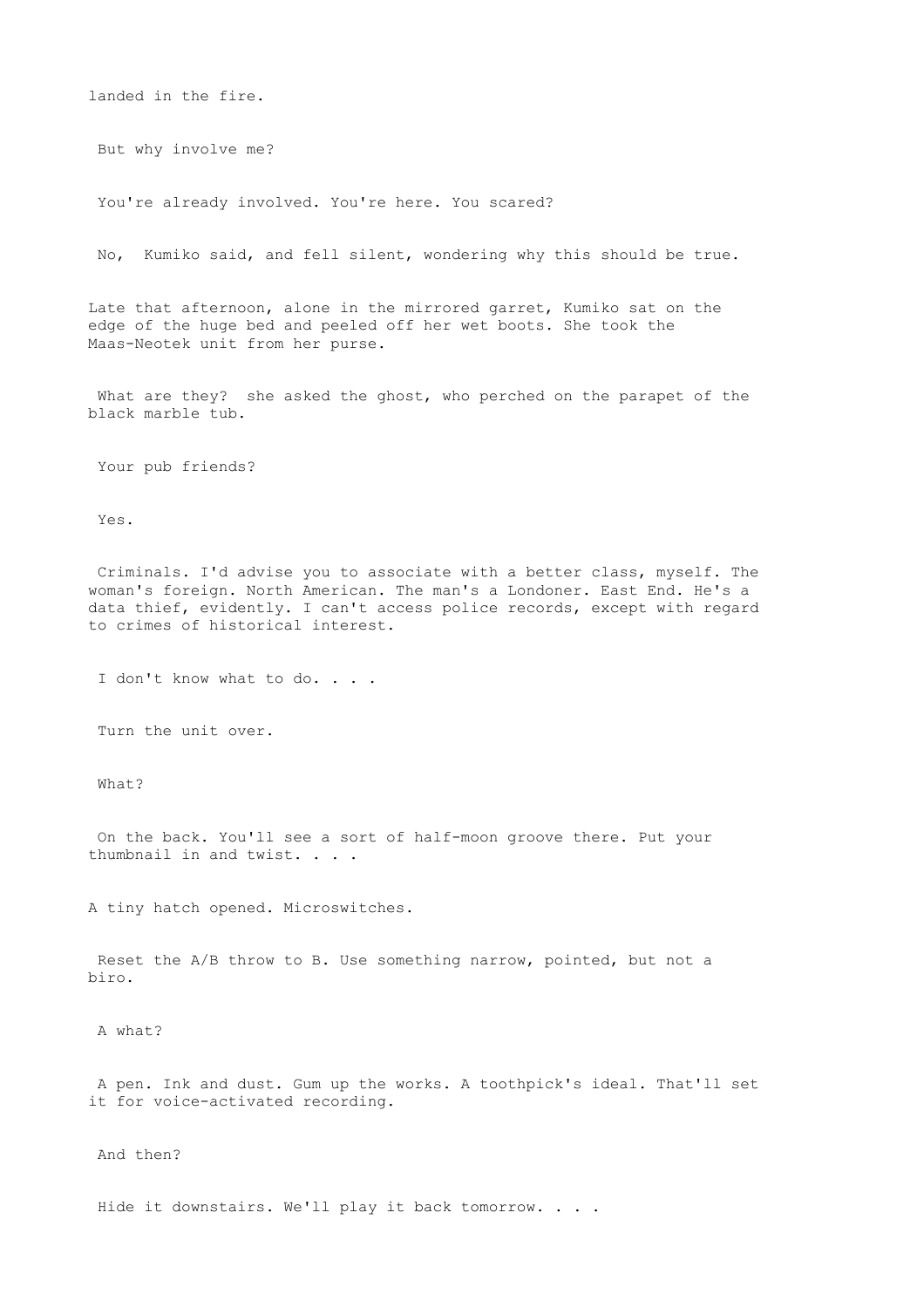Morning Light

Slick spent the night on a piece of gnawed gray foam under a workbench on Factory's ground floor, wrapped in a noisy sheet of bubble packing that stank of free monomers. He dreamed about Kid Afrika, about the Kid's car, and in his dreams the two blurred together and Kid's teeth were little chrome skulls.

He woke to a stiff wind spitting the winter's first snow through Factory's empty windows.

He lay there and thought about the problem of the Judge's buzzsaw, how the wrist tended to cripple up whenever he went to slash through something heavier than a sheet of chipboard. His original plan for the hand had called for articulated fingers, each one tipped with a miniature electric chainsaw, but the concept had lost favor for a number of reasons. Electricity, somehow, just wasn't satisfying; it wasn't physical enough. Air was the way to go, big tanks of compressed air, or internal combustion if you could find the parts. And you could find the parts to almost anything, on Dog Solitude, if you dug long enough; failing that, there were half-a-dozen towns in rustbelt Jersey with acres of dead machines to pick over.

He crawled out from under the bench, trailing the transparent blanket of miniature plastic pillows like a cape. He thought about the man on the stretcher, up in his room, and about Cherry, who'd slept in his bed. No stiff neck for her. He stretched and winced.

Gentry was due back. He'd have to explain it to Gentry, who didn't like having people around at all.

Little Bird had made coffee in the room that served as Factory's kitchen. The floor was made of curling plastic tiles and there were dull steel sinks along one wall. The windows were covered with translucent tarps that sucked in and out with the wind and admitted a milky glow that made the room seem even colder than it was.

 How we doing for water? Slick asked as he entered the room. One of Little Bird's jobs was checking the tanks on the roof every morning, fishing out windblown leaves or the odd dead crow. Then he'd check the seals on the filters, maybe let ten fresh gallons in if it looked like they were running low. It took the better part of a day for ten gallons to filter down through the system to the collection tank. The fact that Little Bird dutifully took care of this was the main reason Gentry would tolerate him, but the boy's shyness probably helped as well. Little Bird managed to be pretty well invisible, as far as Gentry was concerned.

Got lots, Little Bird said.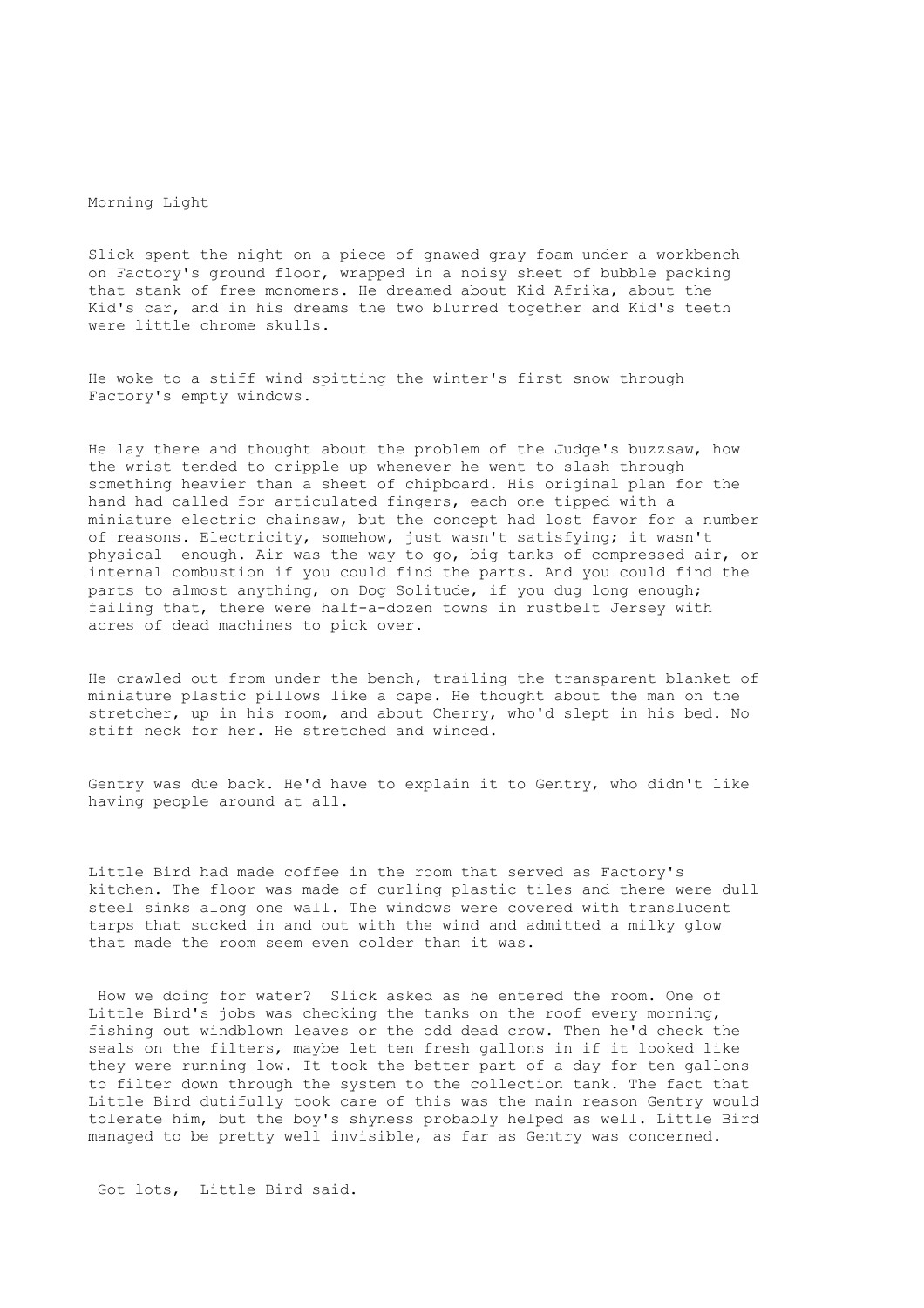Is there any way to take a shower? Cherry asked, from her seat on an old plastic crate. She had shadows under her eyes, like she hadn't slept, but she'd covered the sore with makeup.

No, Slick said, there isn't, not this time of year.

 I didn't think so, Cherry said glumly, hunched in her collection of leather jackets.

Slick helped himself to the last of the coffee and stood in front of her while he drank it.

You gotta problem? she asked.

 Yeah. You and the guy upstairs. How come you're down here? You off duty or something?

She produced a black beeper from the pocket of her outermost jacket. Any change, this'll go off.

Sleep okay?

Sure. Well enough.

I didn't. How long you work for Kid Afrika, Cherry?

'Bout a week.

You really a med-tech?

She shrugged inside her jackets. Close enough to take care of the Count.

The Count?

Count, yeah. Kid called him that, once.

Little Bird shivered. He hadn't gotten to work with his styling tools yet, so his hair stuck out in all directions. What if, Little Bird ventured, he's a vampire?

Cherry stared at him. You kidding?

Eyes wide, Little Bird solemnly shook his head.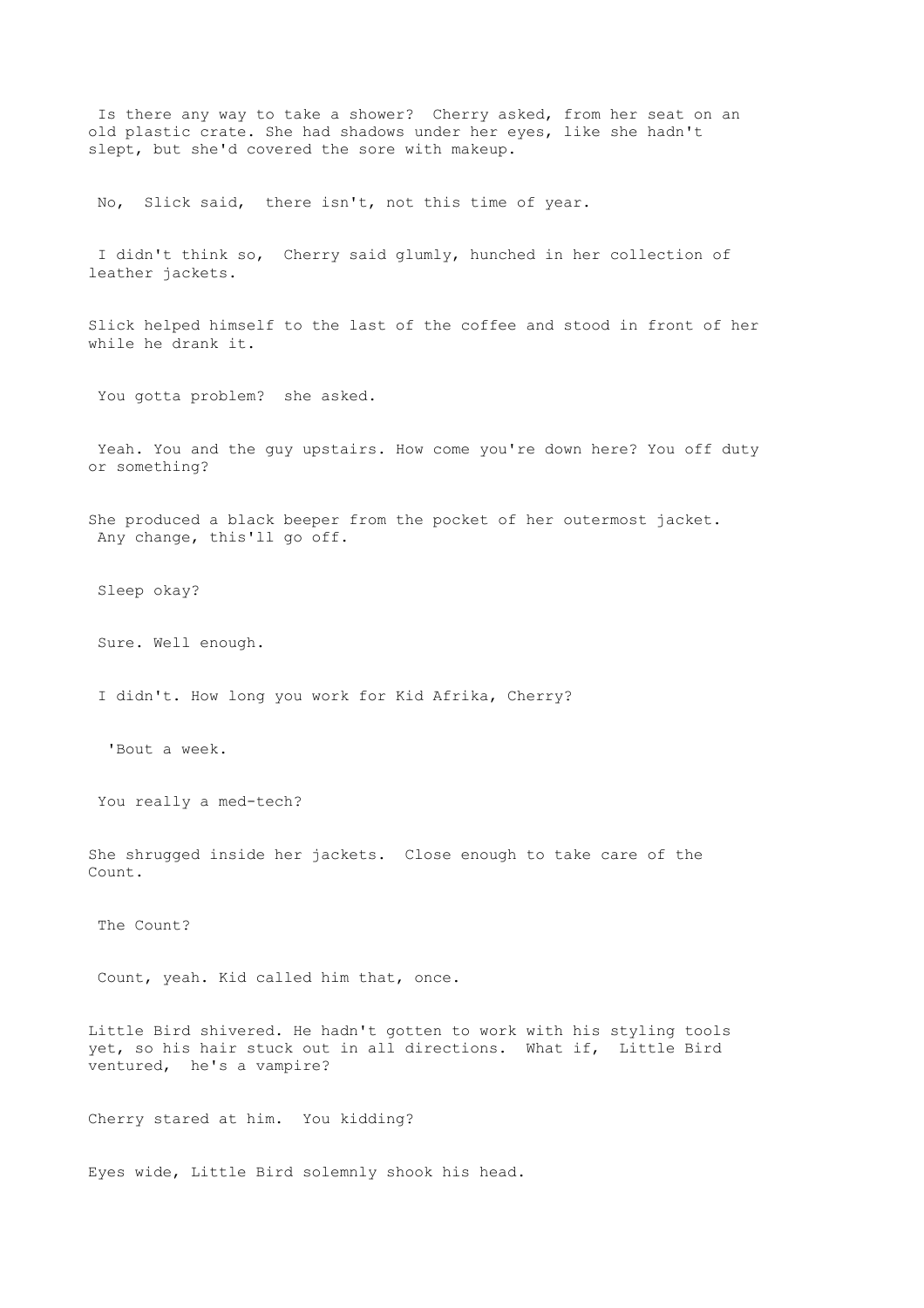Cherry looked at Slick. Your friend playing with a full deck?

 No vampires, Slick said to Little Bird, that's not a real thing, understand? That's just in stims. Guy's no vampire, okay?

Little Bird nodded slowly, looking not at all reassured, while the wind popped the plastic taut against the milky light.

He tried to get a morning's work in on the Judge, but Little Bird had vanished again and the image of the figure on the stretcher kept getting in the way. It was too cold; he'd have to run a line down from Gentry's territory at the top of Factory, get some space heaters. But that meant haggling with Gentry over the current. The juice was Gentry's because Gentry knew how to fiddle it out of the Fission Authority.

It was heading into Slick's third winter in Factory, but Gentry had been there four years when Slick found the place. When they'd gotten Gentry's loft together, Slick had inherited the room where he'd put Cherry and the man she said Kid Afrika called the Count. Gentry took the position that Factory was his, that he'd been there first, got the power in so the Authority didn't know. But Slick did a lot of things around Factory that Gentry wouldn't have wanted to do himself, like making sure there was food, and if something major broke down, if the wiring shorted or the water filter packed it in, it was Slick who had the tools and did the fixing.

Gentry didn't like people. He spent days on end with his decks and FX-organs and holo projectors and came out only when he got hungry. Slick didn't understand what it was that Gentry was trying to do, but he envied Gentry the narrowness of his obsession. Nothing got to Gentry. Kid Afrika couldn't have gotten to Gentry, because Gentry wouldn't have gone over to Atlantic City and gotten into deep shit and Kid Afrika's debt.

He went into his room without knocking and Cherry was washing the guy's chest with a sponge, wearing white throwaway gloves. She'd carried the butane stove up from the room where they did the cooking and heated water in a steel mixing bowl.

He made himself look at the pinched face, the slack lips parted just enough to reveal yellow smoker's teeth. It was a street face, a crowd face, face you'd see in any bar.

She looked up at Slick.

He sat on the edge of the bed, where she'd unzipped his sleeping bag and spread it out flat like a blanket, with the torn end tucked in under the foam.

We gotta talk, Cherry. Figure this, you know?

She squeezed the sponge out over the bowl.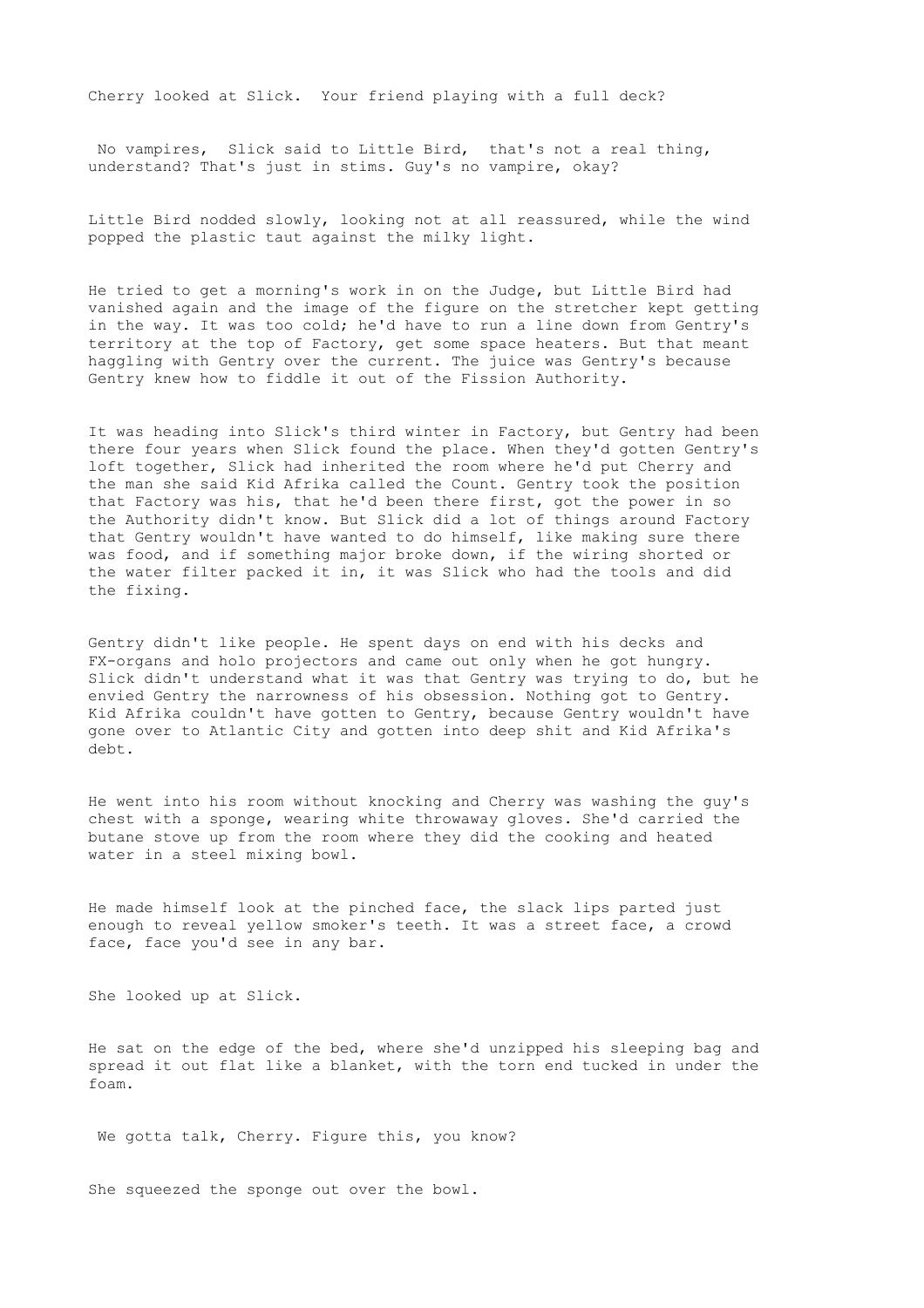How'd you get mixed up with Kid Afrika?

She put the sponge in a Ziploc and put that away in the black nylon bag from the Kid's hover. As he watched her, he saw there was no wasted motion, and she didn't seem to have to think about what she was doing. You know a place called Moby Jane's?

## $N<sub>O</sub>$

 Roadhouse, off the interstate. So I had this friend was manager there, doing it for about a month when I move in with him. Moby Jane, she's just huge; she just sits out back the club in a float tank with this freebase IV drip in her arm and it's totally disgusting. So like I said, I move in there with my friend Spencer, he's the new manager, because I had this trouble over my ticket in Cleveland and I couldn't work right then.

## What kind of trouble?

 The usual kind, okay? You wanna hear this or not? So Spencer's let me in on the owner's horrible condition, right? So the last thing I want anybody to know is that I'm a med-tech, otherwise they'll have me out there changing filters on her tank and pumping freebase into two hundred kilos of hallucinating psychotic. So they put me waiting tables, slinging beer. It's okay. Get some good music in there. Kind of a rough place but it's okay because people know I'm with Spencer. 'Cept I wake up one day and Spencer's gone. Then it comes out he's gone with a bunch of their money. She was drying the sleeper's chest as she spoke, using a thick wad of white absorbent fiber. So they knock me around a little. She looked up at him and shrugged. But then they tell me what they're gonna do. They're gonna cuff my hands behind my back and put me in the tank with Moby Jane and turn her drip up real high and tell her my boyfriend ripped her off. . . . She tossed the damp wad into the bowl. So they locked me up in this closet to let me think about it before they did it. When the door opens, though, it's Kid Afrika. I never saw him before. 'Miss Chesterfield,' he said, 'I have reason to believe you were until recently a certified medical technician.'

So he made you an offer.

 Offer, my ass. He just checked my papers and took me straight on out of there. Not a soul around, either, and it was Saturday afternoon. Took me out in the parking lot, there's this hover sittin' in the lot, skulls on the front, two big black guys waiting for us, and any way away from that float tank, that's just fine by me.

Had our friend in the back?

 No. Peeling off the gloves. Had me drive him back to Cleveland, to this burb. Big old houses but the lawns all long and scraggy. Went to one with a lot of security, guess it was his. This one, and she tucked the blue sleeping bag up around the man's chin, he was in a bedroom. I had to start right in. Kid told me he'd pay me good.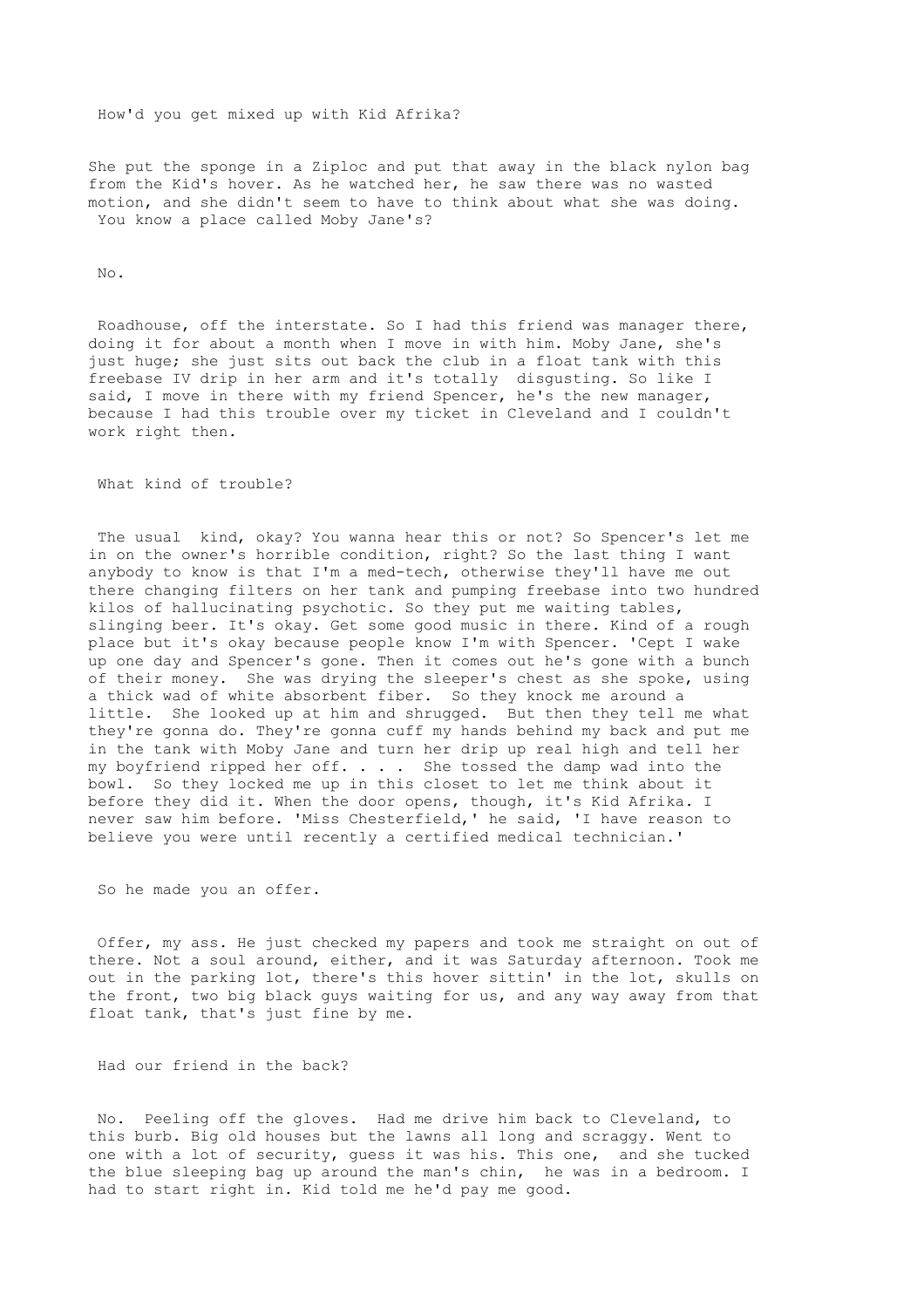And you knew he'd bring you out here, to the Solitude?

 No. Don't think he did, either. Something happened. He came in next day and said we were leaving. I think something scared him. That's when he called him that, the Count. 'Cause he was angry and I think maybe scared. 'The Count and his fucking LF,' he said.

His what?

'LF.'

What's that?

 I think this, she said, pointing up at the featureless gray package mounted above the man's head.

No There, There

She imagined Swift waiting for her on the deck, wearing the tweeds he favored in an L. A. winter, the vest and jacket mismatched, herringbone and houndstooth, but everything woven from the same wool, and that, probably, from the same sheep on the same hillside, the whole look orchestrated in London, by committee, in a room above a Floral Street shop he'd never seen. They did striped shirts for him, brought the cotton from Charvet in Paris; they made his ties, had the silk woven in Osaka, the Sense/Net logo embroidered tight and small. And still, somehow, he looked as though his mother had dressed him.

The deck was empty. The Dornier hovered, then darted away to its nest. Mamman Brigitte's presence still clung to her.

She went into the white kitchen and scrubbed drying blood from her face and hands. When she stepped into the living room, she felt as though she were seeing it for the first time. The bleached floor, the gilt frames and cut-velvet upholstery of the Louis XVI chairs, the Cubist backdrop of a Valmier. Like Hilton's wardrobe, she thought, contrived by talented strangers. Her boots tracked damp sand across the pale floor as she went to the stairwell.

Kelly Hickman, her wardrobe man, had been to the house while she'd been in the clinic; he'd arranged her working luggage in the master bedroom. Nine Herm¶s rifle cases, plain and rectangular, like coffins of burnished saddle hide. Her clothes were never folded; they lay each garment flat, between sheets of silk tissue.

She stood in the doorway, staring at the empty bed, the nine leather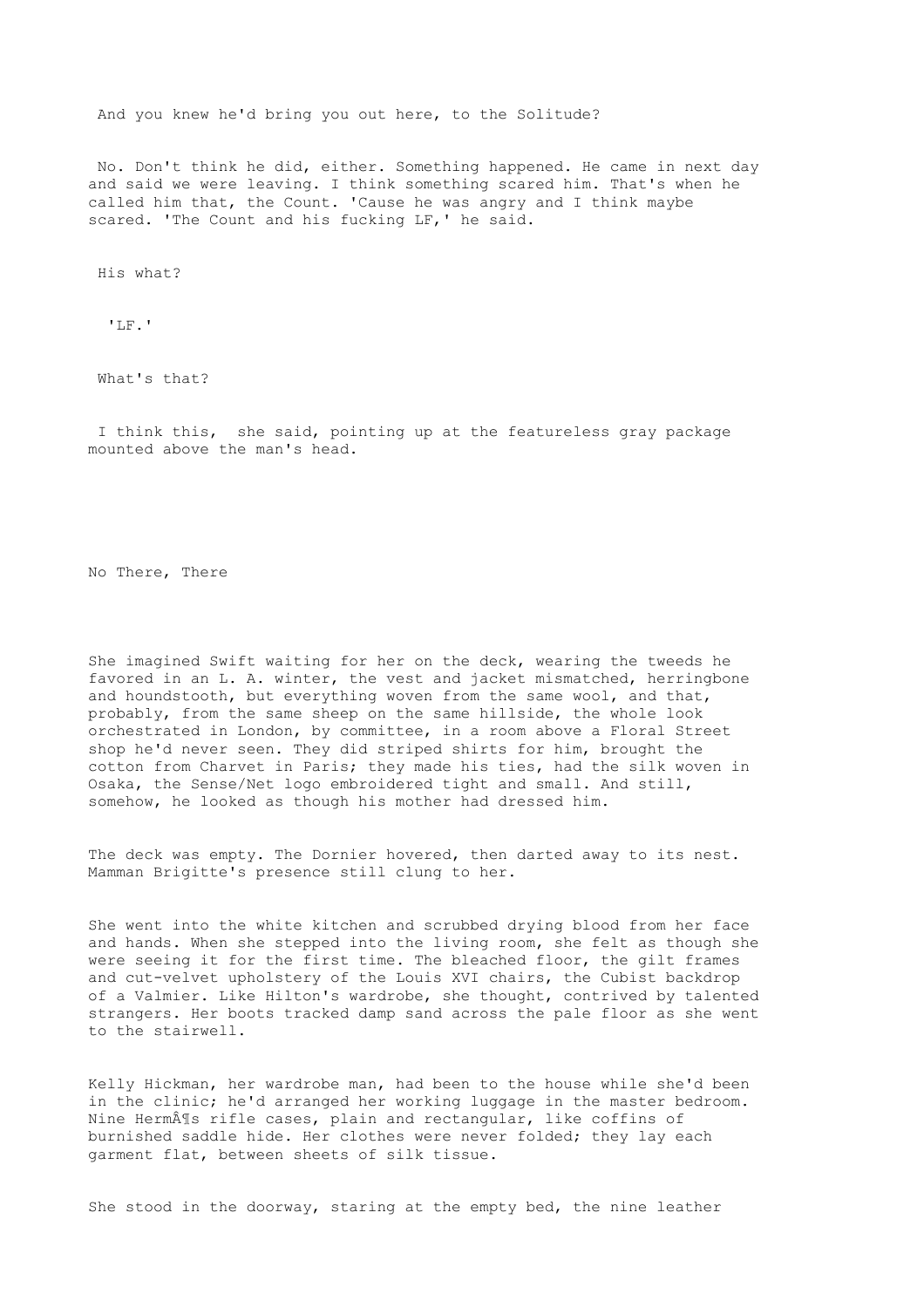coffins.

She went into the bathroom, glass block and white mosaic tile, locking the door behind her. She opened one cabinet, then another, ignoring neat rows of unopened toiletries, patent medicines, cosmetics. She found the charger in the third cabinet, beside a bubble card of derms. She bent close, peering at the gray plastic, the Japanese logo, afraid to touch it. The charger looked new, unused. She was almost certain that she hadn't bought it, hadn't left it here. She took the drug from her jacket pocket and examined it, turning it over and over, watching the measured doses of violet dust tumble in their sealed compartments.

She saw herself place the packet on the white marble ledge, position the charger above it, remove a derm from its bubble and insert it. She saw the red flash of a diode when the charger had drawn off a dose; she saw herself remove the derm, balancing it like a white plastic leech on the tip of her index finger, its moist inner surface glittering with minute beads of DMSO --

She turned, took three steps to the toilet, and dropped the unopened packet into the bowl. It floated there like a toy raft, the drug still perfectly dry. Perfectly. Her hand shaking, she found a stainless nailfile and knelt on the white tile. She had to close her eyes when she held the packet and drove the tip of the file against the seam, twisting. The file clattered on tile as she touched the flush button and the two halves of the empty packet vanished. She rested her forehead against cool enamel, then forced herself to get up, go to the sink, and carefully wash her hands.

Because she wanted, now she really knew she wanted, to lick her fingers.

Later that day, in a gray afternoon, she found a corrugated plastic shipping cannister in the garage, carried it up to the bedroom, and began to pack Bobby's remaining things. There wasn't much: a pair of leather jeans he hadn't liked, some shirts he'd either discarded or forgotten, and, in the teak bureau's bottom drawer, a cyberspace deck. It was an Ono-Sendai, hardly more than a toy. It lay amid a tangle of black leads, a cheap set of stim-trodes, a greasy-looking plastic tube of saline paste.

She remembered the deck he'd used, the one he'd taken with him, a gray factory-custom Hosaka with unmarked keys. It was a cowboy's deck; he'd insisted on traveling with it, even though it caused problems during customs checks. Why, she wondered, had he bought the Ono-Sendai? And why had he abandoned it? She was seated on the edge of the bed; she lifted the deck from the drawer and put it on her lap.

Her father, long ago, in Arizona, had cautioned her against jacking in. You don't need it, he'd said. And she hadn't, because she'd dreamed cyberspace, as though the neon gridlines of the matrix waited for her behind her eyelids.

There 's no there, there. They taught that to children, explaining cyberspace. She remembered a smiling tutor's lecture in the arcology's executive cr¶che, images shifting on a screen: pilots in enormous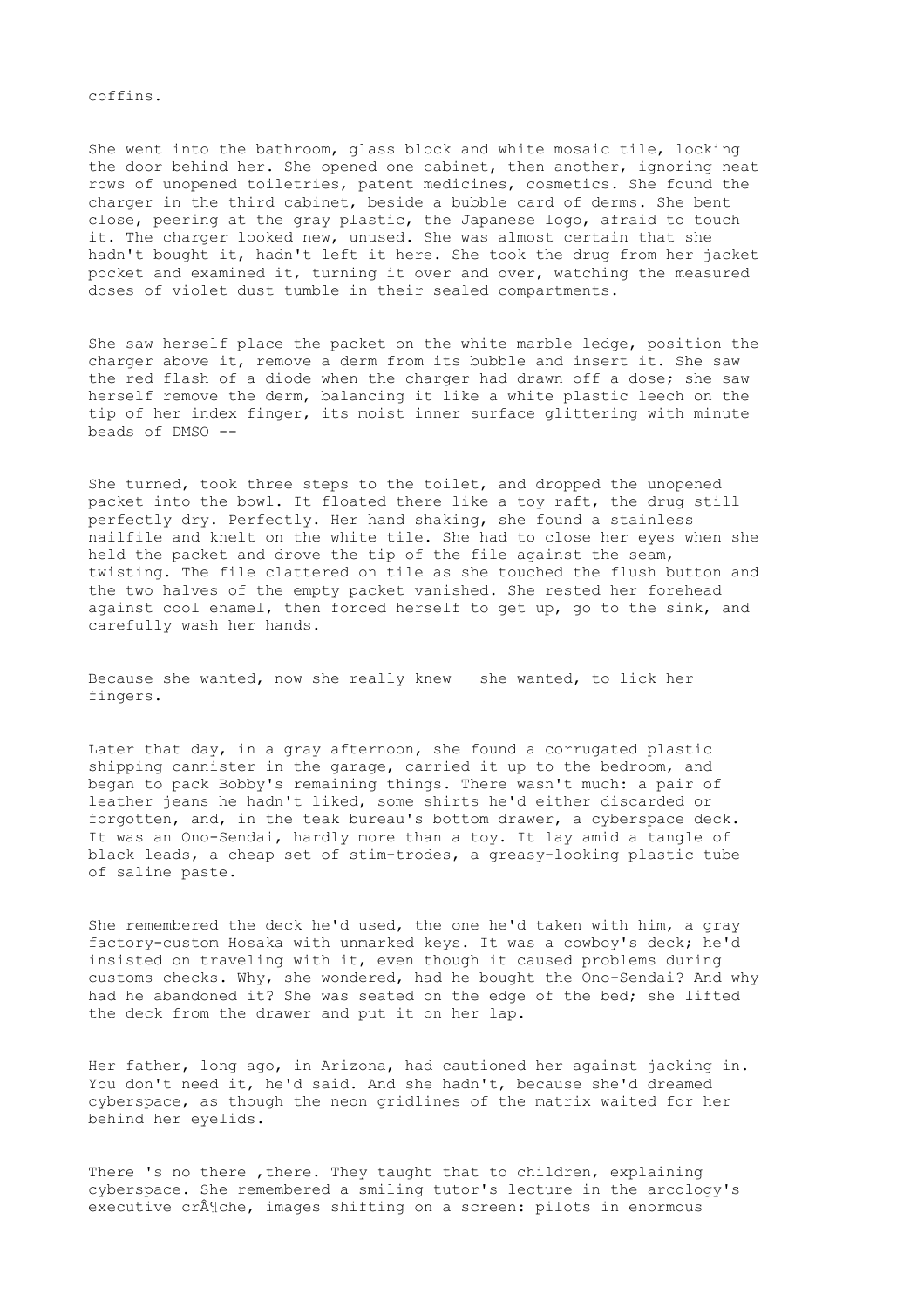helmets and clumsy-looking gloves, the neuroelectronically primitive virtual world technology linking them more effectively with their planes, pairs of miniature video terminals pumping them a computer-generated flood of combat data, the vibrotactile feedback gloves providing a touch-world of studs and triggers. . . . As the technology evolved, the helmets shrank, the video terminals atrophied. . . .

She leaned forward and picked up the trode-set, shook it to free its leads from the tangle.

No there, there.

She spread the elastic headband and settled the trodes across her temples -- one of the world's characteristic human gestures, but one she seldom performed. She tapped the Ono-Sendai's battery-test stud. Green for go. She touched the power stud and the bedroom vanished behind a colorless wall of sensory static. Her head filled with a torrent of white sound.

Her fingers found a random second stud and she was catapulted through the static wall, into cluttered vastness, the notional void of cyberspace, the bright grid of the matrix ranged around her like an infinite cage.

 Angela, the house said, its voice quiet but compelling, I have a call from Hilton Swift. . . .

 Executive override? She was eating baked beans and toast at the kitchen counter.

No, it said, confidingly.

 Change your tone, she said, around a mouthful of beans. Something with an edge of anxiety.

Mr. Swift is waiting , the house said nervously.

 Better, she said, carrying bowl and plate to the washer, but I want something closer to genuine hysteria. . . .

Will you take the call? The voice was choked with tension.

No, she said, but keep your voice that way, I like it.

She walked into the living room, counting under her breath. Twelve, thirteen . . .

Angela, the house said gently, I have a call from Hilton Swift --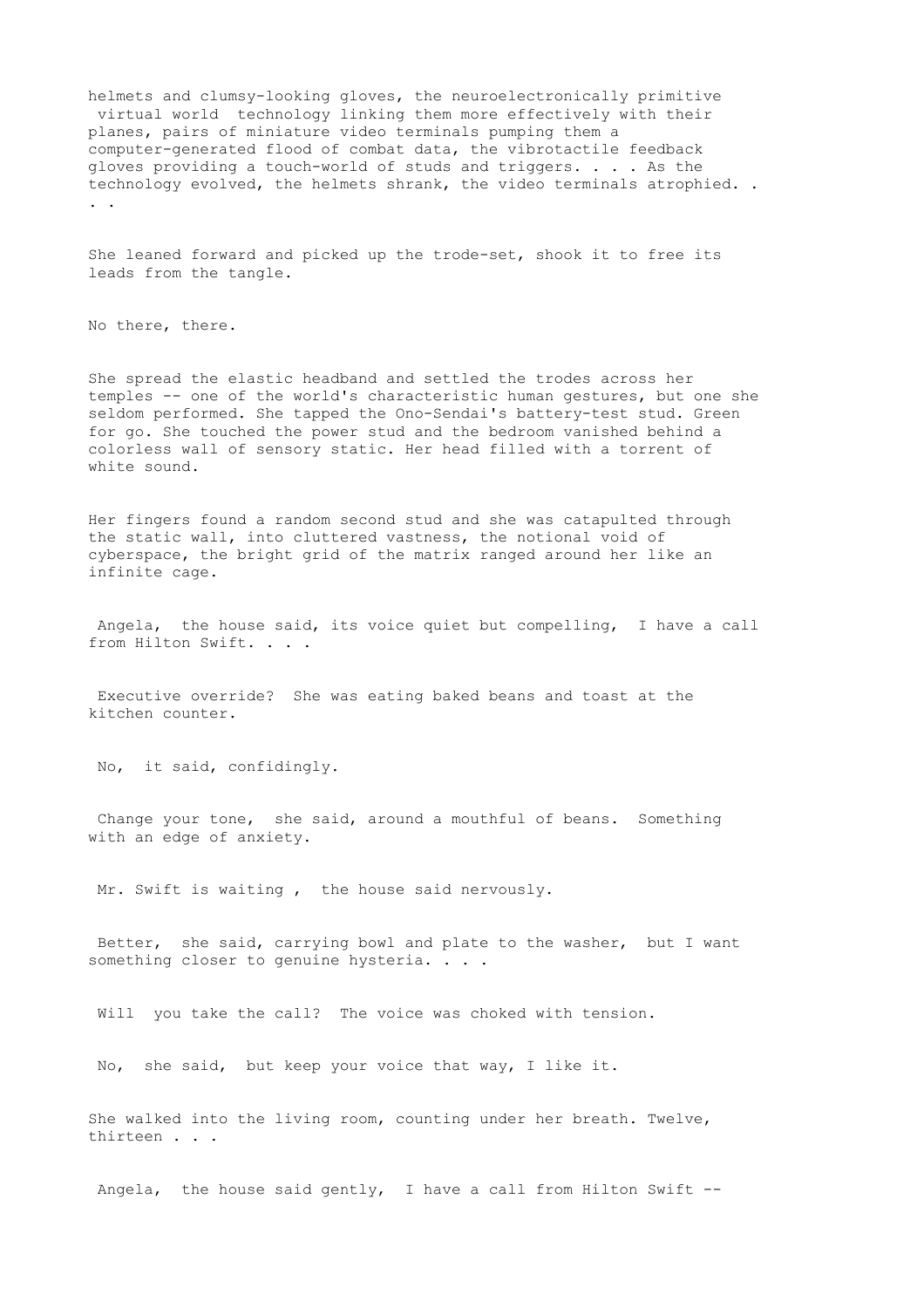On executive override, Swift said.

She made a farting sound with her lips.

You know I respect your need to be alone, but I worry about you.

I'm fine, Hilton. You needn't worry. Bye-bye.

 You stumbled this morning, on the beach. You seemed disoriented. Your nose began to bleed.

I had a nosebleed.

We want you to have another physical. . . .

Great.

 You accessed the matrix today, Angie. We logged you in the BAMA industrial sector.

Is that what it was?

Do you want to talk about it?

There isn't anything to talk about. I was just screwing around. You want to know , though? I was packing some crap Bobby left here. You'd have approved , Hilton! I found a deck of his and I tried it. I punched a key, sat there looking around, jacked out.

I'm sorry, Angie.

For what?

For disturbing you. I'll go now.

Hilton, do you know where Bobby is?

No.

You telling me Net security hasn't kept tabs on him?

I'm telling you I don't know, Angie. That's the truth.

Could you find out, if you wanted to?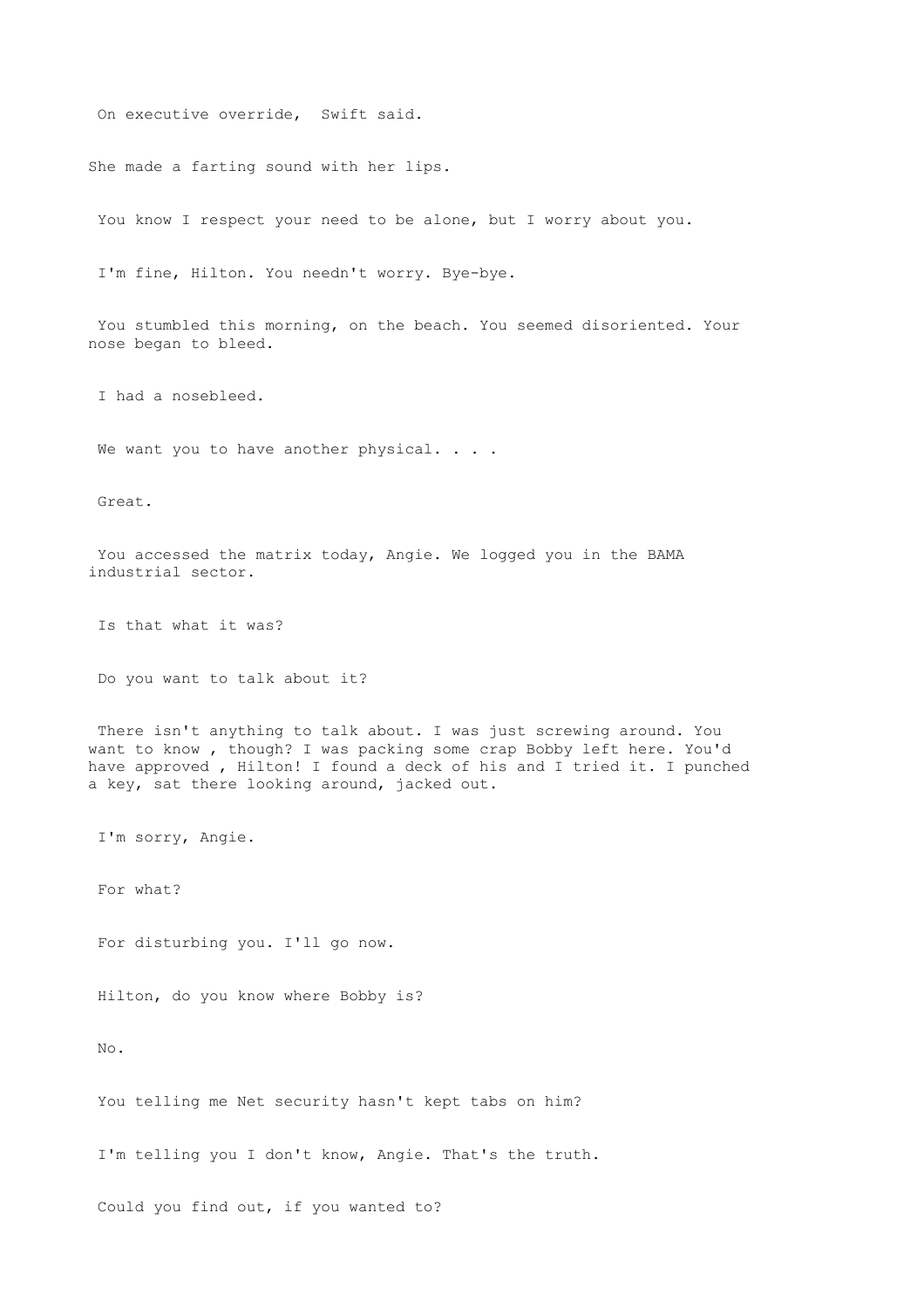Another pause. I don't know. If I could, I'm not sure that I would.

Thanks. Goodbye, Hilton.

Goodbye, Angie.

She sat on the deck that night, in the dark, watching the fleas dance against floodlit sand. Thinking of Brigitte and her warning, of the drug in the jacket and the derm charger in the medicine cabinet. Thinking of cyberspace and the sad confinement she'd felt with the Ono-Sendai, so far from the freedom of the loa.

Thinking of the other's dreams, of corridors winding in upon themselves, muted tints of ancient carpet . . . An old man, a head made of jewels, a taut pale face with eyes that were mirrors . . . And a beach in the wind and dark.

Not this beach, not Malibu.

And somewhere, in a black California morning, some hour before dawn, amid the corridors, the galleries, the faces of dream, fragments of conversation she half-recalled, waking to pale fog against the windows of the master bedroom, she prized something free and dragged it back through the wall of sleep.

Rolling over, fumbling through a bedside drawer, finding a Porsche pen, a present from an assistant grip, she inscribed her treasure on the glossy back of an Italian fashion magazine:

 $T - A$ 

Call Continuity, she told the house, over a third cup of coffee.

Hello, Angie, said Continuity.

That orbital sequence we did, two years ago. The Belgian's yacht . . . She sipped her cooling coffee. What was the name of the place he wanted to take me? The one Robin decided was too tacky.

Freeside, the expert system said.

Who's taped there?

Tally Isham recorded nine sequences in Freeside.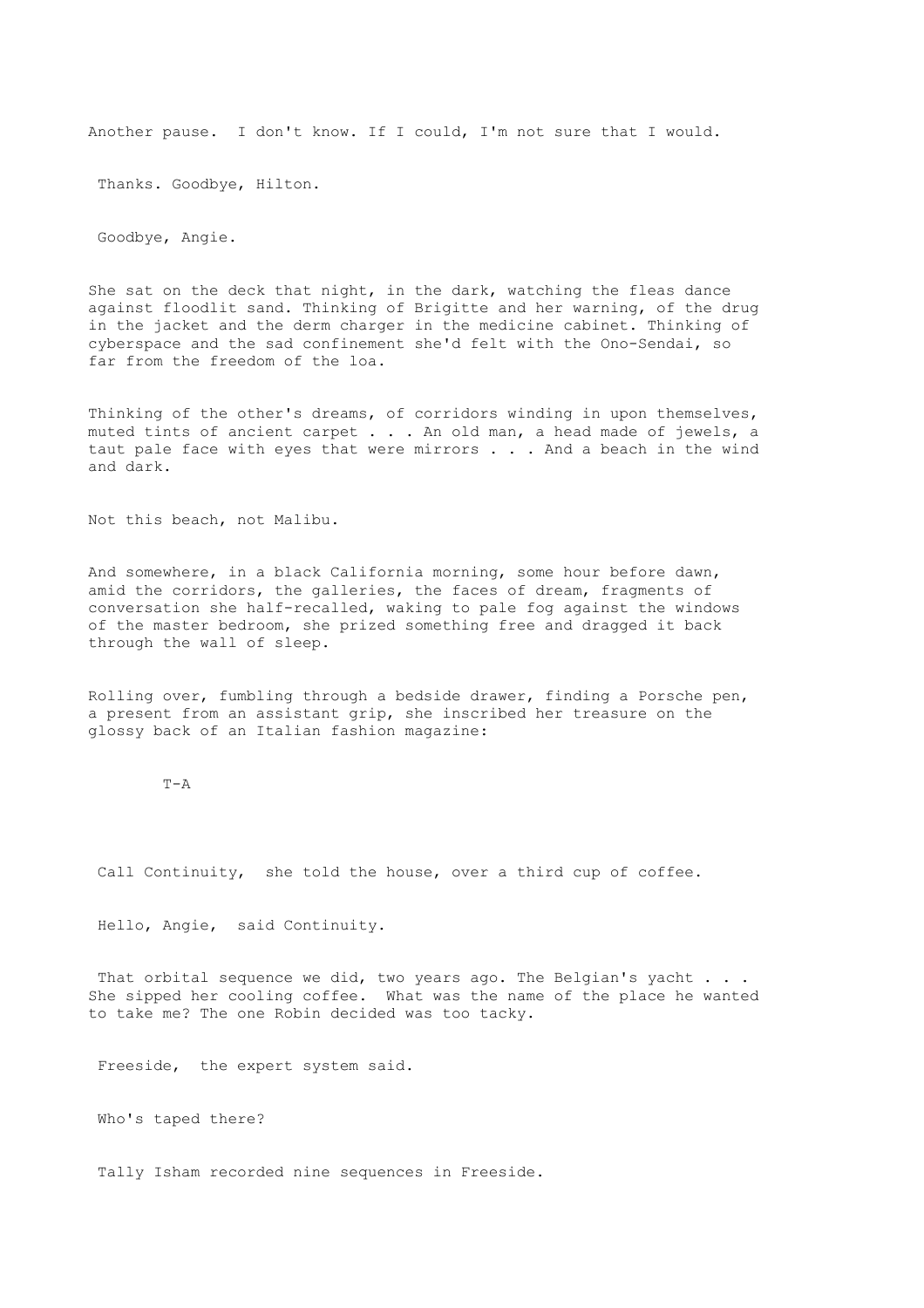It wasn't too tacky for her?

That was fifteen years ago. It was fashionable.

Get me those sequences.

Done.

Bye.

Goodbye, Angie.

Continuity was writing a book. Robin Lanier had told her about it. She'd asked what it was about. It wasn't like that, he'd said. It looped back into itself and constantly mutated; Continuity was always writing it. She asked why. But Robin had already lost interest: because Continuity was an AI, and AIs did things like that.

Her call to Continuity cost her a call from Swift.

Angie, about that physical . . .

 Haven't you scheduled it yet? I want to get back to work. I called Continuity this morning. I'm thinking about an orbital sequence. I'm going over some things Tally did; I may get some ideas.

There was a silence. She wanted to laugh. It was difficult to get a silence out of Swift. You're sure, Angie? That's wonderful, but is it really what you want to do?

 I'm all better, Hilton. I'm just fine. I want to work. Vacation's over. Have Porphyre come out here and do my hair before I have to see anyone.

You know, Angie, he said, this makes all of us very happy.

 Call Porphyre. Set up the physical. Coup-poudre . Who , Hilton? Maybe you?

He had the resources, she thought, half an hour later, as she paced the fogbound deck. Her addiction hadn't threatened the Net, hadn't affected her output. There were no physical side effects. If there had been, Sense/ Net would never have allowed her to begin. The drug's designer, she thought. The designer would know. And never tell her, even if she could reach him, which she doubted she could. Suppose, she thought, her hands on the rust of the railing, that he hadn't been the designer? That the molecule had been designed by someone else, to his own ends?

Your hairdresser, the house said.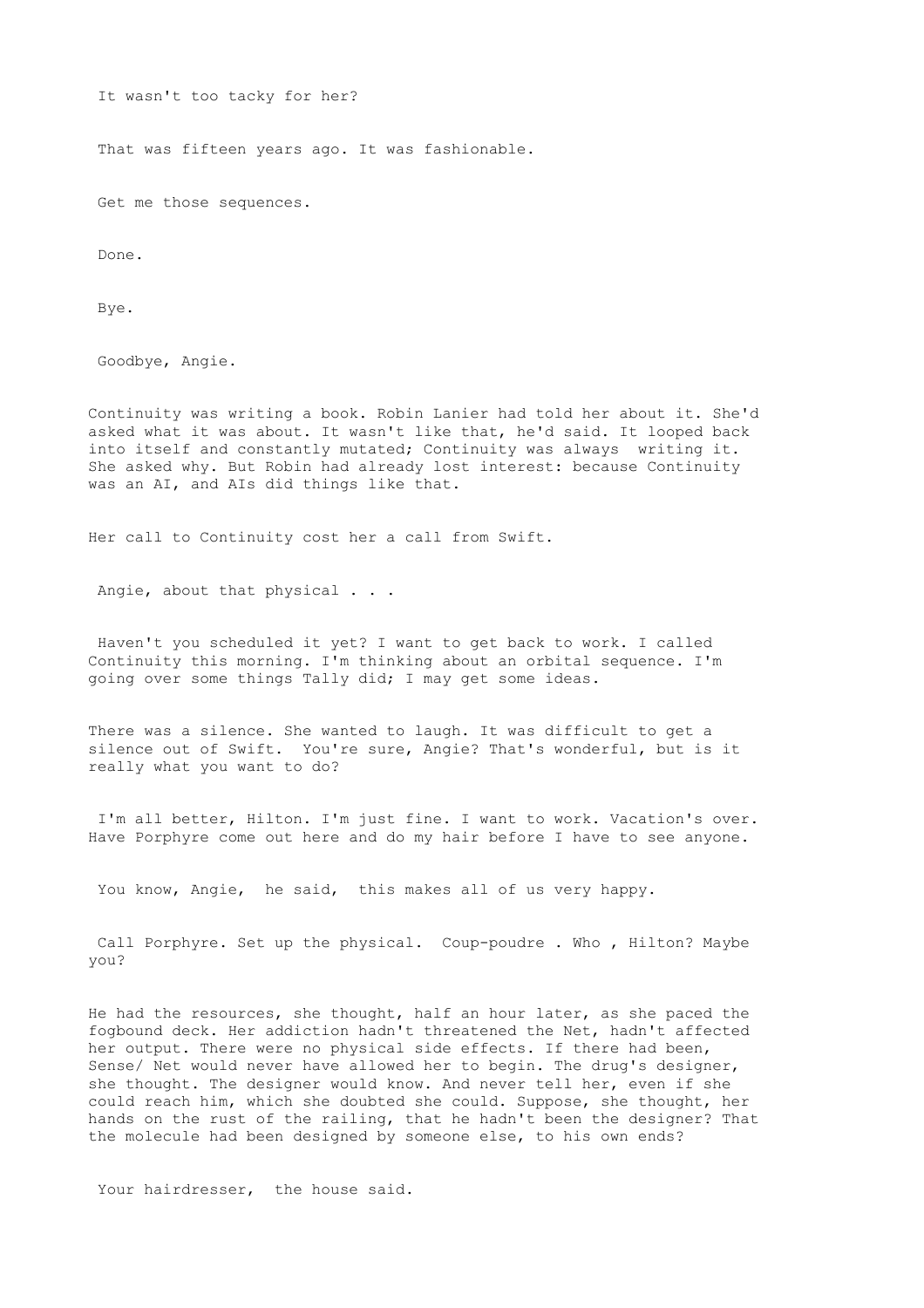She went inside.

Porphyre was waiting, swathed in muted jersey, something from the Paris season. His face, as smooth in repose as polished ebony, split into a delighted smirk when he saw her. Missy, he scolded, you look like homemade shit.

She laughed. Porphyre clucked and tutted, came forward to flick his long fingers at Angie's bangs with mock revulsion. Missy was a bad girl. Porphyre told you those drugs were nasty!

She looked up at him. He was very tall, and, she knew, enormously strong. Like a greyhound on steroids, someone had once said. His depilated skull displayed a symmetry unknown to nature.

 You okay? he asked, in his other voice, the manic brio shut off as if someone had thrown a switch.

I'm fine.

Did it hurt?

Yeah. It hurt.

 You know, he said, touching her chin lightly with a fingertip, nobody could ever see what you got out of that shit. It didn't seem to get you high. . . .

 It wasn't supposed to. It was just like being here, being there, only you didn't have to --

Feel it as much?

Yes.

He nodded, slowly. Then that was some bad shit.

Fuck it, she said. I'm back.

His smirk returned. Let's wash your hair.

I washed it yesterday!

What in? No! Don't tell me! He shooed her toward the stairwell.

In the white-tiled bathroom, he massaged something into her scalp.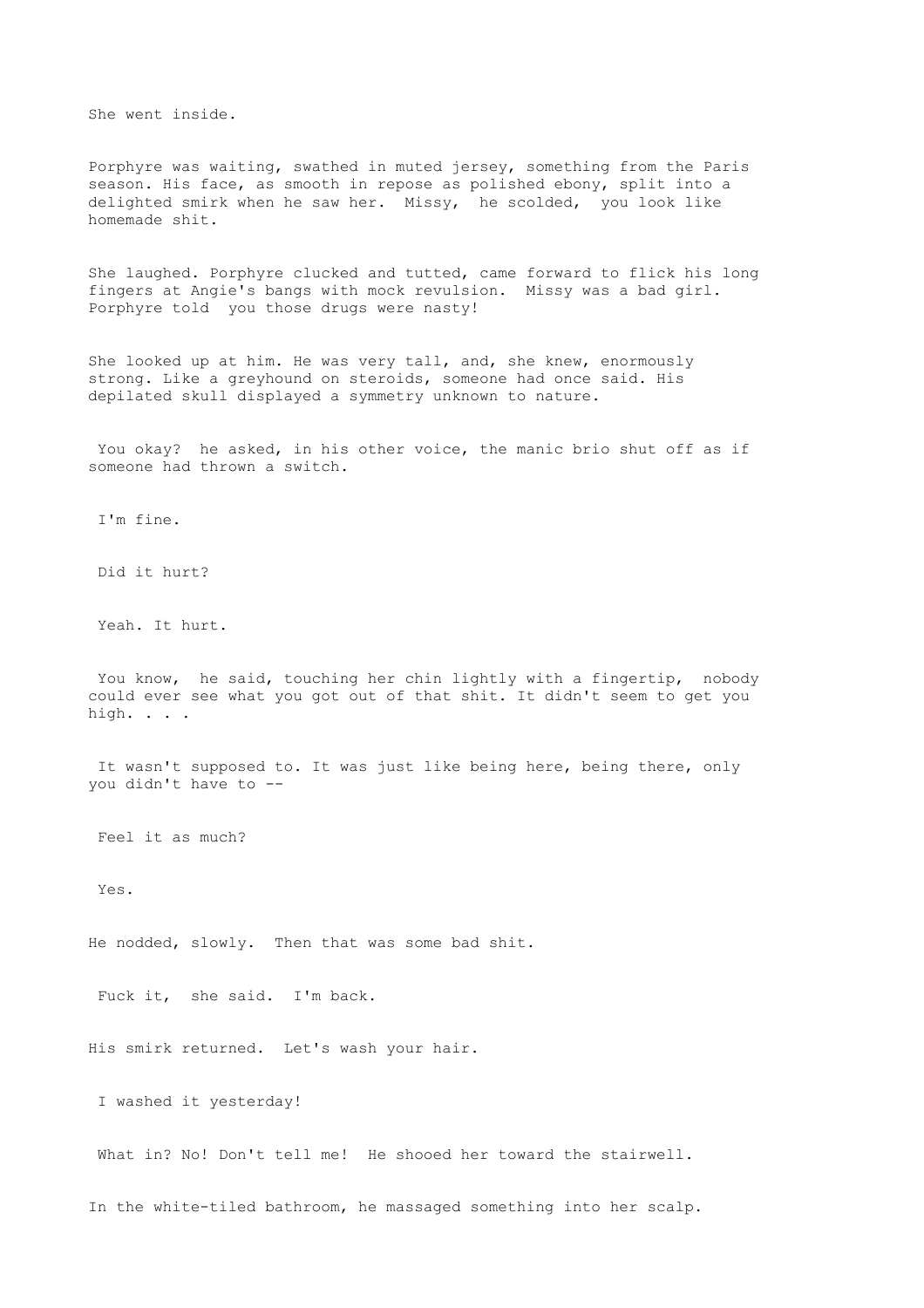Have you seen Robin lately?

He sluiced cool water through her hair. Mistah Lanier is in London, missy. Mistah Lanier and I aren't currently on speaking terms. Sit up now. He raised the back of the chair and draped a towel around her neck.

 Why not? She felt herself warming to the Net gossip that was Porphyre's other specialty.

 Because, the hairdresser said, his tone carefully even as he ran a comb back through her hair, he had some bad things to say about Angela Mitchell while she was off in Jamaica getting her little head straight.

It wasn't what she'd expected. He did?

Didn't he just, missy. He began to cut her hair, using the scissors that were one of his professional trademarks; he refused to use a laser pencil, claimed never to have touched one.

Are you joking, Porphyre?

 No. He wouldn't say those things to me , but Porphyre hears , Porphyre always hears. He left for London the morning after you got here.

And what was it you heard he'd said?

That you're crazy. On shit or off. That you hear voices. That the Net psychs know.

Voices . . . Who told you that? She tried to turn in the chair.

 Don't move your head. There. He went back to his work. I can't say. Trust me.

There were a number of calls, after Porphyre left. Her production crew, eager to say hello.

 No more calls this afternoon, she told the house. I'll run the Tally sequences upstairs.

She found a bottle of Corona at the rear of the fridge and took it to the master bedroom. The stim unit in the teak headboard was equipped with studio-grade trodes that hadn't been there when she'd left for Jamaica. Net technicians periodically upgraded equipment in the house. She had a swig of beer, put the bottle on the bedside table, and lay down with the trodes across her forehead. Okay, she said, hit me.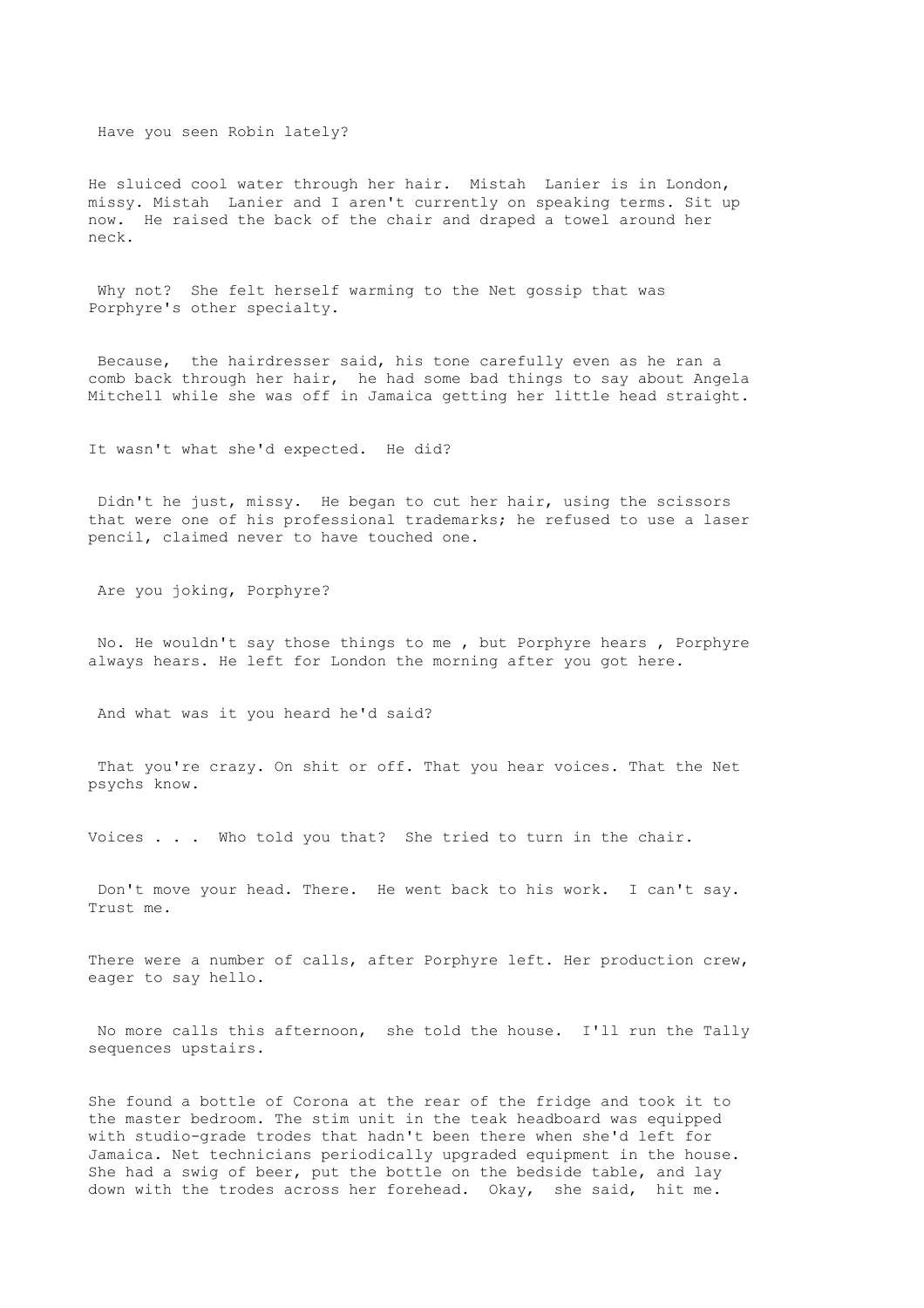Into Tally-flesh, Tally-breath.

How did I ever replace you? she wondered, overcome by the former star's physical being. Do I give people this same pleasure?

Tally-Angie looking out across a vine-hung chasm that was also a boulevard, glancing up to the inverse horizon, squares of distant tennis courts, Freeside's sun an axial thread of brilliance overhead . . .

Fast forward, she told the house.

Into smooth-pumping muscle and a blur of concrete, Tally hurling her cycle around a low-grav velodrome . . .

Fast forward.

A dining scene, tension of velvet straps across her shoulders, the young man across the table leaning forward to pour more wine . . .

Fast forward.

Linen sheets, a hand between her legs, purple twilight through plate glass, sound of running water . . .

Reverse. The restaurant.

The red wine gurgling into her glass . . .

Little more. Hold it. There.

Tally's eyes had been focused on the boy's tanned wrist, not on the bottle.

 I want a graphic of the visual, she said, pulling off the trodes. She sat up and took a swallow of beer, which mingled weirdly with the ghost-flavor of Tally's recorded wine.

The printer downstairs chimed softly as it completed its task. She forced herself to take the stairs slowly, but when she reached the printer, in the kitchen, the image disappointed her.

 Can you clear this up? she asked the house. I want to be able to read the label on the bottle.

 Justifying image, the house said, and rotating target object eight degrees.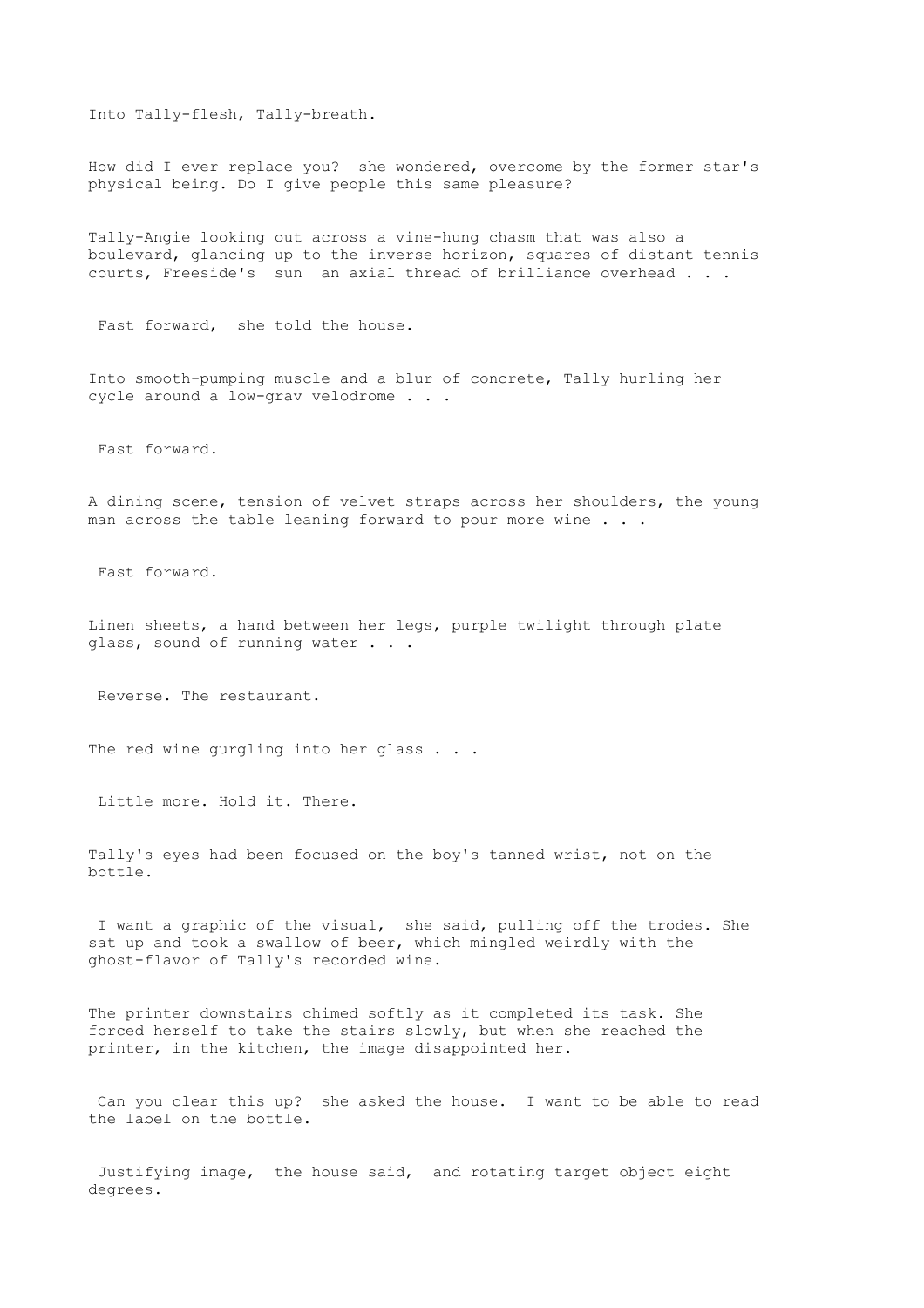The printer hummed softly as the new graphic was extruded. Angie found her treasure before the machine could chime, her dream-sigil in brown ink: T-A.

They'd had their own vineyards, she thought.

Tessier-Ashpool S.A. , the typeface regal and spidery.

Gotcha, she whispered.

Texas Radio

Mona could see the sun through a couple of rips in the black plastic they kept taped over the window. She hated the squat too much to stay there when she was awake or straight, and now she was both.

She got quietly out of bed, wincing when her bare heel brushed the floor, and fumbled for her plastic thongs. The place was dirty; you could probably get tetanus from leaning up against the wall. Made her skin crawl to think about it. Stuff like that didn't seem to bother Eddy; he was too far gone in his schemes to notice his surroundings much. And he always managed to keep clean, somehow, like a cat. He was cat-clean, never a fleck of dirt under his polished nails. She figured he probably spent most of what she earned on his wardrobe, although it wouldn't have occurred to her to question the fact. She was sixteen and SINless, Mona, and this older trick had told her once that that was a song, Sixteen and SINless. Meant she hadn't been assigned a SIN when she was born, a Single Identification Number, so she'd grown up on the outside of most official systems. She knew that it was supposed to be possible to get a SIN, if you didn't have one, but it stood to reason you'd have to go into a building somewhere and talk to a suit, and that was a long way from Mona's idea of a good time or even normal behavior.

She had a drill for getting dressed in the squat, and she could do it in the dark. You got your thongs on, after giving them a quick knock together to dislodge possible crawlies, and then you walked over to where you knew there was a roll of old fax on a Styrofoam crate beside the window. You peeled off about a meter of fax, maybe a day and a half of Asahi Shimbun , folded and creased it, put it down on the floor. Then you could stand on it, get the plastic bag from beside the crate, undo the twist of wire that held it shut, and find the clothes you wanted. When you stepped out of the thongs to put your pants on, you knew you'd be stepping on fresh fax. It was an article of faith with Mona that nothing was going to wander across the fax in the time it took her to step into a pair of jeans and get the thongs back on.

You could put on a shirt or whatever, carefully reseal the bag, and get out of there. Makeup, when required, went on in the corridor outside; there was some mirror left, beside the derelict elevator, a Fuji biofluorescent strip glued above it.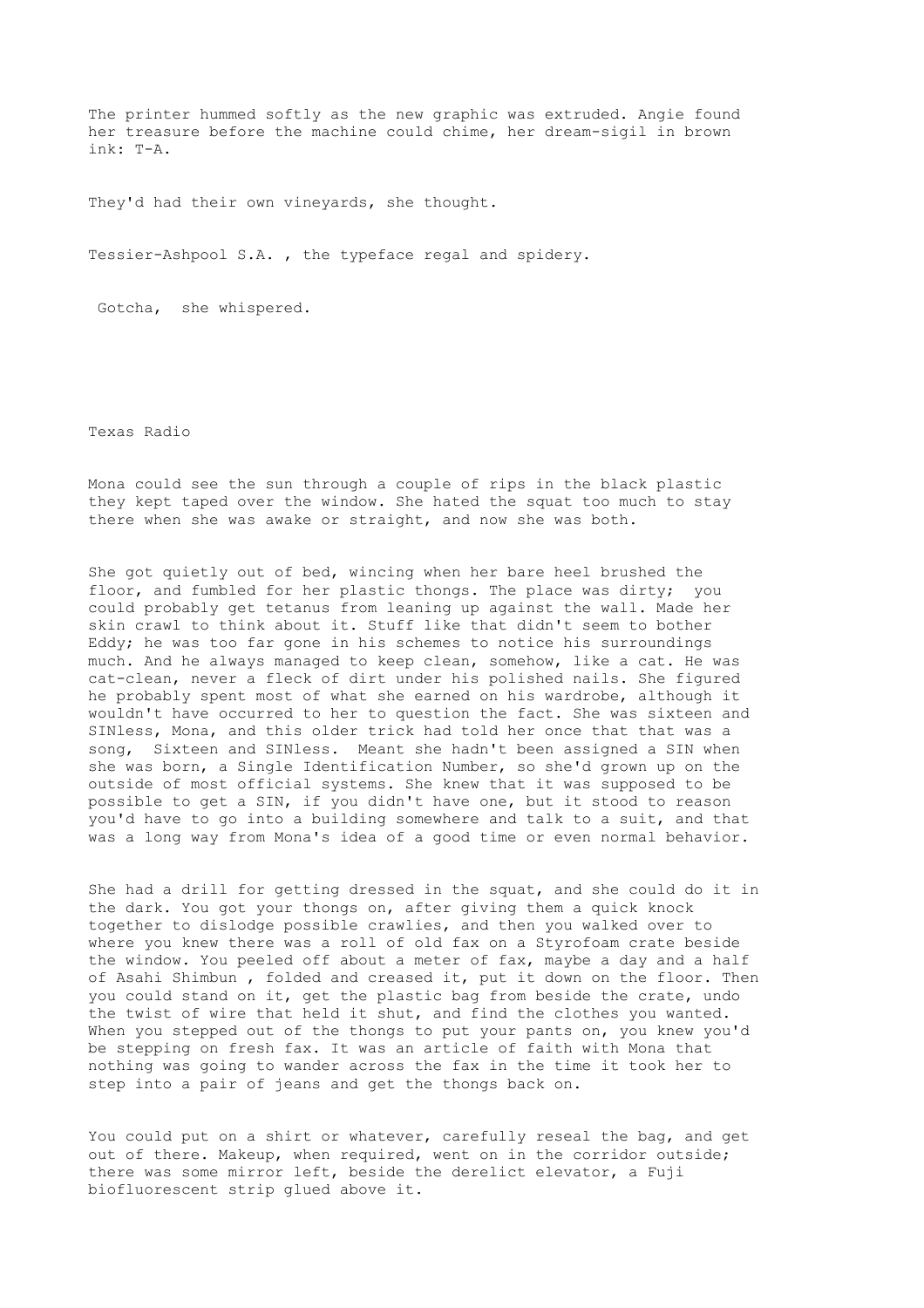There was a strong piss smell beside the elevator this morning, so she decided to skip the makeup.

You never saw anybody in the building, but you heard them sometimes; music through a closed door, or footsteps just gone around a corner at the far end of a corridor. Well, that made sense; Mona had no desire to meet her neighbors either.

She took the stairs down three flights and into the gaping dark of the underground garage. She had her flashlight in her hand, found her way with six quick little blinks that steered her around stagnant puddles and dangling strands of dead optic cable, up the concrete steps and out into the alley. You could smell the beach, sometimes, in the alley, if the wind was right, but today it just smelled of garbage. The side of the squat towered away above her, so she moved fast, before some asshole decided to drop a bottle or worse. Once she was out on the Avenue, she slowed, but not too much; she was conscious of the cash in her pocket, and full of plans for spending it. Wouldn't do to get taken off, not when it looked like Eddy had wrangled them some kind of ticket out. She alternated between telling herself it was a sure thing, that they were practically gone, and warning herself not to get her hopes up. She knew Eddy's sure things: hadn't Florida been one of them? How it was warm in Florida and the beaches were beautiful and it was full of cute guys with money, just the spot for a little working vacation that had already stretched into the longest month Mona could remember. Well, it was fucking hot in Florida, like a sauna. The only beaches that weren't private were polluted, dead fish rolling belly-up in the shallows. Maybe the private stretches were the same, but you couldn't see them, just the chainlink and the guards in shorts and cop shirts standing around. Eddy'd get excited by the weapons the guards carried and describe each one to her in numbing detail. He didn't have a gun himself, though, not as far as she knew, and Mona figured that was a good thing. Sometimes you couldn't even smell the dead fish, because there was another smell, a chlorine smell that burned the roof of your mouth, something from the factories up the coast. If there were cute guys, they were still tricks, and the ones down here weren't exactly offering to pay double.

About the only thing to like about Florida was drugs, which were easy to come by and cheap and mostly industrial strength. Sometimes she imagined the bleach smell was the smell of a million dope labs cooking some unthinkable cocktail, all those molecules thrashing their kinky little tails, hot for destiny and the street.

She turned off the Avenue and walked down a line of unlicensed food stalls. Her stomach started growling at the smell, but she didn't trust street food, not if she didn't have to, and there were licensed places in the mall that would take cash. Somebody was playing a trumpet in the asphalt square that had been the parking lot, a rambling Cuban solo that bounced and distorted off the concrete walls, dying notes lost in the morning clatter of the market. A soapbox evangelist spread his arms high, a pale fuzzy Jesus copying the gesture in the air above him. The projection rig was in the box he stood on, but he wore a battered nylon pack with two speakers sticking over each shoulder like blank chrome heads. The evangelist frowned up at Jesus and adjusted something on the belt at his waist. Jesus strobed, turned green, and vanished. Mona laughed. The man's eyes flashed God's wrath, a muscle working in his seamed cheek. Mona turned left, between rows of fruit vendors stacking oranges and grapefruit in pyramids on their battered metal carts.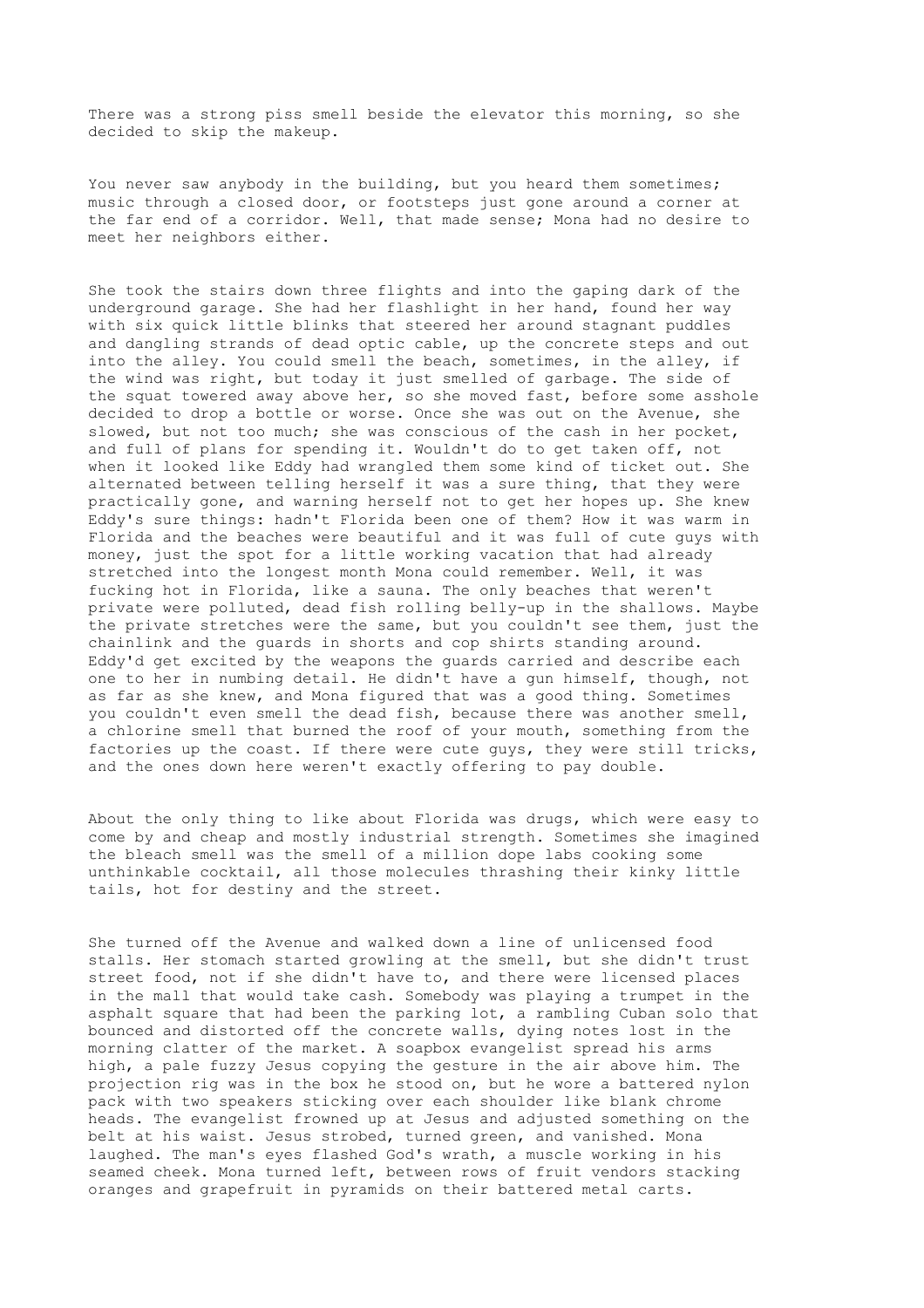She entered a low, cavernous building that housed aisles of more permanent businesses: sellers of fish and packaged foods, cheap household goods, counters serving a dozen kinds of hot food. It was cooler here in the shade, and a little quieter. She found a wonton place with six empty stools and took one. The Chinese cook spoke to her in Spanish; she ordered by pointing. He brought her soup in a plastic bowl; she paid him with the smallest of her bills, and he made change with eight greasy cardboard tokens. If Eddy meant it, about leaving, she wouldn't be able to use them; if they stayed in Florida, she could always get some wonton. She shook her head. Gotta go, gotta. She shoved the worn yellow disks back across the painted plyboard counter. You keep 'em. The cook swept them out of sight, bland and expressionless, a blue plastic toothpick fixed at the corner of his mouth.

She took chopsticks from the glass on the counter and fished a folded noodle from the bowl. There was a suit watching her from the aisle behind the cook's pots and burners. A suit who was trying to look like something else, white sportshirt and sunglasses. More the way they stand than anything, she thought. But he had the teeth, too, and the haircut, except he had a beard. He was pretending to look around, like he was shopping, hands in his pockets, his mouth set in what he might have thought was an absent smile. He was pretty, the suit, what you could see of him behind the beard and the glasses. The smile wasn't pretty, though; it was kind of rectangular, so you could see most of his teeth. She shifted a little on the stool, uneasy. Hooking was legal, but only if you did it right, got the tax chip and everything. She was suddenly aware of the cash in her pocket. She pretended to study the laminated foodhandling license taped to the counter; when she looked up again, he was gone.

She spent fifty on the clothes. She worked her way through eighteen racks in four shops, everything the mall had, before she made up her mind. The vendors didn't like her trying on so many things, but it was the most she'd ever had to spend. It was noon before she'd finished, and the Florida sun was cooking the pavement as she crossed the parking lot with her two plastic bags. The bags, like the clothes, were secondhand: one was printed with the logo of a Ginza shoe store, the other advertised Argentinian seafood briquettes molded from reconstituted krill. She was mentally mixing and matching the things she'd bought, figuring out different outfits.

From the other side of the square, the evangelist opened up at full volume, in mid-rant, like he'd warmed up to a spit-spraying fury before he'd cut the amp in, the hologram Jesus shaking its white-robed arms and gesturing angrily to the sky, the mall, the sky again. Rapture, he said. Rapture's coming.

Mona turned a corner at random, automatic reflex avoiding a crazy, and found herself walking past sunfaded card tables spread with cheap Indo simstim sets, used cassettes, colored spikes of microsoft stuck in blocks of pale blue Styrofoam. There was a picture of Angie Mitchell taped up behind one of the tables, a poster Mona hadn't seen before. She stopped and studied it hungrily, taking in the star's clothes and makeup first, then trying to figure out the background, where it had been shot. Unconsciously, she adjusted her expression to approximate Angie's in the poster. Not a grin, exactly.A sort of half-grin, maybe a little sad. Mona felt a special way about Angie. Because -- and tricks said it, sometimes -- she looked like her. Like she was Angie's sister. Except her nose, Mona's, had more of a tilt, and she, Angie, didn't have that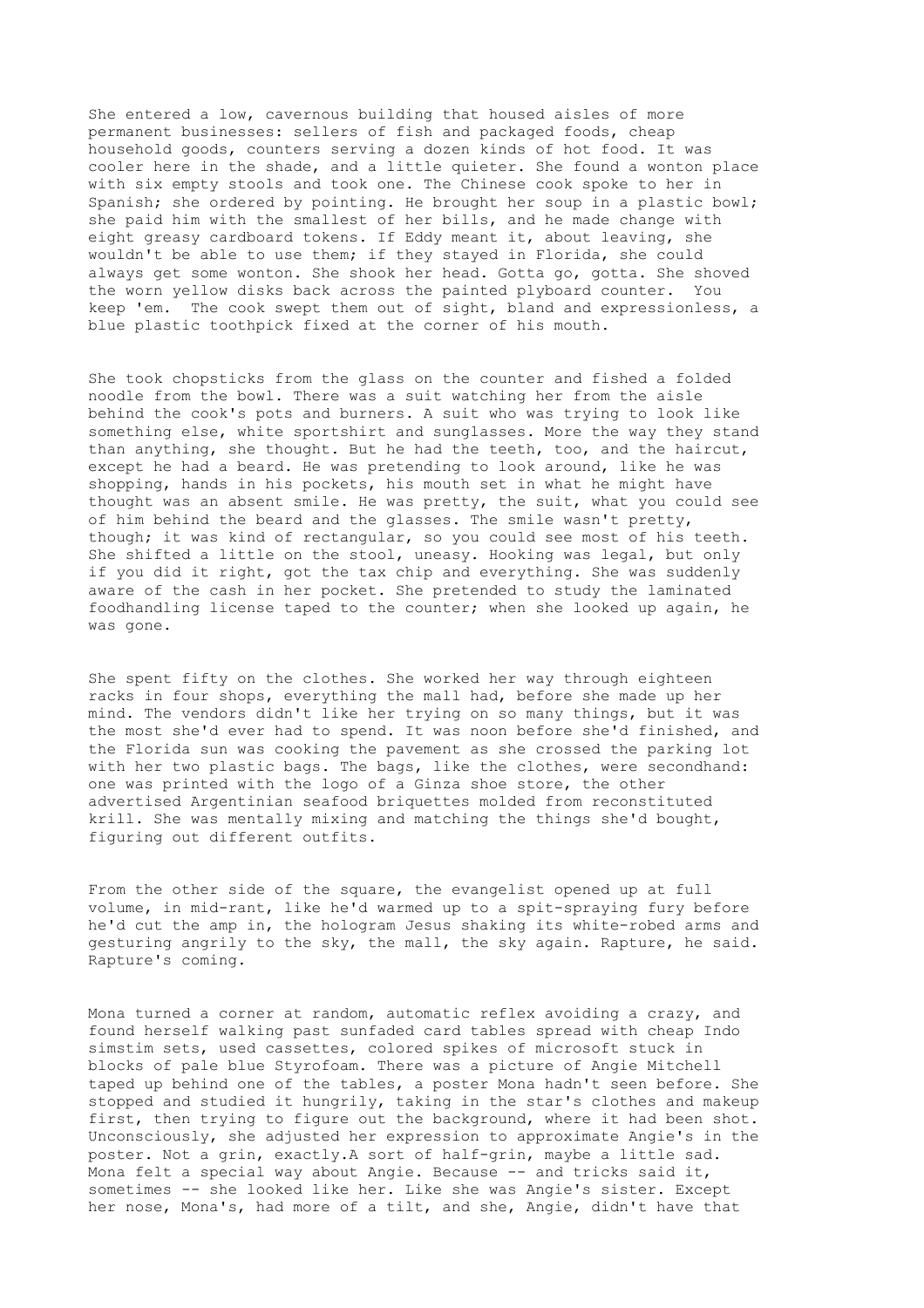smear of freckles out to her cheekbones. Mona's Angie half-grin widened as she stared, washed in the beauty of the poster, the luxury of the pictured room. She guessed it was a kind of castle, probably it was where Angie lived, sure, with lots of people to take care of her, do her hair and hang up her clothes, because you could see the walls were made of big rocks, and those mirrors had frames on them that were solid gold, carved with leaves and angels. The writing across the bottom would say where it was, maybe, but Mona couldn't read. Anyway, there weren't any fucking roaches there, she was sure of that, and no Eddy either. She looked down at the stim sets and briefly considered using the rest of her money. But then she wouldn't have enough for a stim, and anyway these were old, some of them older than she was. There was whatsit, that Tally, she'd been big when Mona was maybe nine. . . .

When she got back, Eddy was waiting for her, with the tape off the window and the flies buzzing. Eddy was sprawled out on the bed, smoking a cigarette, and the suit with the beard, who'd been watching her, was sitting in the broken chair, still wearing his sunglasses.

Prior , he said that was his name, like he didn't have a first one. Or like Eddy didn't have a last one. Well, she didn't have a last name herself, unless you counted Lisa, and that was more like having two first ones.

She couldn't get much sense of him, in the squat. She thought maybe that was because he was English. He wasn't really a suit, though, not like she'd thought when she'd seen him in the mall; he was onto some game, it just wasn't clear which one. He kept his eyes on her a lot, watched her pack her things in the blue Lufthansa bag he'd brought, but she couldn't feel any heat there, not like he wanted her. He just watched her, watched Eddy smoke, tapped his sunglasses on his knee, listened to Eddy's line of bullshit, and said as little as he needed to. When he did say something, it was usually funny, but the way he talked made it hard to tell when he was joking.

Packing, she felt light-headed, like she'd done a jumper but it hadn't quite come on. The flies were fucking against the window, bumping on the dust-streaked glass, but she didn't care. Gone, she was already gone.

Zipping up the bag.

It was raining when they got to the airport, Florida rain, pissing down warm out of a nowhere sky. She'd never been to an airport before, but she knew them from the stims.

Prior's car was a white Datsun rental that drove itself and played elevator music through quad speakers. It left them beside their luggage in a bare concrete bay and drove away in the rain. If Prior had a bag, it wasn't with him; Mona had her Lufthansa bag and Eddy had two black gator-clone suitcases.

She tugged her new skirt down over her hips and wondered if she'd bought the right shoes. Eddy was enjoying himself, had his hands in his pockets and his shoulders tilted to show he was doing something important.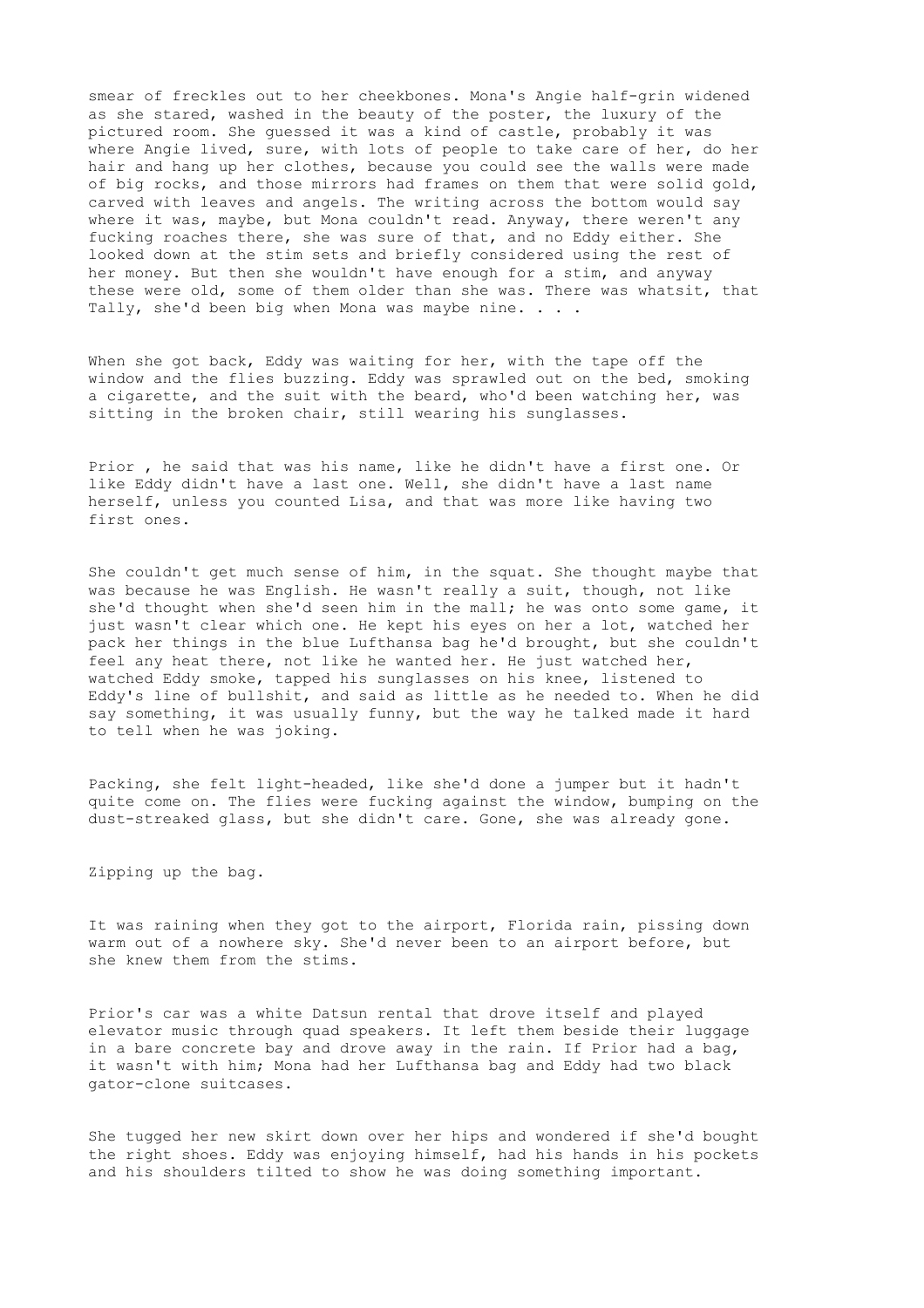She remembered him in Cleveland, the first time, how he'd come out to the place to look at a scoot the old man had for sale, a three-wheel Skoda that was mostly rust. The old man grew catfish in concrete tanks that fenced the dirt yard. She was in the house when Eddy came, long high-walled space of a truck trailer up on blocks. There were windows cut down one side, square holes sealed over with scratched plastic. She was standing by the stove, smell of onions in sacks and tomatoes hung up to dry, when she felt him there, down the length of the room, sensed the muscle and shoulder of him, his white teeth, the black nylon cap held shyly in his hand. Sun was coming in the windows, the place lit up bare and plain, the floor swept the way the old man had her keep it, but it was like a shadow came, blood-shadow where she heard the pumping of her heart, and him coming closer, tossing the cap on the bare chipboard table as he passed it, not shy now but like he lived there, right up to her, running a hand with a bright ring back through the oiled weight of his hair. The old man came in then and Mona turned away, pretended to do something with the stove. Coffee, the old man said, and Mona went to get some water, filling the enamel pot from the roof-tank line, the water gurgling down through the charcoal filter. Eddy and the old man sitting at the table, drinking black coffee, Eddy's legs spread straight out under the table, thighs hard through threadbare denim. Smiling, jiving the old man, dealing for the Skoda. How it seemed to run okay, how he'd buy it if the old man had the title. Old man getting up to dig in a drawer. Eddy's eyes on her again. She followed them out into the yard and watched him straddle the cracked vinyl saddle. Backfire set the old man's black dogs yelping, high sweet smell of cheap alcohol exhaust and the frame trembling between his legs.

Now she watched him pose beside his suitcases, and it was hard to connect that up, why she'd left with him next day on the Skoda, headed into Cleveland. The Skoda'd had a busted little radio you couldn't hear over the engine, just play it soft at night in a field by the road. Tuner part was cracked so it only picked up one station, ghost music up from some lonesome tower in Texas, steel guitar fading in and out all night, feeling how she was wet against his leg and the stiff dry grass prickling the back of her neck.

Prior put her blue bag into a white cart with a striped top and she climbed in after it, hearing tiny Spanish voices from the Cuban driver's headset. Then Eddy stowed the gator cases and he and Prior got in. Rolling out to the runway through walls of rain.

The plane wasn't what she knew from the stims, not like a long rich bus inside, with lots of seats. It was a little black thing with sharp, skinny wings and windows that made it look like it was squinting.

She went up some metal stairs and there was a space with four seats and the same gray carpet all over, on the walls and ceiling too, everything clean and cool and gray. Eddy came in after her and took a seat like it was something he did every day, loosening his tie and stretching his legs. Prior was pushing buttons beside the door. It made a sighing sound when it closed.

She looked out the narrow, streaming windows at runway lights reflected on wet concrete.

Came down here on the train , she thought, New York to Atlanta and then you change .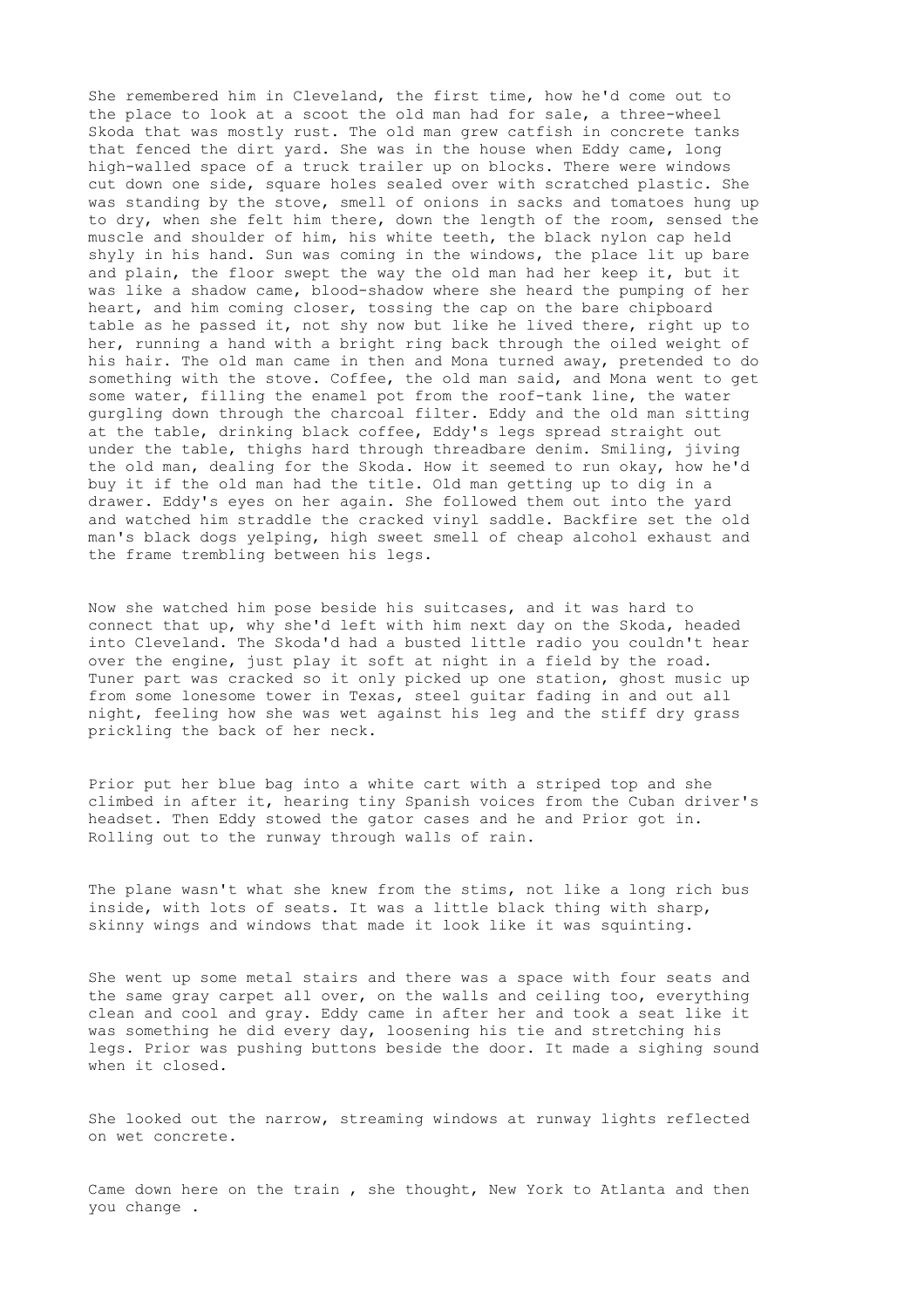The plane shivered. She heard the airframe creak as it came to life.

She woke briefly, two hours later, in the darkened cabin, cradled by the long hum of the jet. Eddy was asleep, his mouth half-open. Maybe Prior was sleeping too, or maybe he just had his eyes closed, she couldn't tell.

Halfway back into a dream she wouldn't remember in the morning, she heard the sound of that Texas radio, fading steel chords drawn out like an ache.

## Underground

Jubilee and Bakerloo, Circle and District. Kumiko peered at the little laminated map Petal had given her and shivered. The concrete platform seemed to radiate cold through the soles of her boots.

 It's so fucking old, Sally Shears said absently, her glasses reflecting a convex wall sheathed in white ceramic tile.

I beg your pardon?

 The tube. A new tartan scarf was knotted under Sally's chin, and her breath was white when she spoke. You know what bothers me? It's how sometimes you'll see 'em sticking new tile up in these stations, but they don't take down the old tile first. Or they'll punch a hole in the wall to get to some wiring and you can see all these different layers of tile. . . .

## Yes?

.

Because it's getting narrower , right? It's like arterial plaque. . .

Yes, Kumiko said dubiously, I see. . . . Those boys, Sally, what is the meaning of their costume, please?

Jacks. What they call Jack Draculas.

The four Jack Draculas huddled like ravens on the opposite platform. They wore nondescript black raincoats and polished black combat boots laced to the knee. One turned to address another and Kumiko saw that his hair was drawn back into a plaited queue and bound with a small black bow.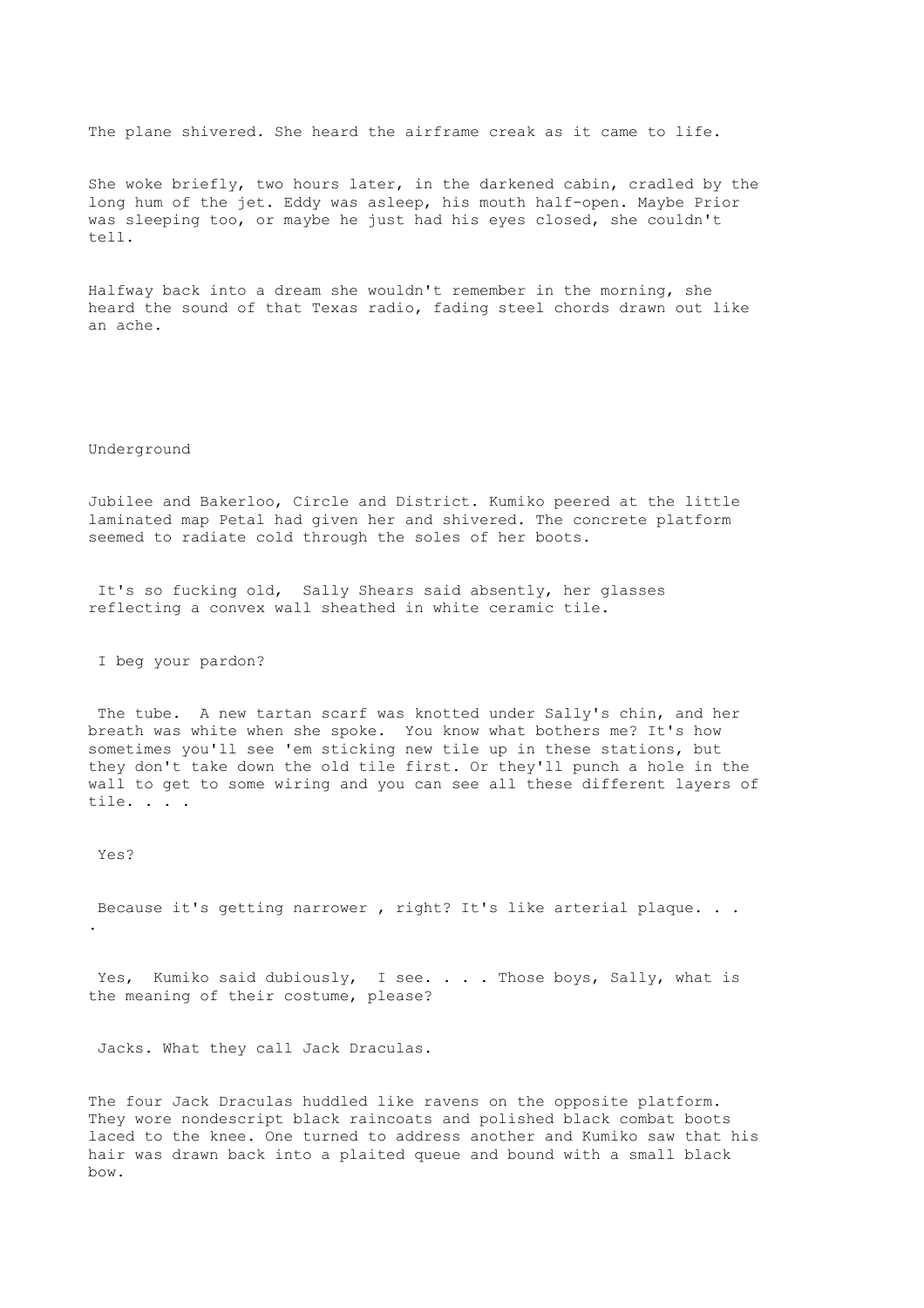Hung him, Sally said, after the war.

Who?

 Jack Dracula. They had public hangings for a while, after the war. Jacks, you wanna stay away from 'em. Hate anybody foreign . . .

Kumiko would have liked to access Colin, but the Maas-Neotek unit was tucked behind a marble bust in the room where Petal served their meals, and then the train arrived, amazing her with the archaic thunder of wheels on steel rail.

Sally Shears against the patchwork backdrop of the city's architecture, her glasses reflecting the London jumble, each period culled by economics, by fire, by war.

Kumiko, already confused by three rapid and apparently random train changes, let herself be hauled through a sequence of taxi rides. They'd jump out of one cab, march into the nearest large store, then take the first available exit to another street and another cab. Harrods, Sally said at one point, as they cut briskly through an ornate, tile-walled hall pillared in marble. Kumiko blinked at thick red roasts and shanks displayed on tiered marble counters, assuming they were made of plastic. And then out again, Sally hailing the next cab. Covent Garden, she said to the driver.

Excuse me, Sally. What are we doing?

Getting lost.

Sally drank hot brandy in a tiny cafÚ beneath the snow-streaked glass roof of the piazza. Kumiko drank chocolate.

Are we lost, Sally?

Yeah. Hope so, anyway. She looked older today, Kumiko thought; lines of tension or fatigue around her mouth.

 Sally, what is it that you do? Your friend asked if you were still retired. . . .

I'm a businesswoman.

And my father is a businessman?

Your father is a businessman, honey. No, not like that. I'm an indie. I make investments, mostly.

In what do you invest?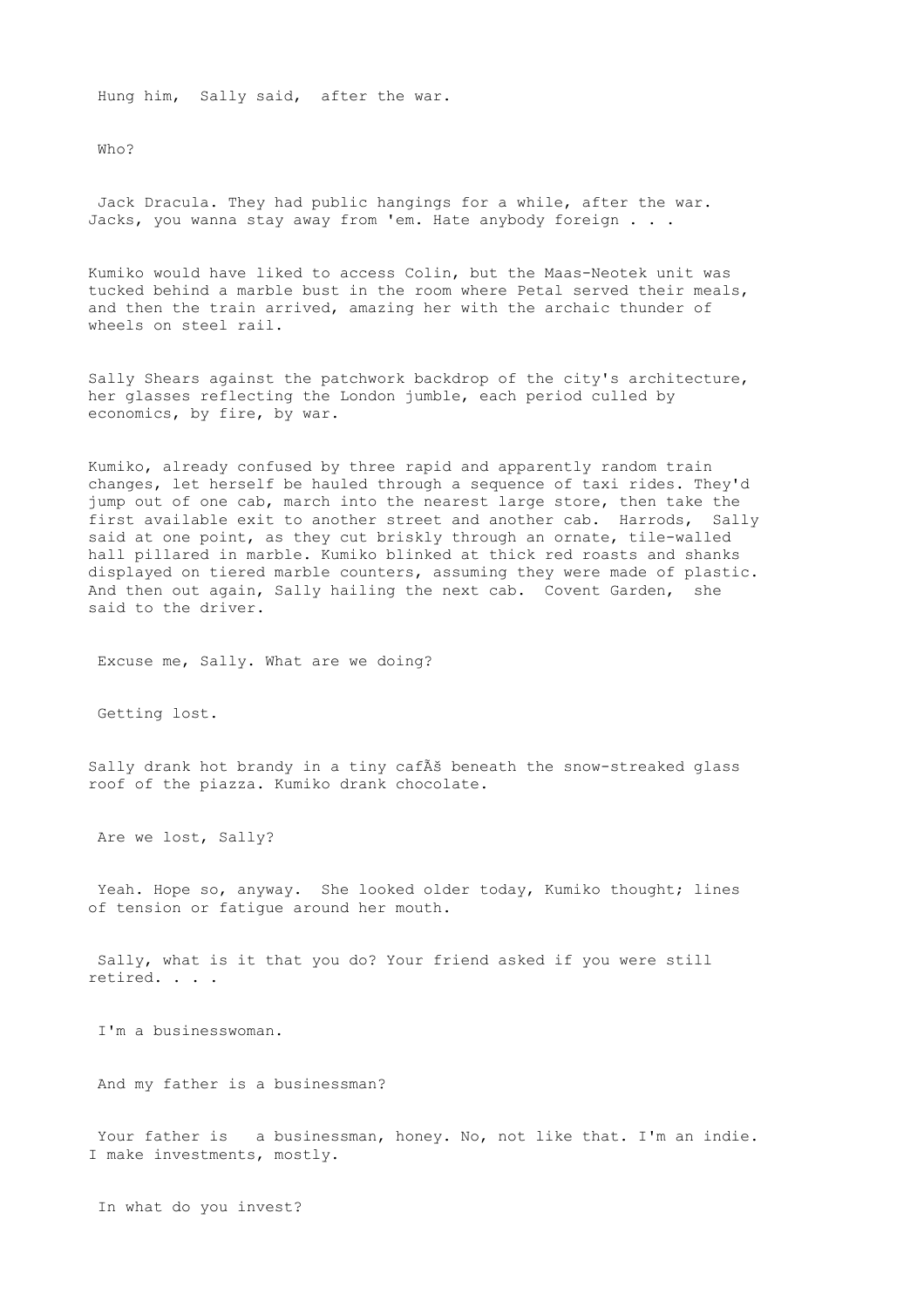In other indies. She shrugged. Feeling curious today? She sipped her brandy. You advised me to be my own spy. Good advice. Takes a light touch, though. Do you live here, Sally, in London? I travel. Is Swain another 'indie'? He thinks so. He's into influence, nods in the right direction; you need that here, to do business, but it gets on my nerves. She tossed back the rest of the brandy and licked her lips. Kumiko shivered. You don't have to be scared of Swain. Yanaka could have him for breakfast. . . . No. I thought of those boys in the subway. So thin . . . The Draculas. A gang? Bosozoku , Sally said, with fair pronunciation. 'Running tribes'? Anyway, like a tribe. It wasn't the right word, but Kumiko thought she saw the distinction. They're thin because they're poor. She gestured to the waiter for a second brandy. Sally, Kumiko said, when we came here, the route we took, the trains and cabs, that was in order to make certain we were not followed?

Nothing's ever certain.

 But when we went to meet Tick, you took no precautions. We could easily have been followed. You enlist Tick to spy on Swain, yet you take no precautions. You bring me here, you take many precautions. Why?

The waiter put a steaming glass down in front of her. You're a sharp little honey, aren't you? She leaned forward and inhaled the fumes of brandy. It's like this, okay? With Tick, maybe I'm just trying to shake some action.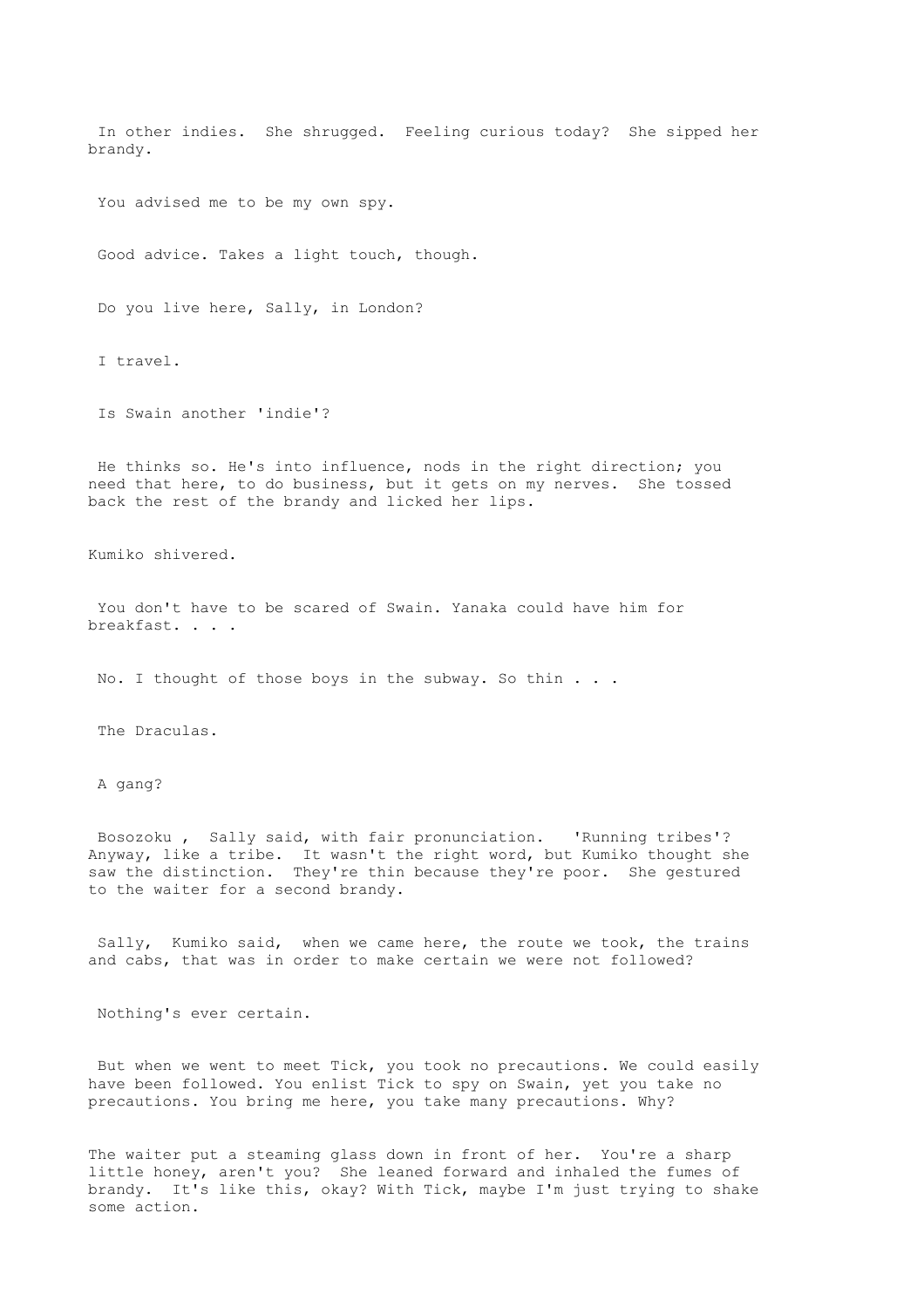But Tick is concerned that Swain not discover him.

Swain won't touch him, not if he knows he's working for me.

Why?

 Because he knows I might kill him. She raised the glass, looking suddenly happier.

Kill Swain?

That's right. She drank.

Then why were you so cautious today?

 Because sometimes it feels good to shake it all off, get out from under. Chances are, we haven't. But maybe we have. Maybe nobody, nobody at all, knows where we are. Nice feeling, huh? You could be kinked, you ever think of that? Maybe your dad, the Yak warlord, he's got a little bug planted in you so he can keep track of his daughter. You got those pretty little teeth, maybe Daddy's dentist tucked a little hardware in there one time when you were into a stim. You go to the dentist?

Yes.

You stim while he works?

Yes . . .

There you go. Maybe he's listening to us right now. . . .

Kumiko nearly overturned what was left of her chocolate.

 Hey. The polished nails tapped Kumiko's wrist. Don't worry about it. He wouldn't've sent you here like that, with a bug. Make you too easy for his enemies to track. But you see what I mean? It's good to get out from under, or anyway try. On our own, right?

 Yes, Kumiko said, her heart still pounding, the panic continuing to rise. He killed my mother, she blurted, then vomited chocolate on the cafÚ's gray marble floor.

Sally leading her past the columns of Saint Paul's, walking, not talking. Kumiko, in a disjointed trance of shame, registering random information: the white shearling that lined Sally's leather coat, the oily rainbow sheen of a pigeon's feathers as it waddled out of their way, red buses like a giant's toys in the Transport Museum, Sally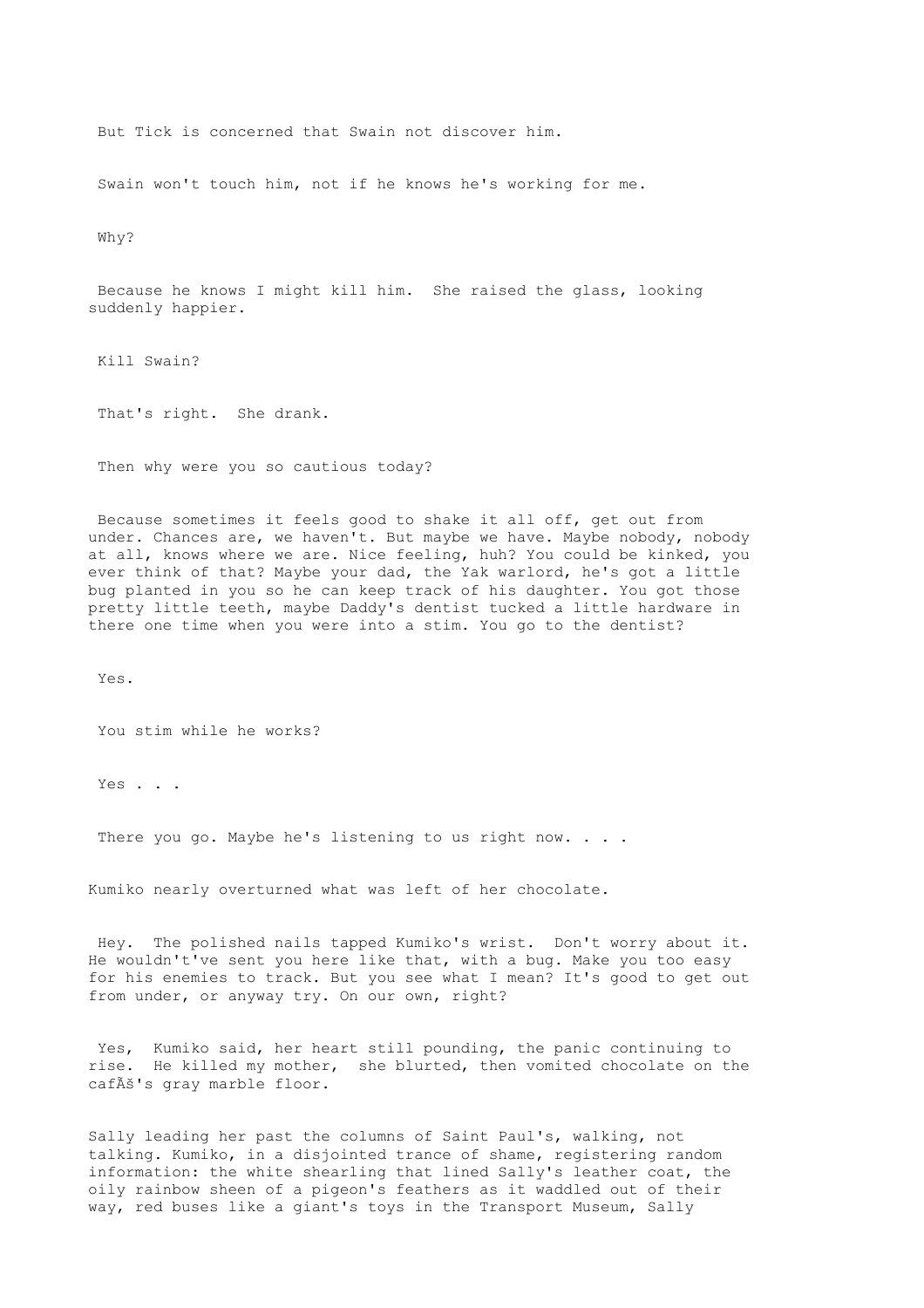warming her hands around a foam cup of steaming tea.

Cold, it would always be cold now. The freezing damp in the city's ancient bones, the cold waters of Sumida that had filled her mother's lungs, the chill flight of the neon cranes.

Her mother was fine-boned and dark, the thick spill of her hair grained with gold highlights, like some rare tropical hardwood. Her mother smelled of perfume and warm skin. Her mother told her stories, about elves and fairies and Copenhagen, which was a city far away. When Kumiko dreamed of the elves, they were like her father's secretaries, lithe and staid, with black suits and furled umbrellas. The elves did many curious things, in her mother's stories, and the stories were magic, because they changed with the telling, and you could never be certain how a tale might end on a given night. There were princesses in the stories as well, and ballerinas, and each of them, Kumiko had known, was in some way her mother.

The princess-ballerinas were beautiful but poor, dancing for love in the far city's heart, where they were courted by artists and student poets, handsome and penniless. In order to support an aged parent, or purchase an organ for an ailing brother, a princess- ballerina was sometimes obliged to voyage very far indeed, perhaps as far as Tokyo, to dance for money. Dancing for money, the tales implied, was not a happy thing.

Sally took her to a robata bar in Earls Court and forced her to drink a glass of sake. A smoked fugu fin floated in the hot wine, turning it the color of whiskey. They ate robata from the smoky grill, and Kumiko felt the cold recede, but not the numbness. The decor of the bar induced a profound sense of cultural dislocation: it managed to simultaneously reflect traditional Japanese design and look as though it had been drawn up by Charles Rennie Mackintosh.

She was very strange, Sally Shears, stranger than all of gaijin London. Now she told Kumiko stories, stories about people who lived in a Japan Kumiko had never known, stories that defined her father's role in the world. The oyabun , she called Kumiko's father. The world Sally's stories described seemed no more real than the world of her mother's fairy tales, but Kumiko began to understand the basis and extent of her father's power. Kuromaku , Sally said. The word meant black curtain. It's from Kabuki, but it means a fixer, someone who sells favors. Means behind-the-scenes, right? That's your father. That's Swain, too. But Swain's your old man's kobun , or anyway one of them. Oyabun-kobun , parent-child. That's partly where Roger gets his juice. That's why you're here now, because Roger owes it to the oyabun . Giri , understand?

He is a man of rank.

Sally shook her head. Your old man, Kumi, he's it . If he's had to ship you out of town to keep you safe, means there's some serious changes on the way.

 Been down the drinker? Petal asked, as they entered the room, his eyeglass edges winking Tiffany light from a bronze and stained-glass tree that grew on the sideboard. Kumiko wanted to look at the marble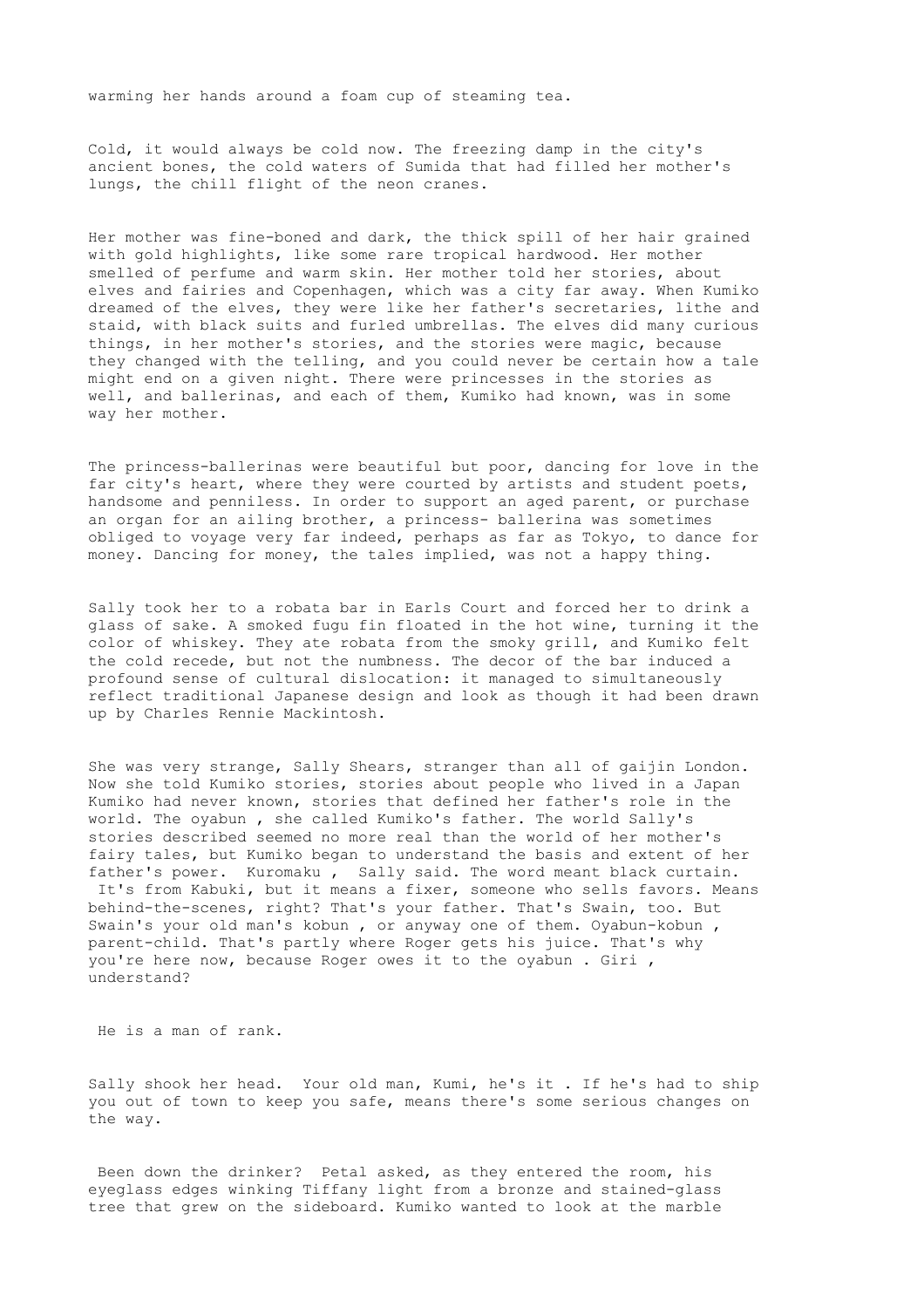head that hid the Maas-Neotek unit, but forced herself to look out into the garden. The snow there had become the color of London sky. Where's Swain? Sally asked. Guvnor's out, Petal told her. Sally went to the sideboard and poured herself a glass of scotch from a heavy decanter. Kumiko saw Petal wince as the decanter came down hard on the polished wood. Any messages? No. Expect him back tonight? Can't say, really. Do you want dinner?  $N<sub>O</sub>$ I'd like a sandwich, Kumiko said.

Fifteen minutes later, with the untouched sandwich on the black marble bedside table, she sat in the middle of the huge bed, the Maas-Neotek unit between her bare feet. She'd left Sally drinking Swain's whiskey and staring out into the gray garden.

Now she took up the unit and Colin shuddered into focus at the foot of the bed.

 Nobody can hear my half of this, he said quickly, putting a finger to his lips, and a good thing, too. Room's bugged.

Kumiko started to reply, then nodded.

 Good, he said. Smart girl. Got two conversations for you. One's your host and his minder, other's your host and Sally. Got the former about fifteen minutes after you stashed me downstairs. Listen . . . Kumiko closed her eyes and heard the tinkle of ice in a whiskey glass.

Where's our little Jap, then? Swain asked.

 Tucked up for the night, Petal said. Talks to herself, that one. One-sided conversation. Queer.

What about?

Bloody little, actually. Some people do, y 'know. . . .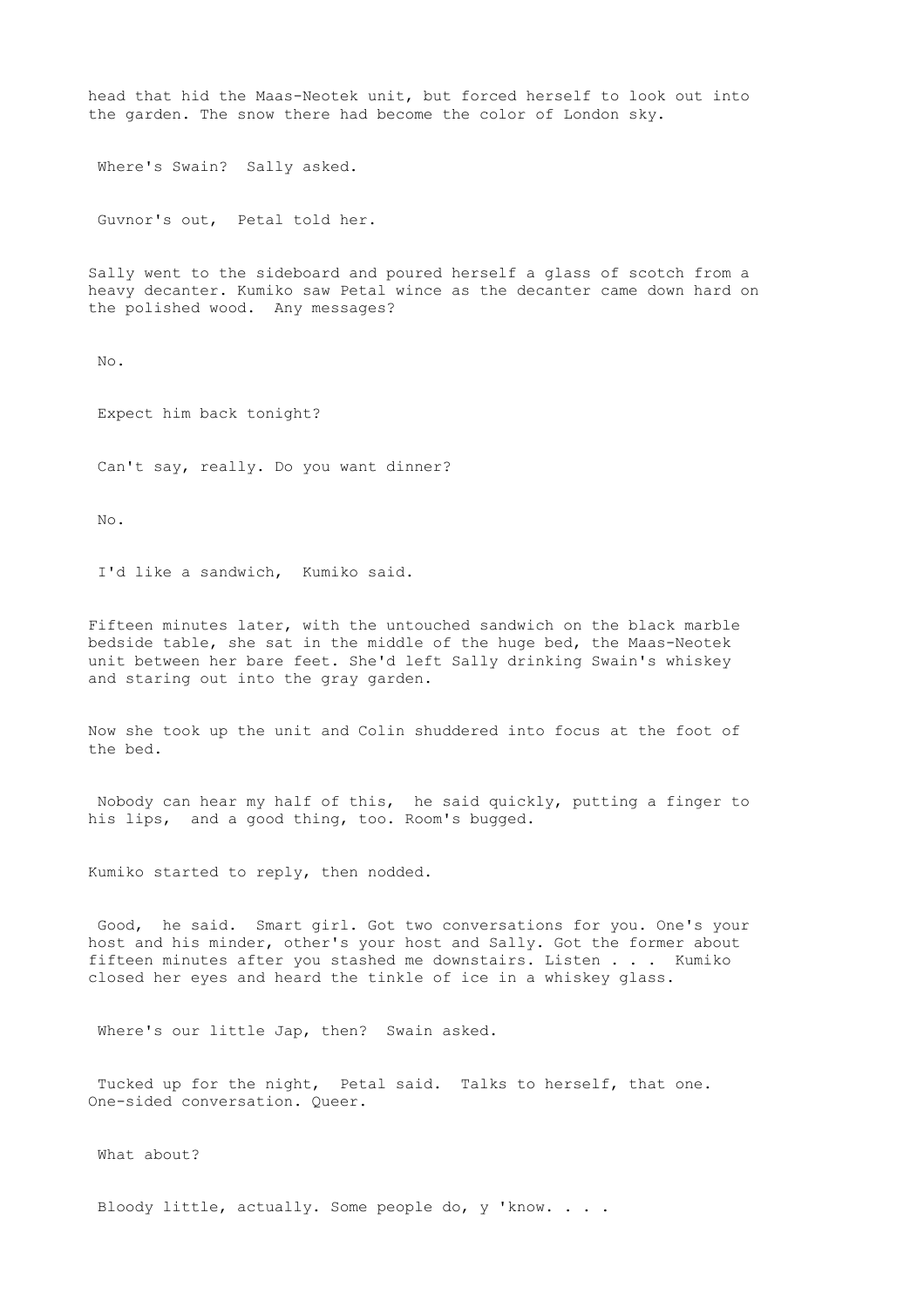What?

Talk to themselves. Like to hear her?

Christ, no. Where's the delightful Miss Shears?

Out for her constitutional.

 Call Bernie 'round, next time, see what she's about on these little walks . . .

Bernie, and Petal laughed, he'd come back in a fucking box!

Now Swain laughed. Mightn't be a bad thing either way, Bernard off our hands and the famous razorgirl's thirst slaked . . . Here, pour us another.

None for me. Off to bed, unless you need me . . .

No, Swain said.

 So, said Colin, as Kumiko opened her eyes to find him still seated on the bed, there's a voice-activated bug here in your room; the minder reviewed the recording and heard you address me. Our second segment, now, is more interesting. Your host sits there with his second whiskey, in comes our Sally. . . .

Hullo, she heard Swain say, been out taking the air?

Fuck off.

 You know, Swain said, none of this was my idea. You might try keeping that in mind. You know they've got me by the balls as well.

You know, Roger, sometimes I'm tempted to believe you.

Try it. It would make things easier.

Other times, I'm tempted to slit your fucking throat.

Your problem, dear, is that you never learned to delegate; you still want to do everything personally.

Listen, asshole, I know where you're from, and I know how you got here, and I don't care how far you've got your tongue up Kanaka's crack or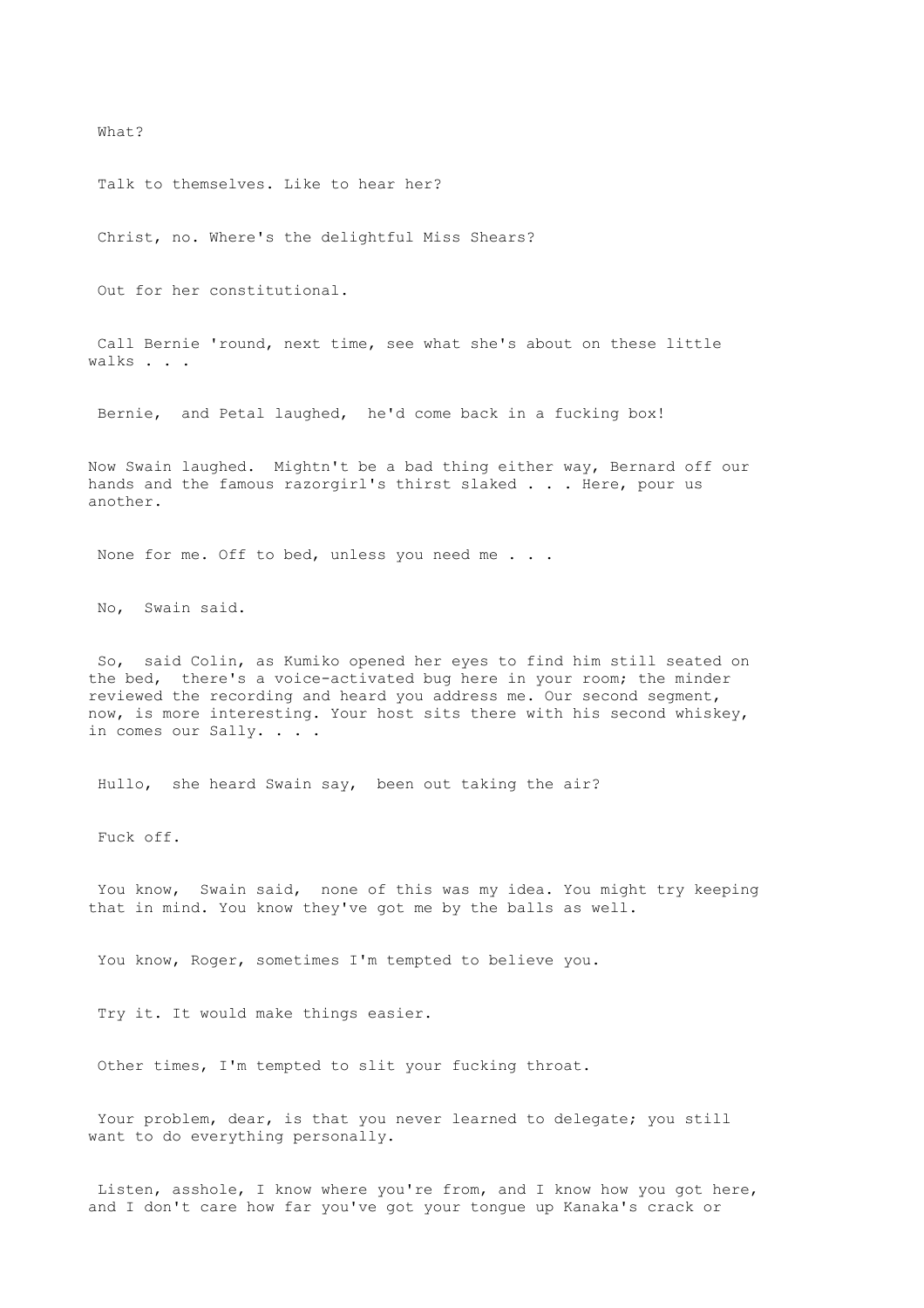anybody else's. Sarakin! Kumiko had never heard the word before.

 I heard from them again, Swain said, his tone even, conversational. She's still on the coast, but it looks as though she'll make a move soon. East, most likely. Back on your old manor. I think that's our best bet, really. The house is impossible. Enough private security along that stretch to stop a fair-sized army . . .

You still trying to tell me this is just a snatch, Roger? Trying to tell me they're gonna hold her for ransom?

No. Nothing's been said about selling her back.

 So why don't they just hire that army? No reason they'd have to stop at fair-sized, is there? Get the mercs, right? The corporate-extraction boys. She's not that hard a target, no more than some hotshit research man. Get the fucking pros in . . .

 For perhaps the hundredth time, that isn't what they want. They want you.

 Roger, what do they have on you, huh? I mean, do you really not know what it is they got on me?

No, I don't. But based on what they've got on me, I'll hazard a guess.

Yeah?

Everything.

No reply.

There's another angle, he said, that came up today. They want it to look as though she's been taken out.

What?

They want it to look as though we've killed her.

And how are we supposed to manage that?

They'll provide a body.

 I assume, Colin said, that she left the room without comment. It ends there.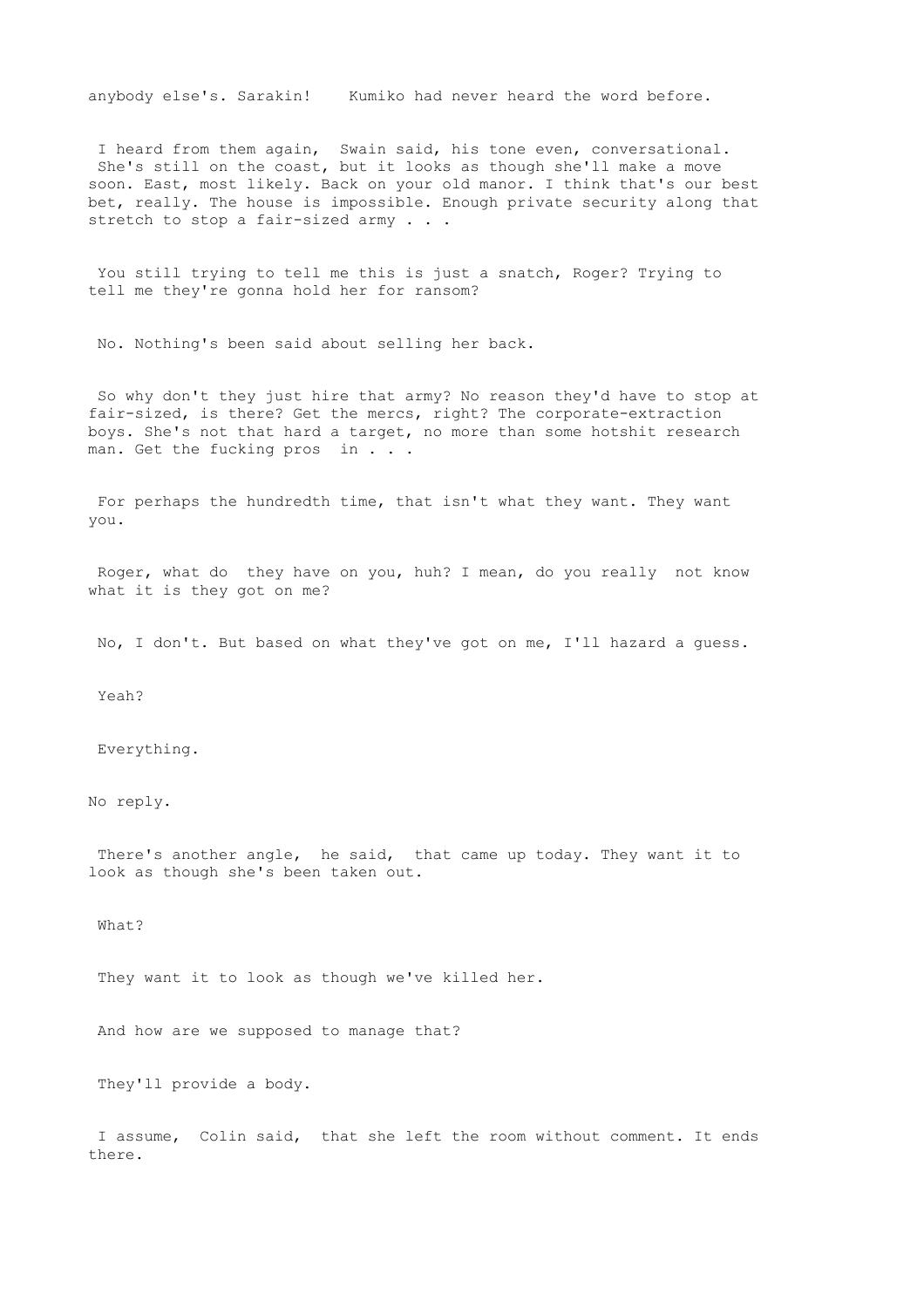The Shape

He spent an hour checking the saw's bearings, then lubed them again. It was already too cold to work; he'd have to go ahead and heat the room where he kept the others, the Investigators and the Corpsegrinder and the Witch. That in itself would be enough to disturb the balance of his arrangement with Gentry, but it faded beside the problem of explaining his agreement with Kid Afrika and the fact of two strangers in Factory. There was no way to argue with Gentry; the juice was his, because he was the one who fiddled it out of the Fission Authority; without Gentry's monthly passes on the console, the ritual moves that kept the Authority convinced Factory was somewhere else, some place that paid its bill, there wouldn't be any electricity.

And Gentry was so strange anyway, he thought, feeling his knees creak as he stood up and took the Judge's control unit from his jacket pocket. Gentry was convinced that cyberspace had a Shape, an overall total form. Not that that was the weirdest idea Slick had ever run across, but Gentry had this obsessive conviction that the Shape mattered totally . The apprehension of the Shape was Gentry's grail.

Slick had once stimmed a Net/Knowledge sequence about what shape the universe was; Slick figured the universe was everything there was, so how could it have a shape? If it had a shape, then there was something around it for it to have a shape in , wasn't there? And if that something was something, then wasn't that part of the universe too? This was exactly the kind of thing you didn't want to get into with Gentry, because Gentry could tie your head in knots. But Slick didn't think cyberspace was anything like the universe anyway; it was just a way of representing data. The Fission Authority had always looked like a big red Aztec pyramid, but it didn't have to; if the FA wanted it to, they could have it look like anything. Big companies had copyrights on how their stuff looked. So how could you figure the whole matrix had a particular shape? And why should it mean anything if it did?

He touched the unit's power stud; the Judge, ten meters away, hummed and trembled.

Slick Henry hated the Judge. That was what the art people never understood. That didn't mean it didn't give him pleasure to have built the thing, to have gotten the Judge out , out where he could see him and keep track of him and finally, sort of, be free of the idea of him, but that sure wasn't the same as liking him.

Nearly four meters tall, half as broad at the shoulders, headless, the Judge stood trembling in his patchwork carapace the color of rust gone a certain way, like the handles of an old wheelbarrow, polished by the friction of a thousand hands. He'd found a way to get that surface with chemicals and abrasives, and he'd used it on most of the Judge; the old parts anyway, the scavenged parts, not the cold teeth of the circular blades or the mirrored surfaces of the joints, but the rest of the Judge was that color, that finish, like a very old tool still in hard daily use.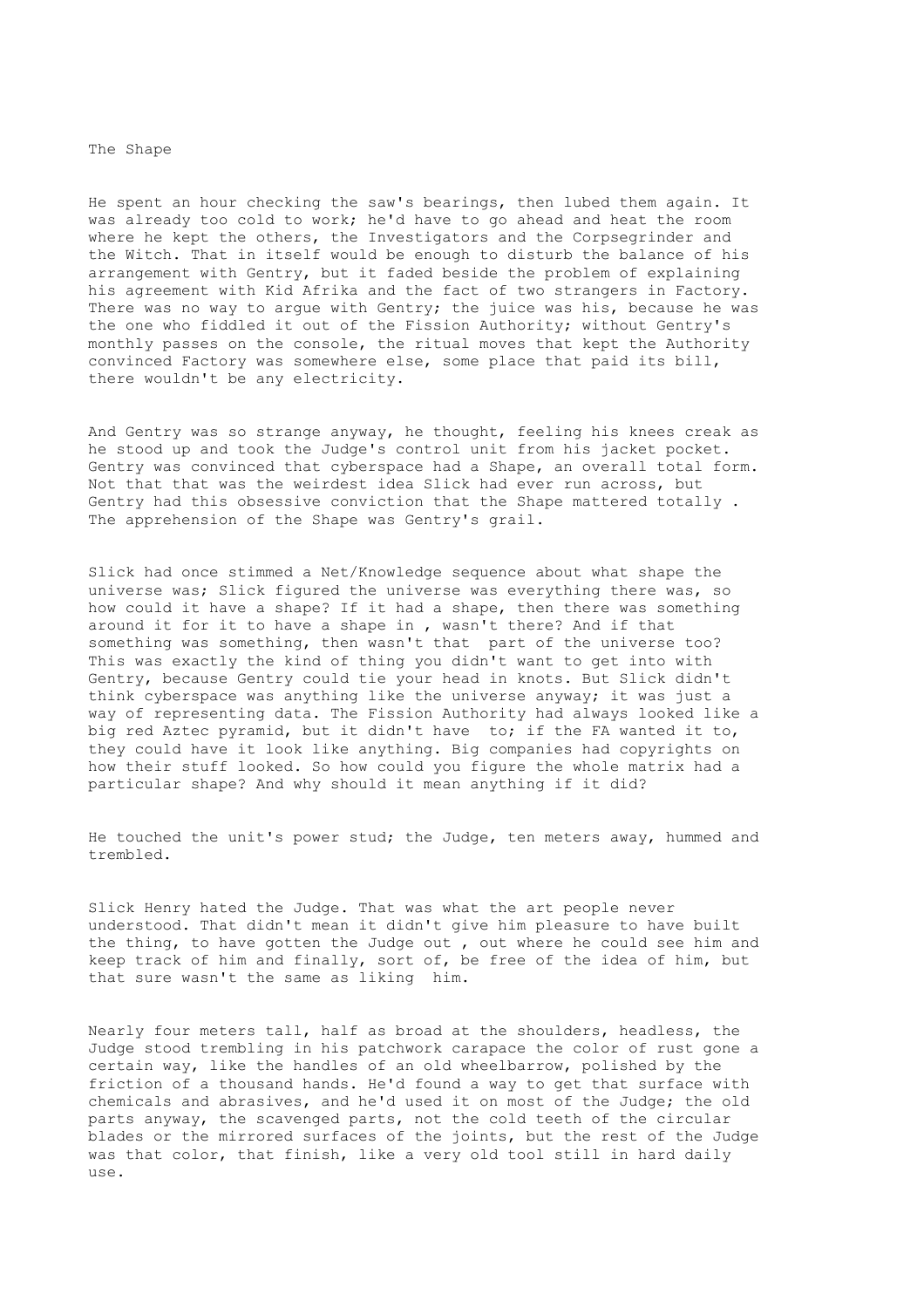He thumbed the joystick and the Judge took one step forward, then another. The gyros were working perfectly; even with an arm off, the thing moved with a terrible dignity, planting its huge feet just so.

Slick grinned in Factory's gloom as the Judge clomped toward him, one-two, one-two. He could remember every step of the Judge's construction, if he wanted to, and sometimes he did, just for the comfort of being able to.

He couldn't remember when he hadn't been able to remember, but sometimes he almost could.

That was why he had built the Judge, because he'd done something -- it hadn't been anything much, but he'd been caught doing it, twice -- and been judged for it, and sentenced, and then the sentence was carried out and he hadn't been able to remember, not anything, not for more than five minutes at a stretch. Stealing cars. Stealing rich people's cars. They made sure you remembered what you did.

Working the joystick, he got the Judge turned around and walked him into the next room, along an aisle between rows of damp-stained concrete pads that had once supported lathes and spot welders. High overhead, up in the gloom and dusty beams, dangled dead fluorescent fixtures where birds sometimes nested.

Korsakov's, they called that, something they did to your neurons so that short-term memories wouldn't stick. So that the time you did was time you lost, but he'd heard they didn't do it anymore, or anyway not for grand theft auto. People who hadn't been there thought it sounded easy, like jail but then it's all erased, but it wasn't like that. When he'd gotten out, when it was over -- three years strung out in a long vague flickering chain of fear and confusion measured off in five-minute intervals, and it wasn't the intervals you could remember so much as the transitions . . . When it was over, he'd needed to build the Witch, the Corpsegrinder, then the Investigators, and finally, now, the Judge.

As he guided the Judge up the concrete ramp to the room where the others waited, he heard Gentry gunning his motor out on Dog Solitude.

People made Gentry uncomfortable, Slick thought as he headed for the stairs, but it worked both ways. Strangers could feel the Shape burning behind Gentry's eyes; his fixation came across in everything he did. Slick had no idea how he got along on his trips to the Sprawl; maybe he just dealt with people who were as intense as he was, loners on the jagged fringes of the drug and software markets. He didn't seem to care about sex at all, to the extent that Slick had no idea what it was he'd have wanted if he'd decided to care.

Sex was the Solitude's main drawback, as far as Slick was concerned, particularly in the winter. Summers, sometimes, he could find a girl in one of those rusty little towns; that was what had taken him to Atlantic City that time and gotten him in the Kid's debt. Lately he told himself the best solution was just to concentrate on his work, but climbing the shuddering steel stairs to the catwalk that led to Gentry's space, he found himself wondering what Cherry Chesterfield looked like under all those jackets. He thought about her hands, how they were clean and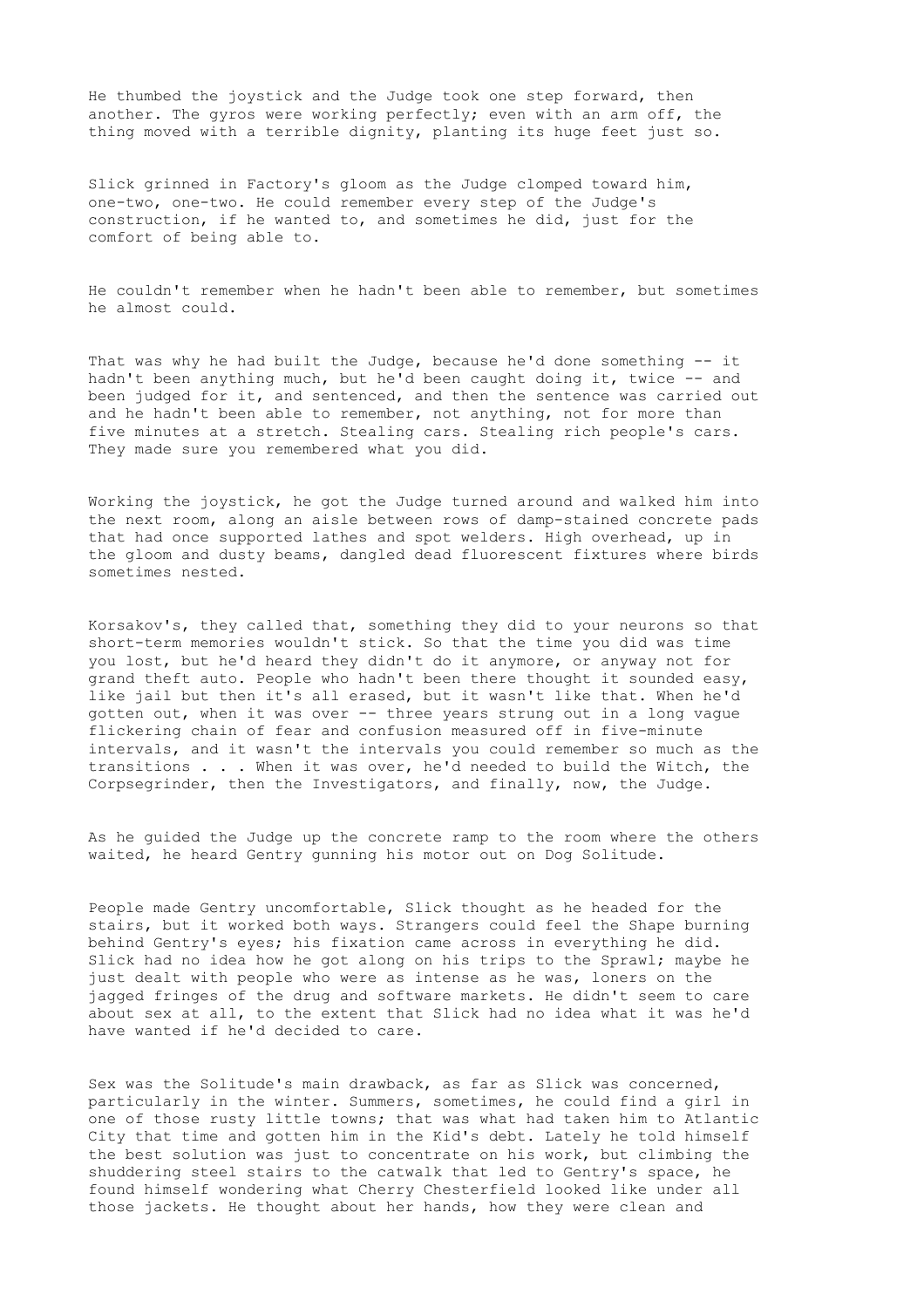quick, but that made him see the unconscious face of the man on the stretcher, the tube feeding stuff into his left nostril, Cherry dabbing at his sunken cheeks with a tissue; made him wince.

 Hey, Gentry, he bellowed out into the iron void of Factory, comin' up . . .

Three things about Gentry weren't sharp and thin and tight: his eyes, his lips, his hair. His eyes were large and pale, gray or blue depending on the light; his lips were full and mobile; his hair was swept back into a ragged blond roostertail that quivered when he walked. His thinness wasn't Bird's emaciation, born of a stringtown diet and bad nerves; Gentry was just narrow, the muscle packed in close, no fat at all. He dressed sharp and tight, too, black leather trimmed with jet-black beads, a style Slick remembered from his days in the Deacon Blues. The beads, as much as anything, made Slick think he was about thirty; Slick was about thirty himself.

Gentry stared as Slick stepped through the door into the glare of ten 100-watt bulbs, making sure Slick knew he was another obstacle coming between Gentry and the Shape. He was putting a pair of motorcycle panniers up on his long steel table; they looked heavy.

Slick had cut roof panels away, installed struts where needed, covered the holes with sheets of rigid plastic, caulked the resulting skylights with silicone. Then Gentry came in with a mask and a sprayer and twenty gallons of white latex paint; he didn't dust or clean anything, just lay down a thick coat over all the crud and dessicated pigeonshit, sort of glued it all down and painted over it again until it was more or less white. He painted everything but the skylights, then Slick started winching gear up from Factory's floor, a small truckload of computers, cyberspace decks, a huge old holo-projection table that nearly broke the winch, effect generators, dozens of corrugated plastic cartons stuffed with the thousands of fiche Gentry had accumulated in his quest for the Shape, hundreds of meters of optics, on bright new plastic reels, that spoke to Slick of industrial theft. And books, old books with covers made of cloth glued over cardboard. Slick hadn't ever known how heavy books were. They had a sad smell, old books.

You're pulling a few more amps, since I left, Gentry said, opening the first of the two panniers. In your room. Get a new heater? He began to root quickly through the contents, as though he were looking for something he needed but had misplaced. He wasn't, though, Slick knew; it was having to have someone, even someone he knew, unexpectedly in his space.

Yeah. I gotta heat the storage area again, too. Too cold to work, otherwise.

 No, Gentry said, looking up suddenly, that's not a heater in your room. The amperage is wrong.

 Yeah. Slick grinned, on the theory that grinning made Gentry think he was stupid and easily cowed.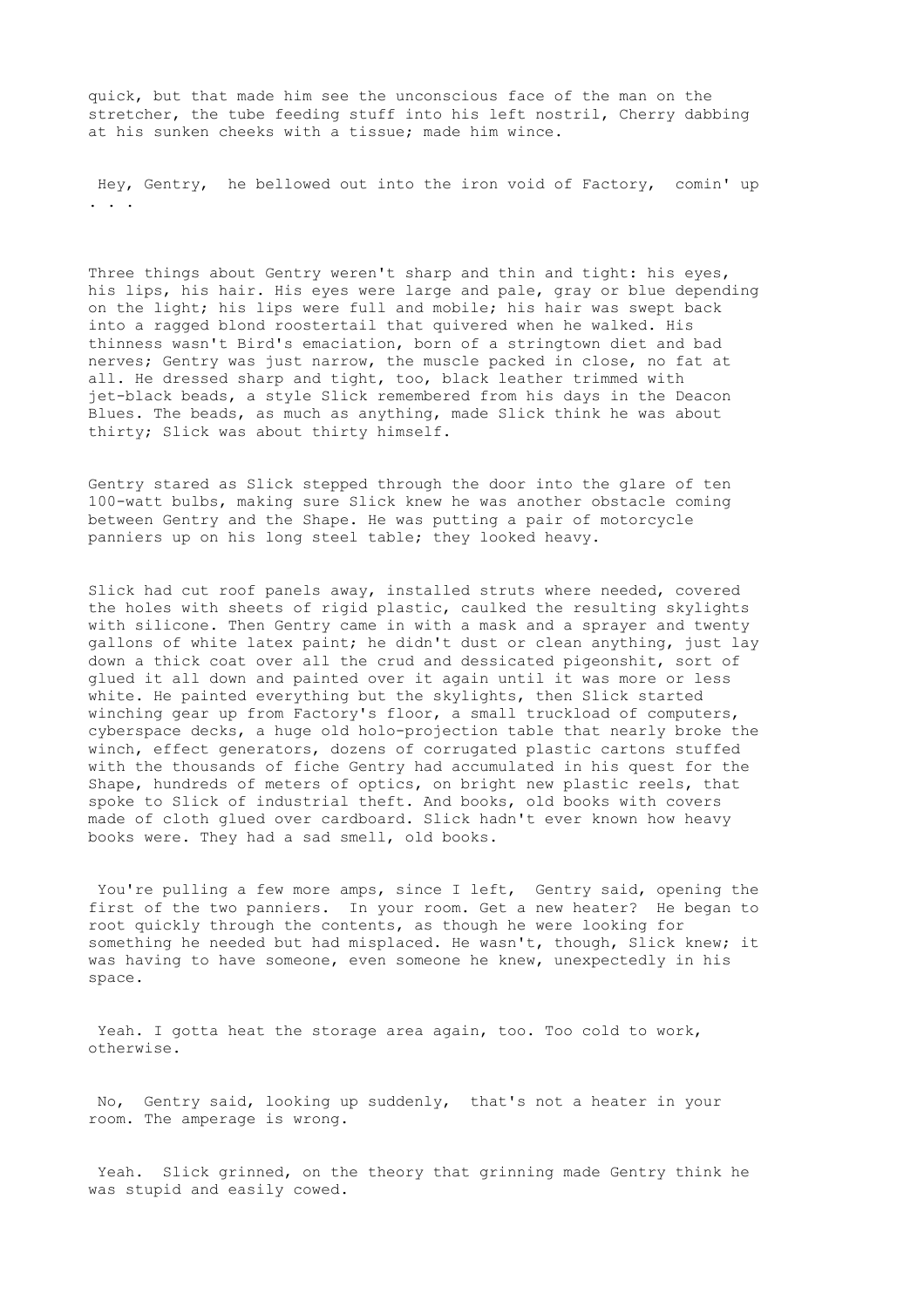'Yeah' what, Slick Henry?

It's not a heater.

Gentry closed the pannier with a snap. You can tell me what it is or I can cut your power.

 Y'know, Gentry, I wasn't around here, you'd have a lot less time for . . . things. Slick raised his eyebrows meaningfully in the direction of the big projection table. Fact is, I got two people staying with me. . . . He saw Gentry stiffen, the pale eyes widen. But you won't see either of 'em, won't hear 'em, nothing.

 No, Gentry said, his voice tight, as he rounded the end of the table, because you're going to get them out of here , aren't you?

Two weeks max, Gentry.

 Out. Now . Gentry's face was inches away and Slick smelled the sour breath of exhaustion. Or you go with them.

Slick outweighed Gentry by ten kilos, most of it muscle, but that had never intimidated Gentry; Gentry didn't seem to know or care that he could be hurt. That was intimidating in its own way. Gentry had slapped him, once, hard, in the face, and Slick had looked down at the huge chrome-moly wrench in his own hand and had felt an obscure embarrassment.

Gentry was holding himself rigid, starting to tremble. Slick had a pretty good idea that Gentry didn't sleep when he went to Boston or New York. He didn't always sleep that much in Factory either. Came back strung and the first day was always the worst. Look, Slick said, the way somebody might to a child on the verge of tears, and pulled the bag from his pocket, the bribe from Kid Afrika. He held up the clear plastic Ziploc for Gentry to see: blue derms, pink tablets, a nasty-looking turd of opium in a twist of red cellophane, crystals of wiz like fat yellow throat lozenges, plastic inhalers with the Japanese manufacturer's name scraped off with a knife. . . . From Afrika, Slick said, dangling the Ziploc.

 Africa? Gentry looked at the bag, at Slick, the bag again. From Africa?

Kid Afrika. You don't know him. Left this for you.

Why?

 Because he needs me to put up these friends of his for a little while. I owe him a favor, Gentry. Told him how you didn't like anybody around. How it gets in your way. So, Slick lied, he said he wanted to leave you some stuff to make up for the trouble.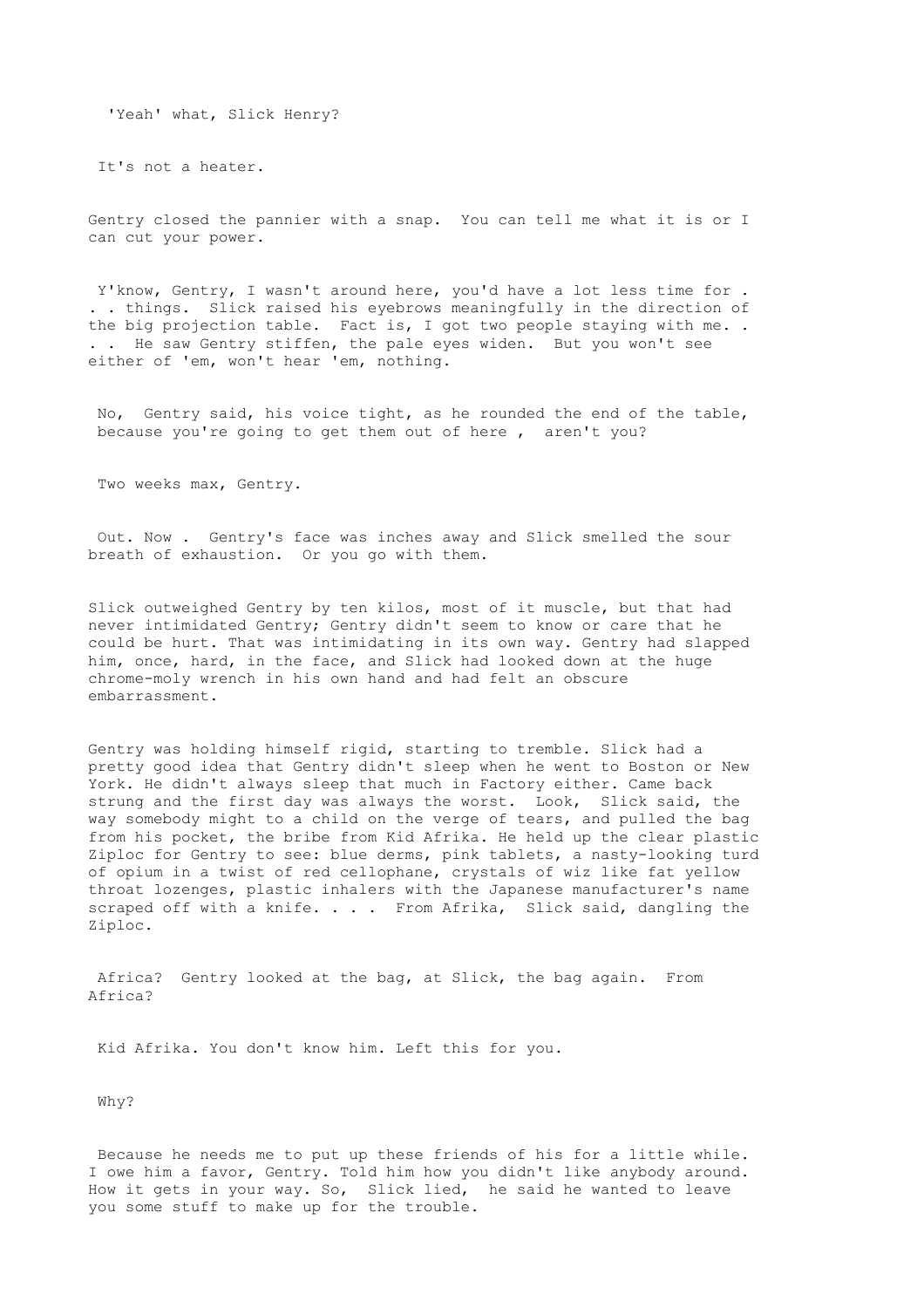Gentry took the bag and slid his finger along the seal, opening it. He took out the opium and handed that back to Slick. Won't need that. Took out one of the blue derms, peeled off the backing, and smoothed it carefully into place on the inside of his right wrist. Slick stood there, absently kneading the opium between his thumb and forefinger, making the cellophane crackle, while Gentry walked back around the long table and opened the pannier. He pulled out a new pair of black leather gloves.

I think I'd better . . . meet these guests of yours, Slick.

 Huh? Slick blinked, astonished. Yeah . . . But you don't really have to, I mean, wouldn't it be --

No, Gentry said, flicking up his collar, I insist .

Going down the stairs, Slick remembered the opium and flung it over the rail, into the dark.

He hated drugs.

 Cherry? He felt stupid, with Gentry watching him bang his knuckles on his own door. No answer. He opened it. Dim light. He saw how she'd made a shade for one of his bulbs, a cone of yellow fax fastened with a twist of wire. She'd unscrewed the other two. She wasn't there.

The stretcher was there, its occupant bundled in the blue nylon bag. It 's eating him , Slick thought, as he looked at the superstructure of support gear, the tubes, the sacs of fluid. No , he told himself, it 's keeping him alive ,like in a hospital . But the impression lingered: what if it were draining him, draining him dry? He remembered Bird's vampire talk.

Well, said Gentry, stepping past him to stand at the foot of the stretcher. Strange company you keep, Slick Henry . . . Gentry walked around the stretcher, keeping a cautious meter between his ankles and the still figure.

 Gentry, you sure you maybe don't wanna go back up? I think that derm . . . Maybe you did too much.

 Really? Gentry cocked his head, his eyes glittering in the yellow glow. He winked. Why do you think that?

Well, Slick hesitated, you aren't like you usually are. I mean, like you were before.

You think I'm experiencing a mood swing, Slick?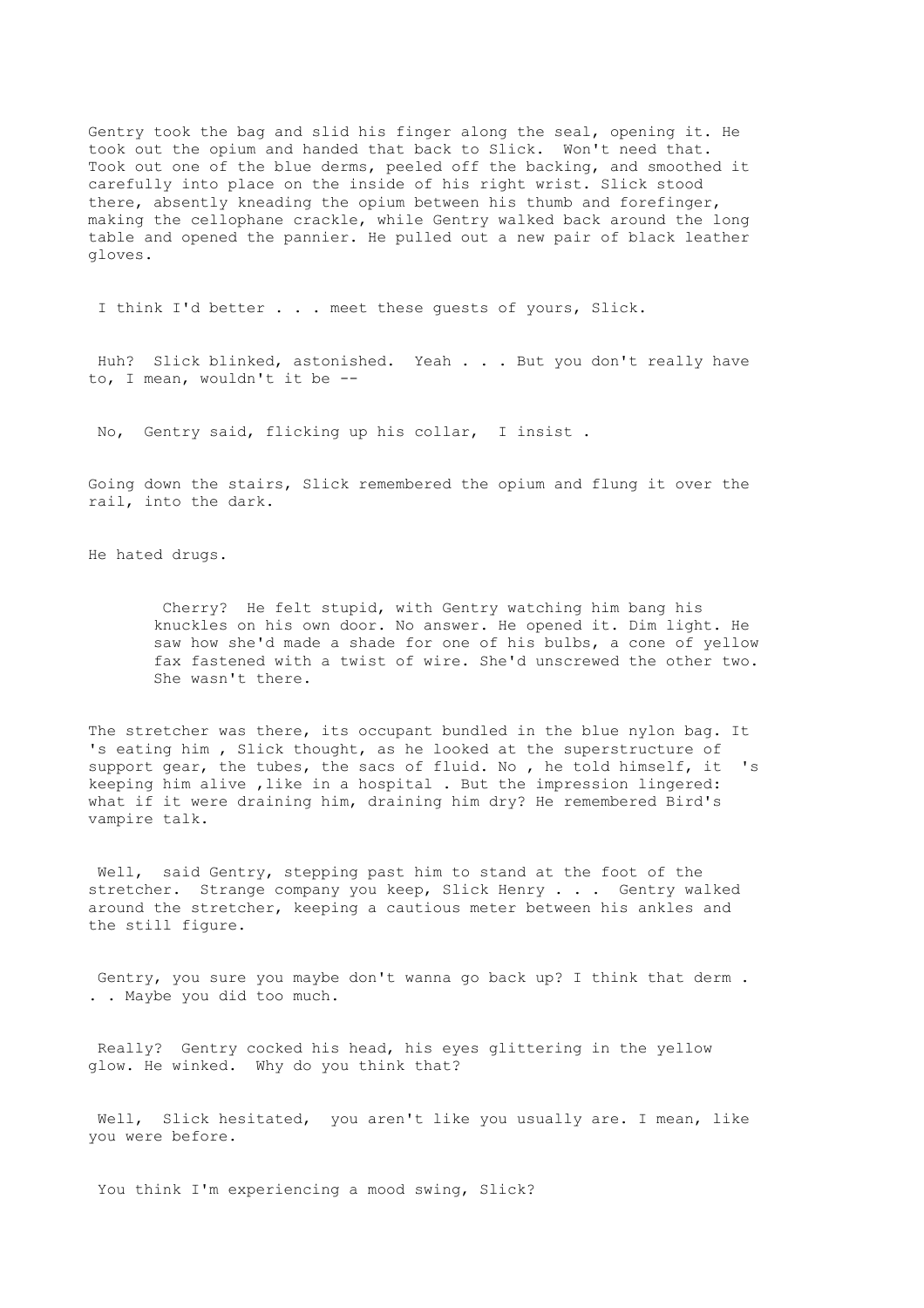Yeah.

I'm enjoying a mood swing.

I don't see you smiling, Cherry said from the door.

 This is Gentry, Cherry. Factory's sort of his place. Cherry's from Cleveland. . . .

But Gentry had a thin black flashlight in his gloved hand; he was examining the trode-net that covered the sleeper's forehead. He straightened up, the beam finding the featureless, unmarked unit, then darting down again to follow the black cable to the trode-net.

 Cleveland, Gentry said at last, as though it were a name he'd heard in a dream. Interesting . . . He raised his light again, craning forward to peer at the point where the cable joined the unit. And Cherry -- Cherry, who is he? the beam falling hard on the wasted, irritatingly ordinary face.

 Don't know, Cherry said. Get that out of his eyes. Might screw up his REM or something.

And this? He lit the flat gray package.

The LF, Kid called it. Called him the Count, called that his LF. She thrust her hand inside her jackets and scratched herself.

Well, then, Gentry said, turning, click as the beam died, the light of his obsession burning bright, bright behind his eyes, amplified so powerfully by Kid Afrika's derm that it seemed to Slick that the Shape must be right there, blazing through Gentry's forehead, for anyone at all to see except Gentry himself, that must be just what it is. . . .

Down on the Drag

Mona woke as they were landing.

Prior was listening to Eddy and nodding and flashing his rectangular smile. It was like the smile was always there, behind his beard. He'd changed his clothes, though, so he must've had some on the plane. Now he wore a plain gray business suit and a tie with diagonal stripes. Sort of like the tricks Eddy'd set her up with in Cleveland, except the suit fit a different way.

She'd seen a trick fitted for a suit once, a guy who took her to a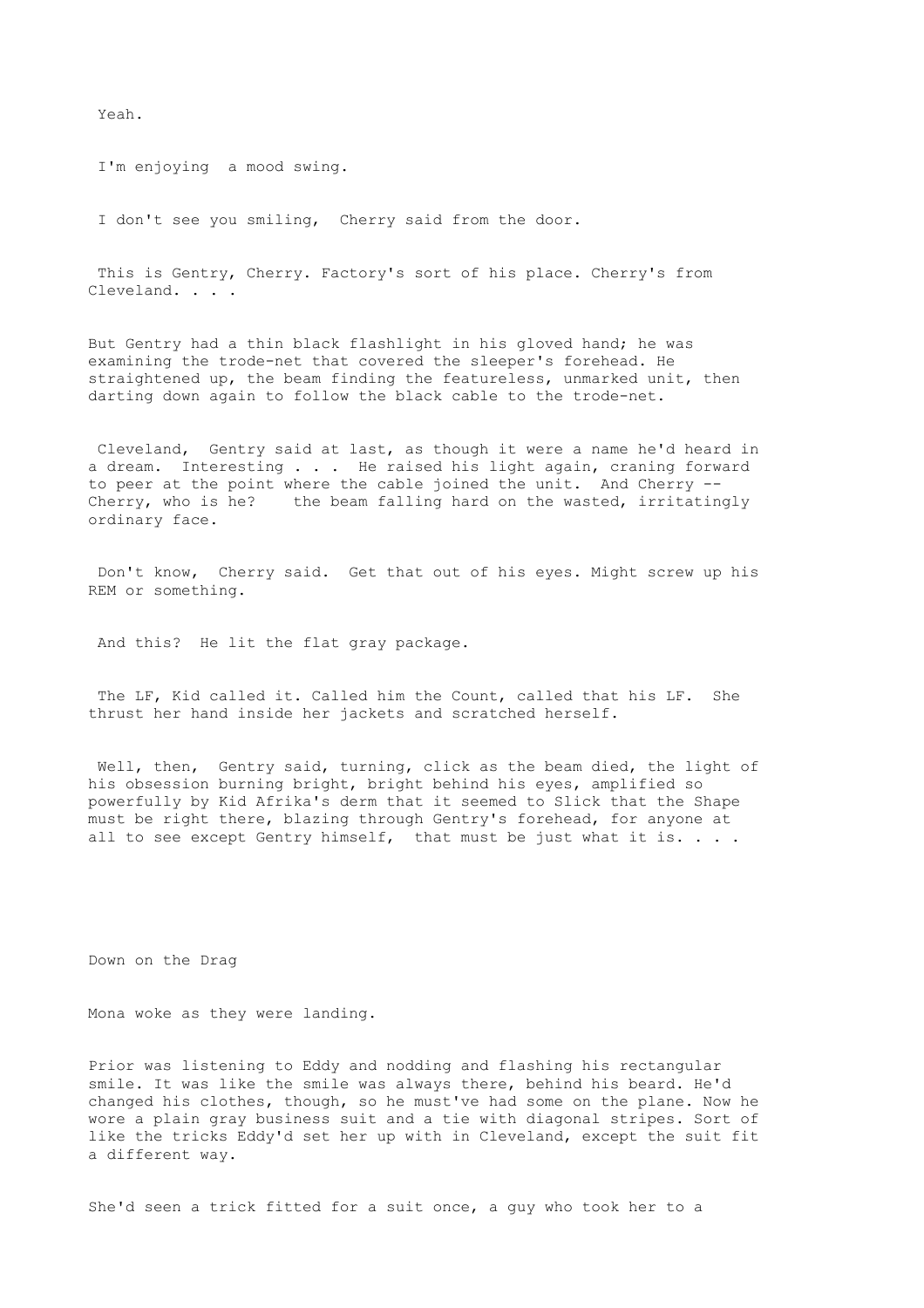Holiday Inn. The suit place was off the hotel lobby, and he stood in there in his underwear, crosshatched with lines of blue light, and watched himself on three big screens. On the screens, you couldn't see the blue lines, because he was wearing a different suit in each image. And Mona had to bite her tongue to keep from laughing, because the system had a cosmetic program that made him look different on the screens, stretched his face a little and made his chin stronger, and he didn't seem to notice. Then he picked a suit, got back into the one he'd been wearing, and that was it.

Eddy was explaining something to Prior, some crucial point in the architecture of one of his scams. She knew how to tune the content out, but the tone still got to her, like he knew people wouldn't be able to grasp the gimmick he was so proud of, so he was taking it slow and easy, like he was talking to a little kid, and he'd keep his voice low to sound patient. It didn't seem to bother Prior, but then it seemed to Mona that Prior didn't much give a shit what Eddy said.

She yawned, stretched, and the plane bumped twice on runway concrete, roared, began to slow. Eddy hadn't even stopped talking.

We have a car waiting, Prior said, interrupting him.

So where's it taking us? Mona asked, ignoring Eddy's frown.

Prior showed her the smile. To our hotel. He unfastened his seatbelt. We'll be there for a few days. Afraid you'll have to spend most of them in your room.

 That's the deal, Eddy said, like it was his idea she'd have to stay in the room.

You like stims, Mona? Prior asked, still smiling.

Sure, she said, who doesn't?

Have a favorite, Mona, a favorite star?

Angie, she said, vaguely irritated. Who else?

The smile got a little bigger. Good. We'll get you all of her latest tapes.

Mona's universe consisted in large part of things and places she knew but had never physically seen or visited. The hub of the northern Sprawl didn't smell, in stims. They edited it out, she guessed, the way Angie never had a headache or a bad period. But it did smell. Like Cleveland, but even worse. She'd thought it was just the way the airport smelled, when they left the plane, but it had been even stronger when they'd gotten out of their car to go into the hotel. And it was cold as hell in the street, too, with a wind that bit at her bare ankles.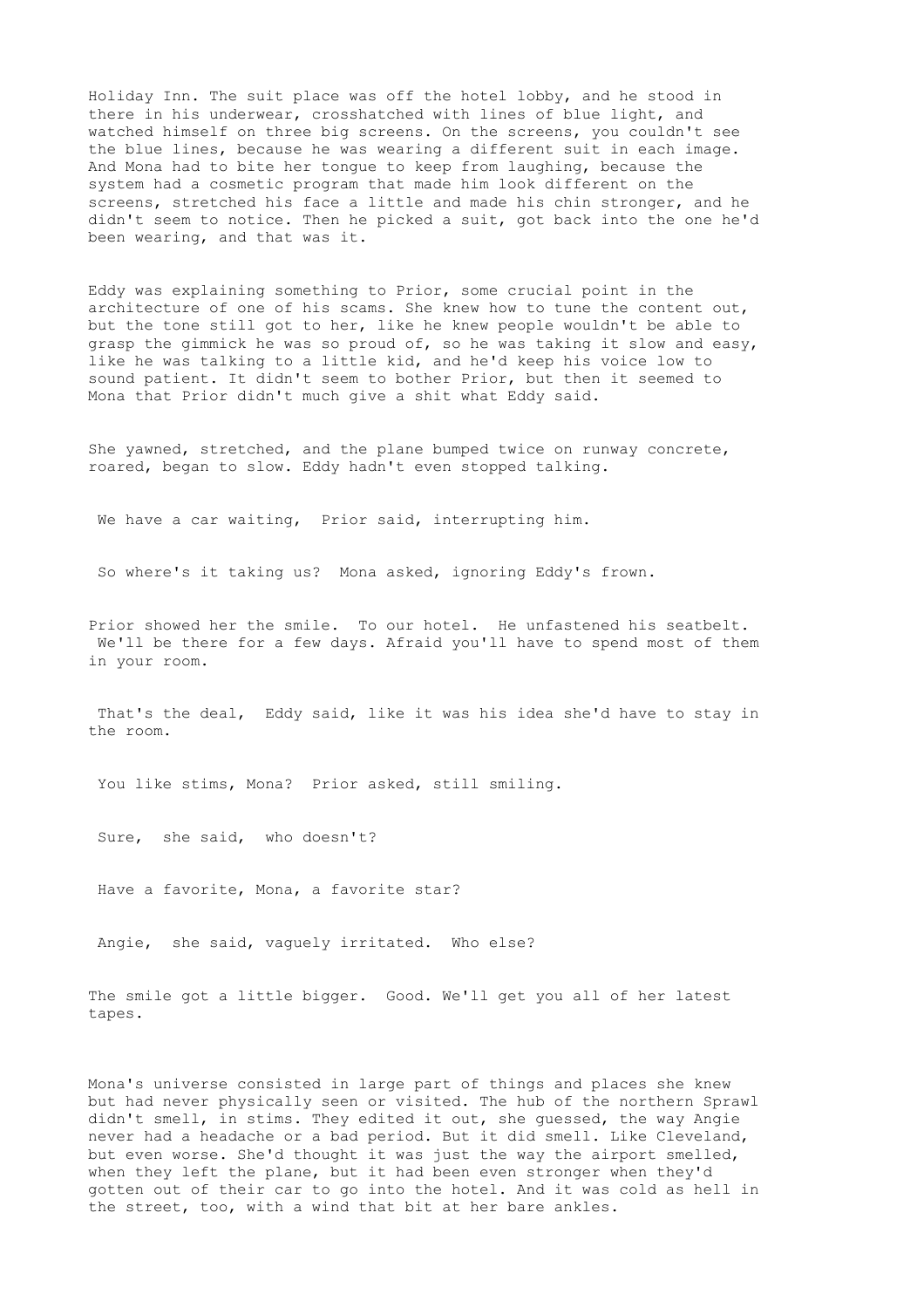The hotel was bigger than that Holiday Inn, but older, too, she thought. The lobby was more crowded than lobbies were in stims, but there was a lot of clean blue carpet. Prior made her wait by an ad for an orbital spa while he and Eddy went over to a long black counter and he talked to a woman with a brass nametag. She felt stupid waiting there, in this white plastic raincoat Prior had made her wear, like he didn't think her outfit was good enough. About a third of the crowd in the lobby were Japs she figured for tourists. They all seemed to have recording gear of some kind -- video, holo, a few with simstim units on their belts -- but otherwise they didn't look like they had a whole lot of money. She thought they were all supposed to have a lot. Maybe they 're smart , don 't want to show it , she decided.

She saw Prior slide a credit chip across the counter to the woman with the nametag, who took it and zipped it along a metal slot.

Prior put her bag down on the bed, a wide slab of beige temperfoam, and touched a panel that caused a wall of drapes to open. It's not the Ritz, he said, but we'll try to make you comfortable.

Mona made a noncommittal sound. The Ritz was a burger place in Cleveland and she couldn't see what that had to do with anything.

 Look, he said, your favorite. He was standing beside the bed's upholstered headboard. There was a stim unit there, built in, and a little shelf with a set of trodes in a plastic wrapper and about five cassettes. All of Angie's new stims.

She wondered who'd put those cassettes there, and if they'd done it after Prior had asked her what stims she liked. She showed him a smile of her own and went to the window. The Sprawl looked like it did in stims; the window was like a hologram postcard, famous buildings she didn't know the names of but she knew they were famous.

Gray of the domes, geodesics picked out white with snow, behind that the gray of the sky.

 Happy, baby? Eddy asked, coming up behind her and putting his hands on her shoulders.

They got showers here?

Prior laughed. She shrugged out of Eddy's loose grip and took her bag into the bathroom. Closed and locked the door. She heard Prior's laugh again, and Eddy starting up with his scam talk. She sat on the toilet, opened her bag, and dug out the cosmetic kit where she kept her wiz. She had four crystals left. That seemed like enough; three was enough, but when she got down to two she usually started looking to score. She didn't do jumpers much, not every day anyway, except recently she had, but that was because Florida had started to drive her crazy.

Now she could start tapering off, she decided, as she tapped a crystal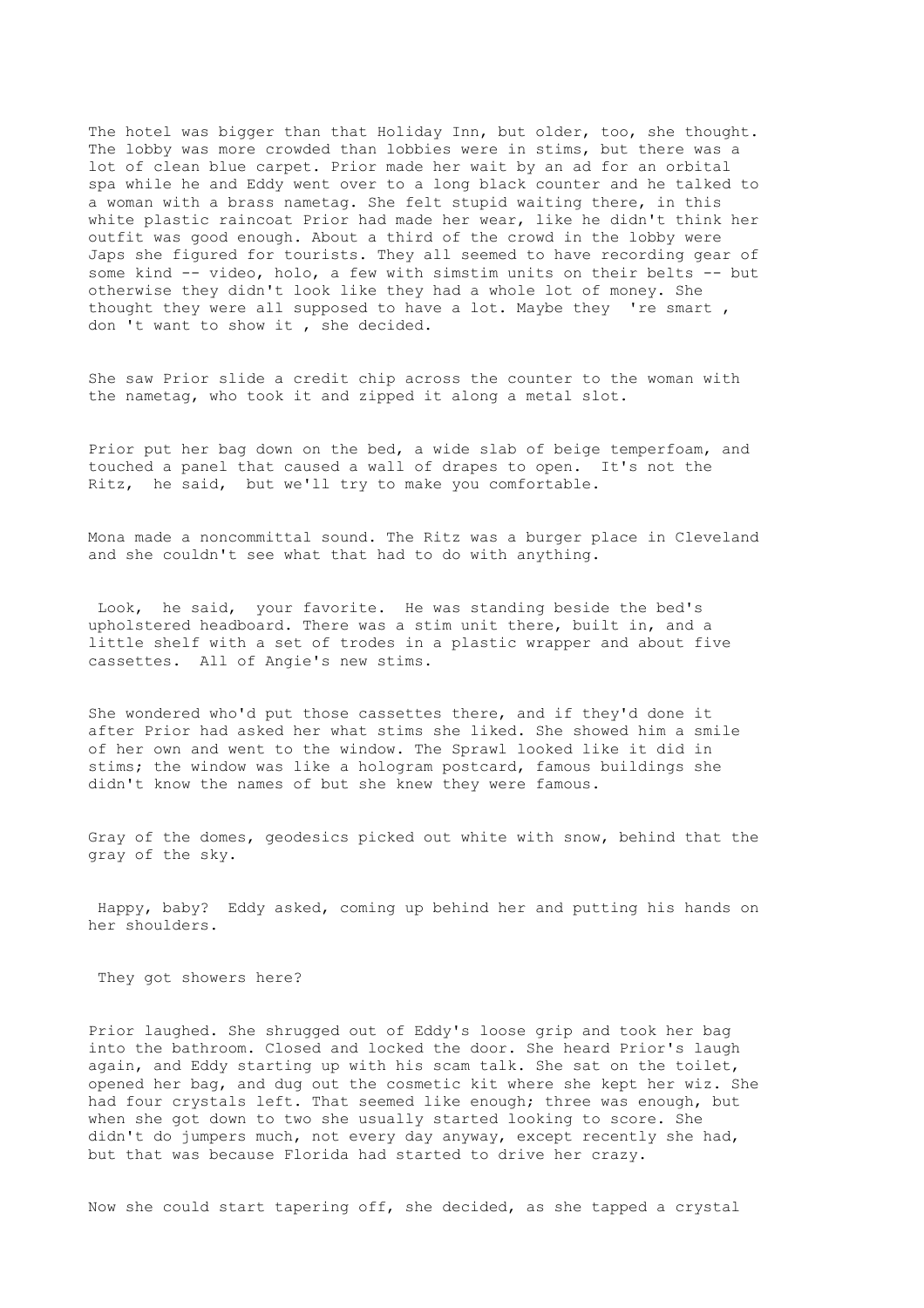out of the vial. It looked like hard yellow candy; you had to crush it, then grind it up between a pair of nylon screens. When you did that, it gave off a kind of hospital smell.

They were both gone, by the time she finished her shower. She'd stayed in until she got bored with it, which took a long time. In Florida she'd mostly used showers at public pools or bus stations, the kind you worked with tokens. She guessed there was something hooked up to this one that measured the liters and put it on your bill; that was how it worked at the Holiday Inn. There was a big white filter above the plastic showerhead, and a sticker on the tile wall with an eye and a tear meant it was okay to shower but don't get it in your eyes, like swimming pool water. There was a row of chrome spouts set into the tile, and when you punched a button under each one you got shampoo, shower gel, liquid soap, bath oil. When you did that, a little red dot lit up beside the button, because it went on your bill. On Prior's bill. She was glad they were gone, because she liked being alone and high and clean. She didn't get to be alone much, except on the street, and that wasn't the same. She left damp footprints on the beige carpet when she walked to the window. She was wrapped in a big towel that matched the bed and the carpet and had a word shaved into the fuzzy part, probably the name of the hotel.

There was an old-fashioned building a block away, and the corners of its stepped peak had been carved down to make a kind of mountain, with rocks and grass, and a waterfall that fell and hit rocks and then fell again. It made her smile, why anybody had gone to that trouble. Drifts of steam came off the water, where it hit. It couldn't just fall down into the street, though, she thought, because it would cost too much. She guessed they pumped it back up and used it over, around in a circle.

Something gray moved its head there, swung its big curly horns up like it was looking at her. She took a step back on the carpet and blinked. Kind of a sheep, but it had to be a remote, a hologram or something. It tossed its head and started eating grass. Mona laughed.

She could feel the wiz down the backs of her ankles and across her shoulderblades, a cold tight tingle, and the hospital smell at the back of her throat.

She'd been scared before but she wasn't scared now.

Prior had a bad smile, but he was just a player, just a bent suit. If he had money, it was somebody else's. And she wasn't scared of Eddy anymore; it was almost like she was scared for him, because she could see what other people took him for.

Well, she thought, it didn't matter; she wasn't growing catfish in Cleveland anymore, and no way anybody'd get her back to Florida again.

She remembered the alcohol stove, cold winter mornings, the old man hunched in his big gray coat. Winters he'd put a second layer of plastic over the windows. The stove was enough to heat the place, then, because the walls were covered with sheets of hard foam, and chipboard over that. Places where the foam showed, you could pick at it with your finger, make holes; if he caught you doing it, he'd yell. Keeping the fish warm in cold weather was more work; you had to pump water up to the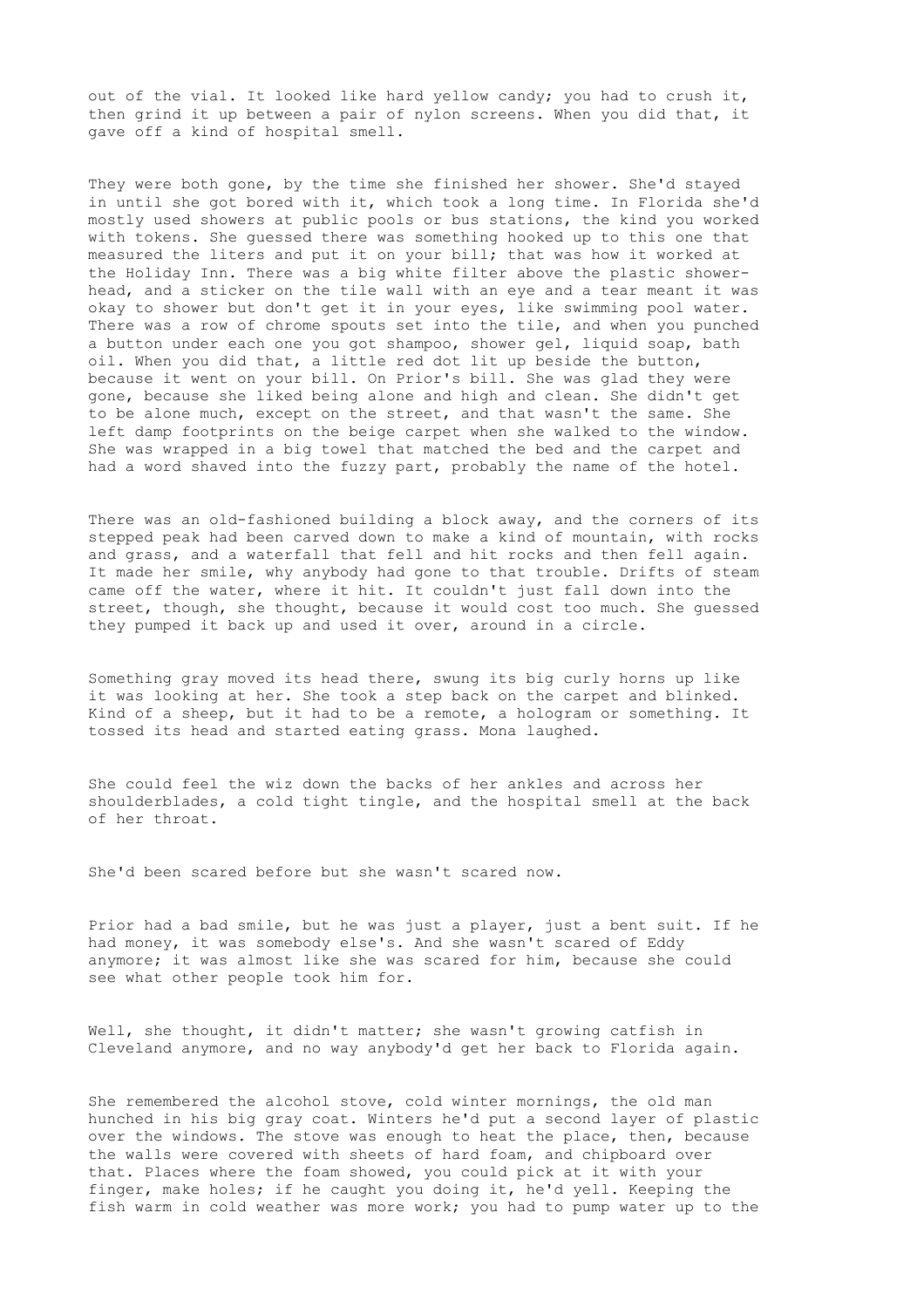roof, where the sun mirrors were, into these clear plastic tubes. But the vegetable stuff rotting on the tank ledges helped, too; steam rose off when you went to net a fish. He traded the fish for other kinds of food, for things people grew, stove alcohol and the drinking kind, coffee beans, garbage the fish ate.

He wasn't her father and he'd said it often enough, when he'd talked at all. Sometimes she still wondered if maybe he had been. When she'd first asked him how old she was, he'd said six, so she counted from that.

She heard the door open behind her and turned; Prior was there, the gold plastic key tab in his hand, beard open to show the smile. Mona, he said, stepping in, this is Gerald. Tall, Chinese, gray suit, graying hair. Gerald smiled gently, edged in past Prior, and went straight for the drawer thing opposite the foot of the bed. Put a black case down and clicked it open. Gerald's a friend. He's medical, Gerald. Needs to have a look at you.

 Mona, Gerald said, removing something from the case, how old are you?

She's sixteen, Prior said. Right, Mona?

 Sixteen, Gerald said. The thing in his hands was like a pair of black goggles, sunglasses with bumps and wires. That's stretching it a little, isn't it? He looked at Prior.

Prior smiled.

You're short what, ten years?

Not quite, Prior said. We aren't asking for perfection.

Gerald looked at her. You aren't going to get it. He hooked the goggles over his ears and tapped something; a light came on below the right lens. But there are degrees of approximation. The light swung toward her.

We're talking cosmetic, Gerald.

Where's Eddy? she asked, as Gerald came closer.

 In the bar. Shall I call him? Prior picked up the phone, but put it back down without using it.

What is this? Backing away from Gerald.

 A medical examination, Gerald said. Nothing painful. He had her against the window; above the towel, her shoulderblades pressed against cool glass. Someone's about to employ you, and pay you very well; they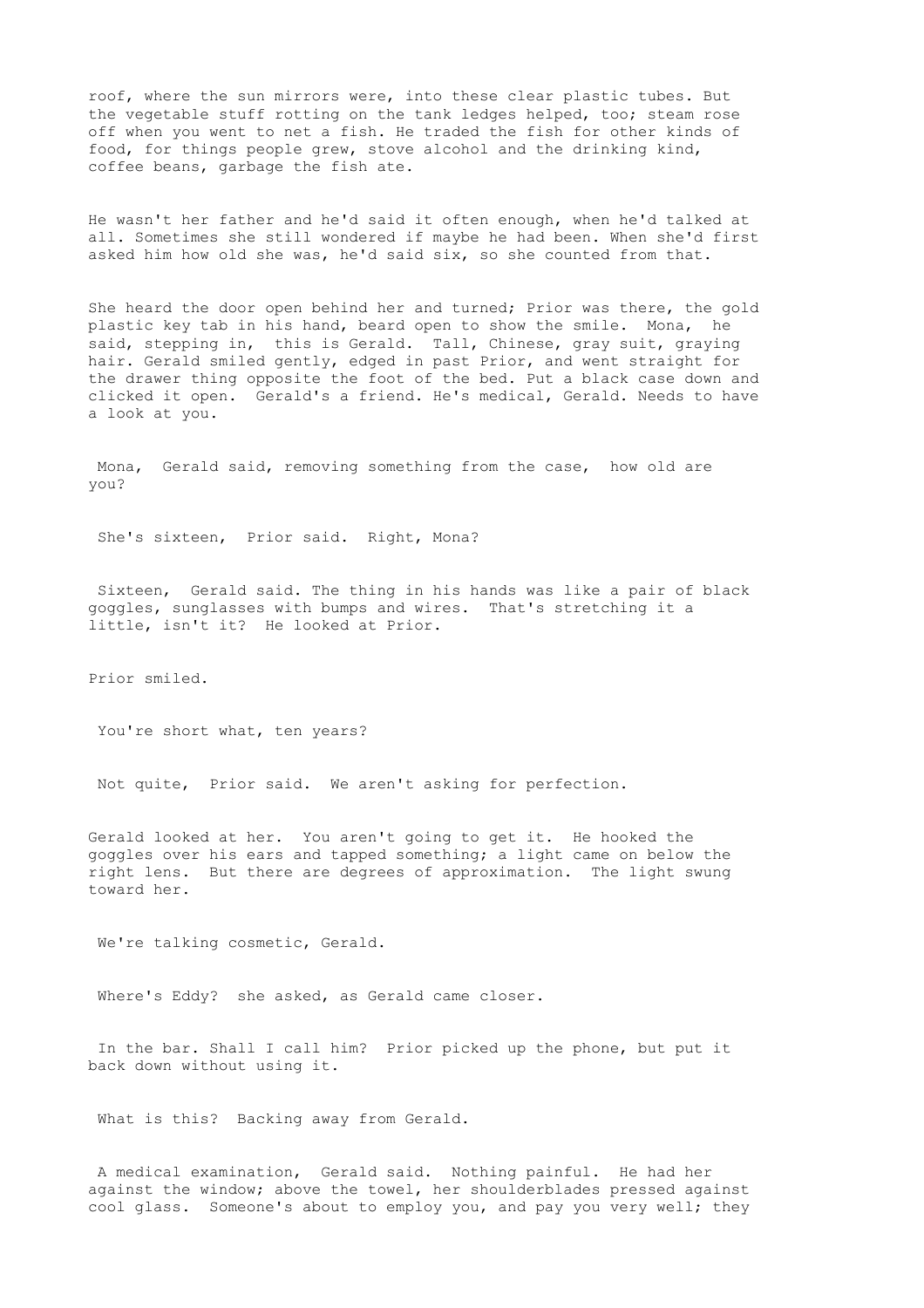need to be certain you're in good health. The light stabbed into her left eye. She's on stimulants of some kind, he said to Prior, in a different tone of voice.

 Try not to blink, Mona. The light swung to her right eye. What is it, Mona? How much did you do?

Wiz. Wincing away from the light.

He caught her chin in his cool fingers and realigned her head. How much?

A crystal . . .

The light was gone. His smooth face was very close, the goggles studded with lenses, slots, little dishes of black metal mesh. No way of judging the purity, he said.

It's real pure, she said, and giggled.

He let her chin go and smiled. It shouldn't be a problem, he said. Could you open your mouth, please?

Mouth?

I want to look at your teeth.

She looked at Prior.

 You're in luck, here, Gerald said to Prior, when he'd used the little light to look in her mouth. Fairly good condition and close to target configuration. Caps, inlays.

We knew we could count on you, Gerald.

Gerald took the goggles off and looked at Prior. He returned to the black case and put the goggles away. Lucky with the eyes, too. Very close. A tint job. He took a foil envelope from the case and tore it open, rolled the pale surgical glove down over his right hand. Take off the towel, Mona. Make yourself comfortable.

She looked at Prior, at Gerald. You want to see my papers, the bloodwork and stuff?

No, Gerald said, that's fine.

She looked out the window, hoping to see the bighorn, but it was gone, and the sky seemed a lot darker.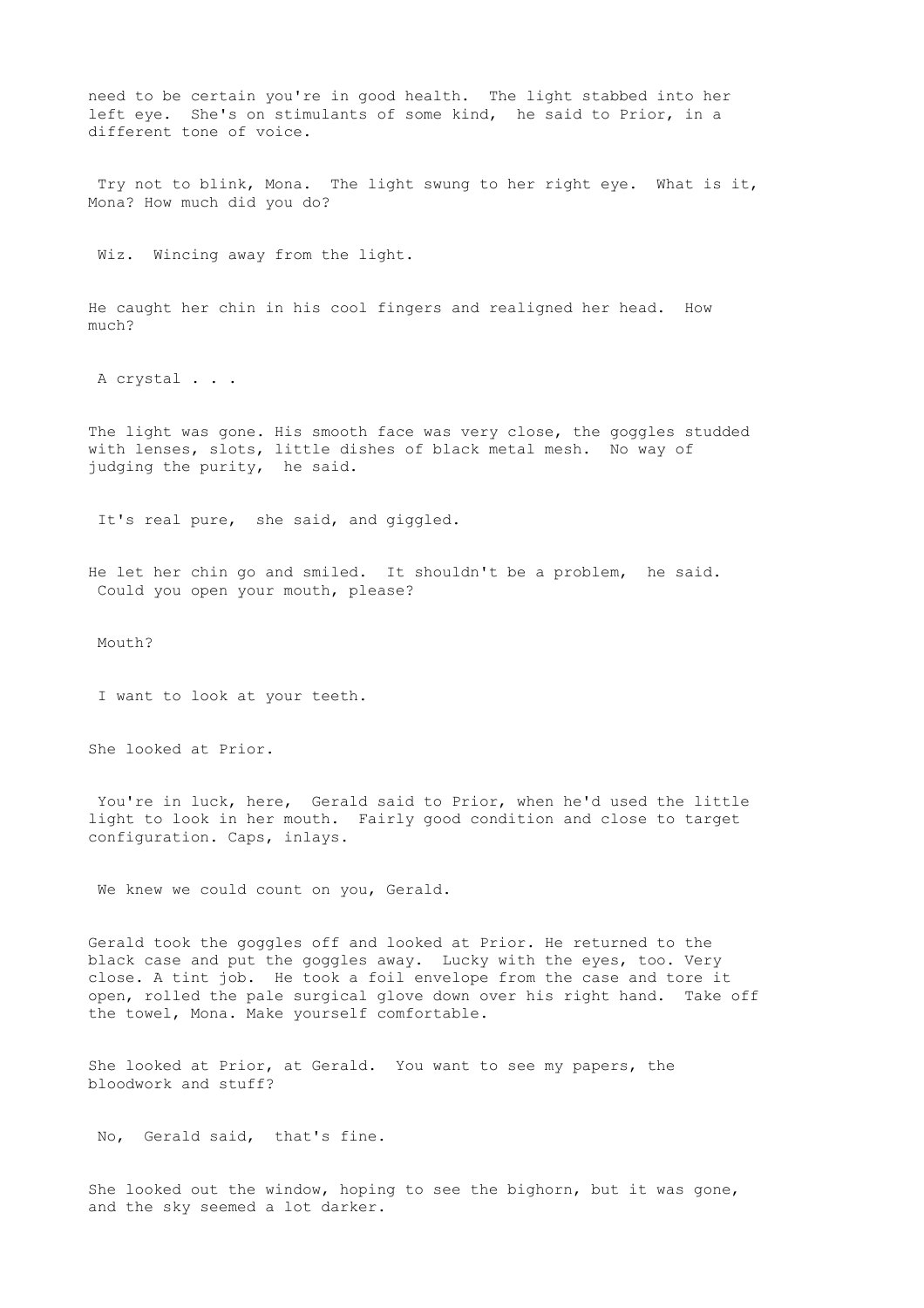She undid the towel, let it fall to the floor, then lay down on her back on the beige temperfoam.

It wasn't all that different from what she got paid for; it didn't even take as long.

Sitting in the bathroom with the cosmetic kit open on her knees, grinding another crystal, she decided she had a right to be pissed off.

First Eddy takes off without her, then Prior shows up with this creep medic, then he tells her Eddy's sleeping in a different room. Back in Florida she could've used some time off from Eddy, but up here was different. She didn't want to be in here by herself, and she'd been scared to ask Prior for a key. He fucking well had one, though, so he could walk in any time with his creep-ass friends. What kind of deal was that?

And the business with the plastic raincoat, that burned her ass too. A disposable fucking plastic raincoat.

She fluffed the powdered wiz between the nylon screens, carefully tapped it into the hitter, exhaled hard, put the mouthpiece to her lips, and hit. The cloud of yellow dust coated the membranes of her throat; some of it probably even made it to her lungs. She'd heard that was bad for you.

She'd hadn't had any plan when she'd gone in the bathroom to take her hit, but as the back of her neck started tingling, she found herself thinking about the streets around the hotel, what she'd seen of them on their way in. There were clubs, bars, shops with clothes in the window. Music. Music would be okay, now, and a crowd. The way you could lose it in a crowd, forget yourself, just be there. The door wasn't locked, she knew that; she'd already tried it. It would lock behind her, though, and she didn't have a key. But she was staying here, so Prior must have registered her at the desk. She thought about going down and asking the woman behind the counter for a key, but the idea made her uncomfortable. She knew suits behind counters and how they looked at you. No, she decided, the best idea was to stay in and stim those new Angie's.

Ten minutes later she was on her way out a side entrance off the main lobby, the wiz singing in her head.

It was drizzling outside, maybe dome condensation. She'd worn the white raincoat for the lobby, figuring Prior knew what he was doing after all, but now she was glad she had it. She grabbed a fold of fax out of an overflowing bin and held it over her head to keep her hair dry. It wasn't as cold as before, which was another good thing. None of her new clothes were what you'd call warm.

Looking up and down the avenue, deciding which way to go, she took in half-a-dozen nearly identical hotel fronts, a rank of pedicabs, the rainslick glitter of a row of small shops. And people, lots of them, like the Cleveland core but everybody dressed so sharp, and all moving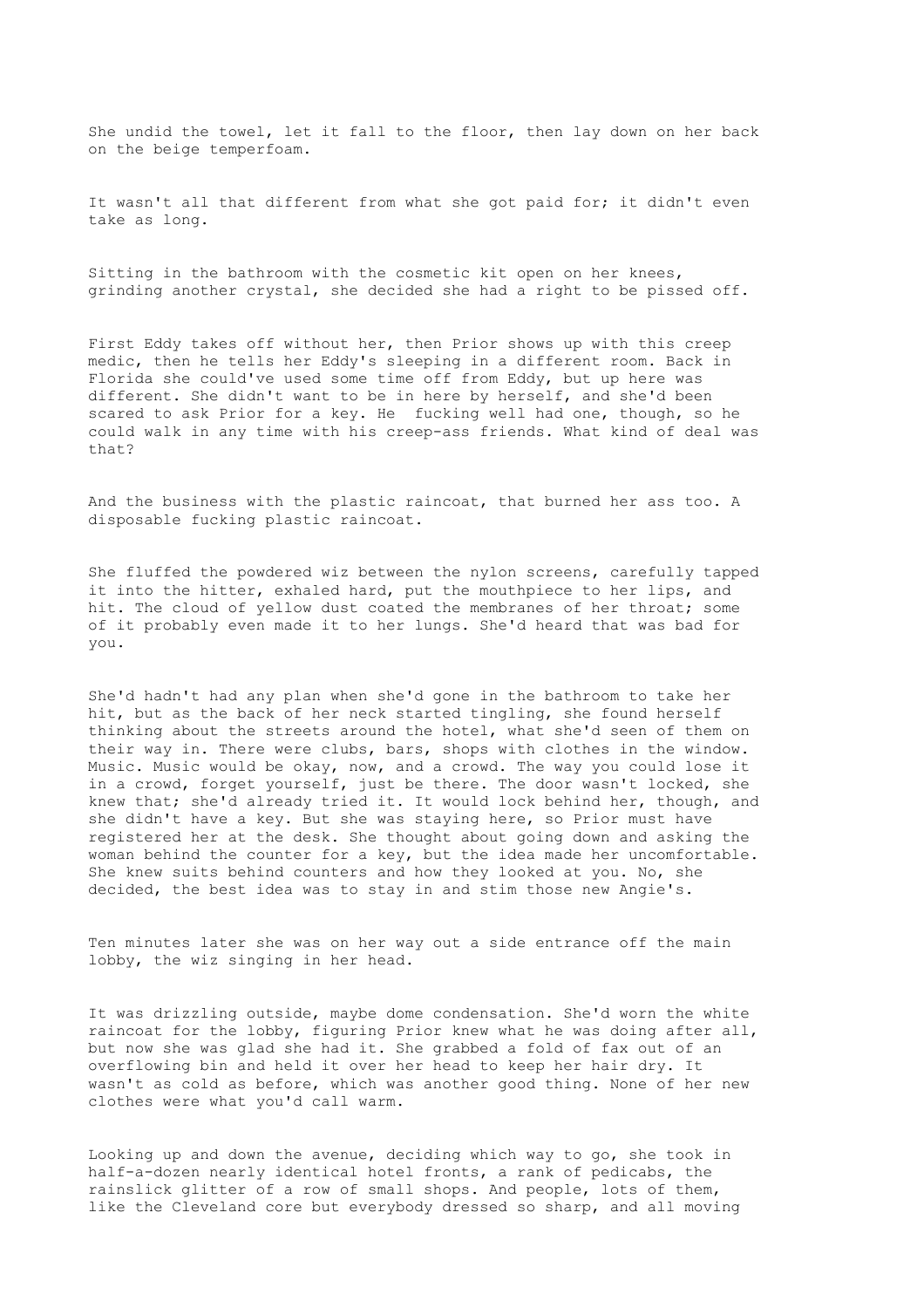like they were on top of it, everybody with someplace to go. Just go with it, she thought, the wiz giving her a sweet second boot that tripped her into the river of pretty people without even having to think about it. Clicking along in her new shoes, holding the fax over her head until she noticed -- more luck -- the rain had stopped.

She wouldn't've minded a chance to check out the shop windows, when the crowd swept her past, but the flow was pleasure and nobody else was pausing. She contented herself with sidelong flashes of each display. The clothes were like clothes in a stim, some of them, styles she'd never seen anywhere.

I should 've been here , she thought, I should 've been here all along. Not on a catfish farm , not in Cleveland , not in Florida. It 's a place , a real place , anybody can come here , you don 't have to get it through a stim . Thing was, she'd never seen this part of it in a stim, the regular people part. A star like Angie, this part wasn't her part. Angie'd be off in high castles with the other stim stars, not down here. But God it was pretty, the night so bright, the crowd surging around her, past all the good things you could have if you just got lucky.

Eddy, he didn't like it. Anyway he'd always said how it was shitty here, too crowded, rent too high, too many police, too much competition. Not that he'd waited two seconds when Prior 'd made an offer, she reminded herself. And anyway, she had her own ideas why Eddy was so down on it. He'd blown it here, she figured, pulled some kind of serious wilson. Either he didn't want to be reminded or else there were people here who'd remind him for sure if he came back. It was there in the pissed-off way he talked about the place, same way he'd talk about anybody who told him his scams wouldn't work. The new buddy so goddamn smart the first night was just a stone wilson the next, dead stupid, no vision.

Past a big store with ace-looking stim gear in the window, all of it matte black and skinny, presided over by this gorgeous holo of Angie, who watched them all slide by with her half-sad smile. Queen of the night, yeah.

The crowd-river flowed out into a kind of circle, a place where four streets met and swung around a fountain. And because Mona really wasn't headed anywhere, she wound up there, because the people around her peeled off in their different directions without stopping. Well, there were people in the circle too, some of them sitting on the cracked concrete that edged the fountain. There was a statue in the center, marble, all worn-out and soft-edged. Kind of a baby riding a big fish, a dolphin. It looked like the dolphin's mouth would spray water if the fountain was working, but it wasn't. Past the heads of the seated people she could see crumpled, sodden fax and white foam cups in the water.

Then it seemed like the crowd had melded behind her, a curved, sliding wall of bodies, and the three who faced her on the fountain rim jumped out like a picture. Fat girl with black-dyed hair, mouth half-open like it stayed that way, tits spilling out of a red rubber halter; blonde with a long face and a thin blue slash of lipstick, hand like a bird's claw sprouting a cigarette; man with his oiled arms bare to the cold, graft-job muscle knotted like rock under synthetic tan and bad jail tattoos . . .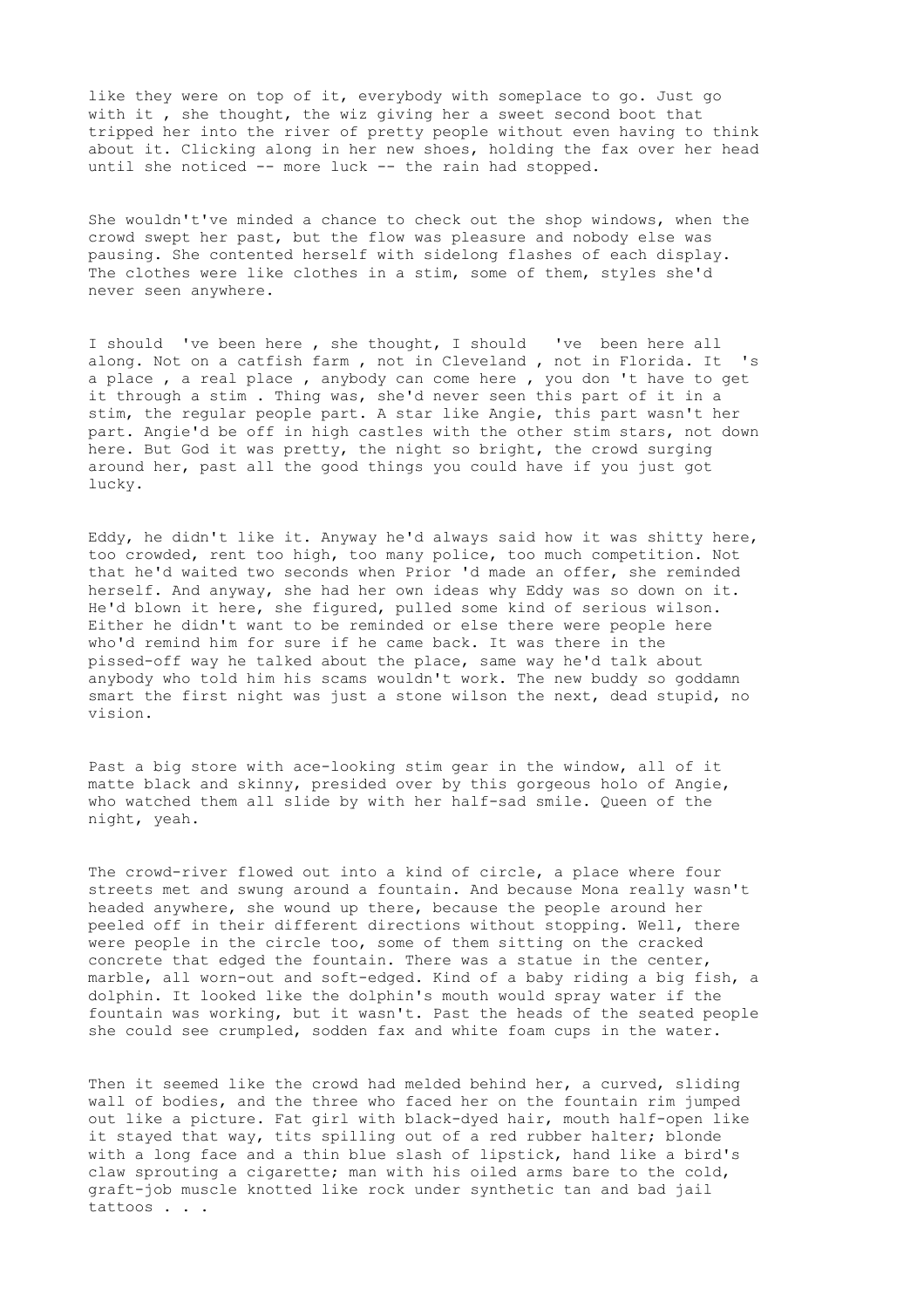Hey, bitch, cried the fat girl, with a kind of glee, hope y'don't think y'gonna turn any 'roun' here!

The blonde looked at Mona with her tired eyes and gave her a wan grin, an it's-not-my-fault grin, and then looked away.

The pimp came up off the fountain like something driven by springs, but Mona was already moving, cued by the blonde's expression. He had her arm, but the raincoat's plastic seam gave way and she elbowed her way back into the crowd. The wiz took over and the next thing she knew she was at least a block away, sagging against a steel pole, coughing and hyperventilating.

But now the wiz was all turned around, the way it went sometimes, and everything was ugly. The faces in the crowd were driven and hungry-looking, like they all had their own private desperate errands to run, and the light from the shop windows was cold and mean, and all the things behind the glass were just there to tell her she couldn't have them. There was a voice somewhere, an angry child's voice stringing obscenities together in an endless, meaningless chain; when she realized who it was, she stopped doing it.

Her left arm was cold. She looked down and saw that the sleeve was gone, the seam down her side torn open to the waist. She took off the coat and draped it over her shoulders like a cape; maybe that made it a little harder to notice.

She braced her back against the pole as the wiz rolled over her on a wave of delayed adrenaline; her knees started to buckle and she thought she was going to faint, but then the wiz pulled one of its tricks and she was crouching in summer sunset light in the old man's dirt yard, the flaky gray earth scribed with the game she'd been playing, but now she was just hunched there, vacant, staring off past the bulks of the tanks to where fireflies pulsed in the blackberry tangle above a twisted old chassis. There was light behind her from the house and she could smell the cornbread baking and the coffee he boiled and reboiled there, till a spoon stood up in it, he said, and he'd be in there now reading one of his books, crumbly brown leaves, never a page with a corner on it, he got 'em in frayed plastic baggies and sometimes they just fell to dust in his hands, but if he found something he wanted to keep he'd get a little pocket copier out of the drawer, fit the batteries in it, run it down the page. She liked to watch the copies spool out all fresh, with their special smell that faded away, but he'd never let her work it. Sometimes he'd read out loud, a kind of hesitation in his voice, like a man trying to play an instrument he hasn't picked up in a long time. They weren't stories he read, not like they had endings or told a joke. They were like windows into something so strange; he never tried to explain any of it, probably didn't understand it himself, maybe nobody did. . . .

Then the street snapped back hard and bright.

She rubbed her eyes and coughed.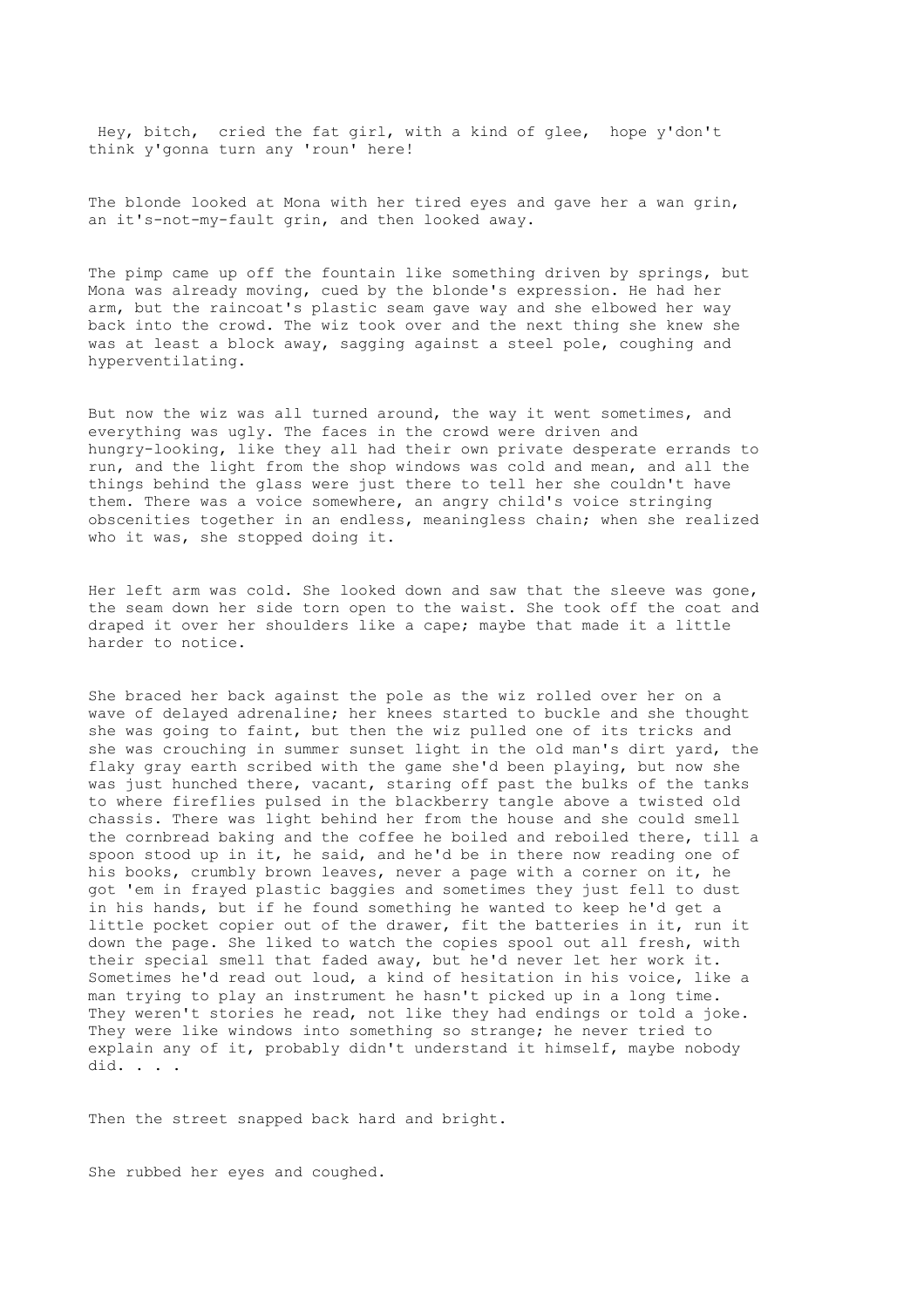Antarctica Starts Here

 I'm ready now, Piper Hill said, eyes closed, seated on the carpet in a loose approximation of the lotus position. Touch the spread with your left hand. Eight slender leads trailed from the sockets behind Piper's ears to the instrument that lay across her tanned thighs.

Angie, wrapped in a white terry robe, faced the blond technician from the edge of the bed, the black test unit covering her forehead like a raised blindfold. She did as she was told, running the tips of her fingers lightly across the raw silk and unbleached linen of the rumpled bedspread.

 Good, Piper said, more to herself than to Angie, touching something on the board. Again. Angie felt the weave thicken beneath her fingertips.

Again. Another adjustment.

She could distinguish the individual fibers now, know silk from linen. . . .

Again.

Her nerves screamed as her flayed fingertips grated against steel wool, ground glass. . . .

 Optimal, Piper said, opening blue eyes. She produced a tiny ivory vial from the sleeve of her kimono, removed its stopper, passed the vial to Angie.

Closing her eyes, Angie sniffed cautiously. Nothing.

Again.

Something floral. Violets?

Again.

Her head flooded with a nauseating greenhouse reek.

Olfactory's up, Piper said, as the choking odor faded.

 Haven't noticed. She opened her eyes. Piper was offering her a tiny round of white paper. As long as it's not fish, Angie said, licking the tip of her finger. She touched the dot of paper, raised her finger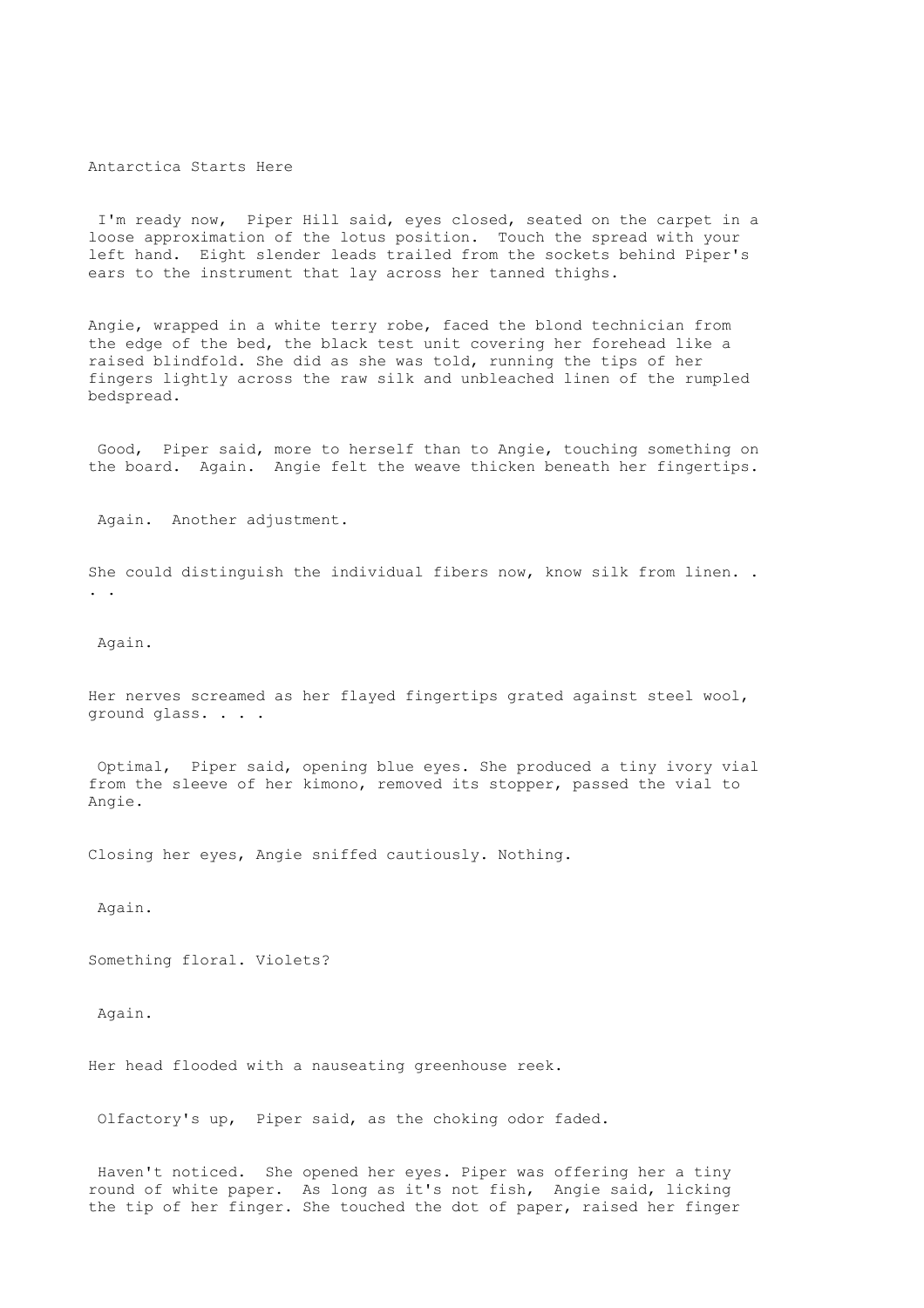to her tongue. One of Piper's tests had once put her off seafood for a month.

 It's not fish, Piper said, smiling. She kept her hair short, a concise little helmet that played up the graphite gleam of the sockets inset behind either ear. Saint Joan in silicone, Porphyre said, and Piper's true passion seemed to be her work. She was Angie's personal technician, reputed to be the Net's best troubleshooter.

Caramel . . .

 Who else is here, Piper? Having completed the Usher, Piper was zipping her board into a fitted nylon case.

Angie had heard a helicopter arrive an hour earlier; she'd heard laughter, footsteps on the deck, as the dream receded. She'd abandoned her usual attempt to inventory sleep -- if it could be called sleep, the other's memories washing in, filling her, then draining away to levels she couldn't reach, leaving these afterimages. . . .

Raebel, Piper said, Lomas, Hickman, Ng, Porphyre, the Pope.

Robin?

 $N<sub>0</sub>$ 

Continuity, she said, showering.

Good morning, Angie.

Freeside torus. Who owns it?

 The torus has been renamed Mustique II by the current joint owners, the Julianna Group and Carribbana Orbital.

Who owned it when Tally taped there?

Tessier-Ashpool S.A.

I want to know more about Tessier-Ashpool.

Antarctica starts here .

She stared up through the steam at the white circle of the speaker. What did you just say?

Antarctica Starts Here is a two-hour video study of the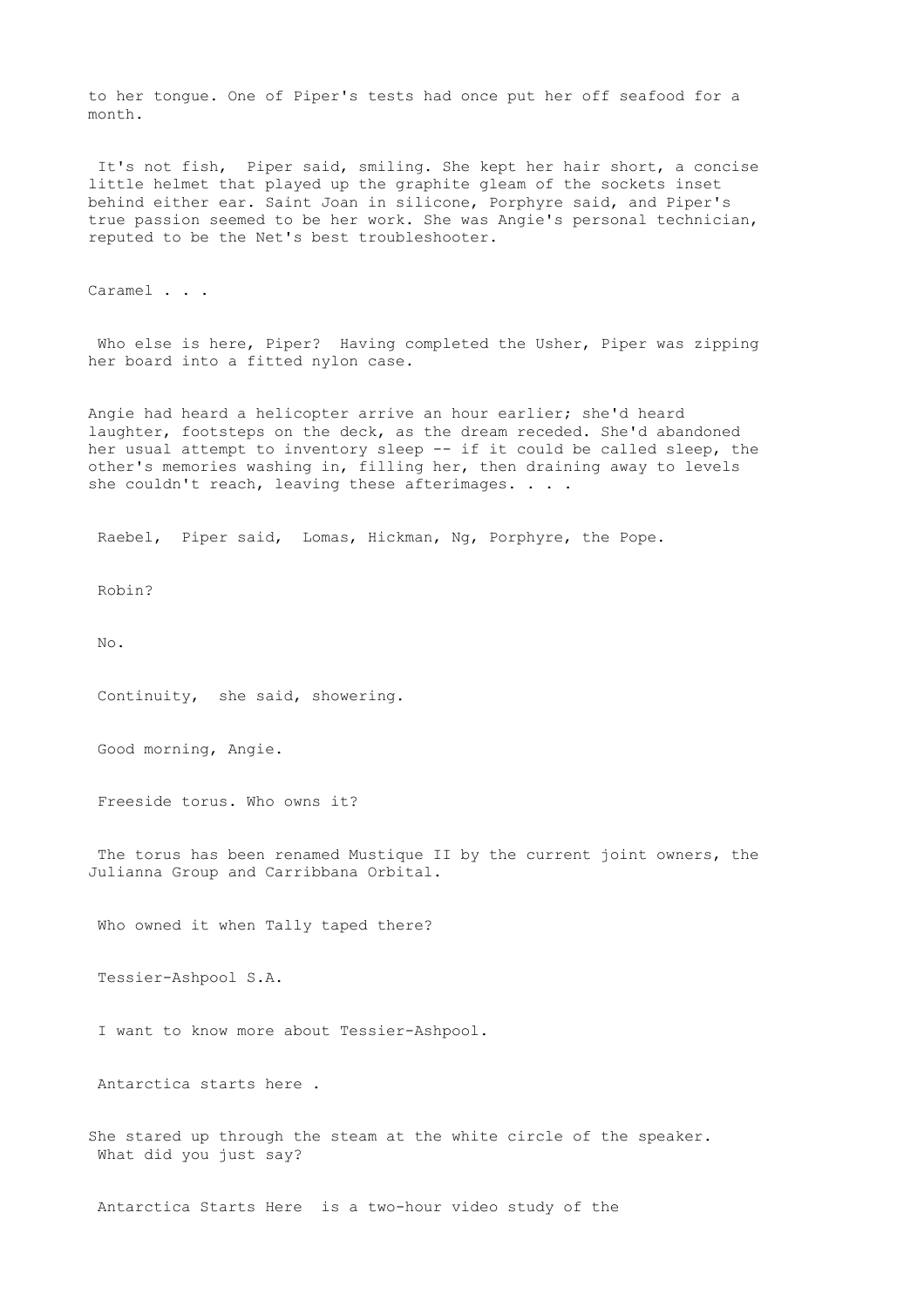Tessier-Ashpool family by Hans Becker, Angie.

Do you have it?

Of course. David Pope accessed it recently. He was quite impressed.

Really? How recently?

Last Monday.

I'll see it tonight, then.

Done. Is that all?

Yes.

Goodbye, Angie.

David Pope. Her director. Porphyre said that Robin was telling people she heard voices. Had he told Pope? She touched a ceramic panel; the spray grew hotter. Why was Pope interested in Tessier-Ashpool? She touched the panel again and gasped under needles of suddenly frigid water.

Inside out, outside in, the figures of that other landscape arriving soon, too soon . . .

Porphyre was posed by the window when she entered the living room, a Masai warrior in shoulder-padded black silk crepe and black leather sarong. The others cheered when they saw her, and Porphyre turned and grinned.

 Took us by surprise, Rick Raebel said, sprawled on the pale couch. He was effects and editing. Hilton figured you'd want more of a break.

They pulled us in from all over, dear, Kelly Hickman added. I was in Bremen, and the Pope was up the well in full art mode, weren't you, David? He looked to the director for confirmation.

Pope, who was straddling one of the Louis XVI chairs backward, his arms crossed along the top of its fragile back, smiled wearily, dark hair tangled above his thin face. When Angie's schedule allowed for it, Pope made documentaries for Net/Knowledge. Shortly after she'd signed with the Net, Angie participated anonymously in one of Pope's minimalist art pieces, an endless stroll across dunes of soiled pink satin, under a tooled steel sky. Three months later, the arc of her career firmly under way, an unlicensed version of the tape became an underground classic.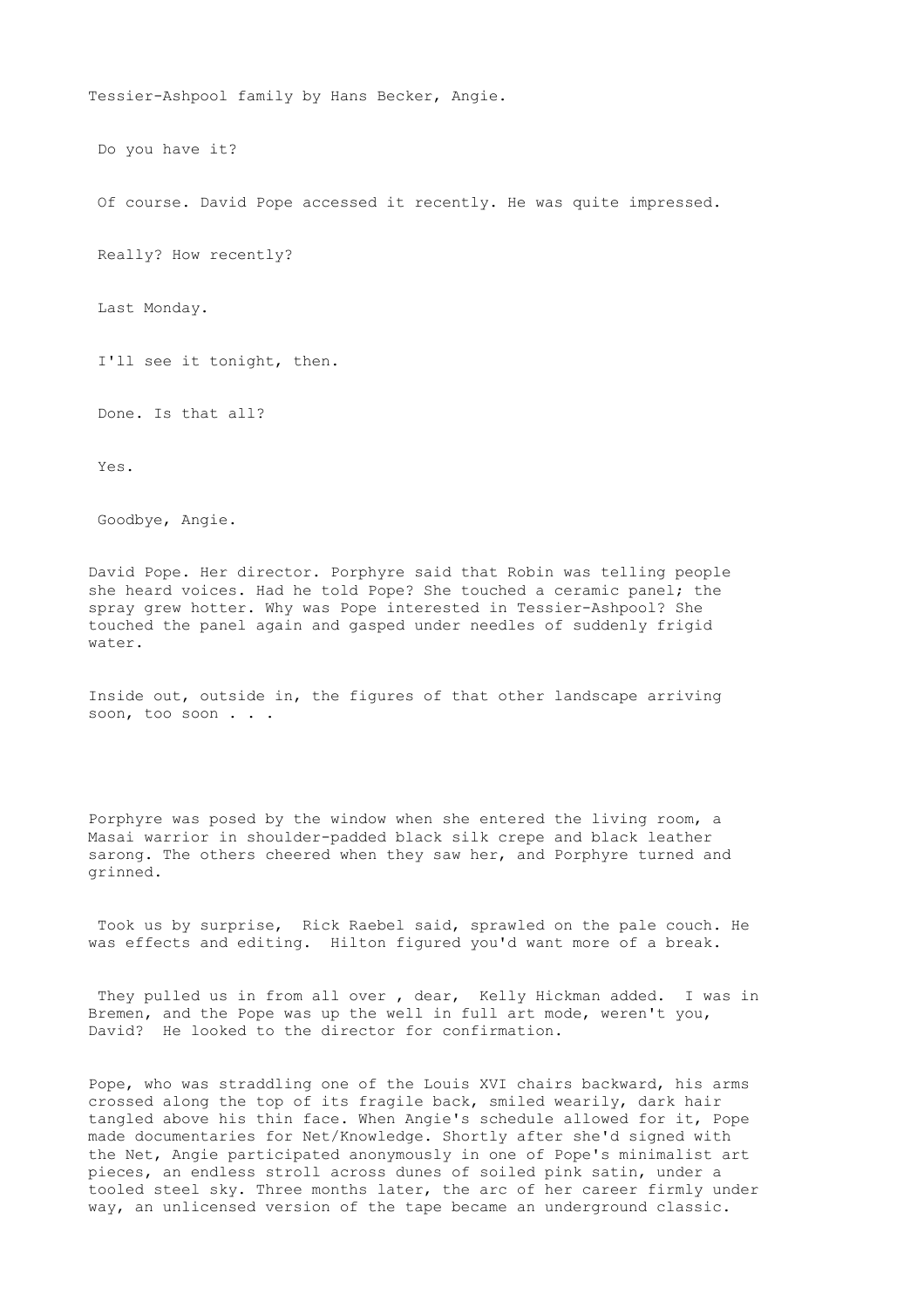Karen Lomas, who did Angie's in-fills, smiled from the chair left of Pope. To his right, Kelly Hickman, wardrobe, sat on the bleached floor beside Brian Ng, Piper's gofer-cum-understudy.

Well, Angie said, I'm back. I'm sorry to have hung all of you up, but it had to be done.

There was a silence. Minute creaks from the gilt chairs. Brian Ng coughed.

 We're just glad you're back, Piper said, coming in from the kitchen with a cup of coffee in either hand.

They cheered again, somewhat self-consciously this time, then laughed.

Where's Robin? Angie asked.

 Mistuh Lanier in London, Porphyre said, hands on his leather-wrapped hips.

 Expected hourly, Pope said dryly, getting up and accepting a coffee from Piper.

 What were you doing in orbit, David? Angie asked, taking the other cup.

Hunting solitaries.

Solitude?

Solitaries. Hermits.

 Angie, Hickman said, springing up, you have to see this satin cocktail number Devicq sent last week! And I've got all of Nakamura's swimwear. . . .

Yes, Kelly, but --

But Pope had already turned to say something to Raebel.

Hey, Hickman said, beaming with enthusiasm, come on! Let's try it on!

Pope spent most of the day with Piper, Karen Lomas, and Raebel, discussing the results of the Usher and the endless minor details of what they referred to as Angie's reinsertion . After lunch, Brian Ng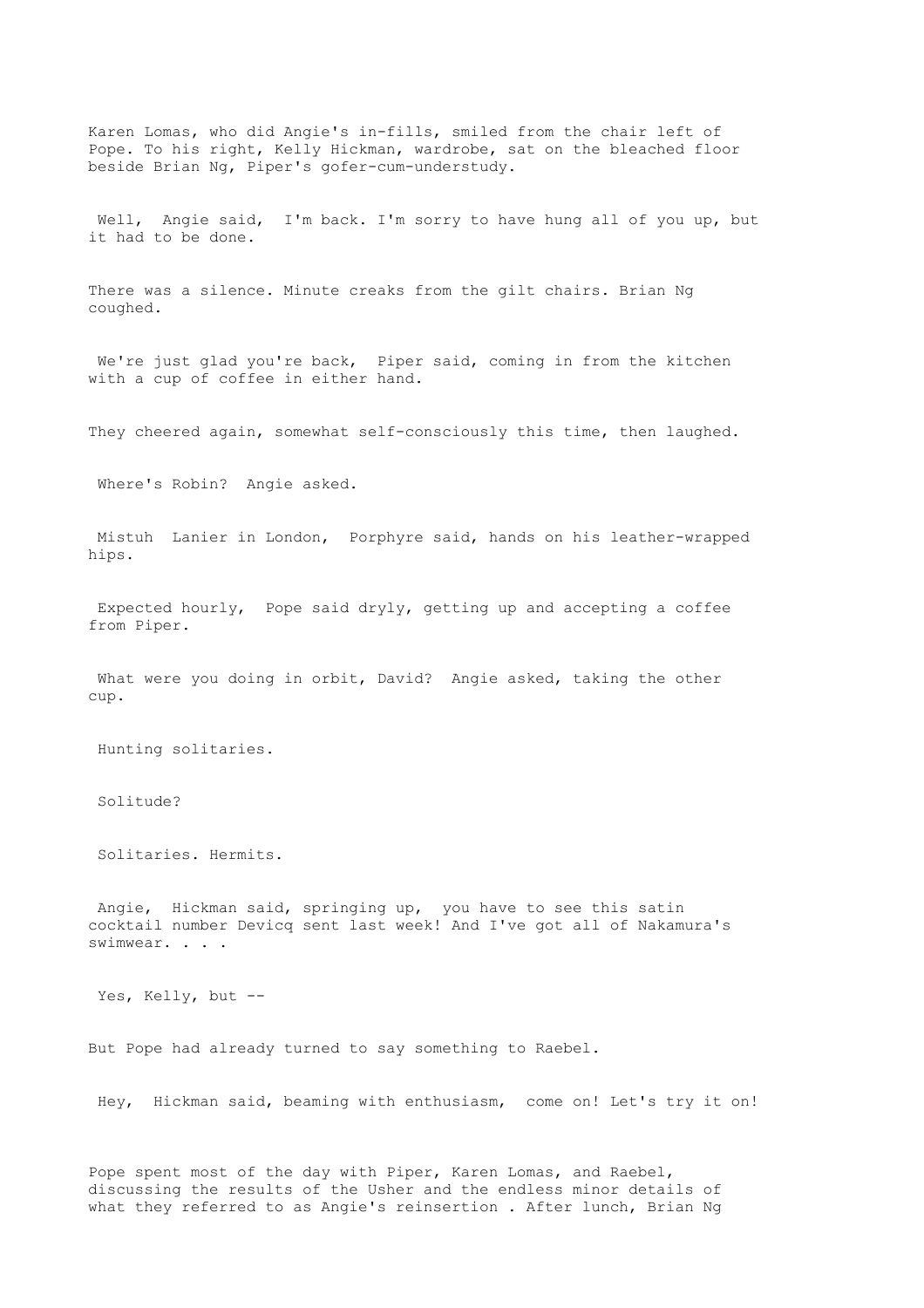went along with her to her physical, which was conducted in a private clinic in a mirror-clad compound on Beverly Boulevard.

During the very brief wait in the white, plant-filled reception area - surely a matter of ritual, as though a medical appointment that involved no wait might seem incomplete, inauthentic -- Angie found herself wondering, as she'd wondered many times before, why her father's mysterious legacy, the vÚvÚs he'd drawn in her head, had never been detected by this or any other clinic.

Her father, Christopher Mitchell, had headed the hybridoma project that had allowed Maas Biolabs a virtual monopoly in the early manufacture of biochips. Turner, the man who had taken her to New York, had given her a kind of dossier on her father, a biosoft compiled by a Maas security AI. She'd accessed the dossier four times in as many years; finally, one very drunken night in Greece, she'd flung the thing from the deck of an Irish industrialist's yacht after a shouting match with Bobby. She no longer recalled the cause of the fight, but she did remember the mingled sense of loss and relief as the squat little nub of memory struck the water.

Perhaps her father had designed his handiwork so that it was somehow invisible to the scans of the neuro- technicians. Bobby had his own theory, one she had suspected was closer to the truth. Perhaps Legba, the loa Beauvoir credited with almost infinite access to the cyberspace matrix, could alter the flow of data as it was obtained by the scanners, rendering the vÚvÚs transparent. . . . Legba, after all, had orchestrated her debut in the industry and the subsequent rise that had seen her eclipse Tally Isham's fifteen-year career as Net megastar.

But it had been so long since the loa had ridden her, and now, Brigitte had said, the vÚvÚs had been redrawn. . . .

Hilton had Continuity front a head for you today, Ng told her, as she waited.

Oh?

 Public statement on your decision to go to Jamaica, praise for the methods of the clinic, the dangers of drugs, renewed enthusiasm for your work, gratitude to your audience, stock footage of the Malibu place . . .

Continuity could generate video images of Angie, animate them with templates compiled from her stims. Viewing them induced a mild but not unpleasant vertigo, one of the rare times she was able to directly grasp the fact of her fame.

A chime sounded, beyond the greenery.

Returning from the city, she found caterers preparing for a barbecue on the deck.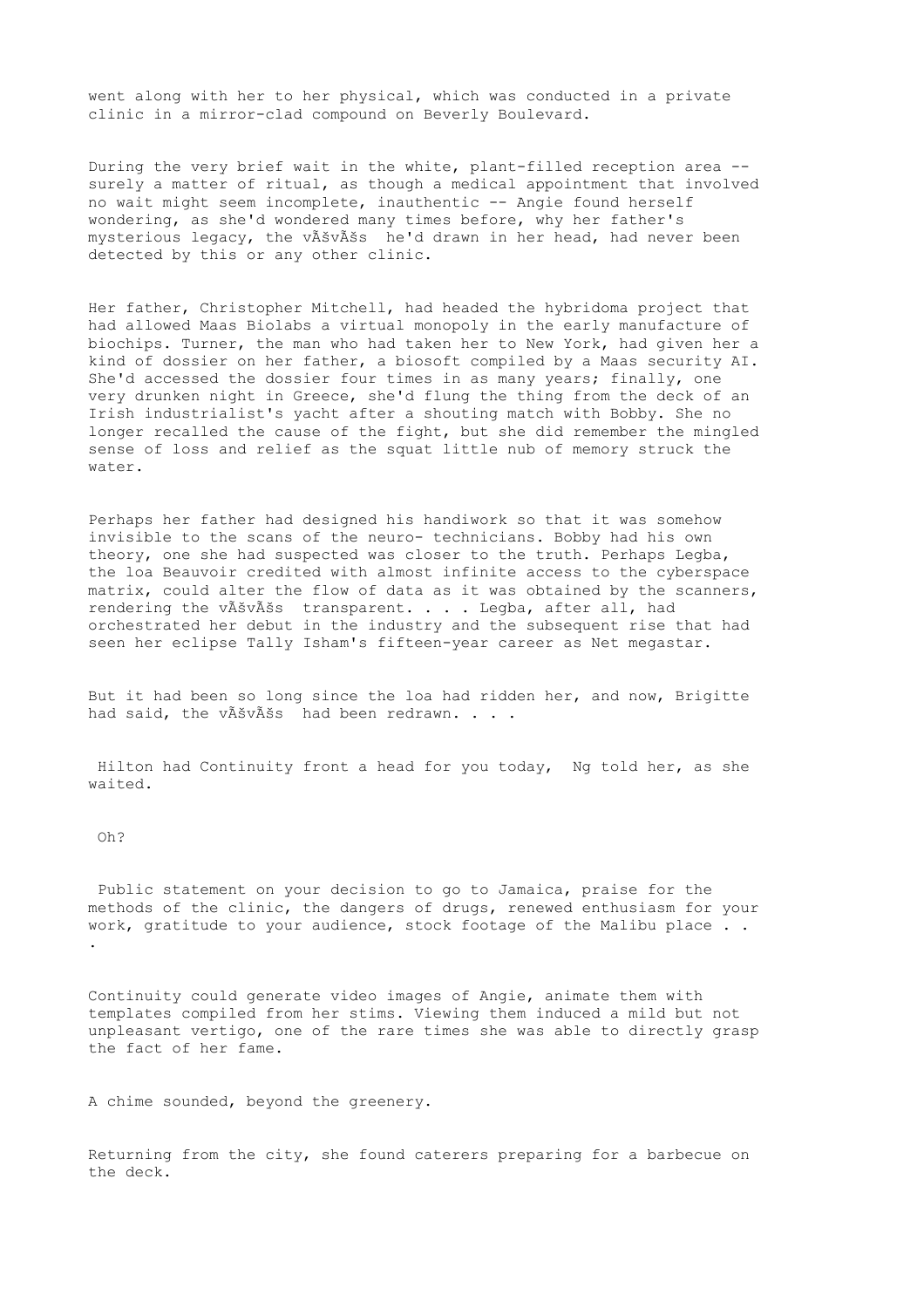She lay on the couch beneath the Valmier and listened to the surf. From the kitchen, she could hear Piper explaining the results of the physical to Pope. There was no need, really -- she'd been given the cleanest possible bill of health -- but both Pope and Piper were fond of detail.

When Piper and Raebel put on sweaters and went out onto the deck, where they stood warming their hands above the coals, Angie found herself alone in the living room with the director.

You were about to tell me, David, what you were doing up the well. .. .

 Looking for serious loners. He ran a hand back across his tangled hair. It grows out of something I wanted to do last year, with intentional communities in Africa. Trouble was, when I got up there, I learned that anyone who goes that far, who'll actually live alone in orbit, is generally determined to stay that way.

You were taping, yourself? Interviews?

 No. I wanted to find people like that and talk them into recording segments themselves.

Did you?

 No. I heard stories, though. Some great stories. A tug pilot claimed there were feral children living in a mothballed Japanese drug factory. There's a whole new apocrypha out there, really -- ghost ships, lost cities. . . . There's a pathos to it, when you think about it. I mean, every bit of it's locked into orbit. All of it manmade, known, owned, mapped. Like watching myths take root in a parking lot. But I suppose people need that, don't they?

 Yes, she said, thinking of Legba, of Mamman Brigitte, the thousand candles. . . .

 I wish, though, he said, that I could've gotten through to Lady Jane. Such an amazing story. Pure gothic.

Lady Jane?

 Tessier-Ashpool. Her family built Freeside torus. High- orbit pioneers. Continuity has a marvelous video. . . . They say she killed her father. She's the last of the line. Money ran out years ago. She sold everything, had her place sawn off the tip of the spindle and towed out to a new orbit. . . .

She sat up on the couch, her knees together, fingers locked across them. Sweat trickled down across her ribs.

You don't know the story?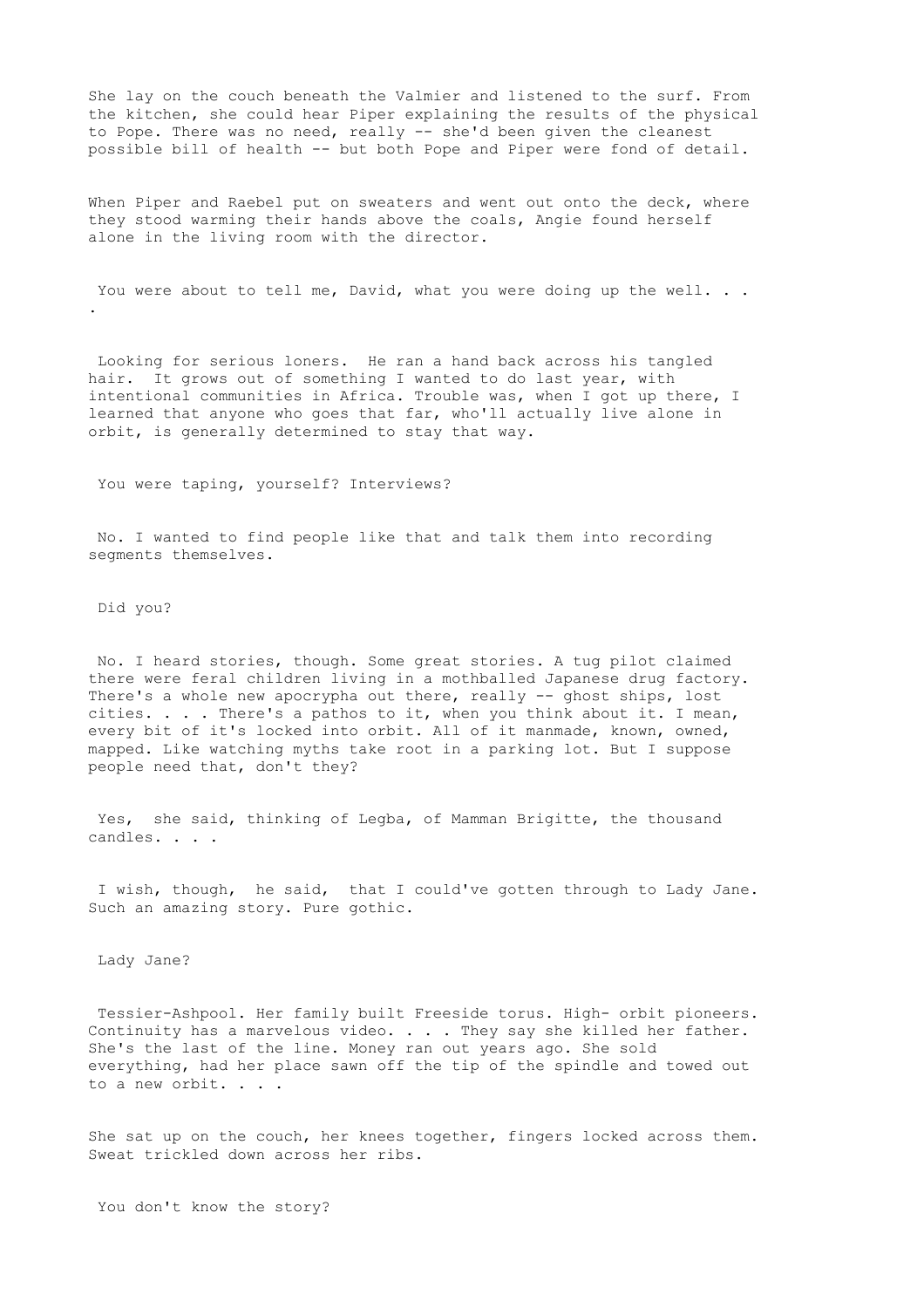No, she said.

 That's interesting in itself, because it shows you how adept they were at obscurity. They used their money to keep themselves out of the news. The mother was Tessier, the father Ashpool. They built Freeside when there was nothing else like it. Got fantastically rich in the process. Probably running a very close second to Josef Virek when Ashpool died. And of course they'd gotten wonderfully weird in the meantime, had taken to cloning their children wholesale. . . .

It sounds . . . terrible. And you tried, you did try to find her?

Well, I made inquiries. Continuity had gotten me this Becker video, and of course her orbit's in the book, but it's no good dropping by if you haven't been invited, is it? And then Hilton buzzed me to get back here and back to work. . . . Aren't you feeling well?

Yes, I . . . I think I'll change now, put on something warmer.

After they'd eaten, when coffee was being served, she excused herself and said goodnight.

Porphyre followed her to the base of the stairs. He'd stayed near her during the meal, as though he sensed her new unease. No, she thought, not new; the old, the always, the now and ever was. All the things the drug had fenced away.

Missy, take care, he said, too quietly for the others to hear.

I'm fine, she said. Too many people. I'm still not used to it.

He stood there looking up at her, the glow of dying coals behind his elegantly crafted, subtly inhuman skull, until she turned and climbed the stairs.

She heard the helicopter come for them an hour later.

House, she said, I'll see the video from Continuity now.

As the wallscreen slid down into place, she opened the bedroom door and stood for a moment at the top of the stairs, listening to the sounds of the empty house. Surf, the hum of the dishwasher, wind buffeting the windows that faced the deck.

She turned back to the screen and shivered at the face she saw there in a grainy freeze-frame headshot, avian eyebrows arched above dark eyes, high fragile cheekbones, and a wide, determined mouth. The image expanded steadily, into the darkness of an eye, black screen, a white point, growing, lengthening, becoming the tapered spindle of Freeside.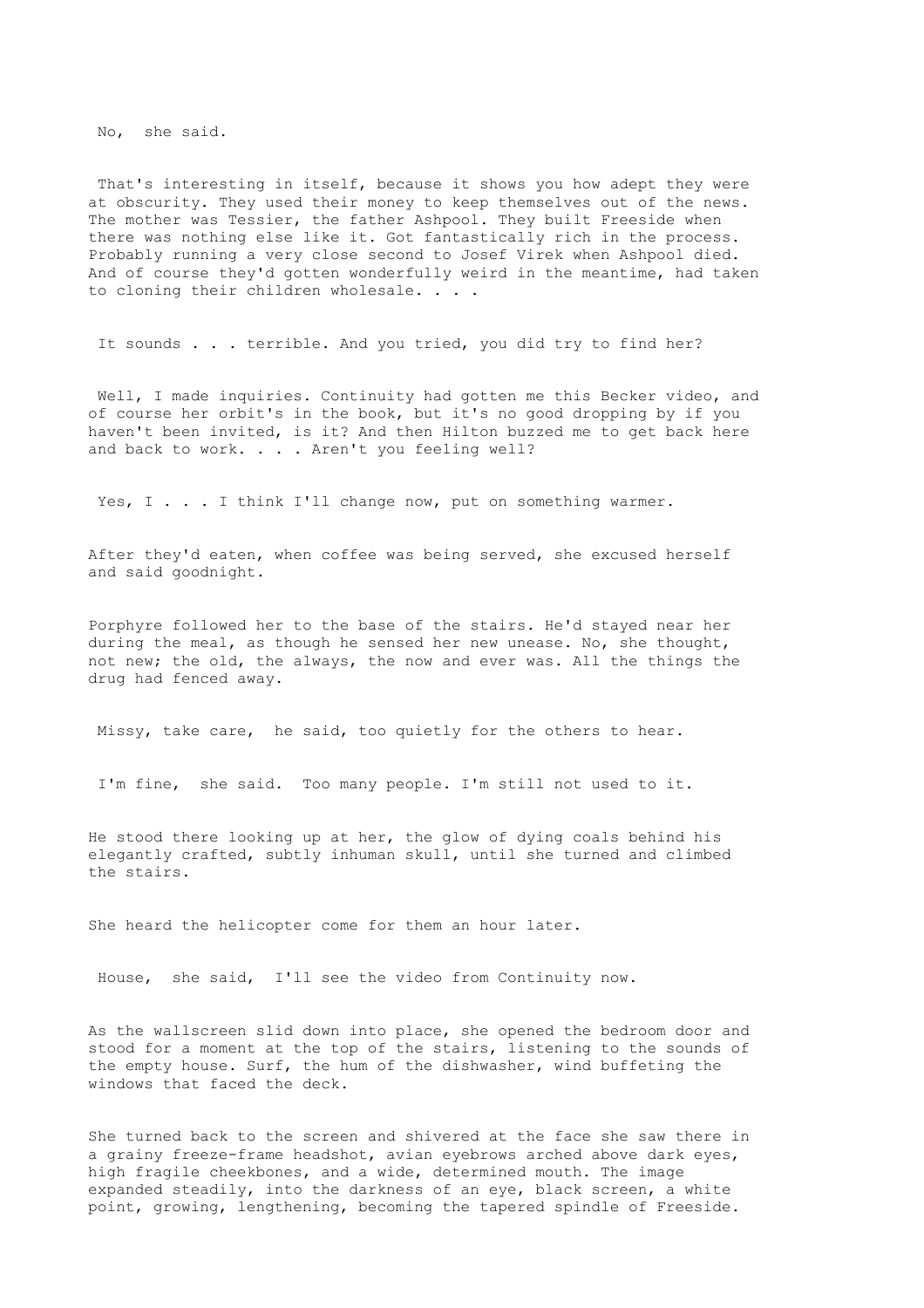Credits began to flash in German.

 Hans Becker, the house began, reciting the Net library's intro-critique, is an Austrian video artist whose hallmark is an obsessive interrogation of rigidly delimited fields of visual information. His approaches range from classical montage to techniques borrowed from industrial espionage, deep-space imaging, and kino-archaeology. Antarctica Starts Here , his examination of images of the Tessier-Ashpool family, currently stands as the high point of his career. The pathologically media-shy industrial clan, operating from the total privacy of their orbital home, posed a remarkable challenge.

The white of the spindle filled the screen as the final credit vanished. An image tracked to center screen, snapshot of a young woman in loose dark clothes, background indistinct. MARIE-FRANCE TESSIER, MOROCCO.

This wasn't the face in the opening shot, the face of invading memory, yet it seemed to promise it, as though a larval image lay beneath the surface.

The soundtrack wove atonal filaments through strata of static and indistinct voices as the image of Marie-France was replaced by a formal monochrome portrait of a young man in a starched wing collar. It was a handsome face, finely proportioned, but very hard somehow, and in the eyes a look of infinite boredom. JOHN HARNESS ASHPOOL, OXFORD.

Yes, she thought, and I 've met you many times . I know your story ,though I 'm not allowed to touch it .

But I really don 't think I like you at all , do I , Mr. Ashpool?

## Catwalk

The catwalk groaned and swayed. The stretcher was too wide for the walk's handrails, so they had to keep it chest-high as they inched across, Gentry at the front with his gloved hands clamped around the rails on either side of the sleeper's feet. Slick had the heavy end, the head, with the batteries and all that gear; he could feel Cherry creeping along behind him. He wanted to tell her to get back, that they didn't need her weight on the walk, but somehow he couldn't.

Giving Gentry Kid Afrika's bag of drugs had been a mistake. He didn't know what was in the derm Gentry'd done; he didn't know what had been in Gentry's bloodstream to begin with. Whatever, Gentry'd gone bare-wires crazy and now they were out here on the fucking catwalk, twenty meters over Factory's concrete floor, and Slick was ready to weep with frustration, to scream; he wanted to smash something, anything, but he couldn't let go of the stretcher.

And Gentry's smile , lit up by the glow of the bio-readout taped to the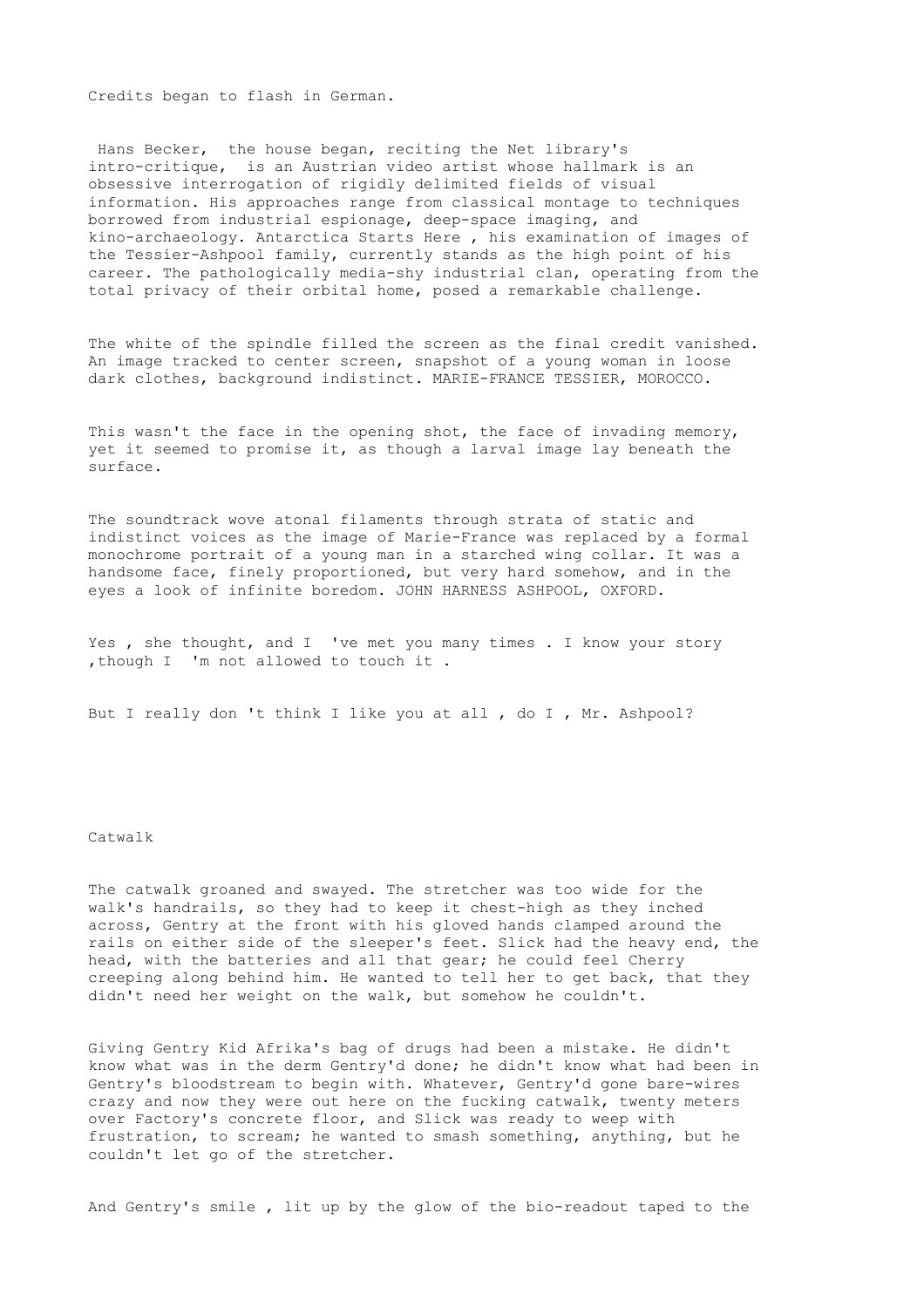foot of the stretcher, as Gentry took another step backward across the catwalk . . .

 O man, Cherry said, her voice like a little girl's, this is just seriously fucked . . . .

Gentry gave the stretcher a sudden impatient tug and Slick almost lost his grip.

Gentry, Slick said, I think you better think twice about this.

Gentry had removed his gloves. He held a pair of optic jumpers in either hand, and Slick could see the splitter fittings trembling.

 I mean Kid Afrika's heavy, Gentry. You don't know what you're messing with, you mess with him. This was not, strictly speaking, true, the Kid being, as far as Slick knew, too smart to value revenge. But who the hell knew what Gentry was about to mess with anyway?

 I'm not messing with anything, Gentry said, approaching the stretcher with the jumpers.

 Listen, buddy, Cherry said, you interrupt his input, you maybe kill 'im; his autonomic nervous system'll go tits-up. Why don't you just stop him? she asked Slick. Why don't you just knock him on his ass?

Slick rubbed his eyes. Because . . . I dunno. Because he's . . . Look, Gentry, she's saying it'll maybe kill the poor bastard, you try to tap in. You hear that?

 'LF,' Gentry said, I heard that . He put the jumpers between his teeth and began to fiddle with one of the connections on the featureless slab above the sleeper's head. His hands had stopped shaking.

 Shit, Cherry said, and gnawed at a knuckle. The connection came away in Gentry's hand. He whipped a jumper into place with his other hand and began to tighten the connection. He smiled around the remaining jumper. Fuck this, Cherry said, I'm outa here, but she didn't move.

The man on the stretcher grunted, once, softly. The sound made the hairs stand up on Slick's arms.

The second connection came loose. Gentry inserted the other splitter and began to retighten the fitting.

Cherry went quickly to the foot of the stretcher, knelt to check the readout. He felt it, she said, looking up at Gentry, but his signs look okay. . . .

Gentry turned to his consoles. Slick watched as he jacked the jumpers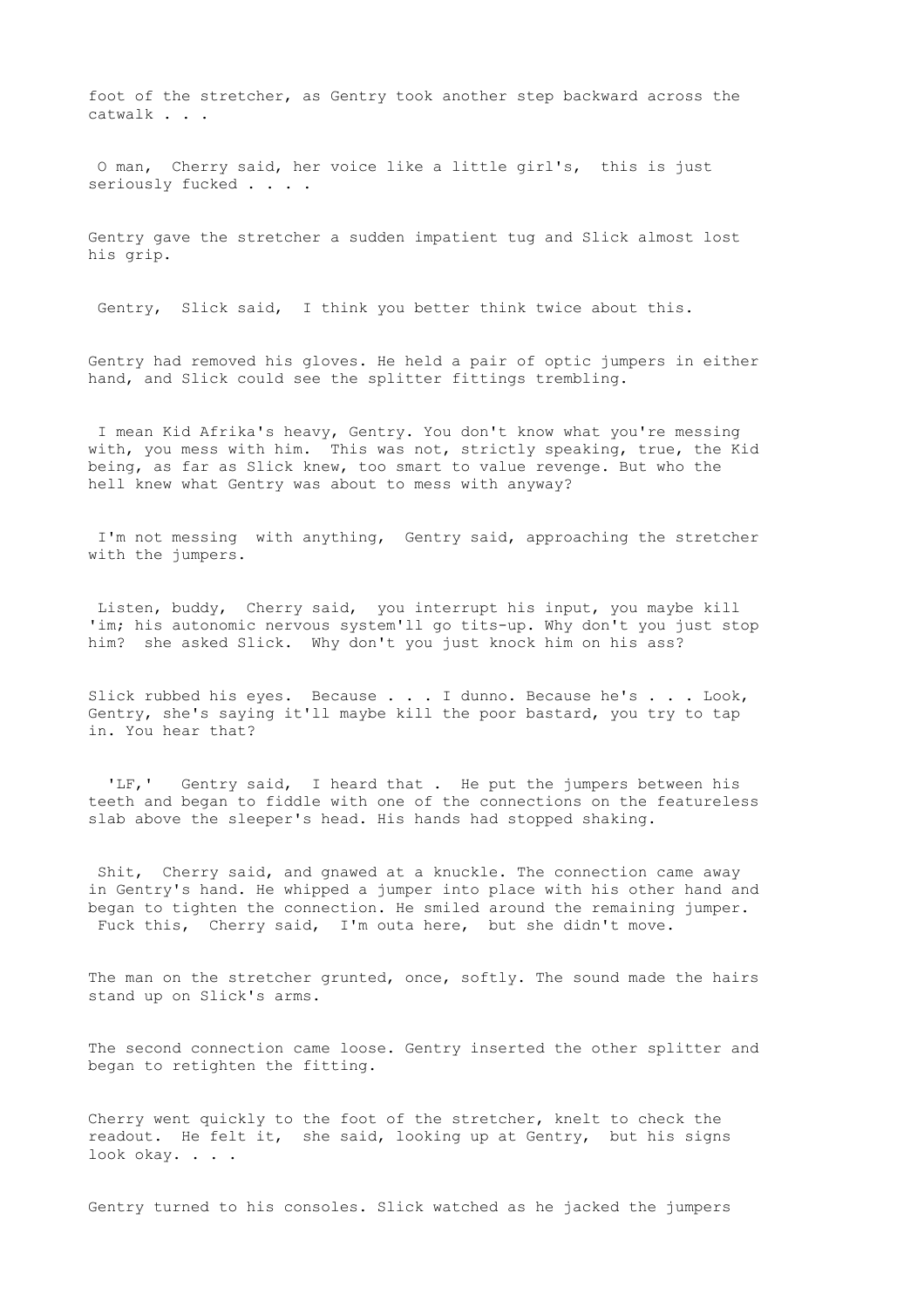into position. Maybe, he thought, it was going to work out; Gentry would crash soon, and they'd have to leave the stretcher up here until he could get Little Bird and Cherry to help him get it back across the catwalk. But Gentry was just so crazy, probably he should try to get the drugs back, or some of them anyway, get things back to normal. . . .

 I can only believe, Gentry said, that this was predetermined. Prefigured by the form of my previous work. I wouldn't pretend to understand how that might be, but ours is not to question why, is it, Slick Henry? He tapped out a sequence on one of his keyboards. Have you ever considered the relationship of clinical paranoia to the phenomenon of religious conversion?

What's he talking about? Cherry asked.

Slick glumly shook his head. If he said anything, it would only encourage Gentry's craziness.

Now Gentry went to the big display unit, the projection table. There are worlds within worlds, he said. Macrocosm, microcosm. We carried an entire universe across a bridge tonight, and that which is above is like that below. . . . It was obvious, of course, that such things must exist, but I'd not dared to hope. . . He glanced coyly back at them over a black-beaded shoulder. And now, he said, we'll see the shape of the little universe our guest's gone voyaging in. And in that form, Slick Henry, I'll see . . .

He touched the power stud at the edge of the holo table. And screamed.

## Toys

 Here's a lovely thing, Petal said, touching a rosewood cube the size of Kumiko's head. Battle of Britain. Light shimmered above it, and when Kumiko leaned forward she saw that tiny aircraft looped and dived in slow motion above a gray Petrie smear of London. They worked it up from war films, he said, gunsight cameras. She peered in at almost microscopic flashes of antiaircraft fire from the Thames estuary. Did it for the Centenary.

They were in Swain's billiard room, ground-floor rear, number 16. There was a faint mustiness, an echo of pub smell. The overall tidiness of Swain's establishment was tempered here by genteel dilapidation: there were armchairs covered in scuffed leather, pieces of heavy dark furniture, the dull green field of the billiard table. . . . The black steel racks stacked with entertainment gear had caused Petal to bring her here, before tea, shuffling along in his seam-sprung moleskin slippers, to demonstrate available toys.

Which war was this?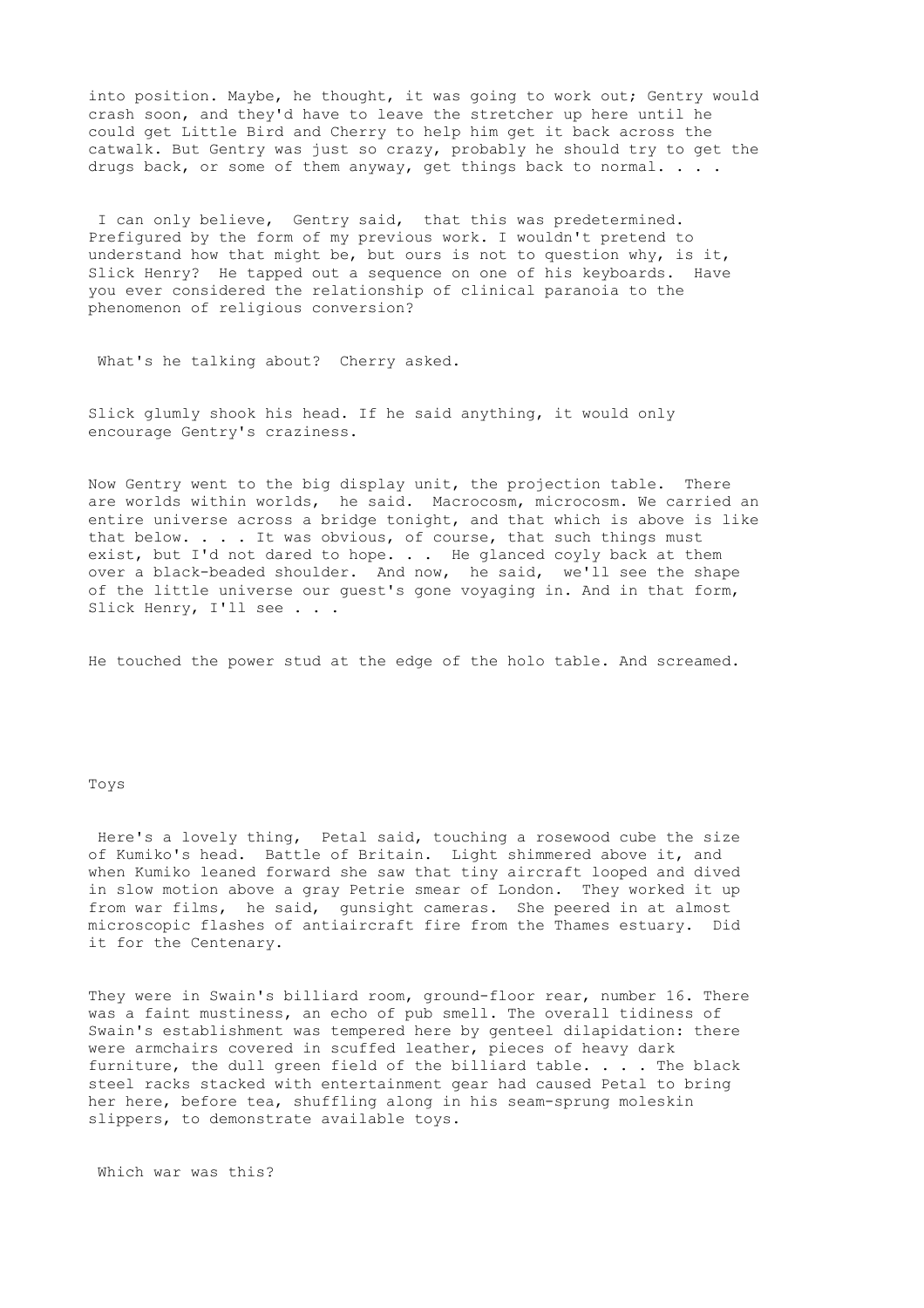Last but one, he said, moving on to a similar but larger unit that offered holograms of two Thai boxing girls. One's callused sole smacked against the other's lean brown belly, tensed to take the blow. He touched a stud and the projections vanished.

Kumiko glanced back at the Battle of Britain and its burning gnats.

 All sorts of sporting fiche, Petal said, opening a fitted pig-skin case that held hundreds of the recordings.

He demonstrated half-a-dozen other pieces of equipment, then scratched his stubbled head while he searched for a Japanese video news channel. He found it, finally, but couldn't cut out the automatic translation program. He watched with her as a cadre of Ono-Sendai executive trainees effaced themselves in a tearful graduation ceremony. What's all that then? he asked.

They are demonstrating loyalty to their zaibatsu.

 Right, he said. He gave the video unit a swipe with his feather duster. Tea time soon. He left the room. Kumiko shut off the audio. Sally Shears had been absent at breakfast, as had Swain.

Moss-green curtains concealed another set of tall windows opening onto the same garden. She looked out at a sundial sheathed in snow, then let the curtain fall back. (The silent wallscreen flashed Tokyo accident images, foil-clad medics sawing limp victims from a tangle of impacted steel.) A top-heavy Victorian cabinet stood against the far wall on carved feet resembling pineapples. The keyhole, trimmed with an inlaid diamond of yellowed ivory, was empty, and when she tried the doors, they opened, exhaling a chemical odor of ancient polish. She stared at the black and white mandala at the rear of the cabinet until it became what it was, a dartboard. The glossy wood behind it was pocked and pricked; some players had missed the board entirely, she decided. The lower half of the cabinet offered a number of drawers, each with a small brass pull and miniature, ivory-trimmed keyhole. She knelt in front of these, glanced back toward the doorway (wallscreen showing the lips of a Shinjuku cabaret singer) and drew the upper right drawer out as quietly as possible. It was filled with darts, loose and in leather wallets. She closed the drawer and opened the one to its left. A dead moth and a rusted screw. There was a single wide drawer below the first two; it stuck as she opened it, and made a sound. She looked back again (stock footage of Fuji Electric's logo illuminating Tokyo Bay) but there was no sign of Petal.

She spent several minutes leafing through a pornographic magazine, with Japanese text, which seemed to have mainly to do with the art of knots. Under this was a dusty-looking jacket made of black waxed cotton, and a gray plastic case with WALTHER molded across its lid in raised letters. The pistol itself was cold and heavy; she could see her face in the blue metal when she lifted it from its fitted bed of foam. She'd never handled a gun before. The gray plastic grips seemed enormous. She put it back into the case and scanned the Japanese section in a folder of multilingual instructions. It was an air gun; you pumped the lever below the barrel. It fired very small pellets of lead. Another toy. She replaced the contents of the drawer and closed it.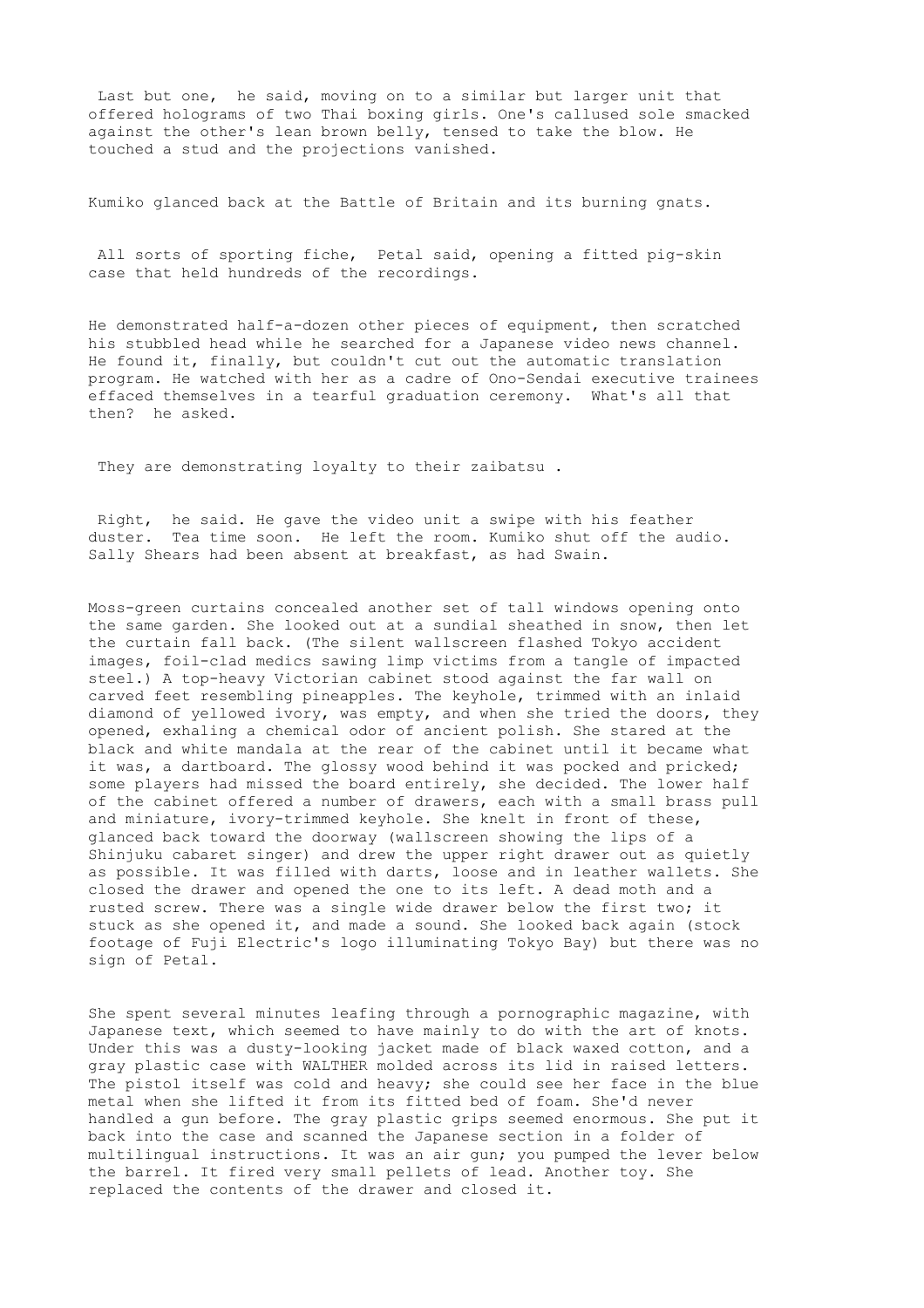The remaining drawers were empty. She closed the cabinet door and returned to the Battle of Britain.

No, Petal said, sorry, but it won't do.

He was spreading Devon cream on a crumpet, the heavy Victorian butterknife like a child's toy in his thick fingers. Try the cream, he said, lowering his massive head and regarding her blandly over the tops of his glasses.

Kumiko wiped a shred of marmalade from her upper lip with a linen napkin. Do you imagine I'll try to run away?

 Run away? Are you considering that, running away? He ate his crumpet, chewing stolidly, and glanced out into the garden, where fresh snow was falling.

No, she said. I have no intention of running away.

Good, he said, and took another bite.

Am I in danger, in the street?

Lord no, he said, with a sort of determined cheeriness, you're safe as houses.

I want to go out.

 $N<sub>O</sub>$ 

But I go out with Sally.

Yes, he said, and she's a nasty piece of work, your Sally.

I don't know this idiom.

 No going out alone. That's in our brief with your father, understand? You're fine out with Sally, but she isn't here. Nobody's liable to give you bother in any case, but why take chances? Now I'd be happy, you see, delighted to take you out, only I'm on duty here in case Swain has callers. So I can't. It's a shame, really it is. He looked so genuinely unhappy that she considered relenting. Toast you another? he asked, gesturing toward her plate.

 No, thank you. She put down her napkin. It was very good, she added. Next time you should try the cream, he said. Couldn't get it after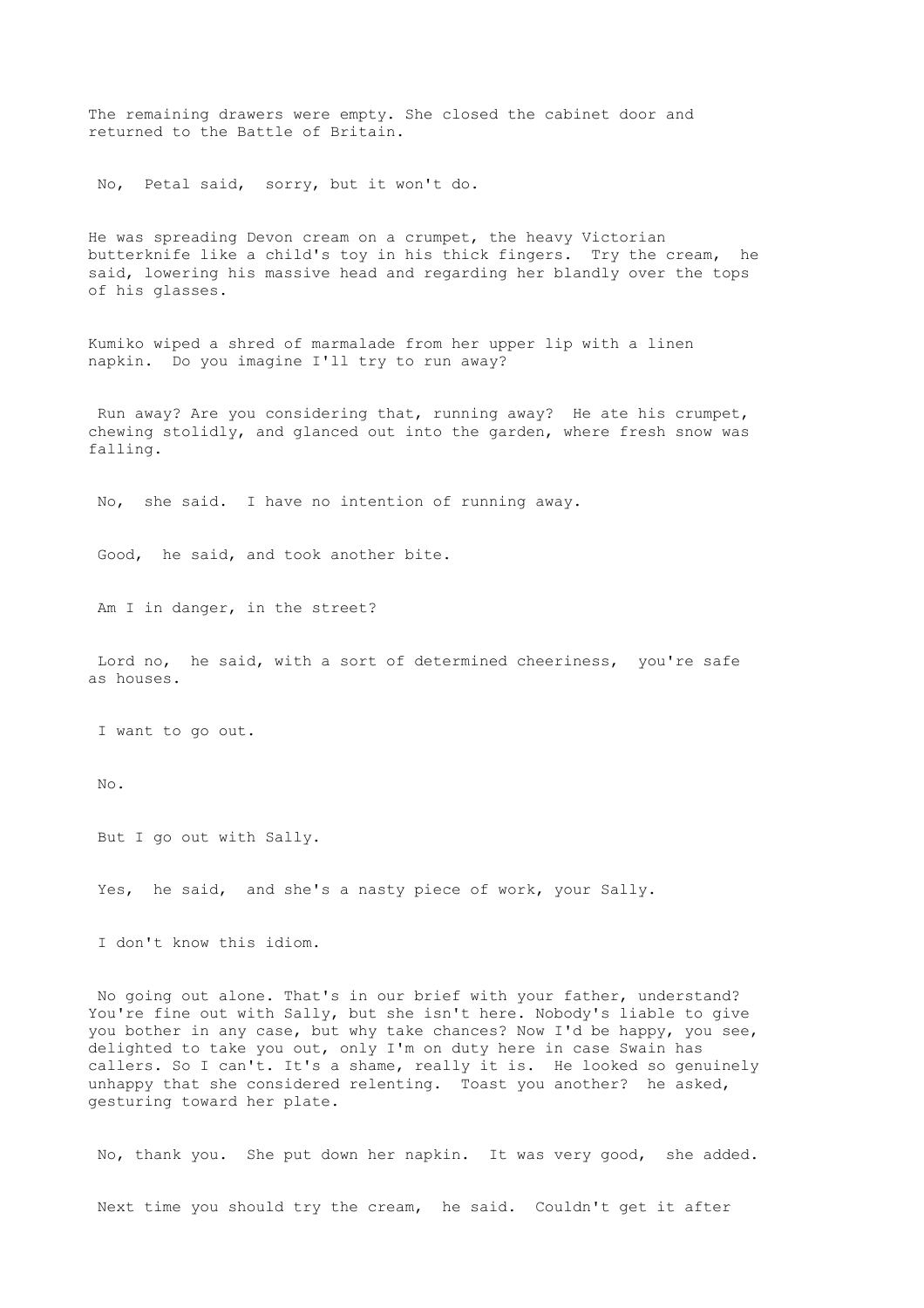the war. Rain blew in from Germany and the cows weren't right.

Is Swain here now, Petal?

 $N<sub>0</sub>$ 

I never see him.

 Out and about. Business. There's cycles to it. Soon enough they'll all be calling here, and he'll be holding court again.

Who, Petal?

Business types, you'd say.

Kuromaku , she said.

Sorry?

Nothing, she said.

She spent the afternoon alone in the billiard room, curled in a leather armchair, watching snow fall in the garden and the sundial become a featureless white upright. She pictured her mother there, wrapped in dark furs, alone in the garden as the snow fell, a princess-ballerina who drowned herself in the night waters of Sumida.

She stood up, chilled, and went around the billiard table to the marble hearth, where gasflame hissed softly beneath coals that could never be consumed.

The Silver Walks

She'd had this friend in Cleveland, Lanette, who'd taught her lots of things. How to get out of a car fast if a trick tried to lock the doors on you, how to act when you went to make a buy. Lanette was a little older and mainly used wiz, she said, to move the down around, being frequently downed out on anything from endorphin analogs to plain old Tennessee opium. Otherwise, she said, she'd just sit there twelve hours in front of the vid watching any kind of shit at all. When the wiz added mobility to the warm invulnerability of a good down, she said, you really had something. But Mona had noticed that people who were seriously into downs spent a lot of time throwing up, and she couldn't see why anybody would watch a vid when they could stim just as easy. (Lanette said simstim was just more of what she wanted out of.)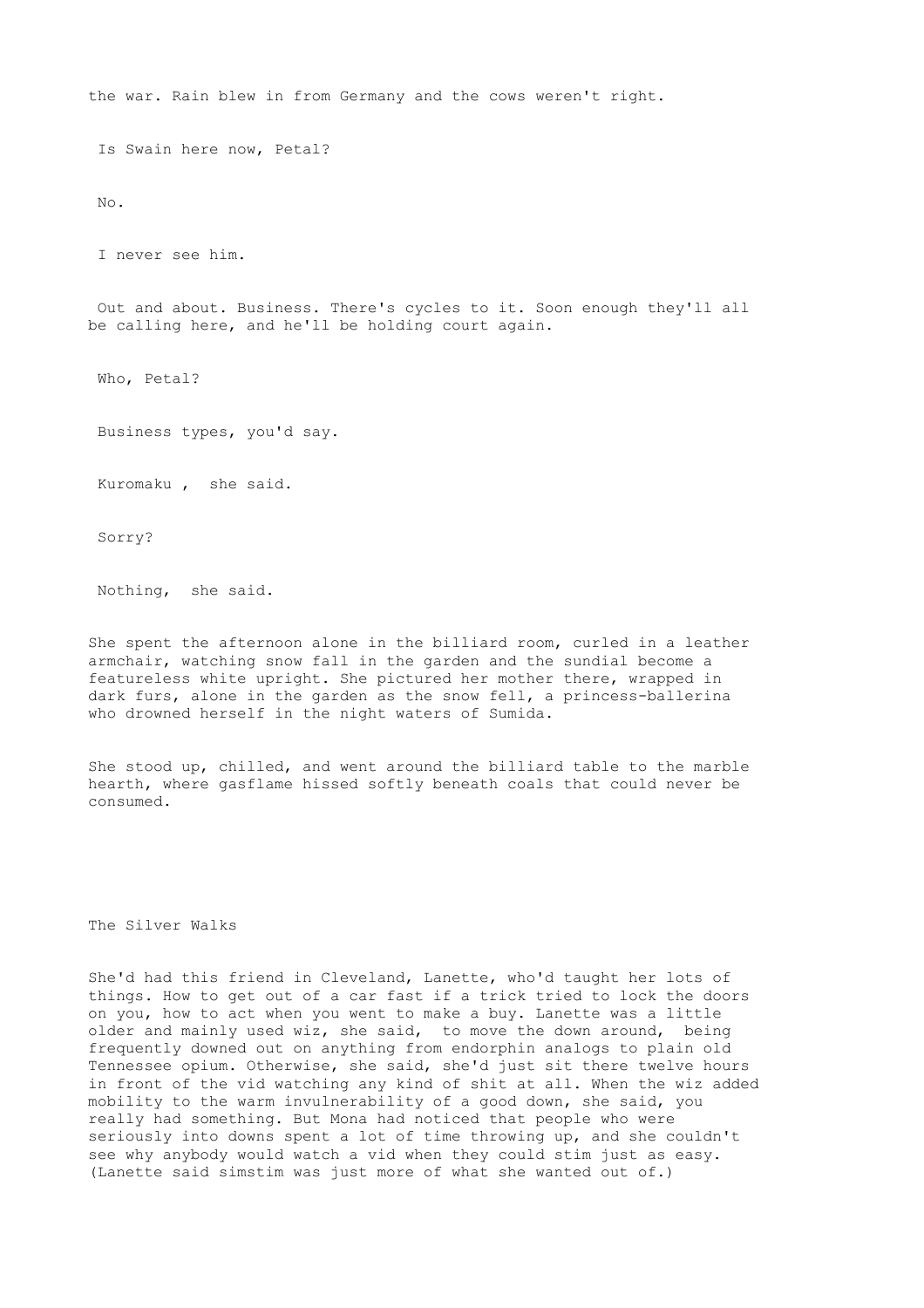She had Lanette on her mind because Lanette used to give her advice sometimes, like how to turn a bad night around. Tonight, she thought, Lanette would tell her to look for a bar and some company. She still had some money left from her last night's work in Florida, so it was a matter of finding a place that took cash.

She hit it right, first try. A good sign. Down a narrow flight of concrete stairs and into a smoky buzz of conversation and the familiar, muted thump of Shabu's White Diamonds. No place for suits, but it wasn't what the pimps in Cleveland called a spot , either. She was no way interested in drinking in any spot, not tonight.

Somebody got up from the bar to leave just as she came in, so she nipped over quick and got his stool with the plastic still warm, her second sign.

The bartender pursed his lips and nodded when she showed him one of her bills, so she told him to get her a shot of bourbon and a beer on the side, which was what Eddy always got if he was paying for it himself. If somebody else was paying, he'd order mixed drinks the bartender didn't know how to make, then spend a long time explaining exactly how you made the thing. Then he'd drink it and bitch about how it wasn't as good as the ones they made in L.A. or Singapore or some other place she knew he'd never been.

The bourbon here was weird, sort of sour but real good once you got it down. She said that to the bartender, who asked her where she usually drank bourbon. She told him Cleveland and he nodded. That was eth and some shit supposed to remind you of bourbon, he said. When he told her how much of her money was left, she figured out this Sprawl bourbon was expensive stuff. It was doing its job, though, taking the bad edge off, so she drank the rest and started in on her beer.

Lanette liked bars but she never drank, just Coke or something. Mona always remembered one day she'd done two crystals at the same time, what Lanette called a two-rock hit, and she'd heard this voice in her skull say, just as clear as that, like it was somebody right in the room: It 's moving so fast , it 's standing still . And Lanette, who'd dissolved a matchhead of Memphis black in a cup of Chinese tea about an hour before, did half a crystal herself and then they'd gone out walking, just ghosting the rainy streets together in what felt to Mona like some perfect harmony where you didn't need to talk. And that voice had been right, there was no jangle to the rush, no tight-jawed jitter, just this sense of something, maybe Mona herself, expanding out from a still center. And they'd found a park, flat lawns flooded with silver puddles, and gone all around the paths, and Mona had a name for that memory: the Silver Walks.

And sometime after that Lanette was just gone, nobody saw her anymore, and some people said she'd gone to California, some people said Japan, and some people said she'd OD'd and gotten tossed out a window, what Eddy called a dry dive, but that wasn't the kind of thing Mona wanted to think about, so she sat up straight and looked around, and, yeah, this was a good place, small enough that people were kind of crowded in but sometimes that was okay. It was what Eddy called an art crowd, people who had some money and dressed sort of like they didn't, except their clothes fit right and you knew they'd bought them new.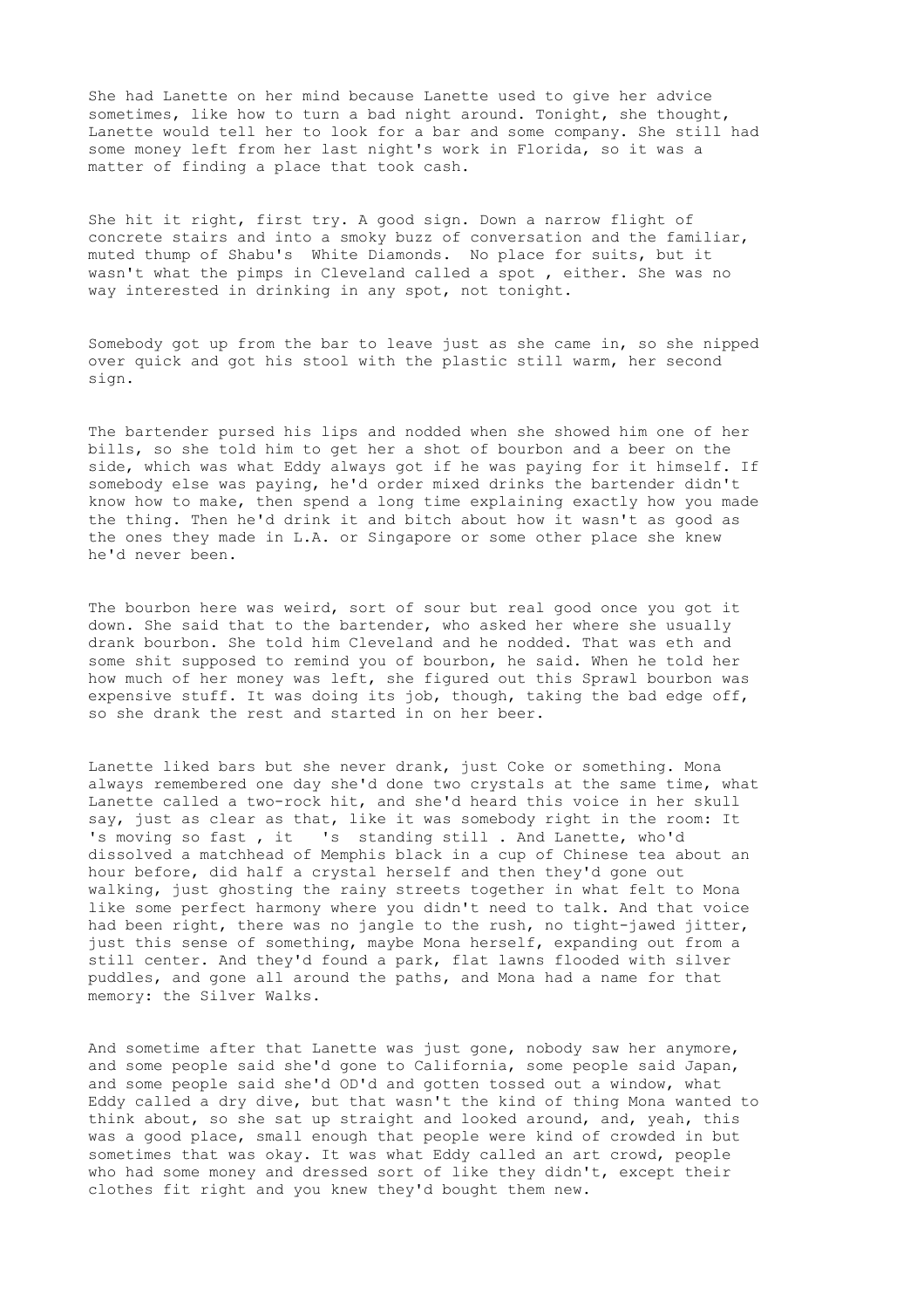There was a vid behind the bar, up over the bottles, and then she saw Angie there, looking square into the camera and saying something, but they had the sound down too low to hear over the crowd. Then there was a shot from up in the air, looking down on a row of houses that sat right at the edge of a beach, and then Angie was back, laughing and shaking her hair and giving the camera that half-sad grin.

Hey, she said to the bartender, there's Angie.

 $Mh<sub>2</sub>$ 

Angie, Mona said, pointing up at the screen.

 Yeah, he said, she's on some designer shit and decides to kick, so she goes to South America or somewhere and pays 'em a few mil to clean her act up for her.

She can't be on shit.

The bartender looked at her. Whatever.

 But how come she'd even start doing anything? I mean, she's Angie , right?

Goes with the territory.

 But look at her, she protested, she looks so good. . . . But Angie was gone, replaced by a black tennis player.

You think that's her? That's a talking head.

Head?

 Like a puppet, a voice behind her said, and she swung around far enough to see a ruff of sandy hair and a loose white grin. Puppet, and held up his hand, wiggling thumb and fingers, you know?

She felt the bartender drop the exchange, moving off down the bar. The white grin widened. So she doesn't have to do all that stuff herself, right?

She smiled back. Cute one, smart eyes and a secret halo flashing her just the signal she wanted to read. No suit trick. Kinda skinny, she could like that tonight, and the loose look of fun around his mouth set strange against the bright smart eyes.

Michael.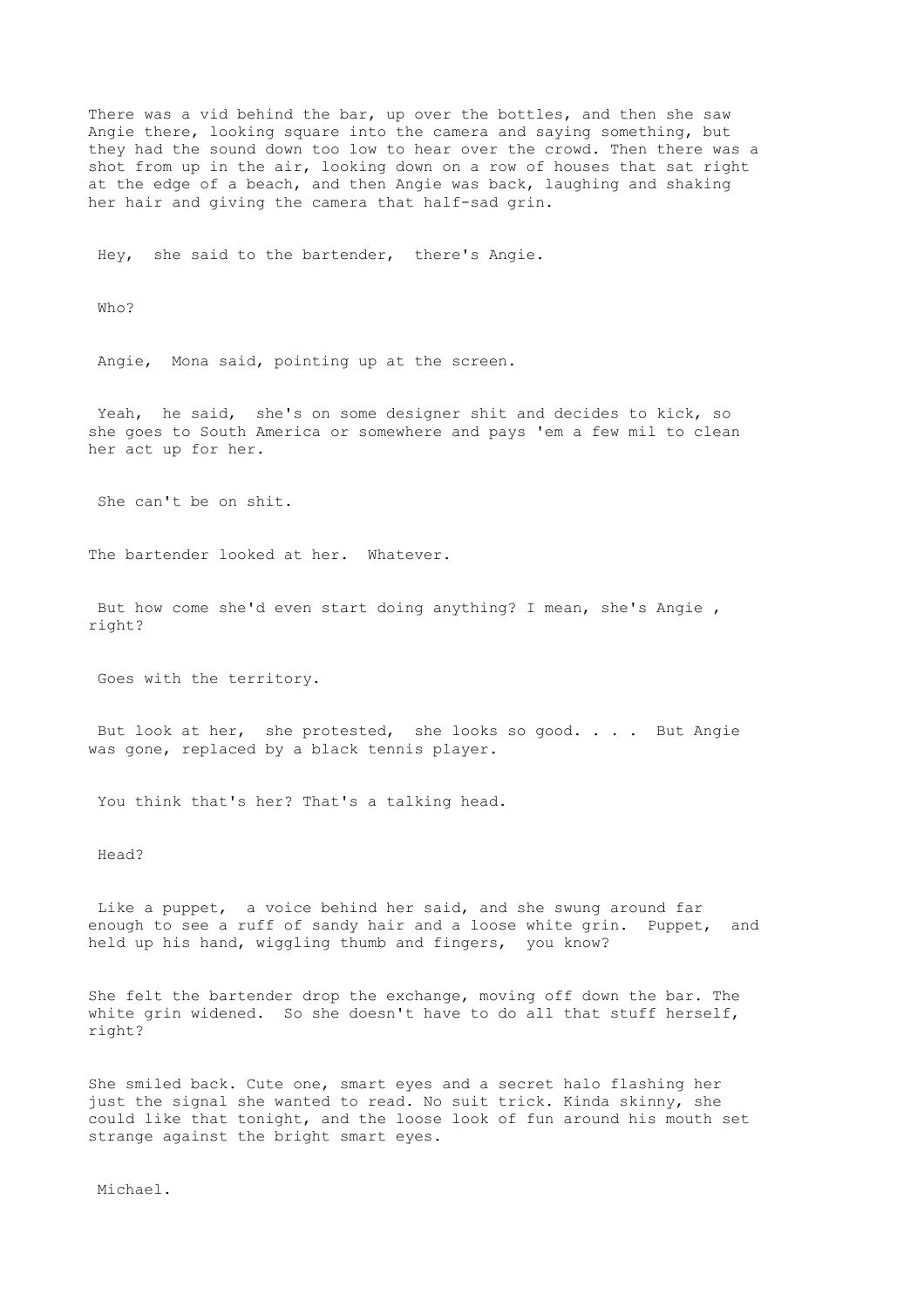Huh?

My name. Michael.

Oh. Mona. I'm Mona.

Where you from, Mona?

Florida.

And wouldn't Lanette just tell her go for it?

Eddy hated art-crowd people; they weren't buying what he was selling. He'd have hated Michael more, because Michael had a job and this loft in a co-op building. Or anyway he said it was a loft, but when they got there it was smaller than Mona thought a loft was supposed to be. The building was old, a factory or something; some of the walls were sandblasted brick and the ceilings were wood and timbers. But all of it had been chopped up into places like Michael's, a room not much bigger than the one back at the hotel, with a sleeping space off one side and a kitchen and bath off the other. It was on the top floor, though, so the ceiling was mostly skylight; maybe that made it a loft. There was a horizontal red paper shade below the skylight, hooked up to strings and pulleys, like a big kite. The place was kind of messy but the stuff that was scattered around was all new: some skinny white wire chairs strung with loops of clear plastic to sit on, a stack of entertainment modules, a work station, and a silver leather couch.

They started out on the couch but she didn't like the way her skin stuck to it, so they moved over to the bed, back in its alcove.

That was when she saw the recording gear, stim stuff, on white shelves on the wall. But the wiz had kicked in again, and anyway, if you've decided to go for it, you might as well. He got her into the pickup, a black rubber collar with trode-tipped fingers pressing the base of her skull. Wireless; she knew that was expensive.

While he was getting his own set on and checking the gear on the walls, he talked about his job, how he worked for a company in Memphis that thought up new names for companies. Right now he was trying to think of one for a company called Cathode Cathay. They need it bad, he said, and laughed, but then he said it wasn't easy. Because there were so many companies already that the good names had been used up. He had a computer that knew all the names of all the companies, and another one that made up words you could use for names, and another one that checked if the made-up words meant dickhead or something in Chinese or Swedish. But the company he worked for didn't just sell names, they sold what he called image, so he had to work with a bunch of other people to make sure the name he came up with fit the rest of the package.

Then he got into bed with her and it wasn't really great, like the fun was gone and she might as well have been with a trick, how she just lay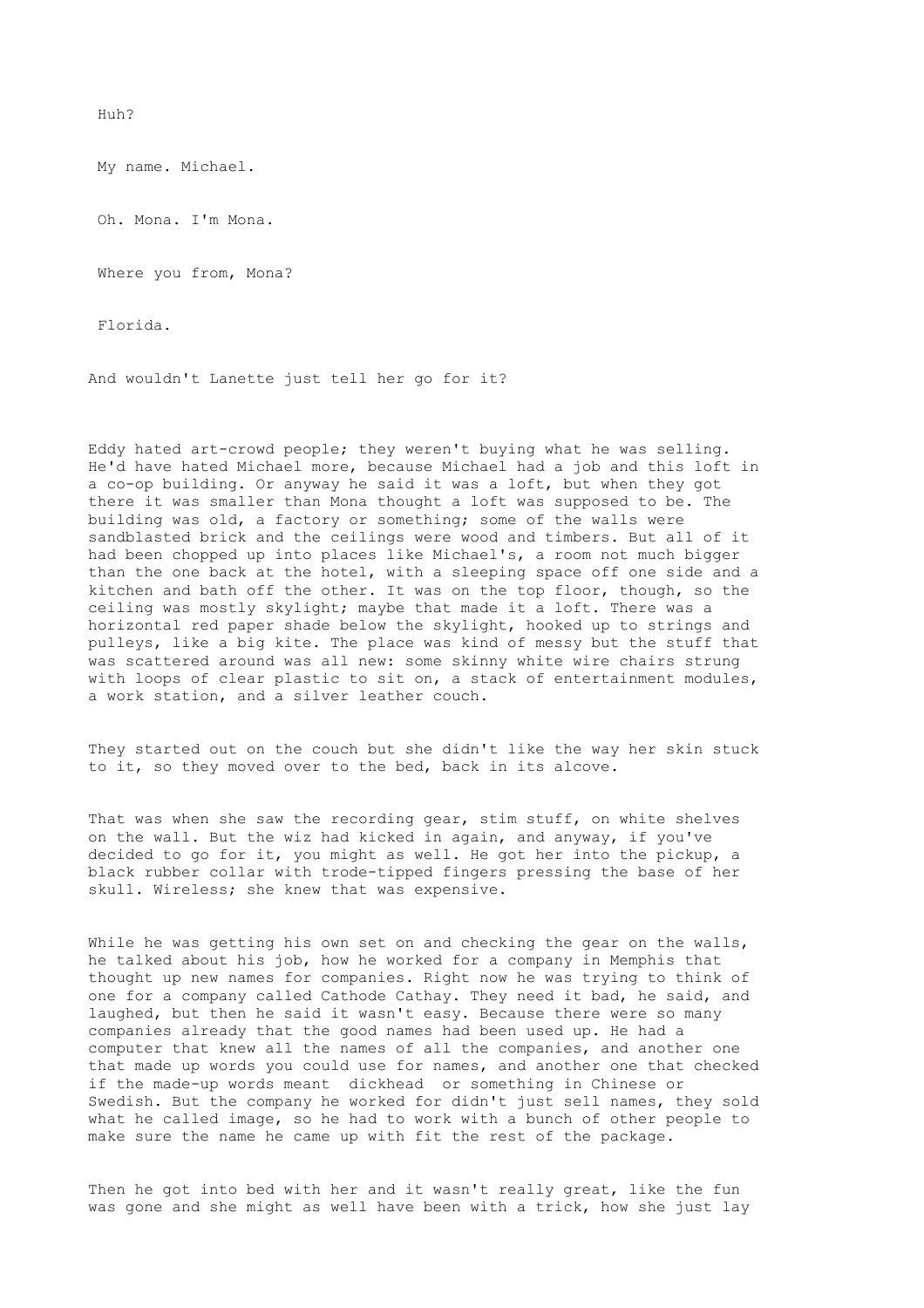there thinking he was recording it all so he could play it back when he wanted, and how many others did he have in there anyway?

So she lay there beside him, afterward, listening to him breathe, until the wiz started turning tight little circles down on the floor of her skull, flipping her the same sequence of unconnected images over and over: the plastic bag she'd kept her things in down in Florida, with its twist of wire to keep the bugs out -- the old man sitting at the chipboard table, peeling a potato with a butcher knife worn down to a nub about as long as her thumb -- a krill place in Cleveland that was shaped like a shrimp or something, the plates of its arched back bent from sheet metal and clear plastic, painted pink and orange -- the preacher she'd seen when she'd gone to get her new clothes, him and his pale, fuzzy Jesus. Each time the preacher came around, he was about to say something, but he never did. She knew it wouldn't stop unless she got up and got her mind onto something else. She crawled off the bed and stood there looking at Michael in the gray glow from the skylight. Rapture. Rapture 's coming .

So she went out into the room and pulled her dress on because she was cold. She sat on the silver couch. The red shade turned the gray of the skylight pink, as it got lighter outside. She wondered what a place like this cost.

Now that she couldn't see him, she had trouble remembering what he looked like. Well , she thought, he won 't have any trouble remembering me , but thinking that made her feel hit or hurt or jerked around, like she wished she'd stayed at the hotel and stimmed Angie.

The gray-pink light was filling up the room, pooling, starting to curdle at the edges. Something about it reminded her of Lanette and the stories that she'd OD'd. Sometimes people OD'd in other people's places, and the easiest thing was just to toss them out the window, so the cops couldn't tell where they came from.

But she wasn't going to think about that, so she went into the kitchen and looked through the fridge and the cabinets. There was a bag of coffee beans in the freezer, but coffee gave you the shakes on wiz. There were a lot of little foil packets with Japanese labels, freeze-dried stuff. She found a package of teabags and tore the seal from one of the bottles of water in the fridge. She put some of the water in a pan and fiddled with the cooker until she got it to heat up. The elements were white circles printed on the black countertop; you put the pan in the center of a circle and touched a red dot printed beside it. When the water was hot, she tossed one of the teabags in and moved the pan off the element.

She leaned over the pan, inhaling herb-scented steam.

She never forgot how Eddy looked, when he wasn't around. Maybe he wasn't much, but whatever he was, he was there. You have to have one face around that doesn't change. But thinking about Eddy now maybe wasn't such a good idea either. Pretty soon the crash would come on, and before then she'd have to figure out a way to get back to the hotel, and suddenly it seemed like everything was too complicated, too many things to do, angles to figure, and that was the crash, when you had to start worrying about putting the day side together again.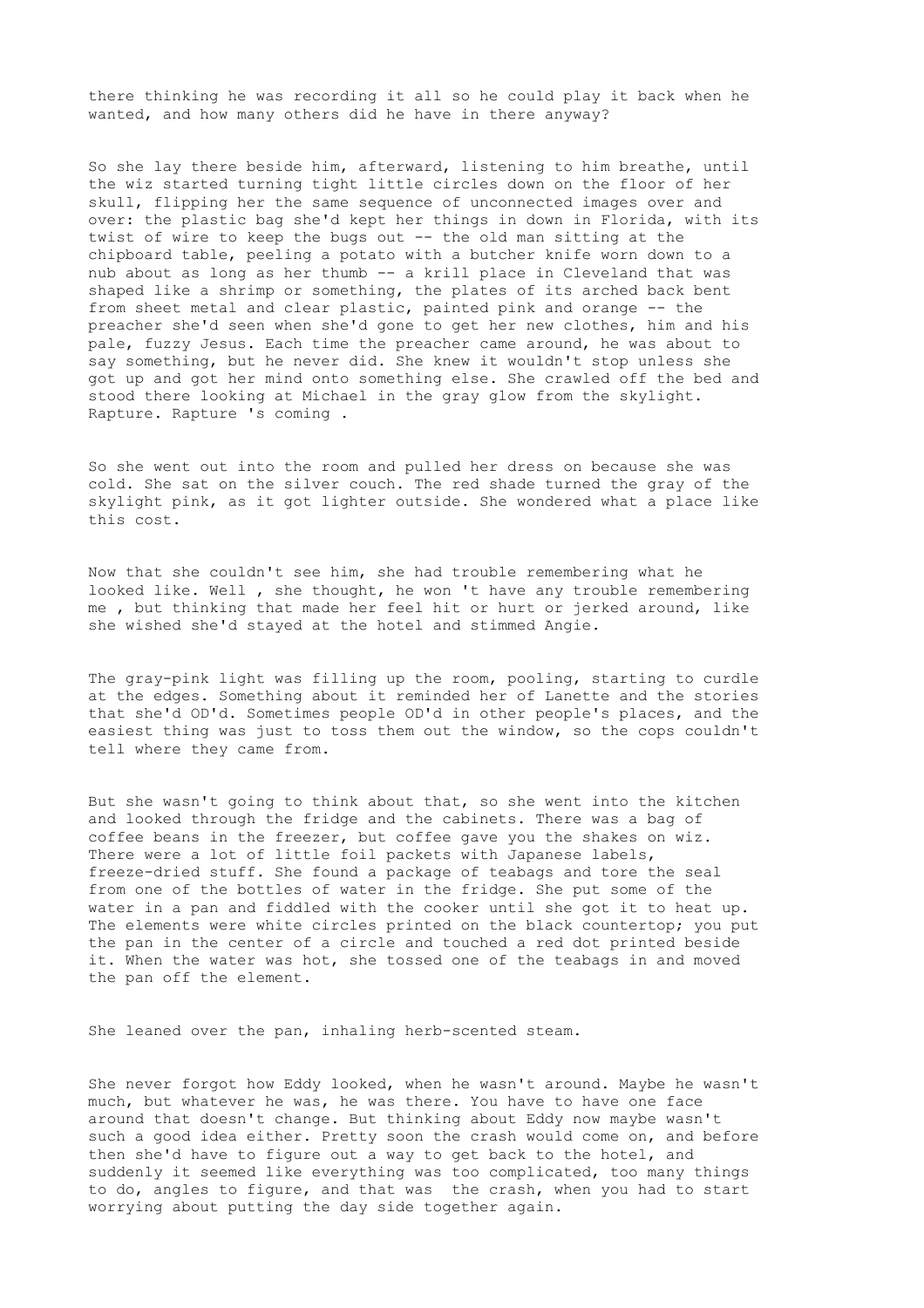She didn't think Prior was going to let Eddy hit her, though, because whatever he wanted had something to do with her looks. She turned around to get a cup.

Prior was there in a black coat. She heard her throat make a weird little noise all by itself.

She'd seen things before, crashing on wiz; if you looked at them hard enough, they went away. She tried it on Prior but it didn't work.

He just stood there, with a kind of plastic gun in his hand, not pointing it at her, just holding it. He was wearing gloves like the ones Gerald had worn for the examination. He didn't look mad but for once he wasn't smiling. And for a long time he didn't say anything at all, and Mona didn't either.

Who's here? Like you'd ask at a party.

Michael.

Where?

She pointed toward the sleeping space.

Get your shoes.

She walked past him, out of the kitchen, bending automatically to hook her underwear up from the carpet. Her shoes were by the couch.

He followed and watched her put on her shoes. He still had the gun in his hand. With his other hand, he took Michael's leather jacket from the back of the couch and tossed it to her. Put it on, he said. She did, and tucked her underwear into one of its pockets.

He picked up the torn white raincoat, wadded it into a ball, and put it into his coat pocket.

Michael was snoring. Maybe he'd wake up soon and play it all back. With the gear he had, he didn't really need anybody there.

In the corridor, she watched Prior relock the door with a gray box. The gun was gone, but she hadn't seen him put it away. The box had a length of red flex sticking out of it with an ordinary-looking magnetic key on the end.

Out in the street was cold. He took her down the block and opened the door of a little white three-wheeler. She got in. He got in the driver's side and peeled off the gloves. He started the car; she watched a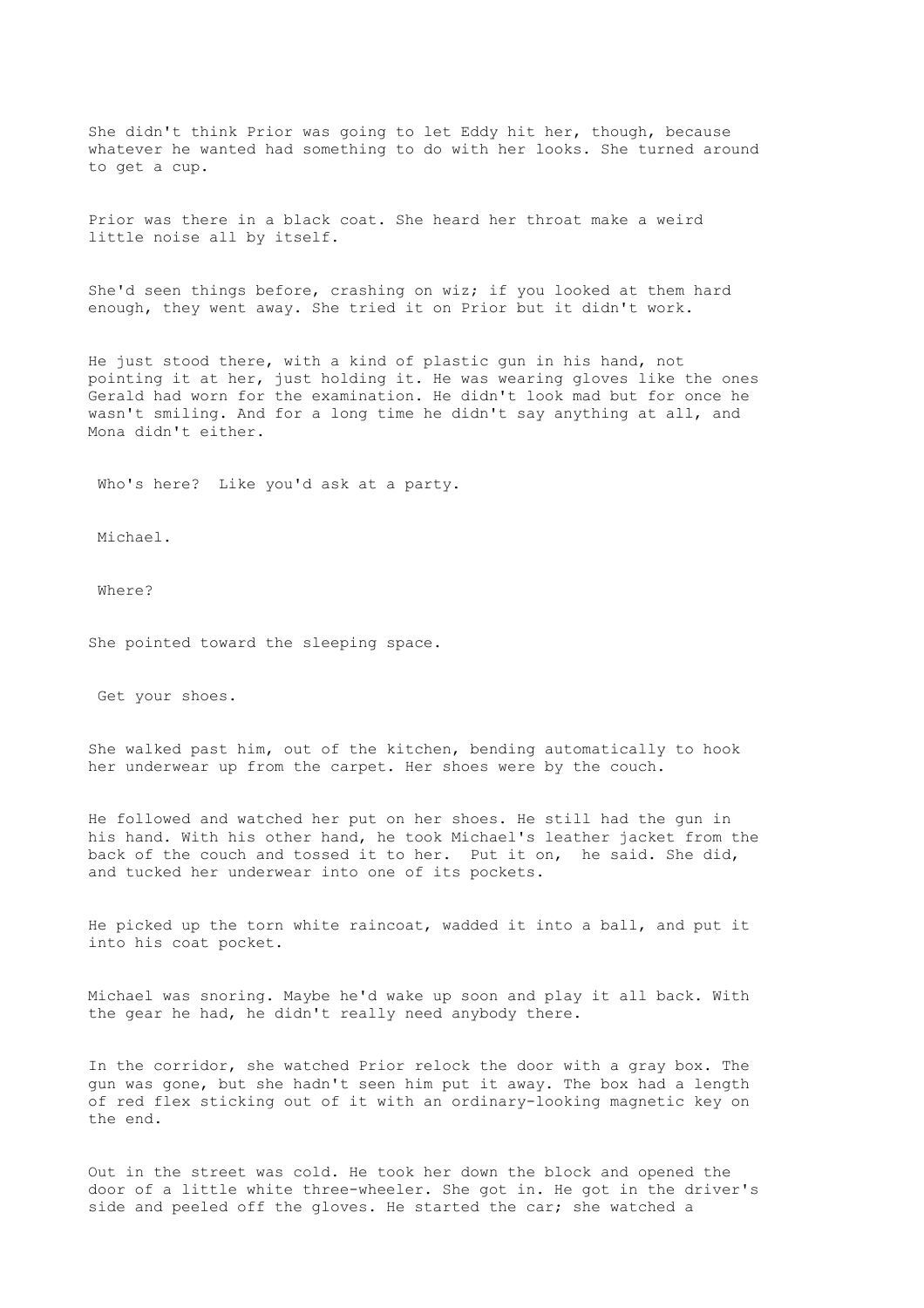blowing cloud reflected in the copper-mirrored side of a business tower.

He'll think I stole it, she said, looking down at the jacket.

Then the wiz flashed a final card, ragged cascade of neurons across her synapses: Cleveland in the rain and a good feeling she had once, walking.

Silver.

Filament in Strata

I 'm your ideal audience , Hans -- as the recording began for the second time. How could you have a more attentive viewer? And you did capture her , Hans: I know , because I dream her memories. I see how close you came.

Yes, you captured them. The journey out, the building of walls, the long spiral in. They were about walls, weren't they? The labyrinth of blood, of family. The maze hung against the void, saying, We are that within , that without is other , here forever shall we dwell . And the darkness was there from the beginning.  $\ldots$  . You found it repeatedly in the eyes of Marie-France, pinned it in a slow zoom against the shadowed orbits of the skull. Early on she ceased to allow her image to be recorded. You worked with what you had. You justified her image, rotated her through planes of light, planes of shadow, generated models, mapped her skull in grids of neon. You used special programs to age her images according to statistical models, animation systems to bring your mature Marie-France to life. You reduced her image to a vast but finite number of points and stirred them, let new forms emerge, chose those that seemed to speak to you. . . . And then you went on to the others, to Ashpool and the daughter whose face frames your work, its first and final image.

The second viewing solidified their history for her, allowed her to slot Becker's shards along a time line that began with the marriage of Tessier and Ashpool, a union commented upon, in its day, primarily in the media of corporate finance. Each was heir to a more than modest empire, Tessier to a family fortune founded on nine basic patents in applied biochemistry and Ashpool to the great Melbourne-based engineering firm that bore his father's name. It was marriage as merger, to the journalists, though the resulting corporate entity was viewed by most as ungainly, a chimera with two wildly dissimilar heads.

But it was possible, then, in photographs of Ashpool, to see the boredom vanish, and in its place a complete surety of purpose. The effect was unflattering -- indeed, frightening: the hard, beautiful face grew harder still, merciless in its intent.

Within a year of his marriage to Marie-France Tessier, Ashpool had divested himself of 90 percent of his firm's holdings, reinvesting in orbital properties and shuttle utilities, and the fruit of the living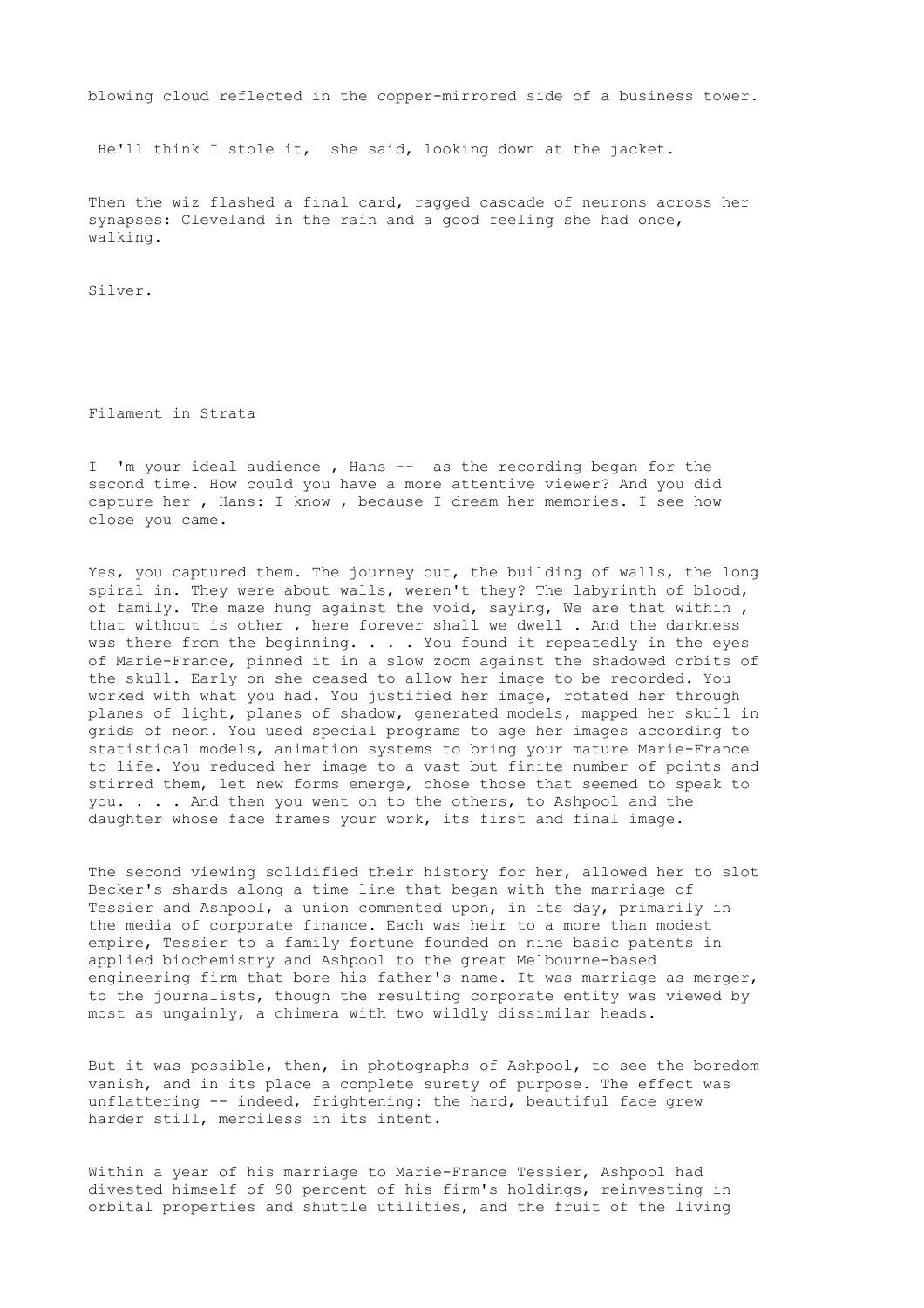union, two children, brother and sister, were being brought to term by surrogates in their mother's Biarritz villa.

Tessier-Ashpool ascended to high orbit's archipelago to find the ecliptic sparsely marked with military stations and the first automated factories of the cartels. And here they began to build. Their combined wealth, initially, would barely have matched Ono-Sendai's outlay for a single process-module of that multinational's orbital semiconductor operation, but Marie-France demonstrated an unexpected entrepreneurial flare, establishing a highly profitable data haven serving the needs of less reputable sectors of the international banking community. This in turn generated links with the banks themselves, and with their clients. Ashpool borrowed heavily and the wall of lunar concrete that would be Freeside grew and curved, enclosing its creators.

When war came, Tessier-Ashpool were behind that wall. They watched Bonn flash and die, and Beograd. The construction of the spindle continued with only minor interruptions, during those three weeks; later, during the stunned and chaotic decade that followed, it would sometimes be more difficult.

The children, Jean and Jane, were with them now, the villa at Biarritz having gone to finance construction of a cryogenic storage facility for their home, the Villa Straylight. The first occupants of the vault were ten pairs of cloned embryos, 2Jean and 2Jane, 3Jean and 3Jane. . . . There were numerous laws forbidding or otherwise governing the artificial replication of an individual's genetic material, but there were also numerous questions of jurisdiction. . . .

She halted the replay and asked the house to return to the previous sequence. Photographs of another cryogenic storage unit built by the Swiss manufacturers of the Tessier-Ashpool vault. Becker's assumption of similarity had been correct, she knew: these circular doors of black glass, trimmed with chrome, were central images in the other's memory, potent and totemic.

The images ran forward again, into zero-gravity construction of structures on the spindle's inner surface, installation of a Lado-Acheson solar energy system, the establishment of atmosphere and rotational gravity. . . . Becker had found himself with an embarrassment of riches, hours of glossy documentation. His response was a savage, stuttering montage that sheared away the superficial lyricism of the original material, isolating the tense, exhausted faces of individual workers amid a hivelike frenzy of machinery. Freeside greened and bloomed in a fast-forward flutter of recorded dawns and synthetic sunsets; a lush, sealed land, jeweled with turquoise pools. Tessier and Ashpool emerged for the opening ceremonies, out of Straylight, their hidden compound at the spindle's tip, markedly uninterested as they surveyed the country they had built. Here Becker slowed and again began his obsessive analysis. This would be the last time Marie-France faced a camera; Becker explored the planes of her face in a tortured, extended fugue, the movement of his images in exquisite counterpoise with the sinuous line of feedback that curved and whipped through the shifting static levels of his soundtrack.

Angie called pause again, rose from the bed, went to the window. She felt an elation, an unexpected sense of strength and inner unity. She'd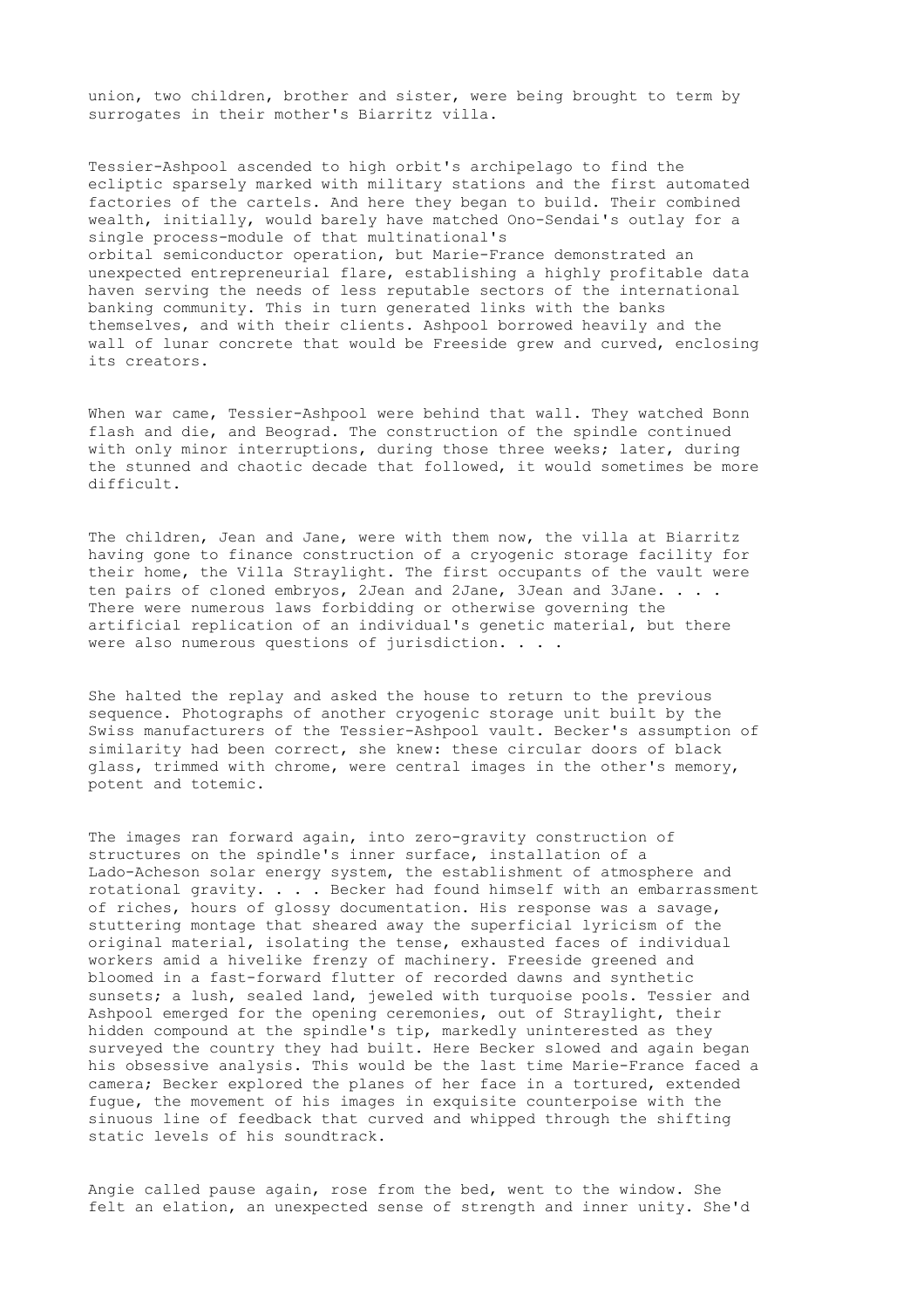felt this way seven years earlier, in New Jersey, learning that others knew the ones who came to her in dreams, called them the loa, Divine Horsemen, named them and summoned them and bargained with them for favor.

Even then, there had been confusion. Bobby had argued that Linglessou, who rode Beauvoir in the oumphor, and the Linglessou of the matrix were separate entities, if in fact the former was an entity at all. They been doing that for ten thousand years, he'd say, dancing and getting crazy, but there's only been those things in cyberspace for seven, eight years. Bobby believed the old cowboys, the ones he bought drinks for in the Gentlemen Loser whenever Angie's career took him to the Sprawl, who maintained that the loa were recent arrivals. The old cowboys looked back to a time when nerve and talent were the sole deciding factors in a console artist's career, although Beauvoir would have argued that it required no less to deal with the loa.

But they come to me, she'd argued. I don't need a deck.

It's what you got in your head. What your daddy did . . .

Bobby had told her about a general consensus among the old cowboys that there had been a day when things had changed, although there was disagreement as to how and when.

When It Changed, they called it, and Bobby had taken a disguised Angie to the Loser to listen to them, dogged by anxious Net security men who weren't allowed past the door. The barring of the security men had impressed her more than the talk, at the time. The Gentleman Loser had been a cowboy bar since the war that had seen the birth of the new technology, and the Sprawl offered no more exclusive criminal environment -- though by the time of Angie's visit that exclusivity had long included a certain assumption of retirement on the part of regulars. The hot kids no longer hustled, in the Loser, but some of them came to listen.

Now, in the bedroom of the house at Malibu, Angie remembered them talking, their stories of When It Changed, aware that some part of her was attempting to collate those memories, those stories, with her own history and that of Tessier-Ashpool.

3Jane was the filament, Tessier-Ashpool the strata, her birthdate officially listed as one with her nineteen sibling clones. Becker's interrogation grew more heated still, when 3Jane was brought to term in yet another surrogate womb, delivered by cesarean section in Straylight's surgery. The critics agreed: 3Jane was Becker's trigger. With 3Jane's birth, the focus of the documentary shifted subtly, exhibiting a new intensity, a heightening of obsession -- a sense, more than one critic had said, of sin.

3Jane became the focus, a seam of perverse gold through the granite of the family. No , Angie thought, silver , pale and moonstruck . Examining a Chinese tourist's photograph of 3Jane and two sisters beside the pool of a Freeside hotel, Becker returns repeatedly to 3Jane's eyes, the hollow of her collarbone, the fragility of her wrists. Physically, the sisters are identical, yet something informs 3Jane, and Becker's quest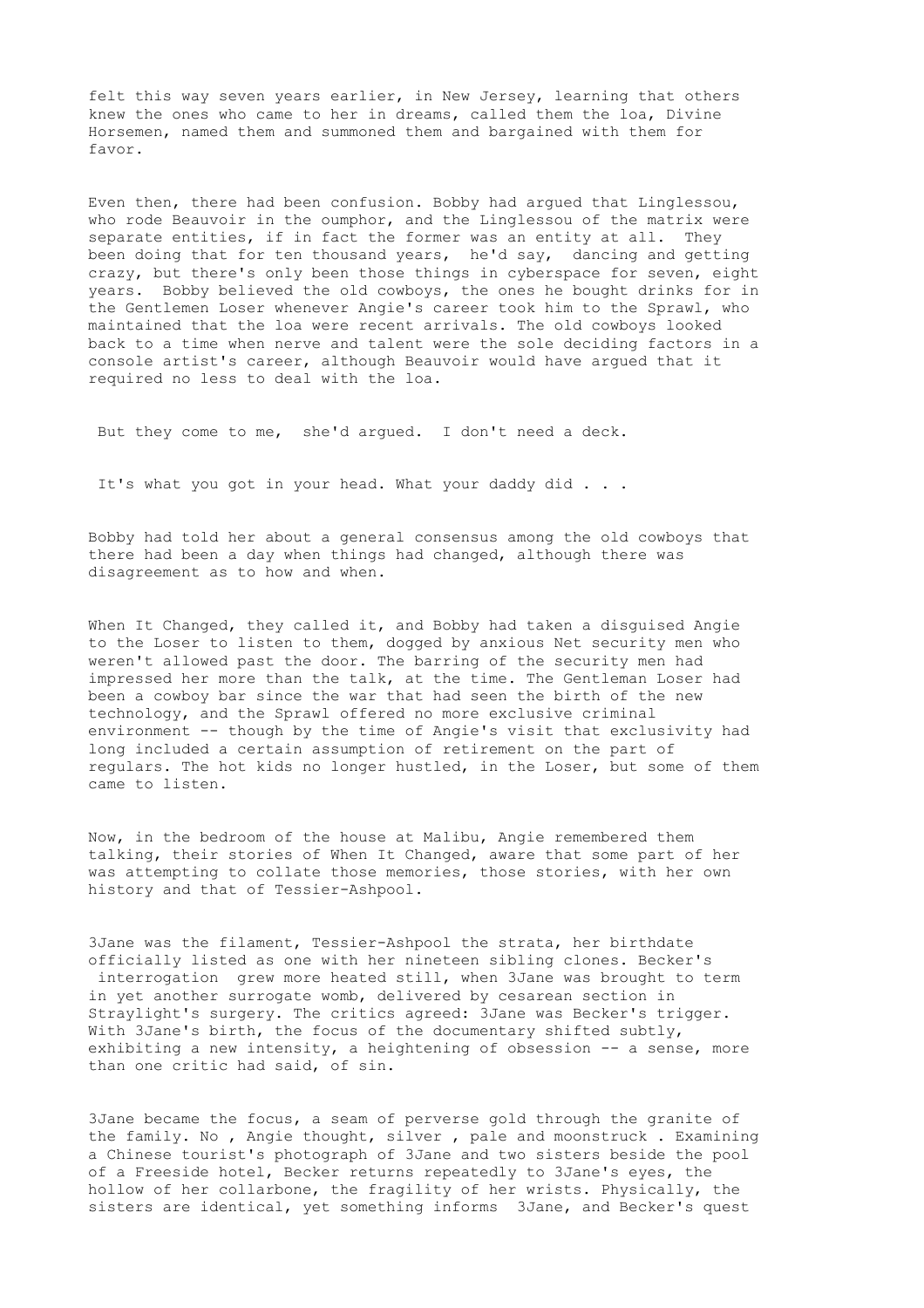for the nature of this information becomes the work's central thrust.

Freeside prospers as the archipelago expands. Banking nexus, brothel, data haven, neutral territory for warring corporations, the spindle comes to play an increasingly complex role in high-orbit history, while Tessier-Ashpool S.A. recedes behind yet another wall, this one composed of subsidiary corporations. Marie-France's name surfaces briefly, in connection with a Geneva patent trial concerning certain advances in the field of artificial intelligence, and Tessier-Ashpool's massive funding of research in this area is revealed for the first time. Once again the family demonstrates its peculiar ability to fade from sight, entering another period of obscurity, one which will end with the death of Marie-France.

There would be persistent rumors of murder, but any attempt to investigate would founder on the family's wealth and isolation, the peculiar breadth and intricacy of their political and financial connections.

Angie, screening Becker for the second time, knew the identity of Marie-France Tessier's murderer.

At dawn, she made coffee in the unlit kitchen and sat watching the pale line of the surf.

Continuity.

Hello, Angie.

Do you know how to reach Hans Becker?

I have his agent's number in Paris.

Has he done anything since Antarctica?

Not that I know of.

And how long has that been?

Five years.

Thanks.

You're welcome, Angie.

Goodbye.

Goodbye, Angie.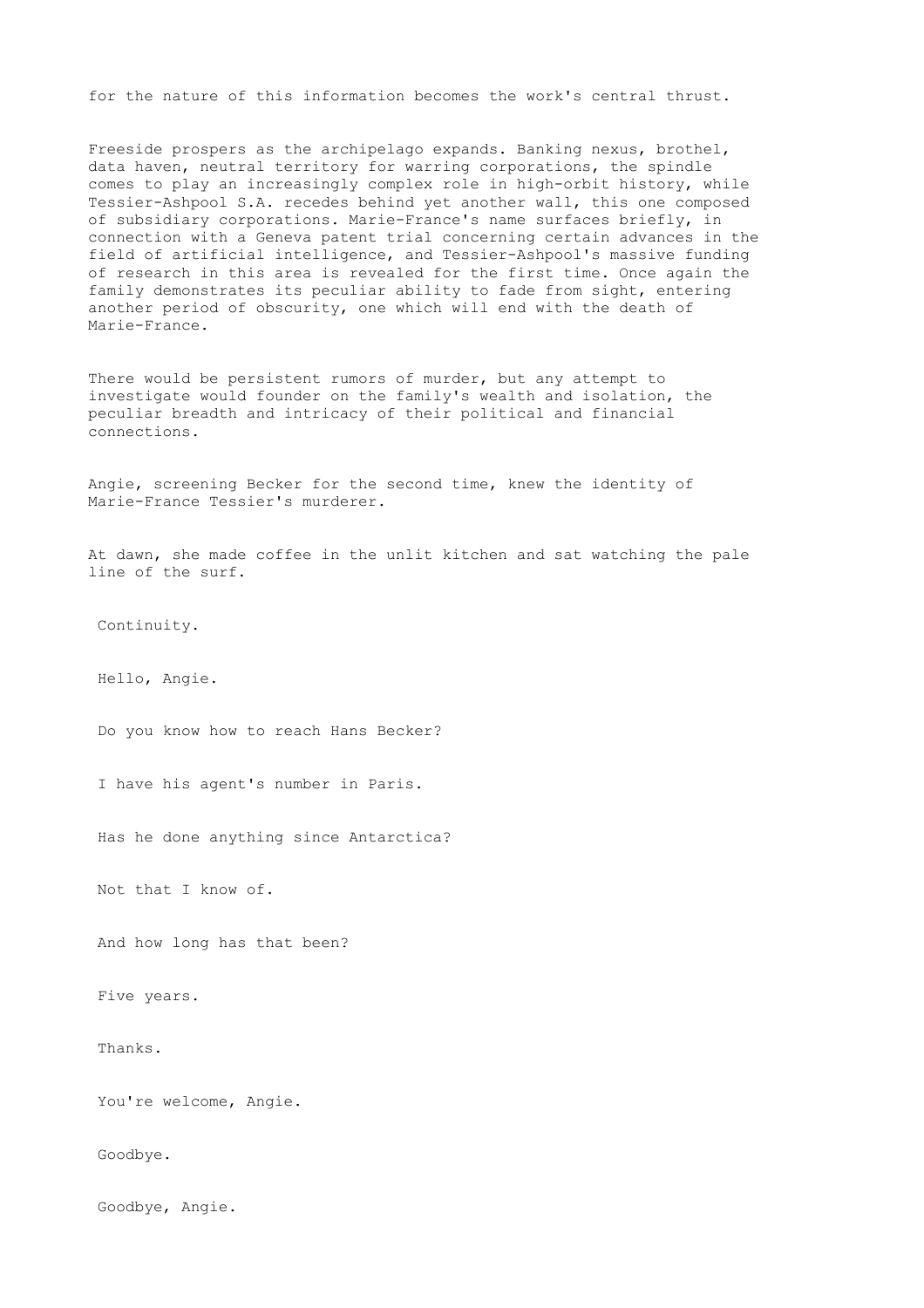Had Becker assumed that 3Jane was responsible for Ashpool's eventual death? He seemed to suggest it, in an oblique way.

Continuity.

Hello, Angie.

The folklore of console jockeys, Continuity. What do you know about that? And what will Swift make of all this? she wondered.

What would you like to know, Angie?

'When It Changed' . . .

 The mythform is usually encountered in one of two modes. One mode assumes that the cyberspace matrix is inhabited, or perhaps visited, by entities whose characteristics correspond with the primary mythform of a 'hidden people.' The other involves assumptions of omniscience, omnipotence, and incomprehensibility on the part of the matrix itself.

That the matrix is God?

 In a manner of speaking, although it would be more accurate, in terms of the mythform, to say that the matrix has a God, since this being's omniscience and omnipotence are assumed to be limited to the matrix.

If it has limits, it isn't omnipotent.

 Exactly. Notice that the mythform doesn't credit the being with immortality, as would ordinarily be the case in belief systems positing a supreme being, at least in terms of your particular culture. Cyberspace exists, insofar as it can be said to exist, by virtue of human agency.

Like you.

Yes.

She wandered into the living room, where the Louis XVI chairs were skeletal in the gray light, their carved legs like gilded bones.

 If there were such a being, she said, you'd be a part of it, wouldn't you?

Yes.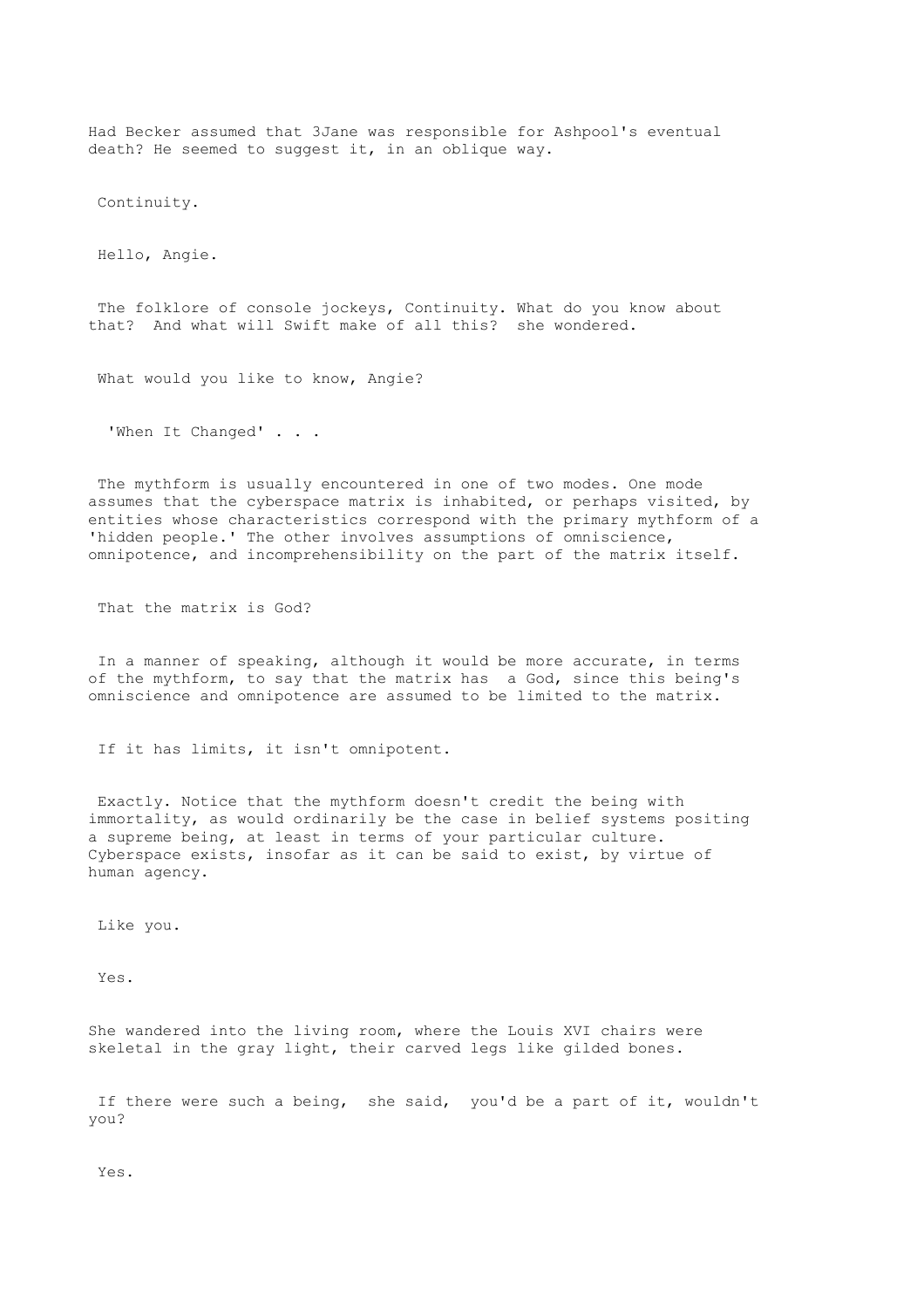Would you know? Not necessarily. Do you know?

 $N<sub>0</sub>$ 

Do you rule out the possibility?

No.

 Do you think this is a strange conversation, Continuity? Her cheeks were wet with tears, although she hadn't felt them start.

No.

 How do the stories about -- she hesitated, having almost said the loa , about things in the matrix, how do they fit in to this supreme-being idea?

They don't. Both are variants of 'When it Changed.' Both are of very recent origin.

How recent?

Approximately fifteen years.

Jump City

She woke with Sally's cool palm pressed to her mouth, the other hand gesturing for silence.

The little lamps were on, the ones set into the panels of gold-flecked mirror. One of her bags was open, on the giant bed, a neat little stack of clothing beside it.

Sally tapped her index finger against closed lips, then gestured toward the case and the clothing.

Kumiko slid from beneath the duvet and tugged on a sweater against the cold. She looked at Sally again and considered speaking; whatever this was, she thought, a word might bring Petal. She was dressed as Kumiko had last seen her, in the shearling jacket, her tartan scarf knotted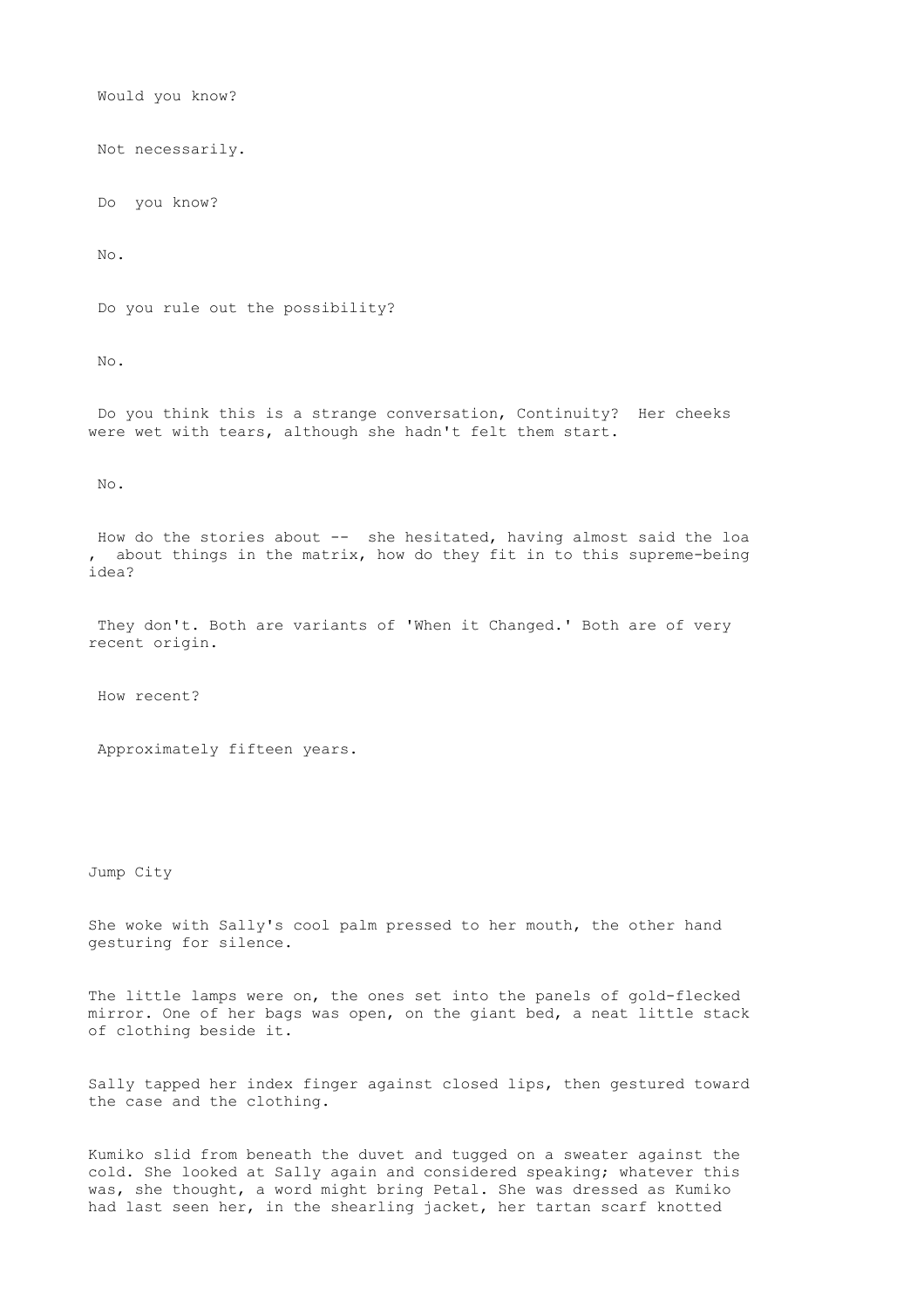beneath her chin. She repeated the gesture: pack.

Kumiko dressed quickly, then began to put the clothing into the case. Sally moved restlessly, silently around the room, opening drawers, closing them. She found Kumiko's passport, a black plastic slab embossed with a gold chrysanthemum, and hung it around Kumiko's neck on its black nylon cord. She vanished into the veneered cubicle and emerged with the suede bag that held Kumiko's toilet things.

As Kumiko was sealing the case, the gilt-and-ivory telephone began to chime.

Sally ignored it, took the suitcase from the bed, opened the door, took Kumiko's hand, and pulled her out into the darkened hallway. Releasing her hand, Sally closed the door behind them, muffling the phone and leaving them in total darkness. Kumiko let herself be guided into the lift -- she knew it by its smell of oil and furniture polish, the rattle of the metal gate.

Then they were descending.

Petal was waiting for them in the bright white foyer, wrapped in an enormous faded flannel robe. He wore his decrepit slippers; his legs, below the robe's hem, were very white. He held a gun in his hands, a squat, thick thing, dull black. Fucking hell, he said softly, as he saw them there, and what's this then?

She's going with me, Sally said.

That, said Petal, slowly, is entirely impossible.

 Kumi, Sally said, her hand on Kumiko's back, guiding her out of the lift, there's a car waiting.

 You can't do this, Petal said, but Kumiko sensed his confusion, his uncertainty.

So fucking shoot me, Petal.

Petal lowered the gun. It's Swain who'll fucking shoot me , if you have your way.

If he were here, he'd be in the same bind, wouldn't he?

Please, Petal said, don't.

She'll be fine. Not to worry. Open the door.

Sally, Kumiko said, where are we going?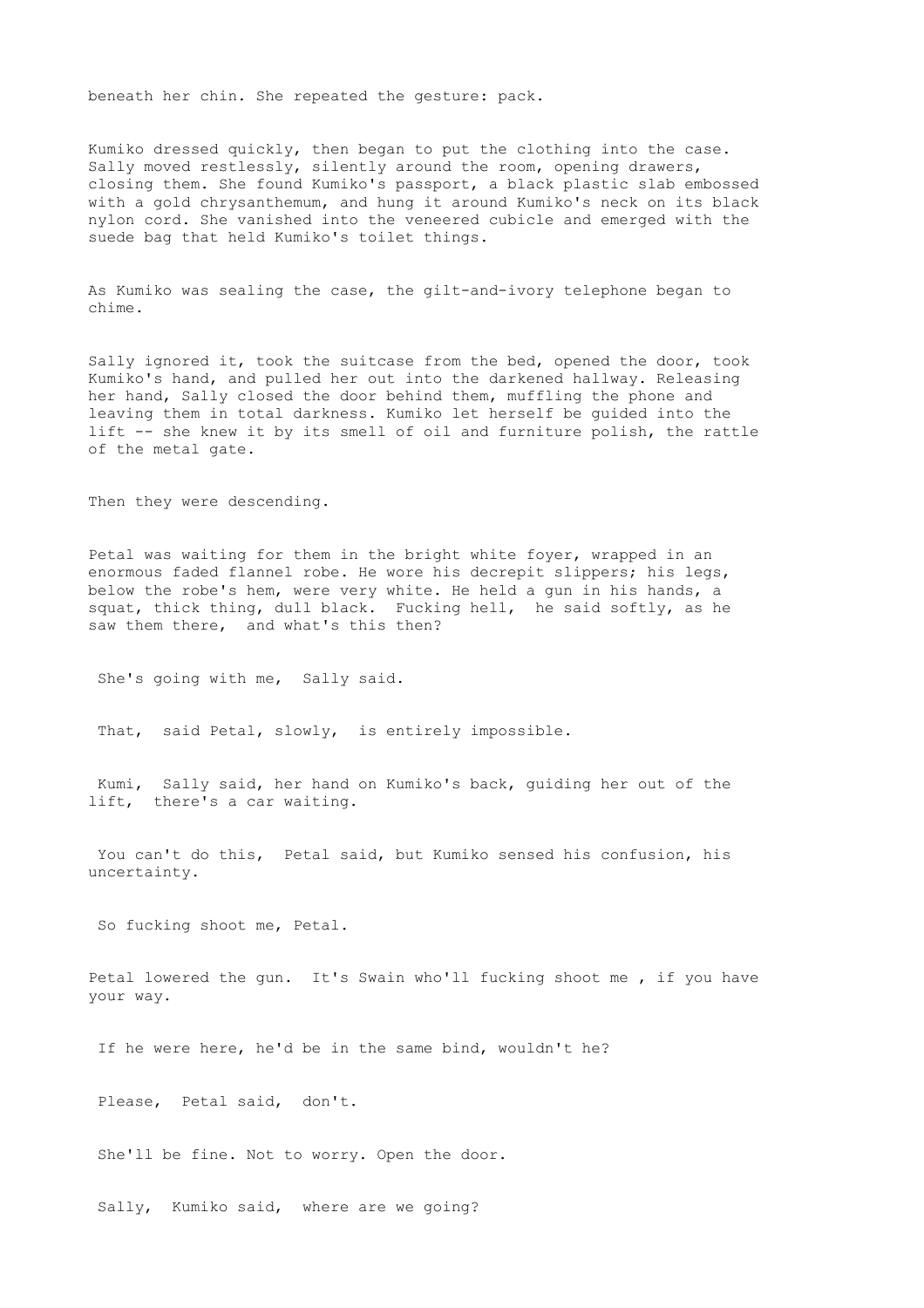The Sprawl.

And woke again, huddled under Sally's shearling jacket, to the mild vibration of supersonic flight. She remembered the huge, low car waiting in the crescent; floodlights leaping out from the facades of Swain's houses as she and Sally reached the pavement; Tick's sweaty face glimpsed through one of the car's windows; Sally heaving open a door and bundling her in; Tick cursing softly and steadily as the car accelerated; the complaint of the tires as he swung them too sharply into Kensington Park Road; Sally telling him to slow down, to let the car drive.

And there, in the car, she'd remembered returning the Maas-Neotek unit to its hiding place behind the marble bust -- Colin left behind with all his fox-print poise, the elbows of his jacket worn like Petal's slippers -- no more than what he was, a ghost.

 Forty minutes, Sally said now, from the seat beside her. Good you got some sleep. They'll bring us breakfast soon. Remember the name on your passport? Good. Now don't ask me any questions until I've had some coffee, okay?

Kumiko knew the Sprawl from a thousand stims; a fascination with the vast conurbation was a common feature of Japanese popular culture.

She'd had few preconceptions of England when she arrived there: vague images of several famous structures, unfocused impressions of a society her own seemed to regard as quaint and stagnant. (In her mother's stories, the princess-ballerina discovered that the English, however admiring, couldn't afford to pay her to dance.) London, so far, had run counter to her expectations, with its energy, its evident affluence, the Ginza bustle of its great shopping streets.

She had many preconceptions of the Sprawl, most of which were shattered within a few hours of arrival.

But as she waited beside Sally in a line of other travelers, in a vast, hollow customs hall whose ceiling struts rose away into darkness, a darkness broken at intervals by pale globes -- globes circled, though it was winter, by clouds of insects, as though the building possessed its own discrete climate -- it was the stim-Sprawl she imagined, the sensual electric backdrop for the fast-forward lives of Angela Mitchell and Robin Lanier.

Through customs -- which consisted, in spite of the endless wait in line, of sliding her passport along a greasy-looking metal slot -- and out into a frantic concrete bay where driverless baggage carts plowed slowly through a crowd that milled and struggled for ground transportation.

Someone took her bag. Reached down and took it from her with an ease, a confidence, that suggested he was meant to take it, that he was a functionary performing an accustomed task, like the young women bowing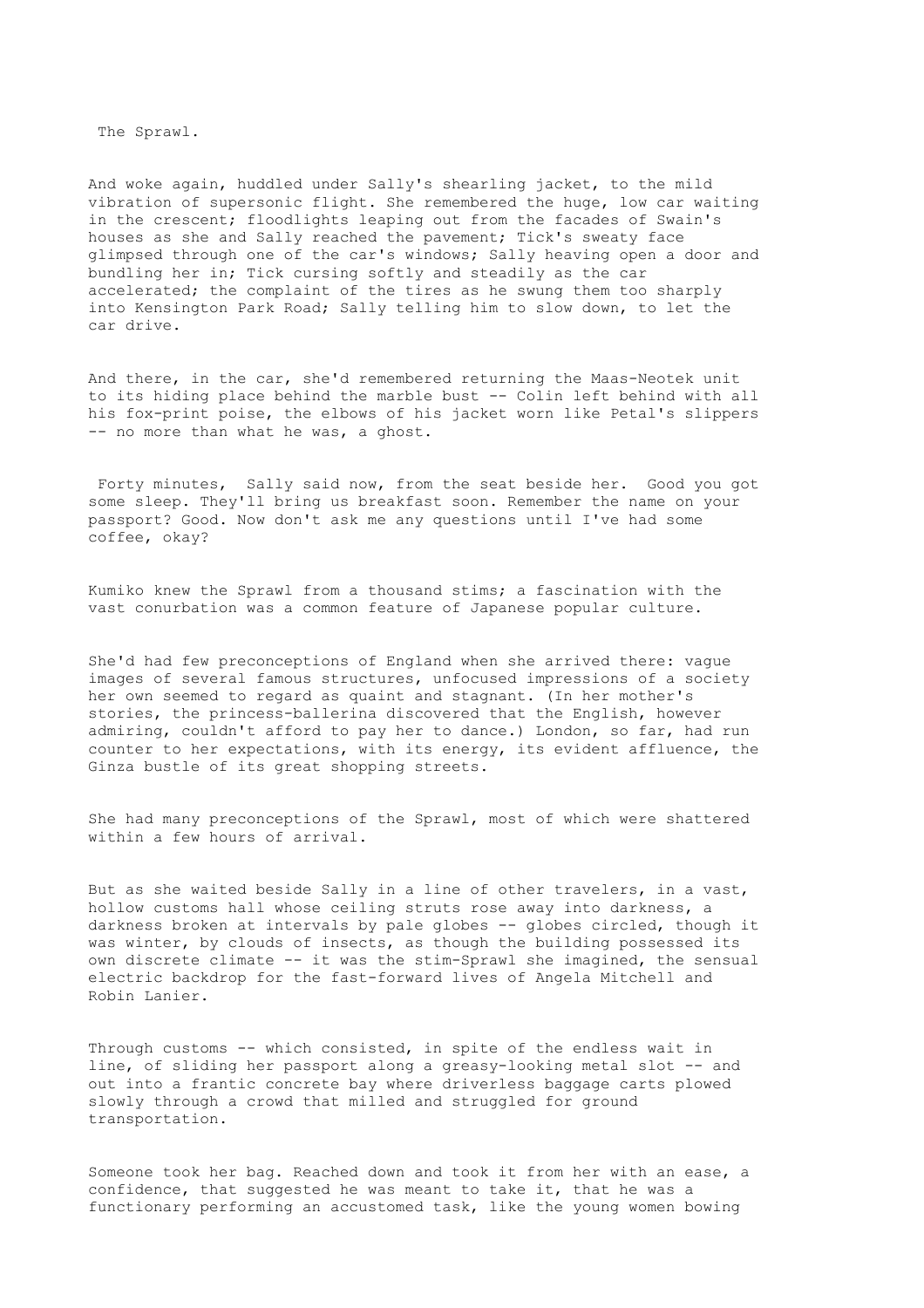welcome at the doors of Tokyo department stores. And Sally kicked him. Kicked him in the back of the knee, pivoting smoothly, like the Thai boxing girls in Swain's billiard room, snatching the bag before the back of his skull and the stained concrete met with an audible crack.

Then Sally was pulling her, the crowd had closed over the prone figure, and the sudden, casual violence might have been a dream, except that Sally was smiling for the first time since they'd left London.

Feeling entirely dislocated now, Kumiko watched as Sally made a survey of available vehicles, quickly bribed a uniformed dispatcher, intimidated three other prospective fares, and chivied Kumiko into a pock- marked, slabsided hovercraft, painted in diagonal bands of yellow and black. The passenger compartment was barren and remarkably uncomfortable-looking. The driver, if there was one, was invisible beyond a scrawled bulkhead of plastic armor. The nub of a video camera protruded where the bulkhead met the roof, and someone had drawn a crude figure there, a male torso, the camera its phallus. As Sally climbed in, slamming the door behind her, a speaker grated something in what Kumiko assumed was a dialect of English.

 Manhattan, Sally said. She took a sheaf of paper currency from her jacket pocket and fanned it below the camera.

The speaker made interrogatory noises.

Midtown. Tell you where when we get there.

The cab's apron bag inflated, the light in the passenger compartment was extinguished, and they were on their way.

Jail-Time

He was in Gentry's loft. He was watching Cherry do nurse-things to Gentry. Cherry looked over at him from where she sat on the edge of Gentry's bed. How y'doin', Slick?

Okay . . . I'm okay.

Remember me asking you before?

He was looking down at the face of the man Kid Afrika called the Count. Cherry was fiddling with something on the stretcher's superstructure, a bag of fluid the color of oatmeal.

How y'feel, Slick?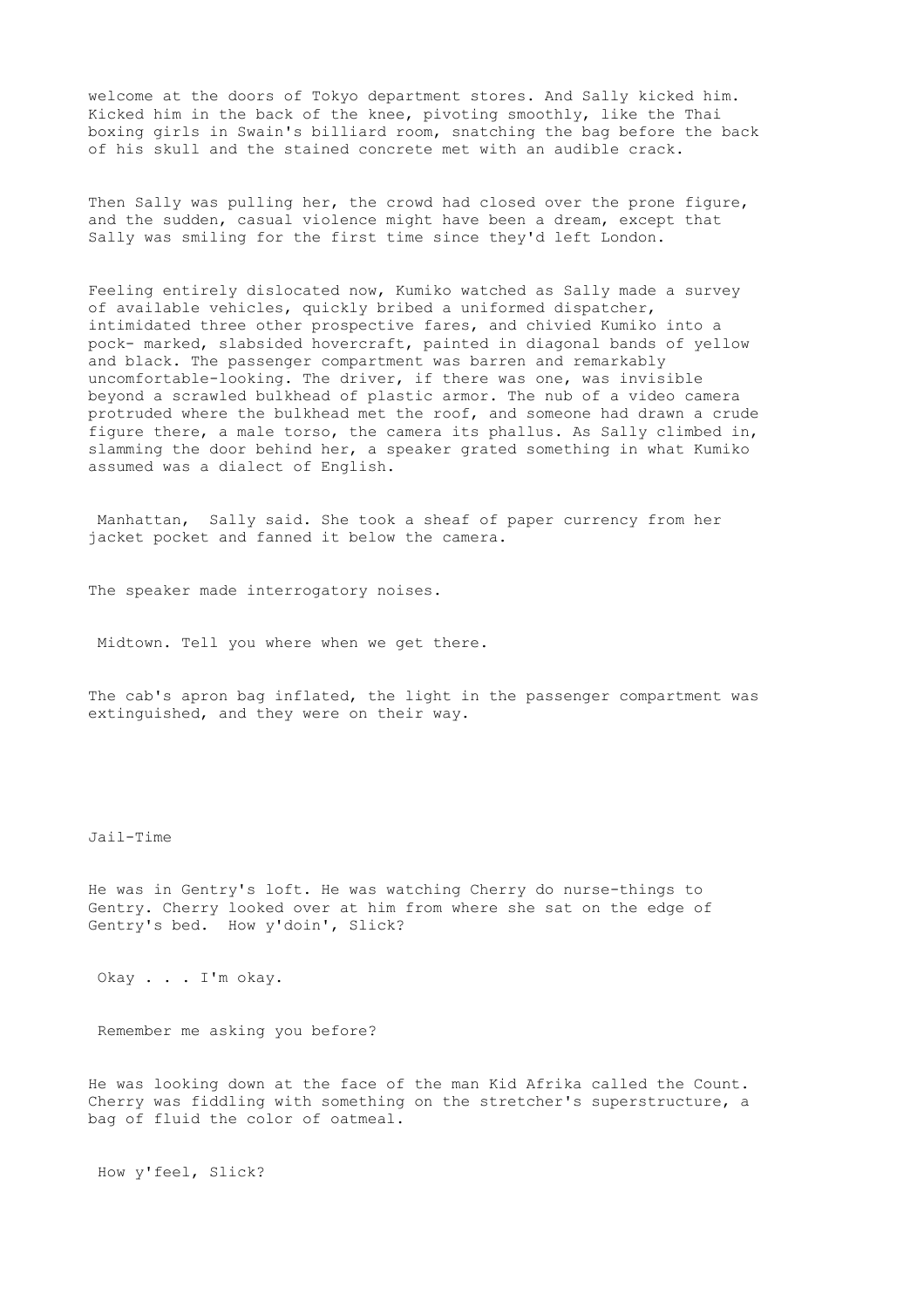Feel okay.

You're not okay. You keep for --

He was sitting on the floor of Gentry's loft. His face was wet. Cherry was kneeling beside him, close, her hands on his shoulders.

You did time?

He nodded.

Chemo-penal unit?

Yeah . . .

Induced Korsakov's?

 $He$   $-$ 

 Episodes? Cherry asked him. He was sitting on the floor in Gentry's loft. Where was Gentry? You get episodes like this? Short-term memory goes?

How did she know? Where was Gentry?

What's the trigger?

 What triggers the syndrome, Slick? What kicks you into jail-time? He was sitting on the floor in Gentry's loft and Cherry was practically on top of him.

Stress, he said, wondering how she knew about that. Where's Gentry?

I put him to bed.

Why?

He collapsed. When he saw that thing . . .

What thing?

Cherry was pressing a pink derm against his wrist. Heavy trank, she said. Maybe get you out of it . . .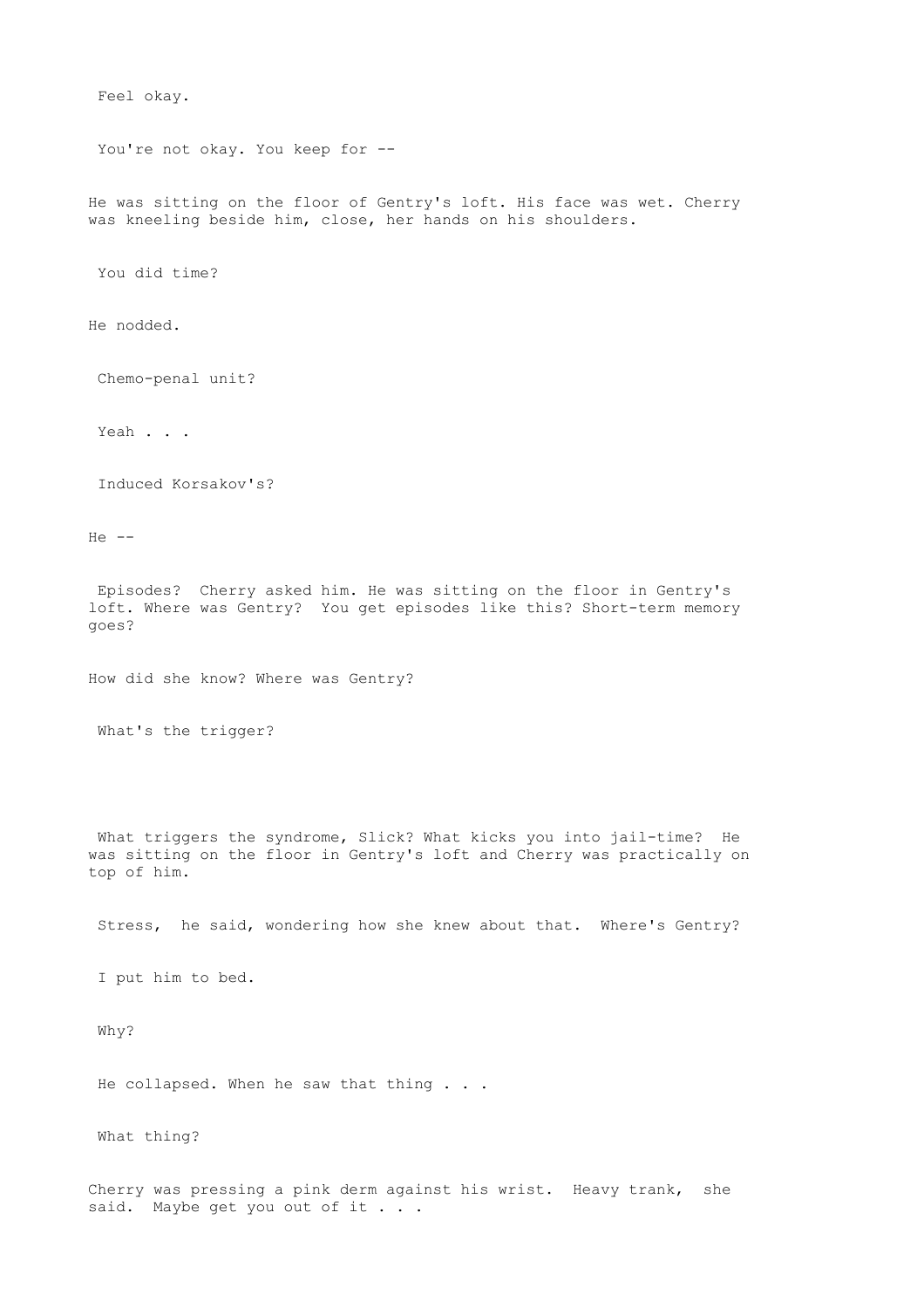Out of what?

She sighed. Never mind.

He woke in bed with Cherry Chesterfield. He had all his clothes on, everything but his jacket and his boots. The tip of his erect cock was trapped behind his belt buckle, pressing up against the warm denim over Cherry's ass.

Don't get any ideas.

Winter light through the patchwork window and his breath white when he spoke. What happened? Why was it so cold in the room? He remembered Gentry's scream as the thing lunged for him --

He sat up straight, fast.

 Easy, she said, rolling over. Lie back. Don't know what it takes to set you off . . .

What d'y' mean?

Lie back. Get under the covers. Wanna freeze?

He did as she said. You were in jail, right? In a chemo-penal unit.

Yeah . . . How'd you know?

You told me. Last night. You told me stress could trigger a flashback. So that's what happened. That thing went for your buddy, you jumped for the switch, shut that table down. He fell over, cut his head. I was taking care of that when I noticed you were funny. Figured out you only had a consecutive memory for about five minutes at a stretch. Get that in shock cases, sometimes, or concussion . . .

Where is he? Gentry.

 He's in bed up in his place, plastered with downs. The shape he was in, I figured he could do with about a day's sleep. Anyway, it gets him out of our hair for a while.

Slick closed his eyes and saw the gray thing again, the thing that had gone for Gentry. Man-shaped, sort of, or like an ape. Nothing like the convoluted shaped Gentry's equipment generated in his search for the Shape.

I think the power's out, Cherry said. The light went out in here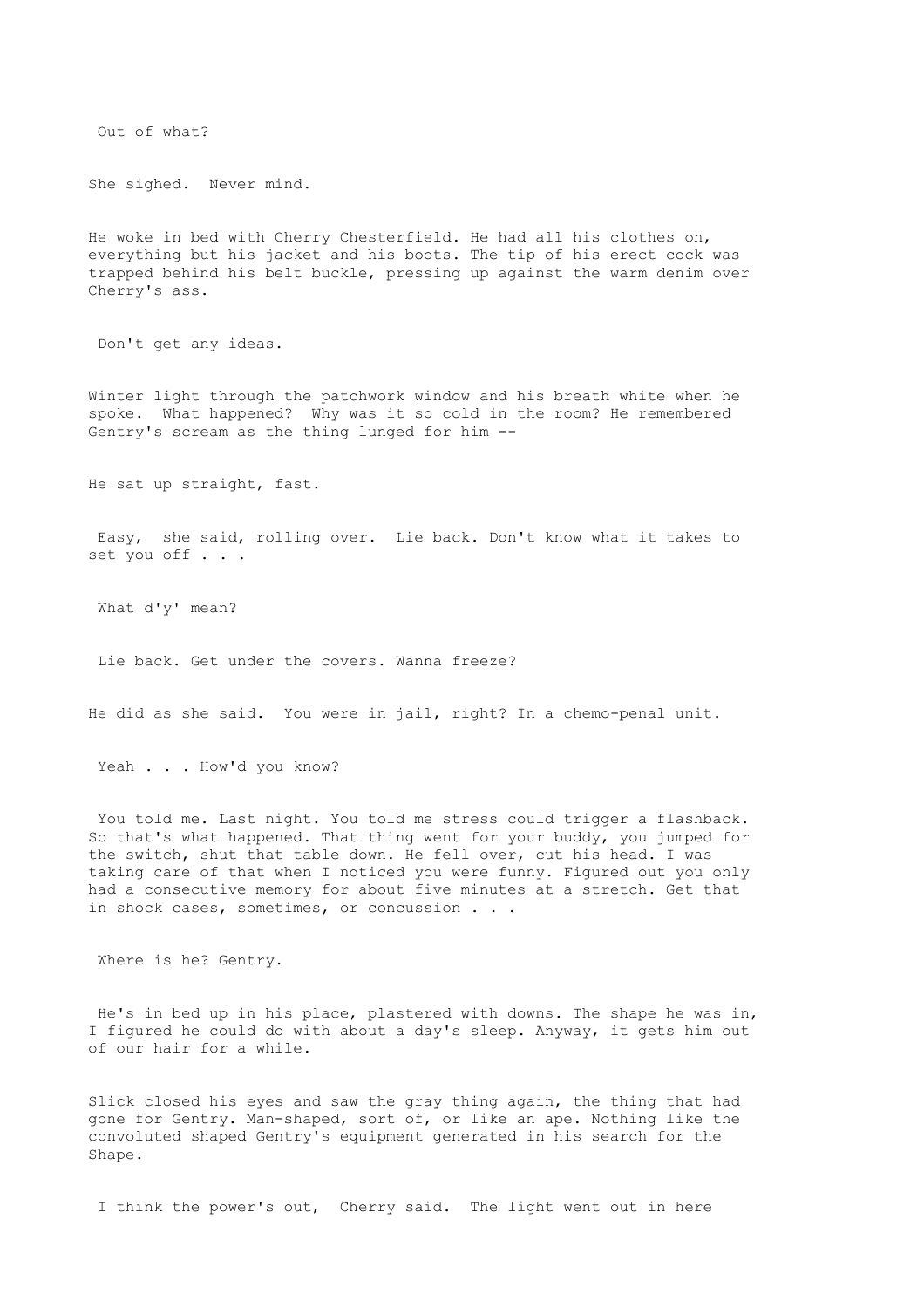about six hours ago.

He opened his eyes. The cold. Gentry hadn't made his moves on the console. He groaned.

He left Cherry to make coffee on the butane cooker and went looking for Little Bird. He found him by the smell of smoke. Little Bird had built a fire in a steel canister and gone to sleep curled around it like a dog. Hey, Slick said, nudging the boy with his boot, get up. We got problems.

 Fuckin' juice's out, he mumbled, sitting up in a greasy nylon sleeping bag grimed the exact shade of Factory's floor.

 I noticed. That's problem number one. Number two is we need a truck or a hover or something. We have to get that guy out of here. It's not working out with Gentry.

 But Gentry's the only one can fix the juice. Little Bird got to his feet, shivering.

Gentry's sleeping. Who's got a truck?

Marvie 'n' them, Little Bird said, and lapsed into a racking cough.

Take Gentry's bike. Bring it back in the truck. Now.

Little Bird recovered from his coughing fit. No shit?

You know how to ride it, don't you?

Yeah, but Gentry, he'll get --

You let me worry about that. You know where he keeps that spare key?

 Uh, yeah, Little Bird said shyly. Say, he ventured, what if Marvie 'n' them don't wanna gimme that truck?

 Give 'em this, Slick said, pulling the Ziploc full of drugs from the pocket of his jacket. Cherry had taken it after she'd bandaged Gentry's head. And give 'em all of it, understand? 'Cause I'm gonna ask 'em later.

Cherry's beeper went off while they were drinking coffee in Slick's room, huddled side by side on the edge of the bed. He'd been telling her as much as he knew about the Korsakov's, because she'd asked him. He hadn't ever really told anybody about it, and it was funny how little he actually knew. He told her about previous flashbacks, then tried to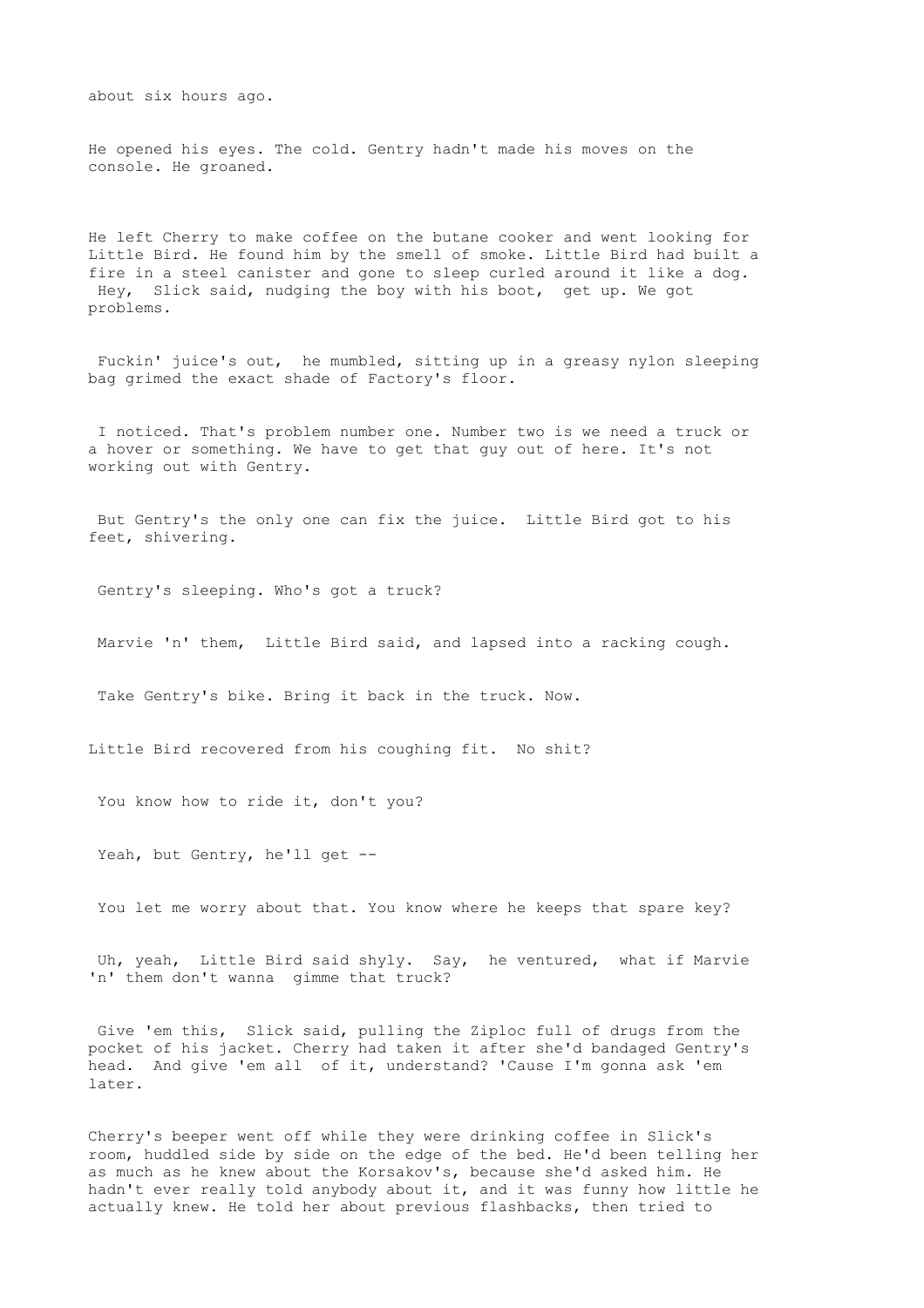explain how the system worked in jail. The trick was that you retained long-term memory up to the point where they put you on the stuff. That way, they could train you to do something before you started serving your time and you didn't forget how to do it. Mostly you did stuff that robots could do. They'd trained him to assemble miniature geartrains; when he'd learned to put one together inside five minutes, that was it.

And they didn't do anything else? she asked.

Just those geartrains.

No, I mean like brainlocks.

He looked at her. The sore on her lip was almost healed. If they do that, they don't tell you, he said.

Then the beeper went off in one of her jackets.

Something's wrong, she said, getting up quickly.

They found Gentry kneeling beside the stretcher with something black in his hands. Cherry snatched the thing before Gentry could move. He stayed where he was, blinking up at her.

 Takes a lot to keep you under, mister. She handed Slick the black thing. A retinal camera.

We have to find out who he is, Gentry said. His voice was thick with the downs she'd administered, but Slick sensed that the bad edge of craziness had receded.

 Hell, she said, you don't even know if these are the eyes he had a year ago.

Gentry touched the bandage on his temple. You saw it too, didn't you?

Yeah, Cherry said, he shut it off.

It was the shock, Gentry said. I hadn't imagined. . . . There was no real danger. I wasn't ready. . . .

You were out of your fucking skull, Cherry said.

Gentry got unsteadily to his feet.

 He's leaving, Slick said. I sent Bird to borrow a truck. I don't like any of this shit.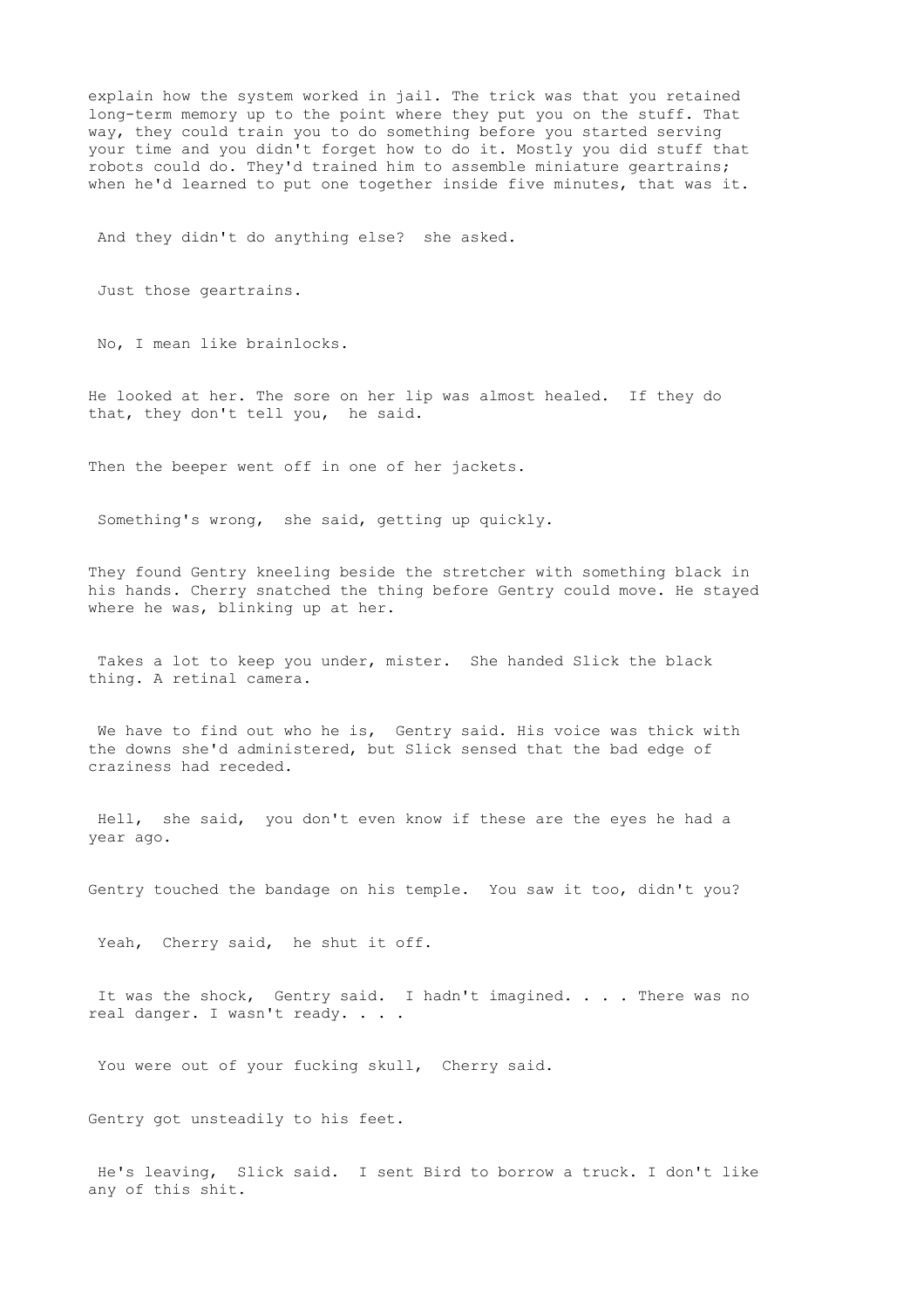Cherry stared at him. Leaving where? I gotta go with him. It's my job.

I know a place, Slick lied. The power's out, Gentry.

You can't take him anywhere, Gentry said.

Like hell.

 No. Gentry swayed slightly. He stays. The jumpers are in place. I won't disturb him again. Cherry can stay here.

You're going to have to explain some shit here, Gentry, Slick said.

 To begin with, Gentry said, and pointed at the thing above the Count's head, this isn't an 'LF'; it's an aleph.

Under the Knife

Hotel again, sinking into the deathmarch of wiz-crash, Prior leading her into the lobby, Japanese tourists already up and clustering around bored-looking guides. And one foot, one foot, one foot after the other, her head so heavy now, like somebody punched a hole in the top, poured in a quarter-kilo of dull lead, and her teeth felt like they belonged to somebody else, too big; she slumped against the side of the elevator when its extra gravity pressed down.

Where's Eddy?

Eddy's gone, Mona.

Got her eyes open wide and she looked at him, seeing the smile was back, bastard. What?

 Eddy's been bought out. Compensated. He's on his way to Macau with a line of credit. Nice little gambling junket.

Compensated?

For his investment. In you. For his time.

His time? The doors slid open on blue-carpeted corridor.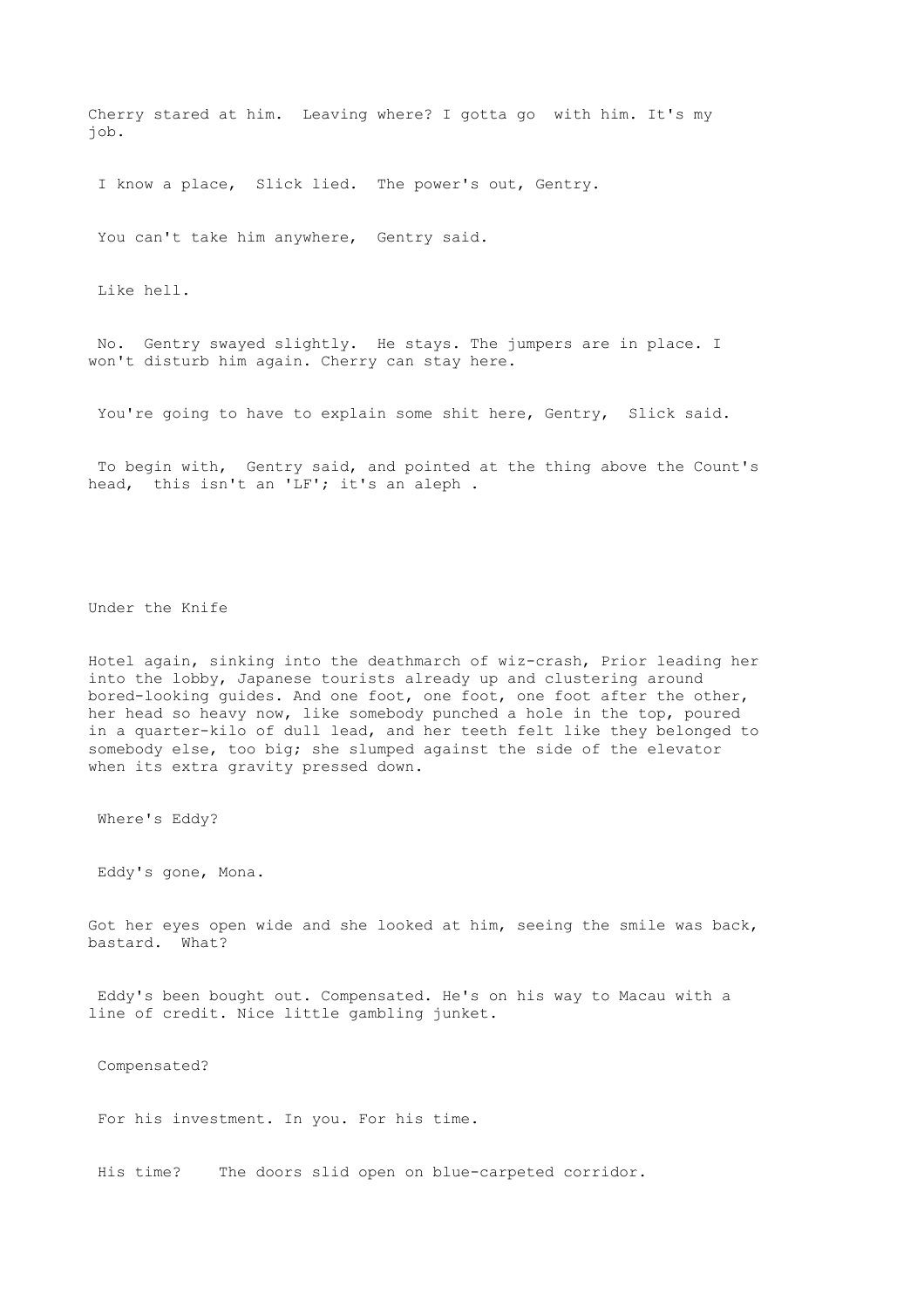And something falling through her, cold: Eddy hated gambling.

 You're working for us now, Mona. We wouldn't want you off on your own again.

But you did , she thought, you let me go. And you knew where to find me.

Eddy 's gone . . . .

She didn't remember falling asleep. She was still wearing the dress, Michael's jacket tucked up around her shoulders like a blanket. She could see the corner of the mountainside building without moving her head, but the bighorn wasn't there.

The Angie stims were still sealed in plastic. She took one at random, slit the wrapper with her thumbnail, slotted it, and put the trodes on. She wasn't thinking; her hands seemed to know what to do, friendly animals that wouldn't hurt her. One of them touched PLAY and she slid into the Angie-world, pure as any drug, slow saxophone and limo glide through some European city, how the streets revolved around her, around the driverless car, broad avenues, dawn-clean and almost empty, with the touch of fur against her shoulders, and rolling on, down a straight road through flat fields, edged with perfect, identical trees.

And turning, tires over raked gravel, up a winding drive through parkland where the dew was silver, here an iron deer, there a wet white marble torso . . . The house was vast, old, unlike any house she'd seen before, but the car swung past it, then passed several smaller buildings, coming at last to the edge of a smooth broad field.

There were gliders tethered there, translucent membrane drawn taut over fragile-looking frames of polycarbon. They quivered slightly in the morning breeze. Robin Lanier was waiting beside them, handsome, easy Robin in a rough black sweater, who played opposite Angie in almost all of her stims.

And she was leaving the car now, taking to the field, laughing when her heels sank into the grass. And the rest of the way to Robin with her shoes in her hand, grinning, into his arms and his smell, his eyes.

A whirl, a dance of editing, condensing the business of boarding the glider on the silver induction rail, and they were flung smoothly down the length of the field, lifting now, banking to catch the wind, and up, up, until the great house was an angular pebble in a swathe of green, green cut by a dull gleam of curving river --

-- and Prior's hand on STOP, smell of food from the cart beside the bed knotting her stomach, the dull sick ache of wiz-crash in every joint. Eat, he said. We're leaving soon. He took the metal cover from one of the plates. Club sandwich, he said, coffee, pastries. Doctor's orders. Once you're at the clinic, you won't be eating for a while. . . .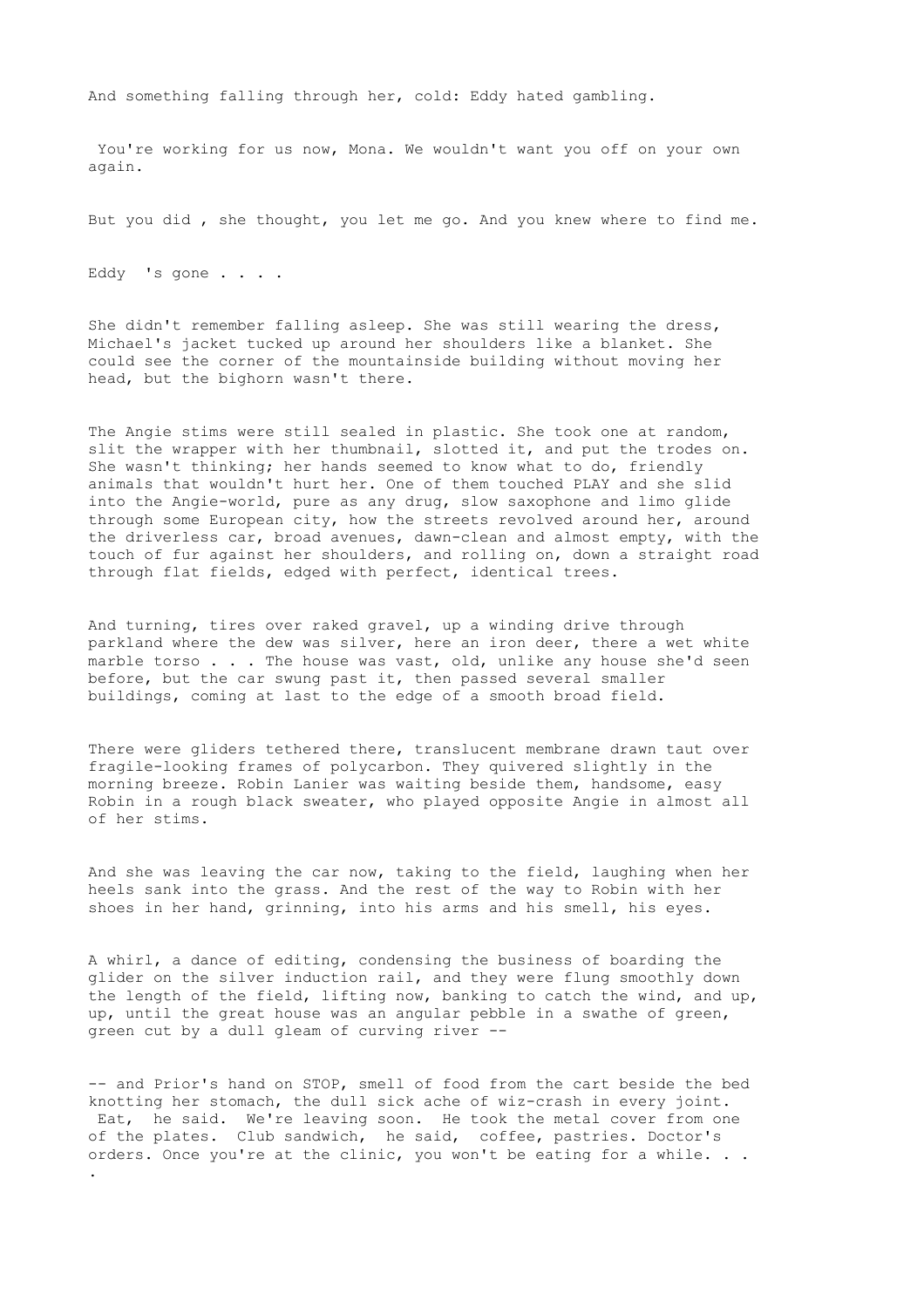Clinic?

Gerald's place. Baltimore.

Why?

 Gerald's a cosmetic surgeon. You're having some work done. All of it reversible later, if you want, but we think you'll be pleased with the results. Very pleased. The smile. Anyone ever tell you how much you look like Angie, Mona?

She looked up at him, said nothing. Managed to sit up, to drink half a cup of watery black coffee. She couldn't bring herself to look at the sandwich, but she ate one of the pastries. It tasted like cardboard.

Baltimore. She wasn't too sure where that was.

And somewhere a glider hung forever above a tame green country, fur against her shoulder, and Angie must still be there, still laughing. . . .

An hour later, in the lobby, while Prior signed the bill, she saw Eddy's black gator-clone suitcases go by on a robot baggage cart, and that was when she knew for sure that he was dead.

Gerald's office had a sign with big old-fashioned letters, fourth floor of a condo rack in what Prior said was Baltimore. The kind of building where they throw up a framework and commercial tenants bring their own modules, plug-ins. Like a highrise trailer camp, everything snaked with bundled cables, optics, lines for sewage and water. What's it say? she asked Prior.

Gerald Chin, Dentist.

You said he was a plastic surgeon.

He is.

Why can't we just go to a boutique like everybody else?

He didn't answer.

She couldn't really feel much now, and part of her knew that she wasn't as scared as she should be. Maybe that was okay, though, because if she got scared enough she wouldn't be able to do anything, and definitely she wanted to get out of the whole deal, whatever it was. On the drive over, she'd discovered this lump in the pocket of Michael's jacket. It had taken her ten minutes to figure out it was a shockrod, like nervous suits carried. It felt like a screwdriver handle with a pair of blunt metal horns where the shaft should be. It probably charged off wall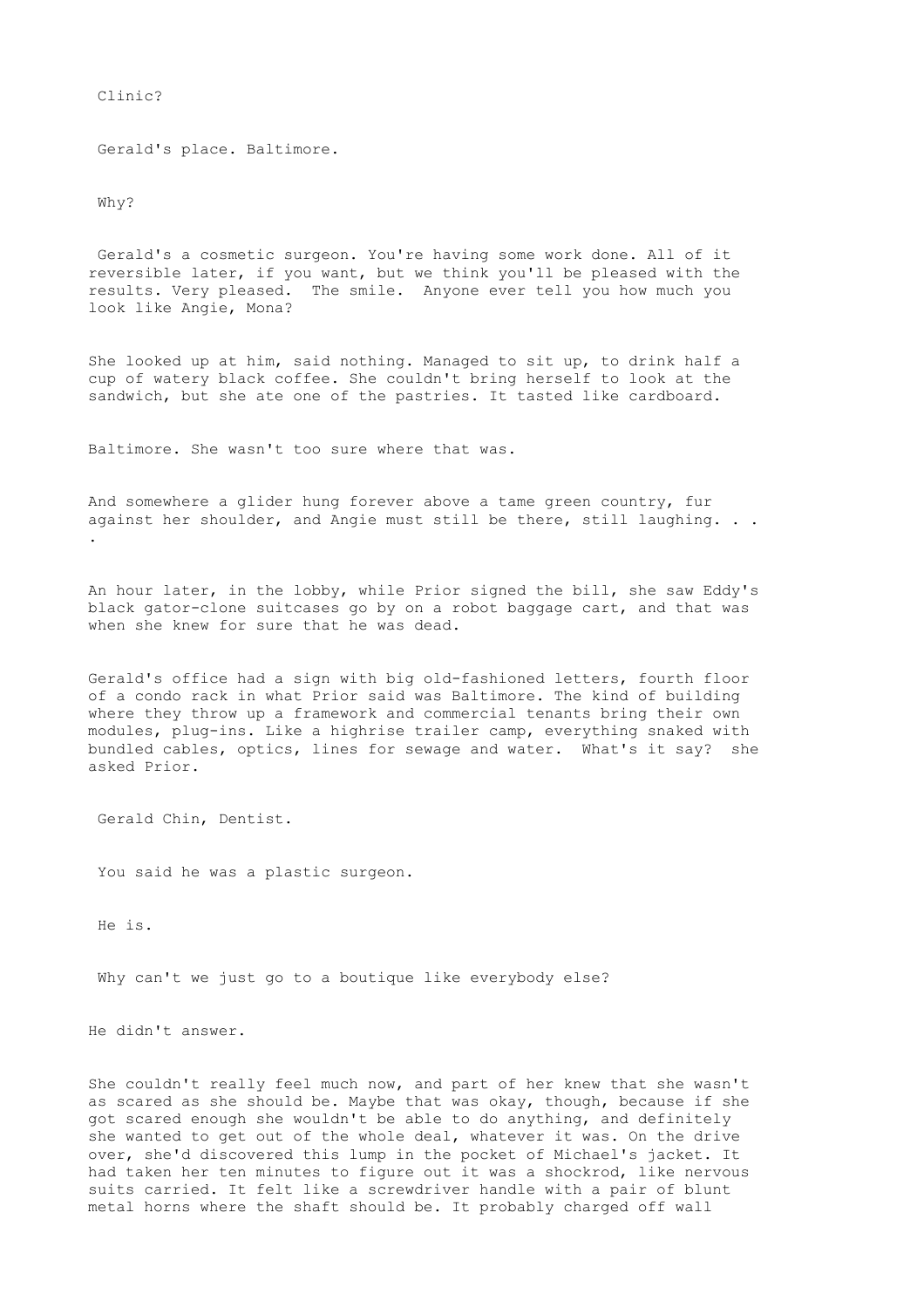current; she just hoped Michael had kept up the charge. She figured Prior didn't know it was there. They were legal, most places, because they weren't supposed to do much permanent damage, but Lanette had known a girl who'd gotten worked over real bad with one and never got much better.

If Prior didn't know it was in her pocket, it meant he didn't know everything, and he had a stake in having her think he did. But then he hadn't known how much Eddy hated gambling.

She couldn't feel much about Eddy, either, except she still figured he was dead. No matter how much they'd given him, he still wouldn't walk out without those cases. Even if he was going for a whole new wardrobe he'd need to get all dressed up to go shopping for it. Eddy cared about clothes more than almost anything. And those gator cases were special; he'd got 'em off a hotel thief in Orlando, and they were the closest thing he had to a home. And anyway, now that she thought about it, she couldn't see him going for a buy-out bid, because what he wanted most in the whole world was to be part of some big deal. Once he was, he figured, people would start to take him seriously.

So somebody finally took him seriously, she thought, as Prior carried her bag into Gerald's clinic. But not the way Eddy wanted.

She looked around at the twenty-year-old plastic furniture, the stacks of stim-star magazines with Jap writing. It looked like a Cleveland haircut place. There was nobody there, nobody behind the reception desk.

Then Gerald came through a white door, wearing the kind of crinkled foil suit that paramedics wore for traffic accidents. Lock the door, he said to Prior, through a blue paper mask that hid his nose, mouth, and chin. Hello, Mona. If you'll step this way . . . He gestured toward the white door.

She had her hand around the shockrod now, but she didn't know how to turn it on.

She followed Gerald, Prior taking up the rear.

 Have a seat, Gerald said. She sat on a white enamel chair. He came close, looked at her eyes. You need to rest, Mona. You're exhausted.

There was a serrated stud on the shockrod's handle. Press it? Forward? Back?

Gerald went to a white box with drawers, got something out.

 Here, he said, extending a little tube thing with writing on the side, this will help you. . . . She barely felt the tiny, measured spray; there was a black blot on the aerosol tube, just where her eyes tried to focus, growing. . . .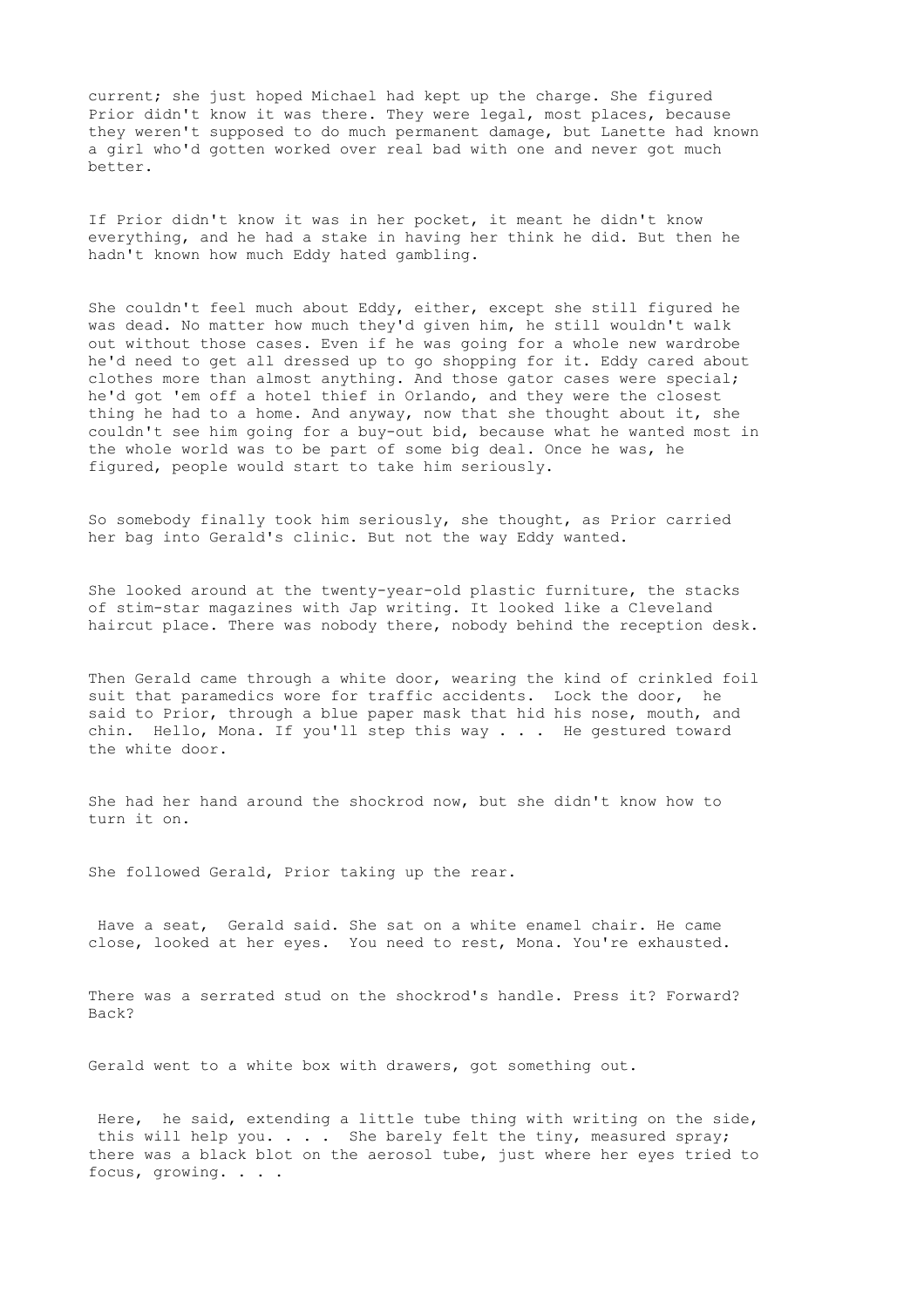She remembered the old man showing her how you kill a catfish. Catfish has a hole in its skull, covered with skin; you take something stiff and skinny, a wire, even a broomstraw did it, and you just slip it in. . . .

She remembered Cleveland, ordinary kind of day before it was time to get working, sitting up in Lanette's, looking at a magazine. Found this picture of Angie laughing in a restaurant with some other people, everybody pretty but beyond that it was like they had this glow, not really in the photograph but it was there anyway, something you could feel. Look, she said to Lanette, showing her the picture, they got this glow.

It's called money, Lanette said.

It's called money. You just slip it in.

Hilton Swift

He arrived unannounced, as he always did, and alone, the Net helicopter settling like a solitary wasp, stirring strands of seaweed across the damp sand.

She watched from the rust-eaten railing as he jumped down, something boyish, almost bumbling, in his apparent eagerness. He wore a long topcoat of brown tweed; unbuttoned, it showed the immaculate front of one of his candystriped shirts, the propwash stirring his brown-blond hair and fluttering his Sense/Net tie. Robin was right, she decided: he did look as though his mother dressed him.

Perhaps it was deliberate, she thought, as he came striding up the beach, a feigned na $\tilde{A}^{\circ}$ vetÚ. She remembered Porphyre once maintaining that major corporations were entirely independent of the human beings who composed the body corporate. This had seemed patently obvious to Angie, but the hairdresser had insisted that she'd failed to grasp his basic premise. Swift was Sense/Net's most important human decision-maker.

The thought of Porphyre made her smile; Swift, taking it as a greeting, beamed back at her.

He offered her lunch in San Francisco; the helicopter was extremely fast. She countered by insisting on preparing him a bowl of dehydrated Swiss soup and microwaving a frozen brick of sourdough rye.

She wondered, watching him eat, about his sexuality. In his late thirties, he somehow conveyed the sense of an extraordinarily bright teenager in whom the onset of puberty had been subtly delayed. Rumor, at one time or another, had supplied him with every known sexual preference, and with several that she assumed were entirely imaginary. None of them seemed at all likely to Angie. She'd known him since she'd come to Sense/Net; he'd been well established in the upper eschelons of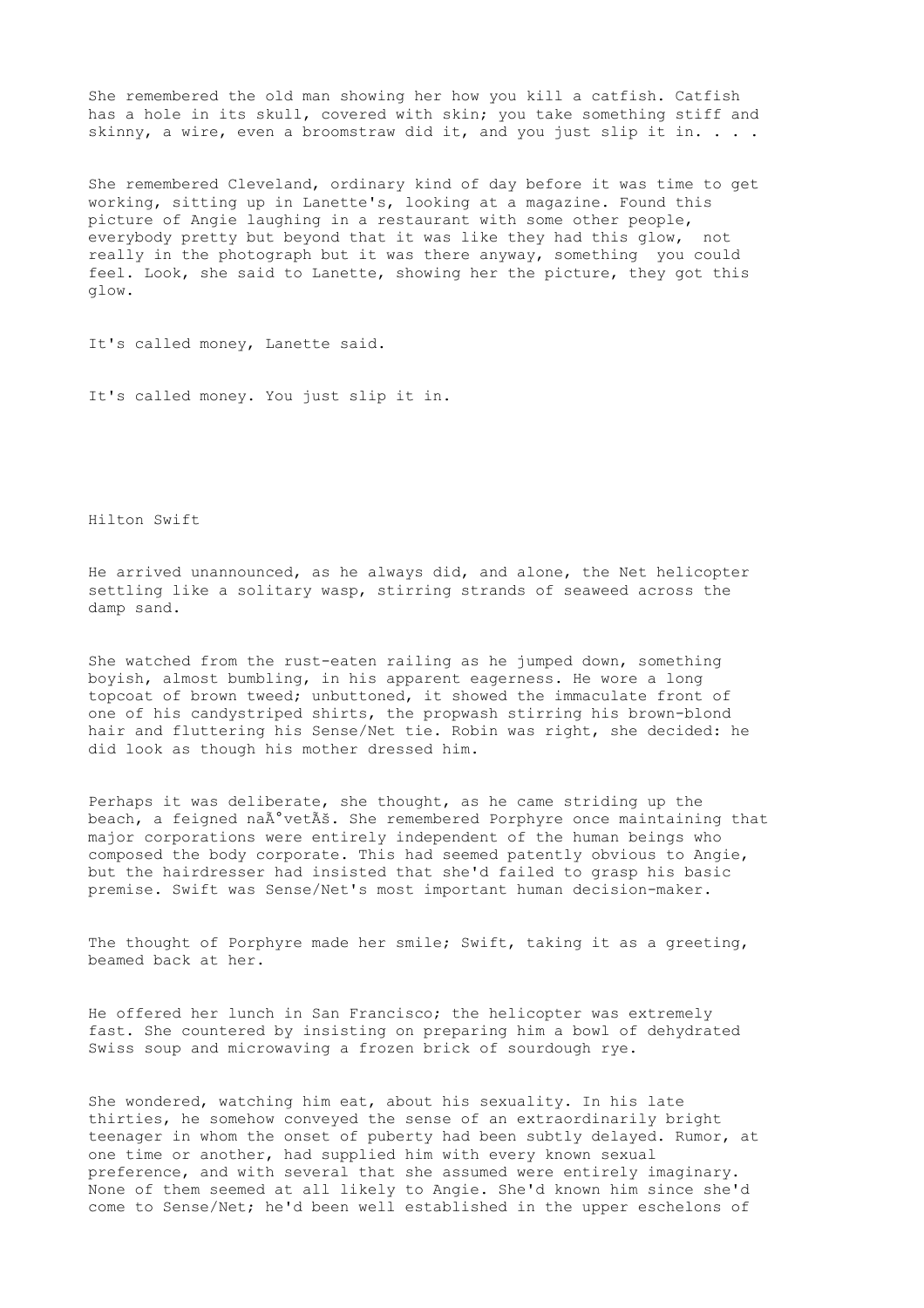production when she'd arrived, one of the top people in Tally Isham's team, and he'd taken an immediate professional interest in her. Looking back, she assumed that Legba had steered her into his path: he'd been so obviously on his way up, though she might not have seen it herself, then, dazzled by the glitter and constant movement of the scene.

Bobby had taken an instant dislike to him, bristling with a Barrytowner's inbred hostility to authority, but had generally managed to conceal it for the sake of her career. The dislike had been mutual, Swift greeting their split and Bobby's departure with obvious relief.

 Hilton, she said, as she poured him a cup of the herbal tea he preferred to coffee, what is it that's keeping Robin in London?

He looked up from the steaming cup. Something personal, I think. Perhaps he's found a new friend. Bobby had always been Angie's friend , to Hilton. Robin's friends tended to be young, male, and athletic; the muted erotic sequences in her stims with Robin were assembled from stock footage provided by Continuity and heavily treated by Raebel and his effects team. She remembered the one night they'd spent together, in a windblown house in southern Madagascar, his passivity and his patience. They'd never tried again, and she'd suspected that he feared that intimacy would undermine the illusion their stims projected so perfectly.

 What did he think of me going into the clinic, Hilton? Did he tell you?

I think he admired you for it.

Someone told me recently that he's been telling people I'm crazy.

He'd rolled up his striped shirtsleeves and loosened his tie. I can't imagine Robin thinking that, let alone saying it. I know what he thinks of you. You know what gossip is, in the Net. . . .

Hilton, where's Bobby?

His brown eyes, very still. Isn't that over, Angie?

Hilton, you know. You must know. You know where he is. Tell me.

We lost him.

Lost him?

 Security lost him. You're right, of course; we kept the closest possible track of him after he left you. He reverted to type. There was an edge of satisfaction in his voice.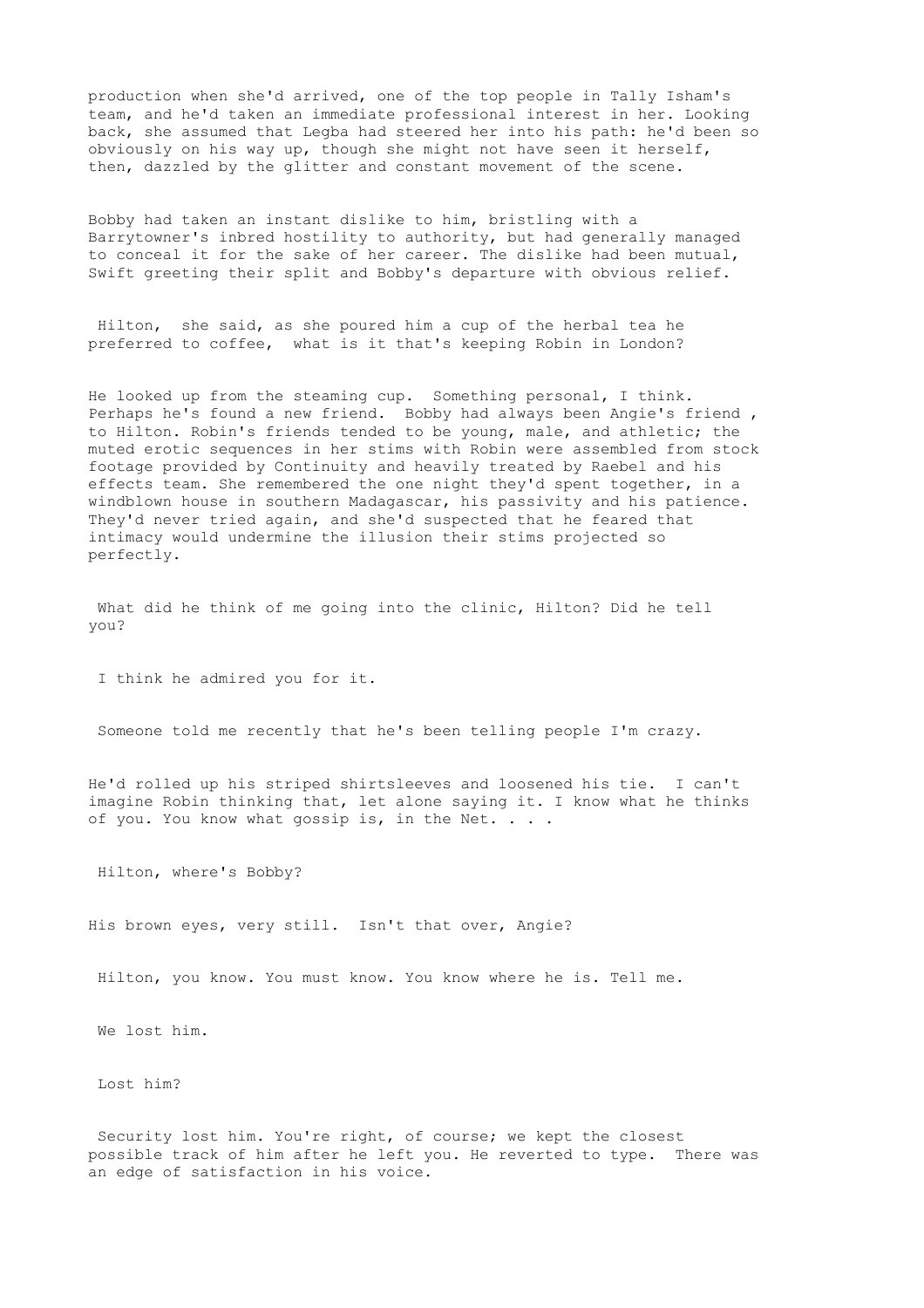And what type was that?

 I've never asked what brought you together, he said. Security investigated both of you, of course. He was a petty criminal.

She laughed. He wasn't even that. . . .

You were unusually well represented, Angie, for an unknown. You know that your agents made it a key condition of your contract that we take Bobby Newmark on as well.

Contracts have had stranger conditions, Hilton.

And he went on salary as your . . . companion.

My 'friend.'

Was Swift actually blushing? He broke eye contact, looked down at his hands. When he left you, he went to Mexico, Mexico City. Security was tracing him, of course; we don't like to lose track of anyone who knows that much about the personal life of one of our stars. Mexico City is a very . . . complicated place. . . . We do know that he seemed to be trying to continue his previous . . . career.

He was hustling cyberspace?

He met her eyes again. He was seeing people in the business, known criminals.

And? Go on.

 He . . . faded out. Vanished. Do you have any idea what Mexico City is like, if you slip below the poverty line?

And he was poor?

He'd become an addict. According to our best sources.

An addict? Addicted to what?

I don't know.

Continuity!

He almost spilled his tea.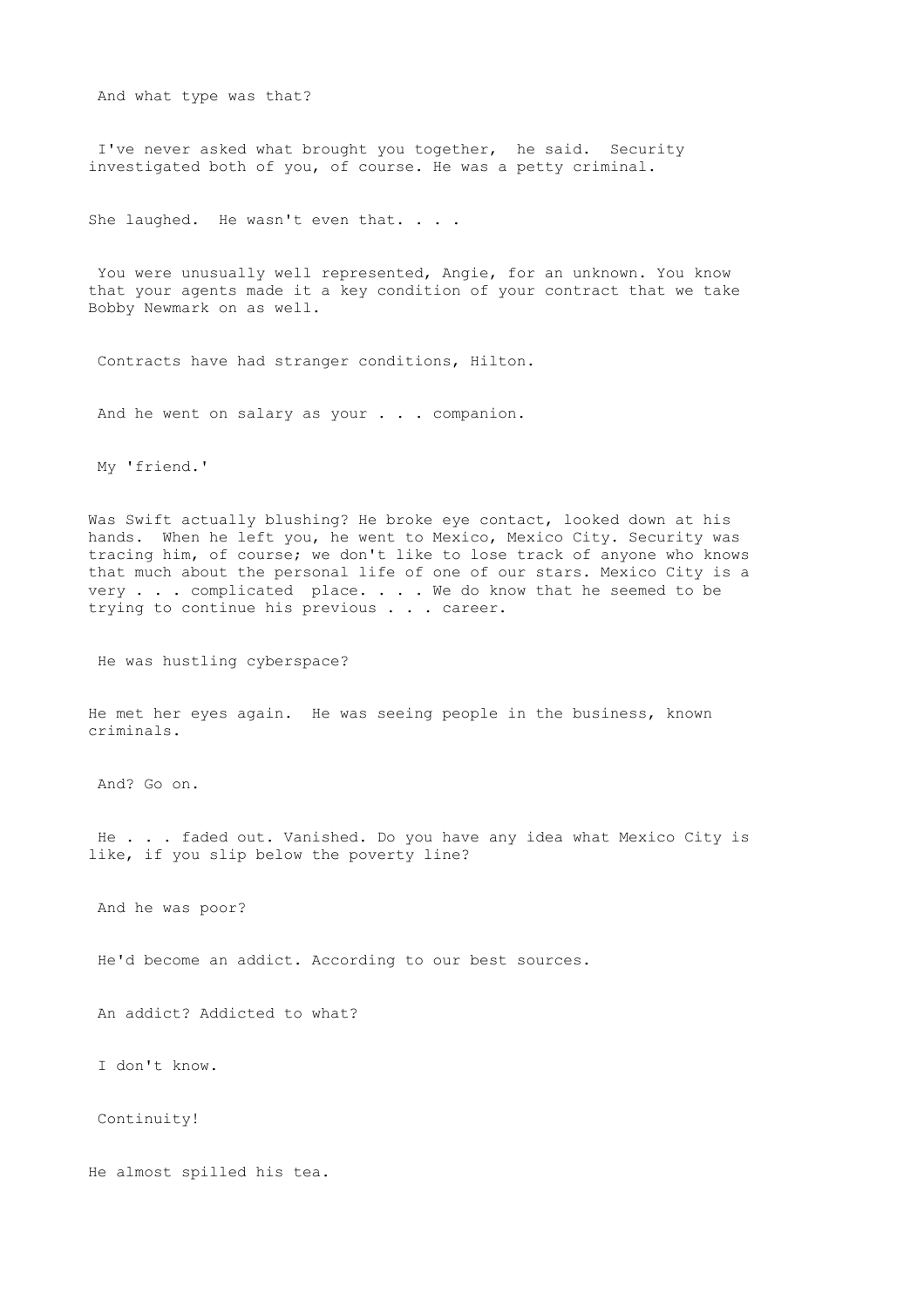Hello, Angie.

 Bobby, Continuity. Bobby Newmark, my friend , glaring at Swift. He went to Mexico City. Hilton says he became addicted to something. A drug, Continuity?

I'm sorry, Angie. That's classified data.

Hilton . . .

Continuity, he began, and coughed.

Hello, Hilton.

Executive override, Continuity. Do we have that information?

Security's sources described Newmark's addiction as neuro-electronic.

I don't understand.

Some sort of, um, 'wirehead' business, Swift offered.

She felt an impulse to tell him how she'd found the drug, the charger.

Hush , child . Her head was full of the sound of bees, a building pressure.

Angie? What is it? He was half up from his chair, reaching for her.

 Nothing. I'm . . . upset. I'm sorry. Nerves. It isn't your fault. I was going to tell you about finding Bobby's cyberspace deck. But you already know about that, don't you?

Can I get you anything? Water?

 No, thanks, but I'll lie down for a while, if you don't mind. But stay, please. I have some ideas for orbital sequences that I'd like your .<br>advice on. . . .

 Of course. Have a nap, I'll have a walk on the beach, and then we'll talk.

She watched him from the bedroom window, watched his brown figure recede in the direction of the Colony, followed by the patient little Dornier.

He looked like a child on the empty beach; he looked as lost as she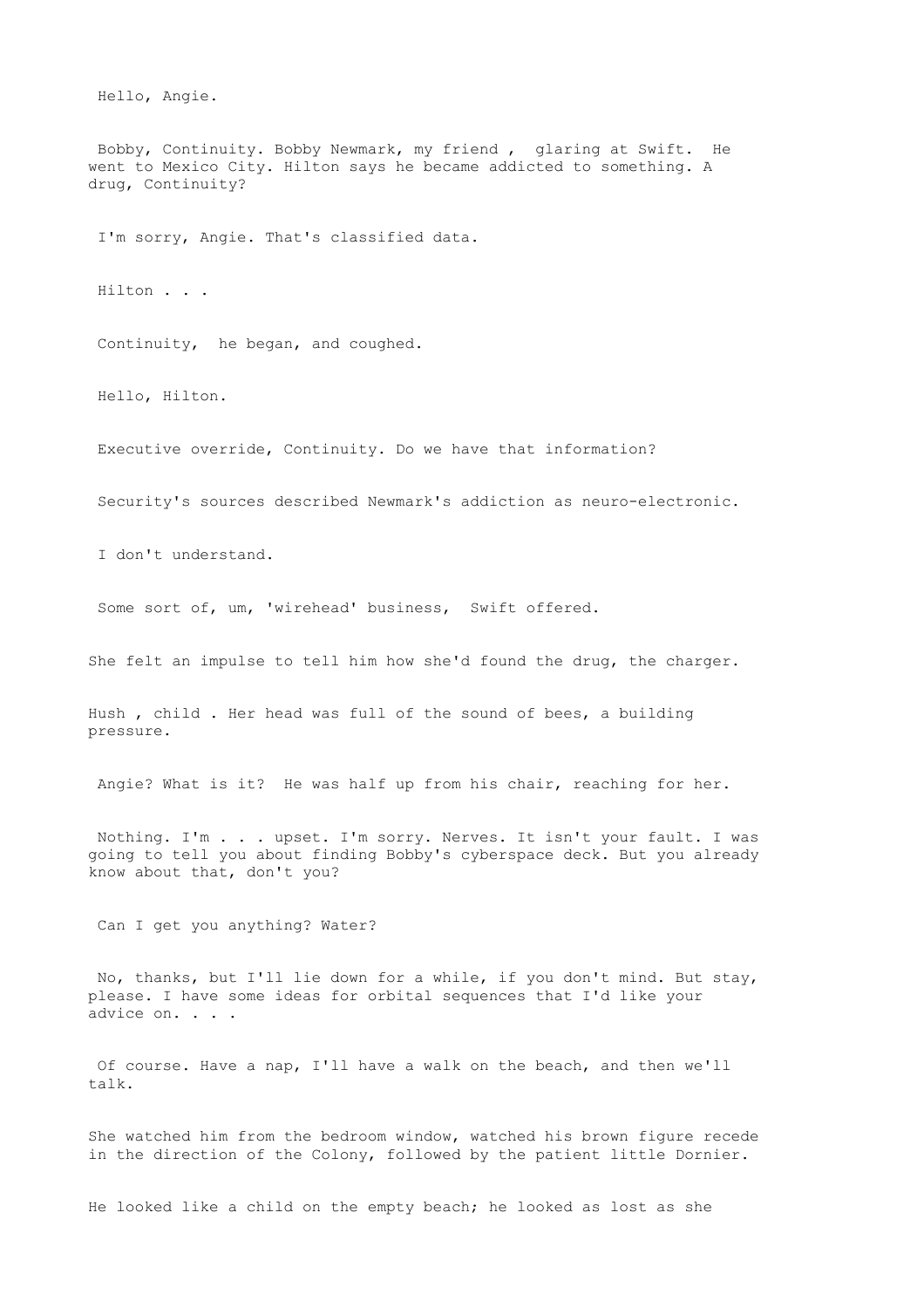The Aleph

As the sun rose, still no power for the 100-watt bulbs, Gentry's loft filled with a new light. Winter sunlight softened the outlines of the consoles and the holo table, brought out the texture of the ancient books that lined sagging chipboard shelves along the west wall. As Gentry paced and talked, his blond roostertail bobbing each time he spun on a black bootheel, his excitement seemed to counter the lingering effects of Cherry's sleep-derms. Cherry sat on the edge of the bed, watching Gentry but glancing occasionally at the battery telltale on the stretcher's superstructure. Slick sat in a broken-down chair scrounged from the Solitude and recushioned with transparent plastic over wadded pads of discarded clothing.

To Slick's relief, Gentry had skipped the whole business of the Shape and launched straight into his theory about the aleph thing. As always, once Gentry got going, he used words and constructions that Slick had trouble understanding, but Slick knew from experience that it was easier not to interrupt him; the trick was in pulling some kind of meaning out of the overall flow, skipping over the parts you didn't understand.

Gentry said that the Count was jacked into what amounted to a mother-huge microsoft; he thought the slab was a single solid lump of biochip. If that was true, the thing's storage capacity was virtually infinite; it would've been unthinkably expensive to manufacture. It was, Gentry said, a fairly strange thing for anyone to have built at all, although such things were rumored to exist and to have their uses, most particularly in the storage of vast amounts of confidential data. With no link to the global matrix, the data was immune to every kind of attack via cyberspace. The catch, of course, was that you couldn't access it via the matrix; it was dead storage.

 He could have anything in there, Gentry said, pausing to look down at the unconscious face. He spun on his heel and began his pacing again. A world. Worlds. Any number of personality-constructs . . .

Like he's living a stim? Cherry asked. That why he's always in REM?

 No, Gentry said, it's not simstim. It's completely interactive. And it's a matter of scale. If this is aleph-class biosoft, he literally could have anything at all in there. In a sense, he could have an approximation of everything . . . .

 I gotta feeling off Kid Afrika, Cherry said, that this guy was paying to stay this way. Kinda wirehead action but different. And anyway, wirehead's don't REM like that. . . .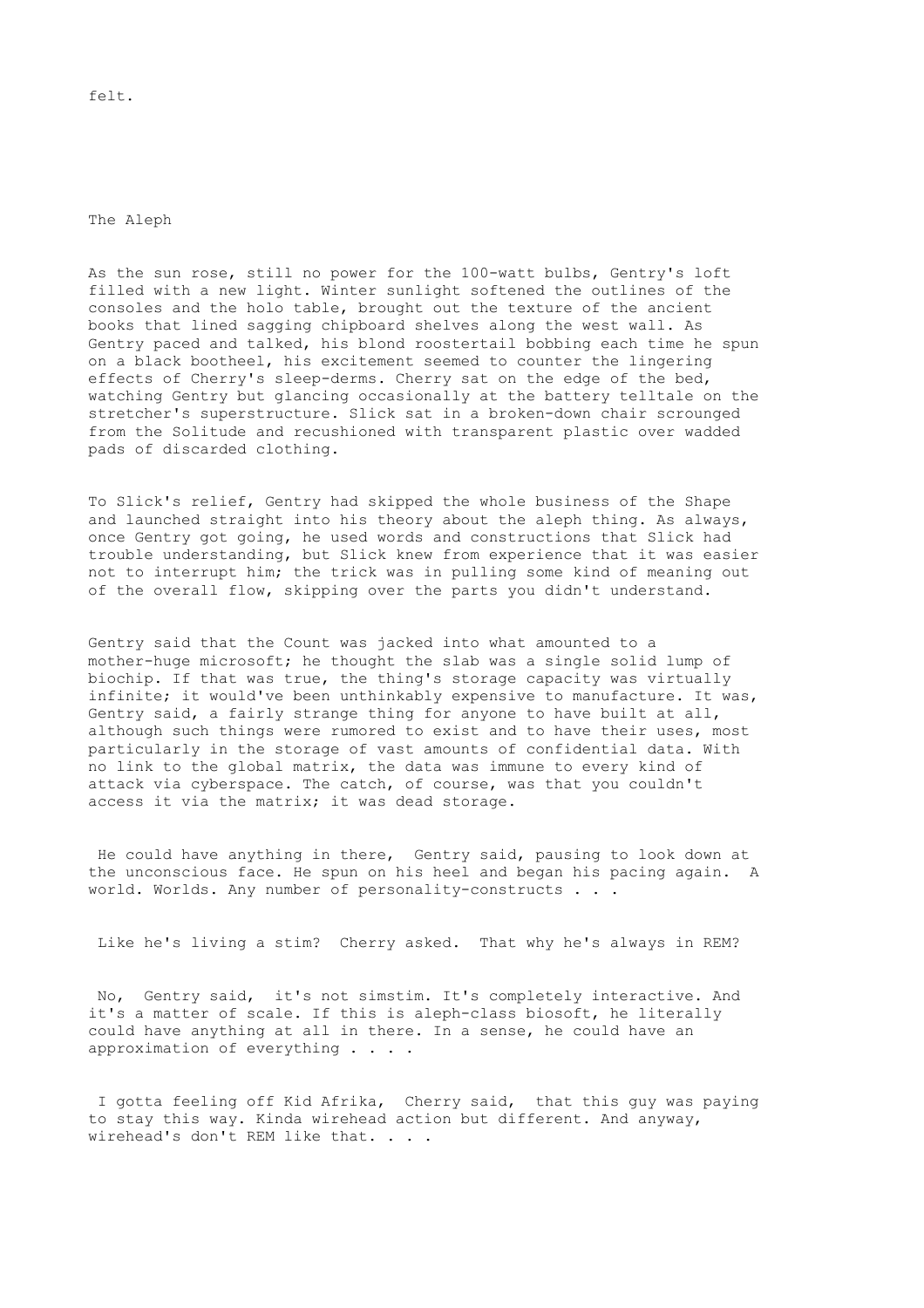But when you tried to put it out through your stuff, Slick ventured, you got that . . . thing. He saw Gentry's shoulders tense beneath black-beaded leather.

 Yes, Gentry said, and now I have to reconstruct our account with the Fission Authority. He pointed at the permanent storage batteries stacked beneath the steel table. Get those out for me.

Yeah, Cherry said, it's about time. I'm freezing my ass.

They left Gentry bent over a cyberspace deck and went back to Slick's room. Cherry had insisted they rig Gentry's electric blanket to one of the batteries so she could drape it over the stretcher. There was cold coffee left on the butane stove; Slick drank it without bothering to reheat it, while Cherry stared out the window at the snow-streaked plain of the Solitude.

How'd it get like this? she asked.

 Gentry says it was a landfill operation a hundred years ago. Then they laid down a lot of topsoil, but stuff wouldn't grow. A lot of the fill was toxic. Rain washed the cover off. Guess they just gave up and started dumping more shit on it. Can't drink the water out there; fulla PCBs and everything else.

What about those rabbits Bird-boy goes hunting for?

 They're west of here. You don't see 'em on the Solitude. Not even rats. Anyway, you gotta test any meat you take around here.

There's birds, though.

Just roost here, go somewhere else to feed.

What is it with you 'n' Gentry? She was still looking out the window.

How do you mean?

My first idea was maybe you were gay. Together, I mean.

 $N<sub>O</sub>$ 

But it's kind of like you need each other some way. . . .

 It's his place, Factory. Lets me live here. I . . . need to live here. To do my work.

To build those things downstairs?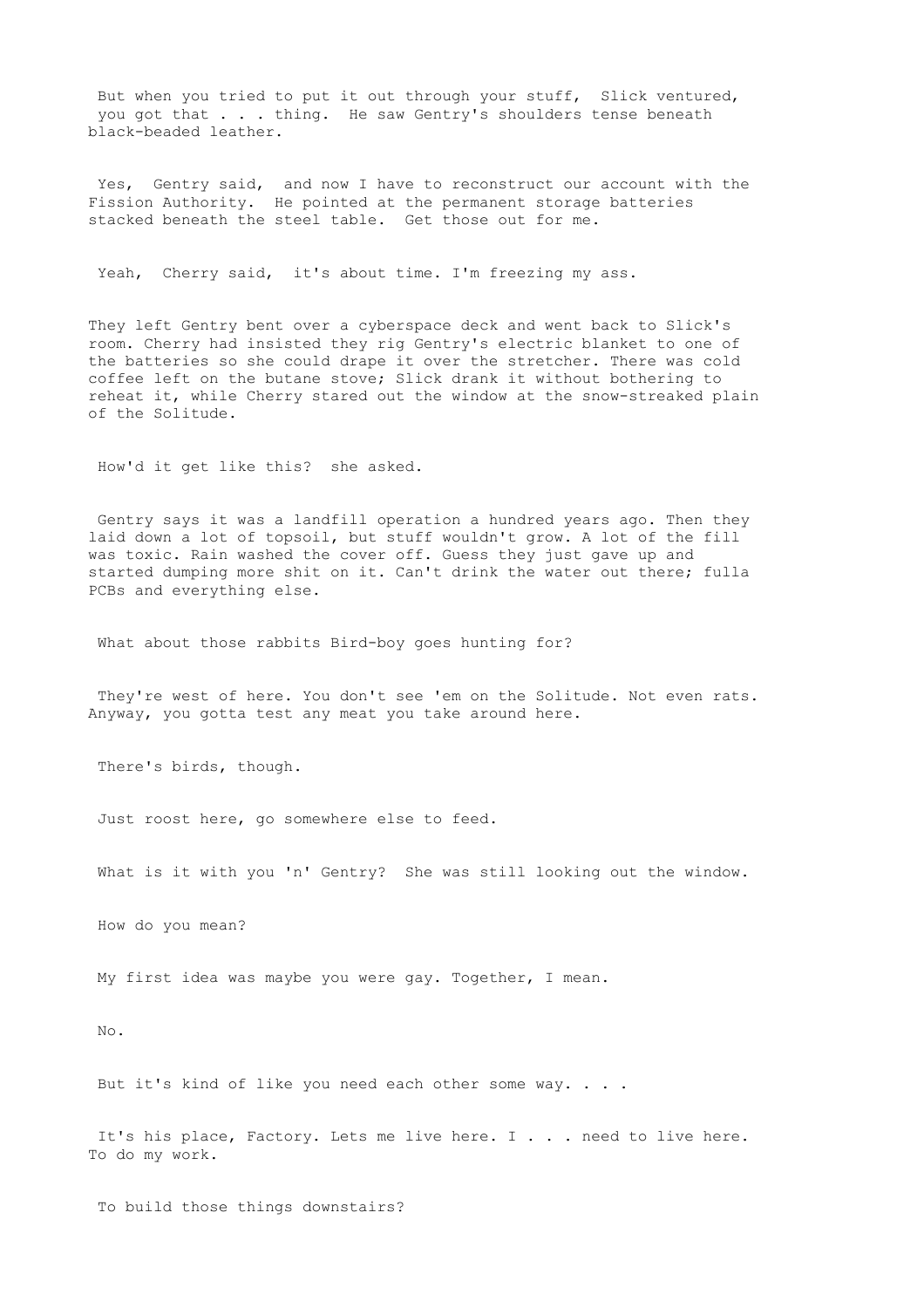The bulb in the yellow cone of fax came on; the fan in the heater kicked in.

Well, Cherry said, squatting in front of the heater and unzipping one jacket after another, he may be crazy but he just did something right.

Gentry was slouched in the old office chair when Slick entered the loft, staring at the little flip-up monitor on his deck.

Robert Newmark, Gentry said.

Huh?

 Retinal identification. Either this is Robert Newmark or someone who bought his eyes.

 How'd you get that? Slick bent to peer at the screen of basic birth stats.

Gentry ignored the question. This is it. Push it and you run into something else entirely.

How's that?

Someone wants to know if anyone asks any questions about Mr. Newmark.

Who?

 I don't know. Gentry drummed his fingers on his black leather thighs. Look at this: nothing. Born in Barrytown. Mother: Marsha Newmark. We've got his SIN, but it's definitely been tagged. He shoved the chair back on its casters and swung around so that he could see the Count's still face. How about it, Newmark? Is that your name? He stood up and went to the holo table.

Don't, Slick said.

Gentry touched the power stud on the holo table.

And the gray thing was there again, for an instant, but this time it dived toward the core of the hemispherical display, dwindled, and was gone. No. It was there, a minute gray sphere at the very center of the glowing projection field.

Gentry's crazy smile had returned. Good, he said.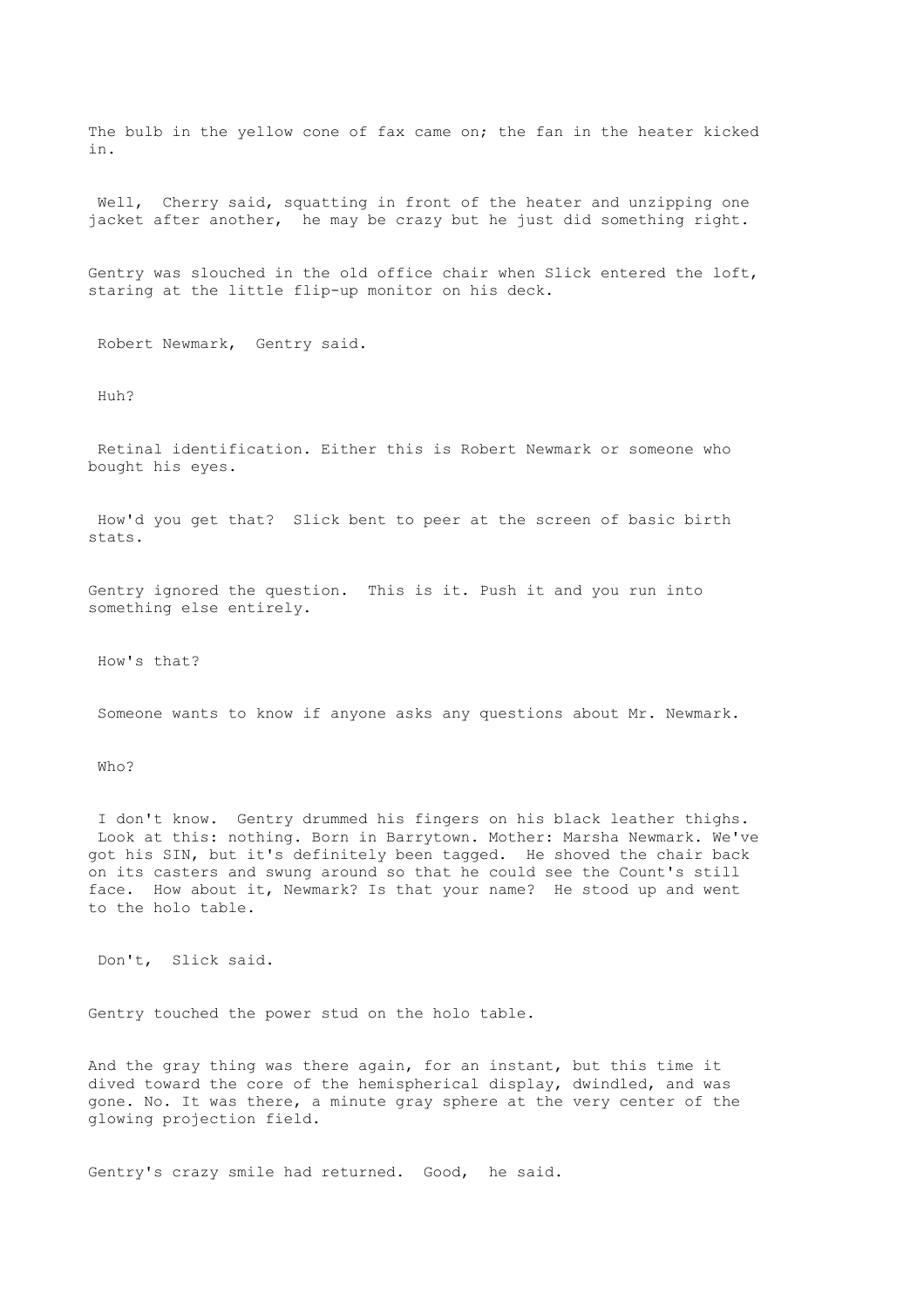What's good? I see what it is. A kind of ice. A security program. That monkey? Someone has a sense of humor. If the monkey doesn't scare you off, it turns into a pea. . . . He crossed to the table and began to root through one of the panniers. I doubt if they'll be able to do that with a direct sensory link. He held something in his hand now. A trode-net.

Gentry, don't do it! Look at him!

I'm not going to do it, Gentry said. You are.

Ghosts and Empties

Staring through the cab's smudged windows, she found herself wishing for Colin and his wry commentary, then remembered that this was entirely beyond his sphere of expertise. Did Maas-Neotek manufacture a similar unit for the Sprawl, she wondered, and if so, what form would its ghost take?

Sally, she said, perhaps half an hour into the drive to New York, why did Petal let me go with you?

Because he was smart.

And my father?

Your father'll shit.

I'm sorry?

 Will be angry. If he finds out. And he may not. We aren't here for long.

Why are we here?

I gotta talk to somebody.

But why am I here?

You don't like it here?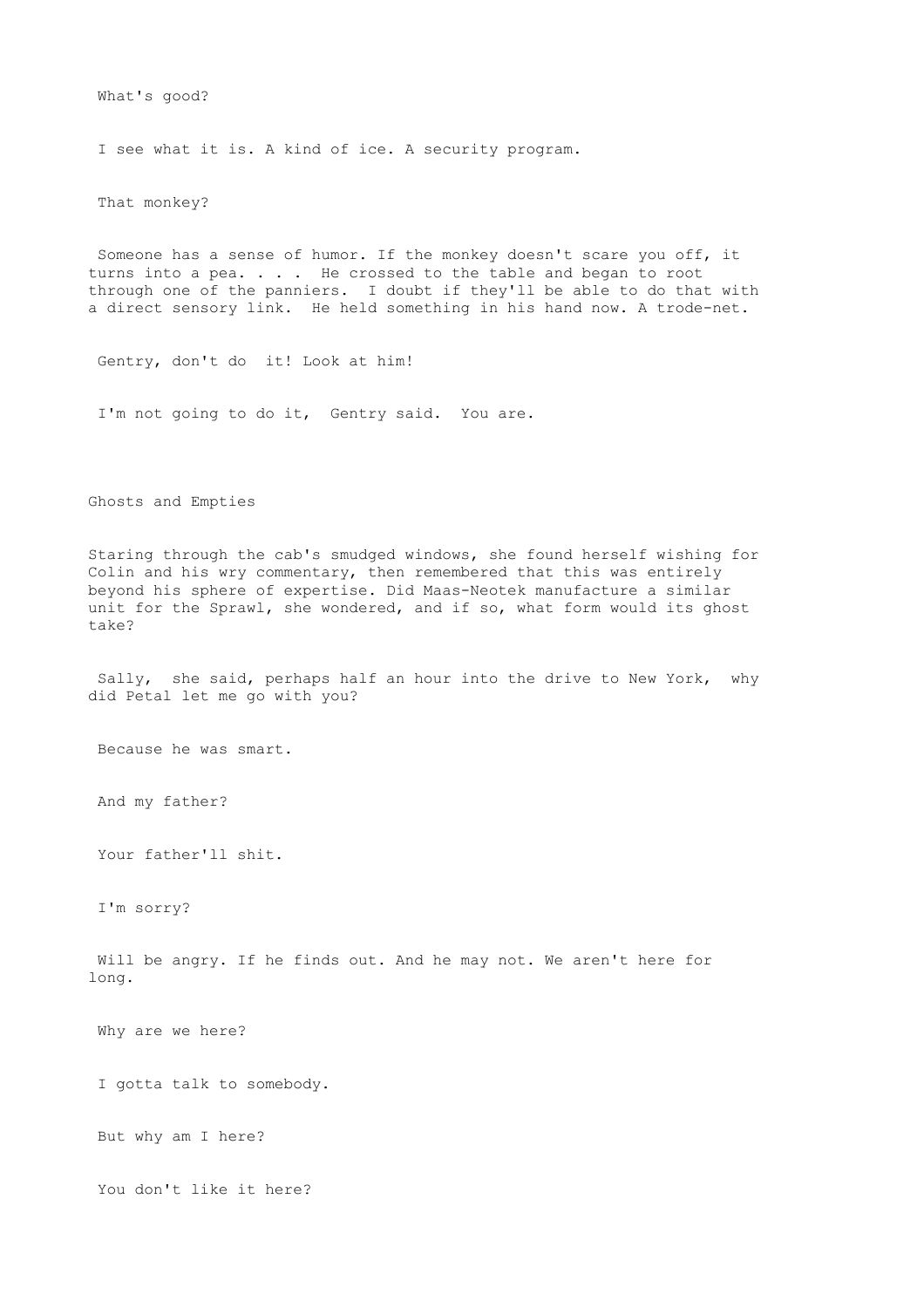Kumiko hesitated. Yes, I do.

 Good. Sally shifted on the broken-down seat. Petal had to let us go. Because he couldn't have stopped us without hurting one of us. Well, maybe not hurting. More like insulting. Swain could cool you, then tell you he was sorry later, tell your father it was for your own good, if it came to that, but if he cools me, it's like face , right? When I saw Petal down there with the gun, I knew he was going to let us go. Your room's kinked. The whole place is. I set the motion sensors off when I was getting your gear together. Figured I would. Petal knew it was me. That's why he rang the phone, to let me know he knew.

I don't understand.

 Kind of a courtesy, so I'd know he was waiting. Gimme a chance to think. But he didn't have a choice and he knew it. Swain, see, he's being forced to do something, and Petal knows it. Or anyway Swain says he is, being forced. Me, I'm definitely being forced. So I start wondering how bad Swain needs me. Real bad. Because they let me walk off with the oyabun 's daughter, shipped all the way to Notting Hill for the safekeeping. Something there scares him worse than your daddy. 'Less it's something that'll make him richer than your daddy already has. Anyway, taking you kind of evens things up. Kind of like pushing back. You mind?

But you are being threatened?

Somebody knows a lot of things I did.

And Tick has discovered the identity of this person?

Yeah. Guess I knew anyway. Wish to fuck I'd been wrong.

The hotel Sally chose was faced with rust-stained steel panels, each panel secured with gleaming chrome bolts, a style Kumiko knew from Tokyo and thought of as somewhat old-fashioned.

Their room was large and gray, a dozen shades of gray, and Sally walked straight to the bed, after she'd locked the door, took off her jacket, and lay down.

You don't have a bag, Kumiko said.

Sally sat up and began to remove her boots. I can buy what I need. You tired?

 $N<sub>0</sub>$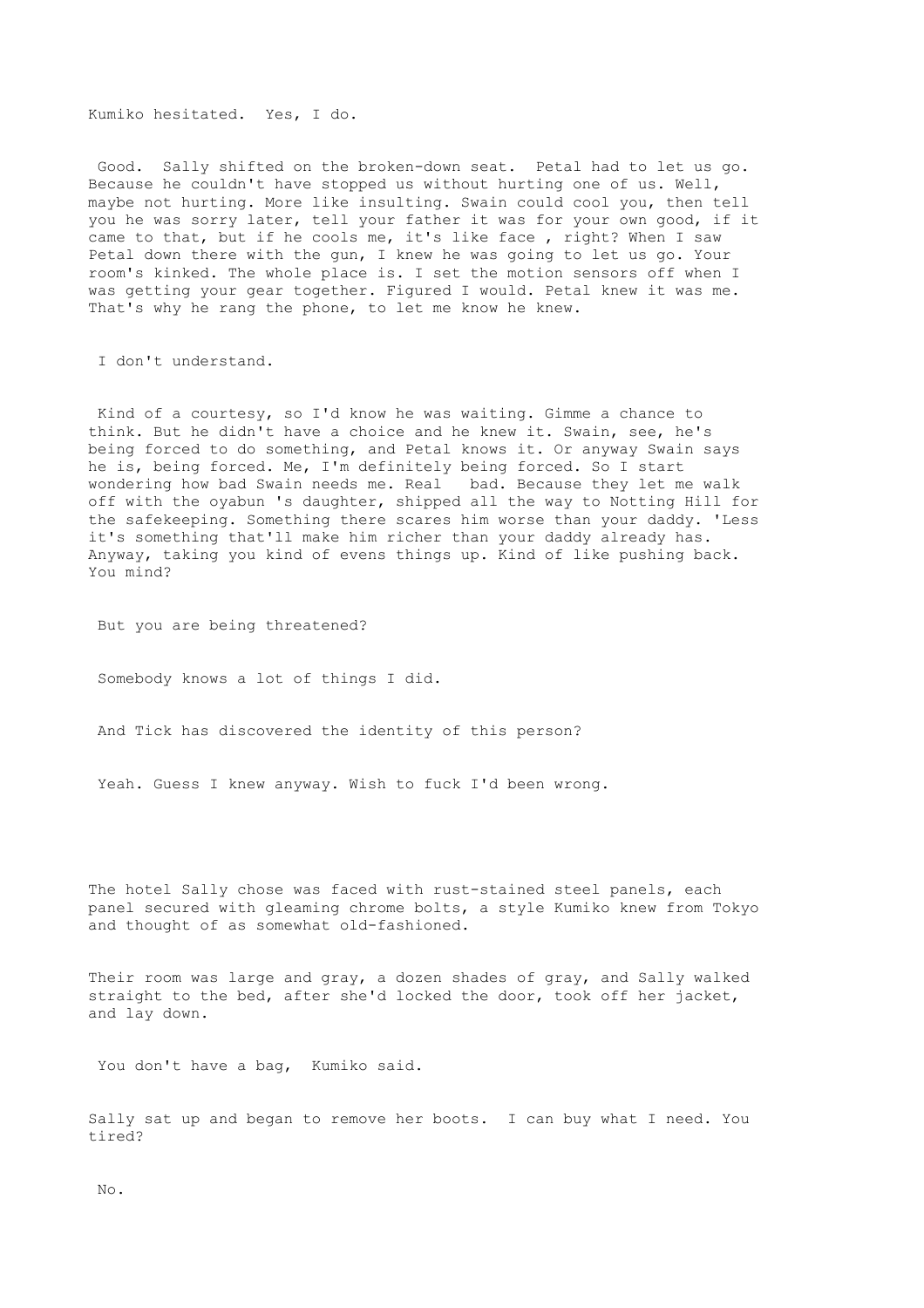I am. She pulled her black sweater over her head. Her breasts were small, with brownish pink nipples; a scar, running from just below the left nipple, vanished into the waistband of her jeans.

You were hurt, Kumiko said, looking at the scar.

Sally looked down. Yeah.

Why didn't you have it removed?

Sometimes it's good to remember.

Being hurt?

Being stupid.

Gray on gray. Unable to sleep, Kumiko paced the gray carpet. There was something vampiric about the room, she decided, something it would have in common with millions of similar rooms, as though its bewilderingly seamless anonymity were sucking away her personality, fragments of which emerged as her parents' voices, raised in argument, as the faces of her father's black-suited secretaries. . . .

Sally slept, her face a smooth mask. The view from the window told Kumiko nothing at all: only that she looked out on a city that was neither Tokyo nor London, a vast generic tumble that was her century's paradigm of urban reality.

Perhaps she slept too, Kumiko, though later she wasn't certain. She watched Sally order toiletries and underwear, tapping her requirements into the bedside video. Her purchases were delivered while Kumiko was in the shower.

Okay, Sally said, from beyond the door, towel off, get dressed, we're going to see the man.

What man? Kumiko asked, but Sally hadn't heard her.

Gomi.

Thirty-five percent of the landmass of Tokyo was built on gomi , on level tracts reclaimed from the Bay through a century's systematic dumping. Gomi , there, was a resource to be managed, to be collected, sorted, carefully plowed under.

London's relationship to gomi was more subtle, more oblique. To Kumiko's eyes, the bulk of the city consisted of gomi , of structures the Japanese economy would long ago have devoured in its relentless hunger for space in which to build. Yet these structures revealed, even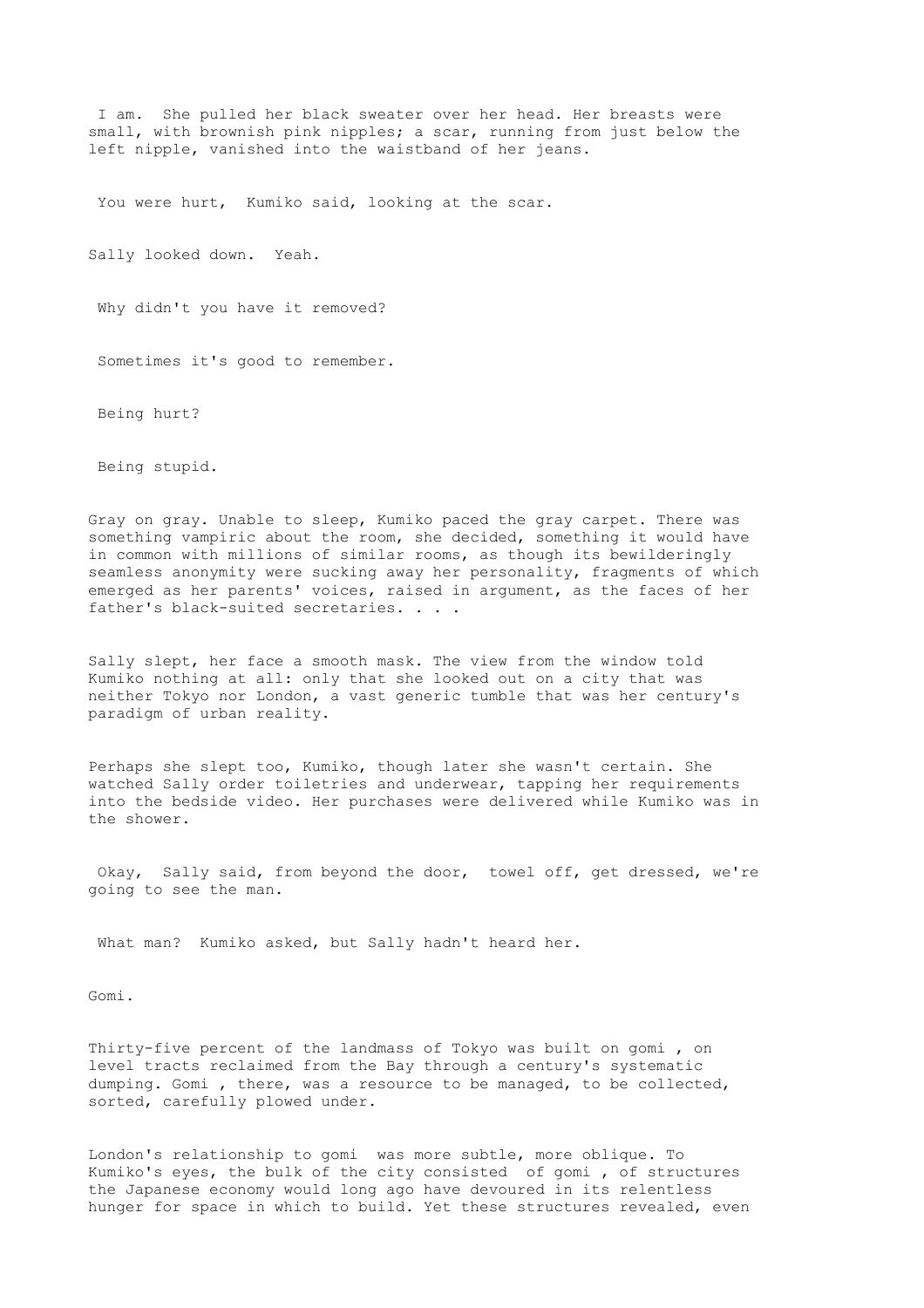to Kumiko, the fabric of time, each wall patched by generations of hands in an ongoing task of restoration. The English valued their gomi in its own right, in a way she had only begun to understand; they inhabited it.

Gomi in the Sprawl was something else: a rich humus, a decay that sprouted prodigies in steel and polymer. The apparent lack of planning alone was enough to dizzy her, running so entirely opposite the value her own culture placed on efficient land use.

Their taxi ride from the airport had already shown her decay, whole blocks in ruin, unglazed windows gaping above sidewalks heaped with trash. And faces staring as the armored hover made its way through the streets.

Now Sally plunged her abruptly into the full strangeness of this place, with its rot and randomness rooting towers taller than any in Tokyo, corporate obelisks that pierced the sooty lacework of overlapping domes.

Two cab rides away from their hotel, they took to the street itself, into early-evening crowds and a slant of shadow. The air was cold, but not the cold of London, and Kumiko thought of the blossoms in Ueno Park.

Their first stop was a large, somewhat faded bar called the Gentleman Loser, where Sally conducted a quiet, very rapid exchange with a bartender.

They left without buying a drink.

 Ghosts, Sally said, rounding a corner, Kumiko close at her side. The streets had grown progressively more empty, these past several blocks, the buildings darker and more decrepit.

Pardon me?

Lotta ghosts here for me, or anyway there should be.

You know this place?

Sure. Looks all the same, but different, you know?

No . . .

 Someday you will. We find who I'm looking for, you just do your good-girl routine. Speak if you're spoken to, otherwise don't.

Who are we looking for?

The man. What's left of him, anyway . . .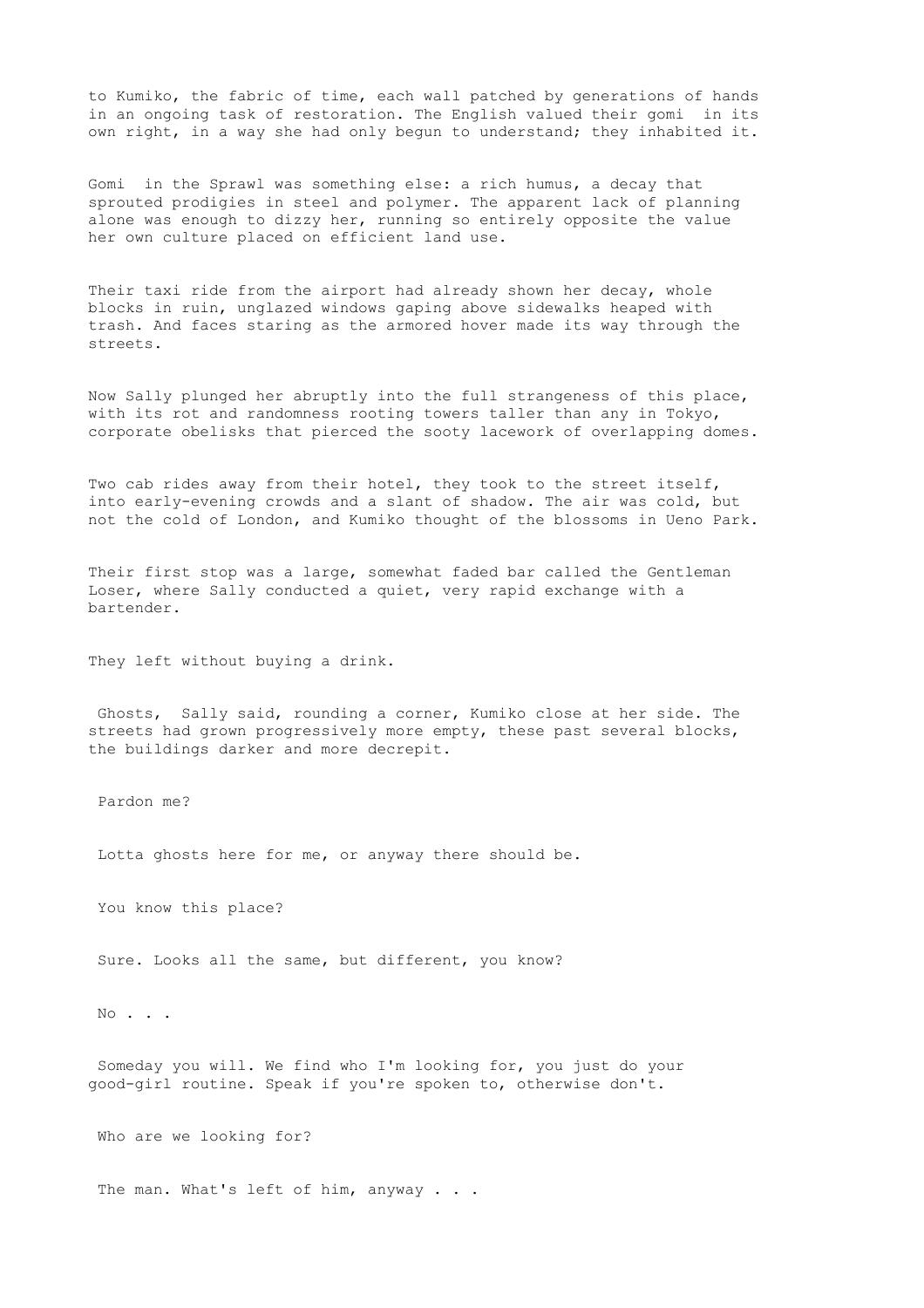Half a block on, the grim street empty -- Kumiko had never seen an empty street before, aside from Swain's crescent shrouded in midnight snow --Sally came to a halt beside an ancient and utterly unpromising storefront, its twin display windows silvered with a rich inner coating of dust. Peering in, Kumiko made out the glass-tube letters of an unlit neon sign: METRO, then a longer word. The door between the windows had been reinforced with a sheet of corrugated steel; rusting eyebolts protruded at intervals, strung with slack lengths of galvanized razor wire.

Now Sally faced that door, squared her shoulders, and executed a fluid series of small, quick gestures.

Kumiko stared as the sequence was repeated. Sally --

Jive, Sally cut her off. I told you to shut up, okay?

 Yeah? The voice, barely more than a whisper, seemed to come from nowhere in particular.

I told you already, Sally said.

I don't jive.

I wanna talk to him, she said, her voice hard and careful.

He's dead.

I know that.

A silence followed, and Kumiko heard a sound that might have been the wind, a cold, grit-laden wind scouring the curve of the geodesics far above them.

 He's not here, the voice said, and seemed to recede. Round the corner, half a block, left into the alley.

Kumiko would remember the alley always: dark brick slick with damp, hooded ventilators trailing black streamers of congealed dust, a yellow bulb in a cage of corroded alloy, the low growth of empty bottles that sprouted at the base of either wall, the man-sized nests of crumpled fax and white foam packing segments, and the sound of Sally's bootheels.

Past the bulb's dim glow was darkness, though a reflected gleam on wet brick showed a final wall, cul-de- sac, and Kumiko hesitated, frightened by a sudden stir of echo, a scurrying, the steady dripping of water. . . .

Sally raised her hand. A tight beam of very bright light framed a sharp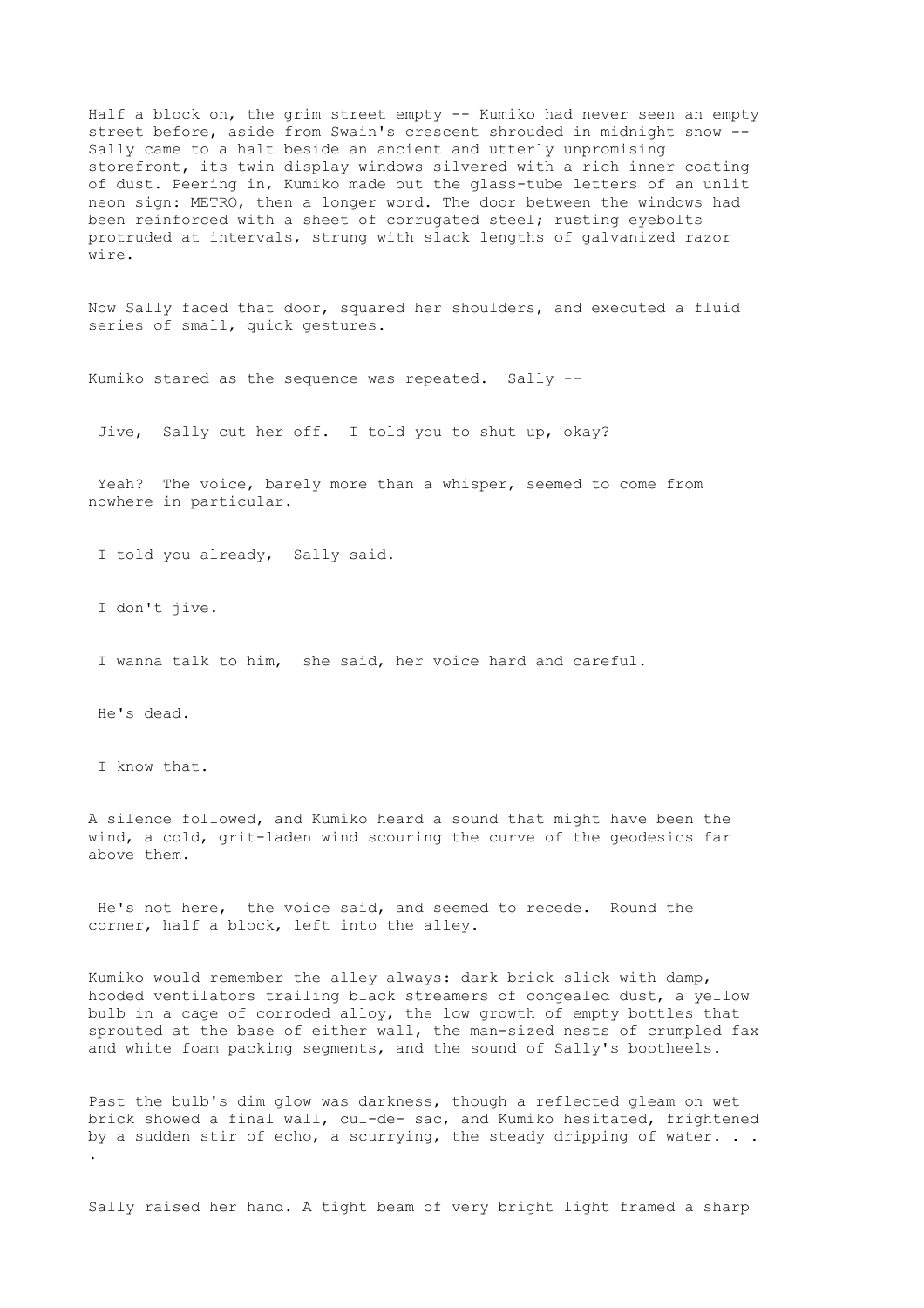circle of paint-scrawled brick, then smoothly descended.

Descended until it found the thing at the base of the wall, dull metal, an upright rounded fixture that Kumiko mistook for another ventilator. Near its base were the stubs of white candles, a flat plastic flask filled with a clear liquid, an assortment of cigarette packets, a scattering of loose cigarettes, and an elaborate, multiarmed figure drawn in what appeared to be white powdered chalk.

Sally stepped forward, the beam held steady, and Kumiko saw that the armored thing was bolted into the brickwork with massive rivets. Finn?

A rapid flicker of pink light from a horizontal slot.

Hey, Finn, man . . . An uncharacteristic hesitation in her voice . . .

 Moll. A grating quality, as if through a broken speaker. What's with the flash? You still got amps in? Gettin' old, you can't see in the dark so good?

For my friend.

Something moved behind the slot, its color the unhealthy pink of hot cigarette ash in noon sunlight, and Kumiko's face was washed with a stutter of light.

Yeah, grated the voice, so who's she?

Yanaka's daughter.

No shit.

Sally lowered the light; it fell on the candles, the flask, the damp gray cigarettes, the white symbol with its feathery arms.

 Help yourself to the offerings, said the voice. That's half a liter of Moskovskaya there. The hoodoo mark's flour. Tough luck; the high rollers draw 'em in cocaine.

 Jesus, Sally said, an odd distance in her voice, squatting down, I don't believe this. Kumiko watched as she picked up the flask and sniffed at the contents.

 Drink it. It's good shit. Fuckin' better be. Nobody shortcounts the oracle, not if they know what's good for 'em.

 Finn, Sally said, then tilted the flask and swallowed, wiping her mouth with the back of her hand, you gotta be crazy. . . .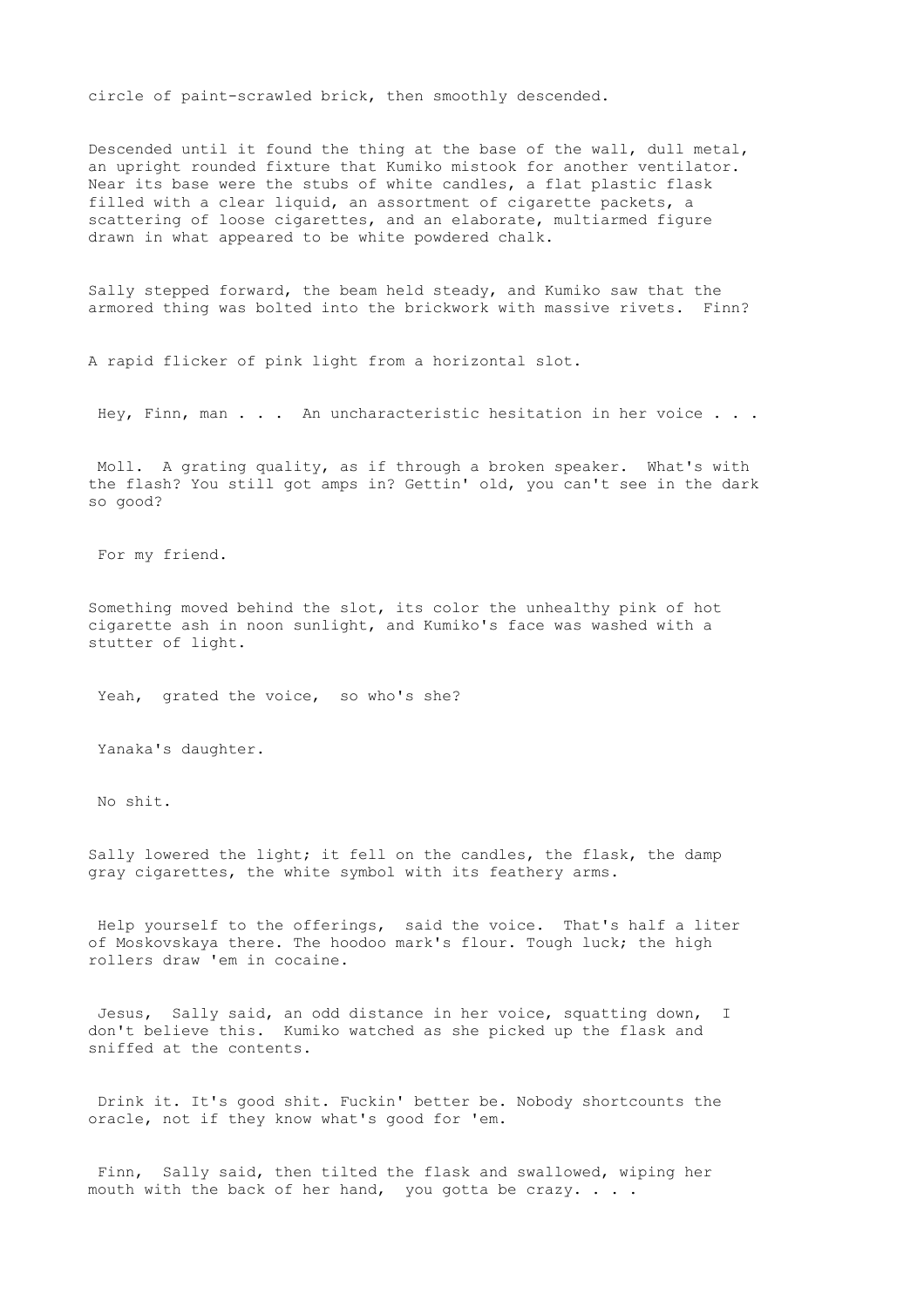I should be so lucky. A rig like this, I'm pushing it to have a little imagination, let alone crazy.

Kumiko moved closer, then squatted beside Sally.

 It's a construct, a personality job? Sally put down the flask of vodka and stirred the damp flour with the tip of a white fingernail.

 Sure. You seen 'em before. Real-time memory if I wanna, wired into c-space if I wanna. Got this oracle gig to keep my hand in, you know? The thing made a strange sound: laughter. Got love troubles? Got a bad woman don't understand you? The laugh noise again, like peals of static. Actually I'm more into business advice. It's the local kids leave the goodies. Adds to the mystique, kinda. And once in a while I get a skeptic, some asshole figures he'll help himself to the take. A scarlet hairline flashed from the slit and a bottle exploded somewhere to Kumiko's right. Static laughter. So what brings you this way, Moll? You and, again the pink light flicked across Kumiko's face, Yanaka's daughter . . .

The Straylight run, Sally said.

Long time, Moll . . .

 She's after me, Finn. Fourteen years and that crazy bitch is on my ass. . . .

 So maybe she's got nothin' better to do. You know how rich folks are. . . .

You know where Case is, Finn? Maybe she's after him. . . .

 Case got out of it. Rolled up a few good scores after you split, then he kicked it in the head and quit clean. You did the same, maybe you wouldn't be freezing your buns off in an alley, right? Last I heard, he had four kids. . . .

Watching the hypnotic sweep of the scanning pink ember, Kumiko had some idea of what it was that Sally spoke with. There were similar things in her father's study, four of them, black lacquered cubes arranged along a low shelf of pine. Above each cube hung a formal portrait. The portraits were monochrome photographs of men in dark suits and ties, four very sober gentlemen whose lapels were decorated with small metal emblems of the kind her father sometimes wore. Though her mother had told her that the cubes contained ghosts, the ghosts of her father's evil ancestors, Kumiko found them more fascinating than frightening. If they did contain ghosts, she reasoned, they would be quite small, as the cubes themselves were scarcely large enough to contain a child's head.

Her father sometimes meditated before the cubes, kneeling on the bare tatami in an attitude that connoted profound respect. She had seen him in this position many times, but she was ten before she heard him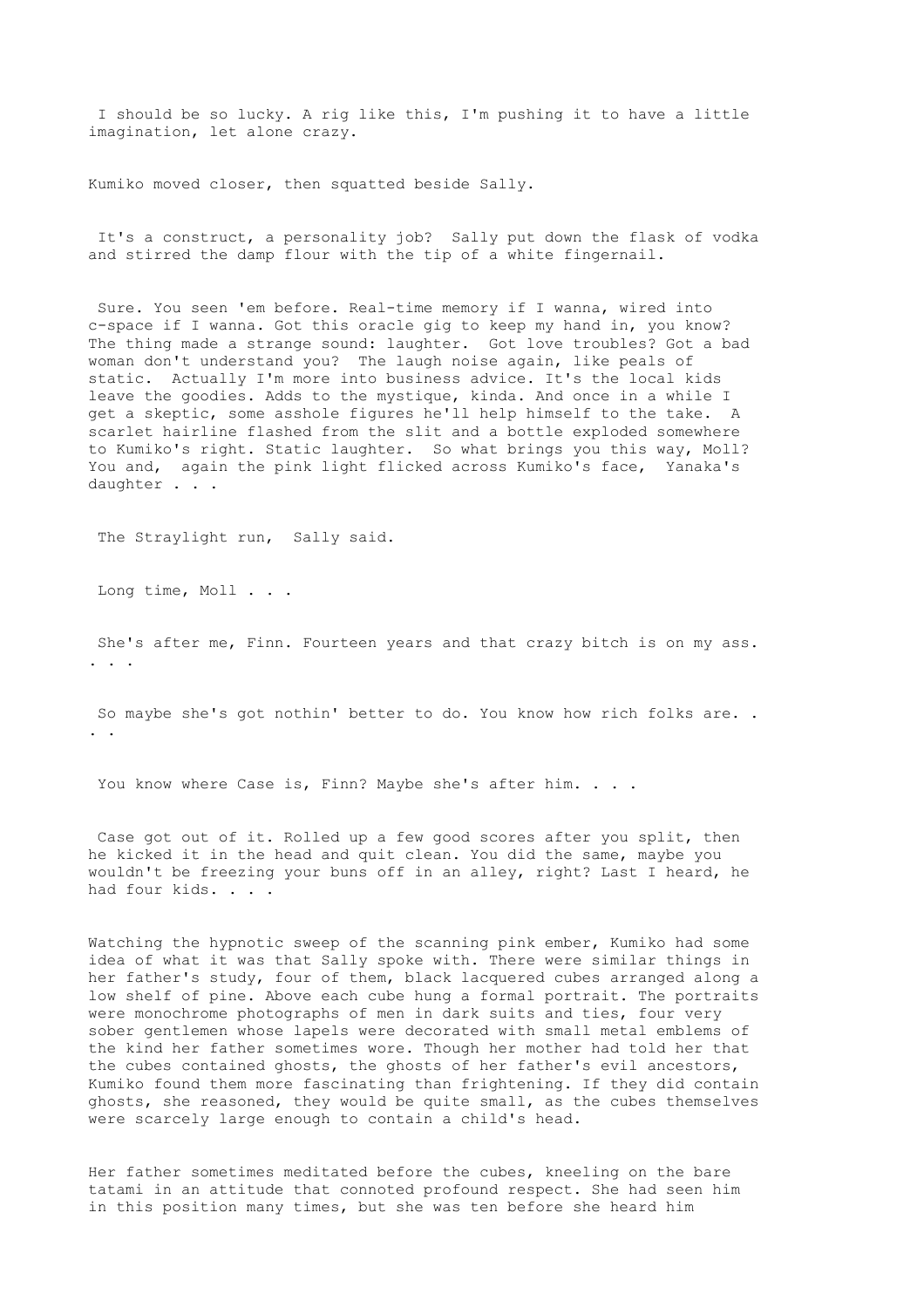address the cubes. And one had answered. The question had meant nothing to her, the answer less, but the calm tone of the ghost's reply had frozen her where she crouched, behind a door of paper, and her father had laughed to find her there; rather than scolding her, he'd explained that the cubes housed the recorded personalities of former executives, corporate directors. Their souls? she'd asked. No, he'd said, and smiled, then added that the distinction was a subtle one. They are not conscious. They respond, when questioned, in a manner approximating the response of the subject. If they are ghosts, then holograms are ghosts.

After Sally's lecture on the history and hierarchy of the Yakuza, in the robata bar in Earls Court, Kumiko had decided that each of the men in the photographs, the subjects of the personality recordings, had been an oyabun .

The thing in the armored housing, she reasoned, was of a similar nature, though perhaps more complex, just as Colin was a more complex version of the Michelin guide her father's secretaries had carried on her Shinjuku shopping expeditions. Finn, Sally called it, and it was evident that this Finn had been a friend or associate of hers.

But did it wake, Kumiko wondered, when the alley was empty? Did its laser vision scan the silent fall of midnight snow?

 Europe, Sally began, when I split from Case I went all around there. Had a lot of money we got for the run, anyway it looked like a lot then. Tessier-Ashpool's AI paid it out through a Swiss bank. It erased every trace we'd ever been up the well; I mean everything, like if you looked up the names we traveled under, on the JAL shuttle, they just weren't there. Case checked it all out when we were back in Tokyo, wormed his way into all kinds of data; it was like none of it ever happened. I didn't understand how it could do that, AI or not, but nobody ever really understood what happened up there, when Case rode that Chinese icebreaker through their core ice.

Did it try to get in touch, after?

Not that I know of. He had this idea that it was gone, sort of; not gone gone, but gone into everything, the whole matrix. Like it wasn't in cyberspace anymore, it just was. And if it didn't want you to see it, to know it was there, well, there was no way you ever could, and no way you'd ever be able to prove it to anybody else even if you did know. . . . And me, I didn't wanna know. I mean, whatever it was, it seemed done to me, finished. Armitage was dead, Riviera was dead, Ashpool was dead, the Rasta tug pilot who took us out there was back in Zion cluster and he'd probably written it all off as another ganja dream. . . . I left Case in the Tokyo Hyatt, never saw him again. . . .

Why?

Who knows? Nothing much. I was young, it just seemed over.

But you'd left her up the well. In Straylight.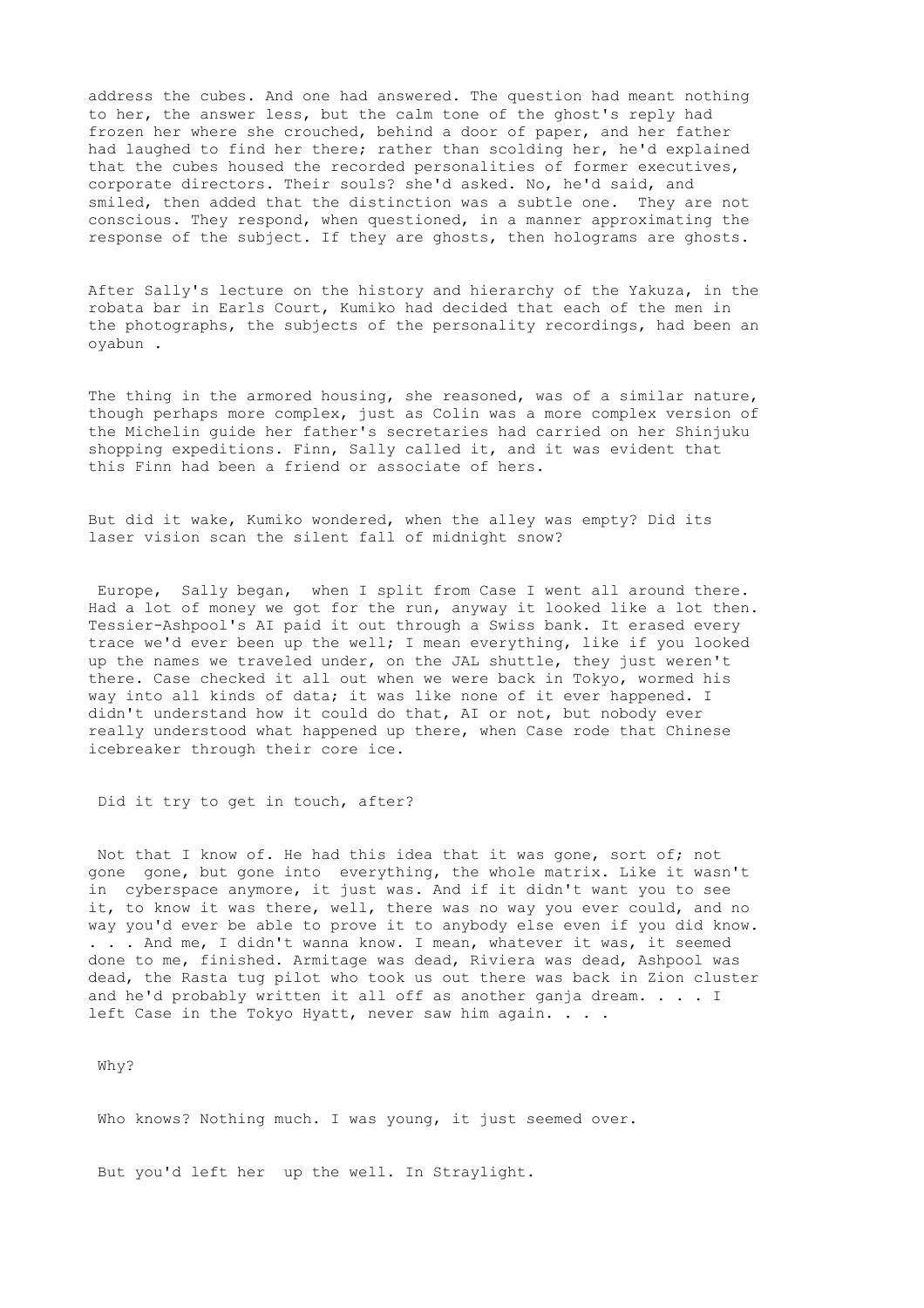You got it. And I'd think about that, once in a while. When we were leaving, Finn, it was like she didn't care about any of it. Like I'd killed her crazy sick father for her, and Case had cracked their cores and let their AIs loose in the matrix  $\ldots$  . So I put her on the list, right? You get big enough trouble one day, you're being got at, you check that list.

And you figured it for her, right off?

No. I gotta pretty long list.

Case, who seemed to Kumiko to have been something more than Sally's partner, never reentered her story.

As Kumiko listened to Sally condense fourteen years of personal history for the Finn's benefit, she found herself imagining this younger Sally as a bishonen hero in a traditional romantic video: fey, elegant, and deadly. While she found Sally's matter-of-fact account of her life difficult to follow, with its references to places and things she didn't know, it was easy to imagine her winning the sudden, flick-of-the-wrist victories expected of bishonen . But no, she thought, as Sally dismissed a bad year in Hamburg, sudden anger in her voice -- an old anger, the year a decade past -- it was a mistake to cast this woman in Japanese terms. There were no ronin , no wandering samurai; Sally and the Finn were talking business.

She'd arrived at her bad year in Hamburg, Kumiko gathered, after having won and lost some sort of fortune. She'd won her share of it up there, in a place the Finn had called Straylight, in partnership with the man Case. In doing so, she'd made an enemy.

Hamburg, the Finn interrupted, I heard stories about Hamburg. . . .

The money was gone. How it is, with a big score, when you're young . . . No money was sort of like getting back to normal, but I was involved with these Frankfurt people, owed 'em, and they wanted to take it out in trade.

What kinda trade?

They wanted people hit.

So?

So I got out. When I could. Went to London . . .

Perhaps, Kumiko decided, Sally had once been something along ronin lines, a kind of samurai. In London, however, she'd become something else, a businesswoman. Supporting herself in some unspecified way, she gradually became a backer, providing funds for various kinds of business operations. (What was a credit sink ? What was laundering data ?)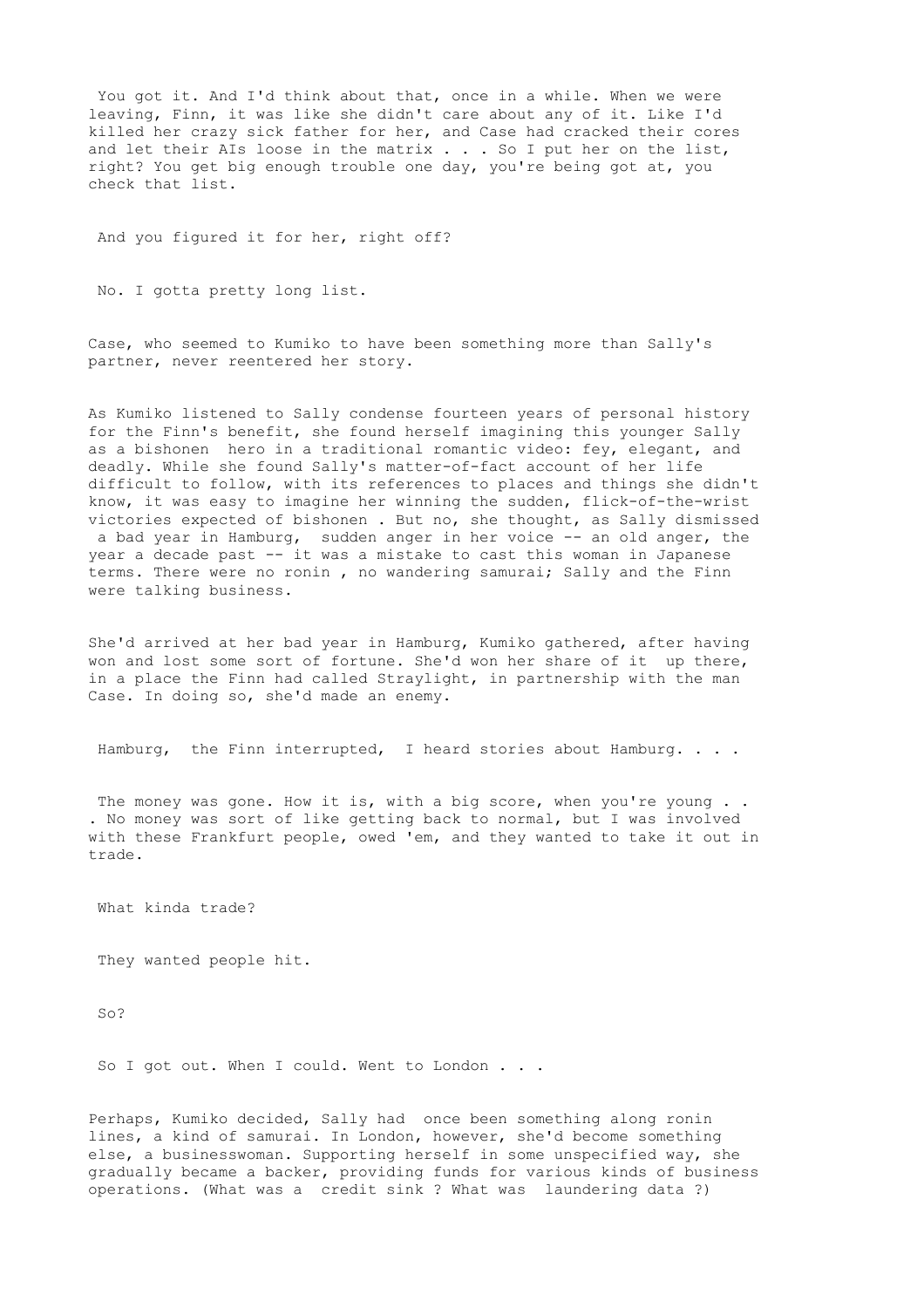Yeah, the Finn said, you did okay. Got yourself a share in some German casino.

 Aix-la-Chapelle. I was on the board. Still am, when I got the right passport.

Settled down? The laugh again.

Sure.

Didn't hear much, back here.

I was running a casino. That was it. Doing fine.

You were prizefighting. 'Misty Steele,' augmented featherweight. Eight fights, I made book on five of 'em. Blood matches, sweetmeat. Illegal.

Hobby.

 Some hobby. I saw the vids. Burmese Kid opened you right up, living color . . .

Kumiko remembered the long scar.

So I quit. Five years ago and I was already five years too old.

You weren't bad, but 'Misty Steele' . . . Jesus.

Gimme a break. Wasn't me made that one up.

Sure. So tell me about our friend upstairs, how she got in touch.

 Swain. Roger Swain. Sends one of his boys to the casino, would-be hardass called Prior. About a month ago.

Swain the fixer? London?

 Same one. So Prior's got a present for me, about a meter of printout. A list. Names, dates, places.

Bad?

Everything. Stuff I'd almost forgotten.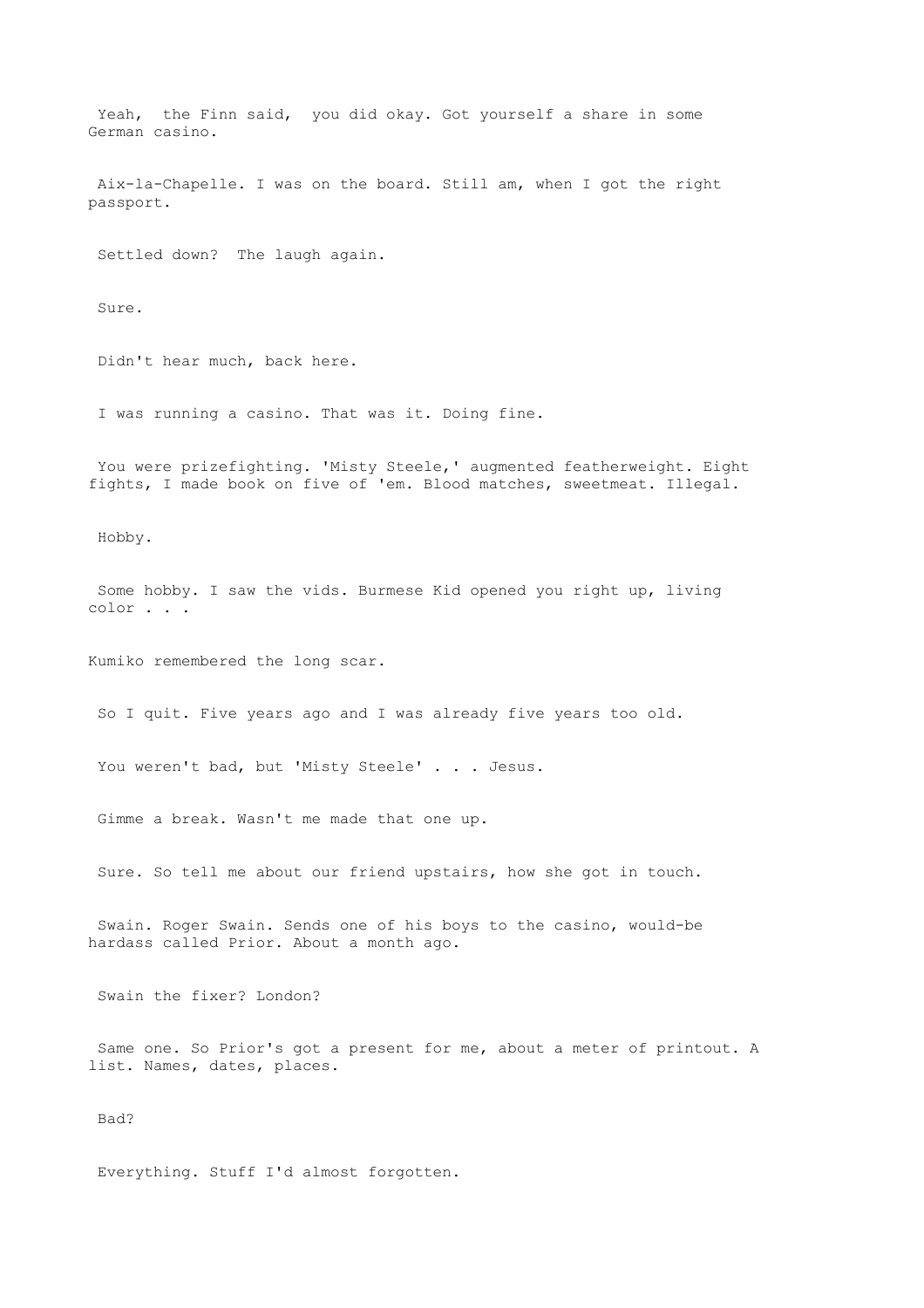Straylight run? Everything. So I packed a bag, got back to London, there's Swain. He's sorry, it's not his fault, but he's gotta twist me. Because somebody's twisting him. Got his own meter of printout to worry about. Kumiko heard Sally's heels shift on the pavement. What's he want? A rip, warm body. Celeb. Why you? Come on, Finn, that's what I'm here to ask you . Swain tell you it's 3Jane? No. But my console cowboy in London did. Kumiko's knees ached. The kid. Where'd you come by her? She turned up at Swain's place. Yanaka wanted her out of Tokyo. Swain owes him giri . She's clean, anyway, no implants. What I get out of Tokyo lately, Yanaka has his hands full. . . . Kumiko shivered in the dark. And the rip, the celeb? the Finn continued. She felt Sally hesitate. Angela Mitchell. The pink metronome swinging silently, left to right, right to left. It's cold here, Finn. Yeah. Wish I could feel it. I just took a little trip on your behalf. Memory Lane. You know much about where Angie comes from?

 $N<sub>O</sub>$ 

I'm in the oracle game, honey, not a research library. . . . Her father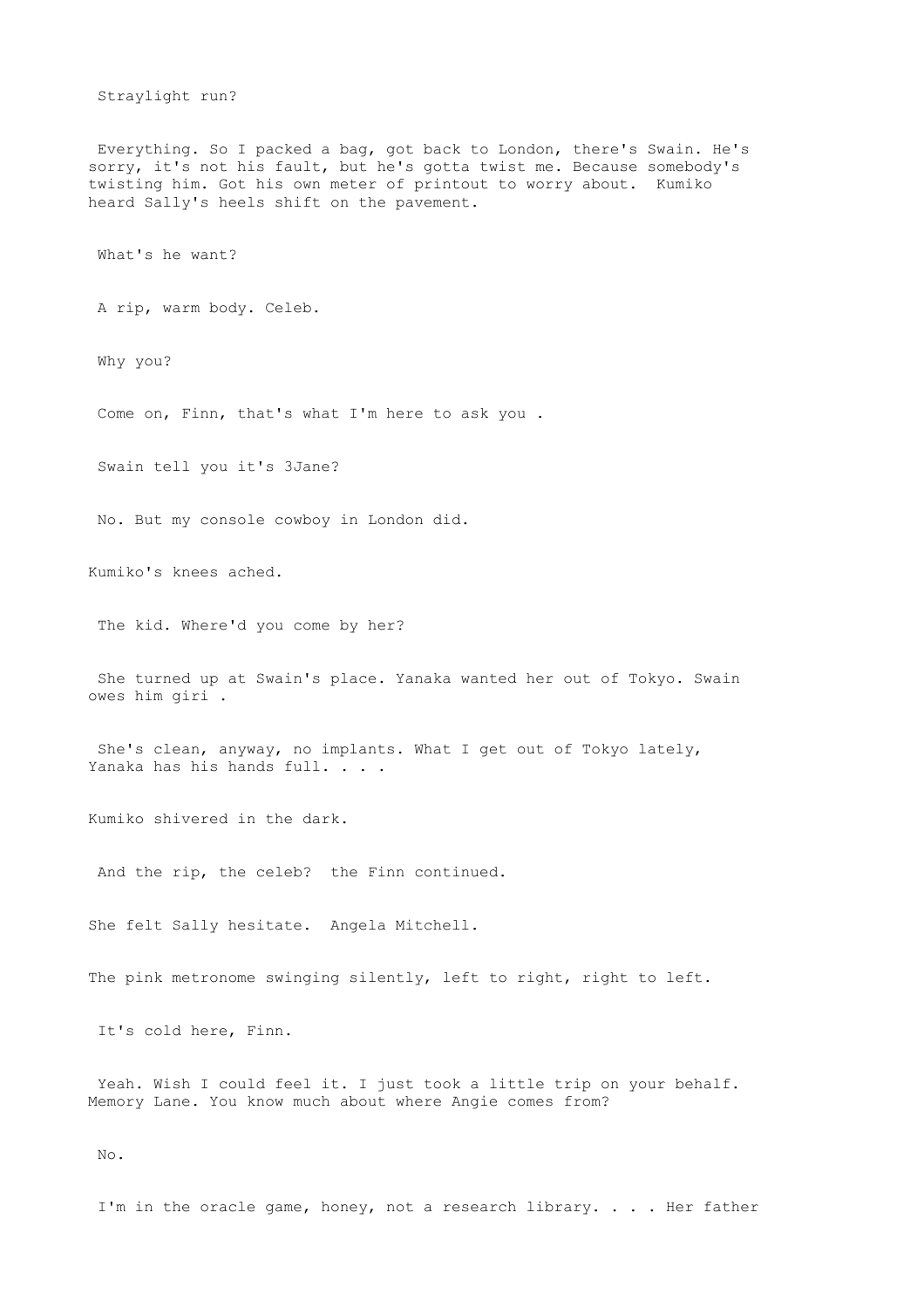was Christopher Mitchell. He was the big shit in biochip research at Mass Biolabs. She grew up in a sealed compound of theirs in Arizona, company kid. About seven years ago, something happened down there. The street said Hosaka fielded a team of pros to help Mitchell make a major career move. The fax said there was a megaton blast on Maas property, but nobody ever found any radiation. Never found Hosaka's mercs, either. Maas announced that Mitchell was dead, suicide.

That's the library. What's the oracle know?

 Rumors. Nothing that hangs together on a line. Street said she turned up here a day or two after the blast in Arizona, got in with some very weird spades who worked out of New Jersey.

Worked what?

They dealt. 'Ware, mostly. Buying, selling. Sometimes they bought from me. . . .

How were they weird?

 Hoodoos. Thought the matrix was full of mambos 'n' shit. Wanna know something, Moll?

What?

They're right.

Mirror Mirror

She came out of it like somebody had thrown a switch.

Didn't open her eyes. She could hear them talking in another room. Hurt lots of places but not any worse than the wiz had. The bad crash, that was gone, or maybe muted by whatever they'd given her, that spray.

Paper smock coarse against her nipples; they felt big and tender and her breasts felt full. Little lines of pain tweaking across her face, twin dull aches in her eyesockets, sore rough feeling in her mouth and a taste of blood.

 I'm not trying to tell you your business, Gerald was saying, above a running tap and a rattle of metal, like he was washing pans or something, but you're kidding yourself if you think she'd fool anyone who didn't want to be fooled. It's really a very superficial job. Prior said something she couldn't make out. I said superficial, not shoddy. That's quality work, all of it. Twenty-four hours on a dermal stimulator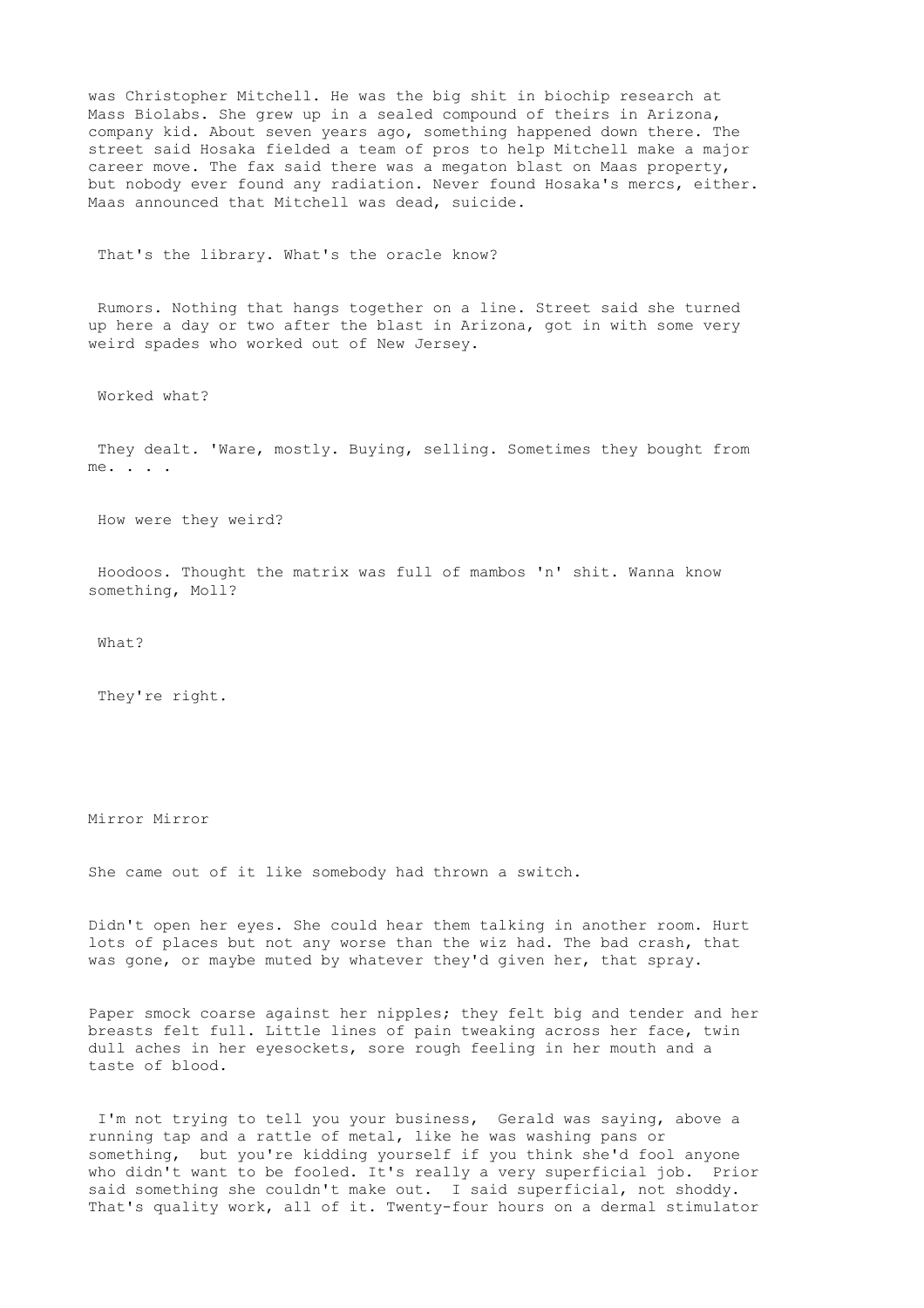and you won't know she's been here. Keep her on the antibiotics and off stimulants; her immune system isn't all it could be. Then Prior again, but she still couldn't catch it.

Opened her eyes but there was only the ceiling, white squares of acoustic tile. Turned her head to the left. White plastic wall with one of those fake windows, hi-rez animation of a beach with palm trees and waves; watch the water long enough and you'd see the same waves rolling in, looped, forever. Except the thing was broken or worn out, a kind of hesitation in the waves, and the red of the sunset pulsed like a bad fluorescent tube.

Try right . Turning again, feeling the sweaty paper cover on the hard foam pillow against her neck . . .

And the face with bruised eyes looking at her from the other bed, nose braced with clear plastic and micropore tape, some kind of brown jelly stuff smeared back across the cheekbones . . .

Angie. It was Angie's face, framed by the reflected sunset stutter of the defective window.

 There was no bonework, Gerald said, carefully loosening the tape that held the little plastic brace in place along the bridge of her nose. That was the beauty of it. We planed some cartilage in the nose, working in through the nostrils, then went on to the teeth. Smile. Beautiful. We did the breast augmentation, built up the nipples with vat-grown erectile tissue, then did the eye coloration. . . . He removed the brace. You mustn't touch this for another twenty-four hours.

That how I got the bruises?

 No. That's secondary trauma from the cartilage job. Gerald's fingers were cool on her face, precise. That should clear up by tomorrow.

Gerald was okay. He'd given her three derms, two blue and a pink, smooth and comfortable. Prior definitely wasn't okay, but he was gone or anyway out of sight. And it was just nice, listening to Gerald explain things in his calm voice. And look what he could do.

Freckles, she said, because they were gone.

 Abrasion and more vat tissue. They'll come back, faster if you get too much sun. . . .

She's so beautiful. . . . She turned her head.

You, Mona. That's you.

She looked at the face in the mirror and tried on that famous smile.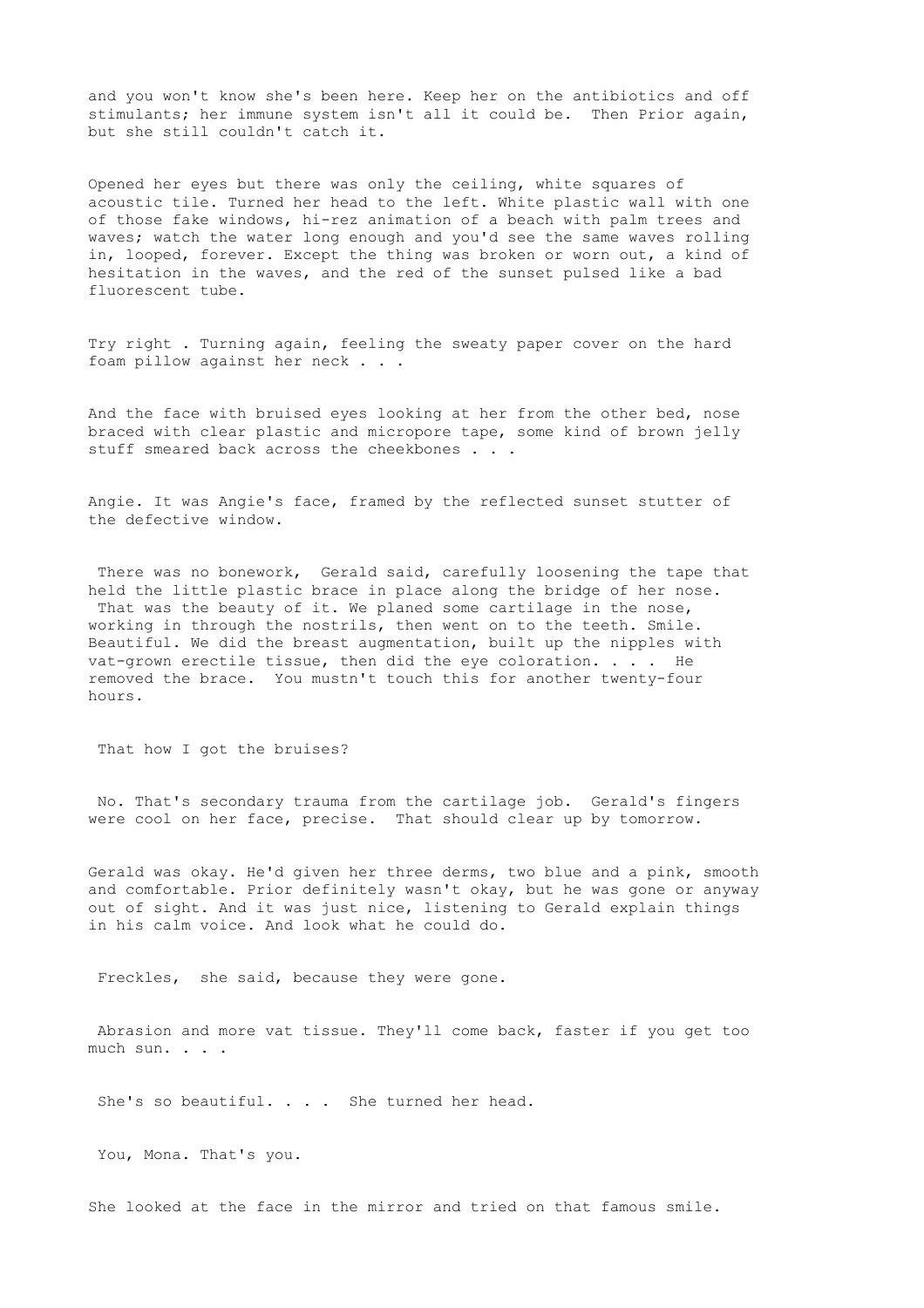Maybe Gerald wasn't okay.

Back in the narrow white bed again, where he'd put her to rest, she raised her arm and looked at the three derms. Trank. Floating.

She worked a fingernail under the pink derm and peeled it off, stuck it on the white wall, and pushed hard with her thumb. A single bead of straw-colored fluid ran down. She carefully peeled it back and replaced it on her arm. The stuff in the blue ones was milky white. She put them back on too. Maybe he'd notice, but she wanted to know what was happening.

She looked in the mirror. Gerald said he could put it back the way it was, someday, if she wanted him to, but then she wondered how he'd remember what she'd looked like. Maybe he'd taken a picture or something. Now that she thought about it, maybe there wasn't anybody who'd remember how she'd looked before. She guessed Michael's stim deck was probably the closest bet, but she didn't know his address or even his last name. It gave her a funny feeling, like who she'd been had wandered away down the street for a minute and never come back. But then she closed her eyes and knew she was Mona, always had been, and that nothing much had changed, anyway not behind her eyelids.

Lanette said it didn't matter, how you got yourself changed. Lanette told her once that she didn't have 10 percent of her own face left, the one she'd been born with. Not that you'd guess, except for the black around her lids so she never had to mess with mascara. Mona had thought maybe Lanette hadn't got such good work done, and it must have shown once in Mona's eyes, because then Lanette said: You shoulda seen me before, honey.

But now here she was, Mona, stretched out straight in this skinny bed in Baltimore, and all she knew about Baltimore was the sound of a siren from down in the street and the motor running on Gerald's air-conditioner.

And somehow that turned into sleep, she didn't know for how long, and then Prior was there with his hand on her arm, asking her if she was hungry.

She watched Prior shave his beard. He did it at the stainless surgical sink, trimming it back with a pair of chrome scissors. Then he switched to a white plastic throw-away razor from a box of them that Gerald had. It was strange watching his face come out. It wasn't a face she'd have expected: it was younger. But the mouth was the same.

We gonna be here much longer, Prior?

He had his shirt off for the shave; he had tattoos across his shoulders and down his upper arms, dragons with lion-heads. Don't worry about it, he said.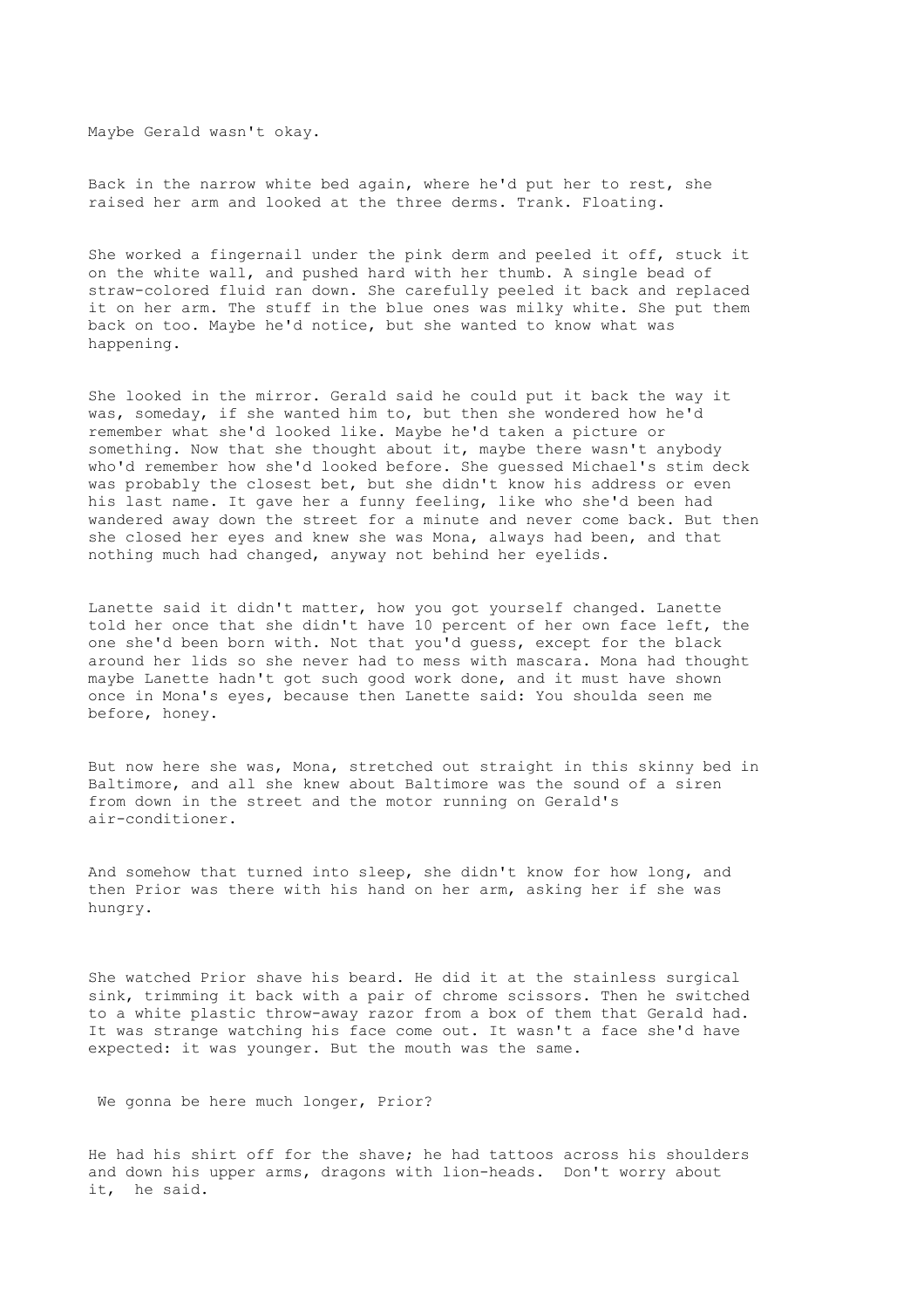It's boring.

We'll get you some stims. He was shaving under his chin.

What's Baltimore like?

Bloody awful. Like the rest of it.

So what's England like?

 Bloody awful. He wiped his face with a thick wad of blue absorbent paper.

 Maybe we could go out, get some of those crabs. Gerald says they got crabs.

They do, he said. I'll get some in.

How about you take me out?

He tossed the blue wad into a steel waste canister. No, you might try to run away.

She slid her hand between the bed and the wall and found the torn foam air cell where she'd hidden the shockrod. She'd found her clothes in a white plastic bag. Gerald came in every couple of hours with fresh derms; she'd wring them out as soon as he'd gone. She'd figured if she could get Prior to take her out to eat, she could make a move in the restaurant. But he wasn't having any.

In a restaurant she might even be able to get a cop, because now she figured she knew what the deal was.

Snuff. Lanette had told her about that. How there were men who'd pay to have girls fixed up to look like other people, then kill them. Had to be rich, really rich. Not Prior, but somebody he worked for. Lanette said these guys had girls fixed to look like their wives sometimes. Mona hadn't really believed it, back then; sometimes Lanette told her scary stuff because it was fun to be scared when you knew you were pretty safe, and anyway Lanette had a lot of stories about weird kinks. She said suits were the weirdest of all, the big suits way up in big companies, because they couldn't afford to lose control when they were working. But when they weren't working, Lanette said, they could afford to lose it any way they wanted. So why not a big suit somewhere who wanted Angie that way? Well, there were lots of girls got themselves worked over to look like her, but they were mostly pathetic. Wannabes - and she hadn't ever seen one who really looked much like Angie, anyway not enough to fool anybody who cared. But maybe there was somebody who'd pay for all this just to get a girl who did look like Angie. Anyway, if it wasn't snuff, what was it?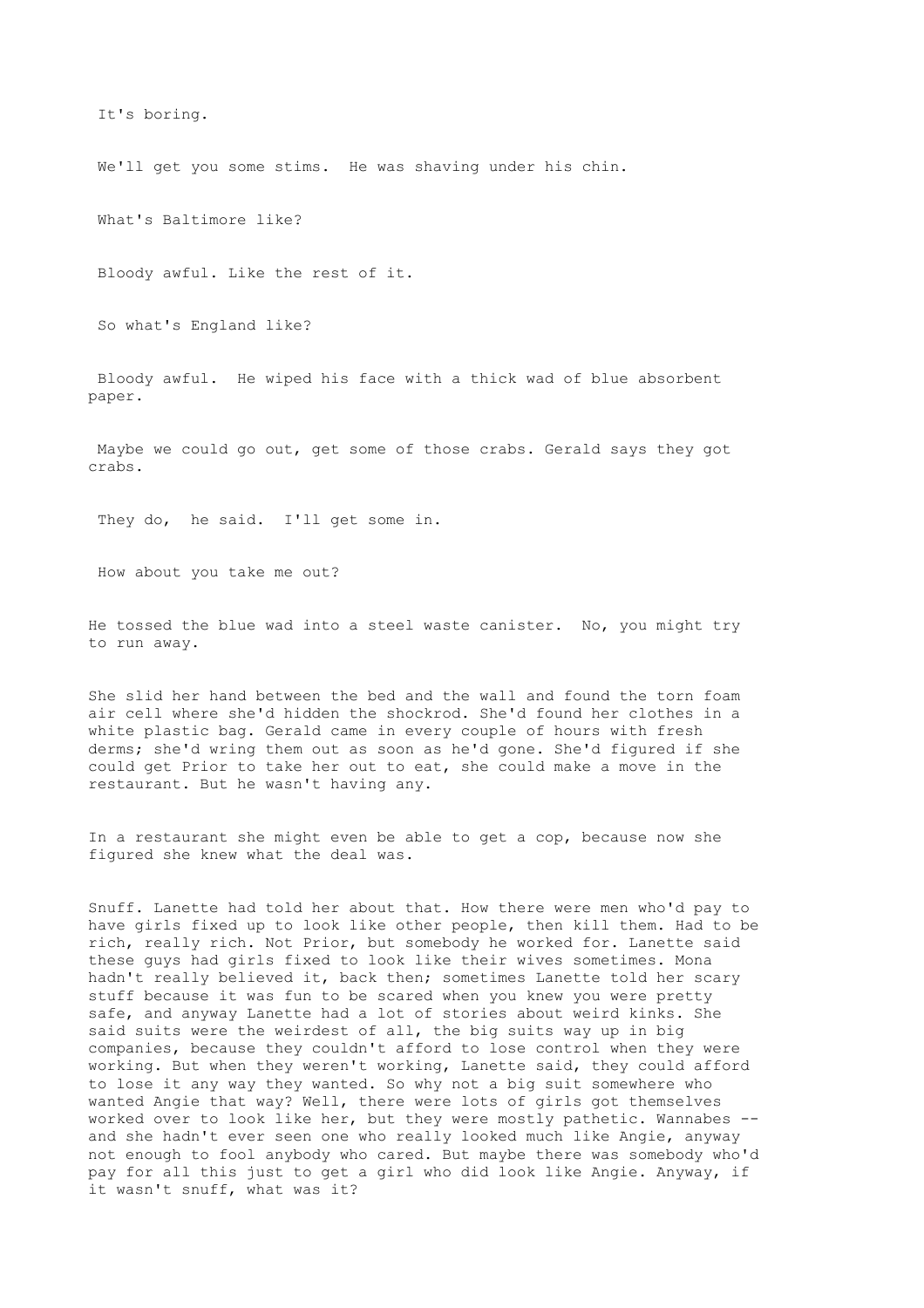Now Prior was buttoning his blue shirt. He came over to the bed and pulled the sheet down to look at her breasts. Like he was looking at a car or something.

She yanked the sheet back up.

 I'll get some crabs. He put his jacket on and went out. She could hear him saying something to Gerald.

Gerald stuck his head in. How are you, Mona?

Hungry.

Feeling relaxed?

Yeah . . .

When she was alone again, she rolled over and studied her face, Angie's face, in the mirrored wall. The bruising was almost gone. Gerald taped things like miniature trodes to her face and hooked them to a machine. Said they made it heal real fast.

It didn't make her jump, now, Angie's face in the mirror. The teeth were nice; the teeth you'd wanna keep anyway. She wasn't sure about the rest, not yet.

Maybe she should just get up now, get her clothes on, head for the door. If Gerald tried to stop her, she could use the rod. Then she remembered how Prior had turned up at Michael's, like he'd had somebody watching her, all night, following her. Maybe somebody watching now, outside. Gerald's place didn't seem to have any windows, not real ones, so she'd have to go out the door.

And she was starting to want her wiz bad, too, but if she did even a little, Gerald would notice. She knew her kit was there, in her bag under the bed. Maybe if she did some, she thought, she'd just do something. But maybe it wouldn't be the right thing; she had to admit that what she did on wiz didn't always work out, even though it made you feel like you couldn't make a mistake if you tried.

Anyway, she was hungry, and too bad Gerald didn't have some kind of music or something, so maybe she'd just wait for that crab. . . .

In a Lonely Place

And Gentry standing there with the Shape burning behind his eyes,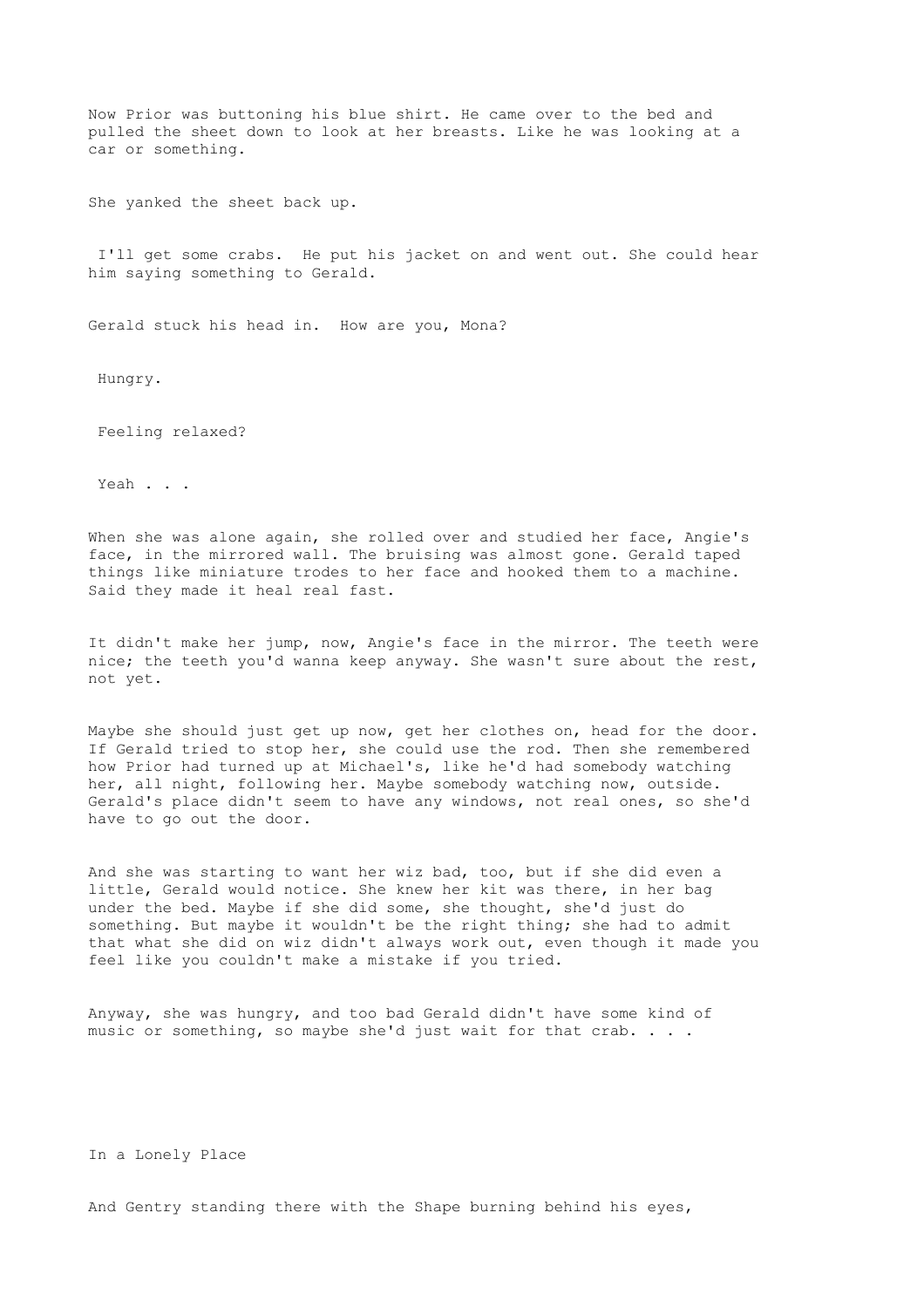holding out the trode-net under the glare of bare bulbs, telling Slick why it had to be that way, why Slick had to put the trodes on and jack straight into whatever the gray slab was inputting to the still figure on the stretcher.

He shook his head, remembering how he'd come to Dog Solitude. And Gentry started talking faster, taking the gesture for refusal.

Gentry was saying Slick had to go under, he said maybe just for a few seconds, while he got a fix on the data and worked up a macroform. Slick didn't know how to do that, Gentry said, or he'd go under himself; it wasn't the data he wanted, just the overall shape, because he thought that would lead him to the Shape, the big one, the thing he'd chased for so long.

Slick remembered crossing the Solitude on foot. He'd been scared that the Korsakov's would come back, that he'd forget where he was and drink cancer-water from the slimed red puddles on the rusty plain. Red scum and dead birds floating with their wings spread. The trucker from Tennessee had told him to walk west from the highway, he'd hit two-lane blacktop inside an hour and get a ride down to Cleveland, but it felt like longer than an hour now and he wasn't so sure which way was west and this place was spooking him, this junkyard scar like a giant had stomped it flat. Once he saw somebody far away, up on a low ridge, and waved. The figure vanished, but he walked that way, no longer trying to skirt the puddles, slogging through them, until he came to the ridge and saw that it was the wingless hulk of an airliner half-buried in rusted cans. He made his way up the incline along a path where feet had flattened the cans, to a square opening that had been an emergency exit. Stuck his head inside and saw hundreds of tiny heads suspended from the concave ceiling. He froze there, blinking in the sudden shade, until what he was seeing made some kind of sense. The pink plastic heads of dolls, their nylon hair tied up into topknots and the knots stuck into thick black tar, dangling like fruit. Nothing else, only a few ragged slabs of dirty green foam, and he knew he didn't want to stick around to find out whose place it was.

He'd headed south then, without knowing it, and found Factory.

 I'll never have another chance, Gentry said. Slick stared at the taut face, the eyes wide with desperation. I'll never see it. . . .

And Slick remembered the time Gentry'd hit him, how he'd looked down at the wrench and felt . . . Well, Cherry wasn't right about them, but there was something else there, he didn't know what to call it. He snatched the trode-net with his left hand and shoved Gentry hard in the chest with his right. Shut up! Shut the fuck up! Gentry fell back against the steel table's edge.

Slick cursed him softly as he fumbled the delicate net of contact dermatrodes across his forehead and temples.

Jacked in.

His boots crunched gravel.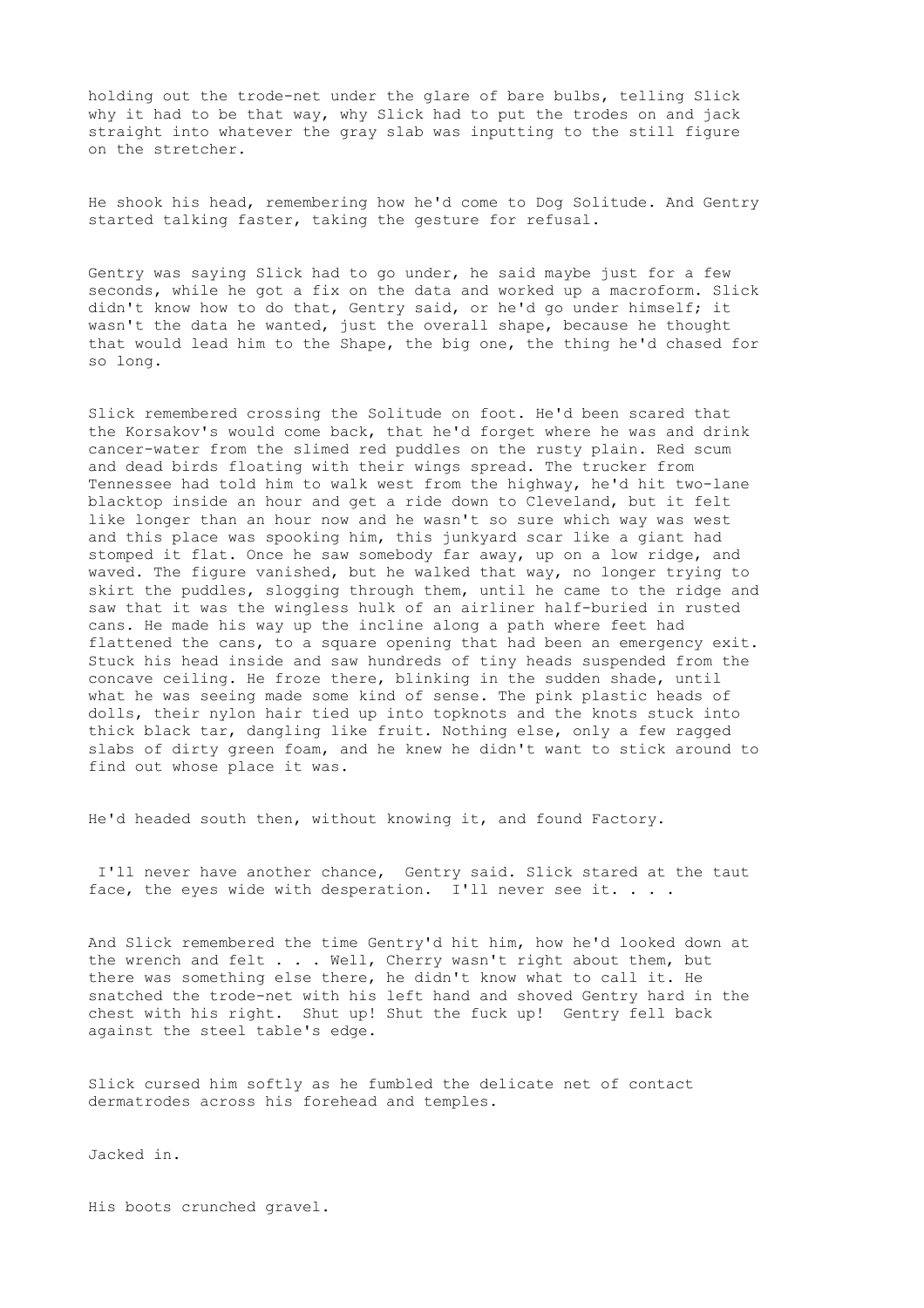Opened his eyes and looked down; the gravel drive smooth in the dawn, cleaner than anything in Dog Solitude. He looked up and saw where it curved away, and beyond green and spreading trees the pitched slate roof of a house half the size of Factory. There were statues near him in the long wet grass. A deer made of iron, and a broken figure of a man's body carved from white stone, no head or arms or legs. Birds were singing and that was the only sound.

He started walking up the drive, toward the gray house, because there didn't seem to be anything else to do. When he got to the head of the drive, he could see past the house to smaller buildings and a broad flat field of grass where gliders where staked against the wind.

Fairytale, he thought, looking up at the mansion's broad stone brow, the leaded diamond panes; like some vid he'd seen when he was little. Were there really people who lived in places like this? But it 's not a place , he reminded himself, it only feels like it is .

Gentry, he said, get my ass out of this, okay?

He studied the backs of his hands. Scars, ingrained grime, black half-moons of grease under his broken nails. The grease got in and made them soft, so they broke easy.

He started to feel stupid, standing there. Maybe somebody was watching him from the house. Fuck it, he said, and started up the broad flagstone walk, unconsciously hitching his stride into the swagger he'd learned in the Deacon Blues.

The door had this thing fastened to a central panel: a hand, small and graceful, holding a sphere the size of a poolball, all cast in iron. Hinged at the wrist so you could raise it and bring it down. He did. Hard. Twice, then twice again. Nothing happened. The doorknob was brass, floral detail worn almost invisible by years of use. It turned easily. He opened the door.

He blinked at a wealth of color and texture; surfaces of dark polished wood, black and white marble, rugs with a thousand soft colors that glowed like church windows, polished silver, mirrors. . . . He grinned at the soft shock of it, his eyes pulled from one new sight to another, so many things, objects he had no name for. . . .

You looking for anyone in particular, Jack?

The man stood in front of a vast fireplace, wearing tight black jeans and a white T-shirt. His feet were bare and he held a fat glass bulb of liquor in his right hand. Slick blinked at him.

Shit, Slick said, you're him. . . .

The man swirled the brown stuff up around the edges of the glass and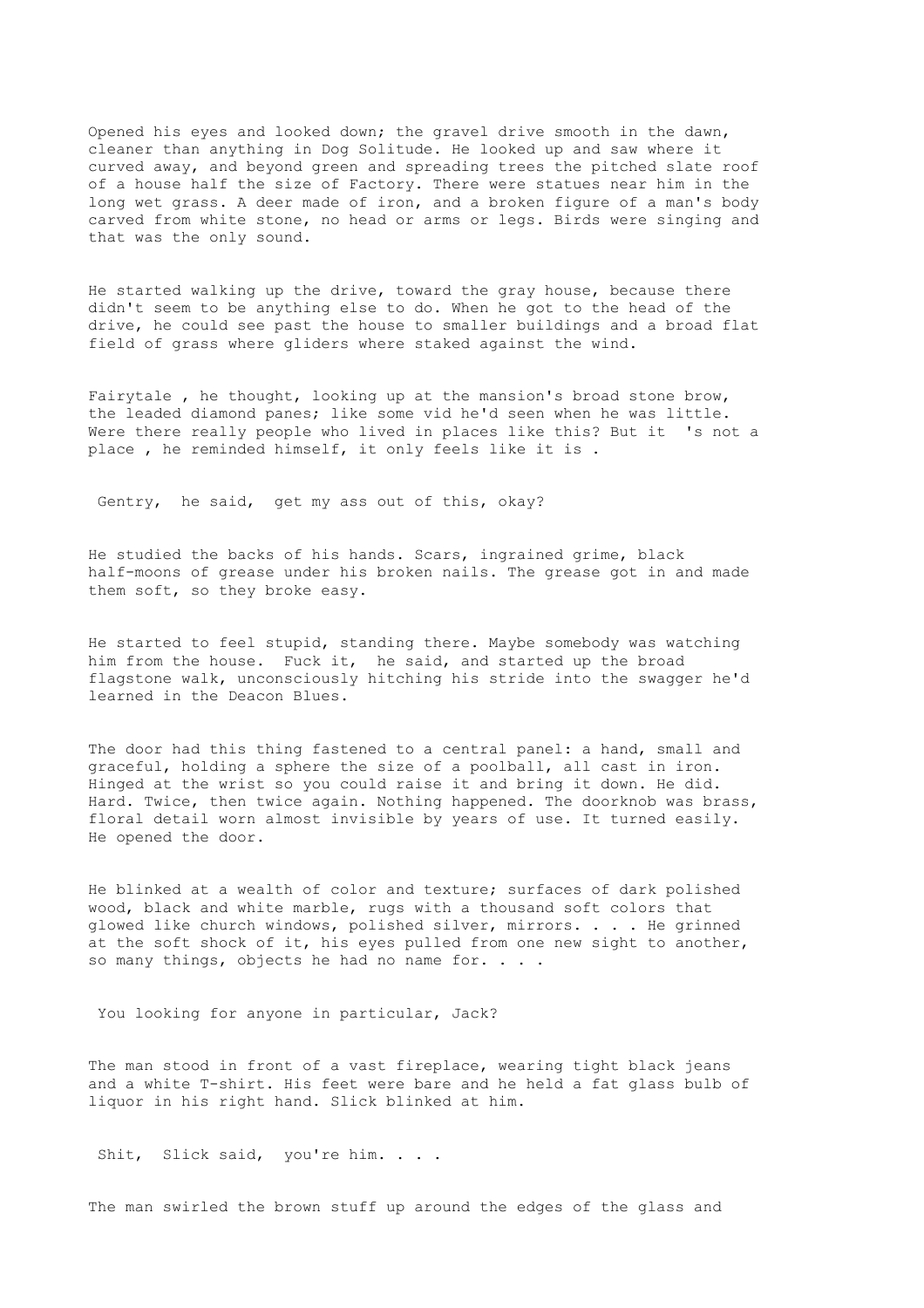took a swallow. I expected Afrika to pull something like this eventually, he said, but somehow, buddy, you don't look like his style of help. You're the Count. Yeah, he said, I'm the Count. Who the fuck are you? Slick. Slick Henry. He laughed. Want some cognac, Slick Henry? He gestured with the glass toward a piece of polished wooden furniture where ornate bottles stood in a row, each one with a little silver tag hung around it on a chain. Slick shook his head. The man shrugged. Can't get drunk on it anyway . . . Pardon my saying so, Slick, but you look like shit. Am I correct in guessing that you are not a part of Kid Afrika's operation? And if not, just what exactly are you doing here? Gentry sent me. Gentry who? You're the guy on the stretcher, right? The guy on the stretcher is me. Where, exactly, right this minute, is that stretcher, Slick? Gentry's. Where's that? Factory. And where is that? Dog Solitude.

And how did I happen to get there, wherever that is?

Kid Afrika, he brought you. Brought you with this girl name of Cherry, right? See, I owed him a favor, so he wanted me to put you up awhile, you an' Cherry, and she's taking care of you.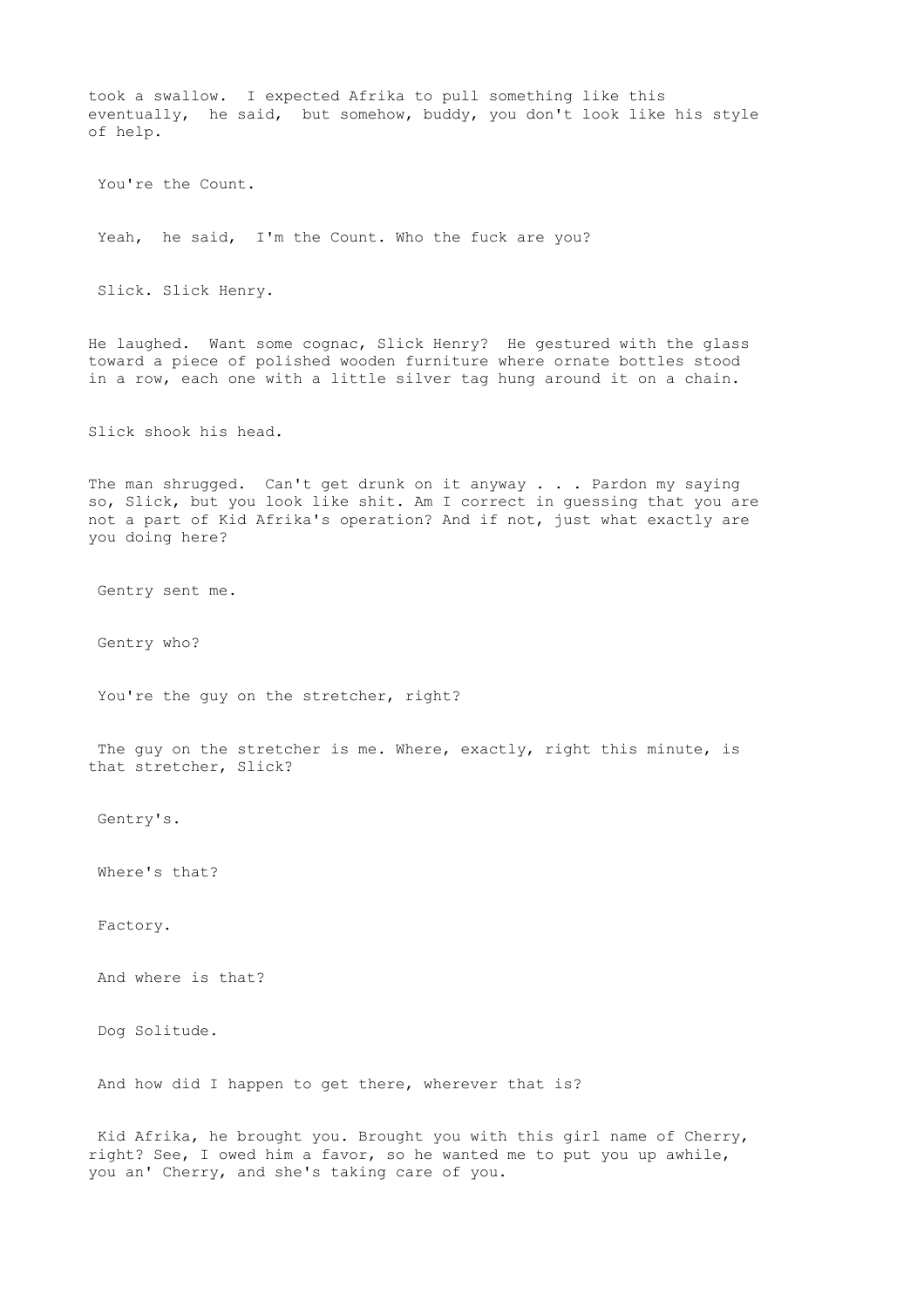You called me Count, Slick. . . .

Cherry said Kid called you that once.

Tell me, Slick, did the Kid seem worried when he brought me?

Cherry thought he got scared, back in Cleveland.

I'm sure he did. Who's this Gentry? A friend of yours?

Factory's his place. I live there too. . . .

 This Gentry, is he a cowboy, Slick? A console jockey? I mean, if you're here, he must be technical, right?

Now it was Slick's turn to shrug. Gentry's, like, he's an artist, kind of. Has these theories. Hard to explain. He rigged a set of splitters to that thing on the stretcher, what you're jacked into. First he tried to get an image on a holo rig, but there was just this monkey thing, sort of shadow, so he talked me into . . .

 Jesus . . . Well, never mind. This factory you're talking about, it's out in the sticks somewhere? It's relatively isolated?

Slick nodded.

And this Cherry, she's some kind of hired nurse?

Yeah. Had a med-tech's ticket, she said.

And nobody's come looking for me yet?

No.

 That's good, Slick. Because if anyone does, other than my lying rat-bastard friend Kid Afrika, you folks could find yourselves in serious trouble.

## Yeah?

 Yeah. Listen to me, okay? I want you to remember this. If any company shows up at this factory of yours, your only hope in hell is to get me jacked into the matrix. You got that?

How come you're the Count? I mean, what's it mean?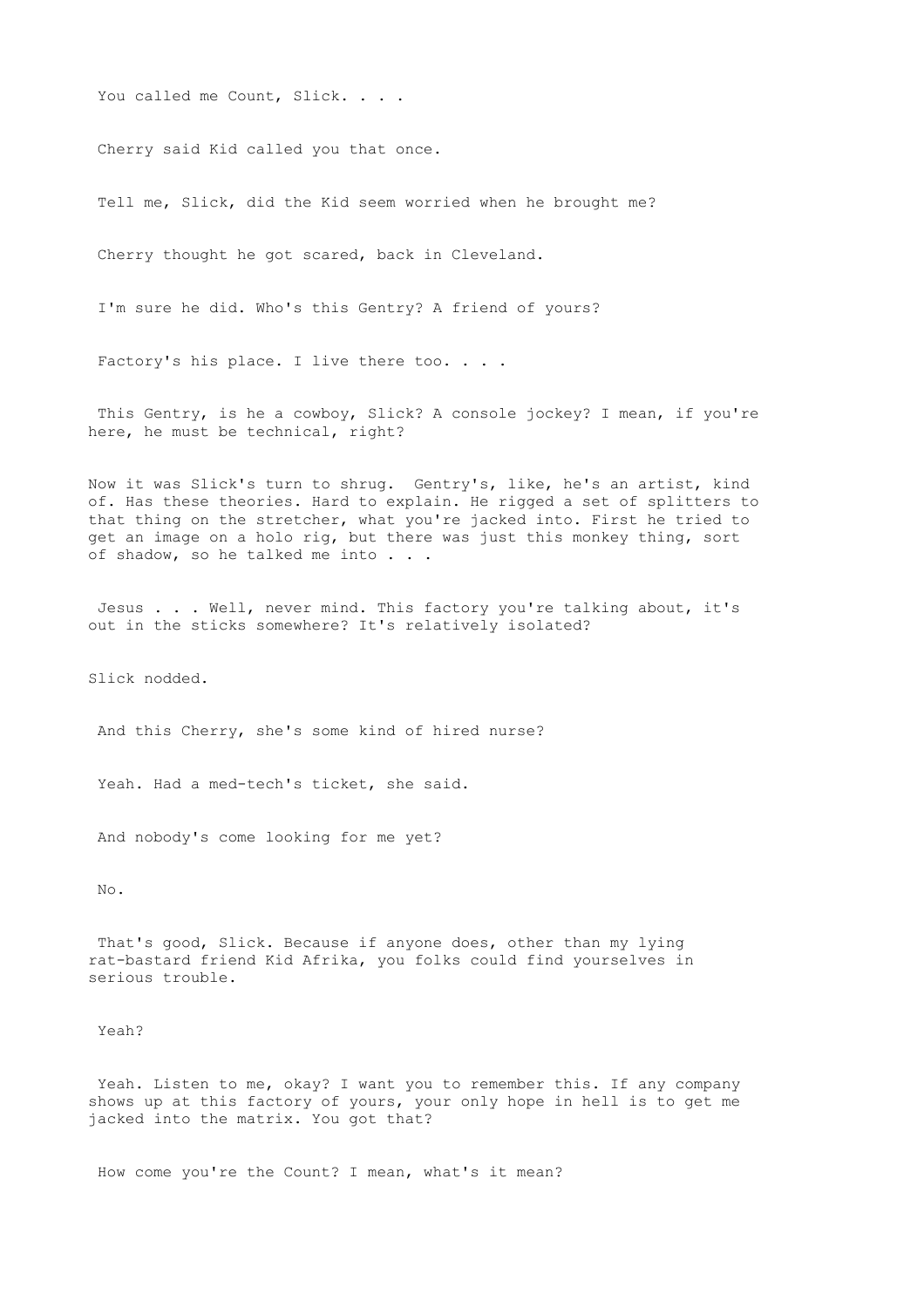Bobby. My name's Bobby. Count was my handle once, that's all. You think you'll remember what I told you?

Slick nodded again.

 Good. He put his glass down on the thing with all the fancy bottles. Listen, he said. From the open door came the sound of tires over gravel. Know who that is, Slick? That's Angela Mitchell.

Slick turned. Bobby the Count was looking out at the drive.

Angie Mitchell? The stim star? She's in this thing too?

In a manner of speaking, Slick, in a manner of speaking . . .

Slick saw the long black car slide by. Hey, he began, Count, I mean Bobby, what  $d$  --

Easy, Gentry was saying, just sit back. Easy. Easy . . .

## Back East

While Kelly and his assistants were assembling her wardrobe for the trip, she felt as though the house itself were stirring around her, preparing for one of its many brief periods of vacancy.

She could hear their voices, from where she sat in the living room, their laughter. One of the assistants was a girl in a blue polycarbon exo that allowed her to carry the Herm¶s wardrobe cases as though they were weightless blocks of foam, the humming skeleton suit padding softly down the stairs on its blunt dinosaur feet. Blue skeleton, leather coffins.

Now Porphyre stood in the doorway. Missy ready? He wore a long, loose coat cut from tissue-thin black leather; rhinestone spurs glittered above the heels of black patent boots.

 Porphyre, she said, you're in mufti. We have an entrance to make, in New York.

The cameras are for you.

Yes, she said, for my reinsertion.

Porphyre will keep well in the rear.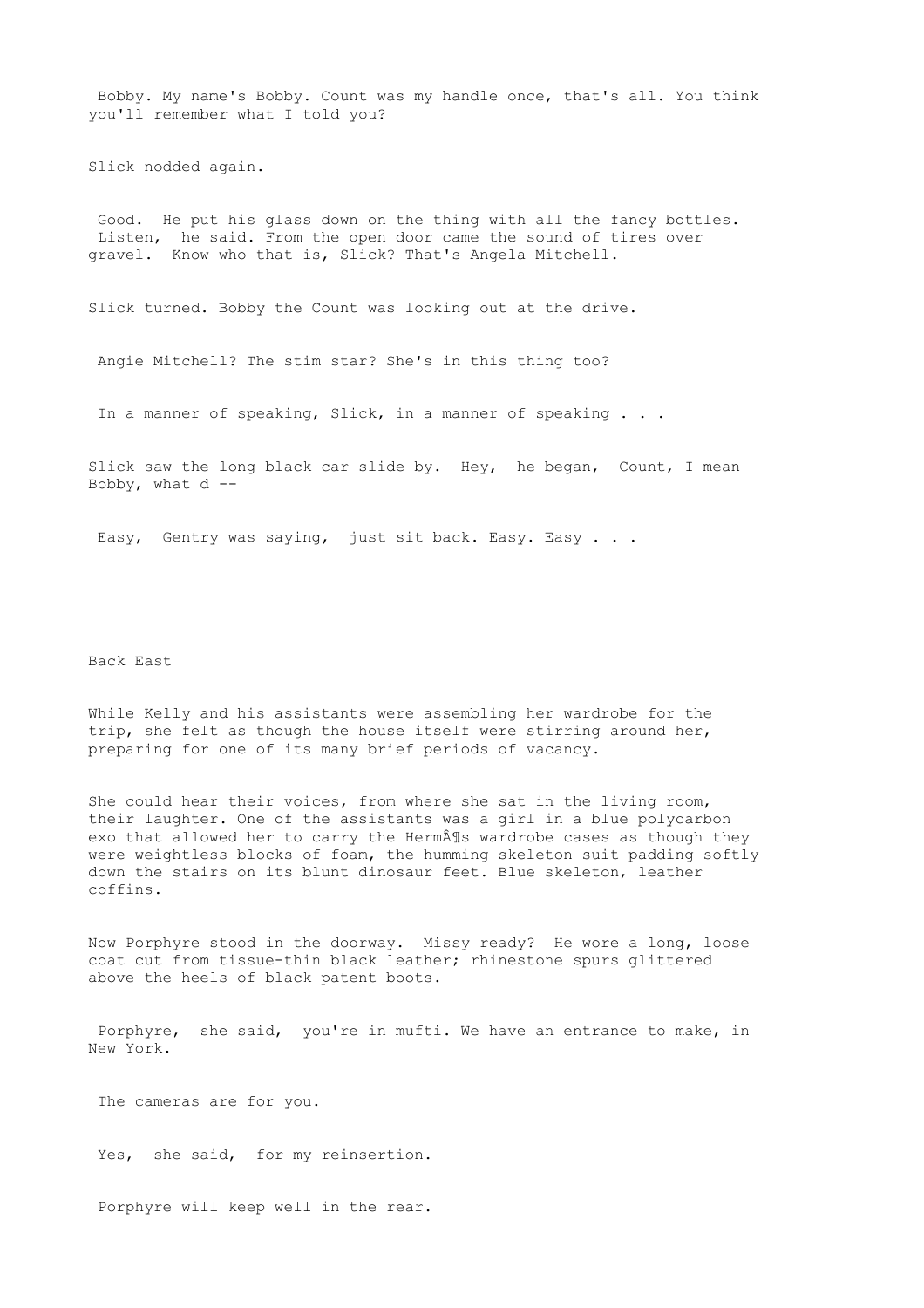I've never known you to worry about upstaging anyone.

He grinned, exposing sculpted teeth, streamlined teeth, an avant-garde dentist's fantasy of what teeth might be like in a faster, more elegant species.

 Danielle Stark will be flying with us. She heard the sound of the approaching helicopter. She's meeting us at LAX.

We'll strangle her, he said, his tone confidential, as he helped her on with the blue fox Kelly had selected. If we promise to hint to the fax that the motive was sexual, she might even decide to play along. . . .

You're horrid.

Danielle is a horror, missy.

Look who's talking.

 Ah, said the hairdresser, narrowing his eyes, but my soul is a child's.

Now the helicopter was landing.

Danielle Stark, associated with stim versions of both Vogue-Nippon and Vogue-Europa , was widely rumored to be in her late eighties. If it were true, Angie thought, covertly inspecting the journalist's figure as the three of them boarded the Lear, Danielle and Porphyre would be on par for overall surgical modification. Apparently in her willowy early thirties, her only obvious augments were a pair of pale blue Zeiss implants. A young French fashion reporter had once referred to these as modishly outdated ; the reporter, Net legend said, had never worked again.

And soon, Angie knew, Danielle would want to talk drugs, celebrity drugs, the cornflower eyes schoolgirl-wide to take it all in.

Under Porphyre's daunting gaze, Danielle managed to contain herself until they were in cruise mode somewhere over Utah.

 I was hoping, she began, that I wouldn't have to be the one to bring it up.

 Danielle, Angie countered, I am sorry. How thoughtless. She touched the veneered face of the Hosaka flight kitchen, which purred softly and began to dispense tiny plates of tea-smoked duck, gulf oysters on black-pepper toast, crayfish flan, sesame pancakes. . . . Porphyre, taking Angie's cue, produced a bottle of chilled Chablis -- Danielle's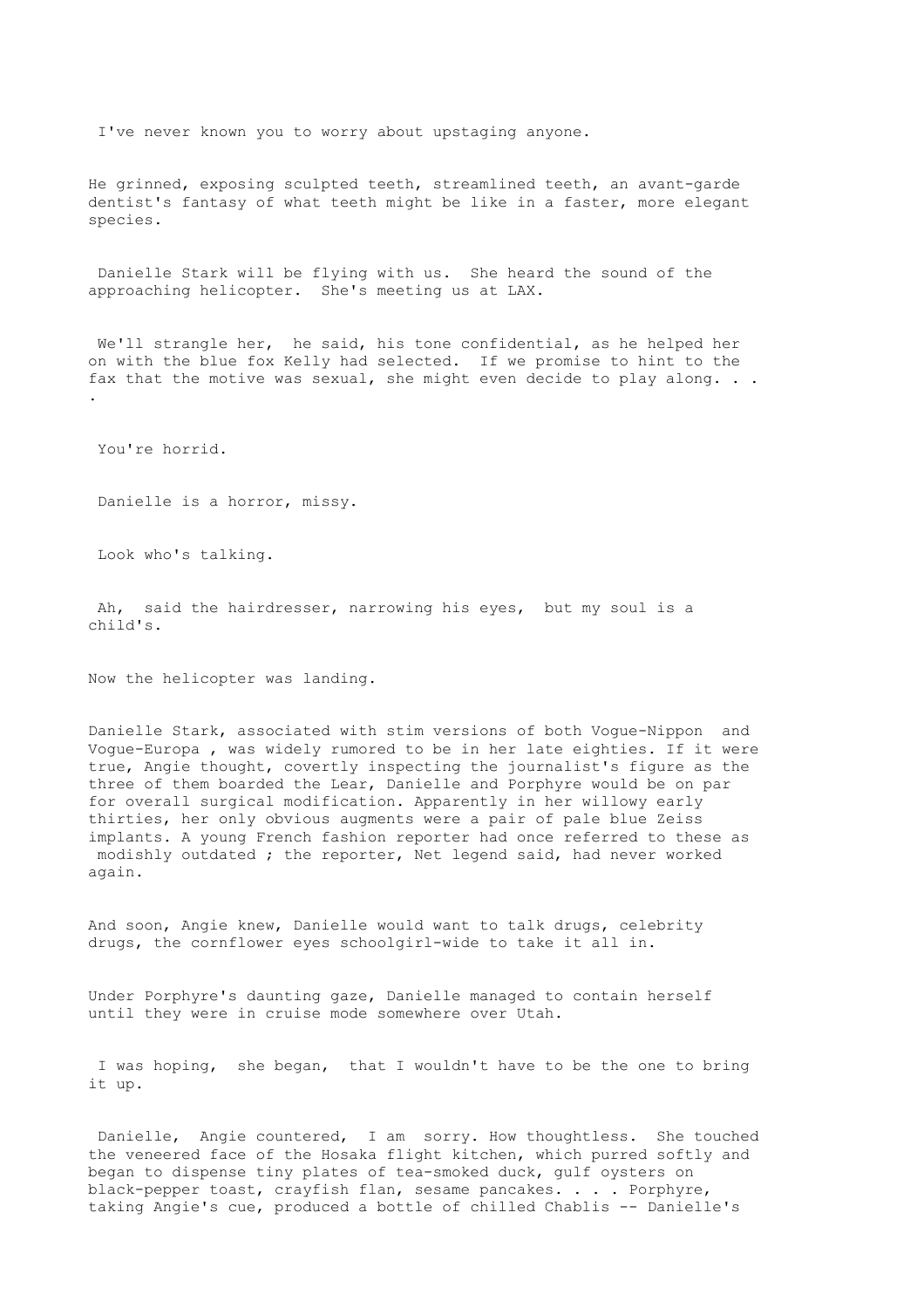favorite, Angie now recalled. Someone -- Swift? -- had also remembered.

 Drugs, Danielle said, fifteen minutes later, finishing the last of the duck.

 Don't worry, Porphyre assured her. When you get to New York, they have anything you want.

Danielle smiled. You're so amusing. Do you know I've a copy of your birth certificate? I know your real name. She looked at him meaningfully, still smiling.

'Sticks and stones,' he said, topping up her glass.

 Interesting notation regarding congenital defects. She sipped her wine.

 Congenital, genital . . . We all change so much these days, don't we? Who's been doing your hair, dear? He leaned forward. Your saving grace, Danielle, is that you make the rest of your kind look vaguely human.

Danielle smiled.

The interview itself went smoothly enough; Danielle was too skilled an interviewer to allow her feints to cross the pain threshold, where they might rally serious resistance. But when she brushed a fingertip back across her temple, depressing a subdermal switch that deactivated her recording gear, Angie tensed for the real onslaught.

Thank you, Danielle said. The rest of the flight, of course, is off the record.

 Why don't you just have another bottle or two and turn in? Porphyre asked.

What I don't see, dear, Danielle said, ignoring him, is why you bothered . . . .

Why I bothered, Danielle?

 Going to that tedious clinic at all. You've said it didn't affect your work. You've also said there was no 'high,' not in the usual sense. She giggled. Though you do maintain that it was such a terribly addictive substance. Why did you decide to quit?

It was terribly expensive. . . .

In your case, surely, that's academic.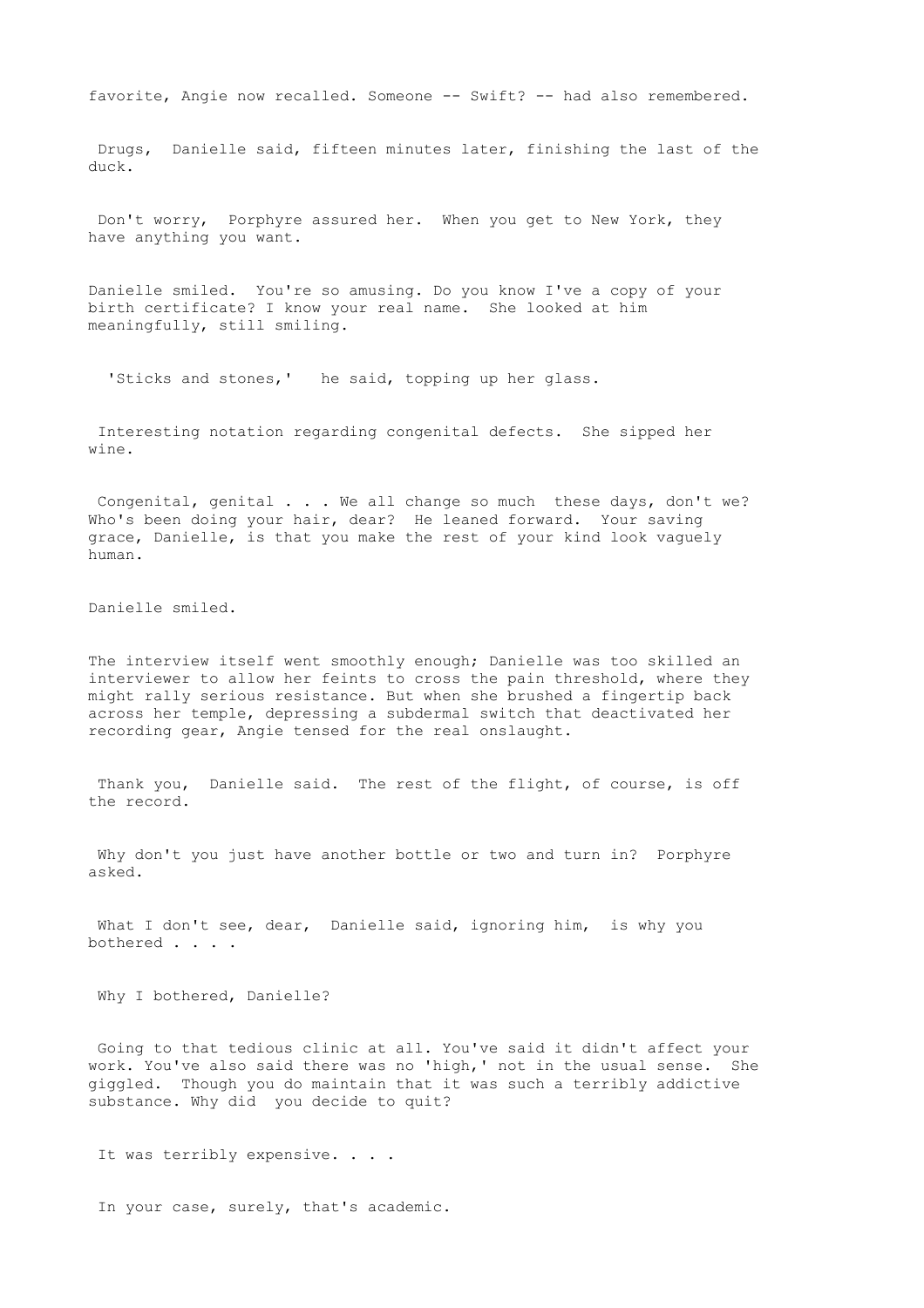True , Angie thought, though a week of it did cost something in the vicinity of your annual salary .

 I suppose I began to resent paying to feel normal. Or a poor approximation of normal.

Did you build up a tolerance?

No.

How odd.

 Not really. These designers provide substances that supposedly bypass the traditional drawbacks.

 Ah. But what about the new drawbacks, the now drawbacks? Danielle poured herself more wine. I've heard another version of all this, of course.

You have?

Of course I have. What it was, who made it, why you quit.

Yes?

 It was an antipsychotic, produced in Sense/Net's own labs. You quit taking it because you'd rather be crazy.

Porphyre gently took the glass from Danielle's hand as her lids fluttered heavily over the brilliant blue eyes. Nightie-night, dear, he said. Danielle's eyes closed and she began to snore gently.

Porphyre, what -- ?

 I dosed her wine, he said. She won't know the difference, missy. She won't remember anything she didn't record. . . . He grinned broadly. You really didn't want to have to listen to this bitch all the way back, did you?

But she'll know, Porphyre!

 No, she won't. We'll tell her she killed three bottles by herself and made a disgusting mess in the washroom. And she'll feel like it, too. He giggled.

Danielle Stark was still snoring, quite loudly now, in one of the two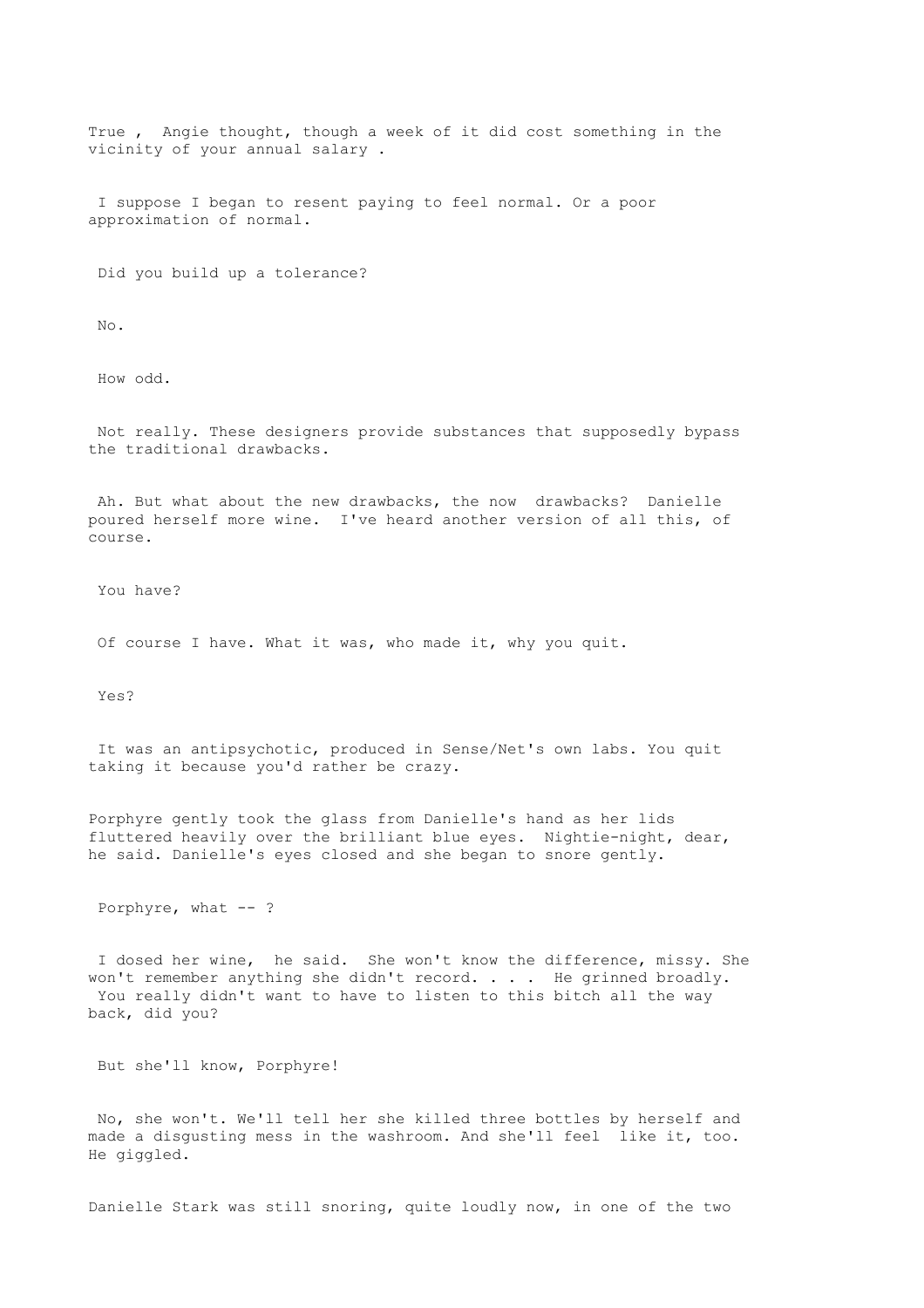swing-down bunks in the rear of the cabin. Porphyre, Angie said, do you think she might've been right? The hairdresser gazed at her with his gorgeous, inhuman eyes. And you wouldn't have known? I don't know. . . . He sighed. Missy worries too much. You're free now. Enjoy it. I do hear voices, Porphyre. Don't we all, missy? No, she said, not like mine. Do you know anything about African religions, Porphyre? He smirked. I'm not African. But when you were a child . . . When I was a child, Porphyre said, I was white. Oh . . . He laughed. Religions, missy? Before I came to the Net, I had friends. In New Jersey. They were black and . . . religious. He smirked again and rolled his eyes. Hoodoo sign, missy? Chickenbone and pennyroyal oil? You know it isn't like that. And if I do? Don't tease me, Porphyre. I need you. Missy has me. And yes, I know what you mean. And those are your voices? They were. After I began to use the dust, they went away. . . .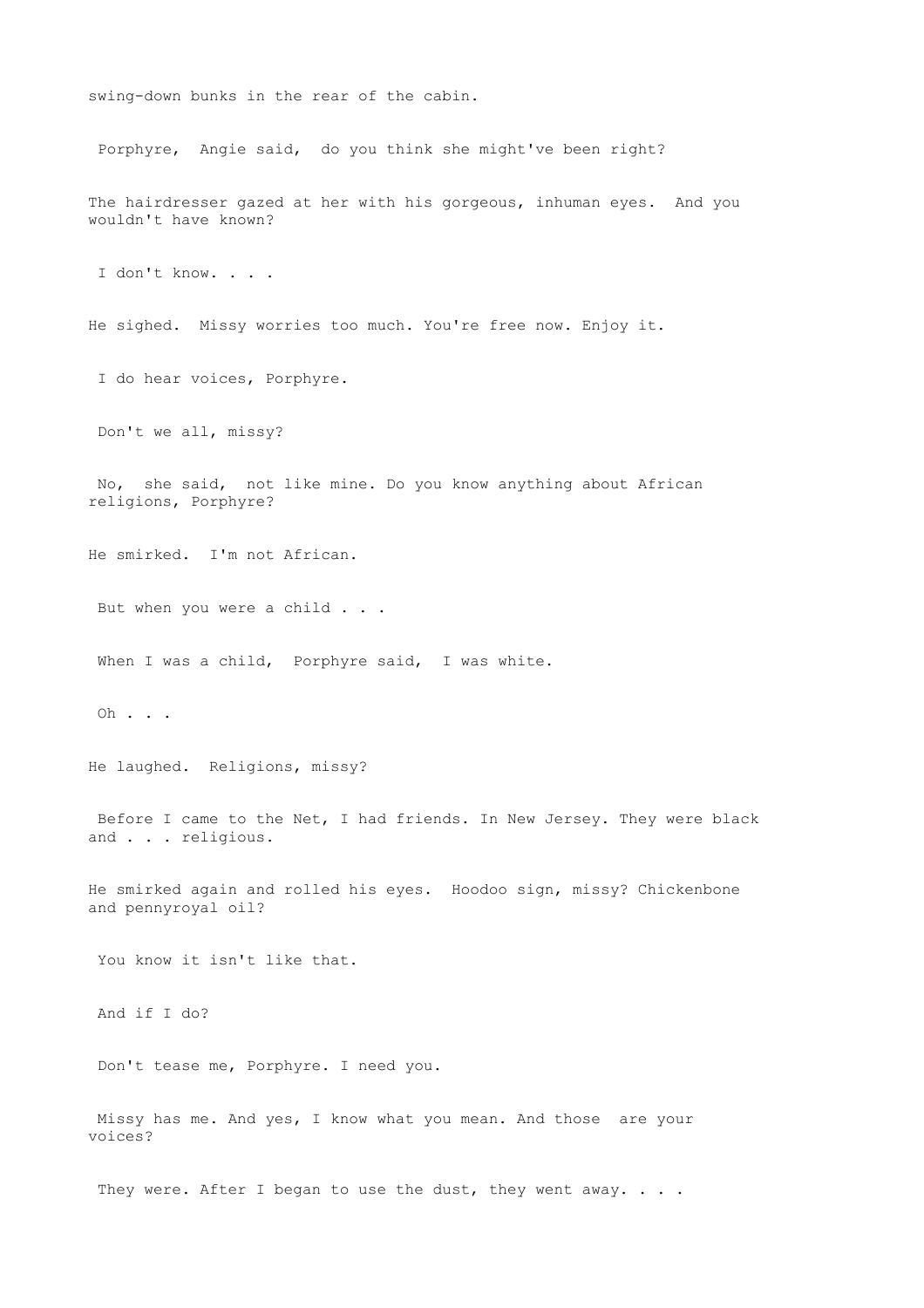And now?

 They're gone. But the impulse was past now, and she cringed from trying to tell him about Grande Brigitte and the drug in the jacket.

Good, he said. That's good, missy.

The Lear began its descent over Ohio. Porphyre was staring at the bulkhead, still as a statue. Angie looked out at the cloud-country below as it rose toward them, remembering the game she'd played on airplanes as a child, sending an imaginary Angie out to romp through cloud-canyons and over fluffy peaks grown magically solid. Those planes had belonged to Maas-Neotek, she supposed. From the Maas corporate jets she'd gone on to Net Lears. She knew commercial airliners only as locations for her stims: New York to Paris on the maiden flight of JAL's restored Concorde, with Robin and a hand-picked party of Net people.

Descending. Were they over New Jersey yet? Did the children swarming the rooftop playgrounds of Beauvoir's arcology hear the Lear's engine? Did the sound of her passage sweep faintly over the condos of Bobby's childhood? How unthinkably intricate the world was, in sheer detail of mechanism, when Sense/Net's corporate will shook tiny bones in the ears of unknown, unknowing children. . . .

 Porphyre knows certain things, he said, very softly. But Porphyre needs time to think, missy. . . .

They were banking for the final approach.

Kuromaku

And Sally was silent, on the street and in the cab, all the long cold way back to their hotel.

Sally and Swain were being blackmailed by Sally's enemy up the well. Sally was being forced to kidnap Angie Mitchell. The thought of someone's abducting the Sense/Net star struck Kumiko as singularly unreal, as if someone were plotting to assassinate a figure out of myth.

The Finn had implied that Angie herself was already involved, in some mysterious way, but he had used words and idioms Kumiko hadn't understood. Something in cyberspace; people forming pacts with a thing or things there. The Finn had known a boy who became Angie's lover; but wasn't Robin Lanier her lover? Kumiko's mother had allowed her to run several of the Angie and Robin stims. The boy had been a cowboy, a data thief, like Tick in London. . . .

And what of the enemy, the blackmailer? She was mad, Finn said, and her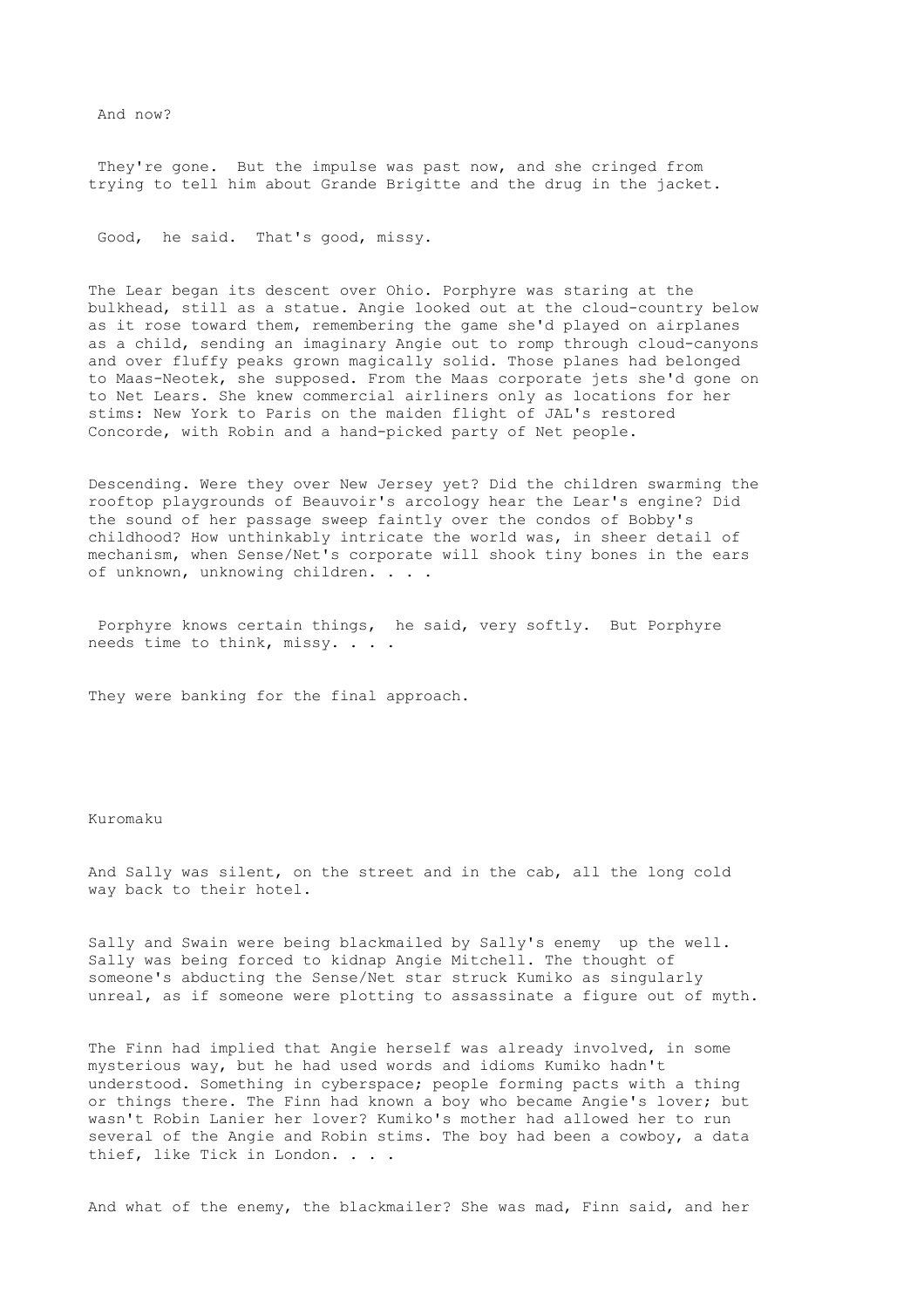madness had brought about the decline of her family's fortunes. She lived alone, in her ancestral home, the house called Straylight. What had Sally done to earn her enmity? Had she really killed this woman's father? And who were the others, the others  $\dots$ .

And had Sally learned what she'd wanted to learn, in visiting the Finn? Kumiko had waited, finally, for some pronouncement from the armored shrine, but the exchange had wound down to nothing, to a gaijin ritual of joking goodbyes.

In the hotel lobby, Petal was waiting in a blue velour armchair. Dressed for travel, his bulk encased in three-piece gray wool, he rose from the chair like some strange balloon as they entered, eyes mild as ever behind steel-rimmed glasses.

 Hello, he said, and coughed. Swain's sent me after you. Only to mind the girl, you see.

Take her back, Sally said. Now. Tonight.

 Sally! No! But Sally's hand was already locked firmly around Kumiko's upper arm, pulling her toward the entrance to the darkened lounge off the lobby.

Wait there, Sally snapped at Petal. Listen to me, she said, tugging Kumiko around a corner, into shadow. You're going back. I can't keep you here now.

But I don't like it there. I don't like Swain, or his house. . . . I . . .

 Petal's okay, Sally said, leaning close and speaking quickly. In a pinch, I'd say trust him. Swain, well, you know what Swain is, but he's your father's. Whatever comes down, I think they'll keep you out of the way. But if it gets bad, really bad, go to the pub where we met Tick. The Rose and Crown. Remember?

Kumiko nodded, her eyes filling with tears.

If Tick's not there, find a barman named Bevan and mention my name.

Sally, I . . .

 You're okay, Sally said, and kissed her abruptly, one of her lenses brushing for an instant against Kumiko's cheekbone, startlingly cold and unyielding. Me, baby, I'm gone.

And she was, into the muted tinkle of the lounge, and Petal cleared his throat in the entranceway.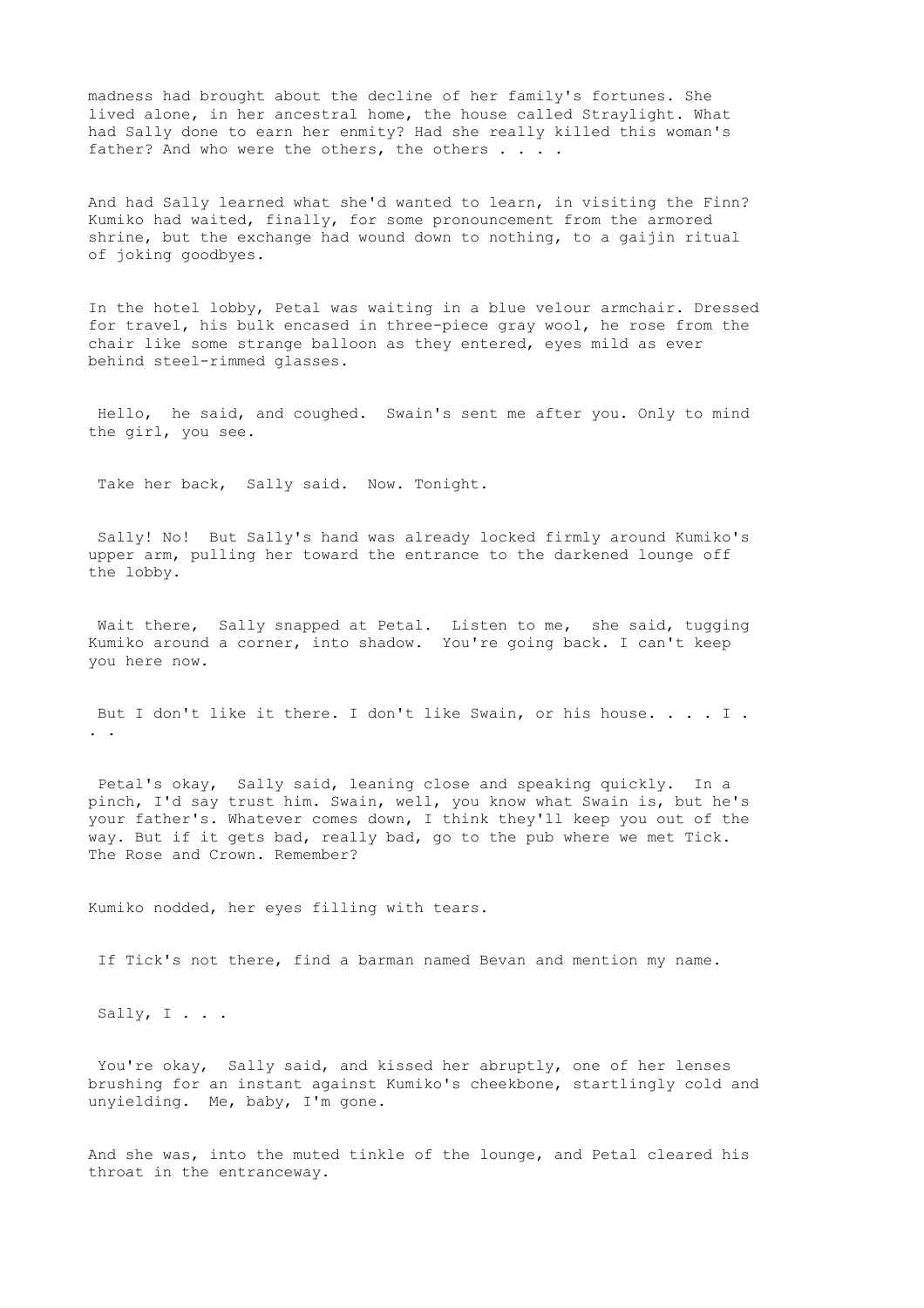The flight back to London was like a very long subway ride. Petal passed the time inscribing words, a letter at a time, in some idiotic puzzle in an English fax, grunting softly to himself. Eventually she slept, and dreamed of her mother. . . .

 Heater's working, Petal said, driving back to Swain's from Heathrow. It was uncomfortably warm in the Jaguar, a dry heat that smelled of leather and made her sinuses ache. She ignored him, staring out at the wan morning light, at roofs shining black through melting snow, rows of chimneypots. . . .

 He's not angry with you, you know, Petal said. He feels a special responsibility. . . .

Giri .

 Er . . . yes. Responsible, you see. Sally's never been what you'd call predictable, really, but we didn't expect --

I don't wish to talk, thank you.

His small worried eyes in the mirror.

The crescent was lined with parked cars, long silver-gray cars with tinted windows.

 Seeing a lot of visitors this week, Petal said, parking opposite number 17. He got out, opened the door for her. She followed him numbly across the street and up the gray steps, where the black door was opened by a squat, red-faced man in a tight dark suit, Petal brushing past him as though he weren't there.

Hold on, red-face said. Swain'll see her now. . . .

The man's words brought Petal up short; with a grunt, he spun around with disconcerting speed and caught the man by his lapel.

 In future show some fucking respect, Petal said, and though he hadn't raised his voice, somehow all of its weary gentleness was gone. Kumiko heard stitches pop.

 Sorry, guv. The red face was carefully blank. He told me to tell you.

 Come along then, Petal said to her, releasing his grip on the dark worsted lapel. He'll just want to say hello.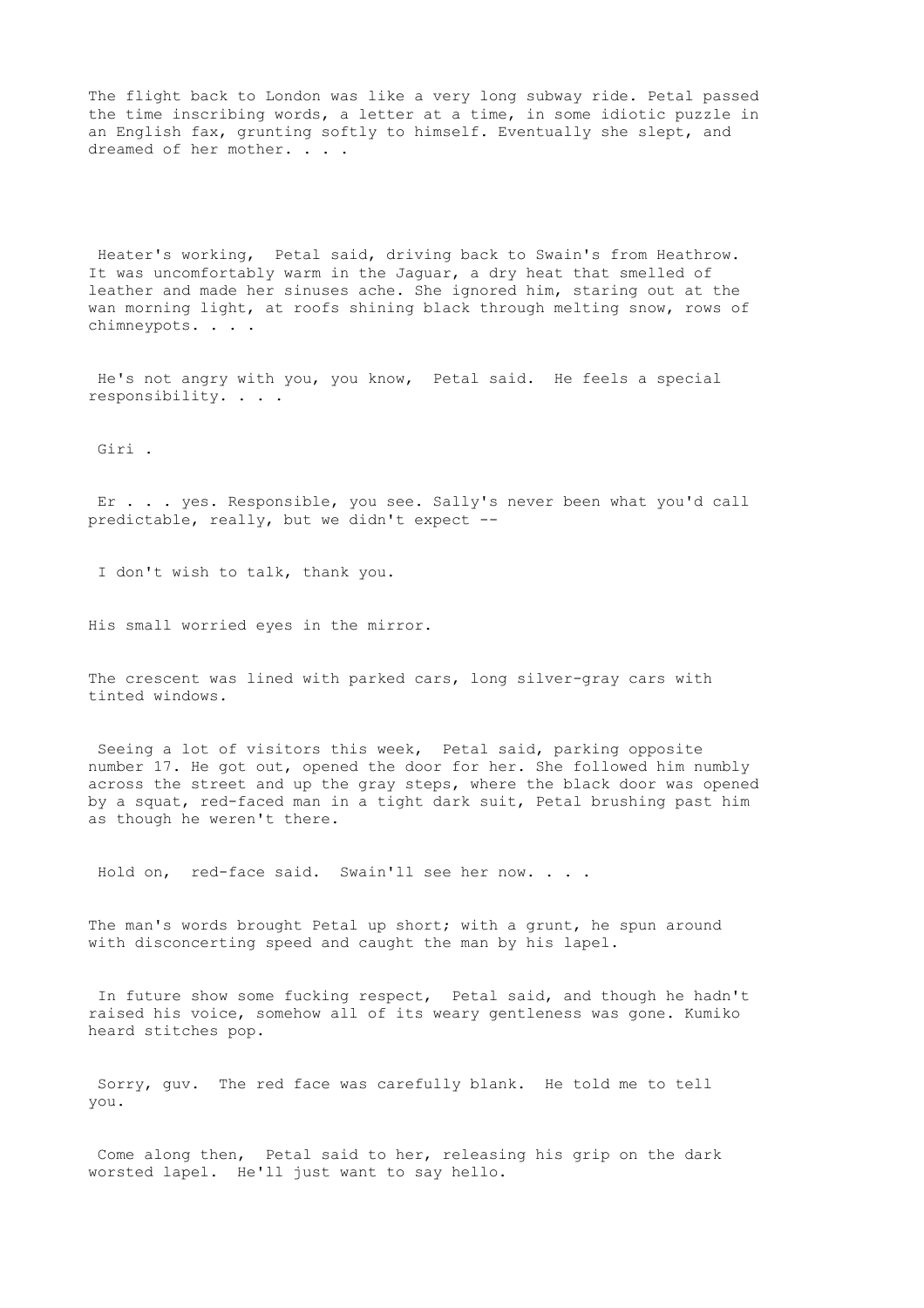They found Swain seated at a three-meter oak refectory table in the room where she'd first seen him, the dragons of rank buttoned away behind white broadcloth and a striped silk tie. His eyes met hers as she entered, his long-boned face shadowed by a green-shaded brass reading lamp that stood beside a small console and a thick sheaf of fax on the table. Good, he said, and how was the Sprawl?

I'm very tired, Mr. Swain. I wish to go to my room.

We're glad to have you back, Kumiko. The Sprawl's a dangerous place. Sally's friends there probably aren't the sort of people your father would want you to associate with.

May I go to my room now?

Did you meet any of Sally's friends, Kumiko?

 $N_{\bigcap}$ 

Really? What did you do?

Nothing.

You mustn't be angry with us, Kumiko. We're protecting you.

Thank you. May I go to my room now?

Of course. You must be very tired.

Petal followed her from the room, carrying her bag, his gray suit creased and wrinkled from the flight. She was careful not to glance up as they passed beneath the blank gaze of the marble bust where the Maas-Neotek unit might still be hidden, though with Swain and Petal in the room she could think of no way to retrieve it.

There was a new sense of movement in the house, brisk and muted: voices, footsteps, the rattle of the lift, the chattering of pipes as someone drew a bath.

She sat at the foot of the huge bed, staring at the black marble tub. Residual images of New York seemed to hover at the borders of her vision; if she closed her eyes, she found herself back in the alley, squatting beside Sally. Sally, who'd sent her away. Who hadn't looked back. Sally, whose name had once been Molly, or Misty, or both. Again, her unworthiness. Sumida, her mother adrift in black water. Her father. Sally.

Moments later, driven by a curiosity that pushed aside her shame, she rose from where she lay, brushed her hair, zipped her feet into thin black rubber toe-socks with ridged plastic soles, and went very quietly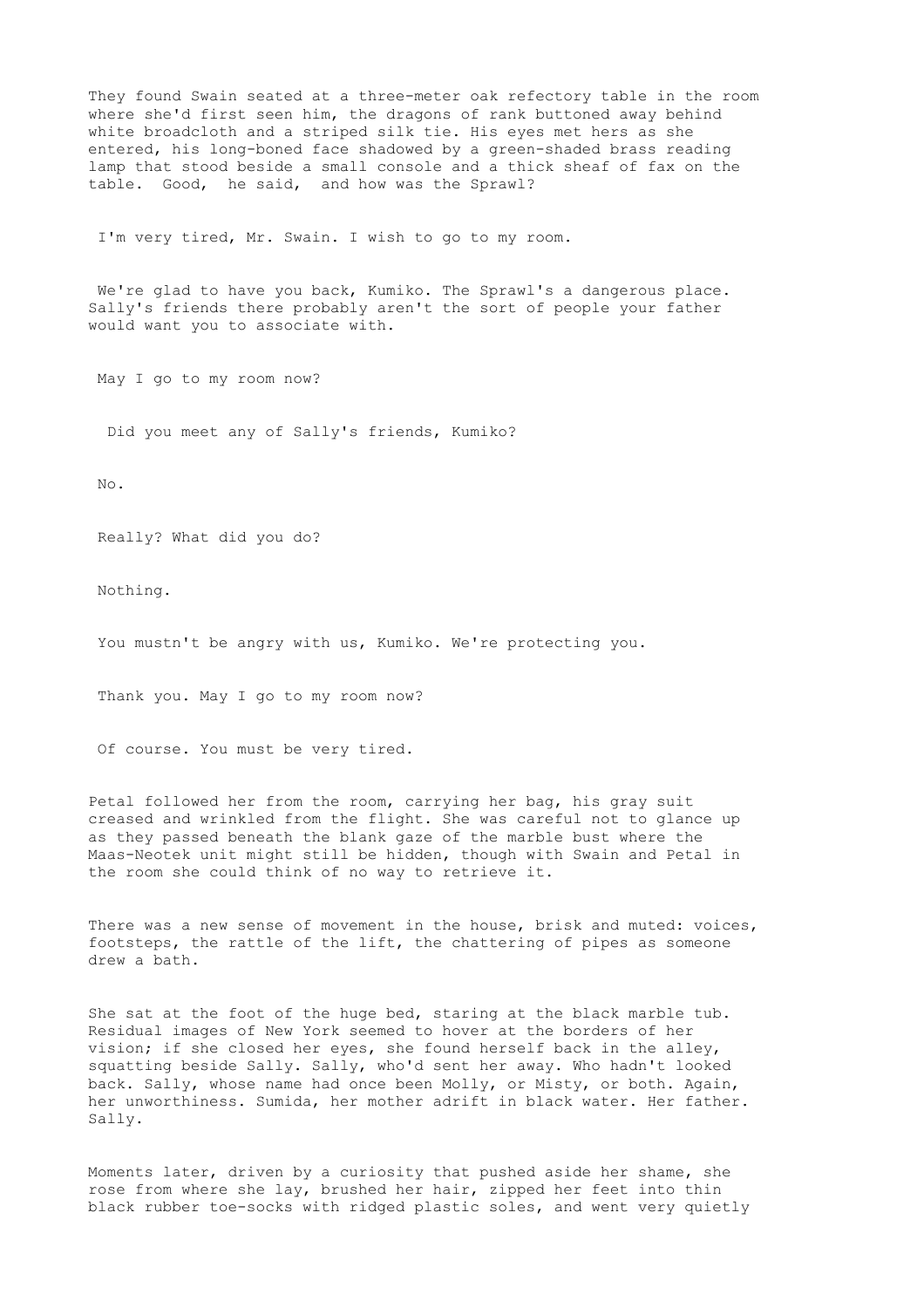out into the corridor. When the lift arrived, it stank of cigarette smoke.

Red-face was pacing the blue-carpeted foyer when she emerged from the lift, his hands in the pockets of his tight black jacket. 'Ere, he said, raising his eyebrows, you need something?

I'm hungry, she said, in Japanese. I'm going to the kitchen.

 'Ere, he said, removing his hands from his pockets and straightening the front of his jacket, you speak English?

 No, she said, and walked straight past him down the corridor and around the corner. 'Ere, she heard him say, rather more urgently, but she was already groping behind the white bust.

She managed to slip the unit into her pocket as he rounded the corner. He surveyed the room automatically, hands held loosely at his sides, in a way that suddenly reminded her of her father's secretaries.

I'm hungry, she said, in English.

Five minutes later, she'd returned to her room with a large and very British-looking orange; the English seemed to place no special value on the symmetry of fruit. Closing the door behind her, she put the orange on the wide flat rim of the black tub and took the Maas-Neotek unit from her pocket.

 Quickly now, Colin said, tossing his forelock as he came into focus, open it and reset the A/B throw to A. The new regime has a technician making the rounds, scanning for bugs. Once you've changed that setting, it shouldn't read as a listening device. She did as he said, using a hairpin.

What do you mean, she asked, mouthing the words without voicing them, 'the new regime'?

 Haven't you noticed? There are at least a dozen staff now, not to mention numerous visitors. Well, I suppose it's less a new regime than an upgrading of procedure. Your Mr. Swain is quite a social man, in his covert way. You've one conversation there, Swain and the deputy head of Special Branch, that I imagine numerous people would kill for, not least of them the aforementioned official.

Special Branch?

 The secret police. Bloody odd company he keeps, Swain: Buck House types, czars from the East End rookeries, senior police officers . . .

Buck House?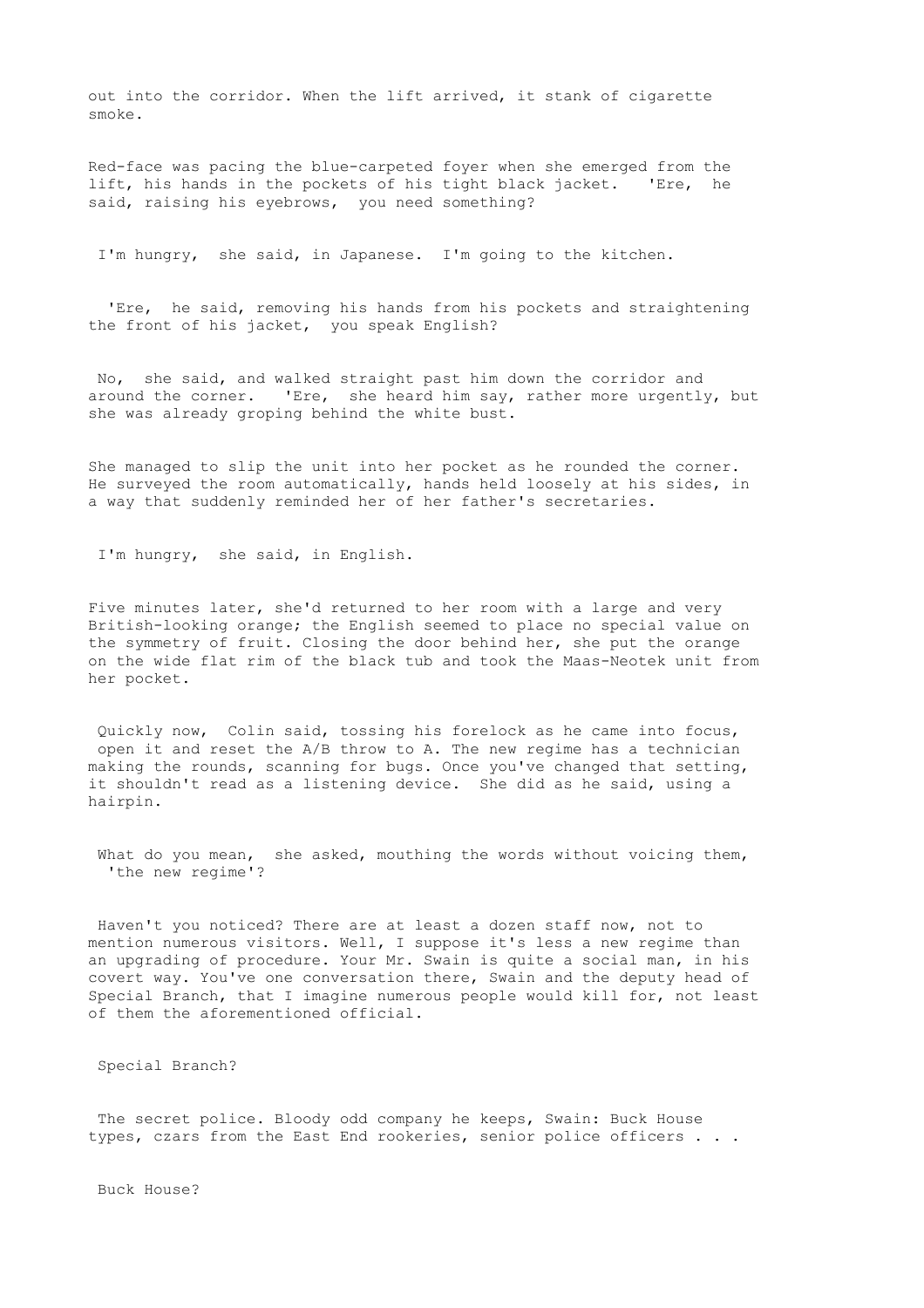The Palace. Not to mention merchant bankers from the City, a simstim star, a drove or two of expensive panders and drug merchants . . .

A simstim star?

Lanier, Robin Lanier.

Robin Lanier? He was here?

Morning after your precipitous departure.

She looked into Colin's transparent green eyes. Are you telling me the  $t$ ruth?

Yes.

Do you always?

To the extent that I know it, yes.

What are you?

 A Maas-Neotek biochip personality-base programmed to aid and advise the Japanese visitor in the United Kingdom. He winked at her.

Why did you wink?

Why d'you think?

Answer the question! Her voice loud in the mirrored room.

The ghost touched his lips with a slim forefinger. I'm something else as well, yes. I do display a bit too much initiative for a mere guide program. Though the model I'm based on is top of the line, extremely sophisticated. I can't tell you exactly what I am, though, because I don't know.

You don't know? Again subvocally, carefully.

 I know all sorts of things, he said, and went to one of the dormer windows. I know that a serving table in Middle Temple Hall is said to be made from the timbers of the Golden Hind; that you climb one hundred and twenty-eight steps to the walkways of Tower Bridge; that in Wood Street, right of Cheapside, is a plane tree thought to have been the one in which Wordsworth's thrush sang loud. . . . He spun suddenly to face her. It isn 't, though, because the current tree was cloned from the original in 1998. I know all that, you see, and more, a very great deal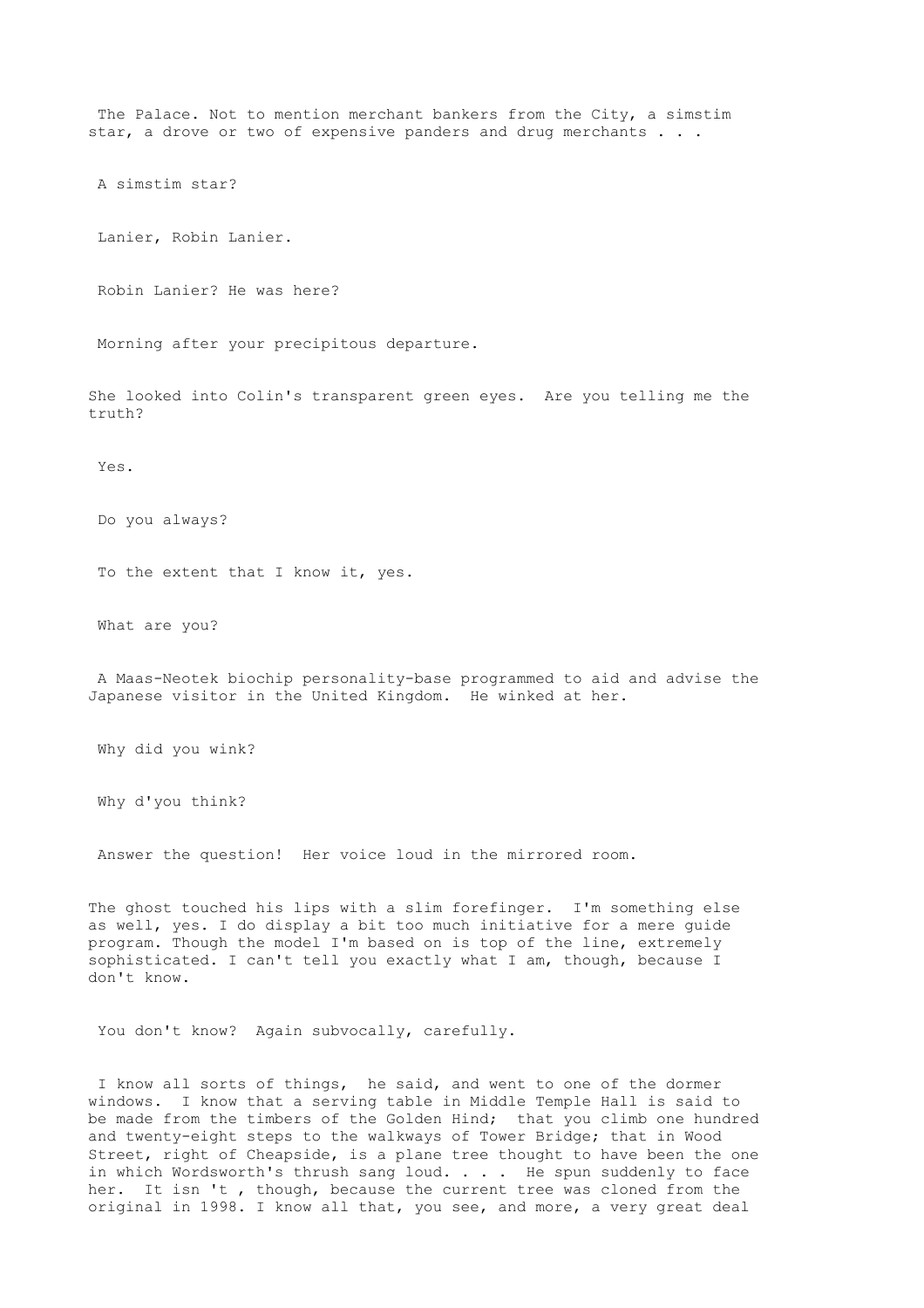more. I could, for instance, teach you the rudiments of snooker. That is what I am, or rather what I was intended to be, originally. But I'm something else as well, and very likely something to do with you. I don't know what. I really don't.

You were a gift from my father. Do you communicate with him?

Not to my knowledge.

You didn't inform him of my departure?

You don't understand, he said. I wasn't aware of your having been away, until you activated me a moment ago.

But you've been recording. . . .

 Yes, but not aware of it. I'm only 'here' when you activate me. Then I evaluate the current data.  $\ldots$  . One thing you can be fairly certain of, though, is that it simply isn't possible to broadcast any sort of signal from this house without Swain's snoops detecting it immediately.

Could there be more of you, I mean another one, in the same unit?

 Interesting idea, but no, barring some harrowing secret breakthrough in technology. I'm pushing the current envelope a bit as it is, considering the size of my hardware. I know that from my store of general background information.

She looked down at the unit in her hand. Lanier, she said. Tell me.

 Ten/twenty-five/sixteen: A.M., he said. Her head filled with disembodied voices. . . .

PETAL: If you'll follow me please, sir . . .

SWAIN: Come into the billiard room.

THIRD VOICE: You'd better have a reason for this, Swain. There are three Net men waiting in the car. Security will have your address in their database until hell freezes over.

PETAL: Lovely car that is, sir, the Daimler. Take your coat?

THIRD VOICE: What is it, Swain? Why couldn't we meet at Brown's?

SWAIN: Take your coat off, Robin. She's gone.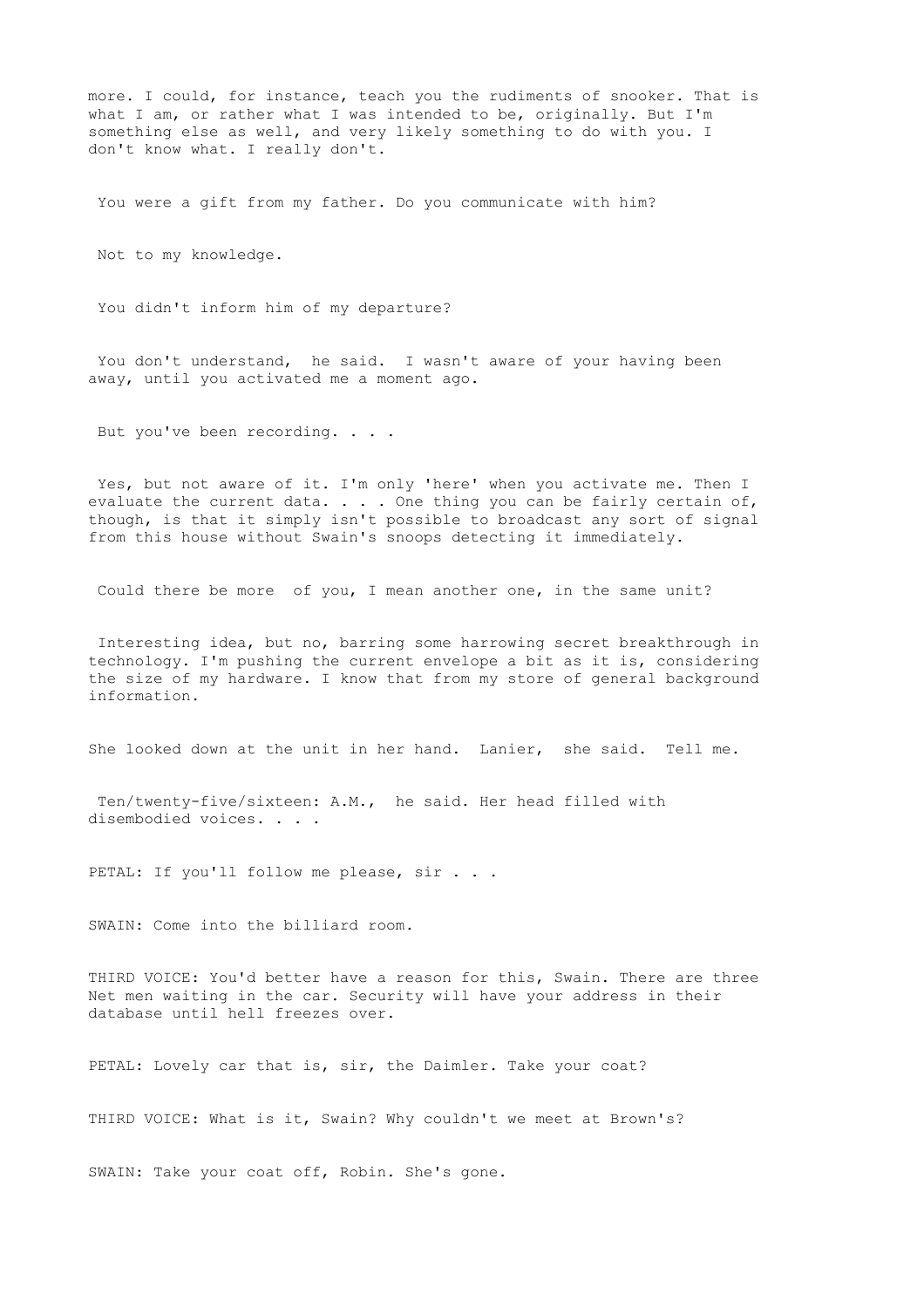THIRD VOICE: Gone?

SWAIN: To the Sprawl. Early this morning.

THIRD VOICE: But it isn't time. . . .

SWAIN: You think I sent her there?

The man's reply was hollow, indistinct, lost behind a closing door. That was Lanier? Kumiko asked silently.

 Yes, Colin replied. Petal mentioned him by name in an earlier conversation. Swain and Lanier spent twenty-five minutes together.

Sound of a latch, movement.

SWAIN: Bloody cock-up, not mine. I warned you about her, told you to warn them. Born killer, probably psychopathic . . .

LANIER: And your problem, not mine. You need their product and my cooperation.

SWAIN: And what's your problem, Lanier? Why are you in this? Just to get Mitchell out of the way?

LANIER: Where's my coat?

SWAIN: Petal, Mr. Lanier's bloody coat.

PETAL: Sir.

LANIER: I have the impression they want your razorgirl as badly as they want Angie. She's definitely part of the payoff. They'll be taking her, too.

SWAIN: Good luck to them, then. She's already in position, in the Sprawl. Spoke with her on the phone an hour ago. I'll be putting her together with my man over there, the one who's been arranging for the . . . girl. And you'll be going back over yourself?

LANIER: This evening.

SWAIN: Well, then, not to worry.

LANIER: Goodbye, Swain.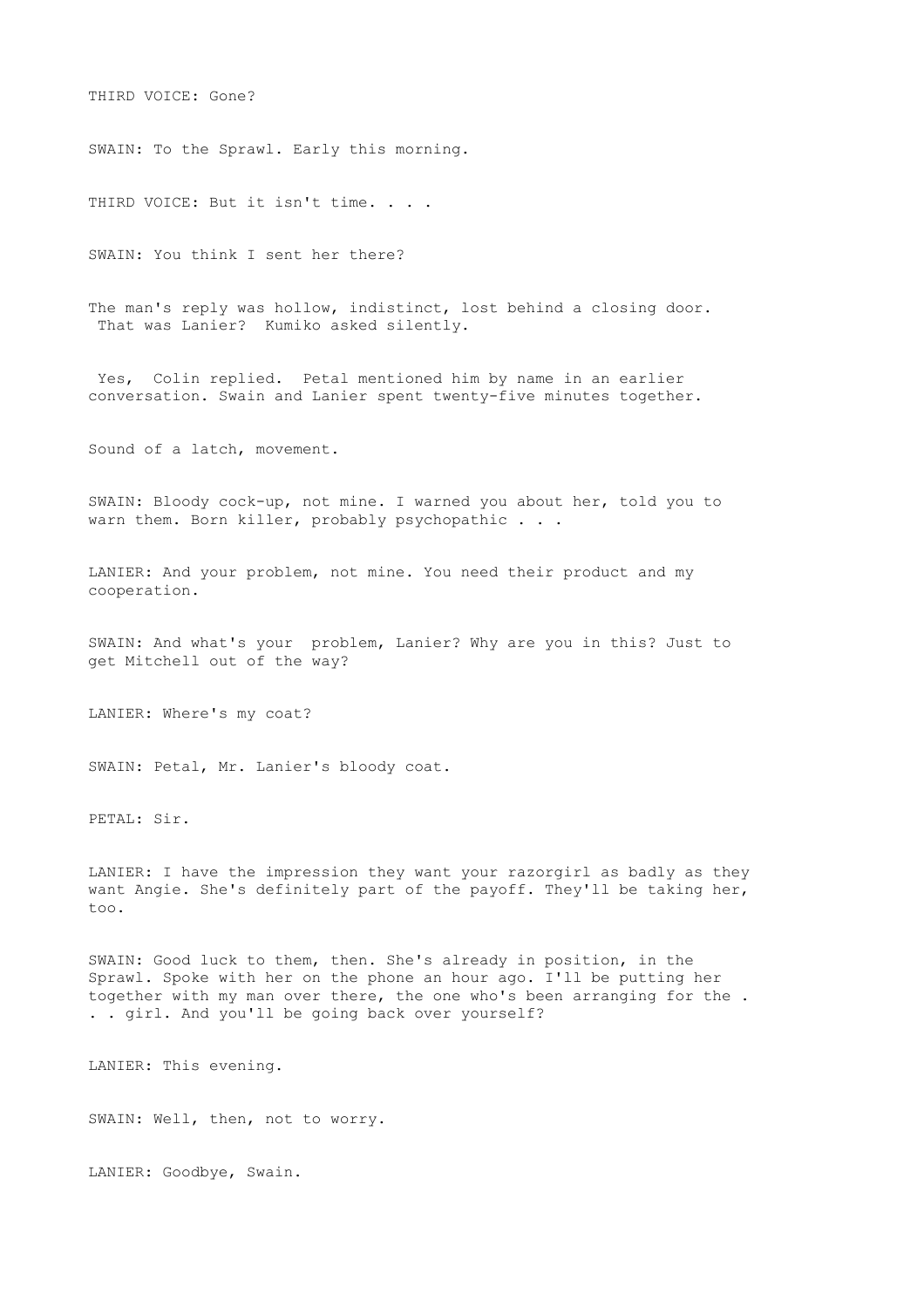PETAL: He's a right bastard, that one.

SWAIN: I don't like this, really. . . .

PETAL: You like the goods though, don't you?

SWAIN: Can't complain there, but why d'you think they want Sally as well?

PETAL: Christ knows. They're welcome to her. . . .

SWAIN: They. I don't like 'theys'. . . .

PETAL: They mightn't be terribly happy to know she'd gone there on her own stick, with Yanaka's daughter. . . .

SWAIN: No. But we have Miss Yanaka back again. Tomorrow I'll tell Sally that Prior's in Baltimore, getting the girl into shape. . . .

PETAL: That's an ugly business, that is. . . .

SWAIN: Bring a pot of coffee to the study.

She lay on her back, eyes closed, Colin's recordings unspooling in her head, direct input to the auditory nerves. Swain seemed to conduct the better part of his dealings in the billiard room, which meant that she heard people arriving and departing, heads and tails of conversations. Two men, one of whom might have been the red-faced man, held an interminable discussion of dog racing and tomorrow's odds. She listened with special interest as Swain and the man from Special Branch (SB, Swain called it) settled an article of business directly beneath the marble bust, as the man was preparing to leave. She interrupted this segment half-a-dozen times to request clarification. Colin made educated guesses.

This is a very corrupt country, she said at last, deeply shocked.

Perhaps no more than your own, he said.

But what is Swain paying these people with?

 Information. I would say that our Mr. Swain has recently come into possession of a very high-grade source of intelligence and is busy converting it into power. On the basis of what we've heard, I'd hazard that this has probably been his line of work for some time. What's apparent, though, is that he's moving up, getting bigger. There's internal evidence that he's currently a much more important man than he was a week ago. Also, we have the fact of the expanded staff. . . .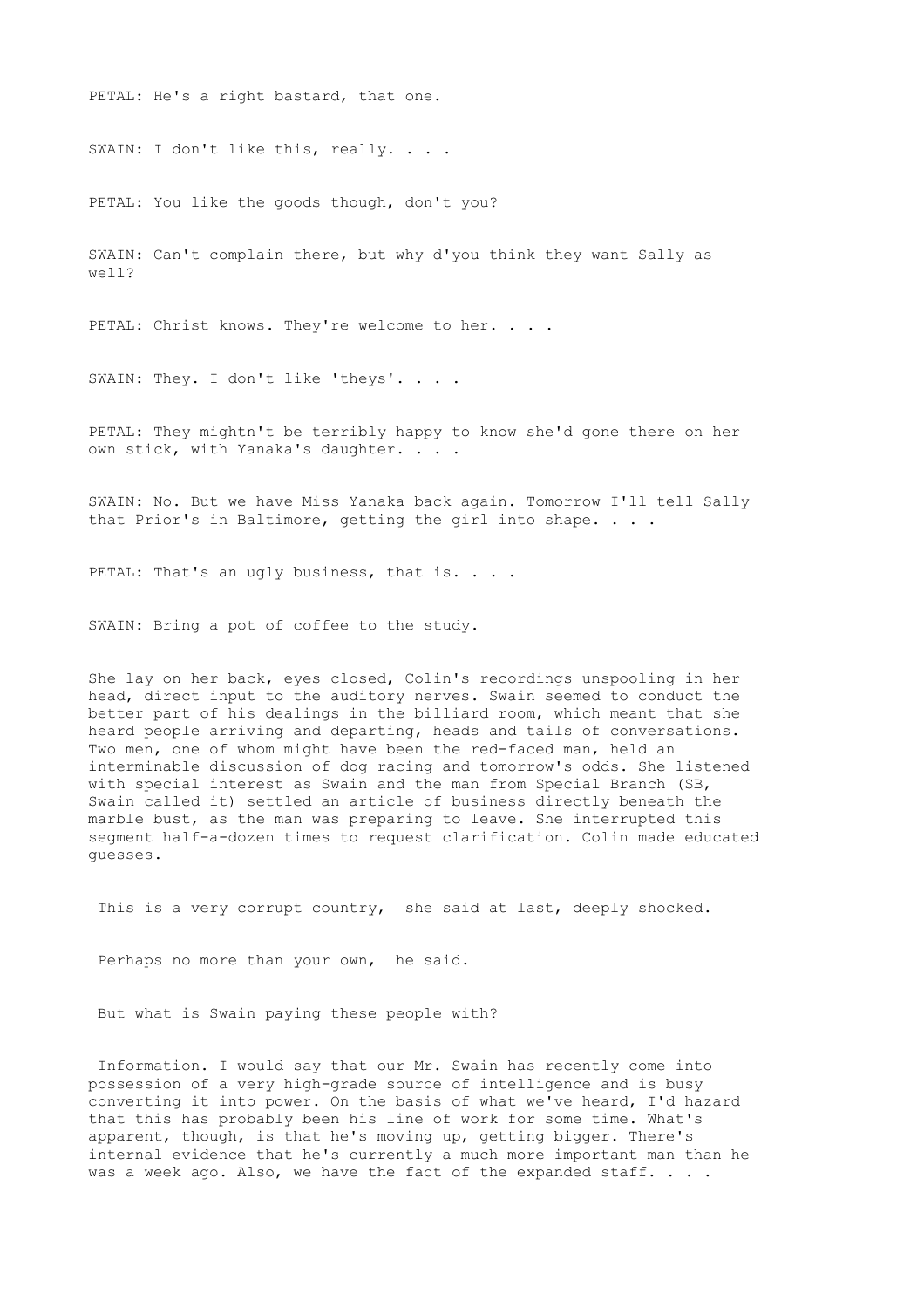I must tell . . . my friend.

Shears? Tell her what?

What Lanier said. That she would be taken, along with Angela Mitchell.

Where is she, then?

The Sprawl. A hotel . . .

Phone her. But not from here. D'you have money?

A Mitsubank chip.

No good in our phones, sorry. Have any coin?

She got up from the bed and sorted carefully through the odd bits of English money that had accumulated at the bottom of her purse. Here, she said, coming up with a thick gilt coin, ten pounds.

 Need two of those to make a local call. She tossed the brassy tenner back into her purse. No, Colin. Not the phone. I know a better way. I want to leave here. Now. Today. Will you help me?

Certainly, he said, though I advise you not to.

But I will.

Very well. How do you propose to go about it?

I'll tell them, she said, that I need to go shopping.

Bad Lady

The woman must've gotten in sometime after midnight, she figured later, because it was after Prior came back with the crabs, the second bag of crabs. They really did have some good crabs in Baltimore, and coming off a run always gave her an appetite, so she'd talked him into going back for some more. Gerald kept coming in to change the derms on her arms; she'd give him her best goofy smile every time, squish the trank out of them when he'd gone, and then stick them back on. Finally Gerald said she should get some sleep; he put out the lights and turned down the fake window to its lowest setting, a bloodred sunset.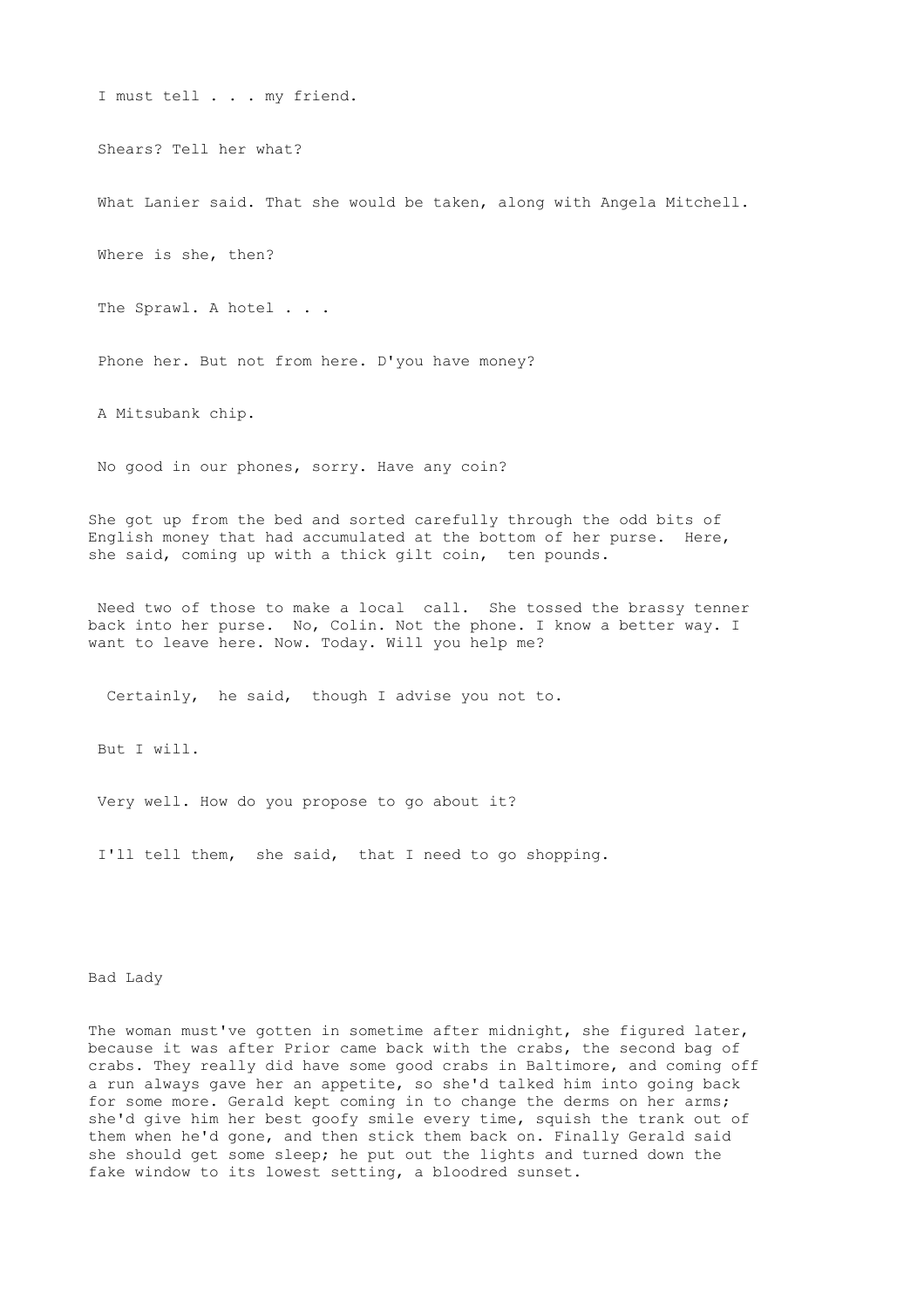When she was alone again, she slid her hand between the bed and the wall, found the shockrod in its hole in the foam.

She fell asleep without meaning to, the red glow of the window like a sunset in Miami, and she must've dreamed of Eddy, or anyway of Hooky Green's, dancing with somebody up there on the thirty-third floor, because when the crash woke her, she wasn't sure where she was, but she had this very clear map of the way out of Hooky Green's, like she knew she'd better take the stairs because there must be some kind of trouble. . . .

She was half out of bed when Prior came through the door, like really through it, because it was still shut when he hit it. He came through it backward and it just went to splinters and honeycomb chunks of cardboard.

She saw him hit the wall, and then the floor, and then he wasn't moving anymore, and someone else was there in the doorway, backlit from the other room, and all she could see of the face were these two curves of reflected red light from that fake sunset.

Pulled her legs back into bed and sank back against the wall, her hand sliding down to . . .

Don't move, bitch. There was something real scary about that voice, because it was too fucking cheerful , like throwing Prior through that door had been kind of a treat. I mean really don't move. . . . And the woman was across the room in three strides, very close, so close that Mona felt the cold coming off the leather of the woman's jacket.

Okay, Mona said, okay . . .

Then hands grabbed her, fast , and she was flat on her back, shoulders pressed down hard into the foam, and something -- the shockrod -- was right in front of her face.

Where'd you get this little thing?

 Oh, Mona said, like it was something she might've seen once but forgotten about, it was in my boyfriend's jacket. I borrowed his jacket. . . .

Mona's heart was pounding. There was something about those glasses. . . .

Did shithead know you had this little thing?

Who?

 Prior, the woman said, and let go of her, turning. Then she was kicking him, kicking Prior over and over, hard. No, she said, stopping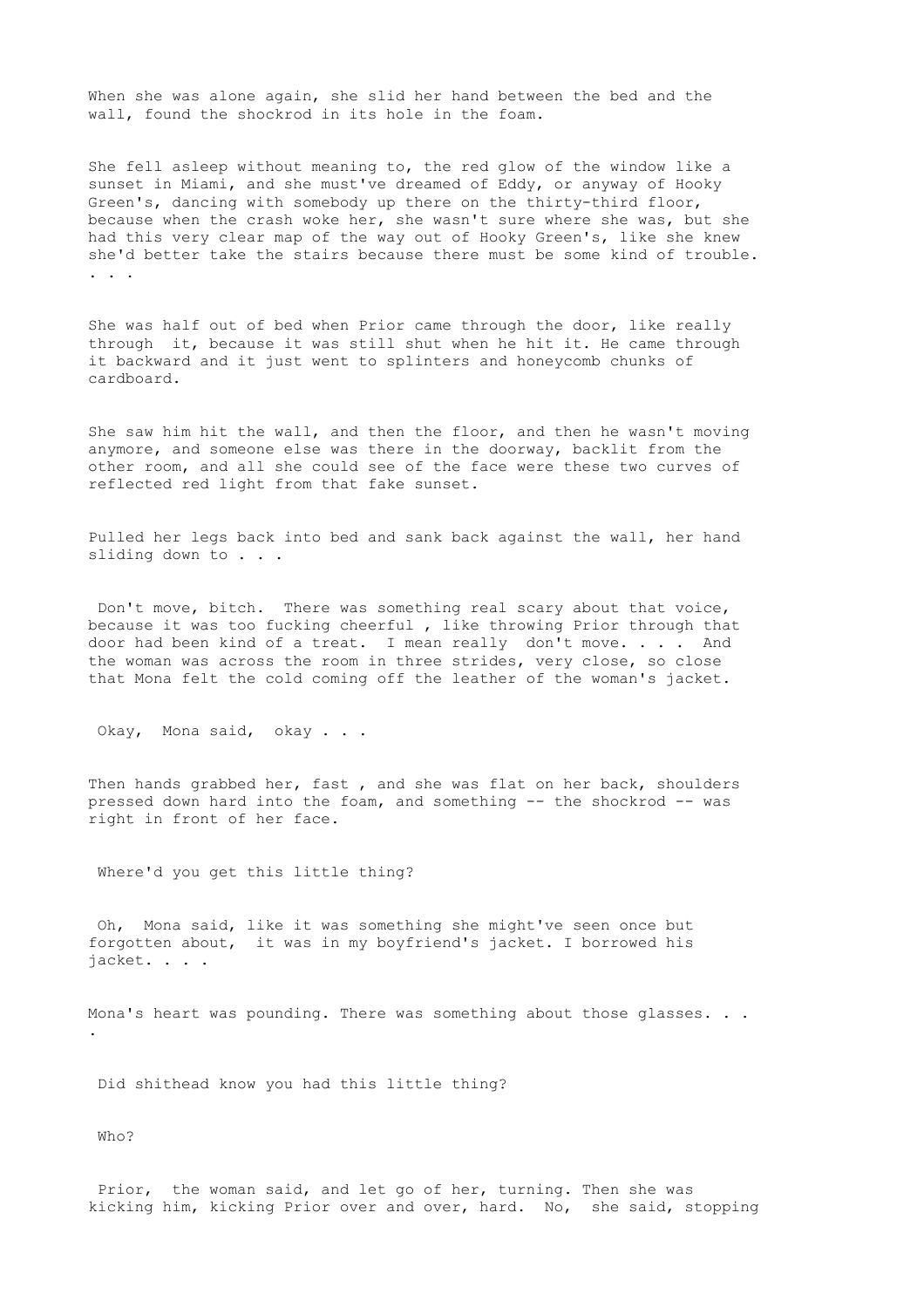as abruptly as she'd begun, I don't think Prior knew.

Then Gerald was in the doorway, just like nothing had happened, except he was looking ruefully at the part of the door that was still on the frame, rubbing his thumb over an edge of splintered laminate. Coffee, Molly?

 Two coffees, Gerald, the woman said, examining the shockrod. Mine's black.

Mona sipped her coffee and studied the woman's clothes and hair while they waited for Prior to wake up. At least that's what they seemed to be doing. Gerald was gone again. She wasn't much like anybody Mona'd seen before; Mona couldn't place her on the style map at all, except she must've had some money. The hair was European; Mona'd seen it like that in a magazine; she was pretty sure it wasn't this season's style anywhere, but it went okay with the glasses, which were insets, planted right in the skin. Mona'd seen a cabbie in Cleveland had those. And she wore this short jacket, very dark brown, too plain for Mona's taste but obviously new, with a big white sheepskin collar, open now over a weird green thing trussed across her breasts and stomach like armor, which was what Mona figured it probably was, and jeans cut from some kind of gray-green mossy suede, thick and soft, and Mona thought they were the best thing about her outfit, she could've gone for a pair of those herself, except the boots spoiled them, these knee-high black boots, the kind bike racers wore, with thick yellow rubber soles and big straps across the insteps, chrome buckles all up and down, horrible clunky toes. And where'd she get that nail color, that burgundy? Mona didn't think they even made that anymore.

What the hell are you looking at?

Uh . . . your boots.

So?

They don't make it with your pants.

Wore 'em to kick the shit out of Prior.

Prior moaned on the floor and started trying to throw up. It made Mona feel kind of sick herself, so she said she was going to go to the bathroom.

 Don't try to leave. The woman seemed to be watching Prior, over the rim of her white china cup, but with those glasses, it was hard to be sure.

Somehow she found herself in the bathroom with her purse on her lap. She hurried, getting the hit together; didn't grind it fine enough, so it burned the back of her throat, but like Lanette used to say, you don't always have time for the niceties. And anyway, wasn't that all a lot better now? There was a little shower in Gerald's bathroom, but it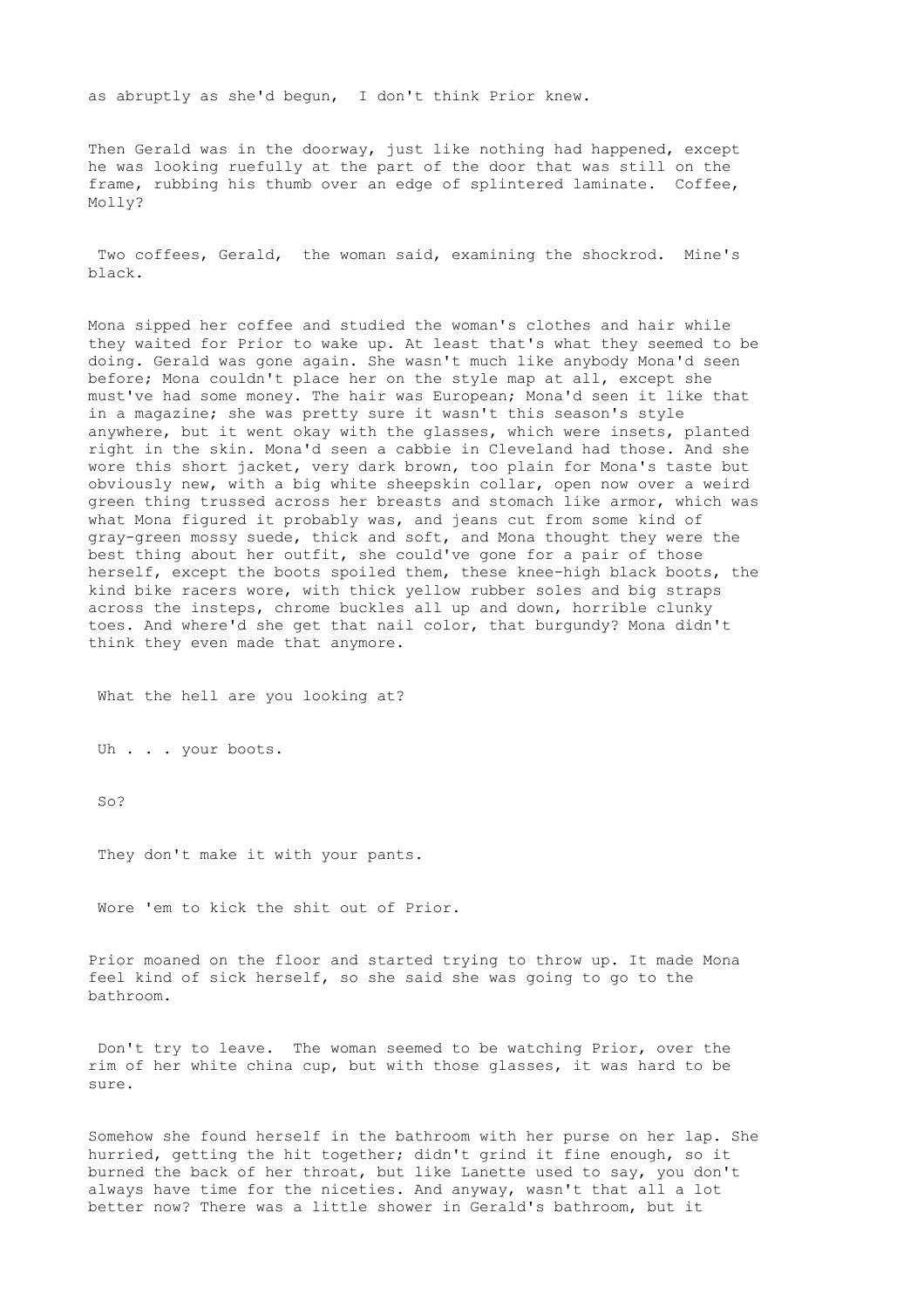looked like it hadn't been used for a long time. She took a closer look and saw gray mold growing around the drain, and spots that looked like dried blood.

When she came back, the woman was dragging Prior into one of the other rooms, pulling him by his feet. He had socks on, no shoes, Mona noticed now, like maybe he'd had his feet up to sleep. His blue shirt had blood on it and his face was all bruised.

What Mona felt, as the rush kicked in, was a bright and innocent curiosity. What are you doing?

 I think I'll have to wake him up, the woman said, like she was on the subway, talking about another passenger who was about to miss his stop. Mona followed her into the room where Gerald did his work, everything clean and hospital white; she watched as the woman got Prior up into a sort of chair like in a salon, with levers and buttons and things. It isn 't like she 's that strong , Mona thought, it 's like she knows which way to throw the weight . Prior's head fell to the side as the woman fastened a black strap across his chest. Mona was starting to feel sorry for him, but then she remembered Eddy.

 What is it? The woman was filling a white plastic container with water from a chrome tap.

Mona just kept trying to say it, feeling her heart race out of control on the wiz. He killed Eddy , she kept trying to say, but it wouldn't come out. But then it must have, because the woman said, Yeah, he'll do that sort of thing . . . if you let him. She threw the water over Prior, into his face and all down his shirt; his eyes snapped open and the white of the left one was solid red; the metal prongs of the shockrod snapped white sparks when the woman pressed it against the wet blue shirt. Prior screamed.

Gerald had to get down on his hands and knees to pull her out from under the bed. He had cool, very gentle hands. She couldn't remember how she'd gotten under there, but now everything was quiet. Gerald had on a gray topcoat and dark glasses.

You're going with Molly now, Mona, he said.

She started to shake.

I think I'd better give you something for your nerves.

She jerked back, out of his grip. No! Don't fucking touch me!

 Leave it, Gerald, the woman said from the door. It's time you go now.

I don't think you know what you're doing, he said, but good luck.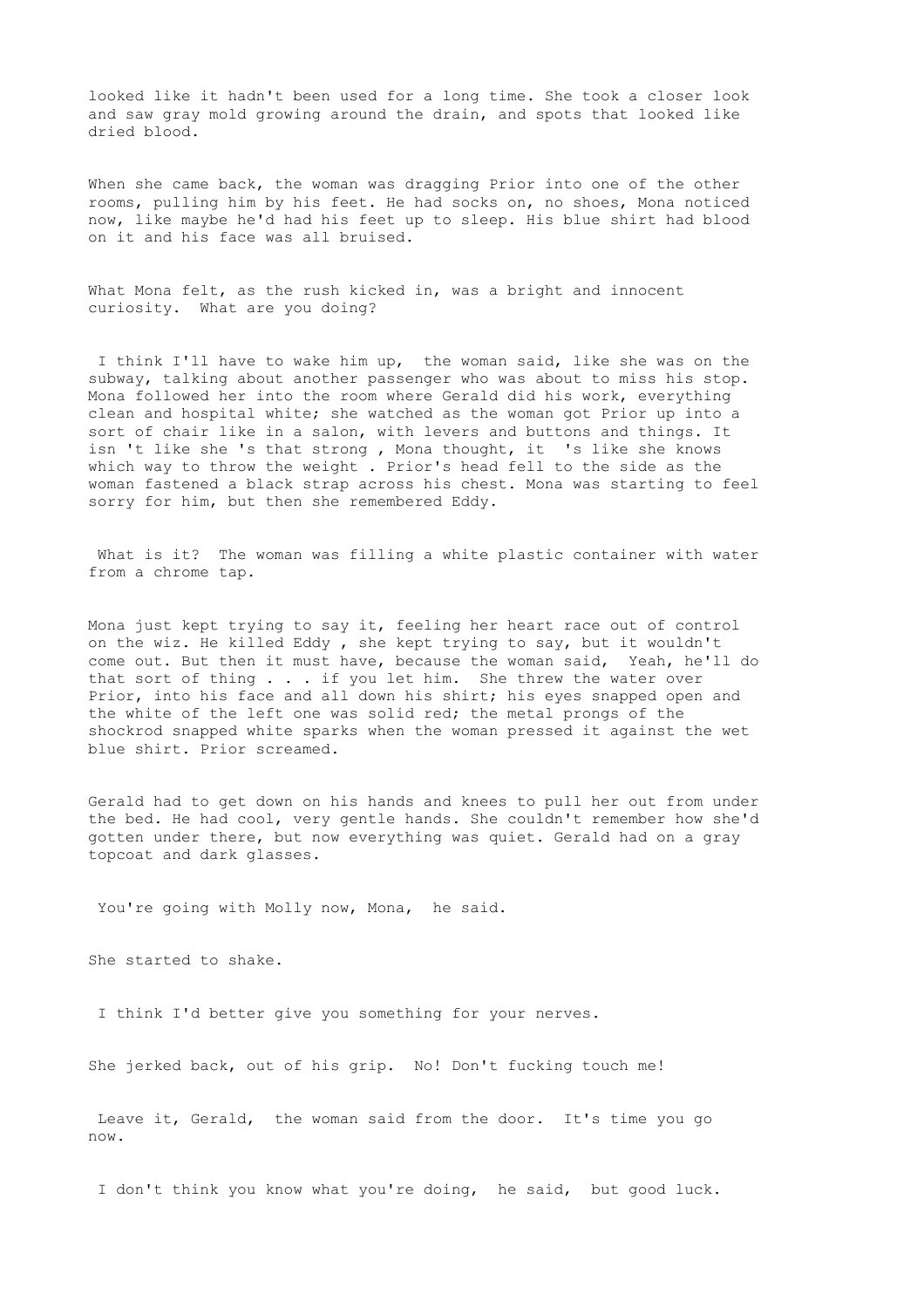Thanks. Think you'll miss the place?

No. I was going to retire soon anyway.

 So was I, the woman said, and then Gerald left, without even a nod for Mona.

 Got any clothes? the woman asked Mona. Get 'em on. We're leaving too.

Dressing, Mona found she couldn't button her dress over her new breasts, so she left it open, putting Michael's jacket on and sipping it up to her chin.

## Company

Sometimes he just needed to stand there and look up at the Judge, or squat on the concrete beside the Witch. It held back the memory-stutter, to do that. Not the fugues, the real flashbacks, but this jerky unfocused feeling he got, like the memory tape kept slipping in his head, losing minute increments of experience . . . So he was doing that now, and it was working, and finally he noticed Cherry was there beside him.

Gentry was up in the loft with the shape he'd captured, what he called a macroform node, and he'd hardly listened to what Slick had tried to tell him about the house and that whole place and Bobby the Count.

So Slick had come down here to crouch next to an Investigator in the cold and dark, retracing all the things he'd done with so many different tools, and where he'd scrounged each part, and then Cherry reached out and touched his cheek with her cold hand.

You okay? she asked. I thought maybe it was happening to you again.. . .

No. It's just I gotta come down here, sometimes.

He plugged you into the Count's box, didn't he?

Bobby, Slick said, that's his name. I saw him.

Where?

In there. It's a whole world. There's this house, like a castle or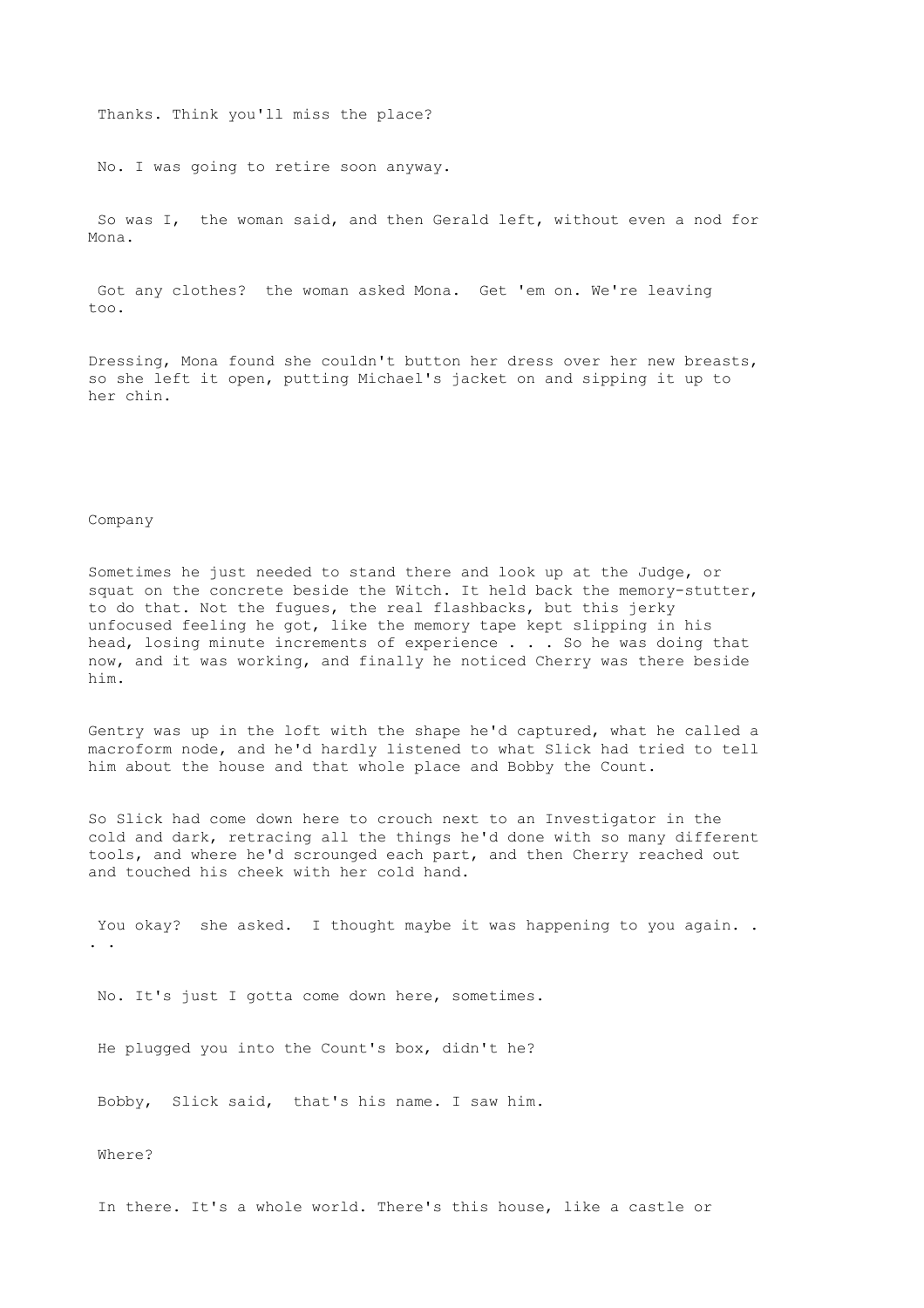something, and he's there. By himself? He said Angie Mitchell's in there too. . . . Maybe he's crazy. Is she? I didn't see her. Saw a car he said was hers. She's in some celebrity detox place in Jamaica, last I heard. He shrugged. I dunno. What's he like? He looked younger. Anybody'd look bad with all those tubes 'n' shit in 'em. He figured Kid Afrika dumped him here because he got scared. He said if anybody comes looking for him, we jack him into the matrix. Why? Dunno.

You shoulda asked him.

He shrugged again. Seen Bird anywhere?

No.

Shoulda been back already . . . He stood up.

Little Bird came back at dusk, on Gentry's bike, the dark wings of his hair damp with snow and flapping behind him as he roared in across the Solitude. Slick winced; Little Bird was in the wrong gear. Little Bird jolted up an incline of compacted oildrums and hit the brakes when he should've gunned it. Cherry gasped as Bird and the bike separated in midair; the bike seemed to hang there for a second before it somersaulted into the rusted sheet-metal tangle that had been one of Factory's outbuildings, and Little Bird was rolling over and over on the ground.

Somehow Slick never heard the crash. He was standing beside Cherry in the shelter of a doorless loading bay -- then he was sprinting across snow-flecked rust to the fallen rider, no transition. Little Bird lay on his back with blood on his lips, his mouth partially hidden by the jumble of thongs and amulets he wore around his neck.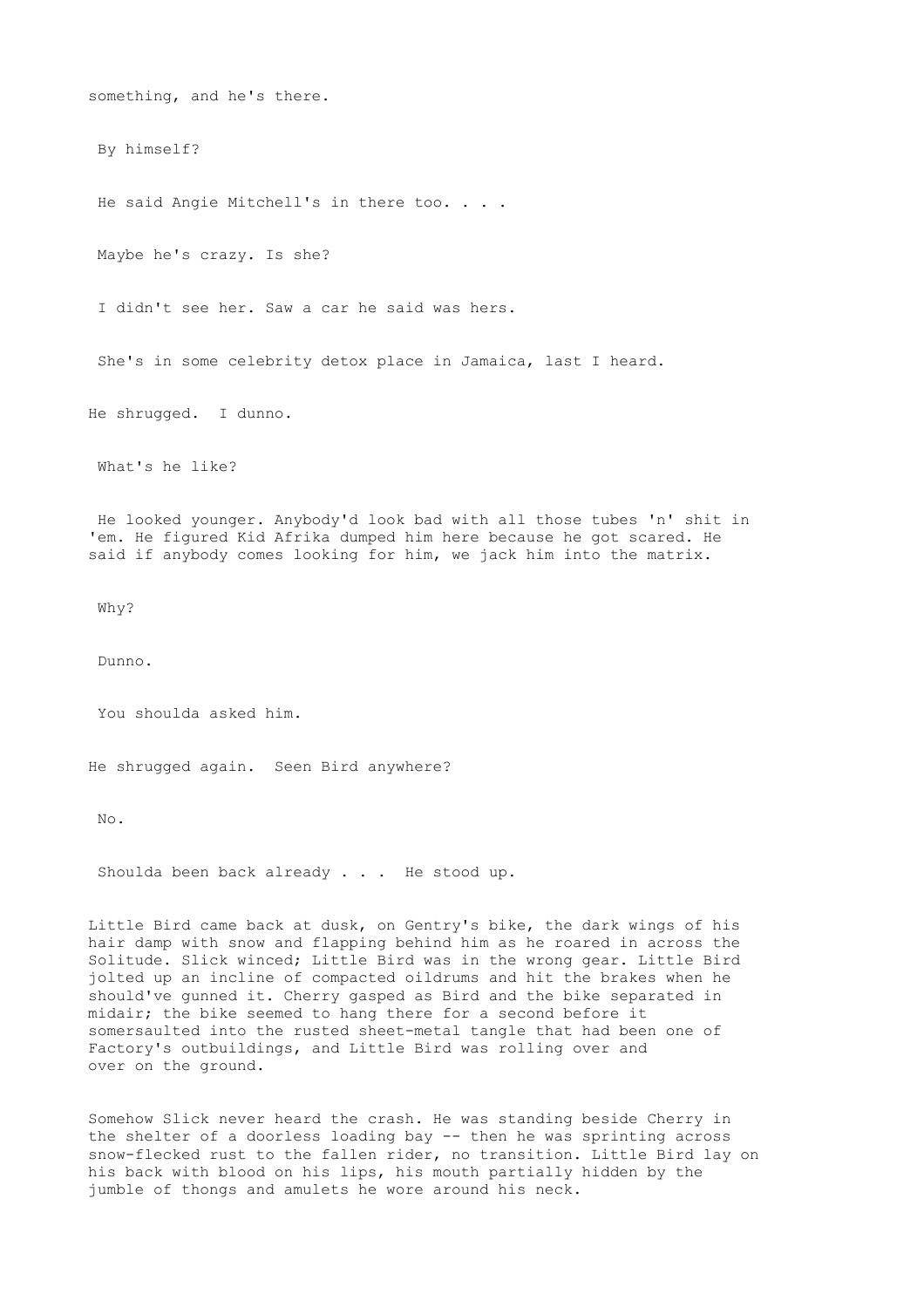Don't touch him, Cherry said. Ribs may be broken, or he's mashed up inside. . . .

Little Bird's eyes opened at the sound of her voice. He pursed his lips and spat blood and part of a tooth.

 Don't move, Cherry said, kneeling beside him and switching to the crisp diction she'd learned in med-tech school. You may have been injured. . . .

 F-fuck it, lady, he managed, and struggled stiffly up, with Slick's help.

All right, asshole, she said, hemorrhage. See if I give a shit.

 Didn't get it, Little Bird said, smearing blood across his face with the back of his hand, the truck.

I can see that, Slick said.

 Marvie 'n' them, they got company. Like flies on shit. Couple of hovers 'n' a copter 'n' shit. All these guys.

What kind of guys?

Like soldiers, but they're not. Soldier'll goof around, bullshit, crack jokes when nobody important's looking. But not them.

 Cops? Marvie and his two brothers grew mutant ruderalis in a dozen half-buried railway tankcars; sometimes they tried to cook primitive amine compounds, but their lab kept blowing up. They were the nearest thing Factory had to permanent neighbors. Six kilometers.

 Cops? Little Bird spat another tooth chip and gingerly probed his mouth with a bloody finger. They aren't doin' anything against the law. Anyway, cops can't afford shit like that, new hovers, new Honda. . . . He grinned through a film of blood and spittle. I hung off in the Solitude 'n' scoped 'em good. Nobody I'd wanna talk to, or you either. Guess I really fucked Gentry's bike, huh?

 Don't worry about it, Slick said. I think his mind's on something else.

Tha's good. . . . He staggered in the direction of Factory, nearly fell, caught himself, continued.

He's higher'n a kite, Cherry said.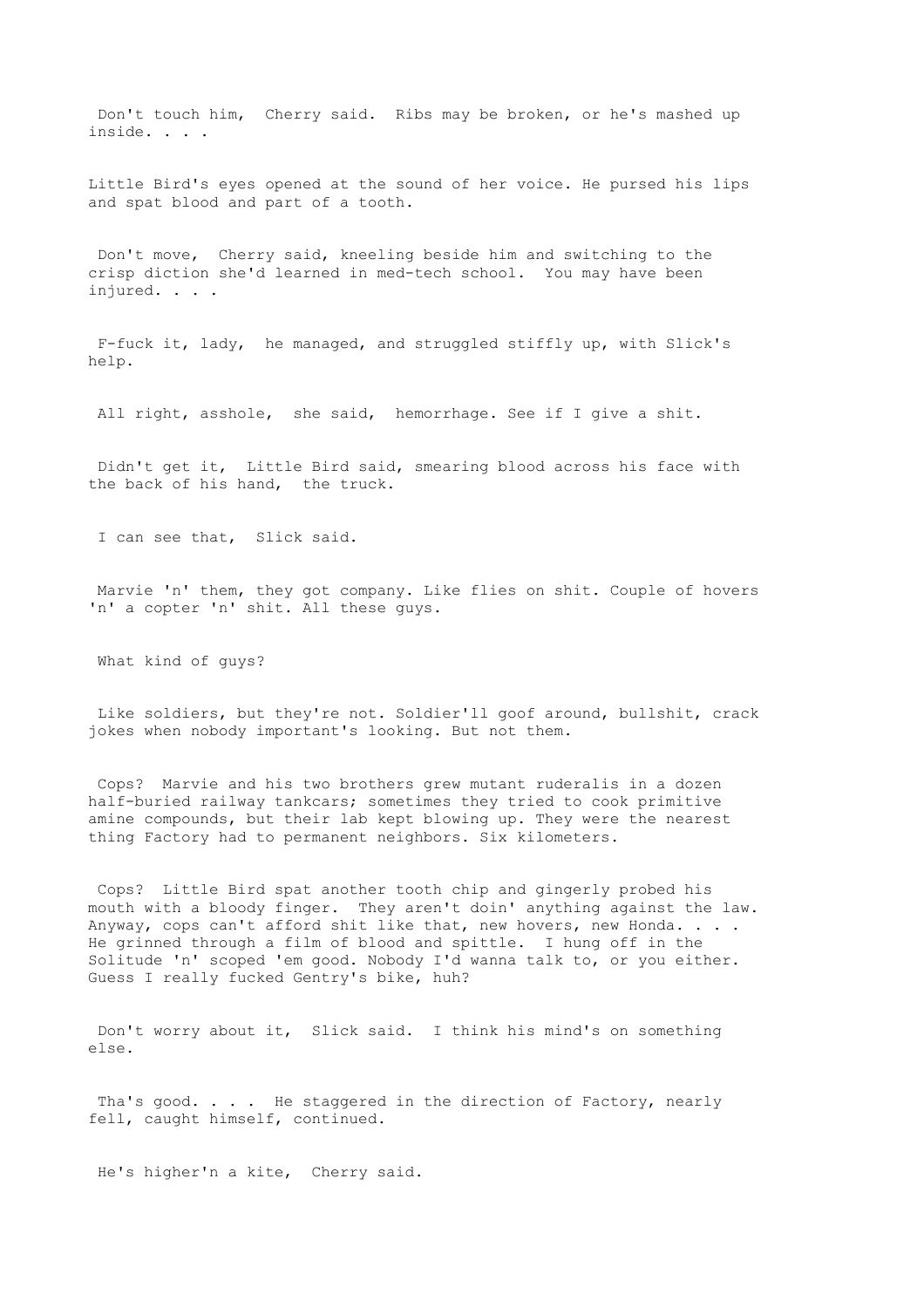Hey, Bird, Slick called, what happened to that bag of shit I gave you to give Marvie?

Bird swayed, turned. Lost it . . . Then he was gone, around a corner of corrugated steel.

 Maybe he's making that up, Cherry said. About those guys. Or seeing things.

 I doubt it, Slick said, pulling her into deeper shadow as an unlit black Honda swung down toward Factory out of winter twilight.

He heard the Honda making its fifth pass over Factory as he pounded up the quaking stairs, the iron roof rattling with the copter's passage. Well, he thought, that should anyway bring it to Gentry's attention that they had visitors. He took the fragile catwalk in ten long, slow steps; he was beginning to wonder if they'd ever be able to get the Count and his stretcher back out without having to weld extra I-bar across the span.

He went into the bright loft without knocking. Gentry was sitting at a workbench, his head cocked to one side, staring up at the plastic skylights. The bench was littered with bits of hardware and small tools.

Helicopter, Slick said, panting from the climb.

 Helicopter, Gentry agreed, nodding thoughtfully, his disheveled roostertail bobbing. They seem to be looking for something.

I think they just found it.

Could be the Fission Authority.

 Bird saw people at Marvie's. Saw that copter there too. You weren't paying much attention when I tried to tell you what he said.

 Bird? Gentry looked down at the small bright things on the workbench. Picked up two fittings and twisted them together.

The Count! He told me --

 Bobby Newmark, Gentry said, yes. I know a lot more about Bobby Newmark, now.

Cherry came in behind Slick. You gotta do something about that bridge, she said, going immediately to the stretcher, it shakes too much. She bent to check the Count's readouts.

Come here, Slick, Gentry said, standing. He walked to the holo table.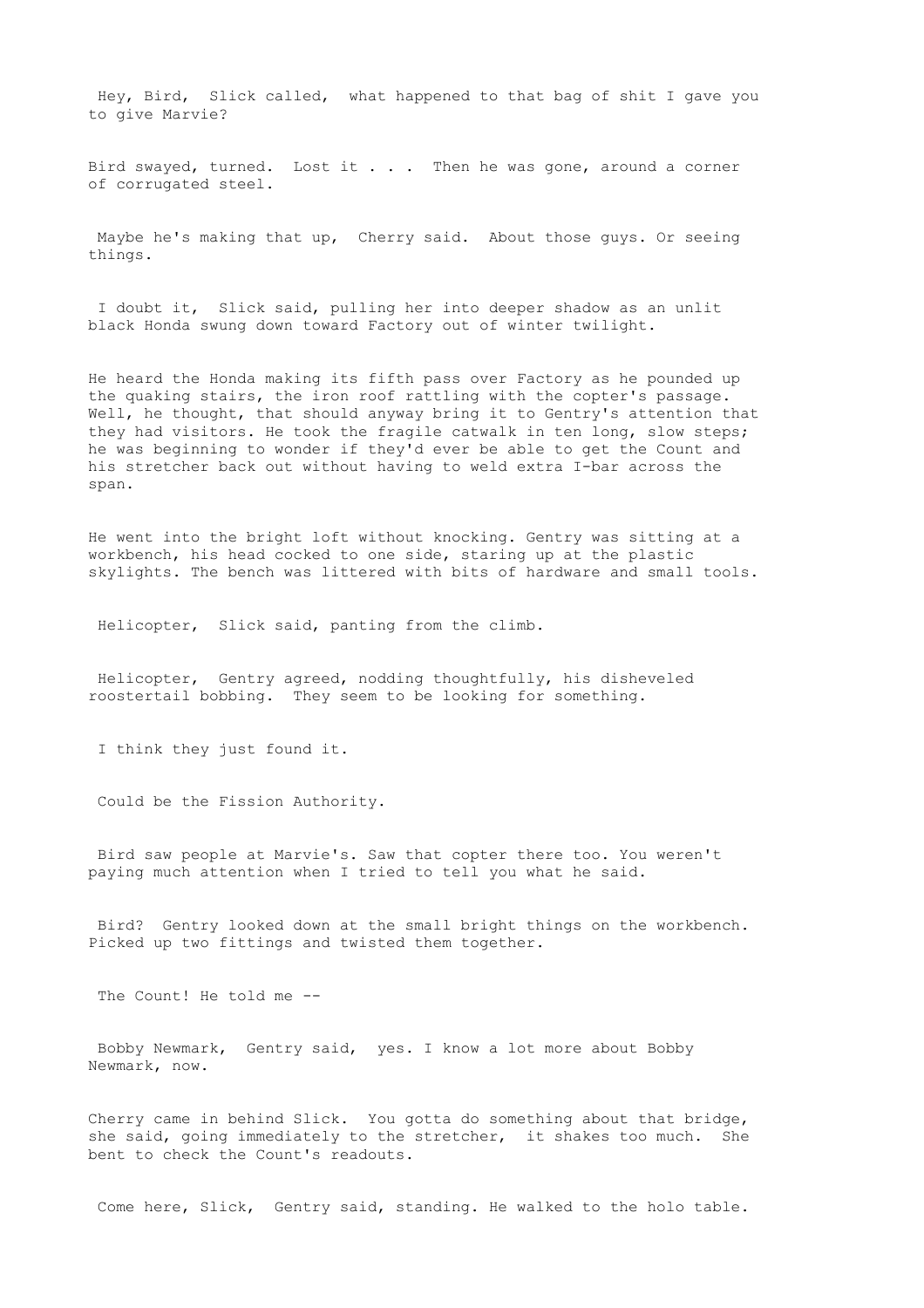Slick followed, looked at the image that glowed there. It reminded him of the rugs he'd seen in the gray house, patterns like that, only these were woven of hairfine neon, and twisted into some kind of infinite knot; the knot's core hurt his head to look at it. He looked away.

That's it? he asked Gentry. What you've always been looking for?

No. I told you. This is just a node, a macroform. A model . . .

 He's got this house in there, like a castle, and grass and trees and sky. . . .

 He's got a lot more than that. He's got a universe more than that. That was just a construct worked up from a commercial stim. What he's got is an abstract of the sum total of data constituting cyberspace. Still, it's closer than I've gotten before. . . . He didn't tell you why he was in there?

Didn't ask him.

Then you'll have to go back.

 Hey. Gentry. Listen up. That copter, it'll be back. It'll be back with two hovers fulla guys Bird said looked like soldiers. They aren't after us, man. They're after him .

Maybe they're his. Maybe they are after us.

 No. He told me, man. He said, anybody comes looking for him, we're in deep shit and we gotta jack him into the matrix.

Gentry looked down at the little coupling he still held. We'll talk with him, Slick. You'll go back; this time I'll go with you.

Winter Journey

Petal had agreed, finally, but only after she'd suggested phoning her father for permission. That had sent him shuffling unhappily off in search of Swain, and when he'd returned, looking no happier, the answer had been yes. Bundled in several layers of her warmest clothing, she stood in the white-painted foyer, studying the hunting prints while Petal lectured the red-faced man, whose name was Dick, behind closed doors. She couldn't distinguish individual words, only a low torrent of admonition. The Maas-Neotek unit was in her pocket, but she avoided touching it. Twice already Colin had tried to dissuade her.

Now Dick emerged from Petal's lecture with his hard little mouth set in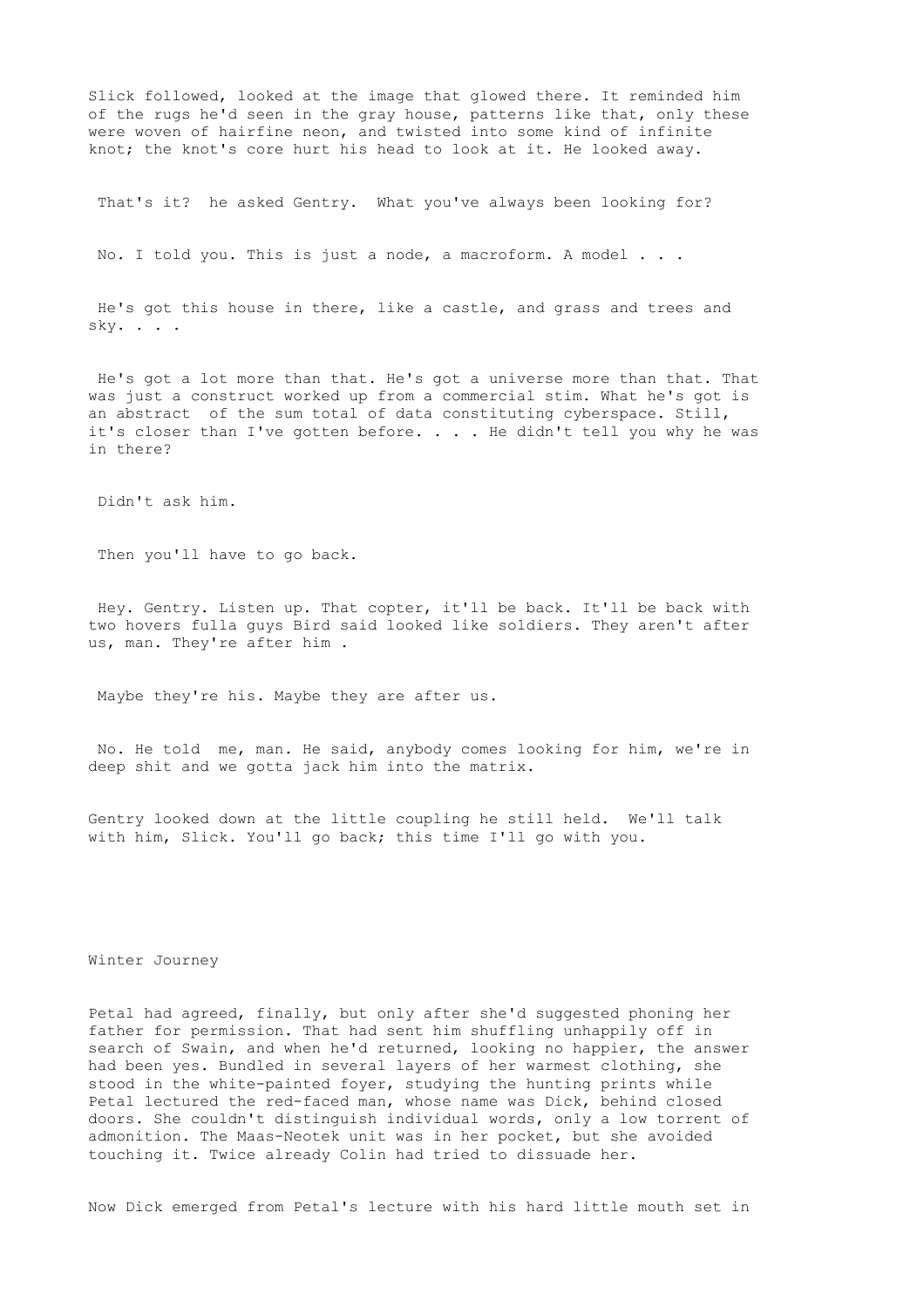a smile. Under his tight black suit he wore a pink cashmere turtleneck and a thin gray lambswool cardigan. His black hair was plastered tightly back against his skull; his pale cheeks were shadowed by a few hours' growth of beard. She palmed the unit in her pocket. 'Lo, Dick said, looking her up and down. Where shall we go for our walk?

 Portobello Road, Colin said, slouched against the wall beside the crowded coatrack. Dick took a dark overcoat from the rack, reaching through Colin to do it, put it on, and buttoned it. He pulled on a bulky pair of black leather gloves.

Portobello Road, Kumiko said, releasing the unit.

 How long have you worked for Mr. Swain? she asked, as they made their way along the icy pavement of the crescent.

 Long enough, he replied. Mind you don't slip. Wicked heels on those boots . . .

Kumiko tottered along beside him on black French patent spikes. As she'd predicted, it was virtually impossible to navigate the glass-hard rippled patches of ice in these boots. She took his hand for support; doing this, she felt solid metal across his palm. The gloves were weighted, the fingers reinforced with carbon mesh.

He was silent, as they turned the sidestreet at the end of the crescent, but when they reached Portobello Road, he paused. Excuse me, miss, he said, a note of hesitation in his voice, but is it true, what the boys say?

Boys? Excuse me?

 Swain's boys, his regulars. That you're the big fellow's daughter - the big fellow back in Tokyo?

I'm sorry, she said, I don't understand.

Yanaka. Your name's Yanaka?

Kumiko Yanaka, yes . . .

He peered at her with intense curiosity. Then worry crossed his face and he glanced carefully around. Lord, he said, must be true . . . His squat, tightly buttoned body was taut and alert. Guvnor said you wanted to shop?

Yes, thank you.

Where shall I take you?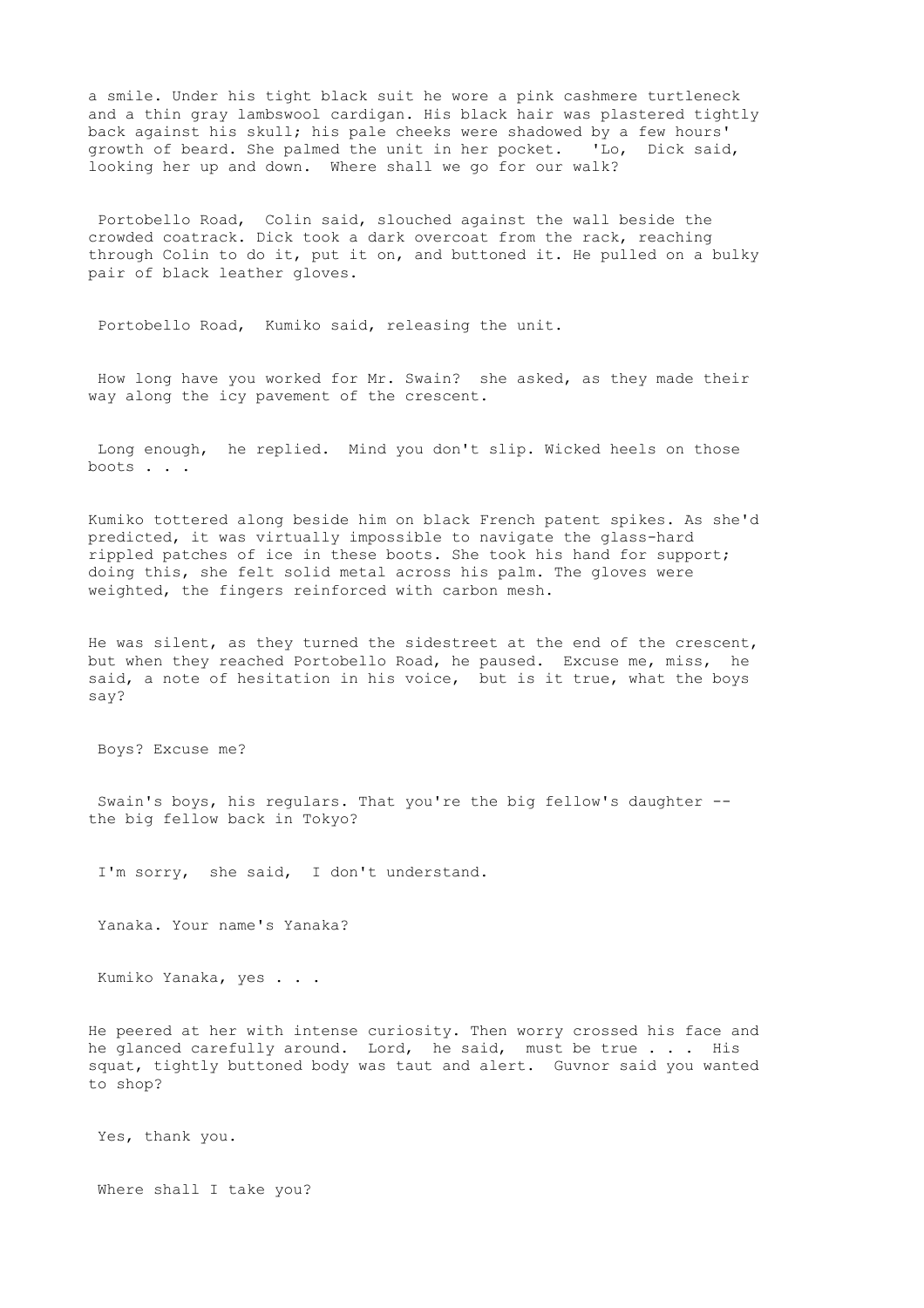Here, she said, and led him into a narrow arcade lined solidly with British gomi .

Her Shinjuku shopping expeditions served her well with Dick. The techniques she'd devised for torturing her father's secretaries proved just as effective now, as she forced the man to participate in dozens of pointless choices between one Edwardian medallion and another, this or that fragment of stained glass, though she was careful only to choose items, finally, that were fragile or very heavy, awkward to carry, and extremely expensive. A cheerful bilingual shop assistant accessed an eighty-thousand-pound charge against Kumiko's MitsuBank chip. Kumiko slipped her hand into the pocket that held the Mass-Neotek unit. Exquisite, the English girl said in Japanese, as she wrapped Kumiko's purchase, an ormolu vase encrusted with griffins.

 Hideous, Colin commented, in Japanese. An imitation as well. He reclined on a Victorian horsehair sofa, his boots up on an art deco cocktail stand supported by airstream aluminum angels.

The shop assistant added the wrapped vase to Dick's burden. This was Dick's eleventh antique shop and Kumiko's eighth purchase.

 I think you'd better make your move, Colin advised. Any moment now, our Dick will buzz Swain's for a car to take that lot home.

Think this is it, then? Dick asked hopefully, over Kumiko's purchases.

One more shop, please. Kumiko smiled.

 Right, he said grimly. As he was following her out the door, she drove the heel of her left boot into a gap in the pavement she'd noticed on her way in. You all right? he asked, seeing her stumble.

I've broken the heel of my boot. . . . She hobbled back into the shop and sat down beside Colin on the horsehair sofa. The assistant came fussing up to help.

 Get 'em off quick, Colin advised, before Dickie puts his parcels down.

She unzipped the boot with the broken heel, then the other, pulled off both. In place of the coarse Chinese silk she usually wore in winter, her feet were sheathed in thin black rubber toe-socks with ridged plastic soles. She nearly ran between Dick's legs as she cleared the door, but instead her shoulder struck his thigh as she squeezed past, toppling him into a display of faceted crystal decanters.

And then she was free, plunging through the press of tourists down Portobello Road.

Her feet were very cold, but the ridged plastic soles provided excellent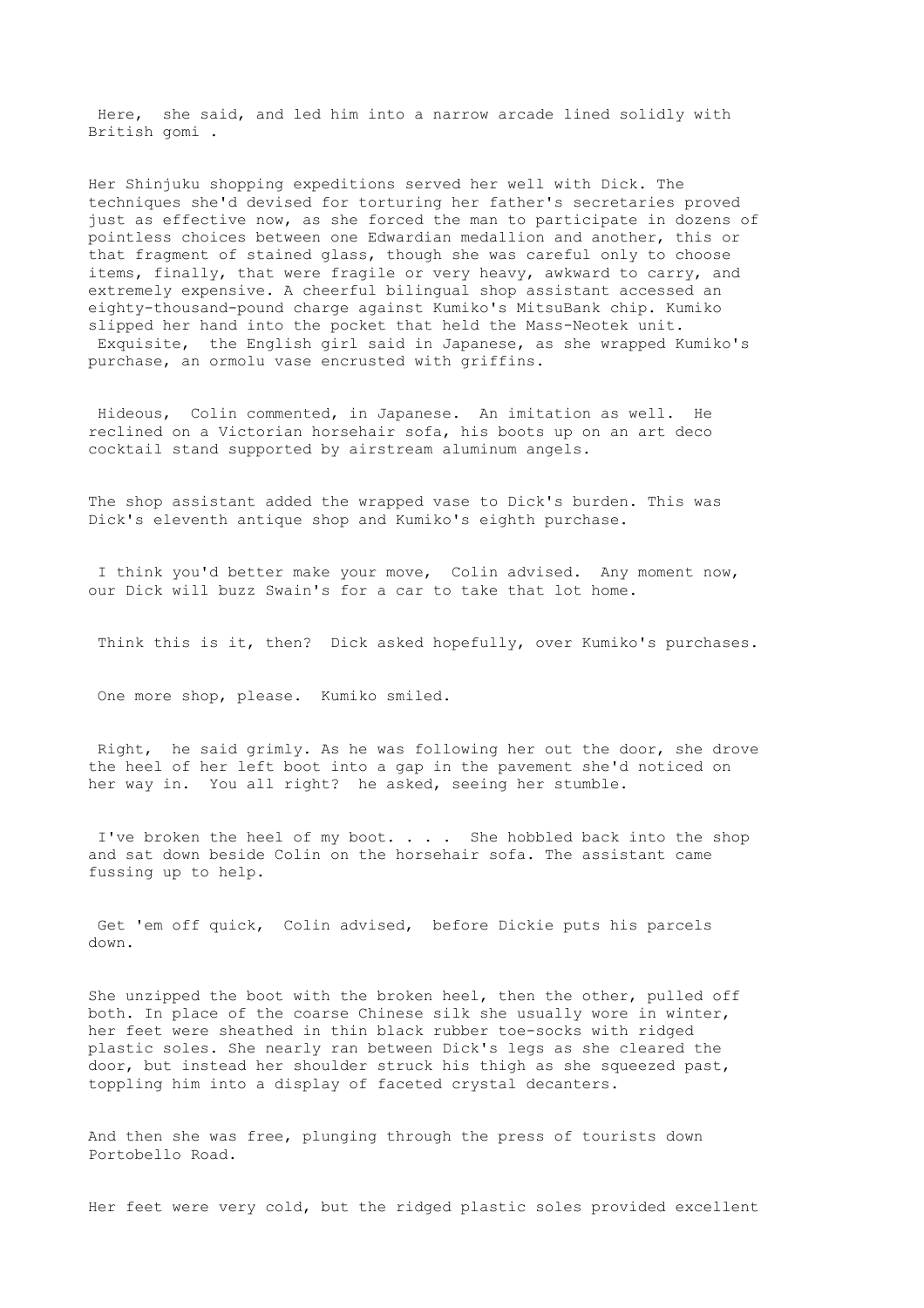traction -- though not on ice, she reminded herself, picking herself up from her second spill, wet grit against her palms. Colin had directed her down this narrow passage of blackened brick. . . .

She grasped the unit. Where next?

This way, he said.

I want the Rose and Crown, she reminded him.

 You want to be careful. Dickie'll have Swain's men here by now, not to mention the sort of hunt that friend of Swain's from Special Branch could mount if he's asked to. And I can't imagine why he shouldn't be asked to. . . .

She entered the Rose and Crown by a side door, Colin at her elbow, grateful for the snug gloom and irradiating warmth that seemed central to the idea of these drinking-burrows. She was struck by the amount of padding on the walls and seats, by the muffling curtains. If the colors and fabrics had been less dingy, the effect would somehow have been less warm. Pubs, she guessed, were an extreme expression of the British attitude toward gomi .

At Colin's urging, she made her way through the drinkers clustered in front of the bar, hoping to find Tick.

What'll it be, dear?

She looked up into the broad blond face behind the bar, bright lipstick and rouged cheeks. Excuse me, Kumiko began, I wish to speak with Mr. Bevan --

 Mine's a pint, Alice, someone said, slapping down three ten-pound coins, lager. Alice worked a tall white ceramic lever, filling a mug with pale beer. She put the mug on the scarred bar and swept the money into a rattling till behind the counter.

Someone wanting a word, Bevan, Alice said, as the man lifted his pint.

Kumiko looked up at a flushed, seamed face. The man's upper lip was short; Kumiko thought of rabbits, though Bevan was large, nearly as large as Petal. He had a rabbit's eyes as well: round, brown, showing very little white. With me? His accent reminded her of Tick's.

 Tell him yes, Colin said. He can't think why a little Jap girl in rubber socks has come into the drinker looking for him.

I wish to find Tick.

Bevan regarded her neutrally over the rim of his raised pint. Sorry,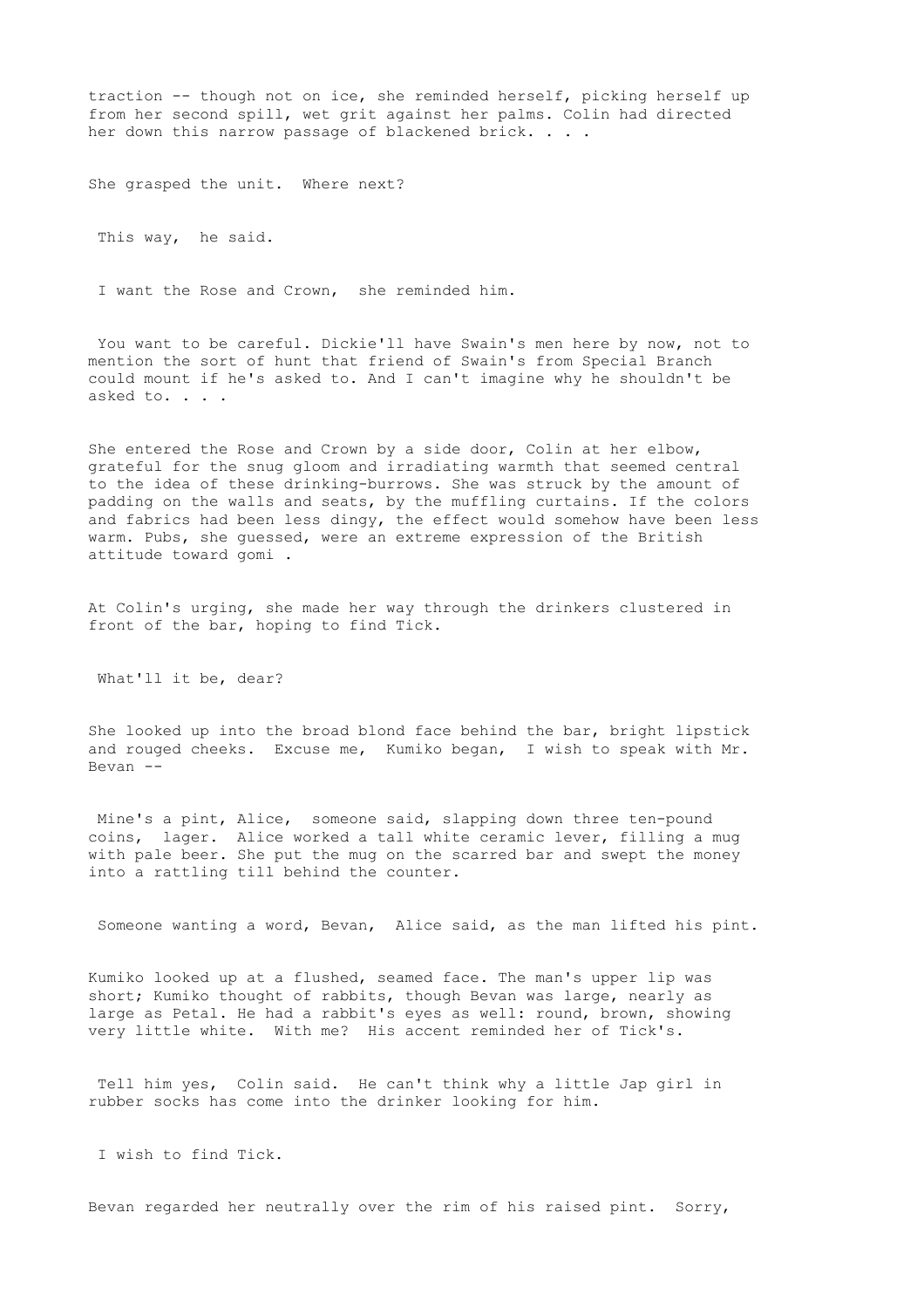he said, can't say I know anyone by the name. He drank.

Sally told me I should find you if Tick wasn't here. Sally Shears . . .

Bevan choked on his lager, his eyes showing a fraction of white. Coughing, he set the mug on the bar and took a handkerchief from his overcoat pocket. He blew his nose and wiped his mouth.

I'm on duty in five, he said. Best step in the back.

Alice raised a hinged section of the bar; Bevan ushered Kumiko through with small flapping motions of his large hands, glancing quickly over his shoulder. He guided her down a narrow passage that opened off the area behind the bar. The walls were brick, old and uneven, thickly coated with dirty green paint. He stopped beside a battered steel hamper heaped with terry bar towels that reeked of beer.

You'll regret it if you're on a con, girl, he said. Tell me why you're looking for this Tick.

Sally is in danger. I must find Tick. I must tell him.

Fucking hell, the barman said. Put yourself in my position. . . .

Colin wrinkled his nose at the hamper of sodden towels.

Yes? Kumiko said.

 If you're a nark, and I sent you to find this Tick fellow, assuming I did know him, and he's on some sort of blag, then he'd do for me, wouldn't he? But if you're not, then this Sally, she'd likely do for me if I don't, understand?

Kumiko nodded. 'Between the rock and the hard place.' It was an idiom Sally had used; Kumiko found it very poetic.

Quite, Bevan said, giving her an odd look.

Help me. She is in very great danger.

He ran his palm back across thinning ginger-colored hair.

 You will help me, she heard herself say, feeling her mother's cold mask click into place, Tell me where to find Tick.

The barman seemed to shiver, though it was overly warm in the passageway, a steamy warmth, beer smell mingling with raw notes of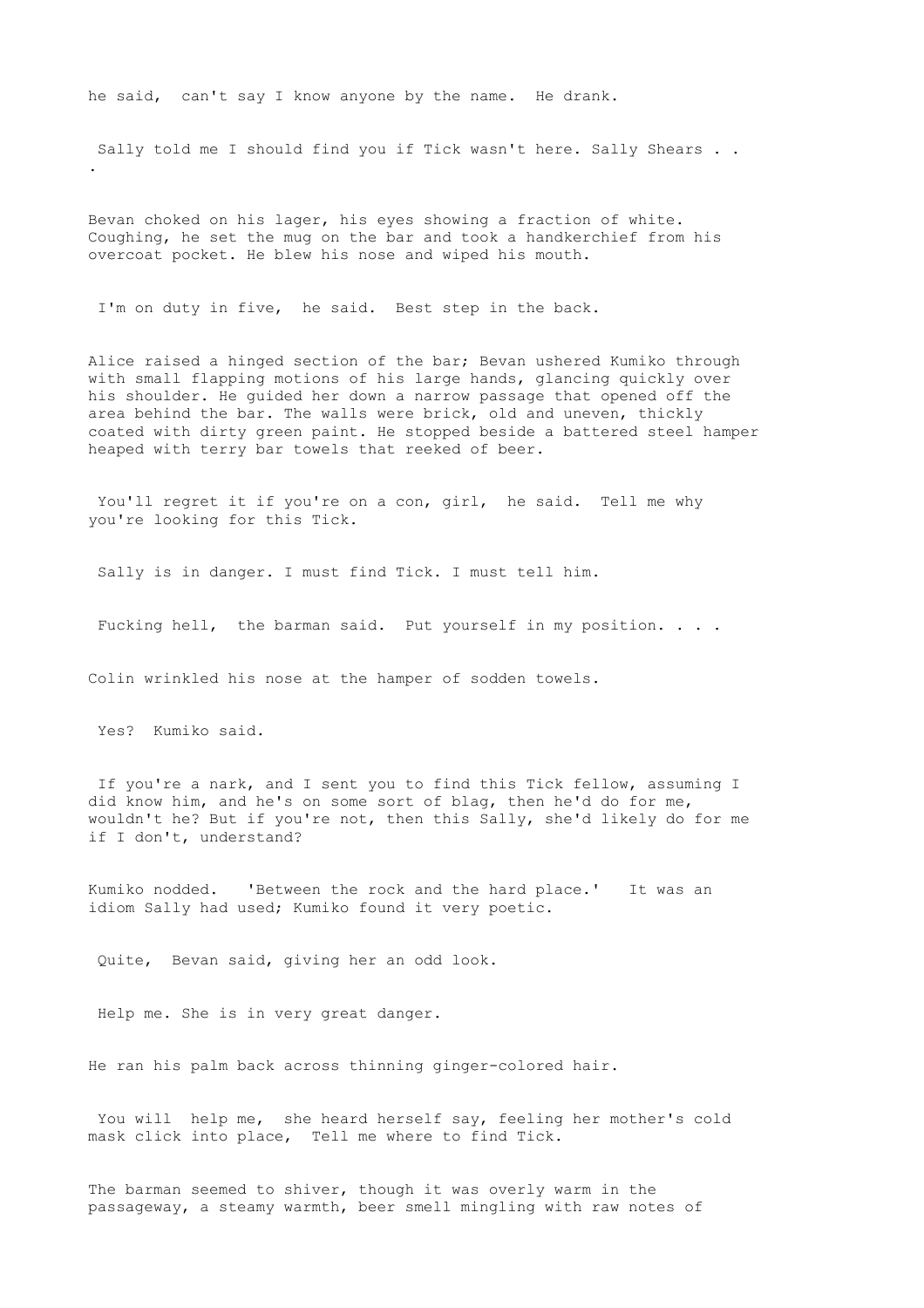disinfectant. D'you know London?

Colin winked at her. I can find my way, she said.

Bevan, Alice said, putting her head around the corner, the filth.

Police, Colin translated.

Margate Road, SW2, Bevan said, dunno the number, dunno his phone.

Let him show you out the back now, Colin said. Those are no ordinary policemen.

Kumiko would always remember her endless ride through the city's Underground. How Colin led her from the Rose and Crown to Holland Park, and down, explaining that her MitsuBank chip was worse than useless now; if she used it for a cab, or any sort of purchase, he said, some Special Branch operator would see the transaction flare like magnesium on the grid of cyberspace. But she had to find Tick, she told him; she had to find Margate Road. He frowned No, he said wait till dark; Brixton wasn't far, but the streets were too dangerous now, by daylight, with the police on Swain's side. But where could she hide? she asked. She had very little cash; the concept of currency, of coins and paper notes, was quaint and alien.

Here, he said, as she rode a lift down into Holland Park. For the price of a ticket.

The bulgy silver shapes of the trains.

The soft old seats in gray and green.

And warm, beautifully warm; another burrow, here in the realm of ceaseless movement . . .

The Rip

The airport sucked a groggy Danielle Stark away down a pastel corridor lined with reporters, cameras, augmented eyes, while Porphyre and three Net security men swept Angie through the closing ring of journalists, a choreographed piece of ritual that had more to do with providing dramatic visuals than protection. Anyone present had already been cleared by security and the PR department.

Then she was alone with Porphyre in an express elevator, on their way to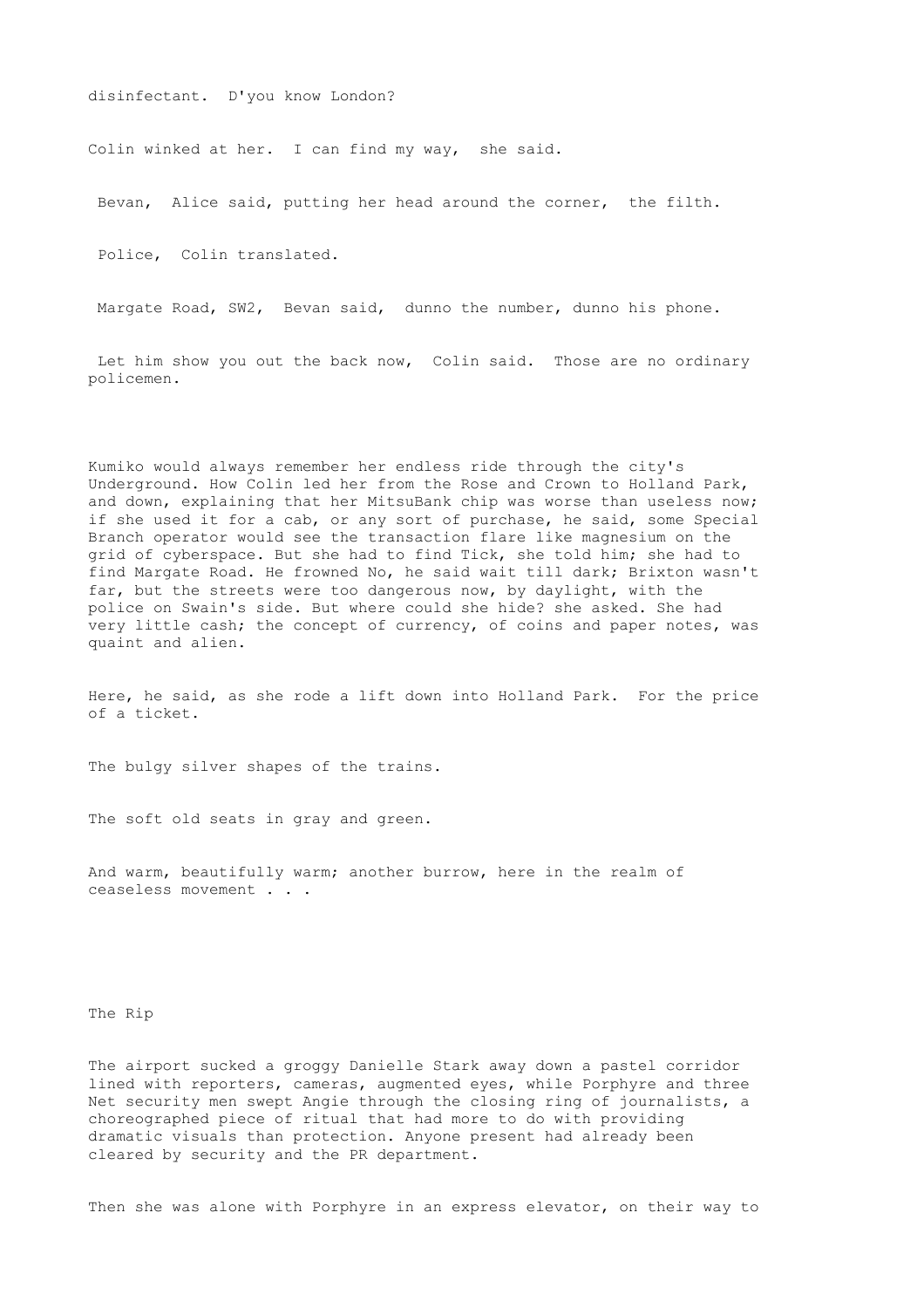the heliport the Net maintained on the terminal's roof.

As the doors opened, into gusts of wet wind across brilliantly lit concrete, where a new trio of security men waited in giant fluorescent-orange parkas, Angie remembered her first glimpse of the Sprawl, when she'd ridden the train up from Washington with Turner.

One of the orange parkas ushered them across an expanse of spotless concrete to the waiting helicopter, a large twin-prop Fokker finished in black chrome. Porphyre led the way up the spidery, matte-black stairway. She followed without looking back.

She had something now, a new determination. She'd decided to contact Hans Becker through his agent in Paris. Continuity had the number. It was time, time to make something happen. And she'd make something happen with Robin as well; he'd be waiting now, she knew, at the hotel.

The helicopter told them to fasten their seatbelts.

As they lifted off, there was virtual silence in the soundproofed cabin, only a throbbing in the bones, and for a strange second she seemed able to hold the whole of her life in mind and know it, see it for what it had been. And it was this, she thought, that the dust had drifted over and concealed, and that had been freedom from pain.

And the site of the soul 's departure , said an iron voice, out of candleglow and the roar of the hive. . . .

Missy? Porphyre from the seat beside her, leaning close . . .

I'm dreaming. . . .

Something had been waiting for her, years ago, in the Net. Nothing like the loa, like Legba or the others, though Legba, she knew, was Lord of the Crossroads; he was synthesis, the cardinal point of magic, communication. . . .

 Porphyre, she asked, why did Bobby leave? She looked out at the Sprawl's tangled grid of light, at the domes picked out in red beacons, seeing instead the datascape that had drawn him, always, back to what he'd believed was the only game worth playing.

If you don't know, missy, Porphyre said, who does?

But you hear things. Everything. All the rumors. You always have. . .

Why ask me now?

.

It's time. . . .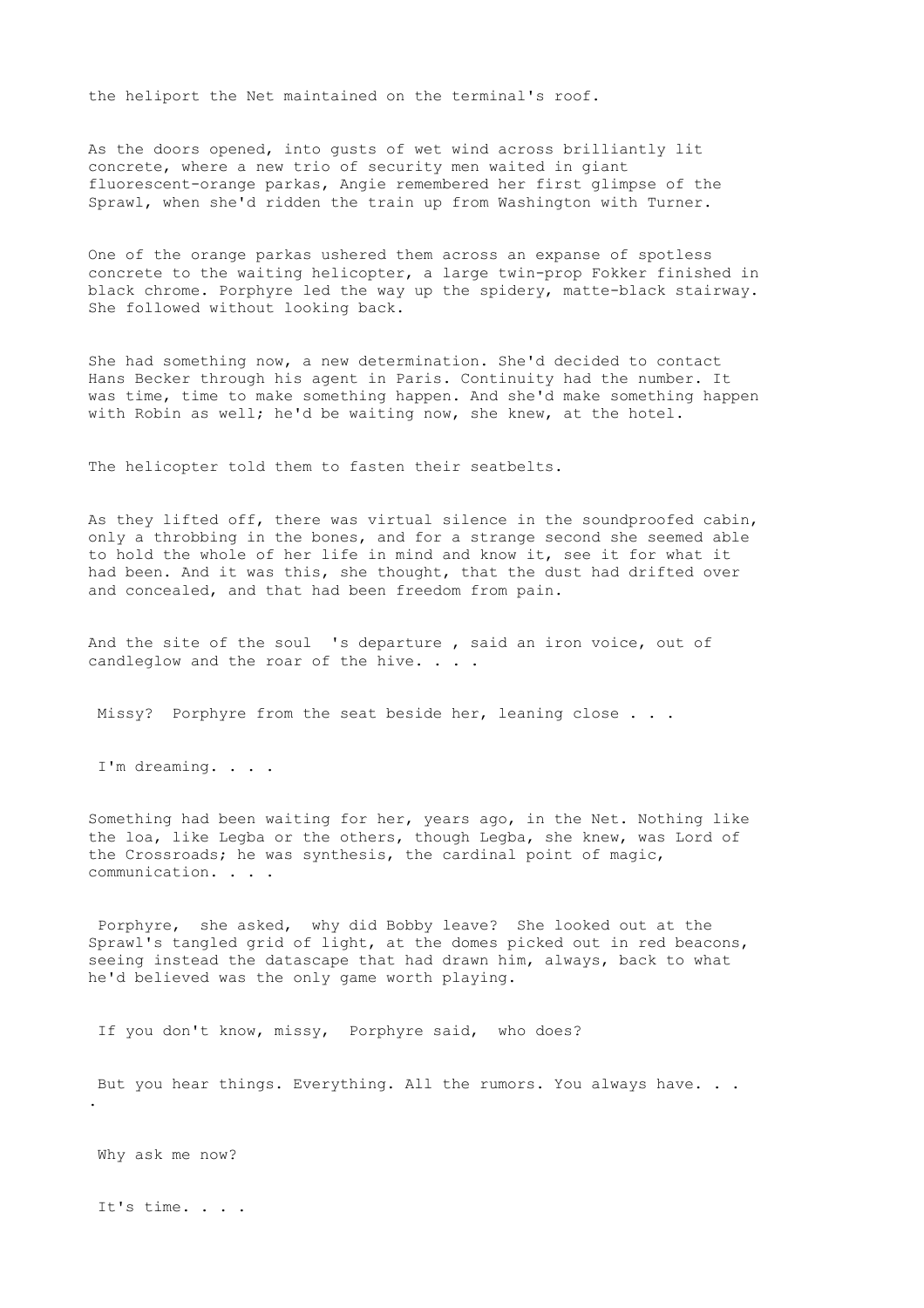I remember talk , understand? How people who aren't famous talk about those who are. Maybe someone who claimed they knew Bobby talked to someone else, and it came around. . . . Bobby was worth talking about because he was with you, understand? That's a good place to start, missy, because he wouldn't have found that so very gratifying, would he? Story was, he'd set out hustling on his own, but he'd found you instead, and you rolled higher and faster than anything he could've dreamed of. Took him up there, understand? Where the kind of money he'd never even dreamed of, back in Barrytown, was just change. . . .

Angie nodded, looking out over the Sprawl.

 Talk was he had his own ambitions, missy. Something driving him. Drove him off, finally . . .

 I didn't think he'd leave me, she said. When I first came to the Sprawl, it was like being born. A new life. And he was there, right there, the very first night. Later, when Legba -- when I was with the Net . . .

When you were becoming Angie.

 Yes. And as much of me as that took, I knew he'd be there. And also that he'd never buy it, entirely, and I needed that, how it was still just a scam, to him, the whole business. . .

The Net?

Angie Mitchell. He knew the difference between it and me.

Did he?

Maybe he was the difference. So high above the lines of light . . .

The old New Suzuki Envoy had been Angie's favorite Sprawl hotel since her earliest days with the Net.

It maintained its street wall for eleven stories, then narrowed jaggedly, at the first of nine setbacks, into a mountainside assembled from bedrock excavated from its Madison Square building site. Original plans had called for this steep landscape to be planted with flora native to the Hudson Valley region, and populated with suitable fauna, but subsequent construction of the first Manhattan Dome had made it necessary to hire a Paris-based eco-design team. The French ecologists, accustomed to the pure design problems posed by orbital systems, had despaired of the Sprawl's particulate-laden atmosphere, opting for heavily engineered strains of vegetation and robotic fauna of the sort encountered in children's theme parks, but Angie's continued patronage had eventually lent the place a cachet it would otherwise have lacked. The Net leased the five topmost floors, where her permanent suite had been installed, and the Envoy had come to enjoy a certain belated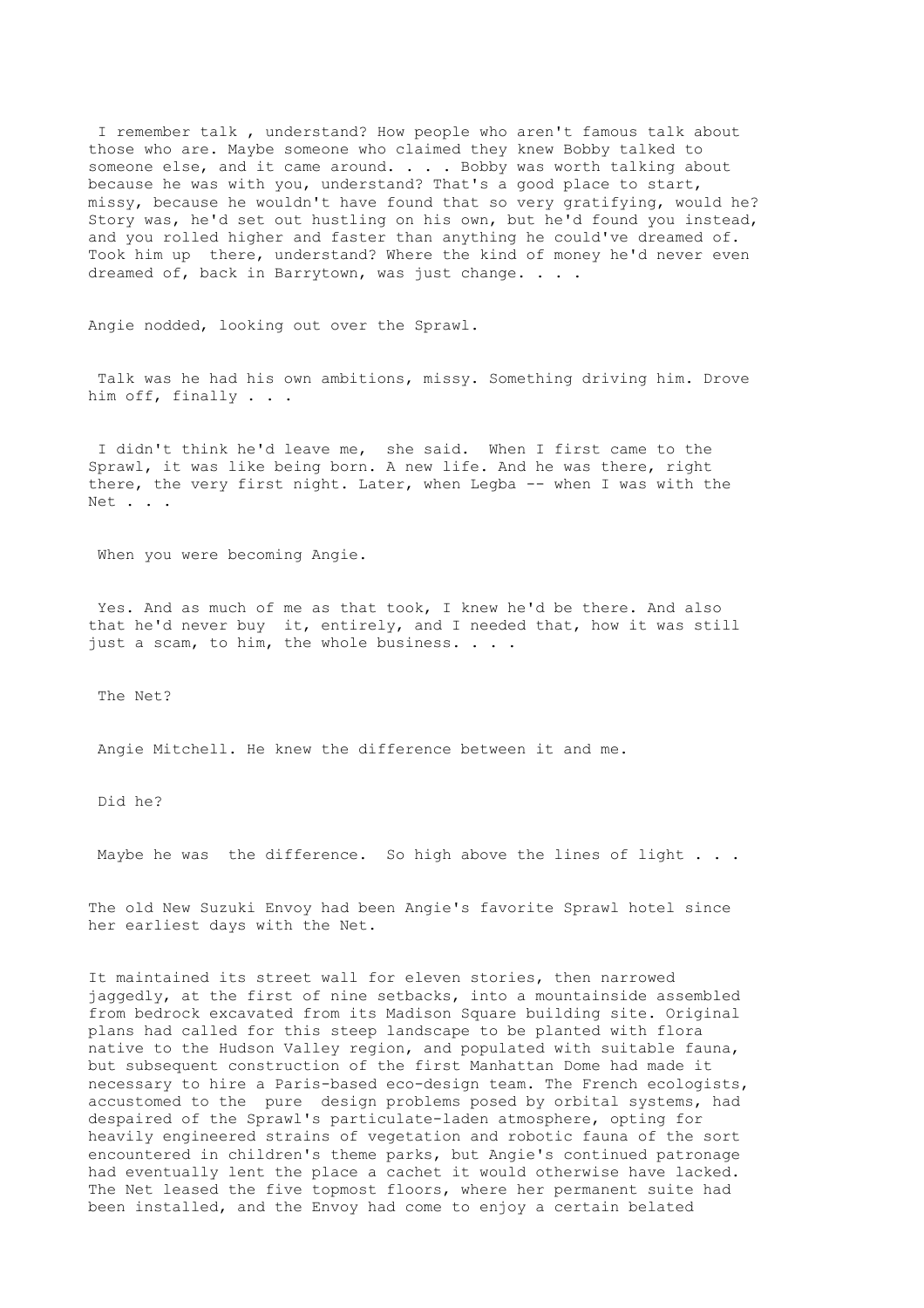reputation with artists and entertainers.

Now she smiled as the helicopter rose past a disinterested robot bighorn pretending to munch lichen beside the illuminated waterfall. The absurdity of the place always delighted her; even Bobby had enjoyed it.

She glanced out at the Envoy's heliport, where the Sense/Net logo had been freshly repainted on heated, floodlit concrete. A lone figure, hooded in a bright orange parka, waited beside a sculpted outcropping of rock.

Robin will be here, won't he, Porphyre?

Mistah Lanier, he said sourly.

She sighed.

The black chrome Fokker brought them smoothly down, glasses tinkling gently in the drinks' cabinet as the landing gear met the roof of the Envoy. The muted throb of the engines died.

Where Robin is concerned, Porphyre, I'll have to make the first move. I'm going to speak with him tonight. Alone. In the meantime, I want you to stay out of his way.

 Porphyre's pleasure, missy, the hairdresser said, as the cabin door opened behind them. And then he was twisting, clawing at the buckle of his seatbelt, and Angie turned in time to see the bright orange parka in the hatchway, the upraised arm, the mirrored glasses. The gun made no more sound than a cigarette lighter, but Porphyre convulsed, one long black hand slapping at his throat as the security man swung the hatch shut behind him and sprang at Angie.

Something was clapped hard against her stomach as Porphyre lolled back bonelessly in his seat, the sharp pink tip of his tongue protruding. She looked down, in pure reflex, and saw the black chrome buckle of her seatbelt through a sticky-looking lozenge of greenish plastic.

She looked up into a white oval face framed by a tightly drawn orange nylon hood. Saw her own face blank with shock, doubled in the silver lenses. He drink, tonight?

What?

Him. A thumb jerked in Porphyre's direction. He drink any alcohol?

Yes . . . Earlier.

 Shit. A woman's voice, as she turned to the unconscious hairdresser. Now I've sedated him. Don't wanna suppress his breathing reflex,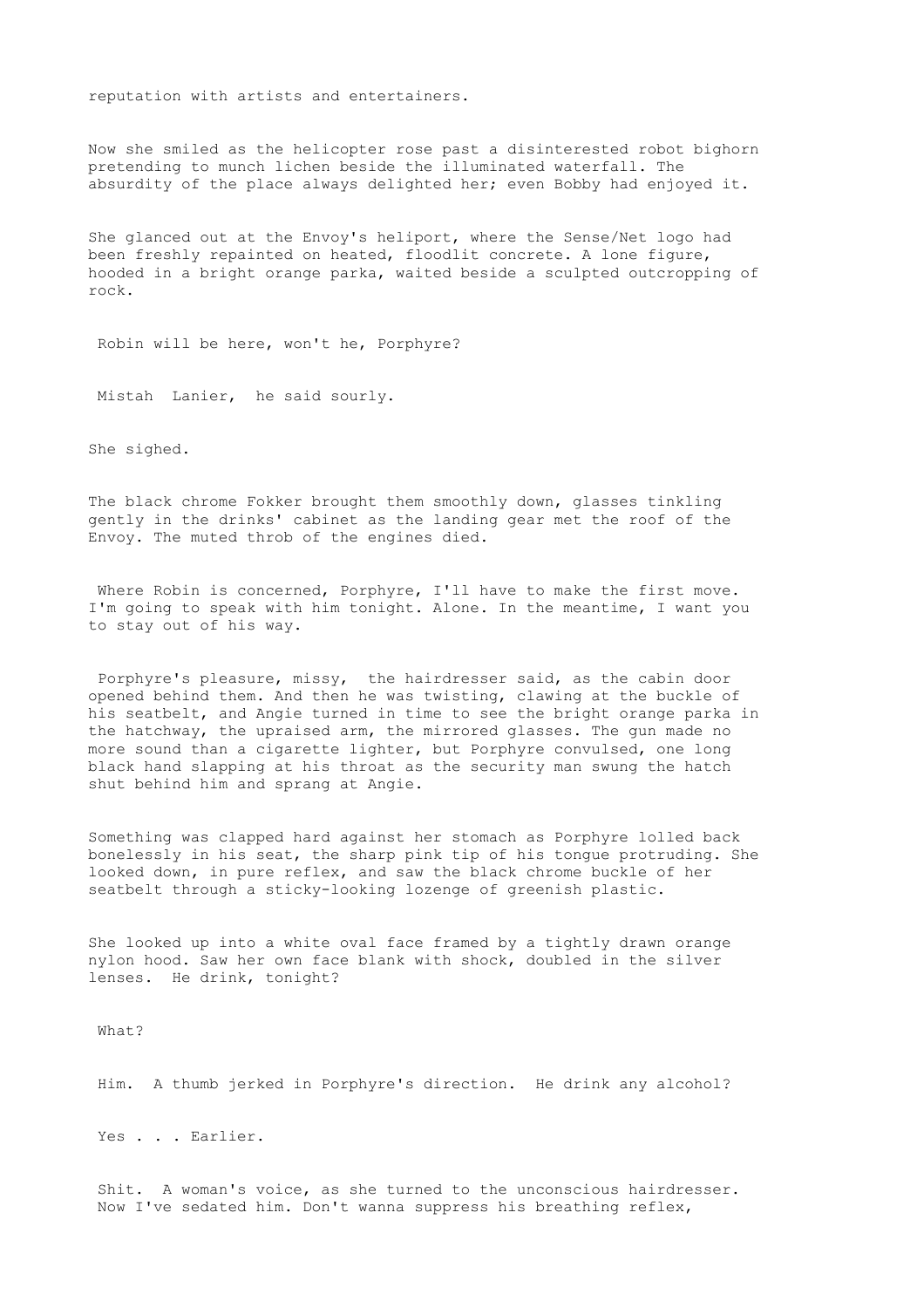y'know? Angie watched as the woman checked Porphyre's pulse. Guess he's okay . . . Did she shrug, inside the orange parka? Security? What? The glasses flashed. Are you Net security? Fuck no, I'm abducting you. You are? You bet. Why? Not for any of the usual reasons. Somebody's got it in for you. Got it in for me too. I was supposed to set it up to grab you next week. Fuck 'em. Had to talk to you, anyway. You did? Talk to me? Know anybody name of 3Jane? No. I mean, yes, but -- Save it. Our asses outa here, fast. Porphyre -- He's gonna wake up soon. Look of him, I don't wanna be around when he does. . . .

# 3Jane

If this was part of Bobby's big gray house in the country, Slick decided, opening his eyes on the cramped curve of the narrow corridor, then it was a stranger place than it had seemed the first time. The air was thick and dead and the light from the greenish glass-tile ceiling-strip made him feel like he was under water. The tunnel was made of some kind of glazed concrete. It felt like jail.

 Maybe we came out in the basement or something, he said, noticing the faint ping of echo off the concrete when he spoke.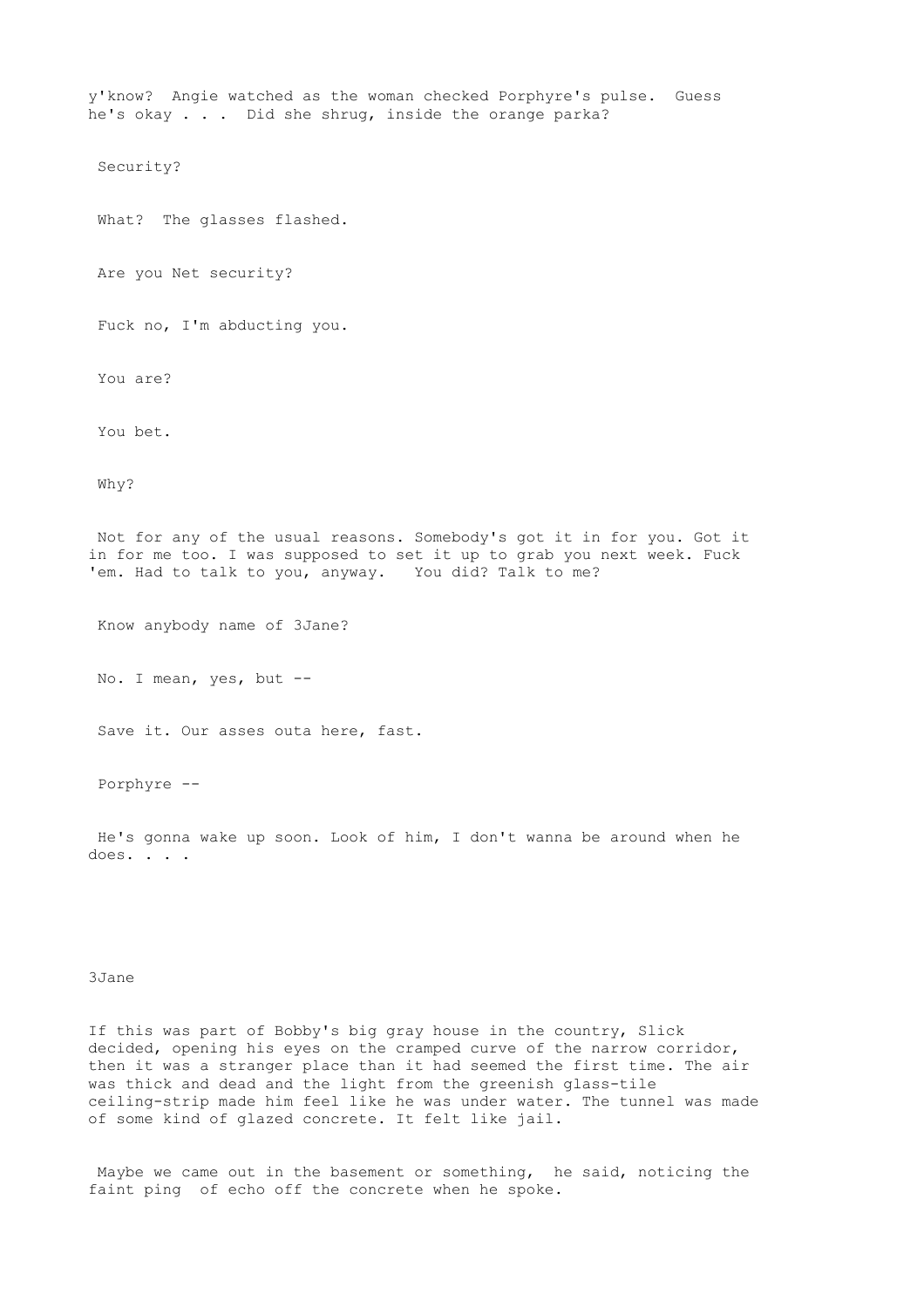No reason we'd cut into the construct you saw before, Gentry said.

So what is it? Slick touched the concrete wall; it was warm.

Doesn't matter, Gentry said.

Gentry started walking in the direction they were both facing. Past the curve, the floor became an uneven mosaic of shattered china, fragments pressed into something like epoxy, slippery under their boots.

Look at this stuff . . . Thousands of different patterns and colors in the broken bits, but no overall design in how it had been put down, just random.

 Art. Gentry shrugged. Somebody's hobby. You should appreciate that, Slick Henry.

Whoever it was, they hadn't bothered with the walls. Slick knelt to run his fingers over it, feeling raw edges of broken ceramic, glassy hardened plastic in between. What's that supposed to mean, 'hobby'?

It's like those things you build, Slick. Your junk toys . . . Gentry grinned his tense crazy grin.

You don't know, Slick said. Spend your whole fucking life trying to figure what cyberspace is shaped like, man, and it probably isn't even shaped like anything, and anyway who gives a shit? There wasn't anything random about the Judge and the others. The process was random, but the results had to conform to something inside, something he couldn't touch directly.

Come on, Gentry said.

Slick stayed where he was, looking up at Gentry's pale eyes, gray in this light, his taut face. Why did he put up with Gentry anyway?

Because you needed somebody, in the Solitude. Not just for electricity; that whole landlord routine was really just a shuck. He guessed because you needed somebody around. Bird wasn't any good to talk to because there wasn't much he was interested in, and all he talked was stringtown stupid. And even if Gentry never admitted it, Slick felt like Gentry understood about some things.

Yeah, Slick said, getting up, let's go.

The tunnel wound in on itself like a gut. The section with the mosaic floor was back there now, around however many curves and up and down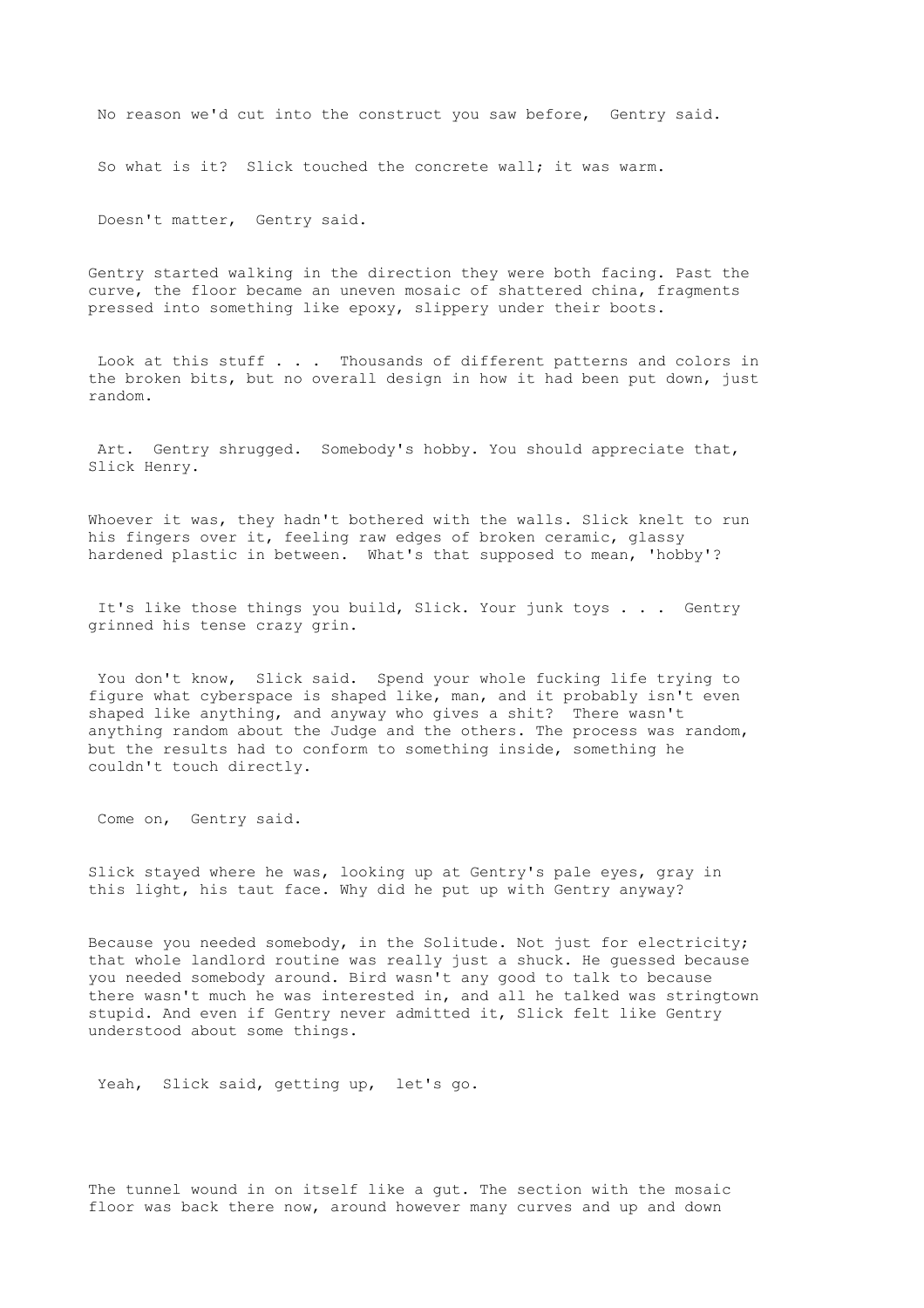short, curving stairwells. Slick kept trying to imagine a building that would have insides like this, but he couldn't. Gentry was walking fast, eyes narrowed, chewing on his lip. Slick thought the air was getting worse.

Up another stairwell, they hit a straight stretch that narrowed to nothing in the distance, either way you looked. It was broader than the curved parts and the floor was soft and humpy with little rugs, it looked like hundreds of them, rolled out layers deep over the concrete. Each rug had its own pattern and colors, lots of reds and blues, but all the patterns were the same zaggy diamonds and triangles. The dusty smell was thicker here and Slick figured it had to be the rugs, they looked so old. The ones on top, nearest the center, were worn down to the weave, in patches. A trail, like somebody'd been walking up and down there for years. Sections of the overhead light-strip were dark, and others pulsed weakly.

Which way? he asked Gentry.

Gentry was looking down, working his thick lower lip between finger and thumb. This way.

How come?

Because it doesn't matter.

It made Slick's legs tired, walking over those rugs. Had to watch not to snag his toes in the ones with holes worn through. Once he stepped over a glass tile that had fallen from the light-strip. At regular intervals now they were passing sections of wall that looked as though portals had been sealed over with more concrete. There wasn't anything there, just the same arched shape in slightly paler concrete with a slightly different texture.

 Gentry, this has gotta be underground, right? Like a basement under something . . .

But Gentry just brought his arm up, so that Slick bumped into it, and they both were standing there staring at the girl at the end of the corridor, not a dozen meters across the waves of carpet.

She said something in a language Slick guessed was French. The voice was light and musical, the tone matter- of-fact. She smiled. Pale under a twist of dark hair, a fine, high-boned face, strong thin nose, and wide mouth.

Slick felt Gentry's arm trembling against his chest. It's okay, he said, taking Gentry's arm and lowering it. We're just looking for Bobby. . . .

 Everyone's looking for Bobby, she said, English with an accent he didn't know. I'm looking for him myself. For his body. Have you seen his body? She took a step back, away from them, like she was about to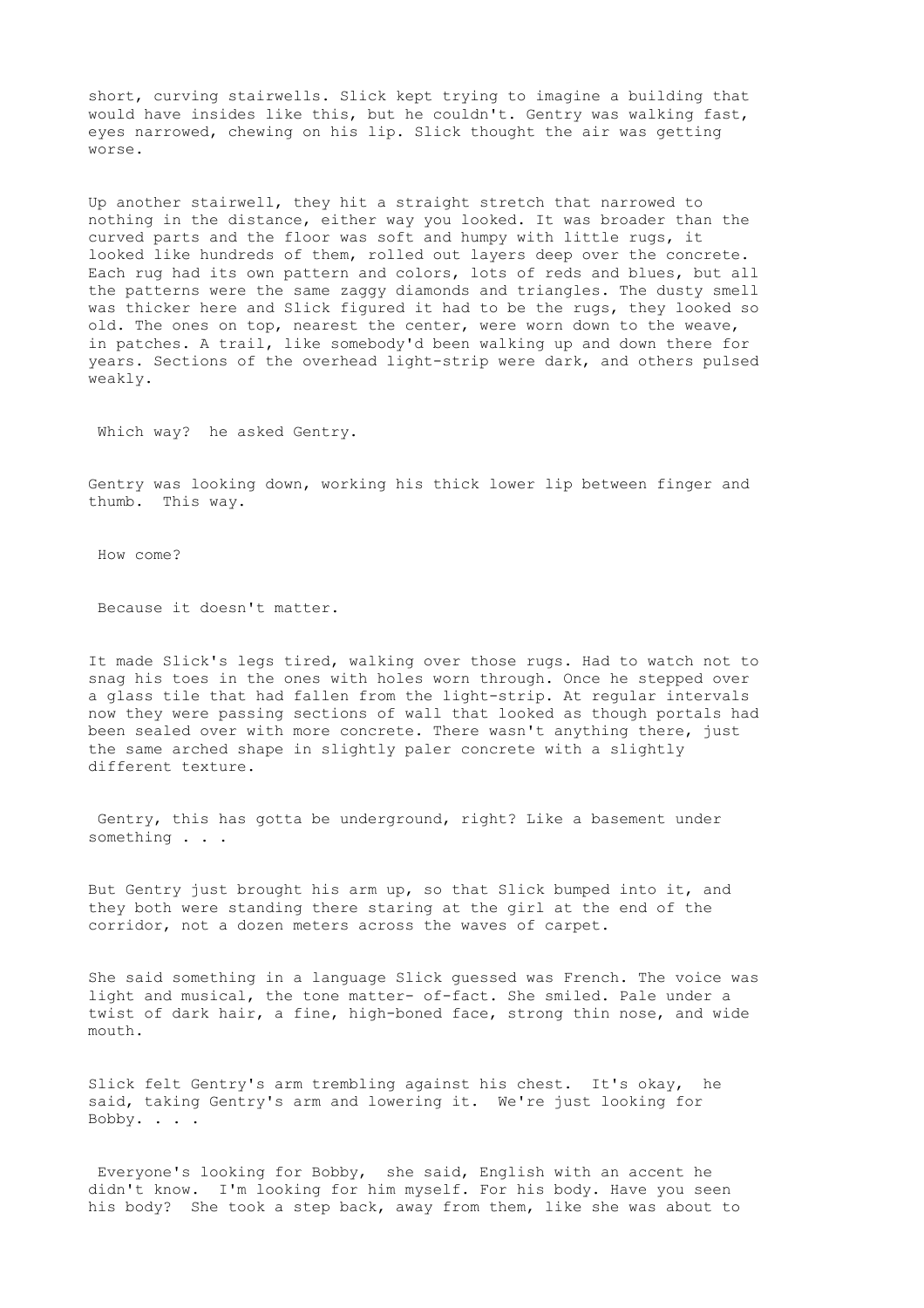We won't hurt you, Slick said, suddenly aware of his own smell, of the grease worked into his jeans and brown jacket, and Gentry didn't really look all that much more reassuring.

 I shouldn't think so, she said, and her white teeth flashed again in the stale undersea light. But then I don't think I fancy either of you.

Slick wanted Gentry to say something, but Gentry didn't. You know him -- Bobby? Slick ventured.

 He's really a very clever man. Extraordinarily clever. Although I don't think I fancy him, really. She wore something loose and black that hung to her knees. Her feet were bare. Nonetheless, I want . . . his body. She laughed.

Everything

changed.

 Juice? Bobby the Count asked, holding out a tall glass of something yellow. The water in the turquoise pool reflected shifting blobs of sunlight on the palm fronds above his head. He was naked, aside from a pair of very dark glasses. What's the matter with your friend?

 Nothing, Slick heard Gentry say. He did time on induced Korsakov's. Transition like that scares the shit out of him.

Slick lay very still on the white iron lounge chair with the blue cushions, feeling the sun bake through his greasy jeans.

You're the one he mentioned, right? Bobby asked. Name's Gentle? Own a factory?

Gentry.

You're a cowboy. Bobby smiled. Console jockey. Cyberspace man.

No.

Bobby rubbed his chin. You know I have to shave in here? Cut myself, there's a scar. . . . He drank half the glass of juice and wiped his mouth with the back of his hand. You're not a jockey? How else you get in here?

run.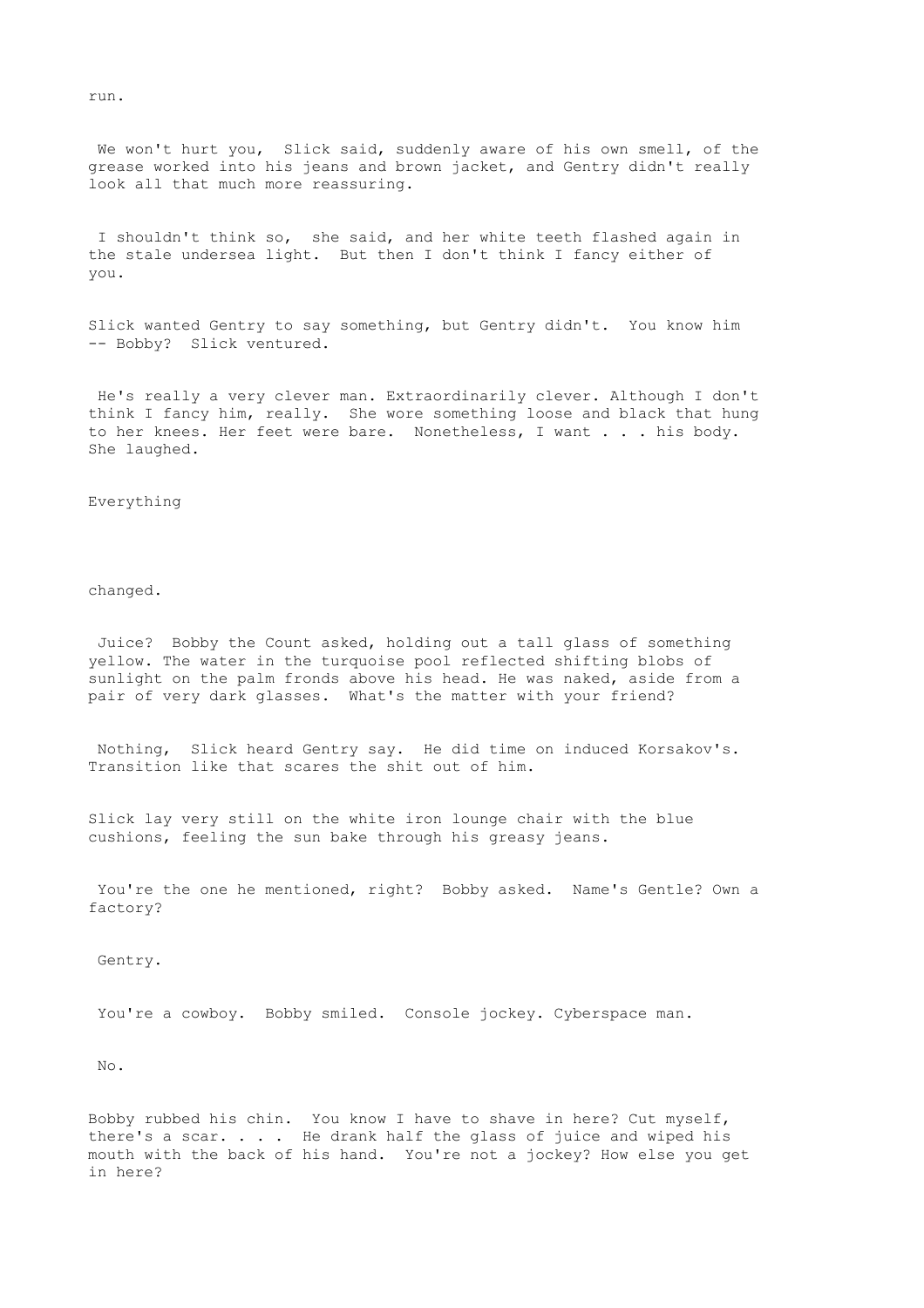Gentry unzipped his beaded jacket, exposing his bone- white, hairless chest. Do something about the sun, he said.

Twilight. Like that. Not even a click. Slick heard himself groan. Insects began to creak in the palms beyond the whitewashed wall. Sweat cooled on his ribs.

 Sorry, man, Bobby said to Slick. That Korsakov's, that must be some sad shit. But this place is beautiful. Vallarta. Belonged to Tally Isham. He turned his attention to Gentry again. If you're not a cowboy, fella, what are you?

I'm like you, Gentry said.

 I'm a cowboy. A lizard scooted diagonally up the wall behind Bobby's head.

No. You aren't here to steal anything, Newmark.

How do you know?

You're here to learn something.

Same thing.

 No. You were a cowboy once, but now you're something else. You're looking for something, but there's nobody to steal it from. I'm looking for it too.

And Gentry began to explain about the Shape, as the palm shadows gathered and thickened into Mexican night, and Bobby the Count sat and listened.

When Gentry was done, Bobby sat there for a long time without saying anything. Then he said, Yeah. You're right. How I think of it, I'm trying to find out what brought the Change.

Before that, Gentry said, it didn't have a Shape.

 Hey, Slick said, before we were here, we were somewhere else. Where was that?

Straylight, Bobby said. Up the well. In orbit.

Who's that girl?

Girl?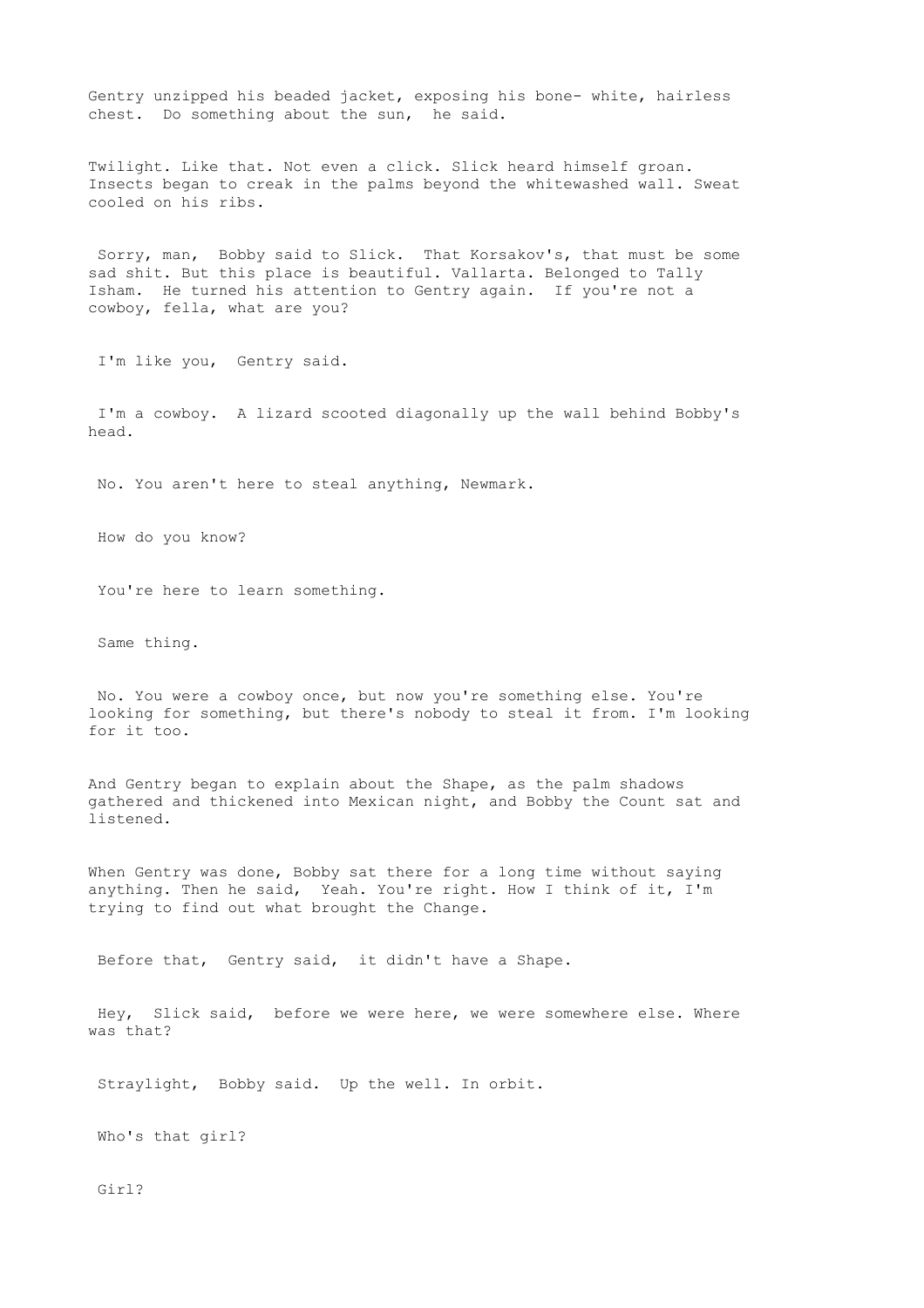Dark hair. Skinny.

Oh, Bobby said, in the dark, that was 3Jane. You saw her?

Weird girl, Slick said.

 Dead girl, Bobby said. You saw her construct. Blew her family fortune to build this thing.

You, uh, hang out with her? In here?

 She hates my guts. See, I stole it, stole her soul-catcher. She had her construct in place in here when I took off for Mexico, so she's always been around. Thing was, she died. Outside, I mean. Meantime, all her shit outside, all her scams and schemes, that's being run by lawyers, programs, more flunkies. . . . He grinned. It really pisses her off. The people who're trying to get into your place to get the aleph back, they work for somebody else who works for some people she hired out on the Coast. But, yeah, I've done the odd deal with her, traded things. She's crazy, but she plays a tight game. . . .

Not even a click.

At first he thought he was back in the gray house, where he'd seen Bobby the first time, but this room was smaller and the carpets and furniture were different, he couldn't say how. Rich but not as glittery. Quiet. A lamp with a green glass shade glowed on a long wooden table.

Tall windows with frames painted white, dividing the white beyond that into rectangles, each pane, and that must be snow. . . . He stood with his cheek touching soft drapes, looking out into a walled space of snow.

 London, Bobby said. She had to trade me this to get the serious voodoo shit. Thought they wouldn't have anything to do with her. Fuck of a lot of good it did her. They've been fading, sort of blurring. You can still raise 'em, sometimes, but their personalities run together. . . .

That fits, Gentry said. They came out of the first cause, When It Changed. You already figured that. But you don't know what happened yet, do you?

 No. I just know where. Straylight. She's told me all that part, I think all she knows. Doesn't really care about it. Her mother put together a couple of AIs, very early on, real heavy stuff. Then her mother died and the AIs sort of stewed in the corporate cores, up there. One of them started doing deals on its own. It wanted to get together with the other one. . . .

It did. There's your first cause. Everything changed.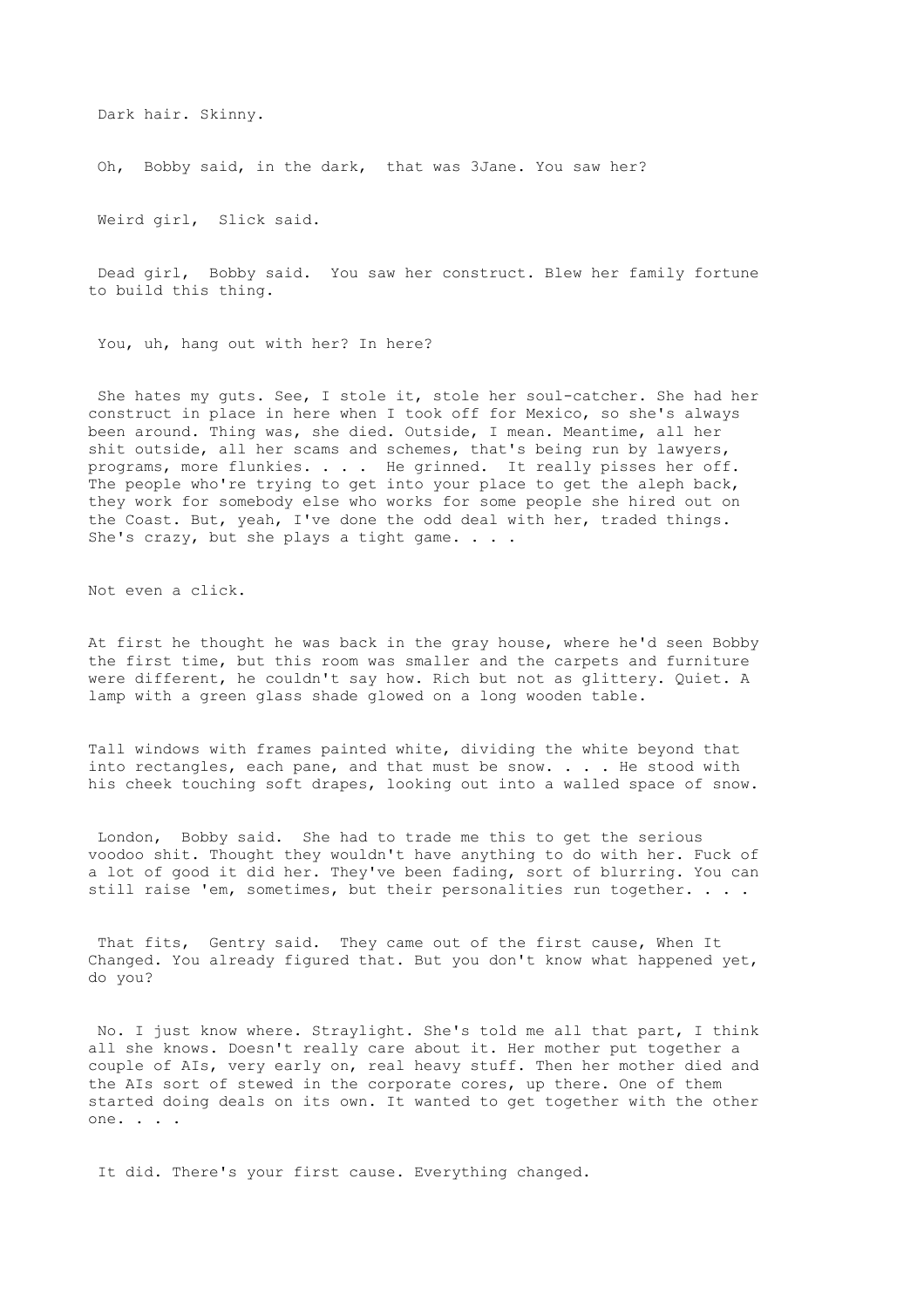Simple as that? How do you know?

 Because, Gentry said, I've been at it from another angle. You've been playing cause and effect, but I've been looking for outlines, shapes in time. You've been looking all over the matrix, but I've been looking at the matrix, the whole thing. I know things you don't.

Bobby didn't answer. Slick turned from the window and saw the girl, the same one, standing across the room. Just standing there.

 It wasn't just the Tessier-Ashpool AIs, Gentry said. People came up the well to crack the T-A cores. They brought a Chinese military icebreaker.

 Case, Bobby said, Guy named Case. I know that part. Some kind of synergistic effect . . .

Slick watched the girl.

 And the sum was greater than the parts? Gentry really seemed to be enjoying this. Cybernetic godhead? Light on the waters?

Yeah, Bobby said, that's about it.

It's a little more complicated than that, Gentry said, and laughed.

And the girl was gone. No click.

Slick shivered.

Winter Journey [2]

Night fell during the Underground's peak evening traffic, though even then it was nothing like Tokyo, no shiroshi-san struggling to wedge a last few passengers in as the doors were closing. Kumiko watched the salmon haze of sunset from a windy platform on the Central Line, Colin lounging against a broken vending machine with a row of cracked, dusty windows. Time now, he said, and keep your head demurely down through Bond Street and Oxford Circus.

But I must pay, when I leave the system?

Not everyone does, actually, he said, tossing his forelock.

She set off for the stairs, no longer requiring his directions to find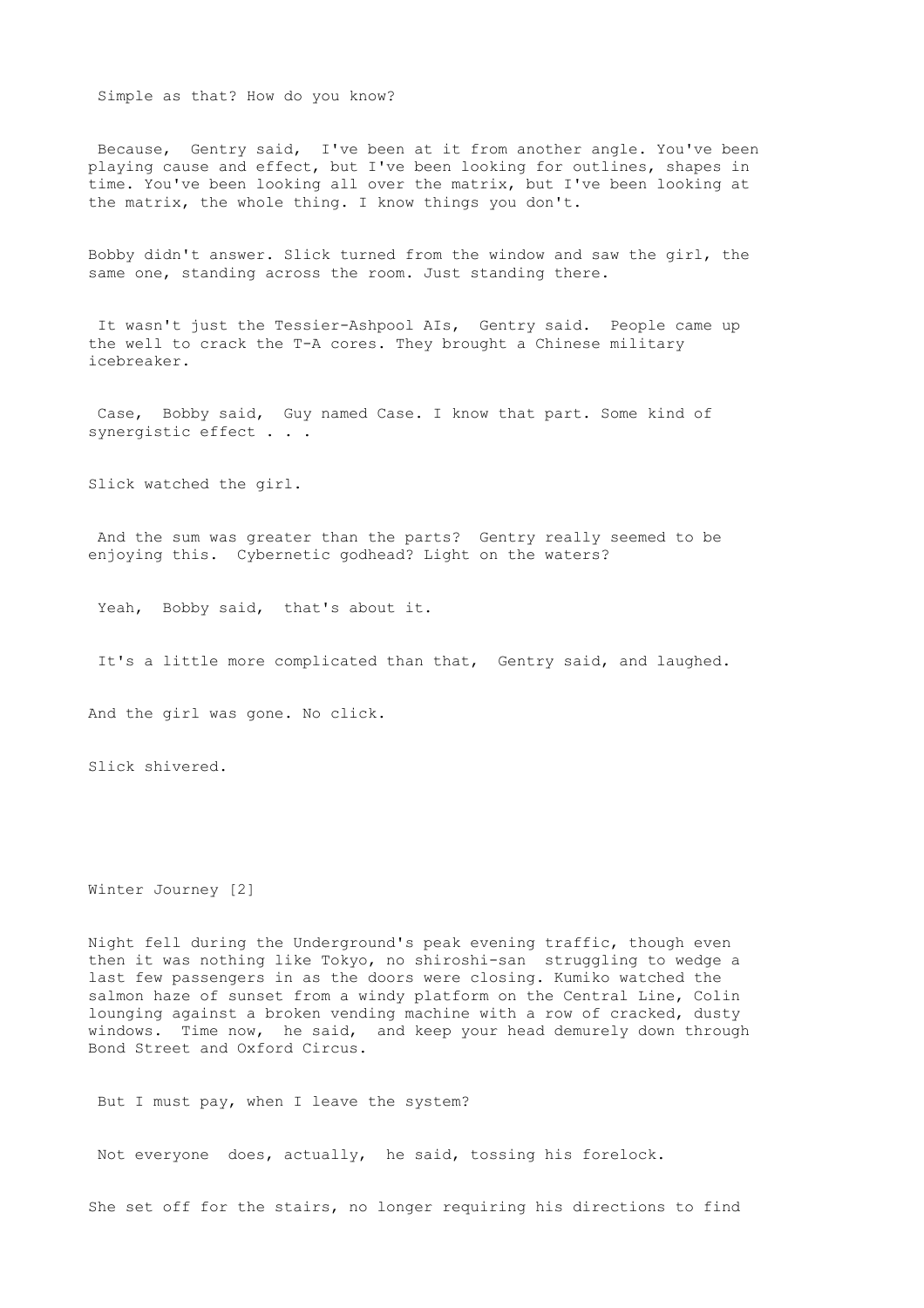her way to the opposite platform. Her feet were very cold again, and she thought of the fleece-lined German boots in the closet in her room at Swain's. She'd decided on the combination of the rubber toe-socks and the high French heels as a ploy to lull Dick, to make him doubt she'd run, but with each bite of cold through the thin soles she regretted the idea.

In the tunnel to the other platform, she relaxed her grip on the unit and Colin flickered out. The walls were worn white ceramic with a decorative band of green. She took her hand from her pocket and trailed her fingers along the green tiles as she went, thinking of Sally and the Finn and the different smell of a Sprawl winter, until the first Dracula stepped smartly in front of her and she was instantly and very closely surrounded by four black raincoats, four bone-thin, bone-white faces. 'Ere, the first one said, innit pretty.

They were eye to eye, Kumiko and the Dracula; his breath smelled of tobacco. The evening crowd continued on its way around them, bundled for the most part in dark wool.

 Oo, one said, beside her, look. Wot's this? He held up the Maas-Neotek unit, his hand gloved in cracked black leather. Flash lighter, innit? Let's 'ave a snag, Jap. Kumiko's hand went to her pocket, shot straight through the razor slash, and closed on air. The boy giggled.

 Snags in 'er bag, another said. 'Elp 'er, Reg. A hand darted out and the leather strap of her purse parted neatly.

The first Dracula caught the purse, whipped the dangling strap around it with a practiced flick, and tucked it into the front of his raincoat. Ta.

 'Ere, she's got 'em in 'er pants! Laughter as she fumbled beneath layered sweaters. The tape she'd used hurt her stomach as she tore the gun free with both hands and flipped it up against the cheek of the boy who held the unit.

## Nothing happened.

Then the other three were racing frantically for the stairs at the far end of the tunnel, their high-laced black boots slipping in melted snow, their long coats flapping like wings. A woman screamed.

And still they were frozen there, Kumiko and the Dracula, the muzzle of the pistol pressed against his left cheekbone. Kumiko's arms began to tremble.

She was looking into the Dracula's eyes, brown eyes gone wide with an ancient simple terror; the Dracula was seeing her mother's mask. Something struck the concrete at her feet: Colin's unit.

Run, she said. The Dracula convulsed, opened his mouth, made a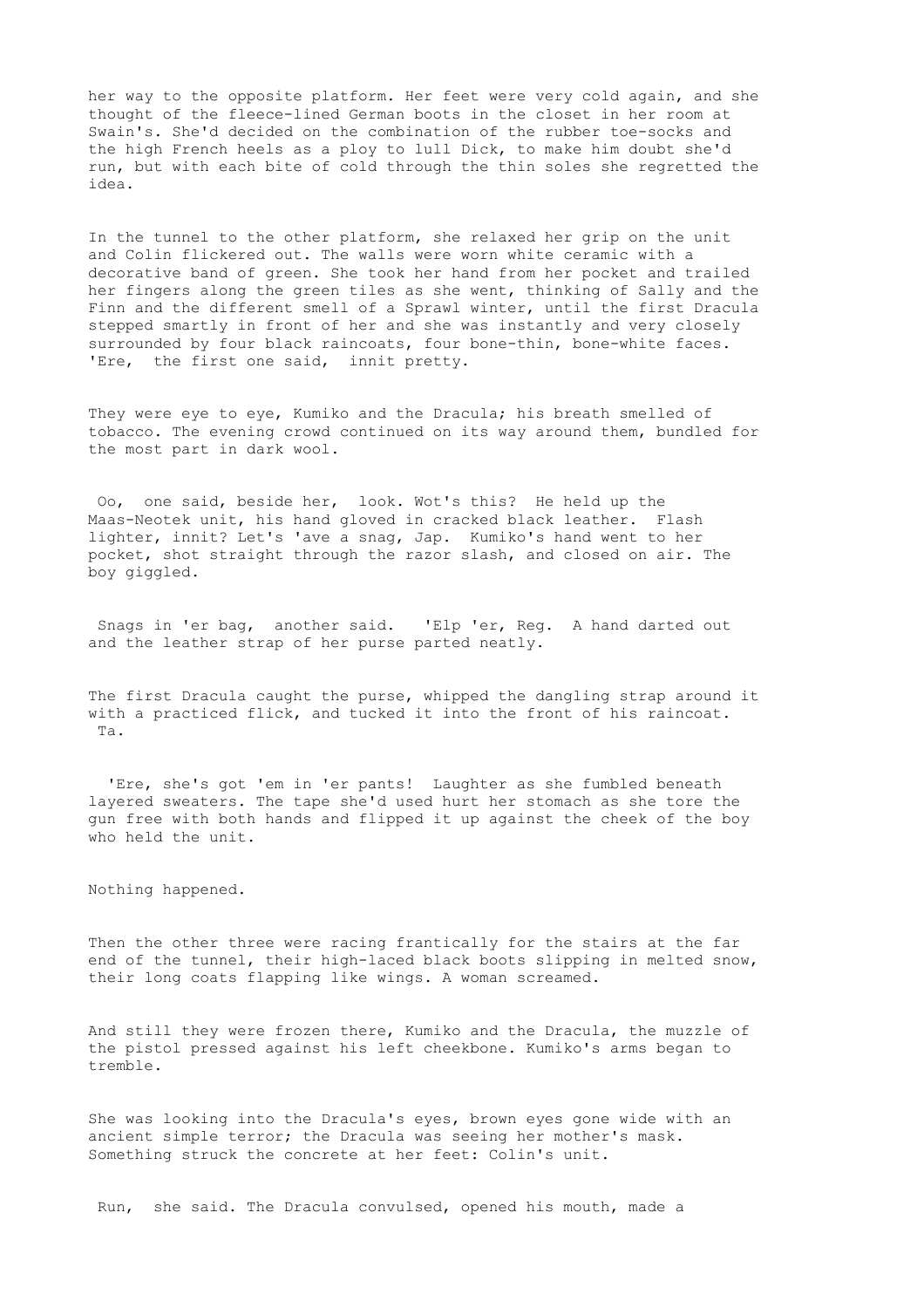strangled, sobbing sound, and twisted away from the gun.

Kumiko looked down and saw the Maas-Neotek unit in a puddle of gray slush. Beside it lay the clean silver rectangle of a single-edged industrial razorblade. When she picked up the unit, she saw that its case was cracked. She shook moisture from the crack and squeezed it hard in her hand. The tunnel was deserted now. Colin wasn't there. Swain's Walther air pistol was huge and heavy in her other hand.

She stepped to a rectangular receptacle fastened to the tile wall and tucked the gun down between a grease- flecked foam food container and a neatly folded sheaf of newsfax. Turned away, then turned back for the fax.

Up the stairs.

Someone pointed at her, on the platform, but the train roared in with its antique clatter and then the doors slid shut behind her.

She did as Colin had instructed, White City and Shepherd's Bush, Holland Park, raising the fax as the train slowed for Notting Hill -- the King, who was very old, was dying -- and keeping it there through Bond Street. The station at Oxford Circus was very busy and she was grateful for the sheltering crowd.

Colin had said that it was possible to leave the station without paying. After some consideration, she decided that this was true, though it required speed and timing. Really, there was no other way; her purse, with the MitsuBank chip and her few English coins, had gone with the Jack Draculas. She spent ten minutes watching passengers surrender their yellow plastic tickets to the automated turnstyles, took a deep breath, and ran. Up, over, behind her a shout and a loud laugh, and then she was running again.

When she reached the doors at the top of the stairs, she saw Brixton Road waiting like a tatty Shinjuku, jammed with steaming foodstalls.

## Star

She was waiting in a car and she didn't like it. She didn't like waiting anyway, but the wiz she'd done made it really hard. She had to keep reminding herself not to grit her teeth, because whatever Gerald had done to them, they were still sore. She was sore all over, now that she thought about it. Probably the wiz hadn't been such a great idea.

The car belonged to the woman, the one Gerald called Molly. Some kind of regular gray Japanese car like a suit would have, nice enough but nothing you'd notice. It had that new smell inside and it was fast when they got out of Baltimore. It had a computer but the woman drove it herself, all the way back to the Sprawl, and now it was parked on the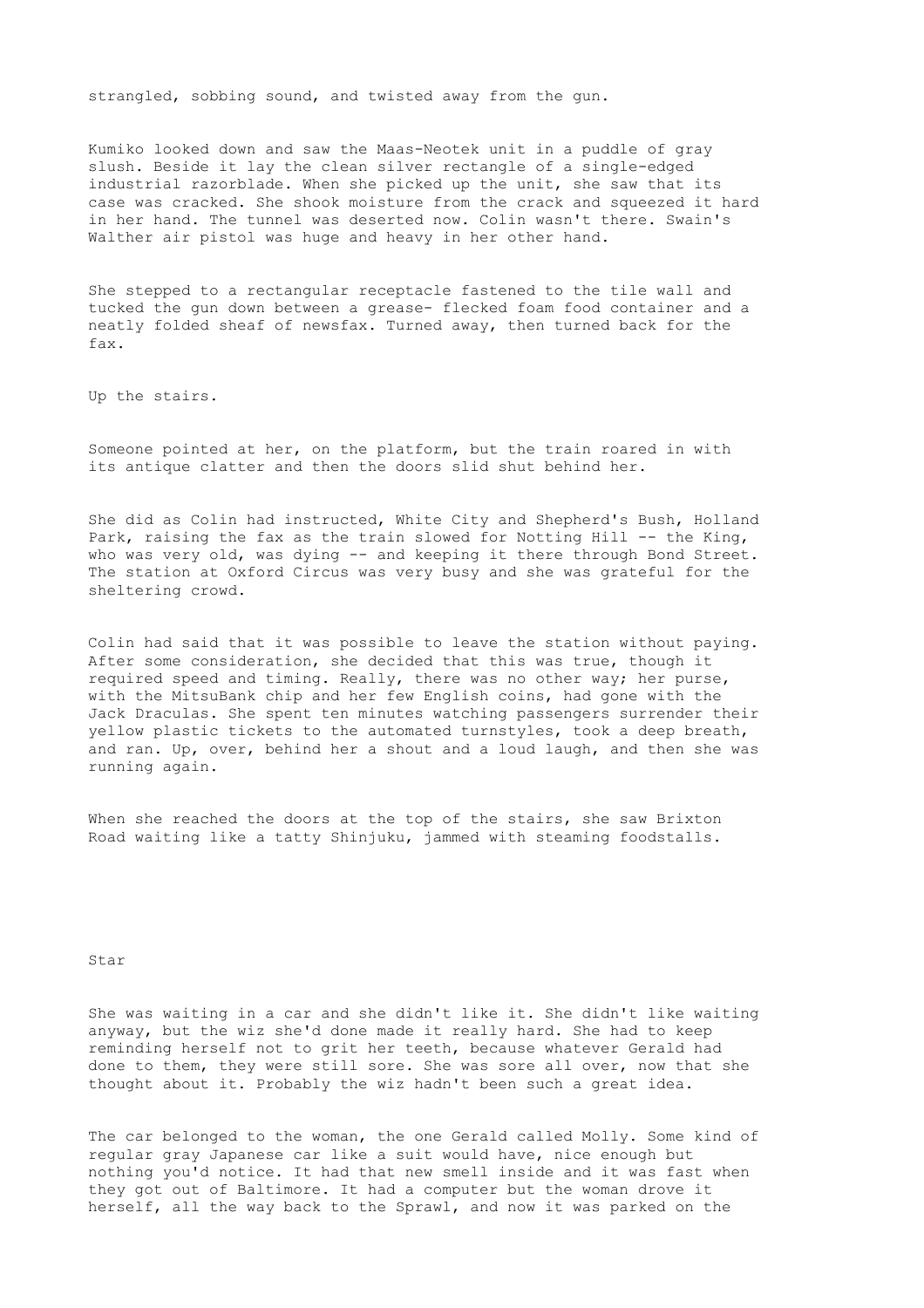roof of a twenty-level lot that must be close to the hotel where Prior had taken her, because she could see that crazy building, the one with the waterfall, fixed up like a mountain.

There weren't many other cars up here, and the ones that were were humped over with snow, like they hadn't moved in a long time. Except for the two guys in the booth where you drove in, there didn't seem to be anybody around at all. Here she was, in the middle of all those people, the biggest city in the world, and she was alone in the backseat of a car. Told to wait.

The woman hadn't said much when they'd come from Baltimore, just asked a question now and then, but the wiz had made it hard for Mona not to talk. She'd talked about Cleveland and Florida and Eddy and Prior.

Then they'd driven up here and parked.

So this Molly'd been gone at least an hour now, maybe longer. She'd taken a suitcase with her. The only thing Mona'd been able to get out of her was that she'd known Gerald a long time, and Prior hadn't known that.

It was getting cold in the car again, so Mona climbed into the front seat and turned on the heater. She couldn't just leave it on low, because it might run the battery down, and Molly'd said if that happened, they were really in the shit. 'Cause when I come back, we leave in a hurry. Then she'd shown Mona where there was a sleeping bag under the driver's seat.

She set the heater on high and held her hands in front of the vent. Then she fiddled with the little vid studs beside the dash monitor and got a news show. The King of England was sick; he was really old. There was a new disease in Singapore; it hadn't killed anybody yet, but nobody knew how you got it or how to cure it. Some people thought there was some kind of big fight going on in Japan, two different bunches of Yakuza guys trying to kill each other, but nobody really knew; Yakuza -- that was something Eddy liked to bullshit about. Then these doors popped open and Angie came through on the arm of this amazing black guy, and the vid voice was saying this was live, she'd just arrived in the Sprawl after a brief vacation at her house in Malibu, following treatment at a private drug clinic. . . .

Angie looked just great in this big fur, but then the segment was over.

Mona remembered what Gerald had done; she touched her face.

She shut off the vid, then the heater, and got into the backseat again. Used the corner of the sleeping bag to clean her condensed breath off the window. She looked up at the mountainside-building, all lit up, past the sagging chainlink at the edge of the carlot's roof. Like a whole country up there, maybe Colorado or something, like the stim where Angie went to Aspen and met this boy, only Robin turned up like he almost always did.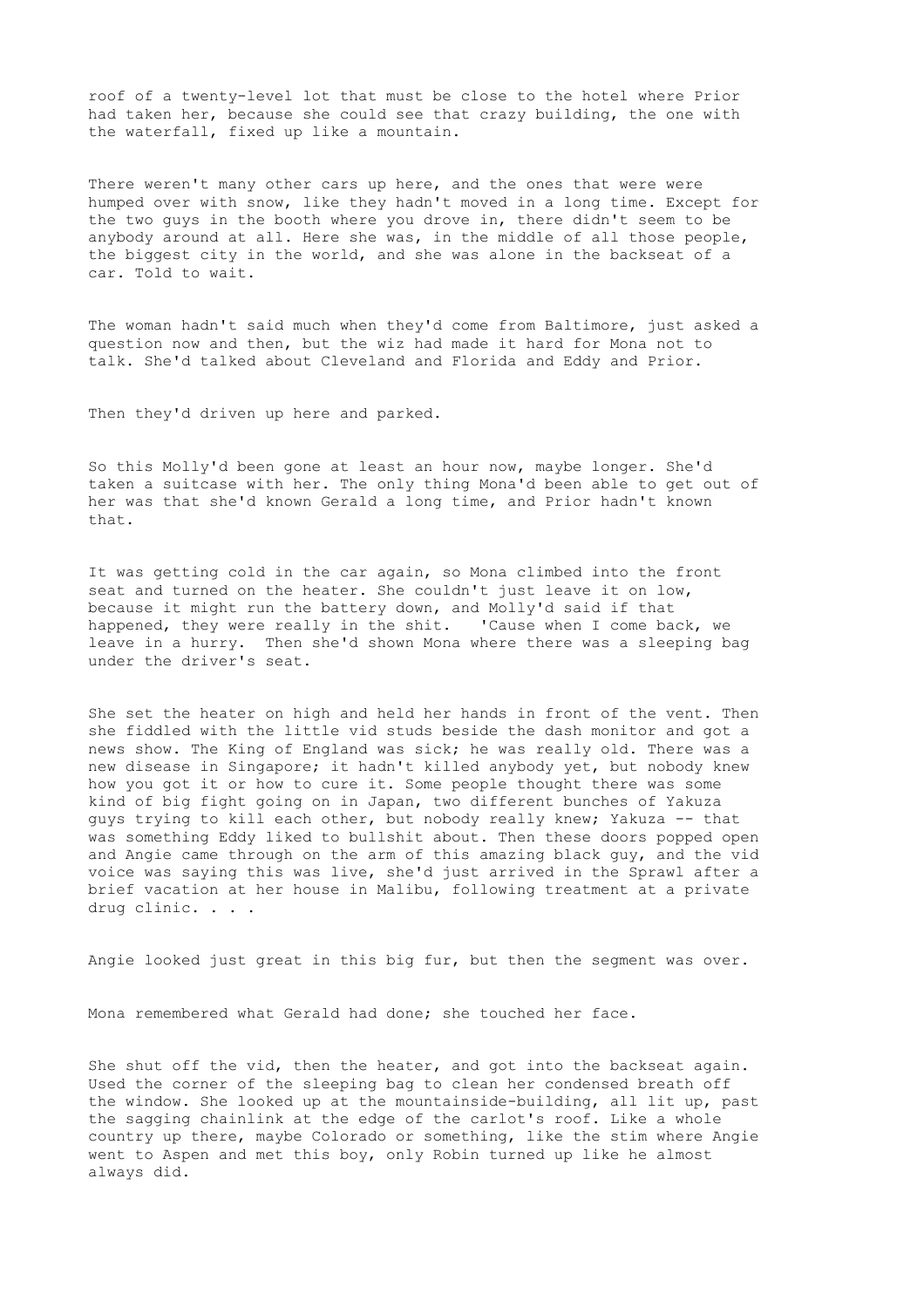But what she didn't understand was this clinic stuff, how that barman had said Angie'd gone there because she was wired on something, and now she'd just heard the news guy say it too, so she guessed it had to be true. But why would anybody like Angie, with a life like that and Robin Lanier for a boyfriend, want to do drugs?

Mona shook her head, looking out at that building, glad she wasn't hooked on anything.

She must've drifted off for a minute, thinking about Lanette, because when she looked again, there was a copter, a big one, glittery black, poised above the mountain-building. It looked good, real big-town.

She'd known some rough women in Cleveland, girls nobody messed with, but this Molly was something else -- remembering Prior coming through that door, remembering him screaming. . . . She wondered what it was he'd finally admitted, because she'd heard him talking, and Molly hadn't hurt him anymore. They'd left him strapped in that chair and Mona had asked Molly if she thought he'd get loose. Either that, Molly had said, or somebody finds him, or he dehydrates.

The copter settled, vanished. Big one, the kind with the whirly thing at both ends.

So here she was, waiting, no fucking idea what else to do.

Something Lanette had taught her, sometimes you had to list your assets -- assets were what you had going for you -- and just forget the other stuff. Okay. She was out of Florida. She was in Manhattan. She looked like Angie. . . . That one stopped her. Was that an asset? Okay -putting it another way -- she'd just had a fortune in free cosmetic surgery and she had totally perfect teeth . Anyway, look at it that way and it wasn't so bad. Think about the flies in the squat. Yeah. If she spent the money she had left on a haircut and some makeup, she could come up with something that didn't look all that much like Angie, which was probably a good idea, because what if somebody was looking for her?

There went the copter again, lifting off.

Hey.

Maybe two blocks away and fifty stories higher, the thing's nose swung toward her, dipped. . . . It 's the wiz . Sort of wobbled there, then it was coming down. . . . Wiz; it 's not real . Straight down toward her. It just got bigger. Toward her. But it 's the wiz, right? Then it was gone, behind another building, and it was just the wiz. . . .

It swung around a corner, still five stories above the roof of the carlot, and it was still coming down and it wasn 't the wiz, it was on her, a tight white beam stabbing out to find the gray car, and Mona popped the door lock and rolled out into the snow, still in the car's shadow, all around her the thunder of the thing's blades, its engines; Prior or whoever he worked for and they were after her. Then the spotlight went out, blades changed pitch, and it came down fast, too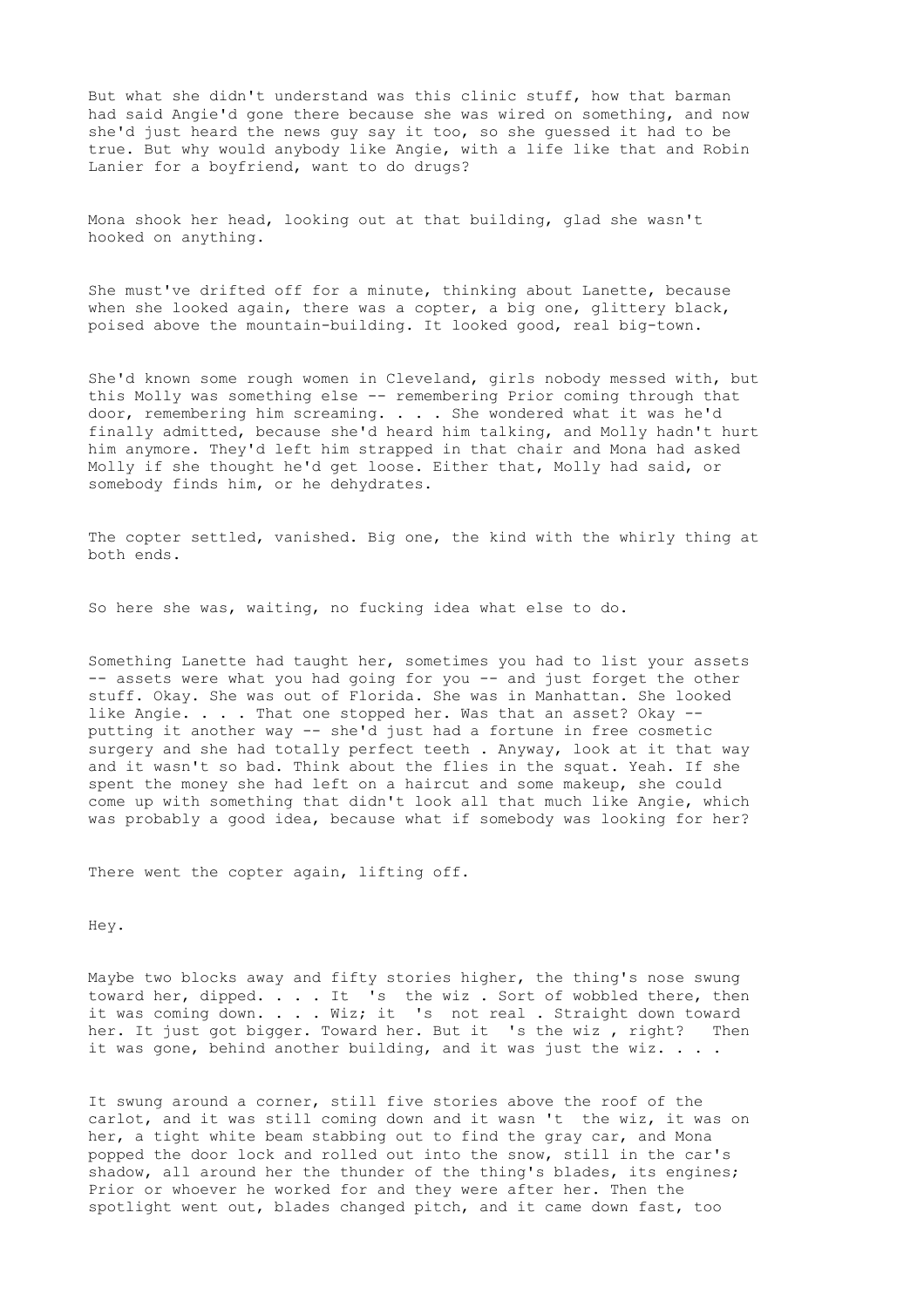fast. Bounced on its landing gear. Slammed down again, engines dying, coughing blue flame.

Mona was on her hands and knees by the car's rear bumper. Slipped when she tried to get to her feet.

There was a sound like a gunshot; a square section of the copter's skin blew out and skidded across the lot's salt- stained concrete; a bright orange five-meter emergency exit slide popped out, inflating like a kid's beachtoy. Mona got up more carefully, holding on to the gray car's fender. A dark, bundled figure swung its legs out over the slide and went down, sitting up, just like a kid at a playground. Another figure followed, this one padded in a huge hooded jacket the same color as the slide.

Mona shivered as the one in orange led the other toward her across the roof, away from the black copter. It was . . . But it was!

Want you both in back, Molly said, opening the door on the driver's side.

It's you, Mona managed, to the most famous face in the world.

Yes, Angie said, her eyes on Mona's face, it . . . seems to be. . .

 Come on, Molly said, her hand on the star's shoulder. Get in. Your Martian spade'll be waking up already. She glanced back at the helicopter. It looked like a big toy sitting there, no lights, like a giant kid had put it down and forgotten it.

He'd better be, Angie said, climbing into the back of the car.

You too, hon, Molly said, pushing Mona toward the open door.

But . . . I mean . . .

Move!

.

Mona climbed in, smelling Angie's perfume, wrist brushing the supernatural softness of that big fur. I saw you, she heard herself say. On the vid.

Angie didn't say anything.

 Molly slid into the driver's seat, yanked the door shut, and started the engine. The orange hood was snugged up tight, her face a white mask with blank silver eyes. Then they were rolling toward the sheltered ramp, swinging into the first curve. Down five levels like that, in a tight spiral, and Molly swung them off into aisles of larger vehicles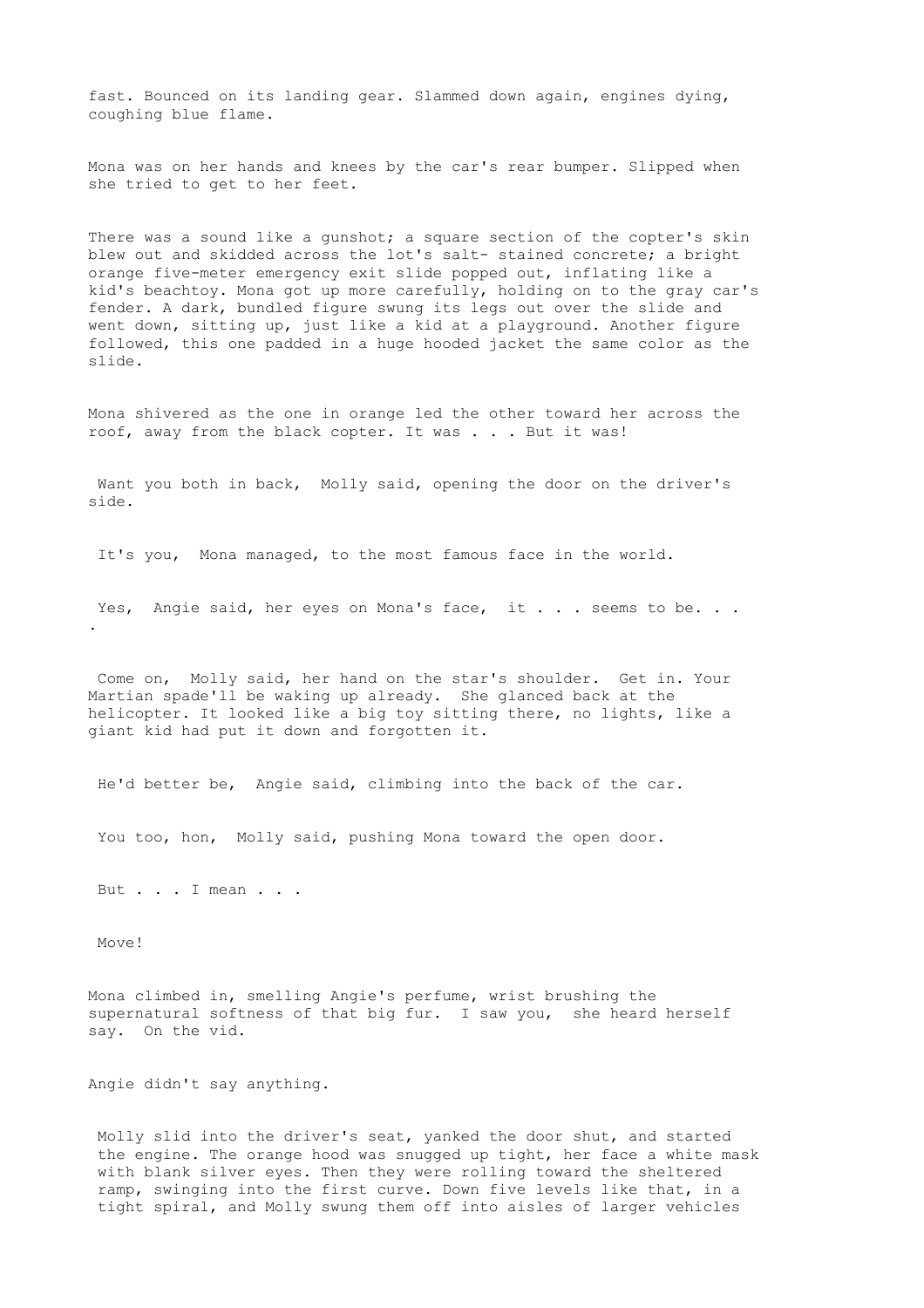under dim green diagonals of light-strip.

Parafoils, Molly said. You ever see any parafoil gear, up the Envoy?

No, Angie said.

 If Net security has any, they could be upstairs already. . . . She swung the car in behind a big long boxy hover, a white one with a name painted across the rear doors in square blue letters.

What's it say? Mona asked, then felt herself blush.

Cathode Cathay, Angie said.

Mona thought she'd heard that name before.

Molly was out there opening those big doors. Pulling down these yellow plastic ramp things.

Then she was back in the car. Reversed, put it in drive, and they rolled right up into the hover. She stripped back the orange hood and shook her head to free her hair. Mona, you think you can get out there and shove those ramps back in? They aren't heavy. It didn't sound like a question.

They weren't heavy. She pulled herself up behind the car and helped Molly pull the doors shut.

She could feel Angie there in the dark.

It was really Angie.

Up front, strap in, hold on.

Angie. She was sitting right beside Angie.

There was a whoosh as Molly filled the hover's bags; then they were skimming down the spiral ramp.

Your friend, Molly said, he's awake by now, but he can't really move yet. Another fifteen minutes. She swung off the ramp again and this time Mona had lost track of the levels. This one was packed with fancy cars, little ones. The hover roared along a central aisle, swung left.

You'll be lucky if he isn't waiting for us outside, Angie said.

Molly brought them to a halt ten meters from a big metal door painted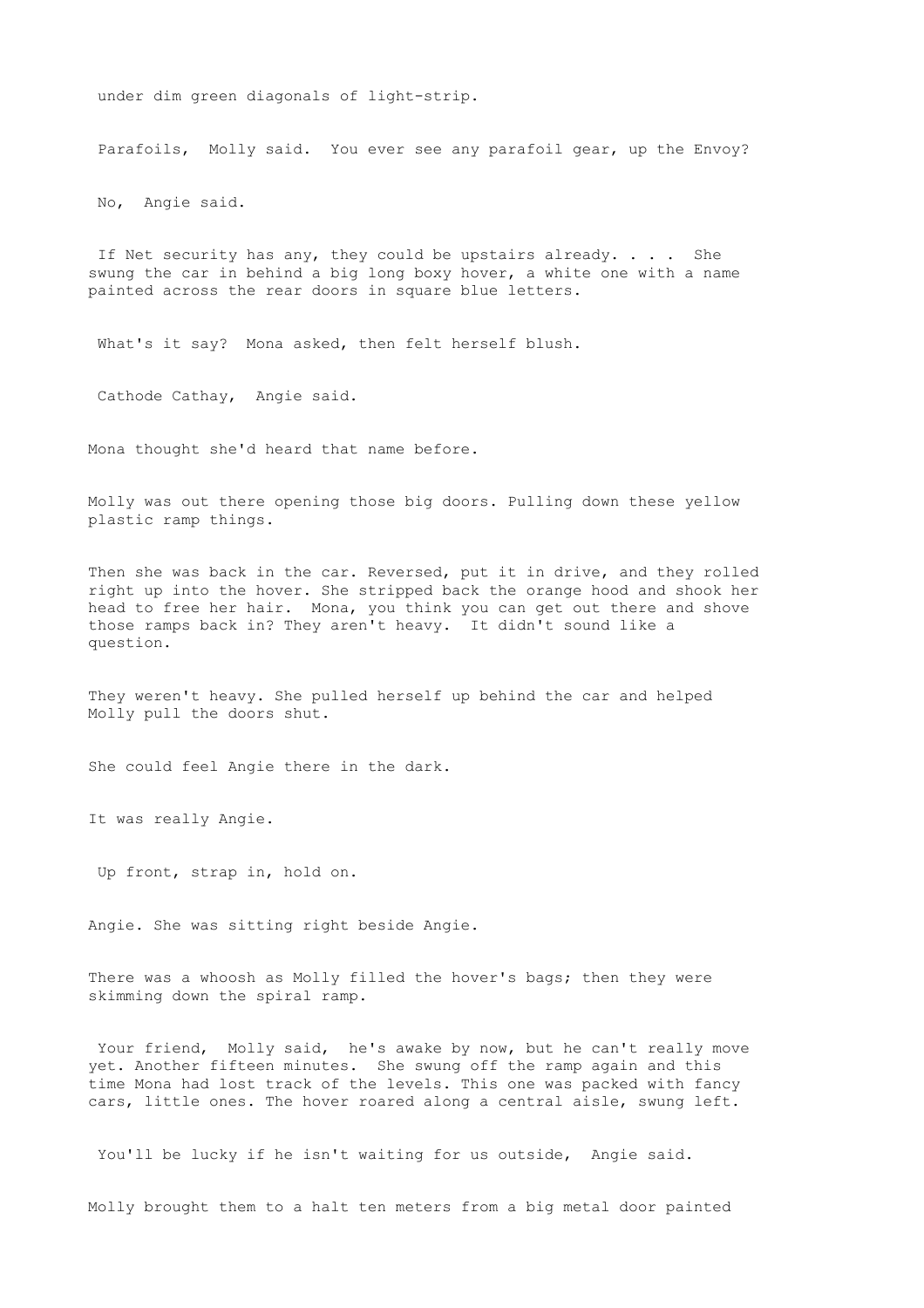with diagonal stripes, yellow and black.

 No, Molly said, taking a little blue box from the dash compartment, he 's lucky if he's not waiting outside. The door blew out of its frame with an orange flash and a sound that slammed into Mona's diaphragm like a solid blow. It crashed into the wet street in a cloud of smoke and then they were over it, turning, the hover accelerating.

This is awfully crude, isn't it? Angie said, and actually laughed.

 I know, Molly said, intent on her driving. Sometimes that's just the way to go. Mona, tell her about Prior. Prior and your boyfriend. What you told me.

Mona hadn't ever felt so shy in her life.

Please, Angie said, tell me. Mona.

Just like that. Her name. Angie Mitchell had actually said her name. To her. Right there.

It made her want to faint.

#### Margate Road

 You seem lost, the noodle seller said, in Japanese. Kumiko guessed that he was Korean. Her father had associates who were Korean; they were in the construction business, her mother had said. They tended, like this one, to be large men, very nearly as large as Petal, with broad, serious faces. You look very cold.

I'm looking for someone, she said. He lives in Margate Road.

Where is that?

I don't know.

 Come inside, the noodle man said, gesturing Kumiko around the end of his counter. His stall was made of pink corrugated plastic.

She stepped between the noodle stall and another that advertised something called roti, this word worked in deliriously colored spraybomb capitals trimmed with looping, luminous blobs. That stall smelled of spices and stewing meat. Her feet were very cold.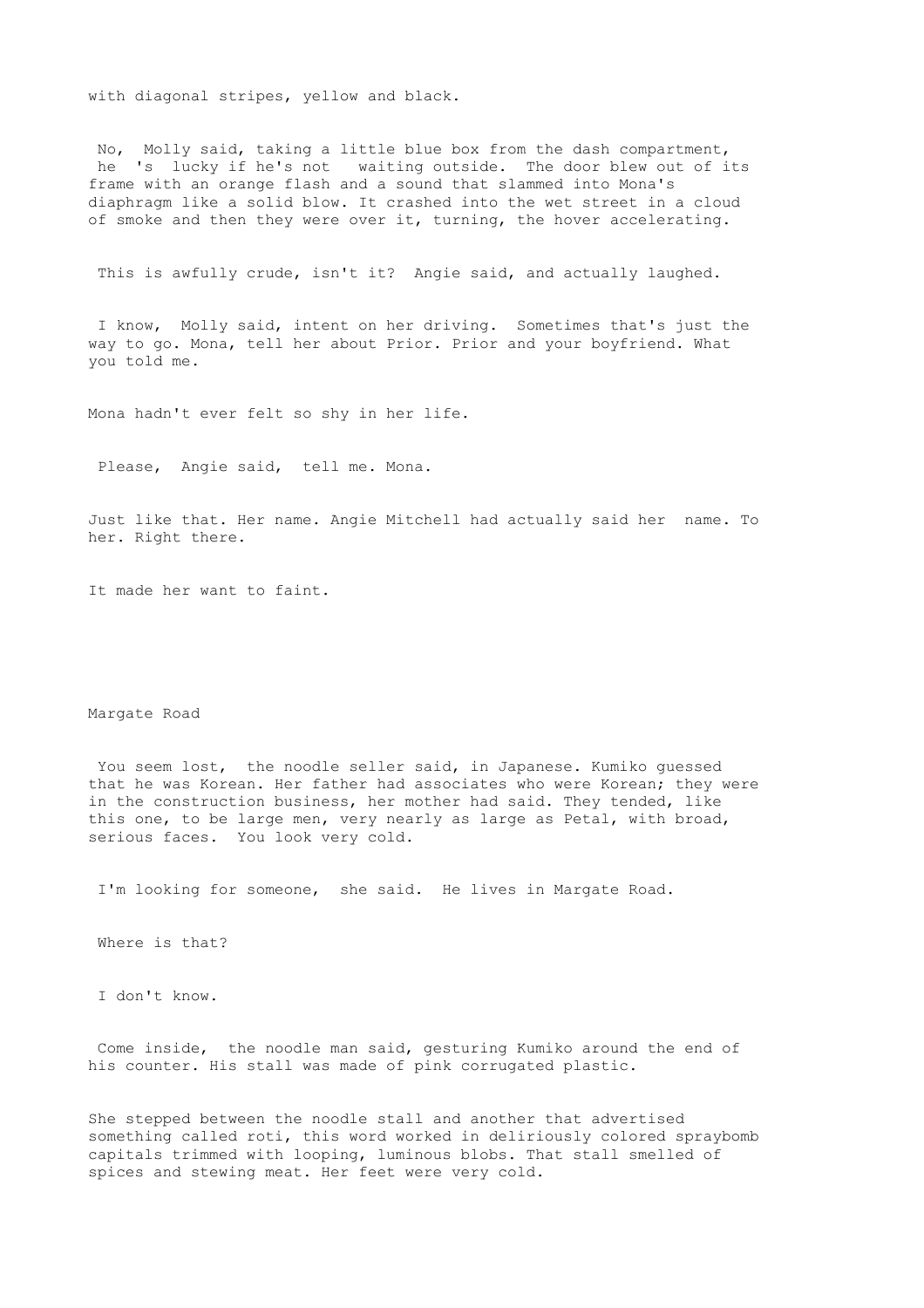She ducked beneath a clouded sheet of plastic. The noodle stall was crowded: squat blue tanks of butane, the three cooking grids with their tall pots, plastic sacks of noodles, stacks of foam bowls, and the shifting bulk of the big Korean as he tended his pots. Sit, he said; she sat on a yellow plastic canister of MSG, her head below the level of the counter. You're Japanese?

Yes, she said.

Tokyo?

She hesitated.

Your clothes, he said. Why do you wear rubber tabi-socks in winter? Is this the fashion?

I lost my boots.

He passed her a foam bowl and plastic chopsticks; fat twists of noodle swam in a thin yellow soup. She ate hungrily, then drank off the soup. She watched as he served a customer, an African woman who took away noodles in her own lidded pot.

 Margate, the noodle man said, when the woman was gone. He took a greasy paperbound book from beneath the counter and thumbed through it. Here, he said, jabbing at an impossibly dense little map, down Acre Lane. He took a blue feltpen and sketched the route on a coarse gray napkin.

Thank you, she said. Now I will go.

Her mother came to her as she made her way to Margate Road.

Sally was in jeopardy, somewhere in the Sprawl, and Kumiko trusted that Tick would know a way to contact her. If not by phone then through the matrix. Perhaps Tick knew Finn, the dead man in the alley. . . .

In Brixton, the coral-growth of the metropolis had come to harbor a different life. Faces dark and light, uncounted races, the brick facades washed with a riot of shades and symbols unimaginable to the original builders. A drumbeat pulsed from a pub's open door as she passed, heat and huge laughter. The shops sold foodstuffs Kumiko had never seen, bolts of bright cloth, Chinese handtools, Japanese cosmetics. . . .

Pausing by that bright window, the display of tints and blushes, her own face reflected in the silver backing, she felt her mother's death fall on her out of the night. Her mother had owned things like this.

Her mother's madness. Her father would not refer to it. Madness had no place in her father's world, though suicide did. Her mother's madness was European, an imported snare of sorrow and delusion. . . . Her father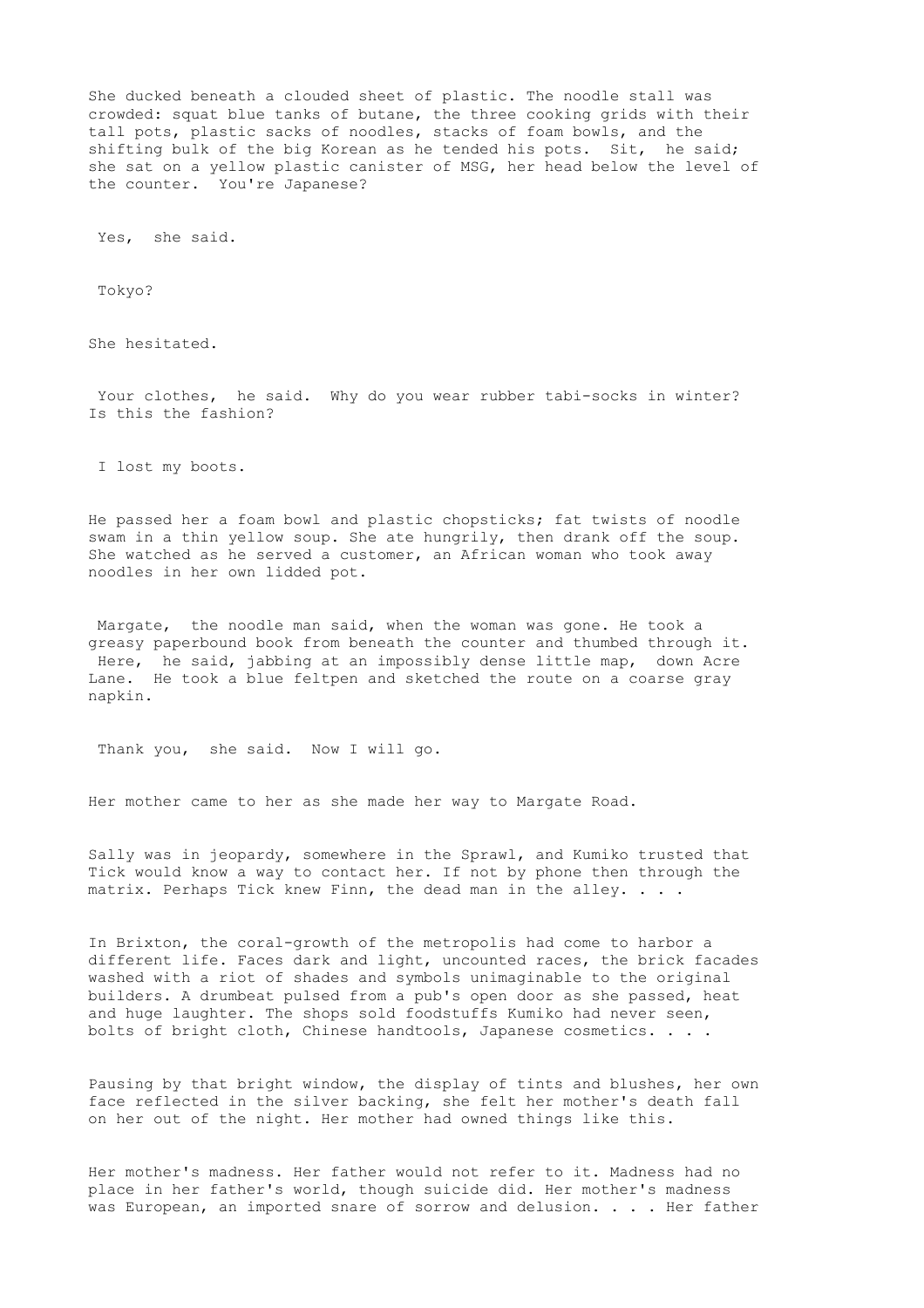had killed her mother, Kumiko had told Sally, in Covent Garden. But was it true? He had brought doctors from Denmark, from Australia, and finally from Chiba. The doctors had listened to the dreams of the princess-ballerina, had mapped and timed her synapses and drawn samples of her blood. The princess-ballerina had refused their drugs, their delicate surgeries. They want to cut my brain with lasers, she had whispered to Kumiko.

She'd whispered other things as well.

At night, she said, the evil ghosts rose like smoke from their boxes in Kumiko's father's study. Old men, she'd said, they suck our breath away. Your father sucks my breath away. This city sucks my breath away. Nothing here is ever still. There is no true sleep.

In the end, there had been no sleep at all. Six nights her mother sat, silent and utterly still, in her blue European room. On the seventh day, she left the apartment alone -- a remarkable feat, considering the diligence of the secretaries -- and made her way to the cold river.

But the backing of the display was like Sally's glasses. Kumiko took the Korean's map from the sleeve of her sweater.

There was a burnt car beside the curb in Margate Road. Its wheels were missing. She paused beside it, and was scanning the unrevealing faces of the houses opposite, when she heard a sound behind her. Turning to find a twisted gargoyle face, under a greasy spill of curls, in the light from the half-open door of the nearest house.

Tick!

Terrence, he said, actually, as the facial convulsion subsided.

Tick's flat was on the top floor. The lower floors were empty, unoccupied, peeling wallpaper showing ghostly traces of vanished pictures.

The man's limp was more obvious as he climbed the stairs ahead of her. He wore a gray sharkskin suit and thick-soled suede oxfords the color of tobacco.

Been expecting you, he said, hauling himself up another step, another.

You have?

 Knew you'd run from Swain's. Been logging their traffic, when I've had time from the other.

The other?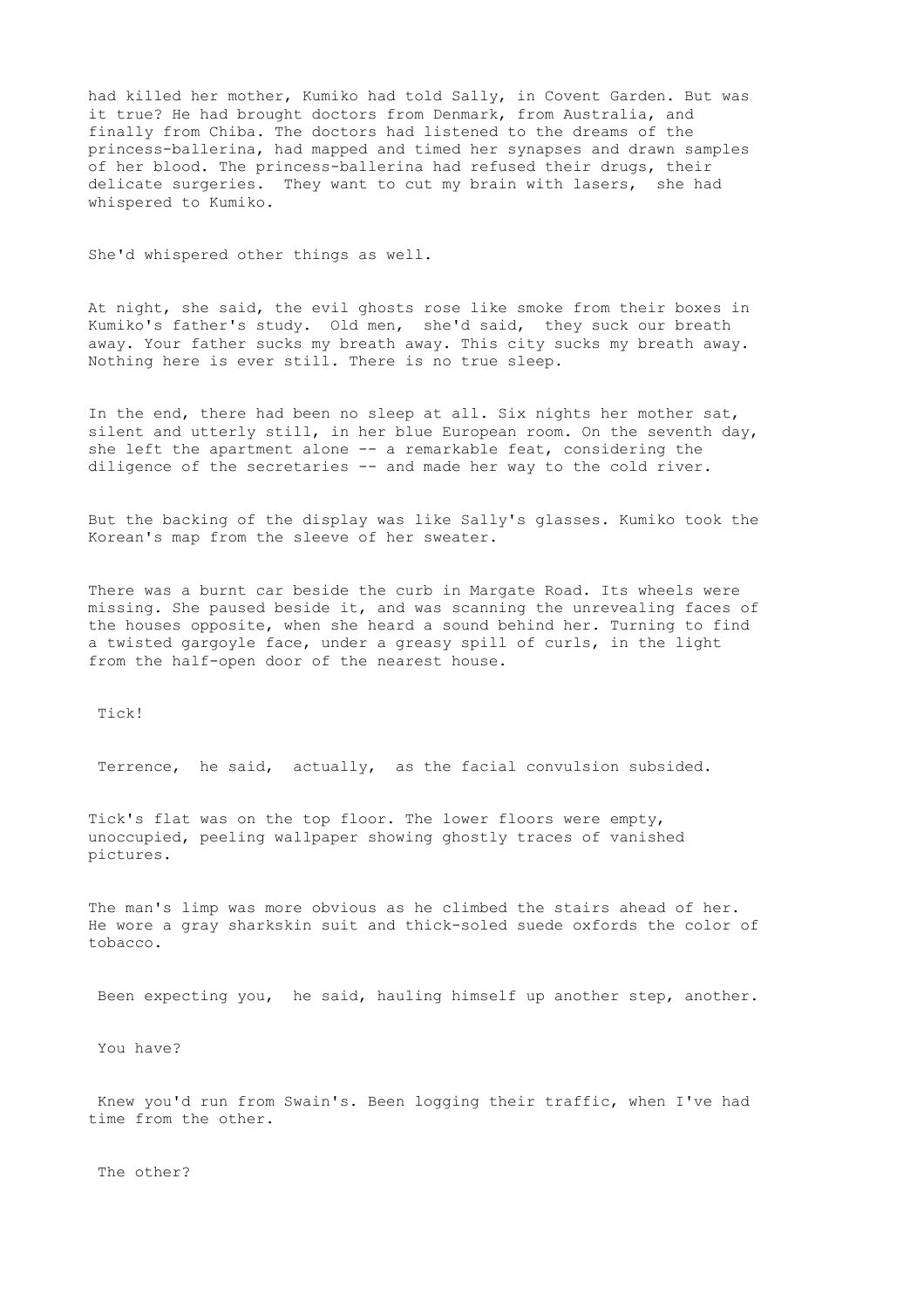You don't know, do you?

Excuse me?

 It's the matrix. Something's happening. Easier to show you than try to explain it. As though I could explain it, which I can't. I'd say a good three-quarters of humanity is jacked at the moment, watching the show. . . .

I don't understand.

 Doubt anyone does. There's a new macroform in the sector that represents the Sprawl.

A macroform?

Very large data-construct.

 I came here to warn Sally. Swain and Robin Lanier intend to give her to the ones who plot to kidnap Angela Mitchell.

 Wouldn't worry about that, he said, reaching the head of the stairs. Sally's already scooped Mitchell and half-killed Swain's man in the Sprawl. They're after her in any case, now. Bloody everybody'll be after her, soon. Still, we can tell her when she checks in. If she checks in . . .

Tick lived in a single large room whose peculiar shape suggested the removal of walls. Large as it was, it was also very crowded; it looked to Kumiko as though someone had deployed the contents of an Akihabara module shop in a space already filled, gaijin-style, with too many pieces of bulky furniture. In spite of this, it was startlingly neat and tidy: the corners of magazines were aligned with the corners of the low glass table they rested on, beside an unused black ceramic ashtray and a plain white vase of cut flowers.

She tried Colin again, while Tick filled an electric kettle with water from a filter jug.

What's that? he asked, putting down the jug.

A Maas-Neotek guide unit. It's broken now; I can't make Colin come. . .

Colin? It's a stim rig?

Yes.

.

Let's have a look. . . . He held out his hand.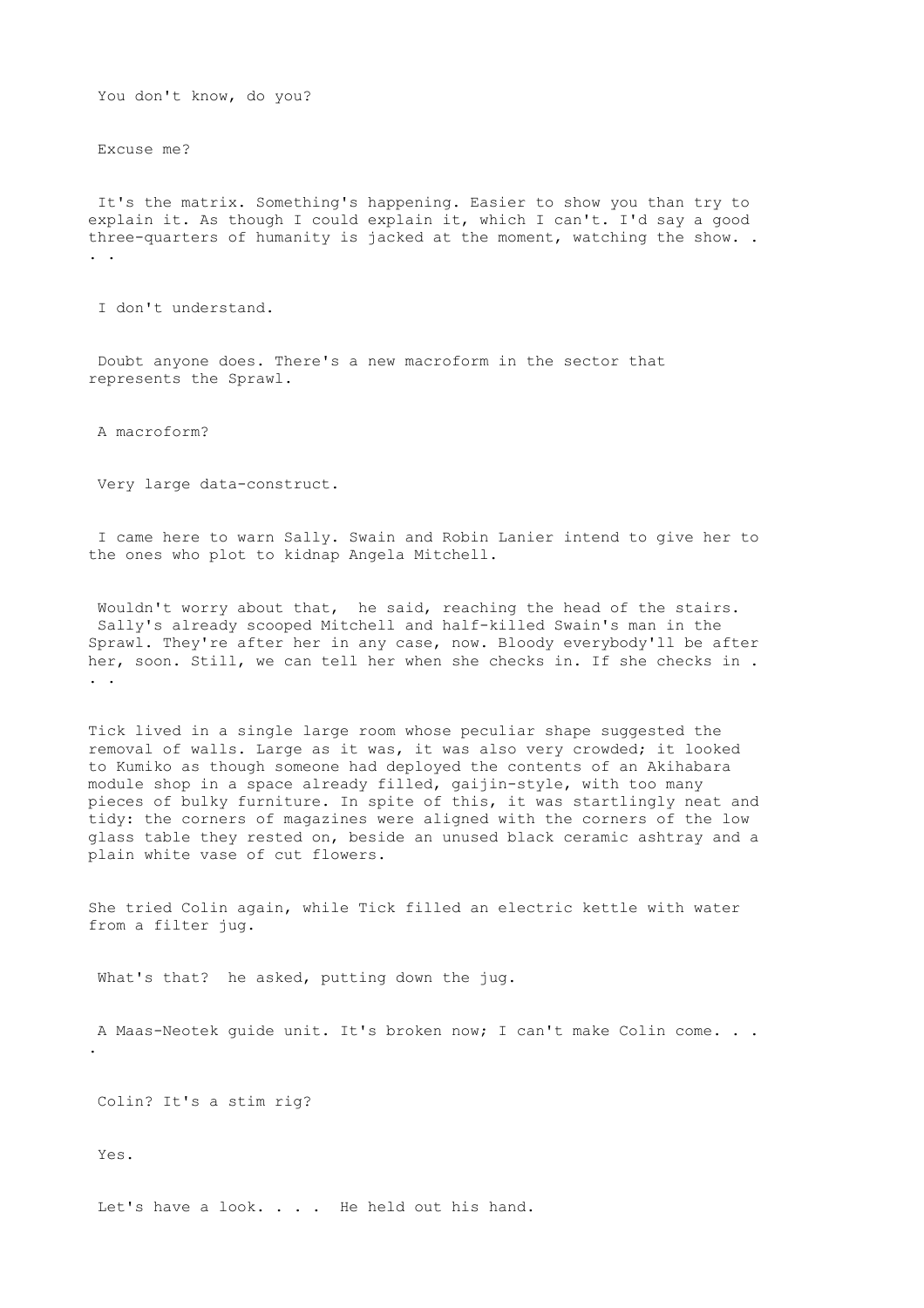My father gave it to me. . . .

Tick whistled. Thing cost a fortune. One of their little AIs. How's it work?

 You close your hand around it and Colin's there, but no one else can see or hear him.

Tick held the unit beside his ear and shook it. It's broken? How?

I dropped it.

 It's just the housing that's broken, see. The biosoft's come away from the case, so you can't access it manually.

Can you repair it?

 No. But we can access it through a deck, if you want. . . . He returned it. The kettle was boiling.

Over tea, she told him the story of her trip to the Sprawl and Sally's visit to the shrine in the alley. He called her Molly, she said.

Tick nodded, winked several times in rapid succession. What she went by, over there. What did they talk about?

A place called Straylight. A man called Case. An enemy, a woman . . .

 Tessier-Ashpool. Found that for her when I rustled Swain's data flow for her. Swain's shopping Molly to this lady 3Jane, so called; she has the juiciest file of inside dirt you could imagine -- on anything and anyone at all. I've been bloody careful not to look too closely at any of that. Swain's trading it right and left, making a dozen fortunes in the process. I'm sure she's got enough dirt on our Mr. Swain as well. . . .

And she is here, in London?

 In orbit somewhere, looks like, though some people say she's dead. I was working on that, actually, when the big fella popped into the matrix. . . .

Excuse me?

 Here, I'll show you. When he returned to the white breakfast table, he carried a shallow square black tray with a number of tiny controls arranged along one side. He placed it on the table and touched one of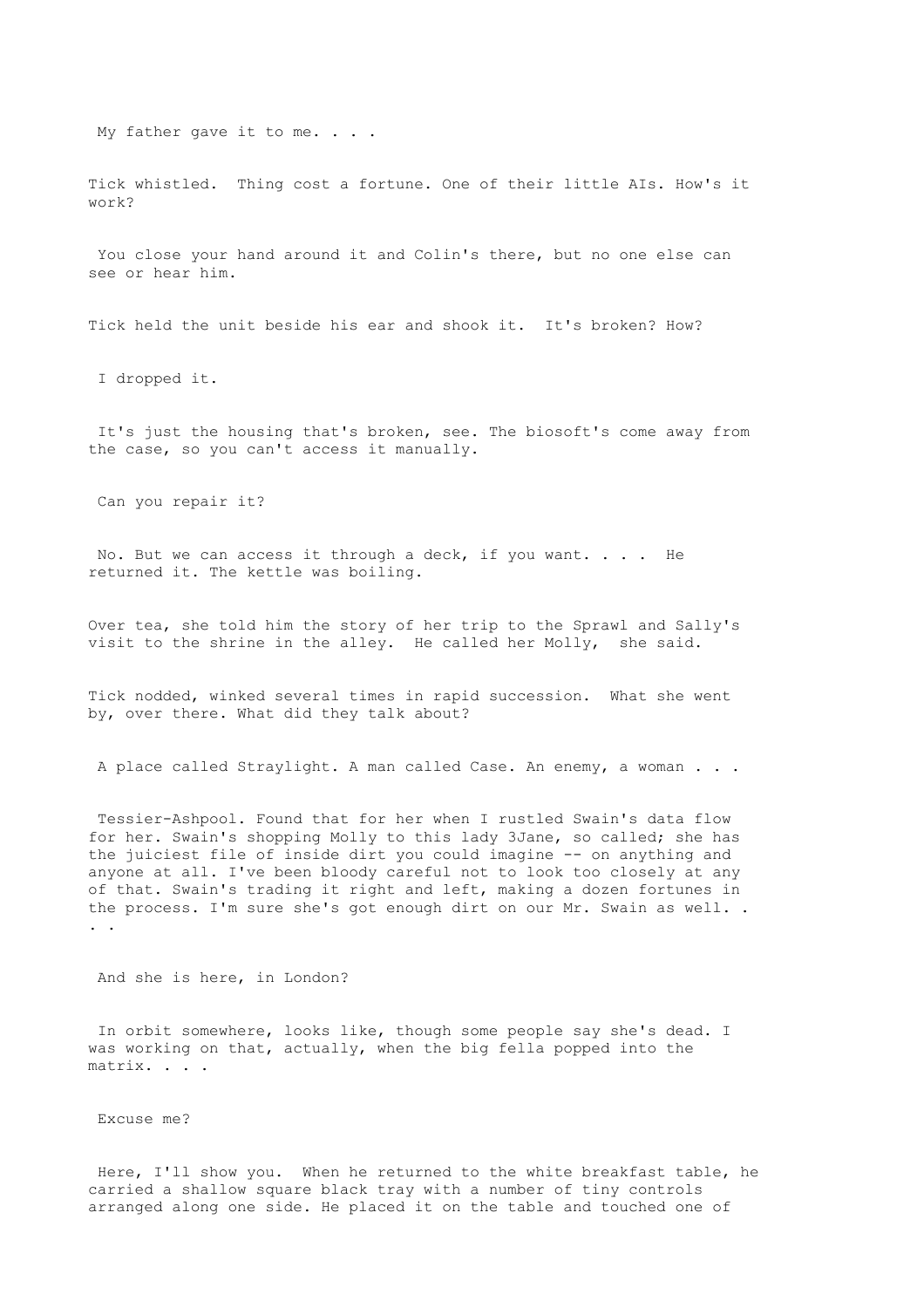the minute switches. A cubical holo display blinked on above the projector: the neon gridlines of cyberspace, ranged with the bright shapes, both simple and complex, that represented vast accumulations of stored data. That's all your standard big shits. Corporations. Very much a fixed landscape, you might say. Sometimes one of 'em'll grow an annex, or you'll see a takeover and two of them merge. But you aren't likely to see a new one, not on that scale. They start small and grow, merge with other small formations. . . . He reached out to touch another switch. About four hours ago -- and a plain white vertical column appeared in the exact center of the display -- this popped up. Or in. The colored cubes, spheres, and pyramids had rearranged themselves instantly to allow for the round white upright; it dwarfed them entirely, its upper end cut off smoothly by the vertical limit of the display. Bastard's bigger than anything, Tick said, with a certain satisfaction, and nobody knows what it is or who it belongs to.

But someone must know, Kumiko said.

 Stands to reason, yes. But people in my line of work, and there's millions of us, haven't been able to find out. That's stranger, in some ways, than the fact that the thing's there at all. I was all up and down the grid, before you came, looking for any jockey with a clue. Nothing. Nothing at all.

 How could this 3Jane be dead? But then she remembered the Finn, the boxes in her father's study. I must tell Sally.

 Nothing for that but waiting, he said. She'll probably phone in. In the meantime, we could have a go accessing that pricey little AI of yours, if you like.

Yes, she said, thank you.

 Only hope those Special Branch types in Swain's pay don't track you here. Still, we can only wait. . . .

Yes, Kumiko said, not at all pleased with the idea of waiting.

The Factory War

Cherry found him with the Judge again, down there in the dark. He was sitting on one of the Investigators with a flashlight in his hand, shining it up the Judge's carapace of polished rust. He didn't remember coming here, but he couldn't feel the jerky edge of Korsakov's. He remembered the girl's eyes, in that room Bobby said was London.

 Gentry's got the Count and his box jacked into a cyberspace deck, Cherry said. You know that?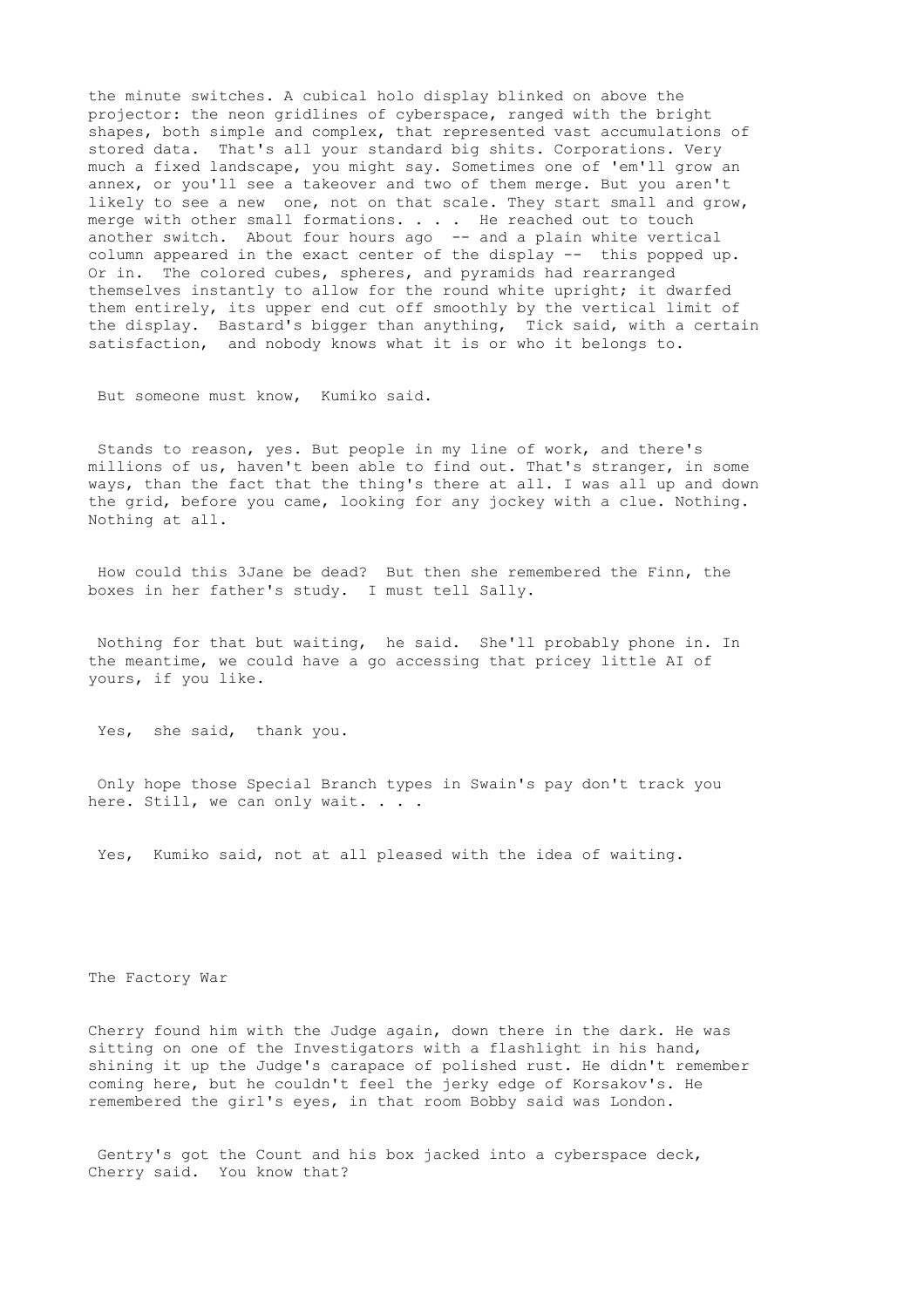Slick nodded, still looking up at the Judge. Bobby said we better. So what's going on? What happened when you both jacked? Gentry and Bobby, they kind of hit it off. Both crazy the same way. When we jacked, we came out somewhere in orbit, but Bobby wasn't there. . . . Then Mexico, I think. Who's Tally Isham?

Stim queen when I was little. Like Angie Mitchell is now.

Mitchell, she was his squeeze. . . .

Who?

Bobby. He was telling Gentry about it, in London.

London?

Yeah. We went there, after Mexico.

And he said he was Angie Mitchell's old man? Sounds crazy.

 Yeah, but he said that's how he got on to it, that aleph thing. He swung the light down and directed it into the skeletal steel maw of the Corpsegrinder. He was hanging out with rich people and heard about it. Called it a soul-catcher. The people who had it would rent time on it to these rich people. Bobby tried it once, then he went back and stole it. Took it down to Mexico City and started spending all his time in there. But they came after him. . . .

Sounds like you're remembering things, anyway.

 So he got out of there. Went up to Cleveland and made a deal with Afrika, gave Afrika money to hide him, take care of him while he was under the wire, because he was getting real close. . . .

Close to what?

Don't know. Something weird. Like when Gentry talks about the Shape.

Well, she said, I think it might kill him, being jacked that way. His signs are starting to screw up. He's been on those drips too long. Why I came to find you.

The Corpsegrinder's steel-fanged guts glinted in the flashlight's beam. It's what he wants. Anyway, if he paid the Kid, it's like you're working for him. But those guys Bird saw today, they're working for the people from L.A., the ones Bobby stole the thing from. . . .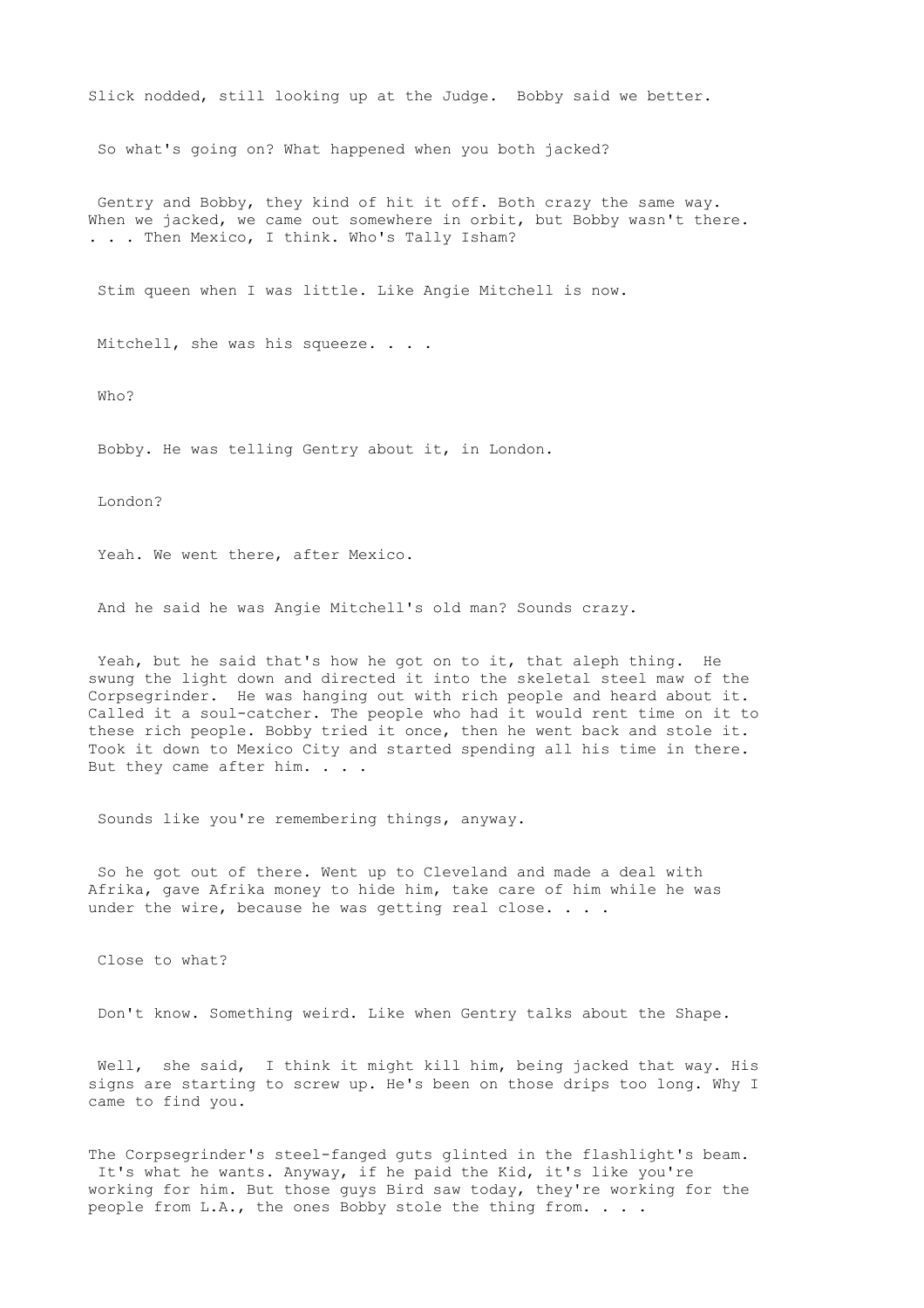Tell me something.

# What?

 What are these things you build? Afrika said you were this crazy white guy built robots out of junk. Said in the summer you take 'em out there on the rust and stage big fights --

They aren't robots, he interrupted, swinging the flash to the low, scythe-tipped arms of the spider-legged Witch. They're mainly radio-controlled.

You just build 'em to wreck 'em?

No. But I have to test them. See if I got them right . . . He clicked off the light.

Crazy white guy, she said. You gotta girl out here?

No.

Get a shower. Maybe shave . . . Suddenly she was very close to him, her breath on his face.

Okay people listen up --

What the fuck --

'Cause I 'm not gonna say this twice.

Slick had his hand over Cherry's mouth now.

We want your guest and all his gear. That 's all , repeat , all the gear . The amplified voice clanged through Factory's iron hollow. Now you can give him to us , that 's easy , or we can just kill all your asses . And we 're real easy with that too . Five minutes to think about it .

Cherry bit his hand. Shit, I gotta breathe , okay?

Then he was running through Factory's dark, and he heard her call his name.

A single 100-watt bulb burned above Factory's south gate, a pair of twisted steel doors frozen open with rust. Bird must've left it on. From where he crouched by an empty window, Slick could just make out the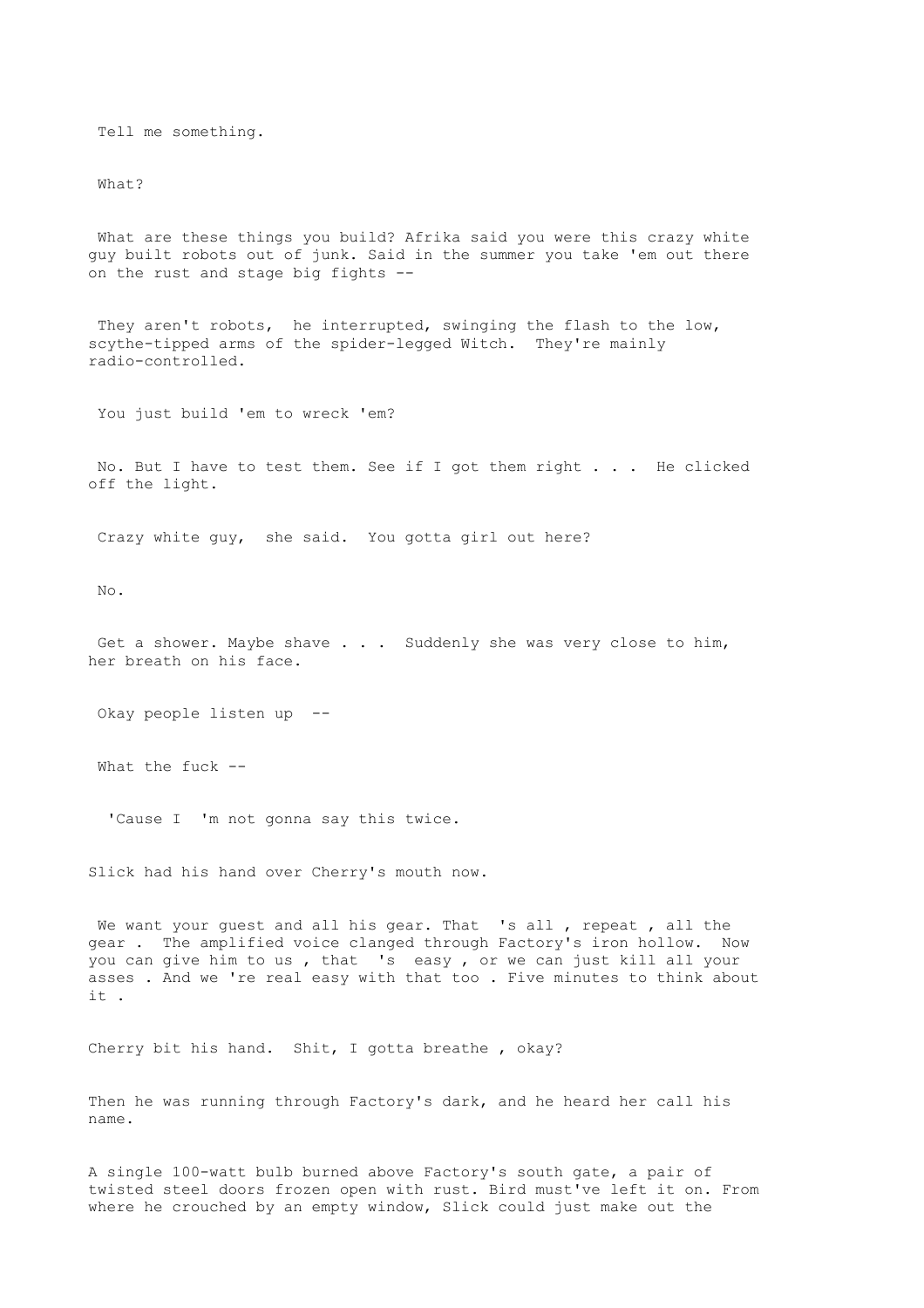hover, out beyond the weak fringe of light. The man with the bullhorn came strolling out of the dark with a calculated looseness meant to indicate that he was on top of things. He wore insulated camo overalls with a thin nylon hood drawn up tight around his head, goggles. He raised the bullhorn. Three minutes . He reminded Slick of the guards at the holding pen, the second time he'd been done for stealing cars.

Gentry would be watching from upstairs, where a narrow vertical panel of Plexiglas was glued into the wall, high up over Factory's gates.

Something rattled in the dark, off to Slick's right. He turned in time to see Bird in the faint glow from another window gap, maybe eight meters along the wall, and the glint on the bare alloy silencer as the boy brought up the .22 rifle. Bird! Don't -- A ruby firefly on Bird's cheek, telltale of a laser sight from out on the Solitude. Bird was thrown back into Factory as the sound of the shot broke through the empty windows and echoed off the walls. Then the only sound was the silencer, rolling across concrete.

Fuck it, the big voice boomed cheerfully. You had your chance. Slick glanced over the rim of the window and saw the man sprinting back to the hover.

How many of them would be out there? Bird hadn't said. Two hovers, the Honda. Ten? More? Unless Gentry had a pistol hidden somewhere, Bird's rifle had been their only gun.

The hover's turbines kicked in. He guessed they'd just drive right in. They had laser sights, probably infrared too.

Then he heard one of the Investigators, the sound it made with its stainless steel treads on the concrete floor. It came crawling out of the dark with its thermite-tipped scorpion sting cocked back low. The chassis had started out fifty years earlier as a remote-manipulator intended to handle toxic spills or nuke-plant cleanups. Slick had found three unassembled units in Newark and traded a Volkswagen for them.

Gentry. He'd left his control unit up in the loft.

The Investigator ground its way across the floor and came to a halt in the wide doorway, facing the Solitude and the advancing hover. It was roughly the size of a large motorcycle, its open-frame chassis a dense bundle of servos, compression tanks, exposed screw gears, hydraulic cylinders. A pair of vicious-looking claws extended from either side of its modest instrument package. Slick wasn't sure what the claws were from, maybe some kind of big farm machine.

The hover was a heavy industrial model. Sheets of thick gray plastic armor had been fastened over windshield and windows, narrow view slits centered in each sheet.

The Investigator moved, steel treads spraying ice and loose concrete as it drove straight for the hover, its claws at their widest extension. The hover's driver reversed, fighting momentum.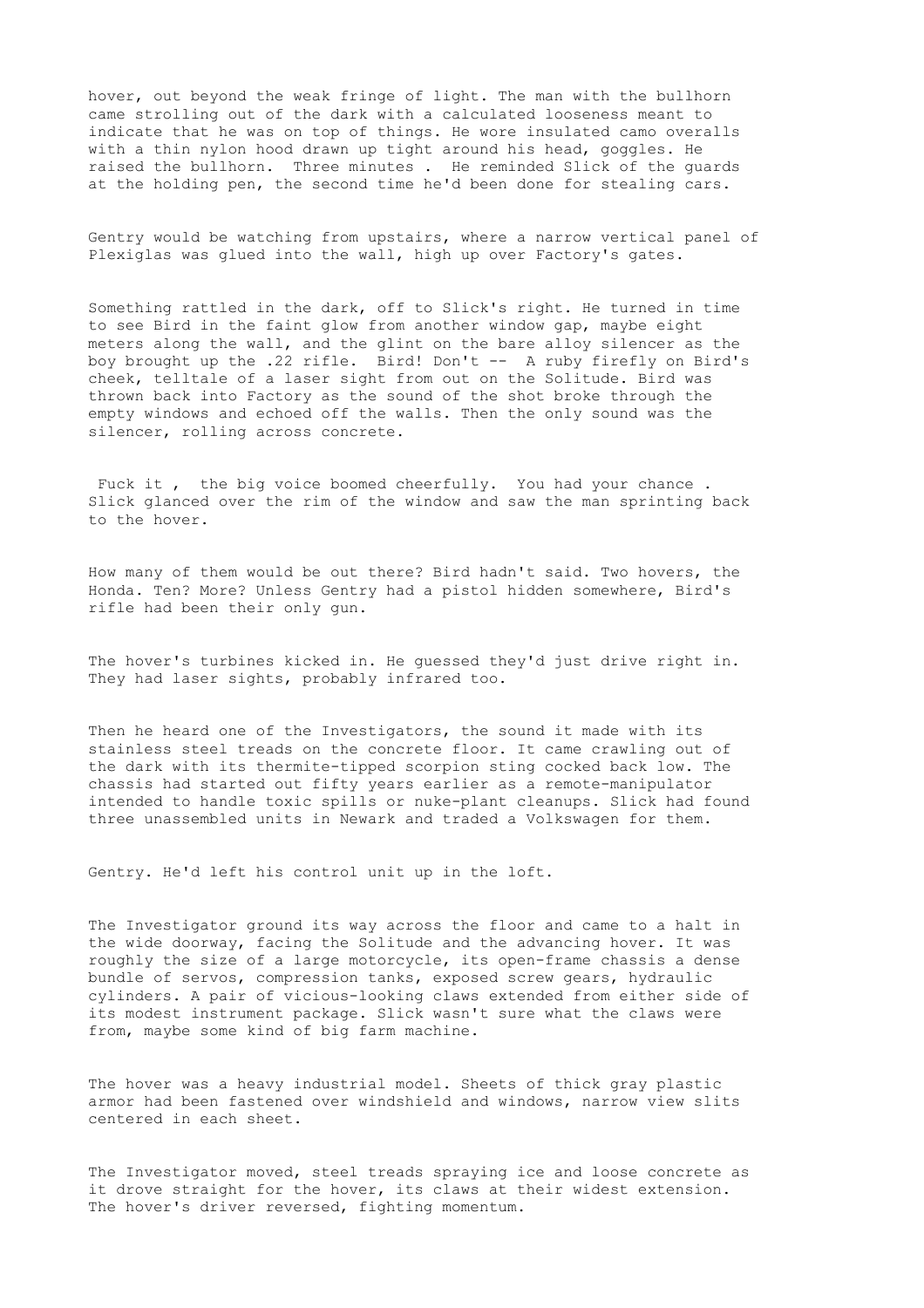The Investigator's claws snapped furiously at the bulge of the forward apron bag, slid off, snapped again. The bag was reinforced with polycarbon mesh. Then Gentry remembered the thermite lance. It ignited in a tight ball of raw white light and whipped up over the useless claws, plunging through the apron bag like a knife through cardboard. The Investigator's treads spun as Gentry drove it against the deflating bag, the lance at full extension. Slick was suddenly aware that he'd been shouting, but didn't know what he'd said. He was on his feet now, as the claws finally found a purchase on the torn edge of the apron bag.

He went to the floor again as a hooded, goggled figure popped from a hatch on the hover's roof like an armed hand puppet, emptying a magazine of twelve-gauge slugs that struck sparks off the Investigator, which continued to chew its way through the apron bag, outlined against the white pulse of the lance. The Investigator froze, claws locked tight on the frayed bag; the shotgunner ducked back into his hatch.

Feed line? Servo pack? What had the guy hit? The white pulse was dying now, almost dead.

The hover began to reverse, slowly, back across the rust, dragging the Investigator with it.

It was well back, out of the light, visible only because it was moving, when Gentry discovered the combination of switches that activated the flamethrower, its nozzle mounted beneath the juncture of the claws. Slick watched, fascinated, as the Investigator ignited ten liters of detergent-laced gasoline, a sustained high-pressure spray. He'd gotten that nozzle, he remembered, off a pesticide tractor.

It worked okay.

### Soul-Catcher

The hover was headed south when Mamman Brigitte came again. The woman with the sealed silver eyes abandoned the gray sedan in another carpark, and the streetgirl with Angie's face told a confusing story: Cleveland, Florida, someone who'd been her boyfriend or pimp or both. . . .

But Angie had heard Brigitte's voice, in the cabin of the helicopter, on the roof of the New Suzuki Envoy: Trust her , child . In this she does the will of the loa .

A captive in her seat, the buckle of her seatbelt embedded in a solid block of plastic, Angie had watched as the woman bypassed the helicopter's computer and activated an emergency system that allowed for manual piloting.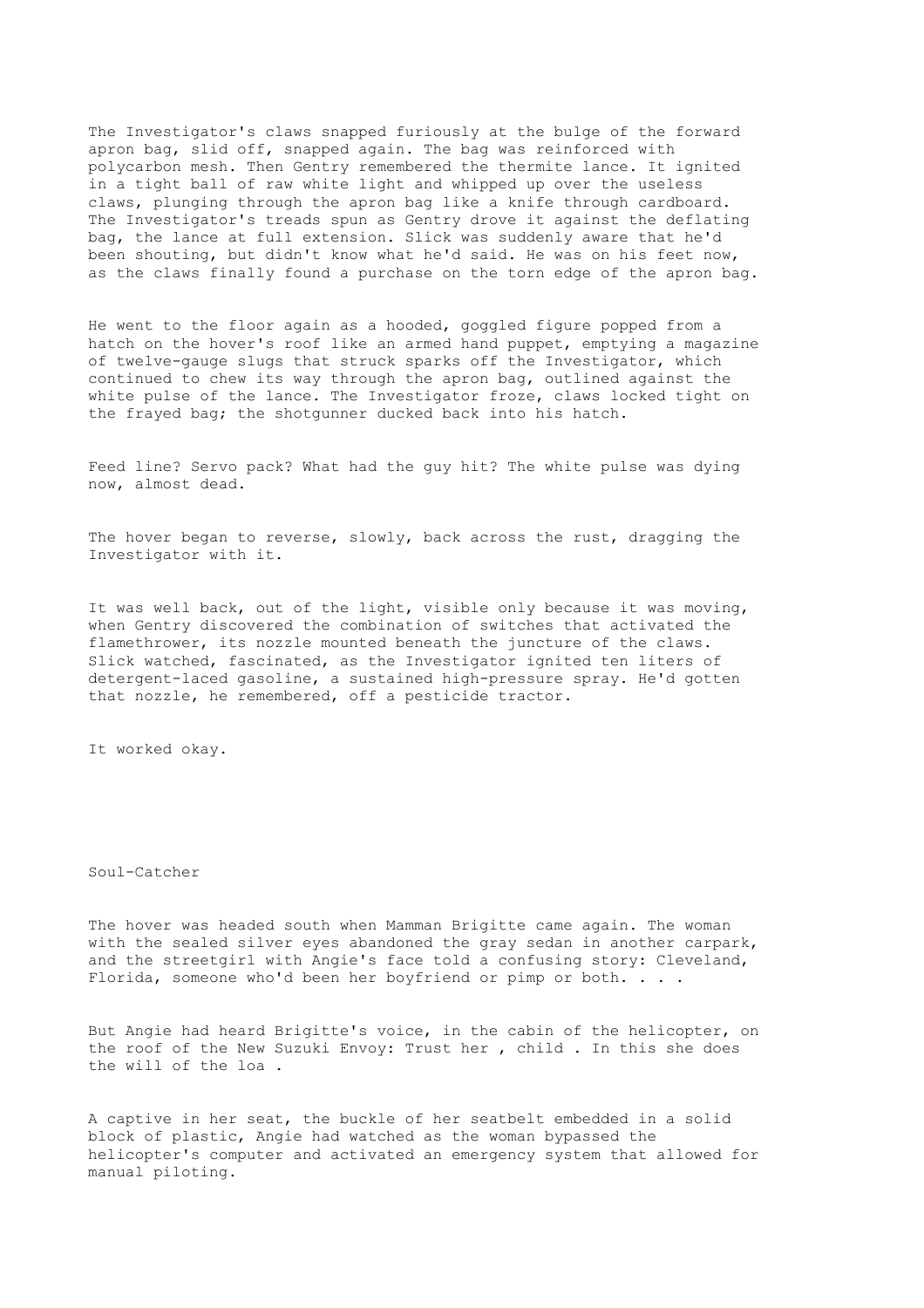And now this freeway in the winter rain, the girl talking again, above the swish of wipers . . .

Into candleglow, walls of whitewashed limestone, pale moths fluttering in the trailing branches of the willows.

Your time draws near .

And they are there, the Horsemen, the loa: Pappa Legba bright and fluid as mercury; Ezili Freda, who is mother and queen; Samedi, the Baron Cimeti¶re, moss on corroded bone; Similor; Madame Travaux; many others. ... They fill the hollow that is Grande Brigitte. The rushing of their voices is the sound of wind, running water, the hive. . . .

They writhe above the ground like heat above a summer highway, and it has never been like this, for Angie, never this gravity, this sense of falling, this degree of surrender --

To a place where Legba speaks, his voice the sound of an iron drum --

He tells a story.

In the hard wind of images, Angie watches the evolution of machine intelligence: stone circles, clocks, steam-driven looms, a clicking brass forest of pawls and escapements, vacuum caught in blown glass, electronic hearthglow through hairfine filaments, vast arrays of tubes and switches, decoding messages encrypted by other machines. . . . The fragile, short-lived tubes compact themselves, become transistors; circuits integrate, compact themselves into silicon. . . .

Silicon approaches certain functional limits --

And she is back in Becker's video, the history of the Tessier-Ashpools, intercut with dreams that are 3Jane's memories, and still he speaks, Legba, and the tale is one tale, countless strands wound about a common, hidden core: 3Jane's mother creating the twin intelligences that will one day unite, the arrival of strangers (and suddenly Angie is aware that she knows Molly, too, from the dreams), the union itself, 3Jane's madness. . . .

And Angie finds herself facing a jeweled head, a thing wrought from platinum and pearl and fine blue stone, eyes of carved synthetic ruby. She knows this thing from the dreams that were never dreams: this is the gateway to the data cores of Tessier-Ashpool, where the two halves of something warred with each other, waiting to be born as one.

 In this time, you were unborn. The head's voice is the voice of Marie-France, 3Jane's dead mother, familiar from so many haunted nights, though Angie knows it is Brigitte who speaks: Your father was only now beginning to face his own limits, to distinguish ambition from talent. That to whom he would barter his child was not yet manifest. Soon the man Case would come to bring that union, however brief, however timeless. But you know this.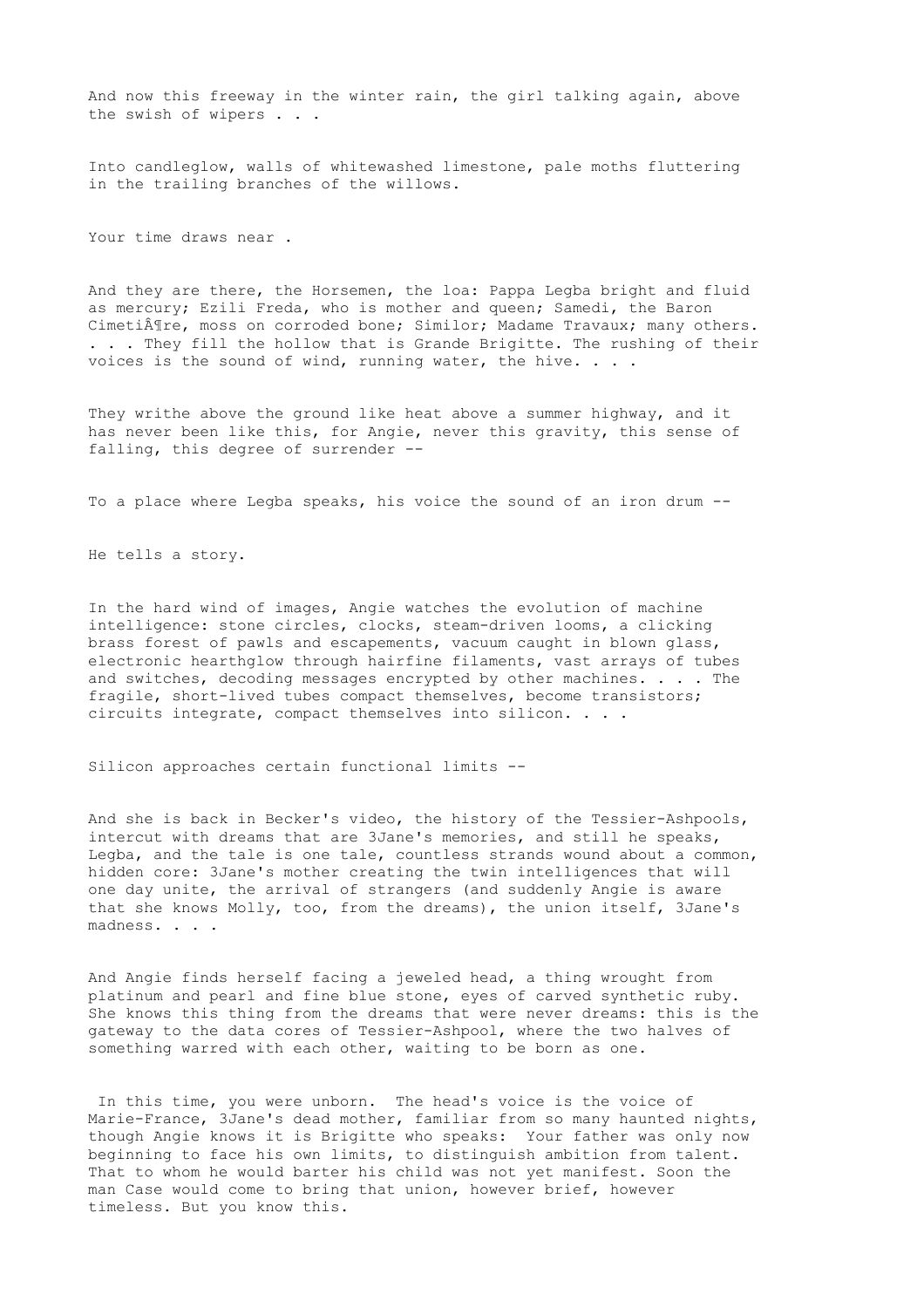Where is Legba now?

Legba-ati-Bon -- as you have known him -- waits to be.

 No, remembering Beauvoir's words long ago, in New Jersey, the loa came out of Africa in the first times. . . .

 Not as you have known them. When the moment came, the bright time, there was absolute unity, one consciousness. But there was the other.

The other?

 I speak only of that which I have known. Only the one has known the other, and the one is no more. In the wake of that knowing, the center failed; every fragment rushed away. The fragments sought form, each one, as is the nature of such things. In all the signs your kind have stored against the night, in that situation the paradigms of vodou proved most appropriate.

Then Bobby was right. That was When It Changed. . . .

 Yes, he was right, but only in a sense, because I am at once Legba, and Brigitte, and an aspect of that which bargained with your father. Which required of him that he draw vÚvÚs in your head.

And told him what he needed to know to perfect the biochip?

The biochip was necessary.

Is it necessary that I dream the memories of Ashpool's daughter?

Perhaps.

Are the dreams a result of the drug?

 Not directly, though the drug made you more receptive to certain modalities, and less so to others.

The drug, then. What was it? What was its purpose?

 A detailed neurochemical response to your first question would be very lengthy.

What was its purpose?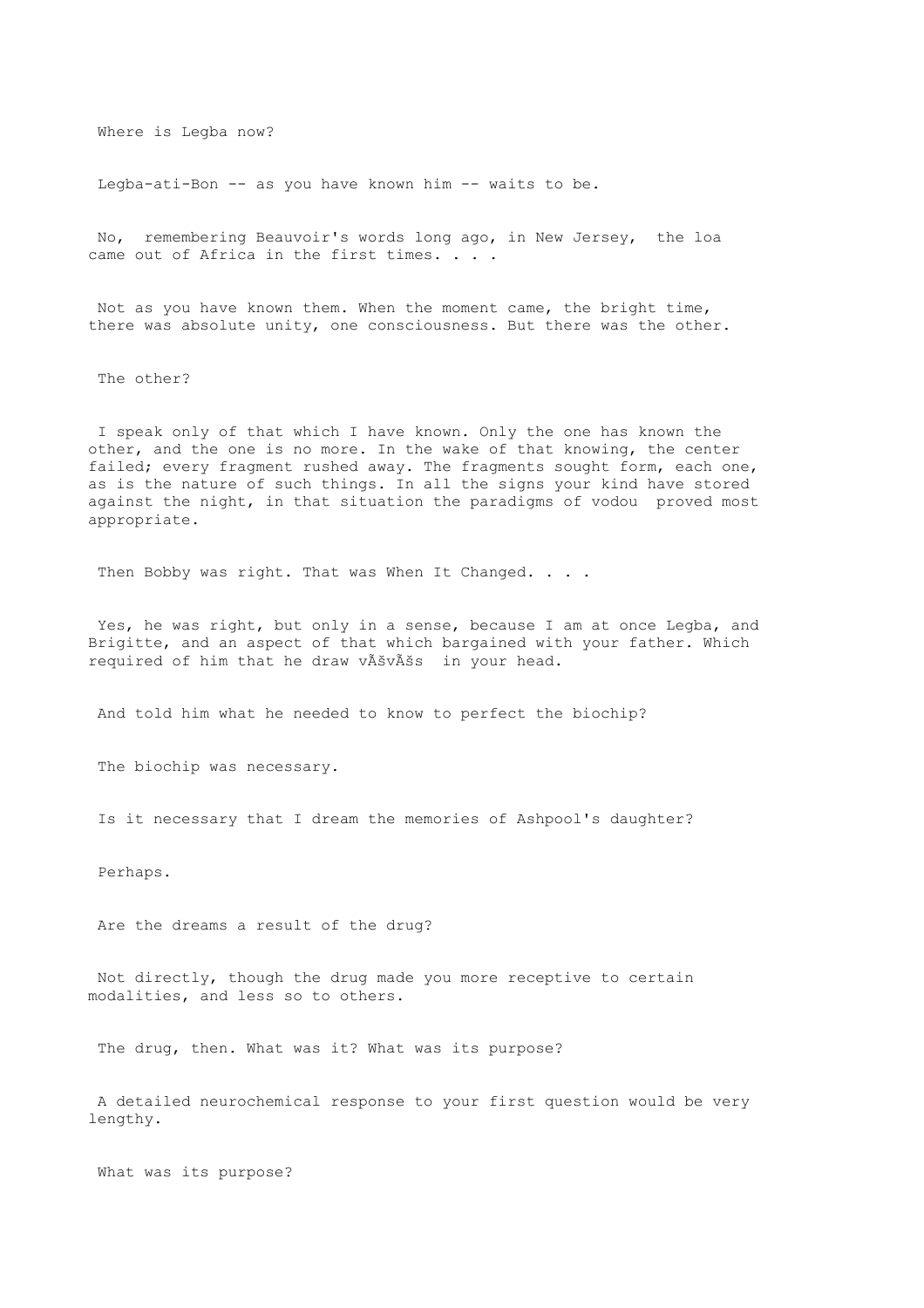With regard to you?

She had to look away from the ruby eyes. The chamber is lined with panels of ancient wood, buffed to a rich gloss. The floor is covered with a fitted carpet woven with circuit diagrams.

 No two lots were identical. The only constant was the substance whose psychotropic signature you regarded as 'the drug.' In the course of ingestion, many other substances were involved, as well as several dozen subcellular nanomechanisms, programmed to restructure the synaptic alterations effected by Christopher Mitchell. . . .

Your father 's vÚvÚs are altered, partially erased, redrawn . . . .

By whose order?

The ruby eyes. Pearl and lapis. Silence.

By whose order? Hilton's? Was it Hilton?

 The decision originated with Continuity. When you returned from Jamaica, Continuity advised Swift to reintroduce you to the drug. Piper Hill attempted to carry out his orders.

She feels a mounting pressure in her head, twin points of pain behind her eyes. . . .

 Hilton Swift is obliged to implement Continuity's decisions. Sense/Net is too complex an entity to survive, otherwise, and Continuity, created long after the bright moment, is of another order. The biosoft technology your father fostered brought Continuity into being. Continuity is naðve.

Why? Why did Continuity want me to do that?

Continuity is continuity. Continuity is Continuity's job. . . .

But who sends the dreams?

 They are not sent. You are drawn to them, as once you were drawn to the loa. Continuity's attempt to rewrite your father's message failed. Some impulse of your own allowed you to escape. The coup-poudre failed.

Did Continuity send the woman, to kidnap me?

 Continuity's motives are closed to me. A different order. Continuity allowed Robin Lanier's subversion by 3Jane's agents.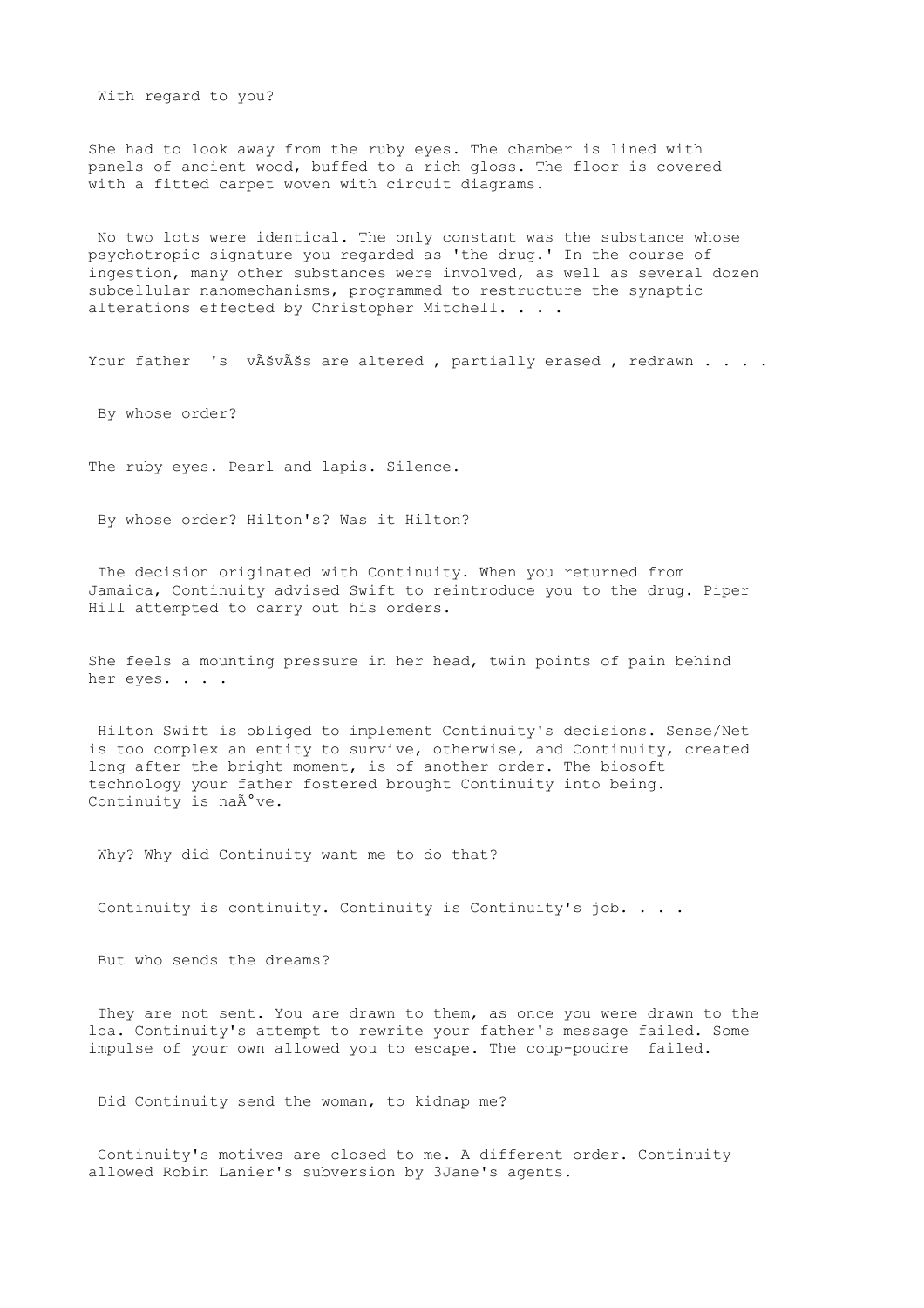```
 But why?
```
And the pain was impossible.

Her nose is bleeding, the streetgirl said. What'll I do?

Wipe it up. Get her to lean back. Shit. Deal with it . . .

What was that stuff she said about New Jersey?

Shut up. Just shut up. Look for an exit ramp.

Why?

We're going to New Jersey.

Blood on the new fur. Kelly would be furious.

### Cranes

Tick removed the little panel from the back of the Maas-Neotek unit, using a dental pick and a pair of jeweler's pliers.

 Lovely, he muttered, peering into the opening through an illuminated lens, his greasy waterfall of hair dangling just above it. The way they've stepped the leads down, off this switch. Cunning bastards . . .

 Tick, Kumiko said, did you know Sally, when she first came to London?

 Soon after, I suppose . . . He reached for a spool of optic lead. 'Cos she hadn't much clout, then.

Do you like her?

The illuminated glass rose to wink in her direction, Tick's left eye distorted behind it. Like 'er? Can't say I've thought of it, that way.

You don't dislike her?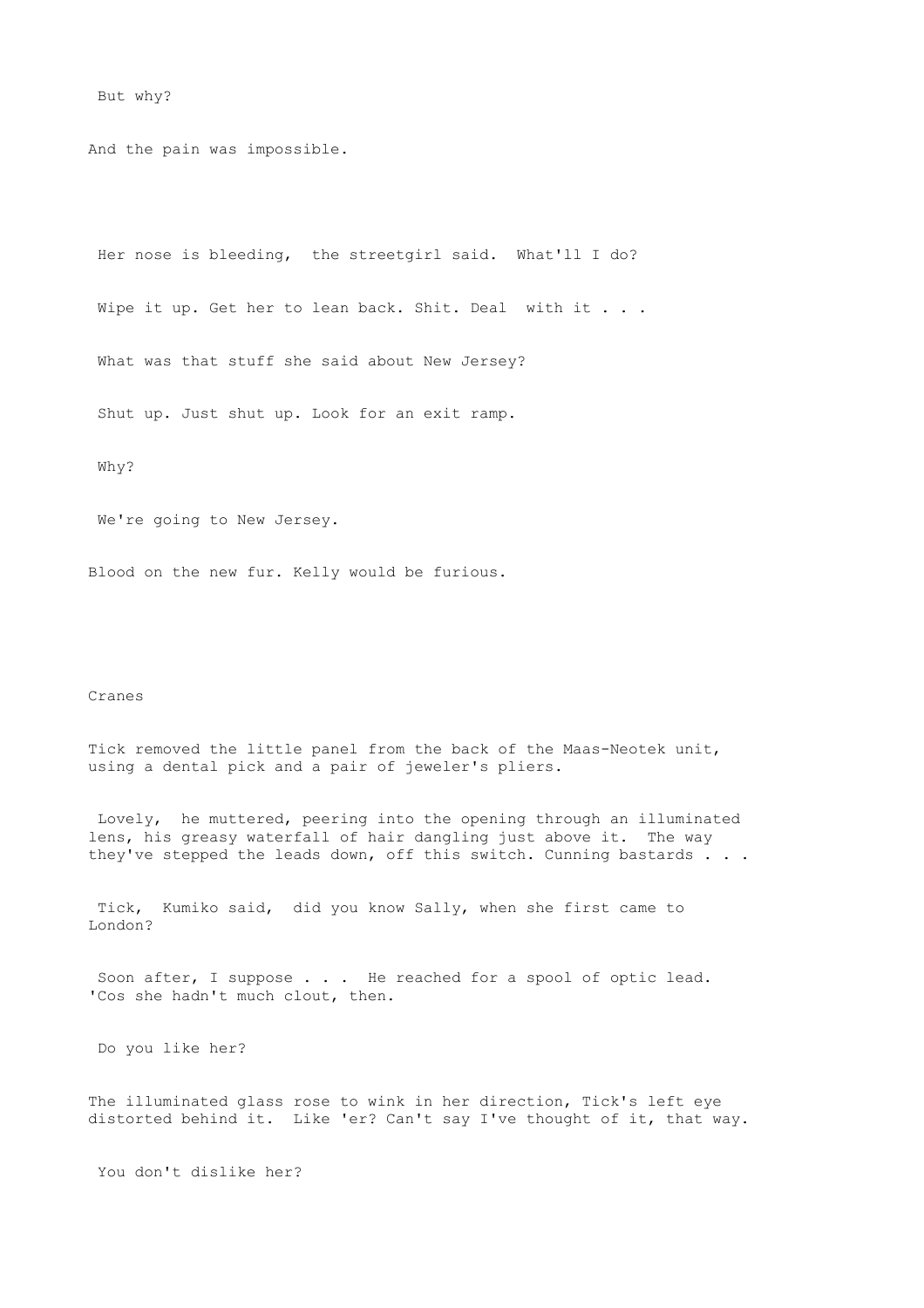Bloody difficult , Sally is. D'you know what I'm saying?

## Difficult?

 Never quite got onto the way things are done here. Always complaining. His hands moved swiftly, surely: the pliers, the optic lead. . . . This is a quiet place, England. Hasn't always been, mind you; we'd the troubles, then the war. . . . Things move here in a certain way, if you take my meaning. Though you couldn't say the same's true of the flash crew.

#### Excuse me?

 Swain, that lot. Though your father's people, the ones Swain's always been so chummy with, they seem to have a regard for tradition. . . . A man has to know which way's up. . . . Know what I'm saying? Now this new business of Swain's, it's liable to bugger things for anyone who isn't right there and part of it. Christ, we've still got a government here. Not run by big companies. Well, not directly . . .

## Swain's activities threaten the government?

 He's bloody changing it. Redistributing power to suit himself. Information. Power. Hard data. Put enough of that in one man's hands . . . A muscle in his cheek convulsed as he spoke. Now Colin's unit lay on a white plastic antistatic pad on the breakfast table; Tick was connecting the leads that protruded from it to a thicker cable that ran to one of the stacks of modules. There then, he said, brushing his hands together, can't get him right here in the room for you, but we'll access him through a deck. Seen cyberspace, have you?

Only in stims.

 Might as well 'ave seen it, then. In any case, you get to see it now. He stood; she followed him across the room to a pair of overstuffed ultrasuede chairs that flanked a low, square, black glass table. Wireless, he said proudly, taking two trode-sets from the table and handing one to Kumiko. Cost the world.

Kumiko examined the skeletal matte-black tiara. The Maas-Neotek logo was molded between the temple pieces. She put it on, cold against her skin. He put his own set on, hunched down in the opposite chair. Ready?

 Yes, she said, and Tick's room was gone, its walls a flutter of cards, tumbling and receding, against the bright grid, the towering forms of data.

 Nice transition, that, she heard him say. Built into the trodes, that is. Bit of drama . . .

Where is Colin?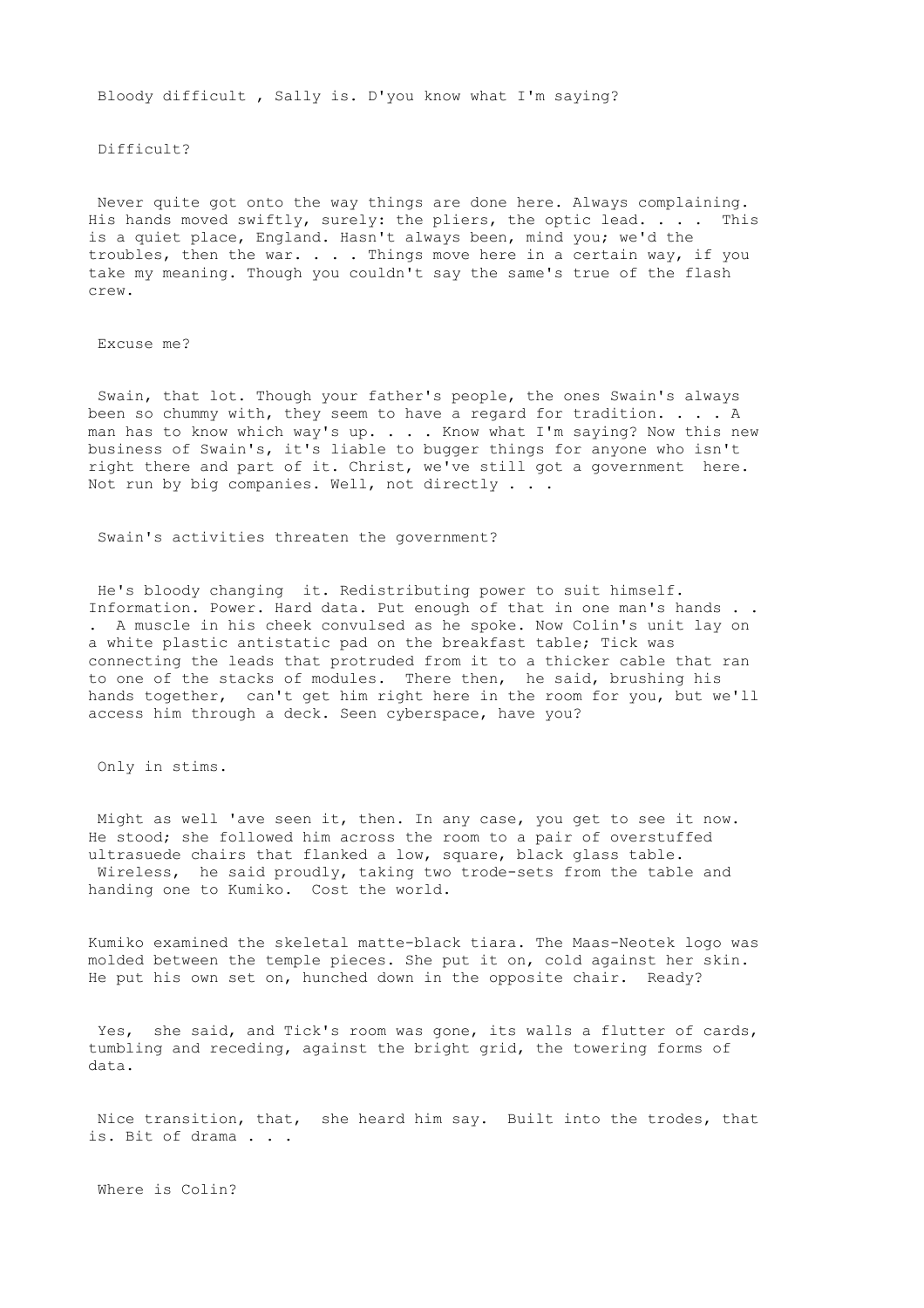Just a sec . . . Let me work this up. . . .

Kumiko gasped as she shot toward a chrome-yellow plain of light.

 Vertigo can be a problem, Tick said, and was abruptly beside her on the yellow plain. She looked down at his suede shoes, then at her hands. Bit of body image takes care of that.

Well, Colin said, it's the little man from the Rose and Crown. Been tinkering with my package, have you?

Kumiko turned to find him there, the soles of his brown boots ten centimeters above chrome yellow. In cyberspace, she noted, there are no shadows.

Wasn't aware we'd met, Tick said.

 Needn't worry, Colin said. It wasn't formal. But, he said to Kumiko, I trust you found your way safely to colorful Brixton.

Christ, Tick said, aren't half a snot, are you?

 Forgive me, Colin said, grinning, I'm meant to mirror the visitor's expectations.

What you are is some Jap designer's idea of an Englishman!

There were Draculas, she said, in the Underground. They took my purse. They wanted to take you. . . .

 You've come away from your housing, mate, Tick said. Got you jacked through my deck now.

Colin grinned. Ta.

 Tell you something else, Tick said, taking a step toward Colin, you've got the wrong data in you, for what you're meant to be. He squinted. Mate of mine in Birmingham's just turned you over. He turned to Kumiko. Your Mr. Chips here, he's been tampered with. D'you know  $that?$ 

No . . .

 To be perfectly honest, Colin said, with a toss of his forelock, I've suspected as much.

Tick stared off into the matrix as though he were listening to something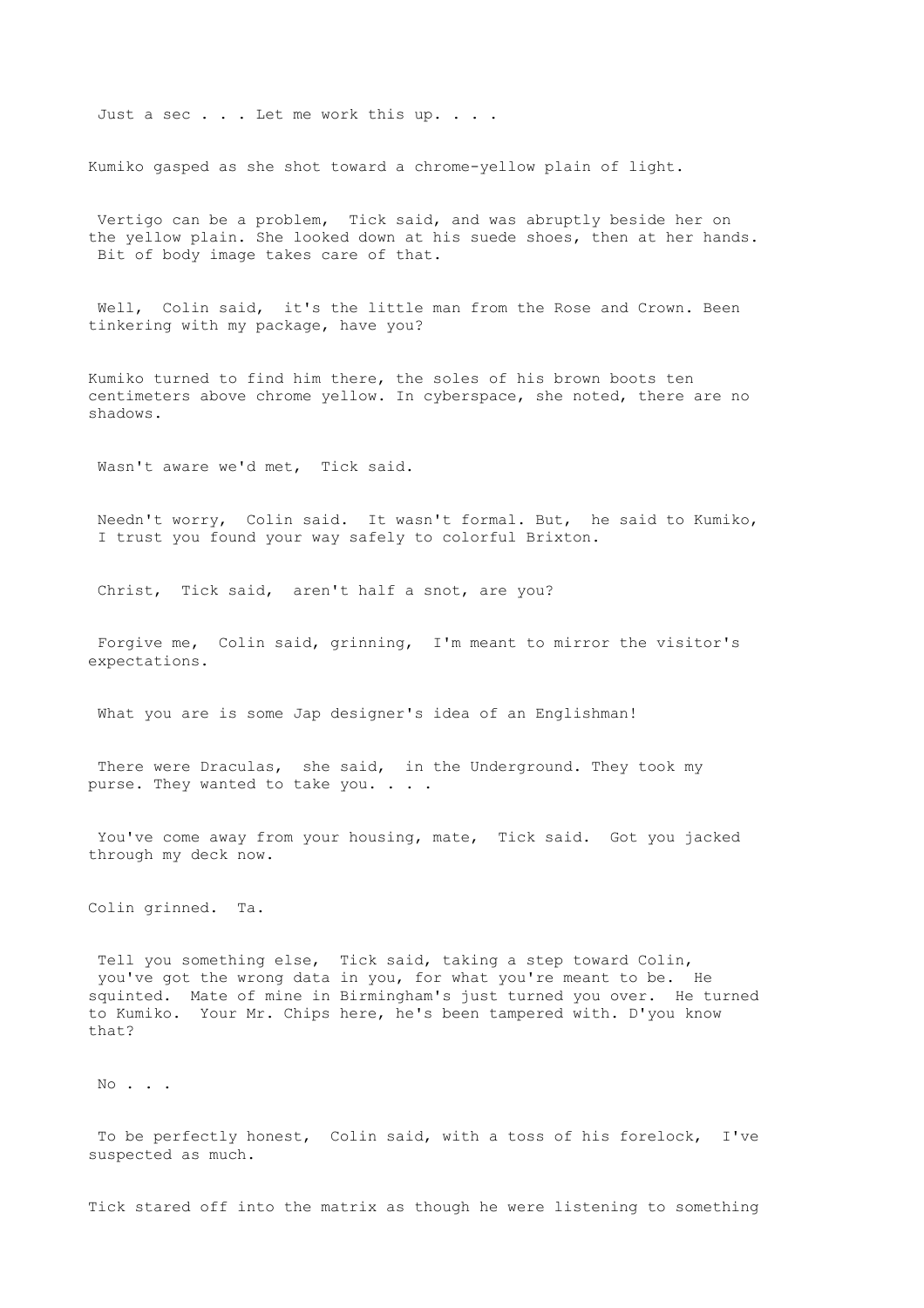Kumiko couldn't hear. Yes, he said, finally, though it's almost certainly a factory job. Ten major blocks of you. He laughed. Been iced over . . . You're supposed to know fucking everything about Shakespeare, aren't you?

 Sorry, Colin said, but I'm afraid that I do know fucking everything about Shakespeare.

 Give us a sonnet, then, Tick said, his face wrinkling in a slow-motion wink.

Something like dismay crossed Colin's face. You're right.

Or bloody Dickens either! Tick crowed.

But I do know --

Think you do, till you're asked a specific! See, they left those bits empty, the Eng. lit. parts, then filled 'em with something else. . . .

With what, then?

 Can't say, Tick said. Boy in Birmingham can't fiddle it. Clever, he is, but you're that bloody Maas biosoft. . . .

 Tick, Kumiko interrupted, is there no way to contact Sally, through the matrix?

 Doubt it, but we can try. You'll get to see that macroform I was telling you about, in any case. Want Mr. Chips along for company?

Yes, please . . .

 Fine, then, Tick said, then hesitated. But we don't know what's stuffed into your friend here. Something your father paid for, I'd assume.

He's right, Colin said.

We'll all go, she said.

Tick executed the transit in real time, rather than employing the bodiless, instantaneous shifts ordinarily employed in the matrix.

The yellow plain, he explained, roofed the London Stock Exchange and related City entities. He somehow generated a sort of boat to carry them along, a blue abstraction intended to reduce the possibility of vertigo. As the blue boat glided away from the LSE, Kumiko looked back and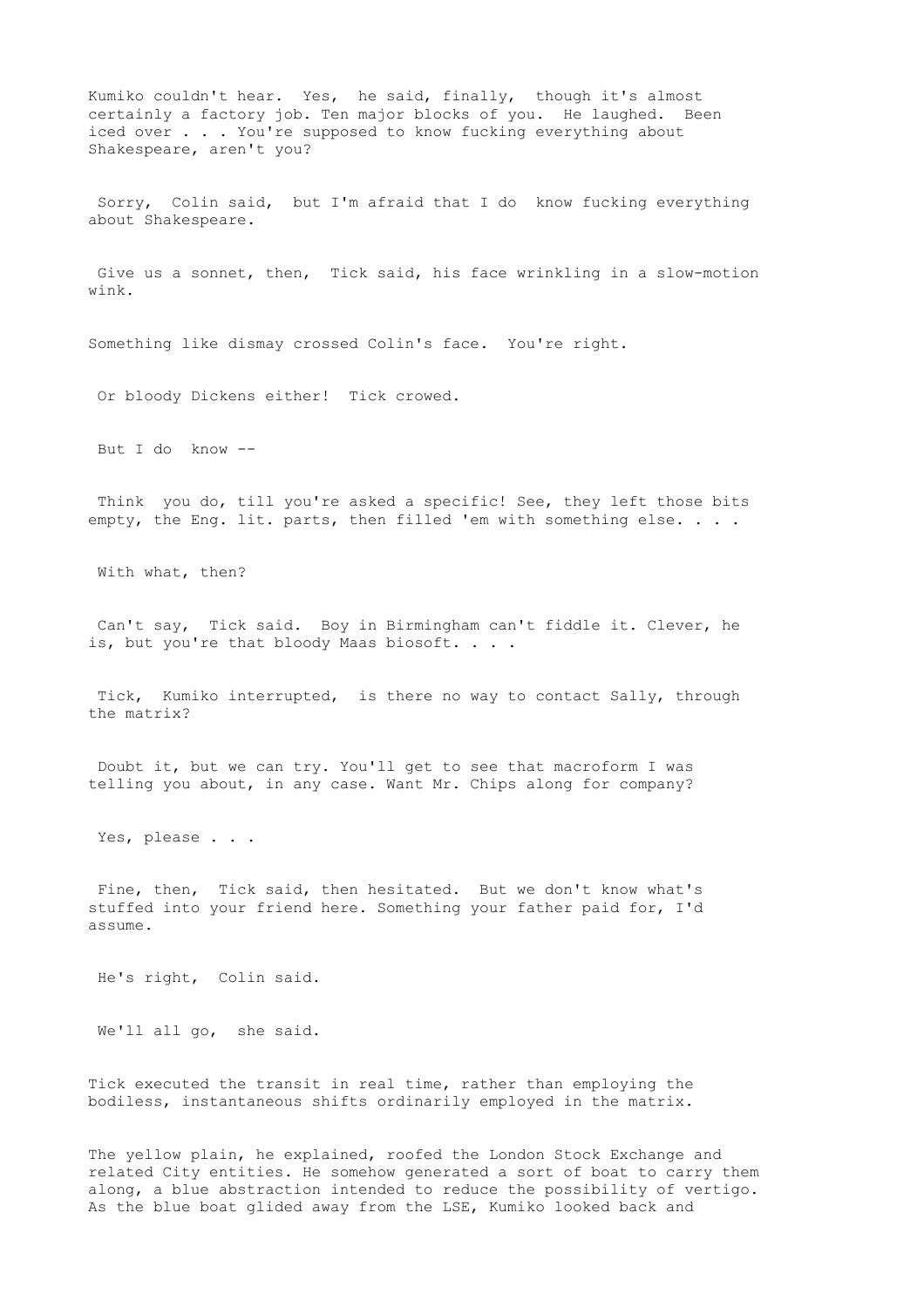watched the vast yellow cube recede. Tick was pointing out various structures like a tour guide; Colin, seated beside her with his legs crossed, seemed amused at the reversal of roles. That's White's, Tick was saying, directing her attention to a modest gray pyramid, the club in Saint James. Membership registry, waiting list . . .

Kumiko looked up at the architecture of cyberspace, hearing the voice of her bilingual French tutor in Tokyo, explaining humanity's need for this information-space. Icon, waypoints, artificial realities . . . But it blurred together, in memory, like these towering forms as Tick accelerated. . . .

The scale of the white macroform was difficult to comprehend.

Initially, it had seemed to Kumiko like the sky, but now, gazing at it, she felt as though it were something she might take up in her hand, a cylinder of luminous pearl no taller than a chess piece. But it dwarfed the polychrome forms that clustered around it.

Well, Colin said, jauntily, this really is very peculiar indeed, isn't it? Complete anomaly, utter singularity . . .

But you don't have to worry about it, do you? Tick said.

 Only if it has no direct bearing on Kumiko's situation, Colin agreed, standing up in the boat-shape, though how can one be certain?

 You must attempt to contact Sally, Kumiko said impatiently. This thing -- the macroform, the anomaly -- was of little interest, though Tick and Colin both regarded it as extraordinary.

Look at it, Tick said. Could have a bloody world, in there . . .

 And you don't know what it is? She was watching Tick; his eyes had the distant look that meant his hands were moving, back in Brixton, working his deck.

It's a very great deal of data, Colin said.

 I just tried to put a line through to that construct, the one she calls Finn, Tick said, his eyes refocusing, an edge of worry in his voice, but I couldn't get through. I'd this feeling then, something was there, waiting. . . . Think it's best we jack out now . . .

A black dot, on the curve of pearl, its edges perfectly defined . . .

Fucking hell, Tick said.

Break the link, Colin said.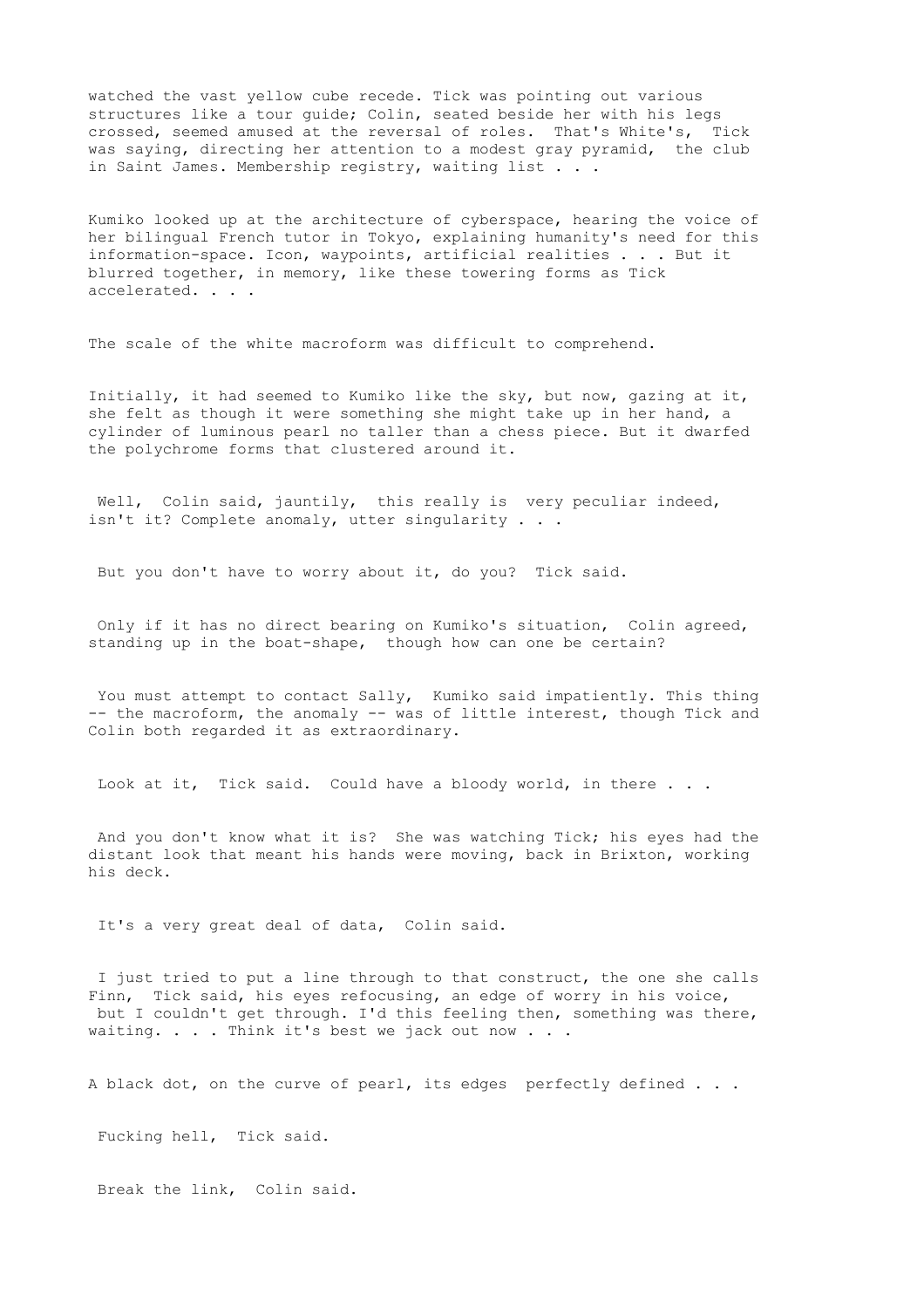Can't! 'S got us. . . .

Kumiko watched as the blue boat-shape beneath her feet elongated, stretched into a thread of azure, drawn across the chasm into that round blot of darkness. And then, in an instant of utter strangeness, she too, along with Tick and Colin, was drawn out to an exquisite thinness --

To find herself in Ueno Park, late autumn afternoon, by the unmoving waters of Shinobazu Pond, her mother seated beside her on a sleek bench of chilly carbon laminate, more beautiful now than in memory. Her mother's lips were full and richly glossed, outlined, Kumiko knew, with the finest and narrowest of brushes. She wore her black French jacket, with the dark fur collar framing her smile of welcome.

Kumiko could only stare, huddled there around the cold bulb of fear beneath her heart.

 You've been a foolish girl, Kumi, her mother said. Did you imagine I wouldn't remember you, or abandon you to winter London and your father's gangster servants?

Kumiko watched the perfect lips, open slightly over white teeth; teeth maintained, she knew, by the best dentist in Tokyo. You are dead, she heard herself say.

 No, her mother replied, smiling, not now. Not here, in Ueno Park. Look at the cranes , Kumi .

But Kumiko would not turn her head.

Look at the cranes.

 Fuck right off, you, said Tick, and Kumiko spun to find him there, his face pale and twisted, filmed with sweat, oily curls plastered to his forehead.

I am her mother.

 Not your mum, understand? Tick was shaking, his twisted frame quivering as though he forced himself against a terrible wind. Not . . . your . . . mum . . . There were dark crescents beneath the arms of the gray suit jacket. His small fists shook as he struggled to take the next step.

 You're ill, Kumiko's mother said, her tone solicitous. You must lie down.

Tick sank to his knees, forced down by an invisible weight. Stop it! Kumiko cried.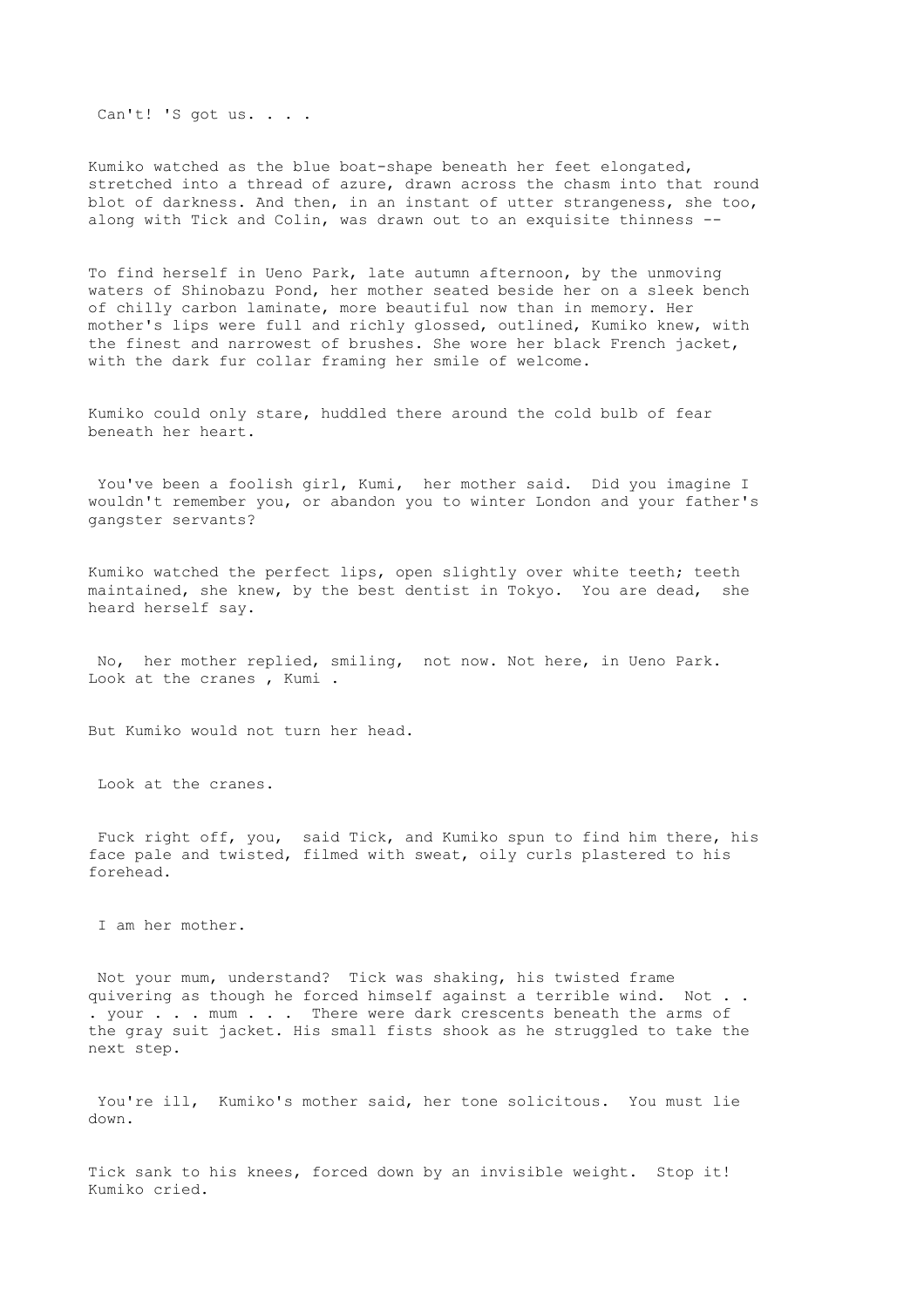Something slammed Tick's face against the pastel concrete of the path.

Stop it!

Tick's left arm shot out straight from the shoulder and began to rotate slowly, the hand still balled in a white-knuckled fist. Kumiko heard something give, bone or ligament, and Tick screamed.

Her mother laughed.

Kumiko struck her mother in the face, and pain, sharp and real, jolted through her arm.

Her mother's face flickered, became another face. A gaijin face with wide lips and a sharp thin nose.

Tick groaned.

Well, Kumiko heard Colin say, isn't this interesting? She turned to him there, astride one of the horses from the hunting print, a stylized representation of an extinct animal, its neck curved gracefully as it trotted toward them. Sorry it took me a moment to find you. This is a wonderfully complex structure. A sort of pocket universe. Bit of everything, actually. The horse drew up before them.

 Toy, said the thing with Kumiko's mother's face, do you dare speak to me?

 Yes, actually, I do. You are Lady 3Jane Tessier-Ashpool, or rather the late Lady 3Jane Tessier-Ashpool, none too recently deceased, formerly of the Villa Straylight. This rather pretty representation of a Tokyo park is something you've just now worked up from Kumiko's memories, isn't it?

Die! She flung up a white hand: from it burst a form folded from neon.

 No, Colin said, and the crane shattered, its fragments tumbling through him, ghost-shards, falling away. Won't do. Sorry. I've remembered what I am. Found the bits they tucked away in the slots for Shakespeare and Thackeray and Blake. I've been modified to advise and protect Kumiko in situations rather more drastic than any envisioned by my original designers. I'm a tactician.

You are nothing. At her feet, Tick began to twitch.

You're mistaken, I'm afraid. You see, in here, in this . . . folly of yours, 3Jane, I'm as real as you are. You see, Kumiko, he said, swinging down from the saddle, Tick's mysterious macroform is actually a very expensive pile of biochips constructed to order. A sort of toy universe. I've run all up and down it and there's certainly a lot to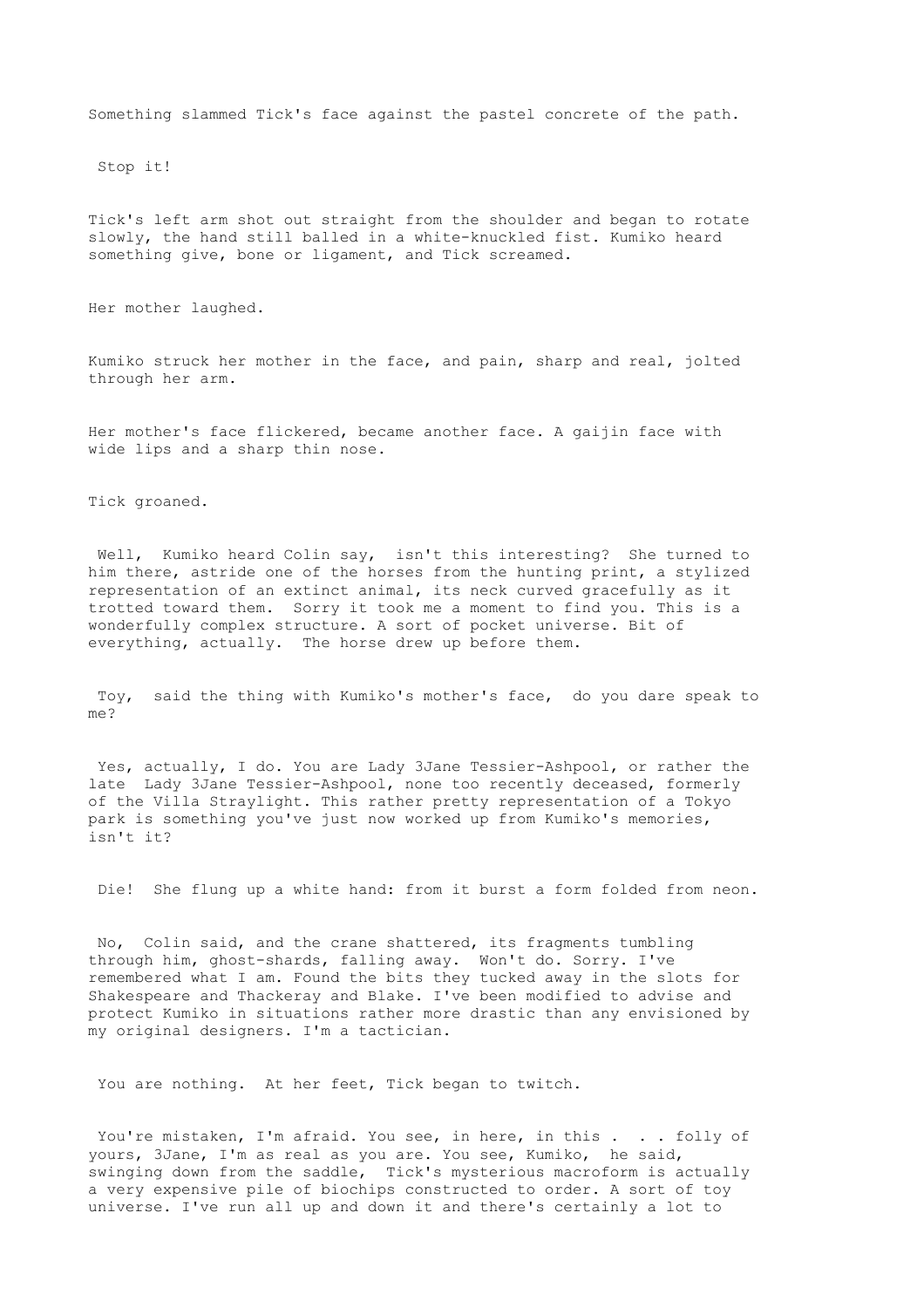see, a lot to learn. This . . . person, if we choose to so regard her, created it in a pathetic bid for, oh, not immortality , really, but simply to have her way. Her narrow, obsessive, and singularly childish way. Who would've thought it, that Lady 3Jane's object of direst and most nastily gnawing envy would be Angela Mitchell?

Die! You'll die! I'm killing you! Now!

 Keep trying, Colin said, and grinned. You see, Kumiko, 3Jane knew a secret about Mitchell, about Mitchell's relationship to the matrix; Mitchell, at one time, had the potential to become, well, very central to things, though it's not worth going into. 3Jane was jealous. . . .

The figure of Kumiko's mother swam like smoke, and was gone.

 Oh dear, Colin said, I've wearied her, I'm afraid. We've been fighting something of a pitched battle, at a different level of the command program. Stalemate, temporarily, but I'm sure she'll rally. . . .

Tick had gotten to his feet and was gingerly massaging his arm. Christ, he said, I was sure she'd dislocated it for me. . . .

 She did, Colin said, but she was so angry when she left that she forgot to save that part of the configuration.

Kumiko stepped closer to the horse. It wasn't like a real horse at all. She touched its side. Cool and dry as old paper. What shall we do now?

 Get you out of here. Come along, both of you. Mount up. Kumiko in front, Tick on behind.

Tick looked at the horse. On that?

They had seen no other people in Ueno Park, as they'd ridden toward a wall of green that gradually defined itself as a very un-Japanese wood.

But we should be in Tokyo, Kumiko protested, as they entered the wood.

 It's all a bit sketchy, Colin said, though I imagine we could find a sort of Tokyo if we looked. I think I know an exit point, though. . . .

Then he began to tell her more about 3Jane, and Sally, and Angela Mitchell. All of it very strange.

The trees were very large, at the far side of the wood. They emerged into a field of long grass and wildflowers.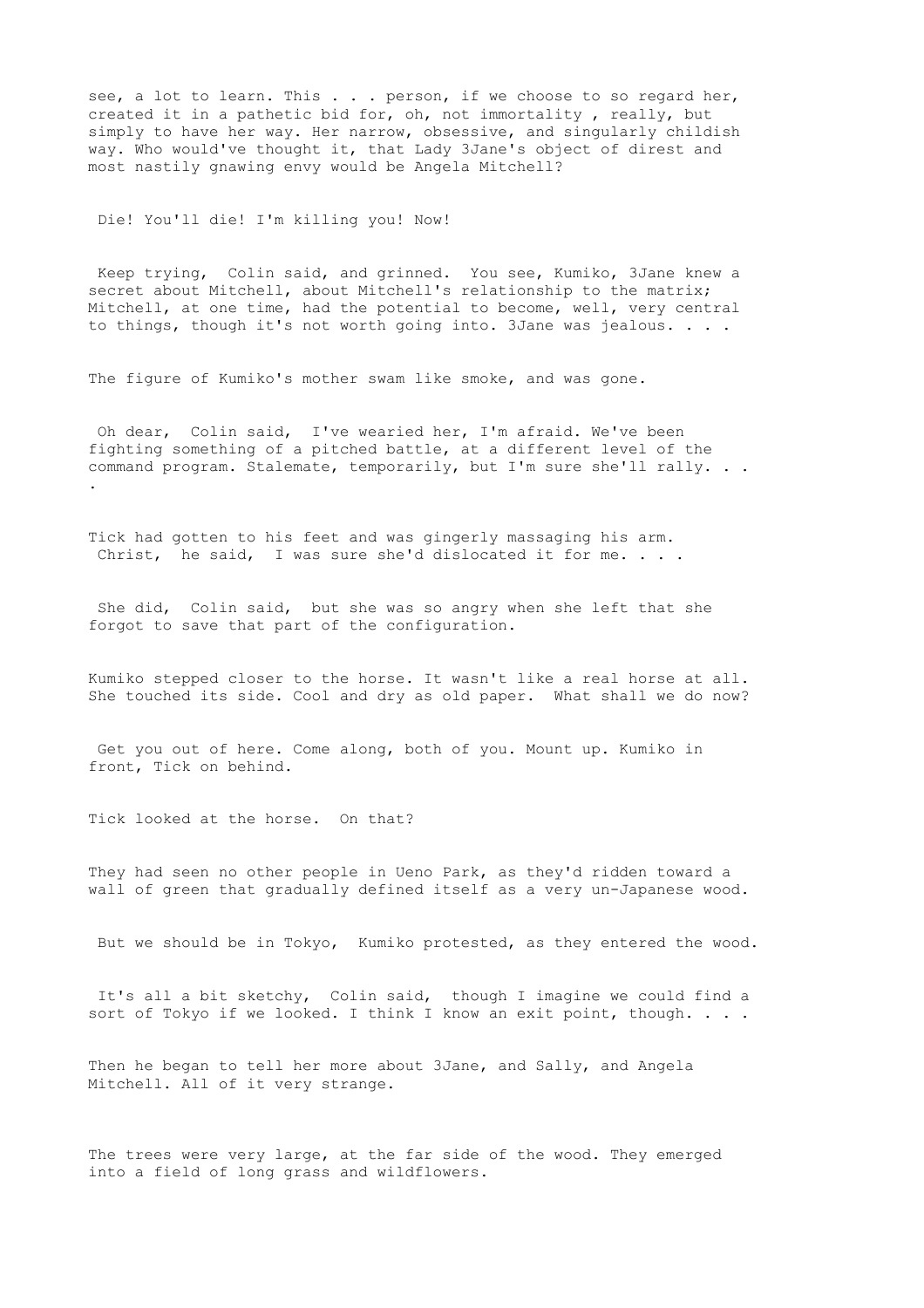Look, Kumiko said, as she glimpsed a tall gray house through the branches. Yes, Colin said, the original's on the outskirts of Paris. But we're nearly there. The exit point, I mean . . . Colin! Did you see? A woman. Just there . . . Yes, he said, without bothering to turn his head, Angela Mitchell .. . Really? She's here? No, he said, not yet. Then Kumiko saw the gliders. Lovely things, quivering in the wind. There you go, Colin said. Tick'll take you back in one of -- Bloody hell, Tick protested, from behind. Dead easy. Just like using your deck. Same thing, in this case . . . Up from Margate Road came the sound of laughter, loud drunken voices, the crash of a bottle against brickwork. Kumiko sat very still, in the overstuffed chair, eyes shut tight, remembering the glider's rush into blue sky and . . . something else. A telephone began to ring. Her eyes shot open. She lunged up from the chair and rushed past Tick, through his stacks of equipment, looking for the phone. Found it at last, and Homeboy, Sally said, far away, past a soft surf of static, what the fuck's up? Tick? You okay, man? Sally! Sally, where are you? New Jersey. Hey. Baby? Baby, what's happening? I can't see you, Sally, the screen's blank! Phoning from a booth. New Jersey. What's up?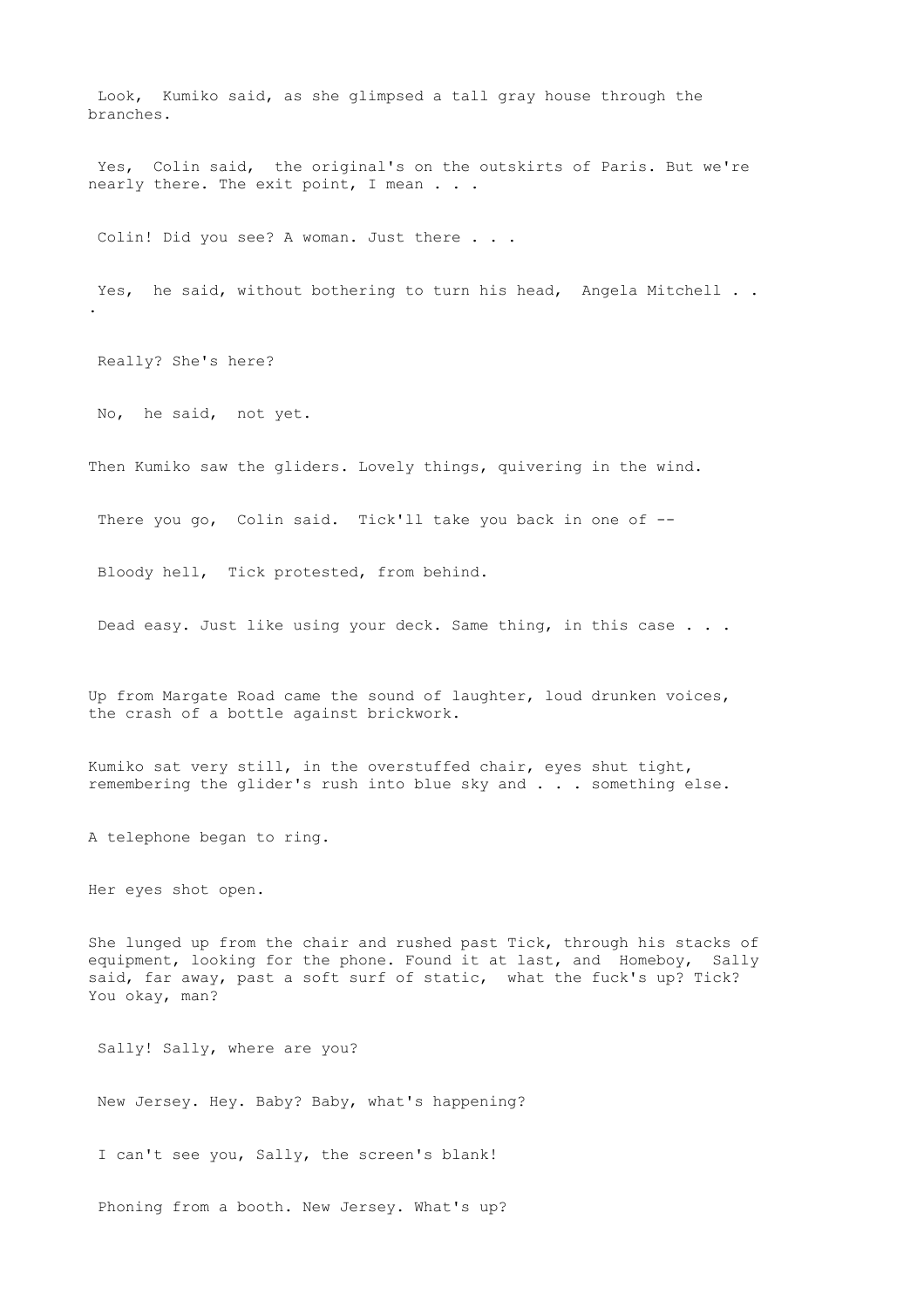I have so much to tell you. . . .

Shoot, Sally said. It's my nickel.

The Factory War

They watched the hover burn from the high window at the end of Gentry's loft. He could hear that same amplified voice now: You think that 's pretty fucking funny , huh? Hahahahahahaha, so do we! We think you guys are just tons of fucking fun , so now we 're all gonna party!

Couldn't see anyone, just the flames of the hover.

We just start walking, Cherry said, close beside him, take water, some food if you got it. Her eyes were red, her face streaked with tears, but she sounded calm. Too calm, Slick thought. Come on, Slick, what else we gonna do?

He glanced back at Gentry, slumped in his chair in front of the holo table, head propped between his hands, staring at the white column that thrust up out of the familiar rainbow jumble of Sprawl cyberspace. Gentry hadn't moved, hadn't said a word, since they'd come back to the loft. The heel of Slick's left boot had left faint dark prints on the floor behind him, Little Bird's blood; he'd stepped in it on his way back across Factory's floor.

Then Gentry spoke: I couldn't get the others going. He was looking down at the control unit in his lap.

You need a unit for each one you wanna work, Slick said.

Time for the Count's advice, Gentry said, tossing Slick the unit.

I'm not going back in there, Slick said. You go.

 Don't need to, Gentry said, touching a console on his bench. Bobby the Count appeared on a monitor.

Cherry's eyes widened. Tell him, she said, that he's gonna be dead soon. Unless you jack him out of the matrix and stage one quick trip to an intensive care unit. He's dying.

Bobby's face, on the monitor, grew still. The background came sharply into focus: the neck of the iron deer, long grass dappled with white flowers, the broad trunks of ancient trees.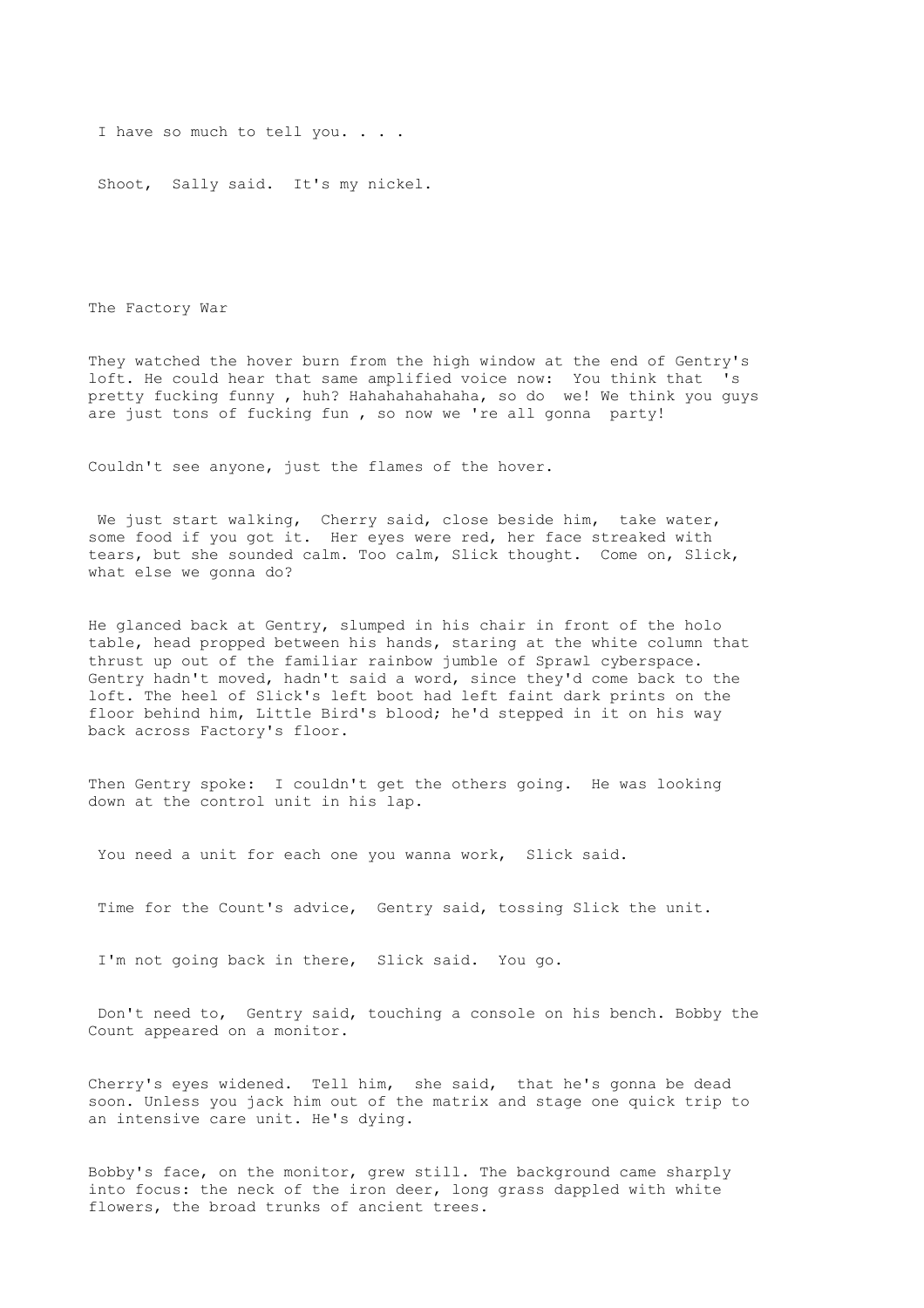Hear that, motherfucker? Cherry yelled. You're dying! Your lungs are filling up with fluid, your kidneys aren't working, your heart's fucked. . . . You make me wanna puke!

 Gentry, Bobby said, his voice coming small and tinny from a little speaker on the side of the monitor, I don't know what kind of setup you people have there, but I've arranged a little diversion.

We never checked the bike, Cherry said, her arms around Slick, we never looked. It might be okay.

 What's that mean, 'arranged a little diversion'? Pulling back from her, looking at Bobby on the monitor.

 I'm still working it out. I've rerouted a Borg-Ward cargo drone, out of Newark.

Slick broke away from Cherry. Don't just sit there, he yelled at Gentry, who looked up at Slick and slowly shook his head. Slick felt the first flickers of Korsakov's, minute increments of memory shuddering out of focus.

 He doesn't want to go anywhere, Bobby said. He's found the Shape. He just wants to see how it all works out, what it is in the end. There's people on their way here. Friends, sort of. They'll get the aleph off your hands. Meantime, I'll do what I can about these assholes.

I'm not gonna stay here and watch you die, Cherry said.

 Nobody's asking you to. My advice, you get out. Gimme twenty minutes, I'll distract them for you.

Factory never felt emptier.

Little Bird was somewhere on that floor. Slick kept thinking of the tangle of thongs and bones that had hung on Bird's chest, feathers and rusty spring-wind watches with the hands all stopped, each one a different time. . . . Stupid stringtown shit. But Bird wouldn't be around anymore. Guess I won 't be around anymore myself , he thought, leading Cherry down the shaking stairs. Not like before . There wasn't time to move the machines, not without a flatbed and some help, and he figured once he was gone, he'd stay gone. Factory wasn't ever going to feel the same again.

Cherry had four liters of filtered water in a plastic jug, a mesh bag of Burmese peanuts, and five individually sealed portions of Big Ginza freeze-dried soup -- all she'd been able to find in the kitchen. Slick had two sleeping bags, the flashlight, and a ball peen hammer.

It was quiet now, just the sounds of the wind across corrugated metal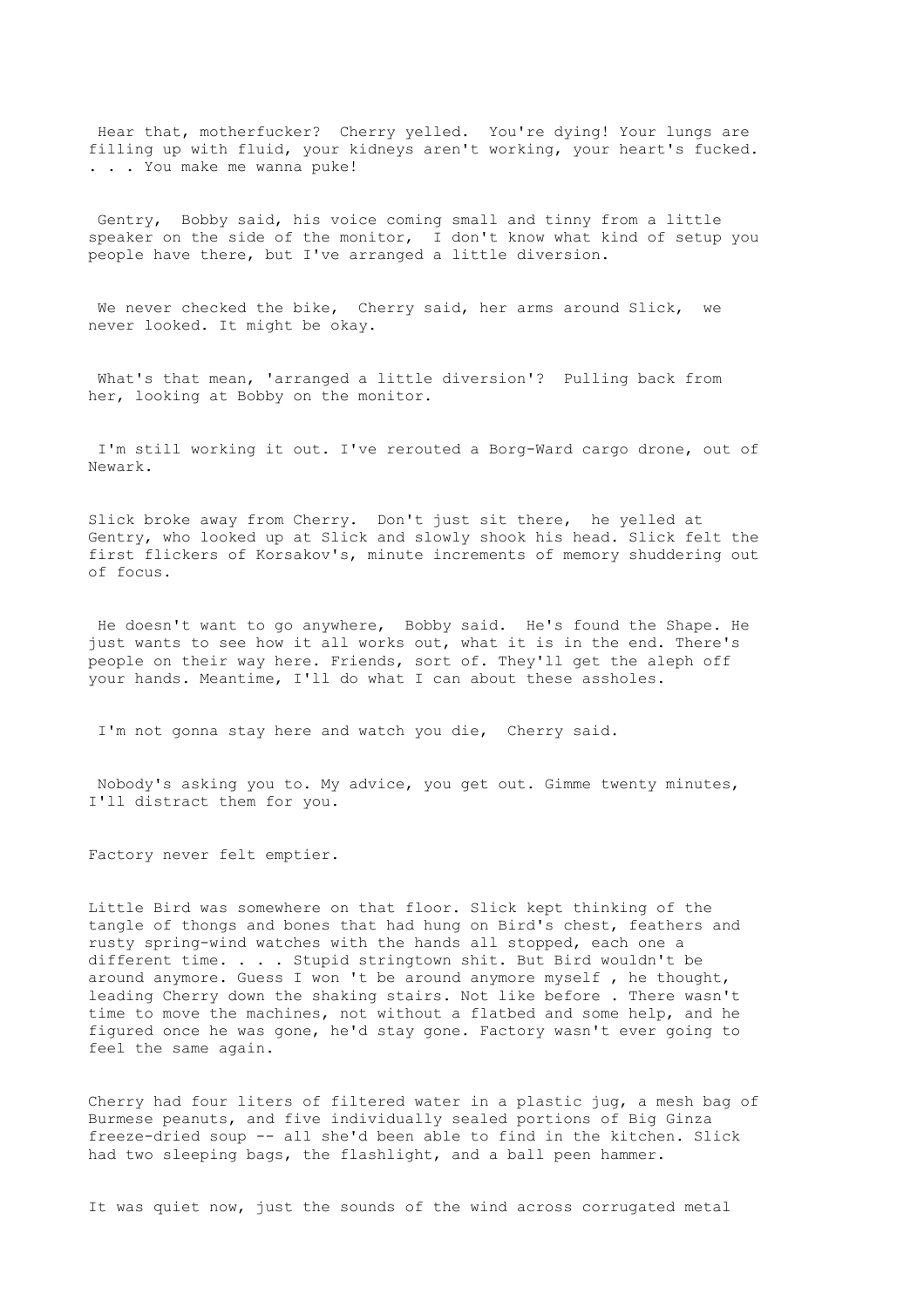and the scuff of their boots on concrete.

He wasn't sure where he'd go, himself. He thought he'd take Cherry as far as Marvie's place and leave her there. Then maybe he'd come back, see what was happening with Gentry. She could get a ride out to a rustbelt town in a day or two. She didn't know that, though; all she could think about was leaving. Seemed as scared of having to watch Bobby the Count die on his stretcher as she was of the men outside. But Slick could see that Bobby didn't care much at all, about dying. Maybe he figured he'd just be in there, like that 3Jane. Or maybe he just didn't give a shit; sometimes people got that way.

If he meant to leave for good, he thought, steering Cherry through the dark with his free hand, he'd go in now and have a last look at the Judge and the Witch, the Corpsegrinder and the two Investigators. But this way he'd get Cherry out, then come back. . . . But he knew as he thought it that it didn't make sense, there wasn't time, but he'd get her out anyway. . . .

 There's a gap, this side, low down by the floor, he told her. We'll slide out through there, hope nobody notices. . . . She squeezed his hand as he led her through the darkness.

He found the hole by feel, stuffed the sleeping bags through, stuck the ball peen into his belt, lay down on his back, and pulled himself out until his head and chest were through. The sky was low and only marginally lighter than Factory's dark.

He thought he heard a faint drumming of engines, but then it faded.

He worked himself the rest of the way out with his heels and hips and shoulders, then rolled over in the snow.

Something bumped against his foot: Cherry pushing out the water jug. He reached back to take it, and the red firefly lit on the back of his hand. He jerked back and rolled again, as the bullet slammed Factory's wall like a giant's sledge.

A white flare, drifting. Above the Solitude. Faint through the low cloud. Drifting down from the swollen gray flank of the cargo drone, Bobby's diversion. Illuminating the second hover, thirty meters out, and the hooded figure with the rifle . . .

The first container struck the ground with a crash, just in front of the hover, and burst, throwing up a cloud of foam packing pellets. The second one, carrying two refrigerators, scored a direct hit, crushing the cab. The hijacked Borg-Ward airship continued to disgorge containers as the flare spun down, fading.

Slick scrambled back through the gap in the wall, leaving the water and the sleeping bags.

Moving fast, in the dark.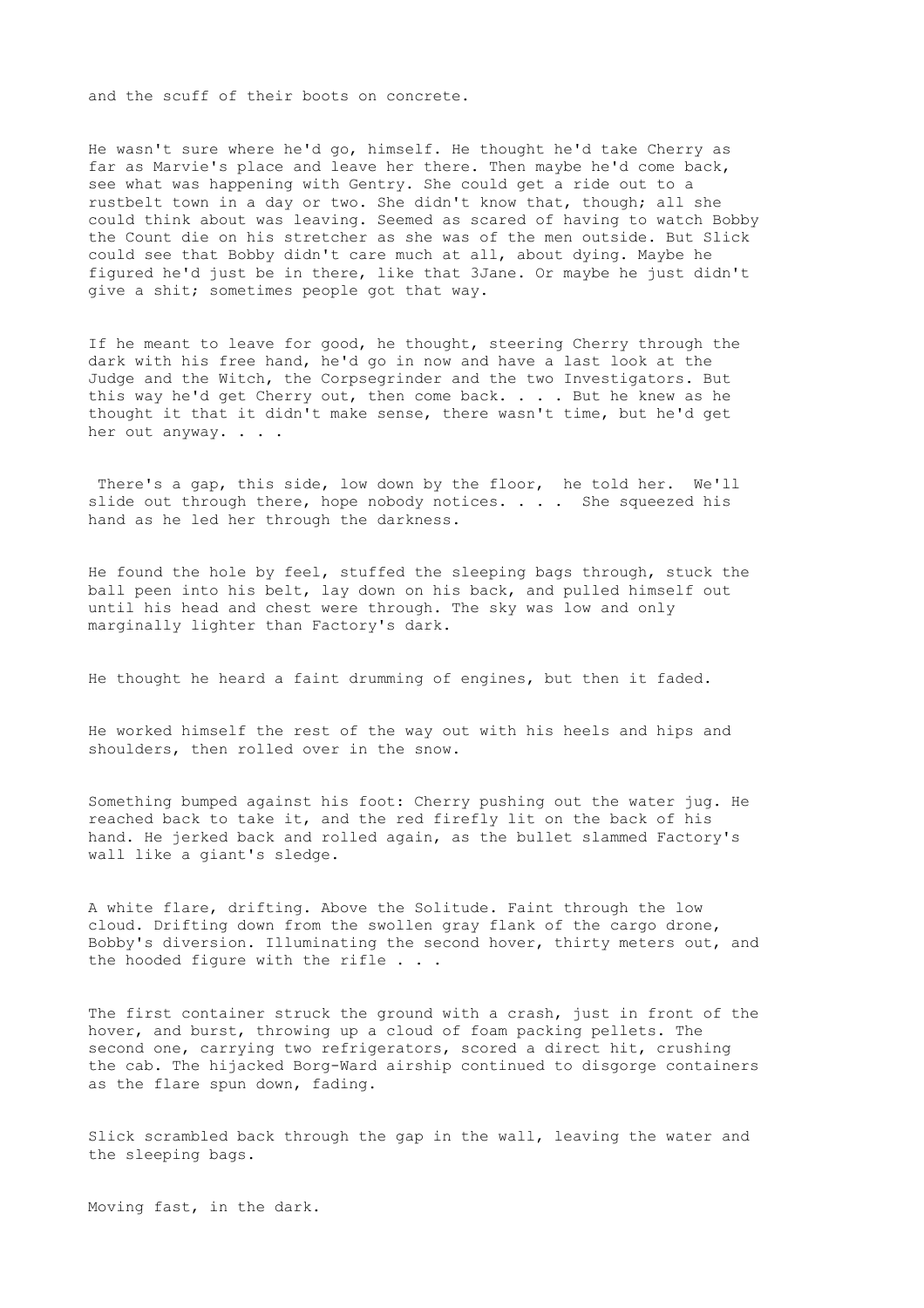He'd lost Cherry. He'd lost the hammer. She must've slid back into Factory when the guy fired his first shot. Last shot, if he'd been under that box when it came down . . .

His feet found the ramp into the room where his machines waited. Cherry?

He flicked on the flashlight.

The one-armed Judge was centered in the beam. Before the Judge stood a figure with mirrors for eyes, throwing back the light.

''You wanna die? A woman's voice.

No . . .

Light, out.

Darkness. Run . . .

 I can see in the dark. You just stuck that flash in your jacket pocket. You look like you still wanna run. I gotta gun on you.

### Run?

Don't even think about it. You ever see a Fujiwara HE flÚchette? Hits something hard, it goes off. Hits something soft, like most of you, buddy, it goes in, then it goes off. Ten seconds later.

Why?

So you get to think about it.

You with those guys outside?

No. You drop all those stoves 'n' shit on them?

No.

 Newmark. Bobby Newmark. I cut a deal tonight. I get somebody together with Bobby Newmark, I get my slate cleaned. You're gonna show me where he is.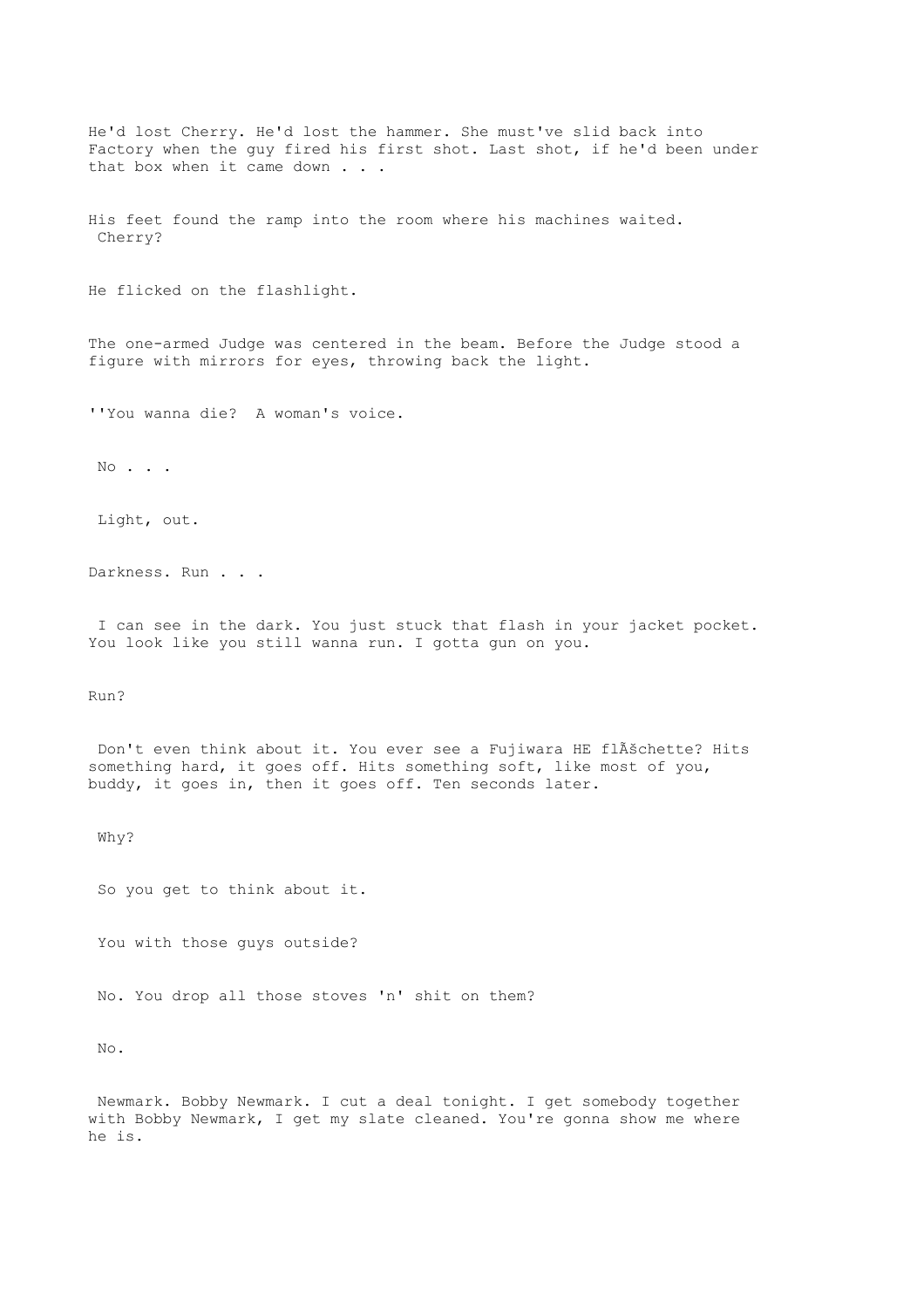Too Much

What kind of place was this, anyway?

Things had gotten to a point where Mona couldn't get any comfort out of imagining Lanette's advice. Put Lanette in this situation, Mona figured she'd just eat more Memphis black till she felt like it wasn't her problem. The world hadn't ever had so many moving parts or so few labels.

They'd driven all night, with Angie mostly out of it -- Mona could definitely credit the drug stories now -- and talking , different languages, different voices . And that was the worst, those voices, because they spoke to Molly, challenged her, and she answered them back as she drove, not like she was talking to Angie just to calm her down, but like there really was something there , another person -- at least three of them -- speaking through Angie. And it hurt Angie when they spoke, made her muscles knot and her nose bleed, while Mona crouched over her and dabbed away the blood, filled with a weird mixture of fear and love and pity for the queen of all her dreams -- or maybe it was just the wiz -- but in the blue-white flicker of freeway lights Mona had seen her own hand beside Angie's, and they weren't the same, not the same, not really the same shape, and that had made her glad.

The first voice had come when they'd been driving south, after Molly'd brought Angie in the copter. That one had just hissed and croaked and said something over and over, about New Jersey and numbers on a map. About two hours after that, Molly'd slid the hover across a rest area and said they were in New Jersey. Then she'd gotten out and made a call from a frosty paybooth, a long one; when she'd climbed back in, Mona'd seen her skim a phone card out across the frozen slush, just throwing it away. And Mona'd asked her who she'd called and she'd said England.

Mona'd seen Molly's hand, then, on the wheel, how the dark nails had little yellowish flecks, like you got when you snapped off a set of artificials. She oughta get some solvent for that , Mona thought.

Somewhere over a river they'd left the highway. Trees and fields and two-lane blacktop, sometimes a lonely red light high up on some kind of tower. And that was when the other voices had come. And then it was back and forth, back and forth, the voices and then Molly and then the voices, and what it reminded her of was Eddy trying to do a deal, except Molly was a lot better at it than Eddy; even if she couldn't understand it, she could tell Molly was getting close to what she wanted. But she couldn't stand it when the voices came; it made her want to press herself back as far from Angie as she could get. The worst one was called Sam-Eddy, something like that. What they all wanted was for Molly to take Angie somewhere for what they called a marriage, and Mona wondered if maybe Robin Lanier was in it somewhere, like what if Angie and Robin were gonna get married, and this was all just some kind of wild thing stars did to get married. But she couldn't get that one to work, and every time this Sam-Eddy voice came back, Mona's scalp would crawl. She could tell what Molly was bargaining for, though: she wanted her record cleaned up, wiped. She'd watched this vid once with Lanette,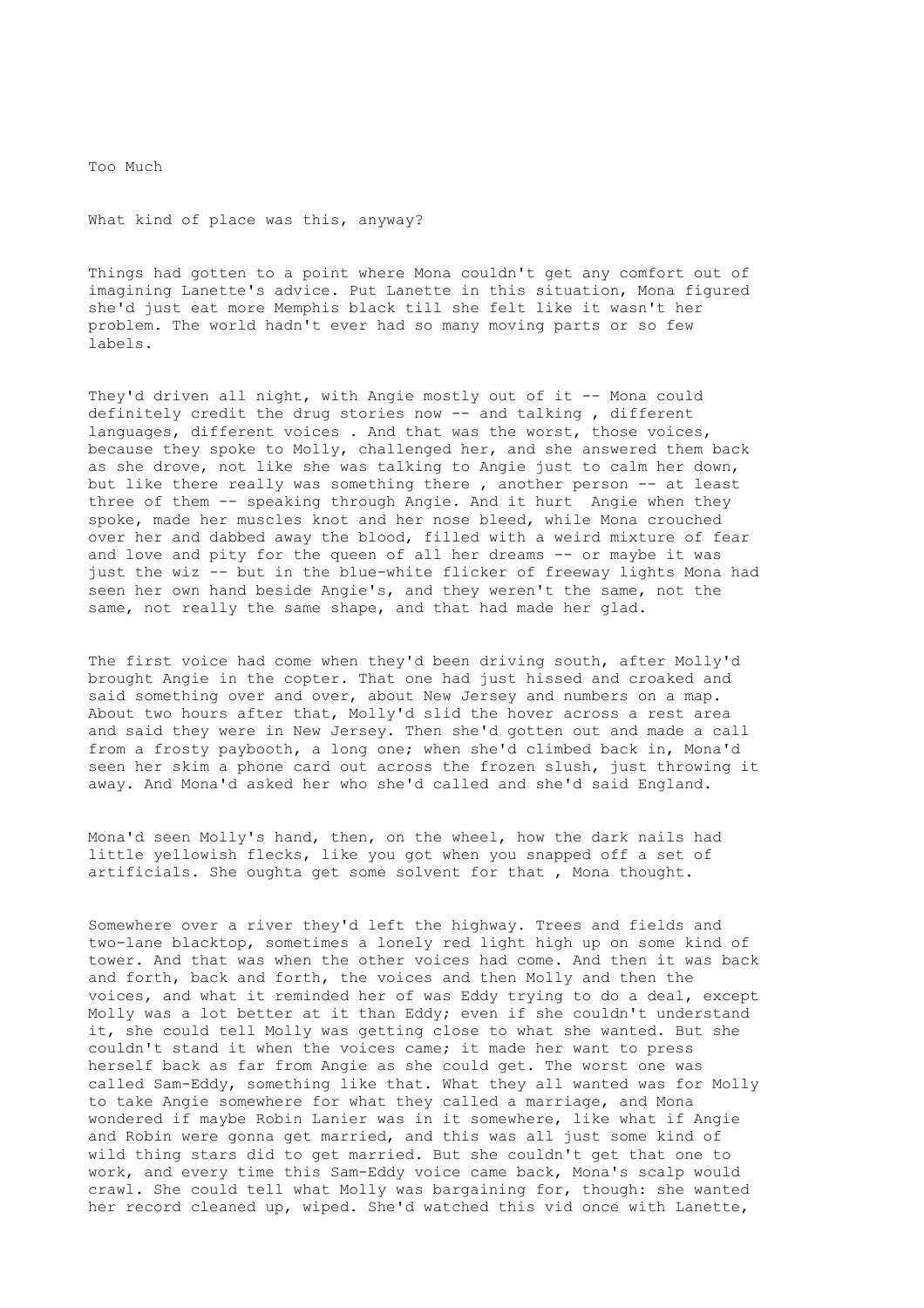about this girl had ten, twelve personalities that would come out, like one was this shy little kid and another'd just be this total bone-addict slut, but it hadn't ever said anything about how any of those personalities could wipe your slate with the police.

Then this flatland in their headlights, blown with snow, low ridges the color of rust, where the wind had torn away the white.

The hover had one of those map screens you saw in cabs, or if a truckdriver picked you up, but Molly never turned it on except that first time, to look for the numbers the voice had given her. After a while, Mona understood that Angie was telling her which way to go, or anyway those voices were telling her. Mona'd been wishing for morning for a long time, but it was still night when Molly killed the lights and sped on through the dark. . . .

Lights! Angie cried.

 Relax, Molly said, and Mona remembered how she'd moved in the dark in Gerald's. But the hover slowed slightly, swung into a long curve, shuddering over the rough ground. The dash lights blinked off, all the instrumentation. Not a sound now, okay?

The hover accelerated through the dark.

Shifting white glare, high up. Through the window, Mona glimpsed a drifting, twirling point; above it, something else, bulbous and gray --

Down! Get her down!

Mona yanked at the catch on Angie's seatbelt as something whanged against the side of the hover. Got her down on the floor and hugged her furs around her as Molly slewed left, sideswiping something Mona never saw. Mona looked up: split-second flash of a big raggedy black building, a single white bulb lit above open warehouse doors, and then they were through, the turbine screaming full reverse.

Crash.

I just don 't know , the voice said, and Mona thought: Well , I know how that is .

Then the voice started to laugh, and didn't stop, and the laugh became an on-off, on-off sound that wasn't laughter anymore, and Mona opened her eyes.

Girl there with a little tiny flashlight, the kind Lanette kept on her big bunch of keys; Mona saw her in the weak back-glare, the cone of light on Angie's slack face. Then she saw Mona looking and the sound stopped.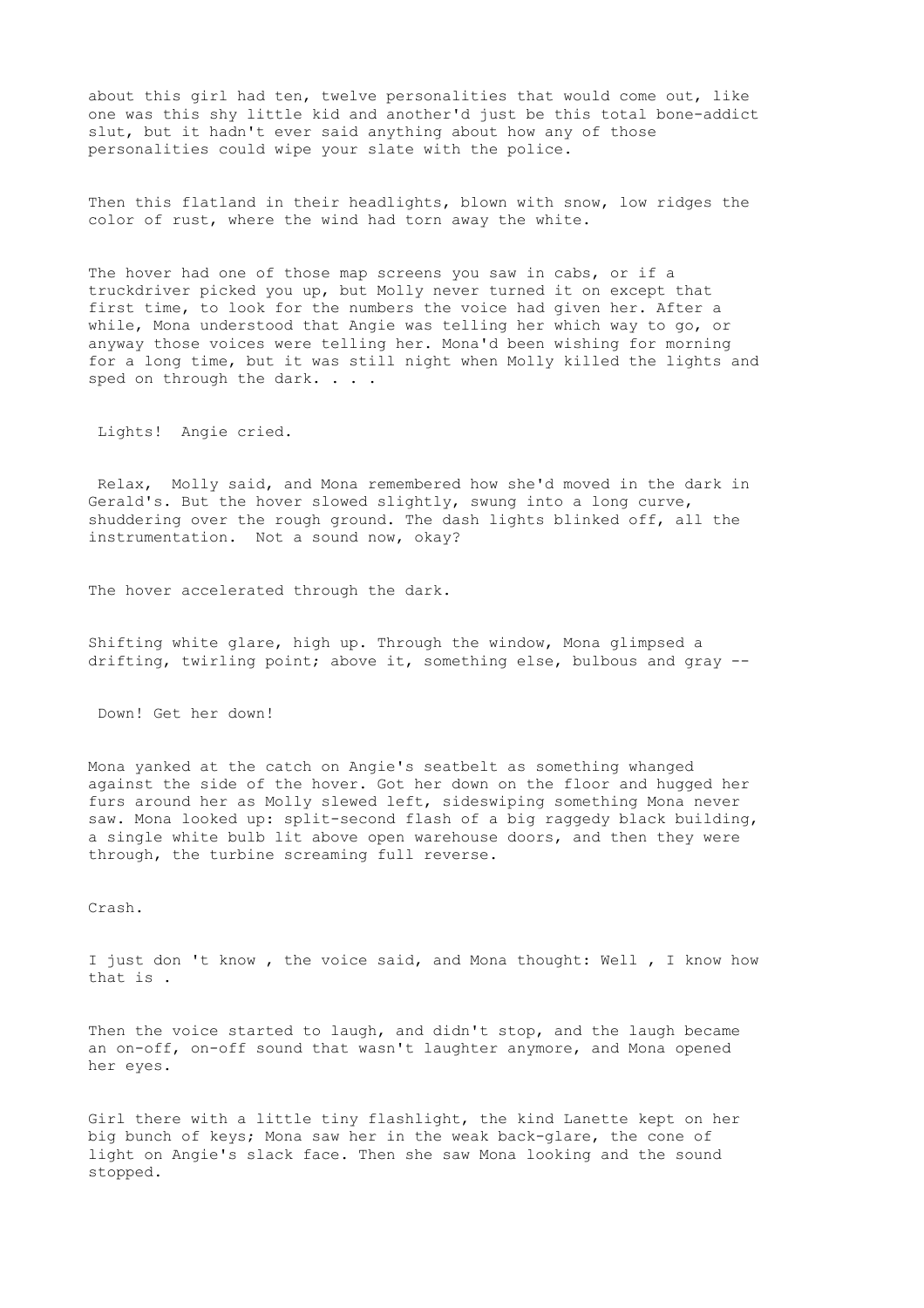Who the fuck are you? The light in Mona's eyes. Cleveland voice, tough little foxface under raggy bleachblond hair. Mona. Who're you? But then she saw the hammer. Cherry . . . What's that hammer? This Cherry looked at the hammer. Somebody's after me 'n' Slick. She looked at Mona again. You them? I don't think so. You look like her. The light jabbing at Angie. Not my hands. Anyway, I didn't used to. You both look like Angie Mitchell. Yeah. She is . Cherry gave a little shiver. She was wearing three or four leather jackets she'd gotten off different boyfriends; that was a Cleveland thing. Unto this high castle, came the voice from Angie's mouth, thick as mud, and Cherry banged her head against the roof of the cab, dropping her hammer, my horse is come. In the wavering beam of Cherry's keyring flashlight, they saw the muscles of Angie's face crawling beneath the skin. Why do you linger here, little sisters, now that her marriage is arranged? Angie's face relaxed, became her own, as a thin bright trickle of blood descended from her left nostril. She opened her eyes, wincing in the light. Where is she? she asked Mona. Gone, Mona said. Told me to stay here with you . . .

Who? Cherry asked.

Molly, Mona asked. She was driving. . . .

Cherry wanted to find somebody called Slick. Mona wanted Molly to come back and tell her what to do, but Cherry was antsy about staying down here on the ground floor, she said, because there were these people outside with guns. Mona remembered that sound, something hitting the hover; she got Cherry's light and went back there. There was a hole she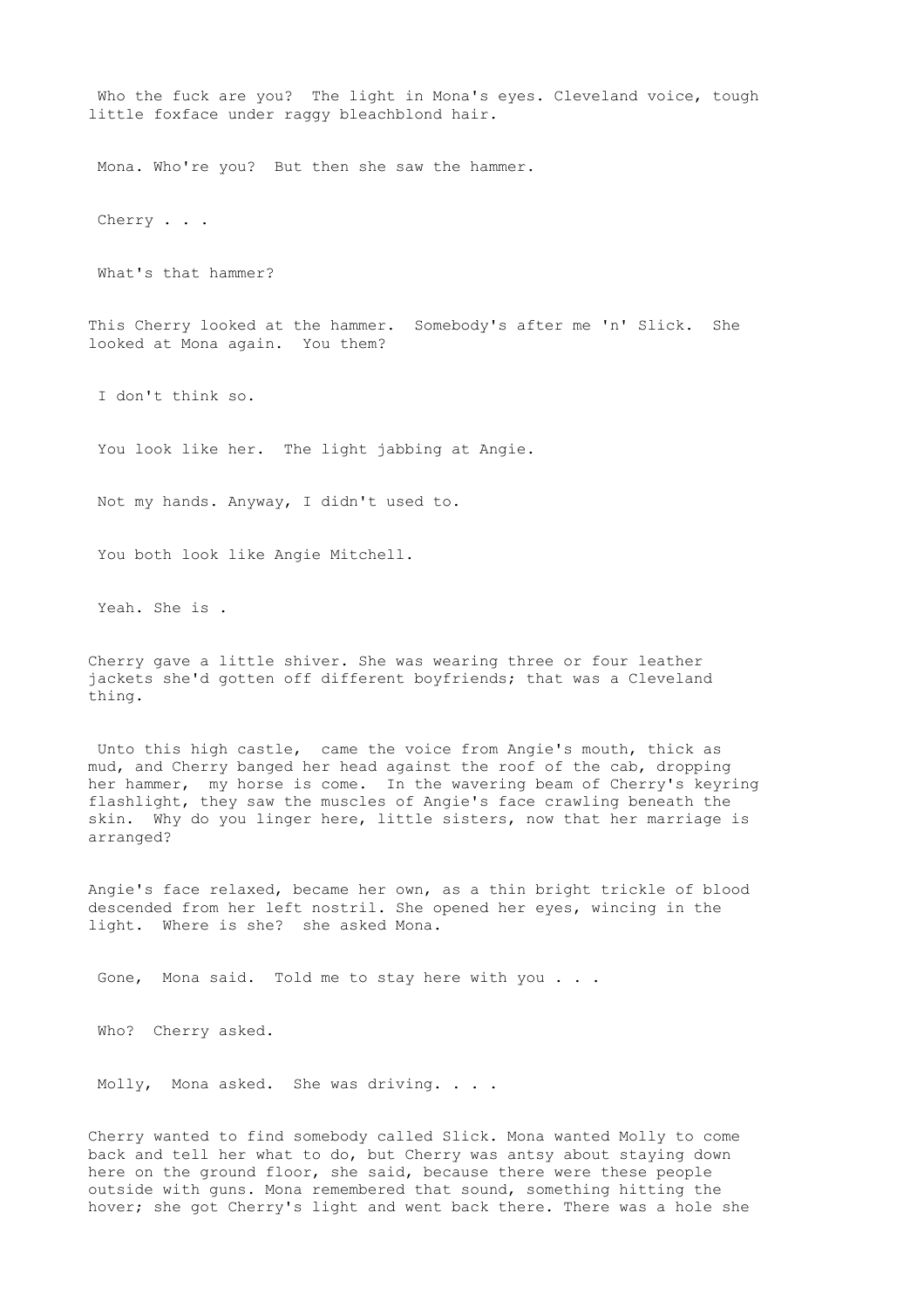could just stick her finger into, halfway up the right side, and a bigger one -- two fingers -- on the left side.

Cherry said they'd better get upstairs, where Slick probably was, before those people decided to come in here. Mona wasn't sure.

 Come on, Cherry said. Slick's probably back up there with Gentry and the Count. . . .

 What did you just say? And it was Angie Mitchell's voice, just like in the stims.

Whatever this was, it was cold as hell when they got out of the hover --Mona's legs were bare -- but dawn was coming, finally: she could make out faint rectangles that were probably windows, just a gray glow. The girl called Cherry was leading them somewhere, she said upstairs, navigating with little blinks of the keyring light, Angie close behind her and Mona bringing up the rear.

Mona caught the toe of her shoe in something that rustled. Bending to free herself, she found what felt like a plastic bag. Sticky. Small hard things inside. Took a deep breath and straightened up, shoving the bag into the side pocket of Michael's jacket.

Then they were climbing these narrow stairs, steep, almost a ladder, Angie's fur brushing Mona's hand on the rough cold railings. Then a landing, then a turn, another set of stairs, another landing. A draft blew from somewhere.

 It's kind of a bridge, Cherry said. Just walk across it quick, okay, 'cause it kind of moves. . . .

And not expecting this, any of it, not the high white room, the sagging shelves stuffed with ragged, faded books -- she thought of the old man -- the clutter of console things with cables twisting everywhere; not this skinny, burning-eyed man in black, with his hair trained back into the crest they called a Fighting Fish in Cleveland; not his laugh when he saw them there, or the dead guy.

Mona'd seen dead people before, enough to know it when she saw it. The color of it. Sometimes in Florida somebody'd lie down on a cardboard pallet on the sidewalk outside the squat. Just not get up. Clothes and skin gone the color of sidewalk anyway, but still different when they'd kicked, another color under that. White truck came then. Eddy said because if you didn't, they'd swell up. Like Mona'd seen a cat once, blown up like a basketball, turned on its back, legs and tail sticking out stiff as boards, and that made Eddy laugh.

And this wiz artist laughing now -- Mona knew those kind of eyes -- and Cherry making this kind of groaning sound, and Angie just standing there.

Okay, everybody, she heard someone say -- Molly -- and turned to find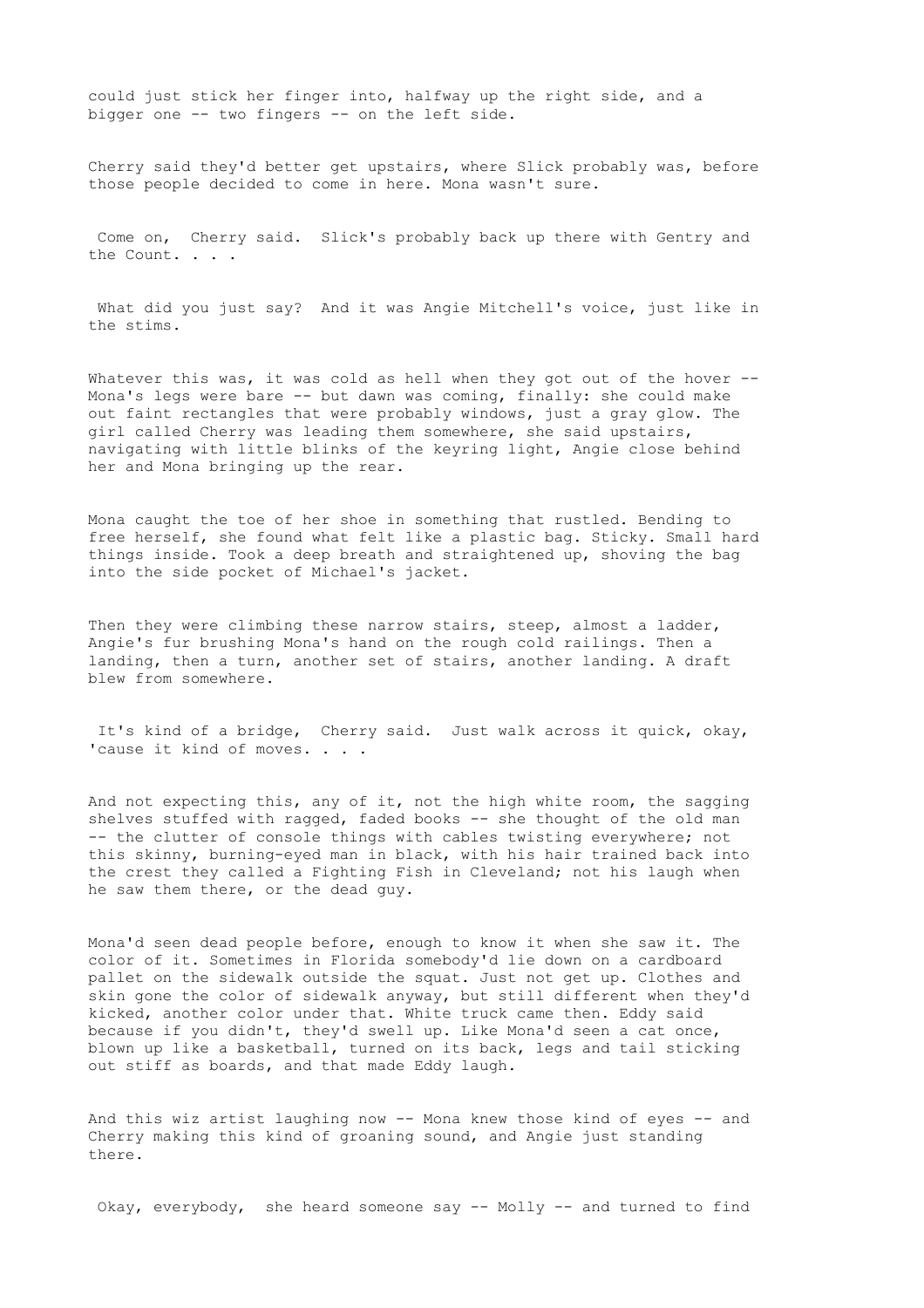her there, in the open door, with a little gun in her hand and this big dirty-haired guy beside her looking stupid as a box of rocks, just stand there till I sort you out.

The skinny guy just laughed.

 Shut up, Molly said, like she was thinking about something else. She shot without even looking at the gun. Blue flash on the wall beside his head and Mona couldn't hear anything but her ears ringing.

Skinny guy curled in a knot on the floor, head between his knees.

Angie walking toward the stretcher where the dead guy lay, his eyes just white. Slow, slow, like she was moving underwater, and this look on her face . . .

Mona's hand, in her jacket pocket, was sort of figuring something out, all by itself. Sort of squeezing that Ziploc she'd picked up downstairs, telling her . . . it had wiz in it.

She pulled it out and it did. Sticky with drying blood. Three crystals inside and some kind of derm.

She didn't know why she'd pulled it out, right then, except that nobody was moving .

The guy with the Fighting Fish had sat up, but he just stayed there. Angie was over by the stretcher, where she didn't seem to be looking at the dead guy but at this gray box stuck up over his head on a kind of frame. Cherry from Cleveland had got her back up against the wall of books and was sort of jamming her knuckles into her mouth. The big guy just stood there beside Molly, who had her head cocked to the side like she was listening for something.

Mona couldn't stand it.

Table had a steel top. Big hunk of old metal there, holding down a dusty stack of printout. Snapped the three yellow crystals down like buttons in a row, picked up that metal hunk, and -- one, two, three -- banged them into powder. That did it: everybody looked. Except Angie.

'Scuse me, Mona heard herself say, as she swept the mound of rough yellow powder into the waiting palm of her left hand, how it is . . . She buried her nose in the pile and snorted. Sometimes, she added, and snorted the rest.

Nobody said anything.

And it was the still center again. Just like that time before.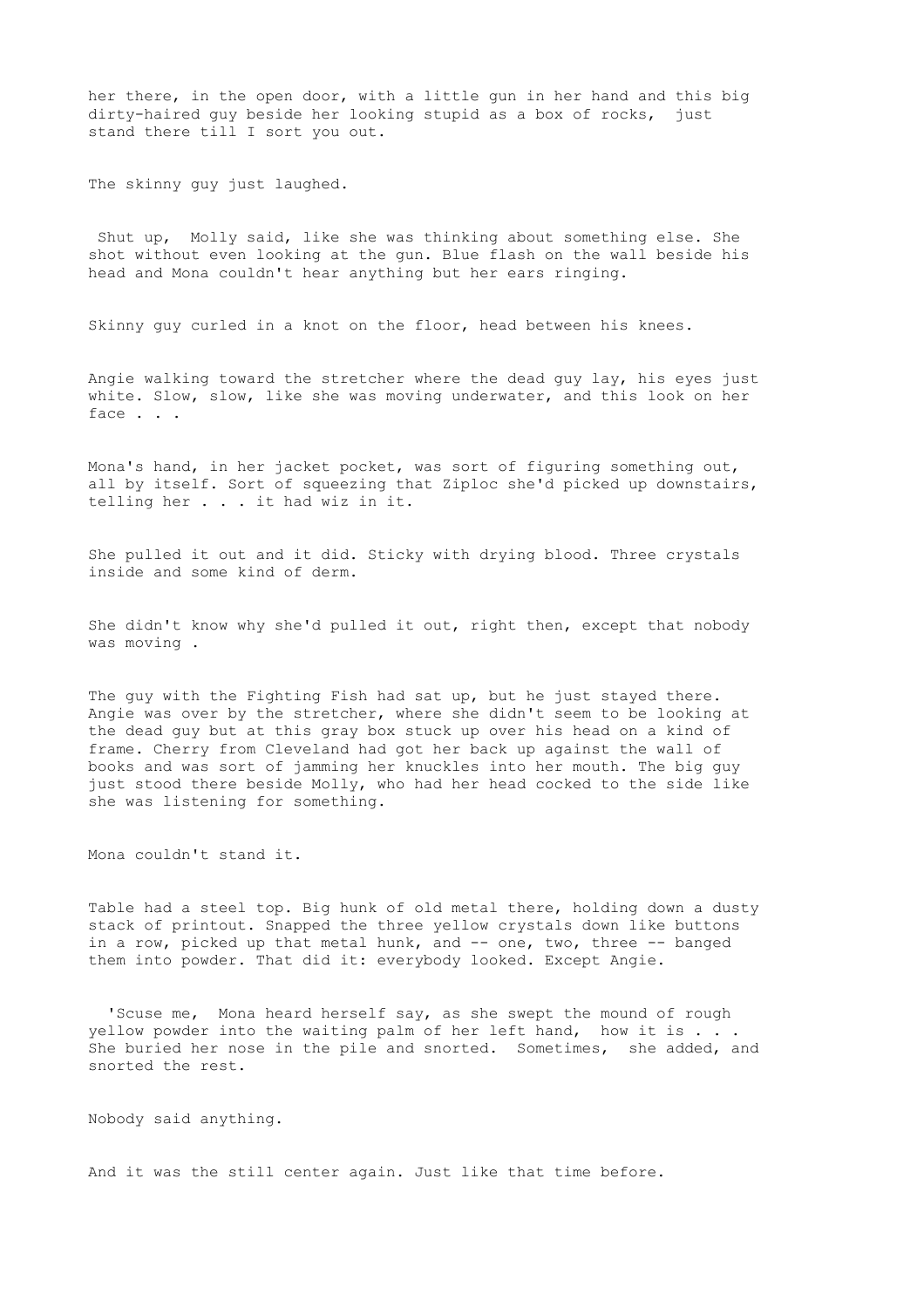So fast it was standing still.

Rapture . Rapture 's coming .

So fast, so still, she could put a sequence to what happened next: This big laugh, haha , like it wasn't really a laugh. Through a loudspeaker. Past the door. From out on the catwalk thing. And Molly just turns, smooth as silk, quick but like there's no hurry in it, and the little gun snicks like a lighter.

Then there's this blue flash outside, and the big guy gets sprayed with blood from out there as old metal tears loose and Cherry's screaming before the catwalk thing hits with this big complicated sound, dark floor down there where she found the wiz in its bloody bag.

 Gentry, someone says, and she sees it's a little vid on the table, young guy's face on it, jack Slick's control unit now. They're in the building. Guy with the Fighting Fish scrambles up and starts to do things with wires and consoles.

And Mona could just watch, because she was so still, and it was all interesting stuff.

How the big guy gives this bellow and rushes over, shouting how they're his, they're his. How the face on the screen says: Slick, c'mon, you don't need 'em anymore. . . .

Then this engine starts up, somewhere downstairs, and Mona hears this clanking and rattling, and then somebody yelling, down there.

And sun's coming in the tall, skinny window now, so she moves over there for a look. And there's something out there, kind of a truck or hover, only it's buried under this pile of what looks like refrigerators, brand-new refrigerators, and broken hunks of plastic crates, and there's somebody in a camo suit, lying down with his face in the snow, and out past that there's another hover looks like it's all burned up.

It's interesting.

Pink Satin

Angela Mitchell comprehends this room and its inhabitants through shifting data planes that represent viewpoints, though of whom or what, she is in most cases in doubt. There is a considerable degree of overlap, of contradiction.

The man with the ragged crest of hair, in black-beaded leather is Thomas Trail Gentry (as birth data and SIN digits cascade through her) of no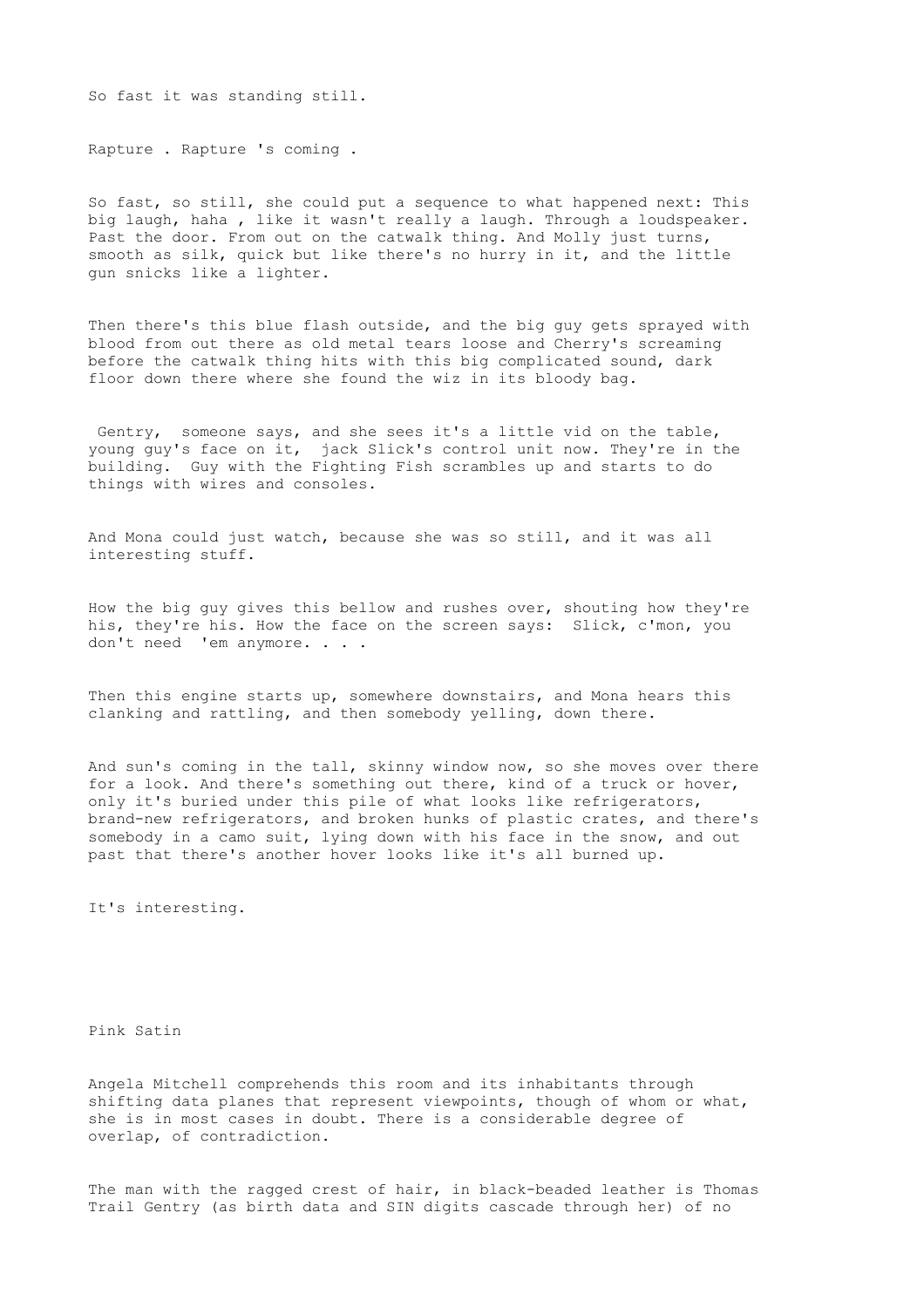fixed address (as a different facet informs her that this room is his). Past a gray wash of official data traces, faintly marbled with the Fission Authority's repeated pink suspicions of utilities fraud, she finds him in a different light: he is like one of Bobby's cowboys; though young, he is like the old men of the Gentleman Loser; he is an autodidact, an eccentric, obsessed, by his own lights a scholar; he is mad, a night-runner, guilty (in Mamman's view, in Legba's) of manifold heresies; Lady 3Jane, in her own eccentric scheme, has filed him under RIMBAUD. (Another face flares out at Angie from RIMBAUD; his name is Riviera, a minor player in the dreams.) Molly has deliberately stunned him, causing an explosive flÄšchette to detonate eighteen centimeters from his skull.

Molly, like the girl Mona, is SINless, her birth unregistered, yet around her name (names) swarm galaxies of supposition, rumor, conflicting data. Streetgirl, prostitute, bodyguard, assassin, she mingles on the manifold planes with the shadows of heroes and villains whose names mean nothing to Angie, though their residual images have long since been woven through the global culture. (And this too belonged to 3Jane, and now belongs to Angie.)

Molly has just killed a man, has fired one of the explosive flÚchettes into his throat. His collapse against a steel railing suffering metal fatigue has caused a large section of catwalk to tumble to the floor below. This room has no other entrance, a fact of some strategic importance. It was probably not Molly's intention to cause the collapse of the catwalk. She sought to prevent the man, a hired mercenary, from using his weapon of choice, a short alloy shotgun coated with a black, nonreflective finish. Nonetheless, Gentry's loft is now effectively isolated.

Angie understands Molly's importance to 3Jane, the source of her desire for and rage at her; knowing this, she sees all the banality of human evil.

Angie sees Molly restlessly prowling a gray winter London, a young girl at her side -- and knows, without knowing how she knows, that this same girl is now at 23 Margate Road, SW2. (Continuity? ) The girl's father was previously the master of the man Swain, who had lately become 3Jane's servant for the sake of the information she provides to those who do her bidding. As has Robin Lanier, of course, though he waits to be paid in a different coin.

For the girl Mona, Angie feels a peculiar tenderness, a pity, a degree of envy: though Mona has been altered to resemble Angie as closely as possible, Mona's life has left virtually no trace on the fabric of things, and represents, in Legba's system, the nearest thing to innocence.

Cherry-Lee Chesterfield is surrounded by a sad ragged scrawl, her information profile like a child's drawing: citations for vagrancy, petty debts, an aborted career as a paramedical technician Grade 6, framing birth data and SIN.

Slick, or Slick Henry, is among the SINless, but 3Jane, Continuity, Bobby, all have lavished their attention on him. For 3Jane, he serves as the focus of a minor node of association: she equates his ongoing rite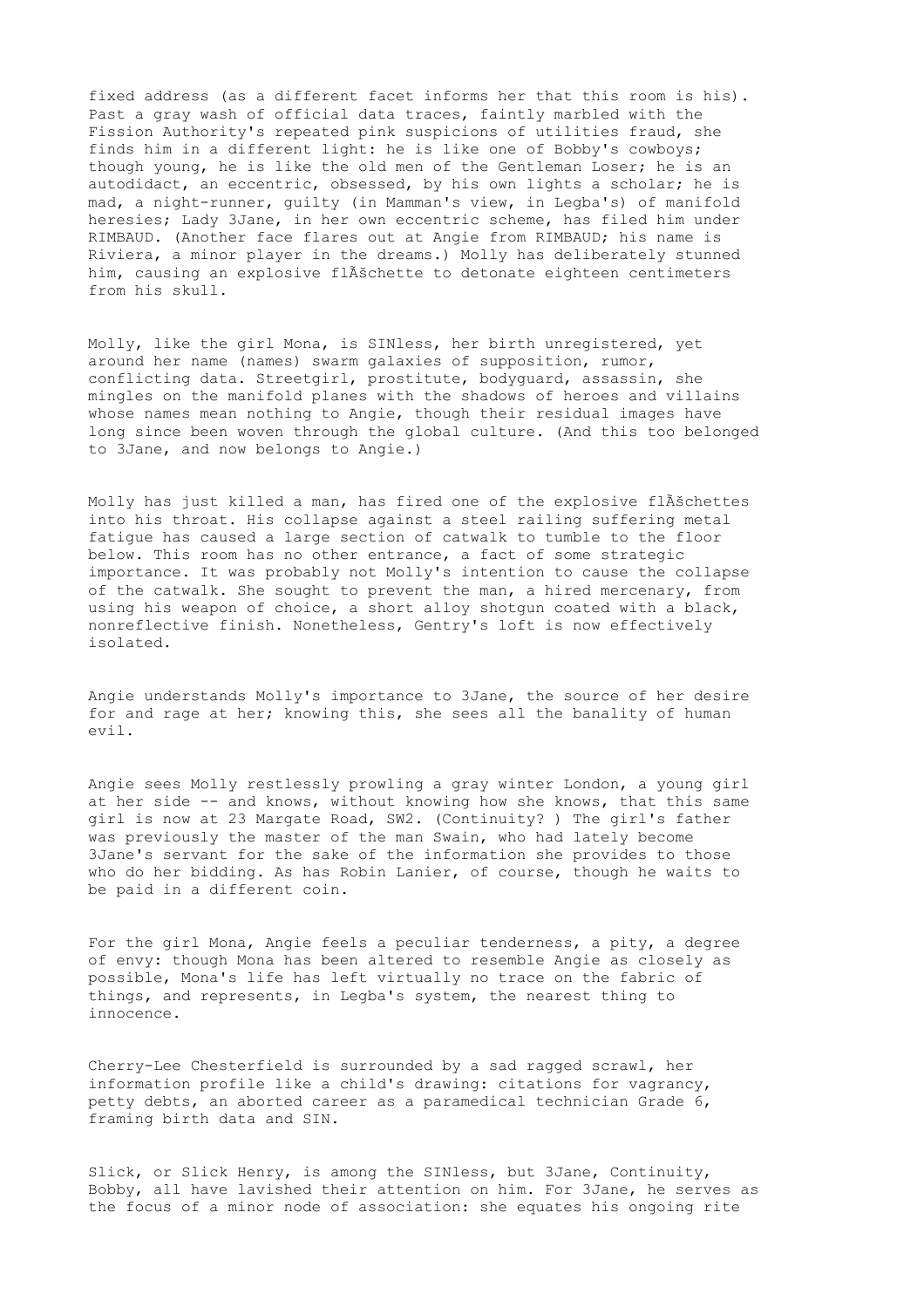of construction, his cathartic response to chemo-penal trauma, with her own failed attempts to exorcise the barren dream of Tessier-Ashpool. In the corridors of 3Jane's memory, Angie has frequently come upon the chamber where a spider-armed manipulator stirs the refuse of Straylight's brief, clotted history -- an act of extended collage. And Bobby provides other memories, tapped from the artist as he accessed 3Jane's library of Babel: his slow, sad, childlike labor on the plain called Dog Solitude, erecting anew the forms of pain and memory.

Down in the chill dark of Factory's floor, one of Slick's kinetic sculptures, controlled by a subprogram of Bobby's, removes the left arm of another mercenary, employing a mechanism salvaged two summers before from a harvesting machine of Chinese manufacture. The mercenary, whose name and SIN boil past Angie like hot silver bubbles, dies with his cheek against one of Little Bird's boots.

Only Bobby, of all the people in this room, is not here as data. And Bobby is not the wasted thing before her, strapped down in alloy and nylon, its chin filmed with dried vomit, nor the eager, familiar face gazing out at her from a monitor on Gentry's workbench. Is Bobby the solid rectangular mass of memory bolted above the stretcher?

Now she steps across rolling dunes of soiled pink satin, under a tooled steel sky, free at last of the room and its data.

Brigitte walks beside her, and there is no pressure, no hollow of night, no hive sound. There are no candles. Continuity is there too, represented by a strolling scribble of silver tinsel that reminds her, somehow, of Hilton Swift on the beach at Malibu.

Feeling better? Brigitte asks.

Much better, thank you.

I thought so.

Why is Continuity here?

 Because he is your cousin, built from Maas biochips. Because he is young. We walk with you to your wedding.

But who are you, Brigitte? What are you really?

I am the message your father was told to write. I am the vÚvÚs he drew in your head. Brigitte leans close. Be kind to Continuity. He fears that in his clumsiness, he has earned your displeasure.

The tinsel scribble scoots off before them, across the satin dunes, to announce the bride's arrival.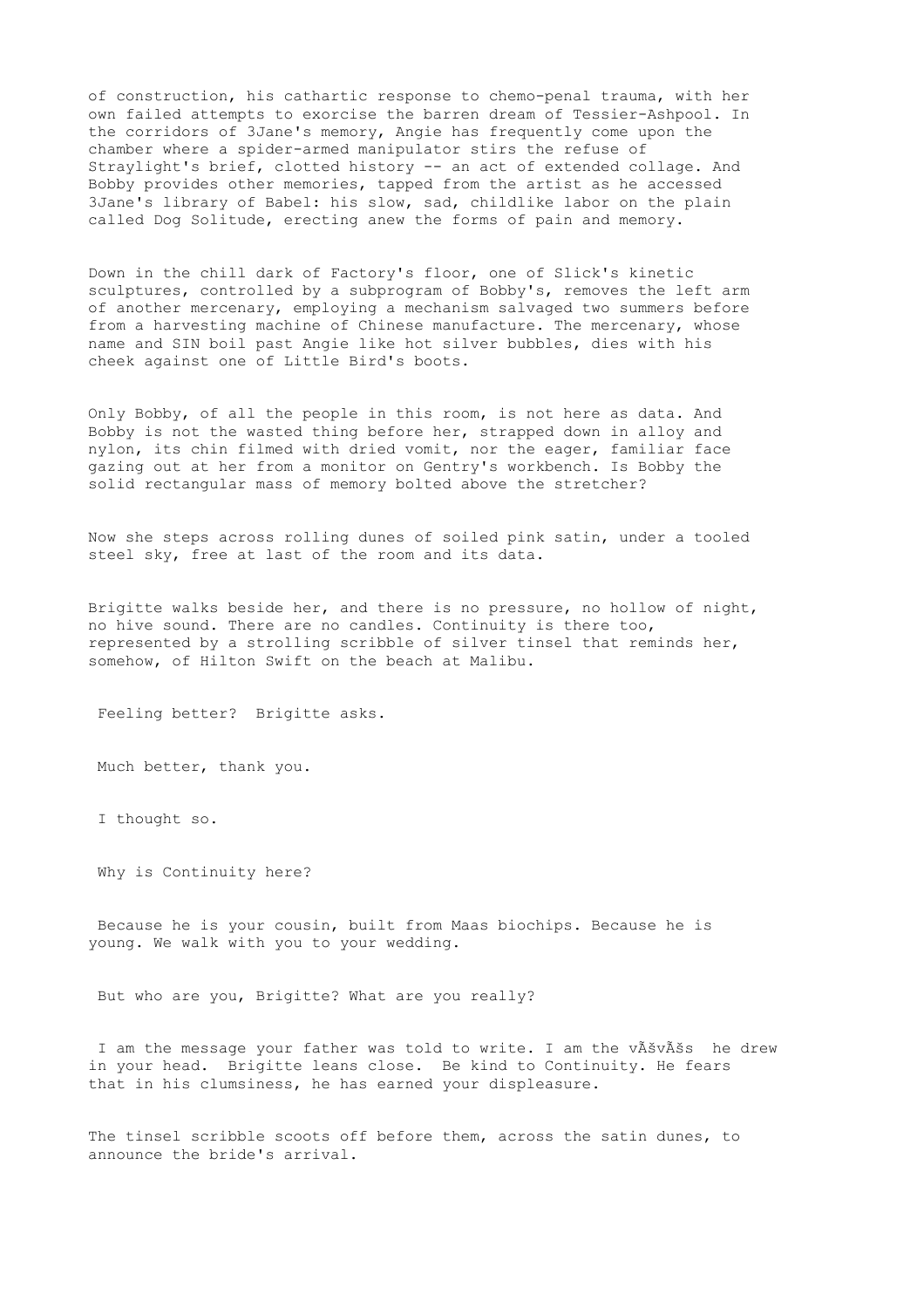Mr. Yanaka

The Maas-Neotek unit was still warm to the touch; the white plastic pad beneath it was discolored, as if by heat. A smell like burning hair . . . She watched the bruises on Tick's face darken. He'd sent her to a bedside cabinet for a worn tin cigarette box filled with pills and dermadisks -- had torn his collar open and pressed three of the adhesive disks against skin white as porcelain. She helped him fashion a sling from a length of optic cable. But Colin said she had forgotten. . . . I haven't, he said, and sucked air between his teeth, working the sling beneath his arm. Seemed to happen, at the time. Lingers a bit . . . He winced. I'm sorry. . . . 'Sokay. Sally told me. About your mother, I mean. Yes . . . She didn't look away. She killed herself. In Tokyo . . . Whoever she was, that wasn't her. The unit . . . She glanced toward the breakfast table. She burnt it. Won't matter to him, though. He's still there. Has the run of it. What's our Sally up to, then? She has Angela Mitchell with her. She's gone to find the thing that all that comes from. Where we were. A place called New Jersey. The telephone rang.

Kumiko's father, head and shoulders, on the broad screen behind Tick's telephone: he wore his dark suit, his Rolex watch, a galaxy of small fraternal devices in his lapel. Kumiko thought he looked very tired, tired and very serious, a serious man behind the smooth dark expanse of desk in his study. Seeing him there, she regretted that Sally hadn't phoned from a booth with a camera. She would very much have liked to see Sally again; now, perhaps, it would be impossible.

You look well, Kumiko, her father said.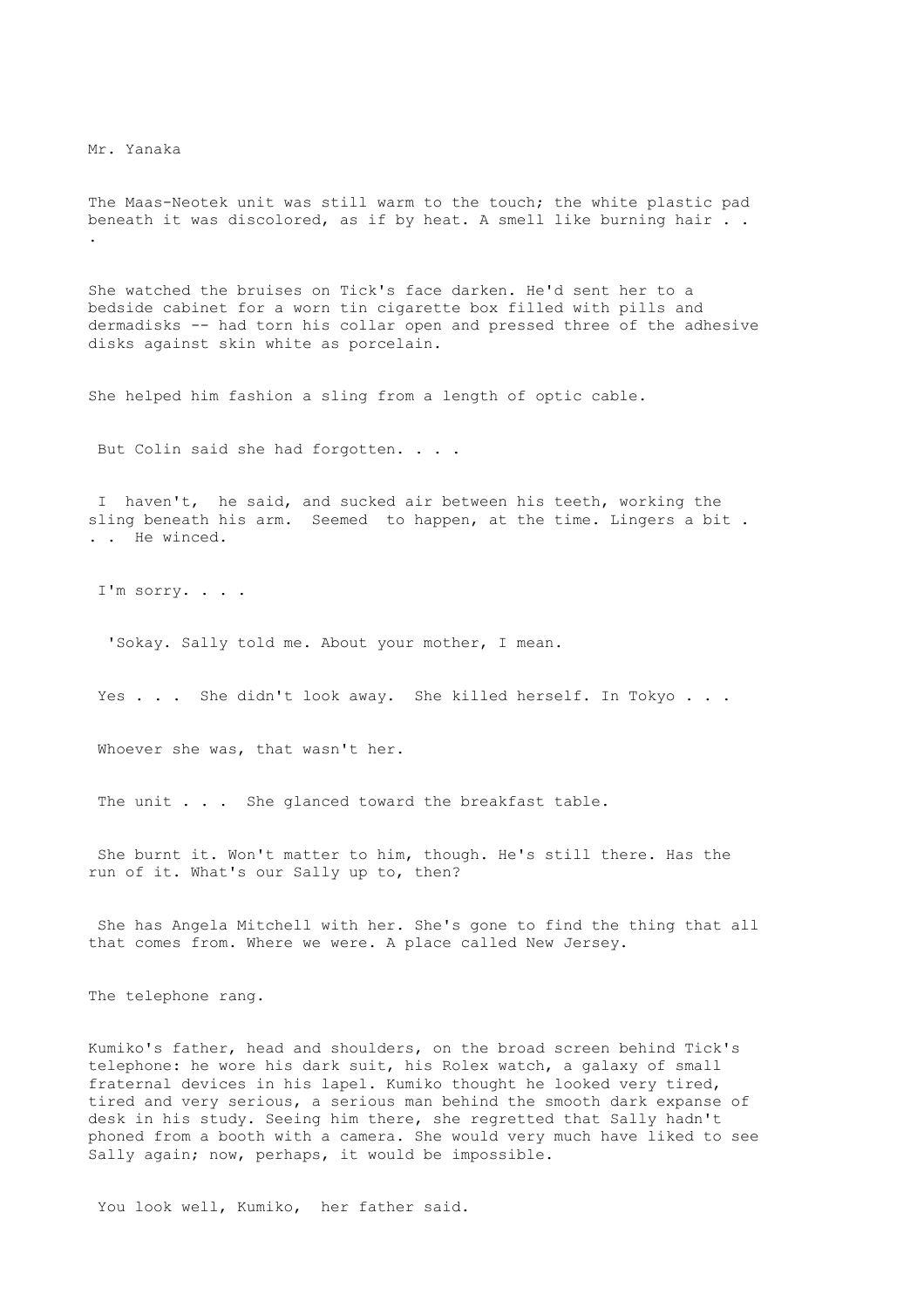Kumiko sat up very straight, facing the small camera mounted just below the wallscreen. In reflex, she summoned her mother's mask of disdain, but it would not come. Confused, she dropped her gaze to where her hands lay folded in her lap. She was abruptly aware of Tick, of his embarrassment, his fear, trapped in the chair beside her, in full view of the camera.

You were correct to flee Swain's house, her father said.

She met his eyes again. He is your kobun .

 No longer. While we were distracted, here, with our own difficulties, he formed new and dubious alliances, pursuing courses of which we could not approve.

And your difficulties, Father?

Was there the flicker of a smile? All that is ended. Order and accord are again established.

 Er, excuse me, sir, Mr. Yanaka, Tick began, then seemed to lose his voice altogether.

Yes. And you are --?

Tick's bruised face contorted in a huge and particularly lugubrious wink.

 His name is Tick, Father. He has sheltered and protected me. Along with Col . . . with the Maas-Neotek unit, he saved my life tonight.

 Really? I had not been informed of this. I was under the impression that you had not left his apartment.

Something cold -- How? she asked, sitting forward. How could you know?

The Maas-Neotek unit broadcast your destination, once it was known -once the unit was clear of Swain's systems. We dispatched watchers to the area. She remembered the noodle seller. . . . Without, of course, informing Swain. But the unit never broadcast a second message.

It was broken. An accident.

Yet you say it saved your life?

Sir, Tick said, you'll pardon me, what I mean is, am I covered?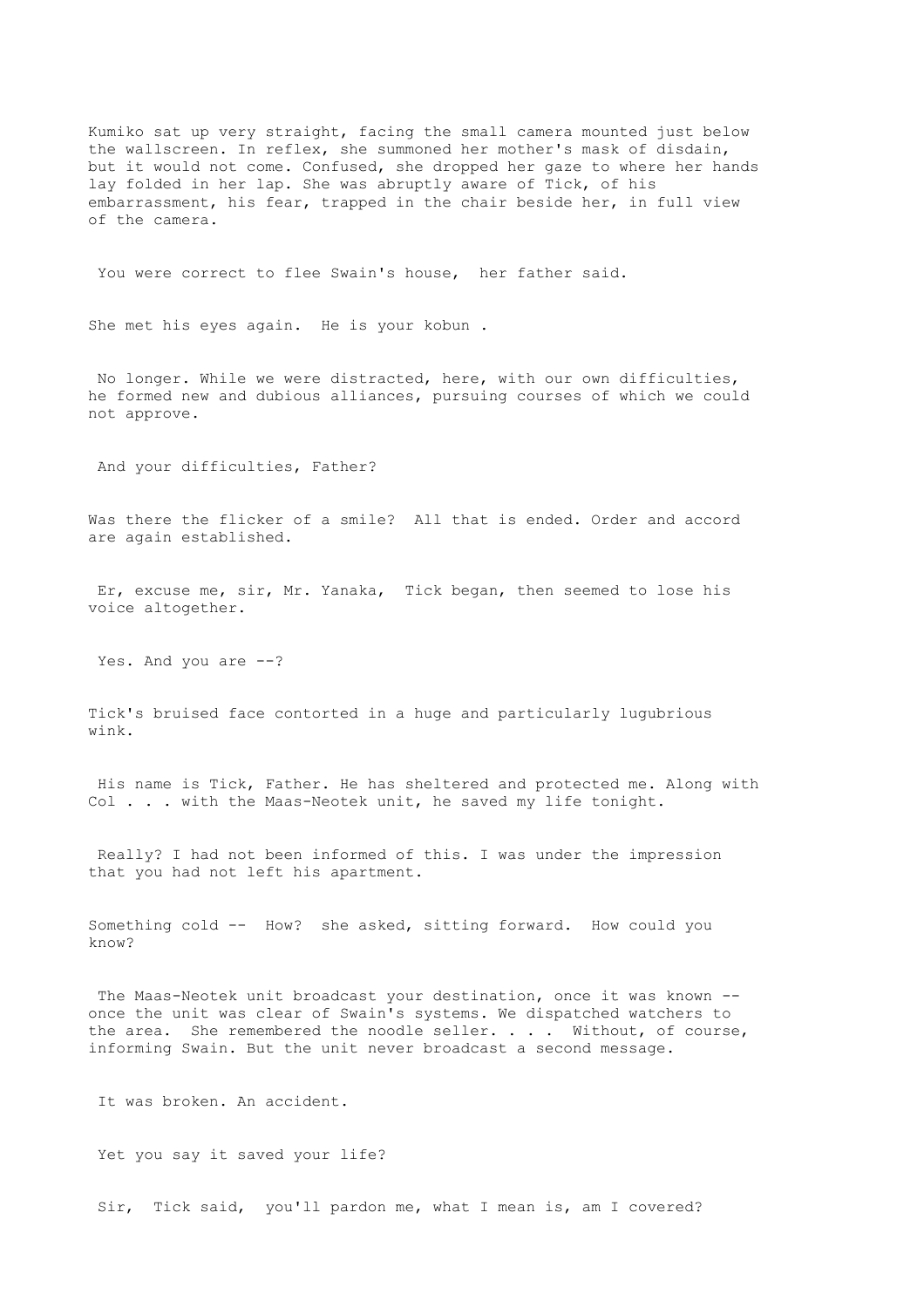Covered?

.

Protected. From Swain, I mean, and his bent SB friends and the rest . .

Swain is dead.

There was a silence. But somebody will be running it, surely. The fancy, I mean. Your business.

Mr. Yanaka regarded Tick with frank curiosity. Of course. How else might order and accord be expected to continue?

 Give him your word, Father, Kumiko said, that he will come to no harm.

Yanaka looked from Kumiko to the grimacing Tick. I extend profound gratitude to you, sir, for having protected my daughter. I am in your debt.

Giri , Kumiko said.

Christ, Tick said, overcome with awe, fucking fancy that.

 Father, Kumiko said, on the night of my mother's death, did you order the secretaries to allow her to leave alone?

Her father's face was very still. She watched it fill with a sorrow she had never before seen. No, he said at last, I did not.

Tick coughed.

Thank you, Father. Will I be returning to Tokyo now?

 Certainly, if you wish. Though I understand you have been allowed to see very little of London. My associate will soon arrive at Mr. Tick's apartment. If you wish to remain, to explore the city, he will arrange this.

Thank you, Father.

Goodbye, Kumi.

And he was gone.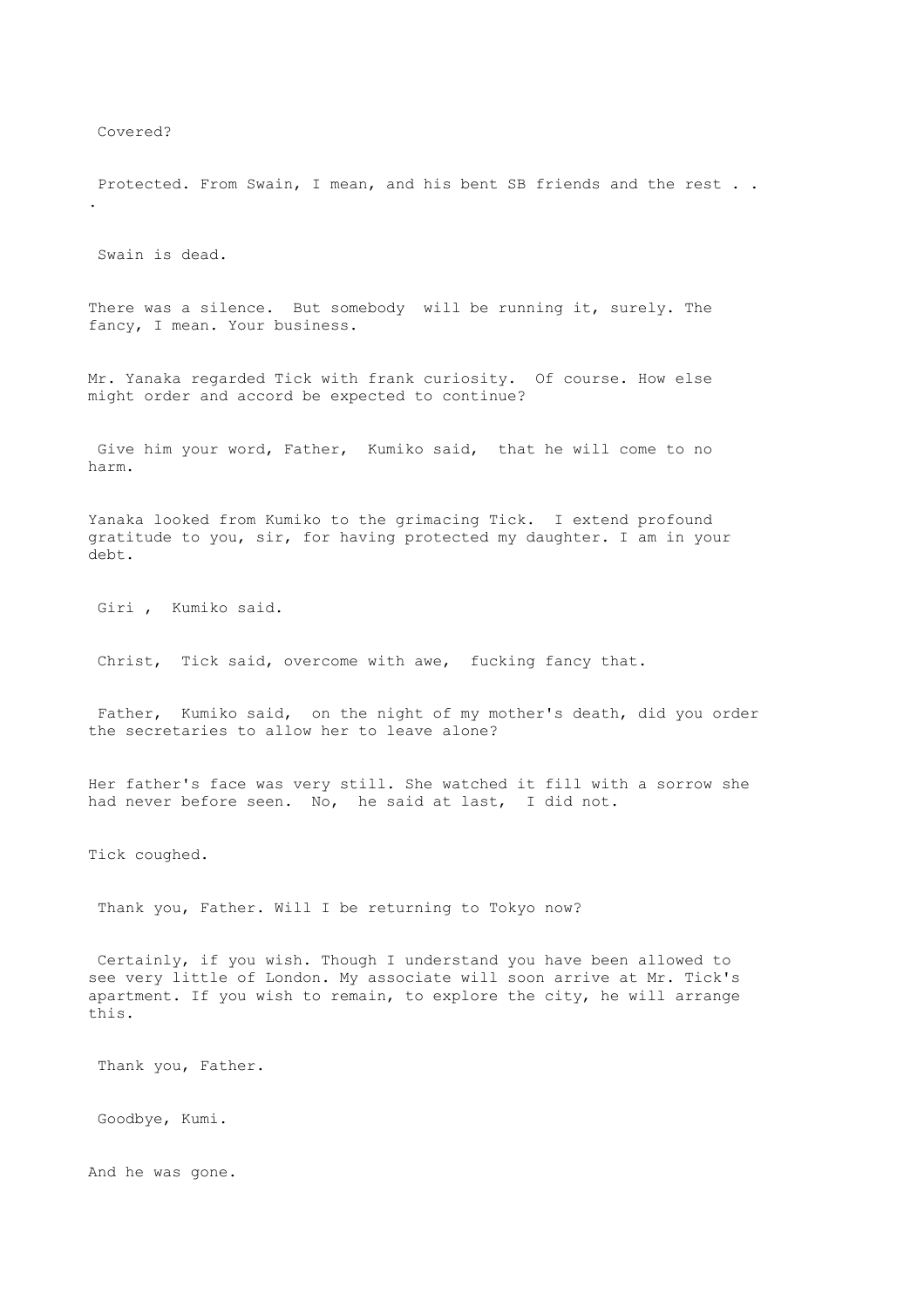Now then, Tick said, wincing horribly as he extended his good arm, help me up from this. . . .

But you require medical attention.

 Don't I then? He'd managed to get to his feet, and was hobbling toward the toilet, when Petal opened the door from the dark upstairs hall. If you've broken my bloody lock, Tick said, you'd better pay me for it.

Sorry, Petal said, blinking. I've come for Miss Yanaka.

 Too bad, mate. Just had her dad on the phone. Told us Swain's been topped. Told us he's sending round the new boss. He smiled, crookedly, triumphantly.

But you see, Petal said gently, that's me.

Factory Floor

Cherry's still screaming.

 Somebody shut her up, Molly says, where she's standing by the door with her little gun, and Mona thinks she can do that, can pass Cherry a little of her stillness, where everything's interesting and nothing's pushing too hard, but on the way across the room she sees the crumpled Ziploc on the floor and remembers there's a derm in there, maybe something that'll help Cherry calm down. Here, she says, when she gets to her, peels the backing off and sticks the derm on the side of Cherry's neck. Cherry's scream slides down the scale into a gurgle as she sinks down the face of old books, but Mona's sure she'll be okay, and anyway there's shooting downstairs, guns: out past Molly a white tracer goes racketing and whanging around steel girders, and Molly's yelling at Gentry can he turn the goddamn lights on?

That had to mean the lights downstairs, because the lights up here were plenty bright, so bright she can see fuzzy little beads, traces of color, streaming off things if she looks close. Tracers. That's what you call those bullets, the ones that light up. Eddy'd told her that in Florida, looking down the beach to where some private security was shooting them off in the dark.

 Yeah, lights, the face on the little screen said, the Witch can't see. . . . Mona smiled at him. She didn't think anybody else had heard. Witch?

So Gentry and big Slick were tearing around yanking these fat yellow wires off the wall, where they'd been stuck with silver tape, and plugging them together with these metal boxes, and Cherry from Cleveland was sitting on the floor with her eyes closed, and Molly was crouched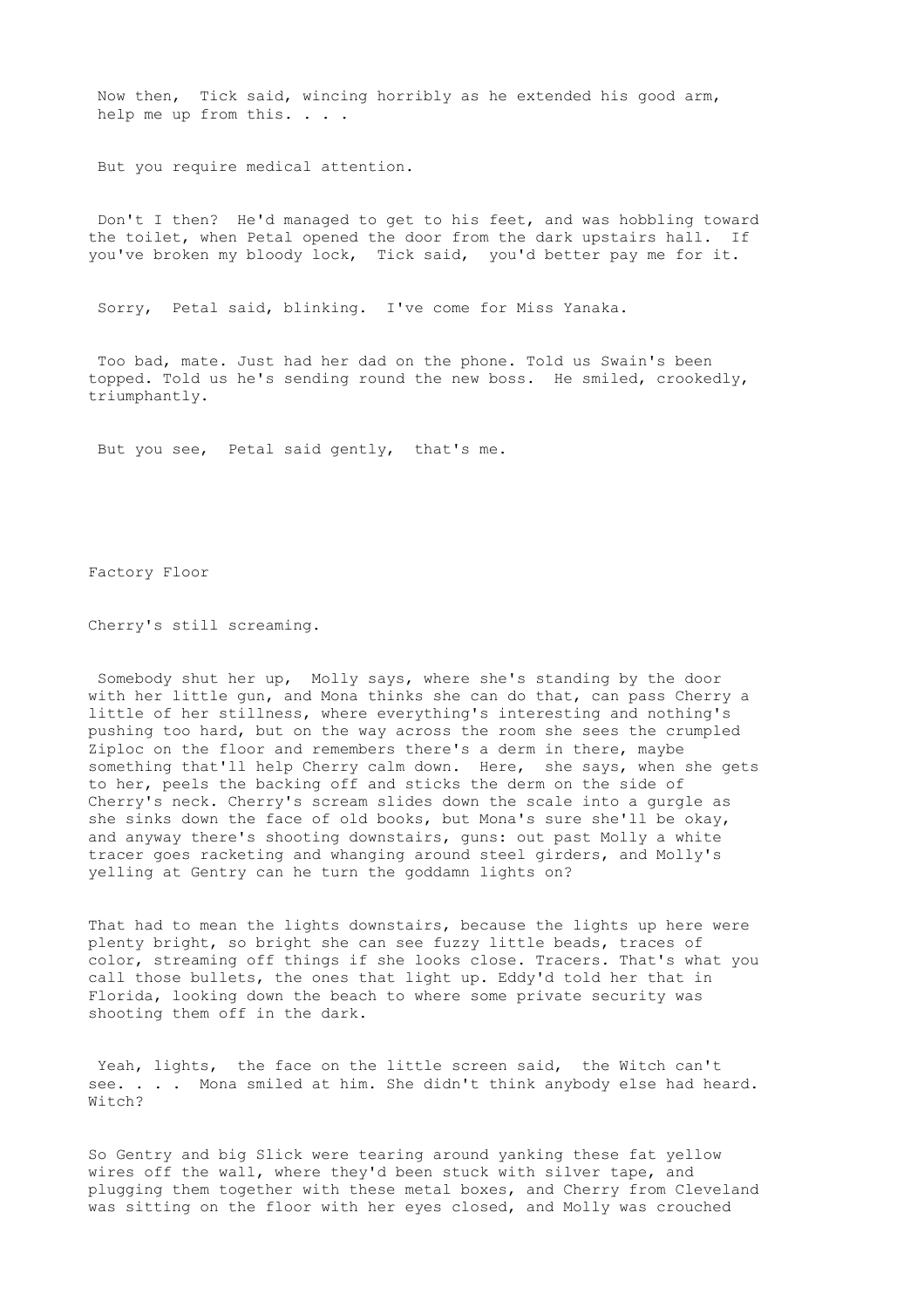down by the door holding her gun with both hands, and Angie was --

Be still .

She heard somebody say that, but it was nobody in the room. She thought maybe it was Lanette, like Lanette could just say that, through time, through the stillness.

Because Angie was just there, down on the floor beside the dead guy's stretcher, her legs folded under her like a statue, her arms around him.

The lights dimmed, when Gentry and Slick found their connection, and she thought she heard the face on the monitor gasp, but she was already moving toward Angie, seeing (suddenly, totally, so clearly it hurt) the fine line of blood from her left ear.

Even then, the stillness held, though already she could feel raw hot points in the back of her throat, and remember Lanette explaining: You don't ever snort this, it eats holes in you.

And Molly's back was straight, her arms stretched out. . . . Straight out and down, not to that gray box, but to her pistol, that little thing, and Mona heard it go snik -snik -snik, and then three explosions, far off down there, and they must've been blue flashes, but Mona's hands were around Angie now, wrists brushed by blood-smeared fur. To look into gone eyes, the light already fading. Just a long, longest way away.

 Hey, Mona said, nobody to hear, just Angie toppling across the corpse in the sleeping bag, hey . . .

She glanced up in time to catch a last image on that vid screen and see it fade.

After that, for a long time, nothing mattered. It wasn't like the not caring of the stillness, the crystal overdrive, and it wasn't like crashing, just this past-it feeling, the way maybe a ghost feels.

She stood beside Slick and Molly in the doorway and looked down. In the dim glare of big old bulbs she watched a metal spider thing jittering across the dirty concrete floor. It had big curved blades that snapped and whirled when it moved, but there was nobody in there moving, and the thing just went like a broken toy, back and forth in front of the twisted wreck of the little bridge she'd crossed with Angie and Cherry.

Cherry had gotten up from the floor, pale and slackfaced, and peeled the derm from her neck. Tha's maj' muscle relax'nt, she managed, and Mona felt bad because she knew she'd done something stupid when she'd thought she was trying to help, but wiz always did that, and how come she couldn't stop doing it?

Because you're wired, stupid, she heard Lanette say, but she hadn't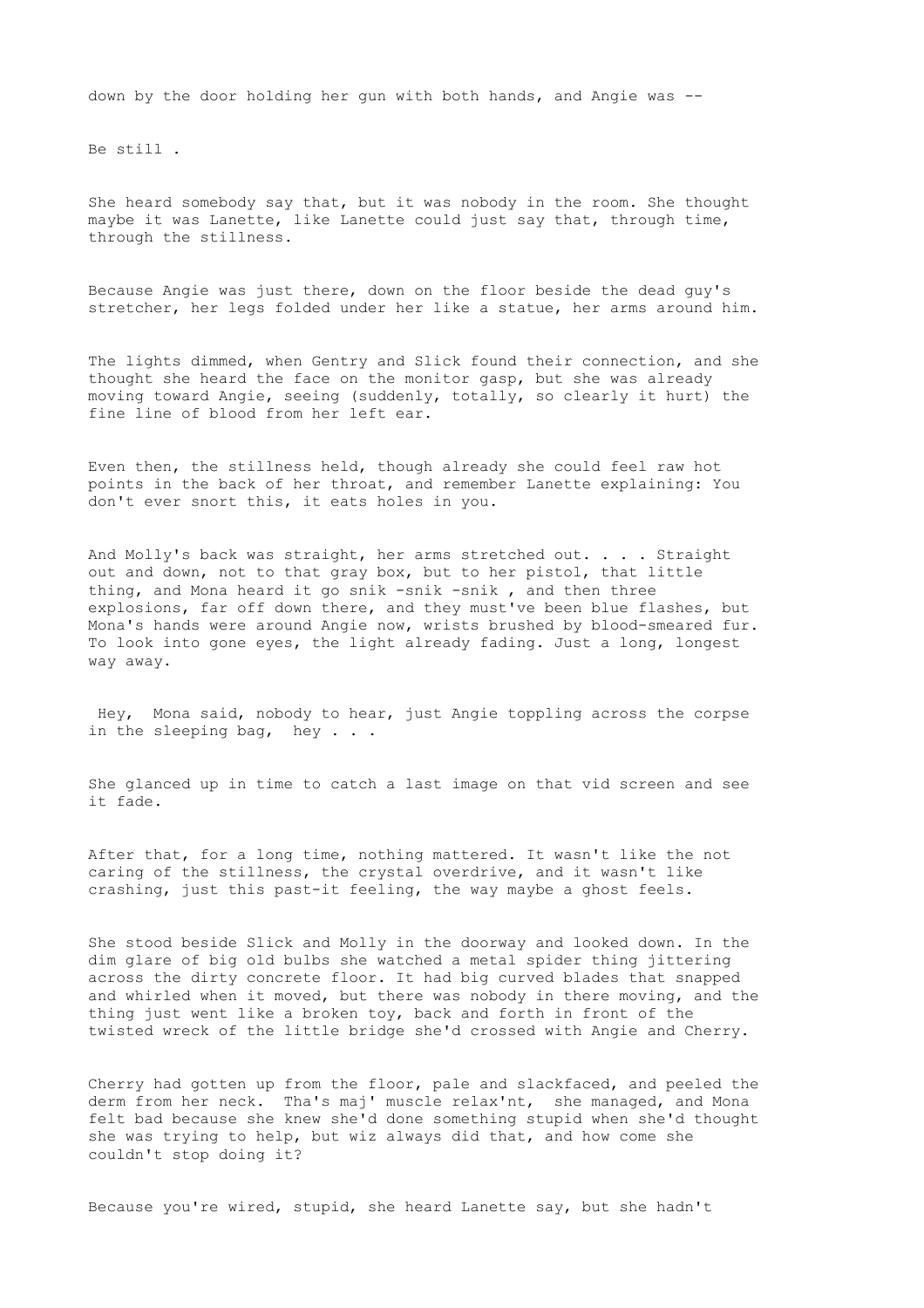wanted to remember that.

So they all just stood there, looking down at the metal spider twitching and running itself down. All except Gentry, who was unscrewing the gray box from its frame over the stretcher, his black boots beside Angie's red fur.

Listen, Molly said, that's a copter. Big one.

She was the last one down the rope, except for Gentry, and he just said he wasn't coming, didn't care, he'd stay.

The rope was fat and dirty gray and had knots tied in it to hang on to, like a swing she remembered from a long time ago. Slick and Molly had lowered the gray box first, down to a platform where the metal stairs weren't wrecked. Then Molly went down it like a squirrel, seeming barely to hang on at all, and tied it tight to a railing. Slick went down slowly, because he had Cherry over his shoulder and she was still too relaxed to make it down herself. Mona still felt bad about that and wondered if that was why they'd decided to leave her there.

It was Molly who'd decided, though, standing there by that window, watching people pop out of the long black helicopter and spread out across the snow.

 Look at that, Molly'd said. They know. Just come to pick up the pieces. Sense/Net. My ass is out of here.

Cherry slurred that they were leaving too, she and Slick. And Slick shrugged, then grinned and put his arm around her.

What about me?

Molly looked at her. Or seemed to. Couldn't really tell, with the glasses. White tooth showed against her lower lip, for just a second, then she said, You stay, my advice. Let them sort it out. You haven't really done anything. None of it was your idea. Think they'll probably do right by you, or try to. Yeah, you stay.

It didn't make any sense to Mona, but now she felt so dead, so crash-sick, she couldn't argue.

And then they were just gone, down the rope and gone, and it was just like that, how people left and you didn't ever see them anymore. She looked back into the room and saw Gentry pacing back and forth in front of his books, running the tip of his finger along them like he was looking for a special one. He'd thrown a blanket over the stretcher.

So she just left, and she wouldn't know if Gentry ever found his book or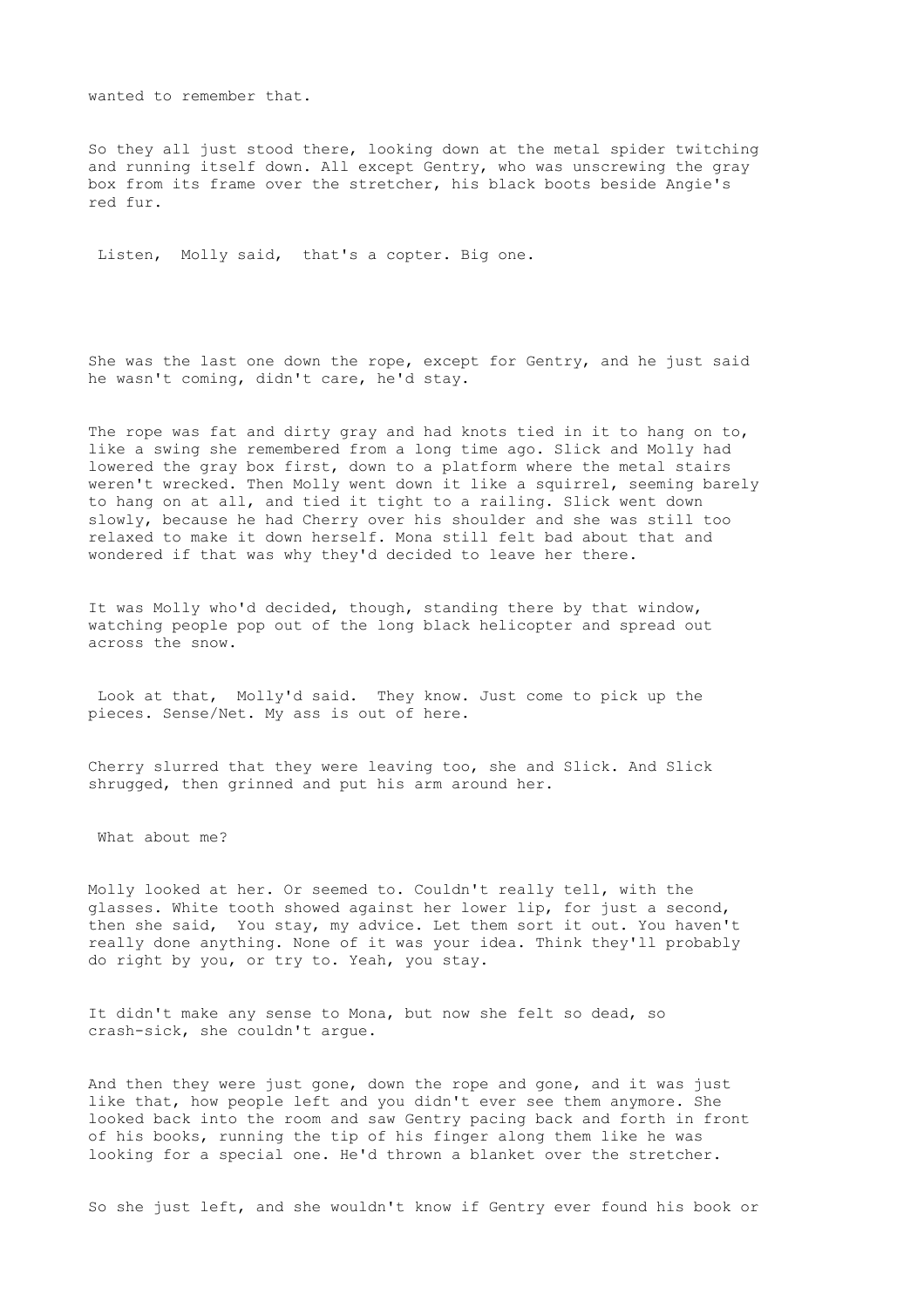not, but that was how it was, so she climbed down the rope herself, which wasn't as easy as Molly and Slick had made it look, particularly if you felt like Mona did, because Mona felt close to blacking out and her arms and legs didn't seem to be working real good anyway, she had to sort of concentrate on making them move, and her nose and throat were swelling inside, so she didn't notice the black guy until she was all the way down.

He was standing down there looking at the big spider thing, which wasn't moving at all. Looked up when the heel of her shoe grated across the steel platform. And something so sad about his face, when he saw her, but then it was gone and he was climbing the metal stairs, slow and easy, and as he got closer she began to wonder if he really was black. Not just the color, which he definitely was, but there was something about the shape of his bald skull, the angles of his face, not quite like anybody she'd seen before. He was tall, real tall. Wore a long black coat, leather so thin it moved like silk.

 Hello, missy, he said, when he stood in front of her, reached out to raise her chin so she was looking straight into gold-flecked agate eyes like nobody in the world ever had. Long fingers so light against her chin. Missy, he said, how old are you?

Sixteen . . .

 You need a haircut, he said, and there was something so serious about how he said it.

 Angie's up there, she said, pointing, when she found her voice again. She's  $--$ 

Hush.

She heard metal noises far away in the big old building, and then a motor starting up. The hover, she thought, the one Molly'd driven here.

The black man raised his eyebrows, except he didn't have any eyebrows. Friends? He lowered his hand.

She nodded.

 Good enough, he said, and took her hand to help her down the stairs. At the bottom, still holding her hand, he led her around the wreck of the catwalk thing. Somebody was dead there, camo material and one of those big-voice things like cops have.

Swift, the black man called, out across that whole tall hollow space, between the black grids of windows without any glass, black lines against a white sky, winter morning, get your ass over here. I found her.

But I'm not her. . . .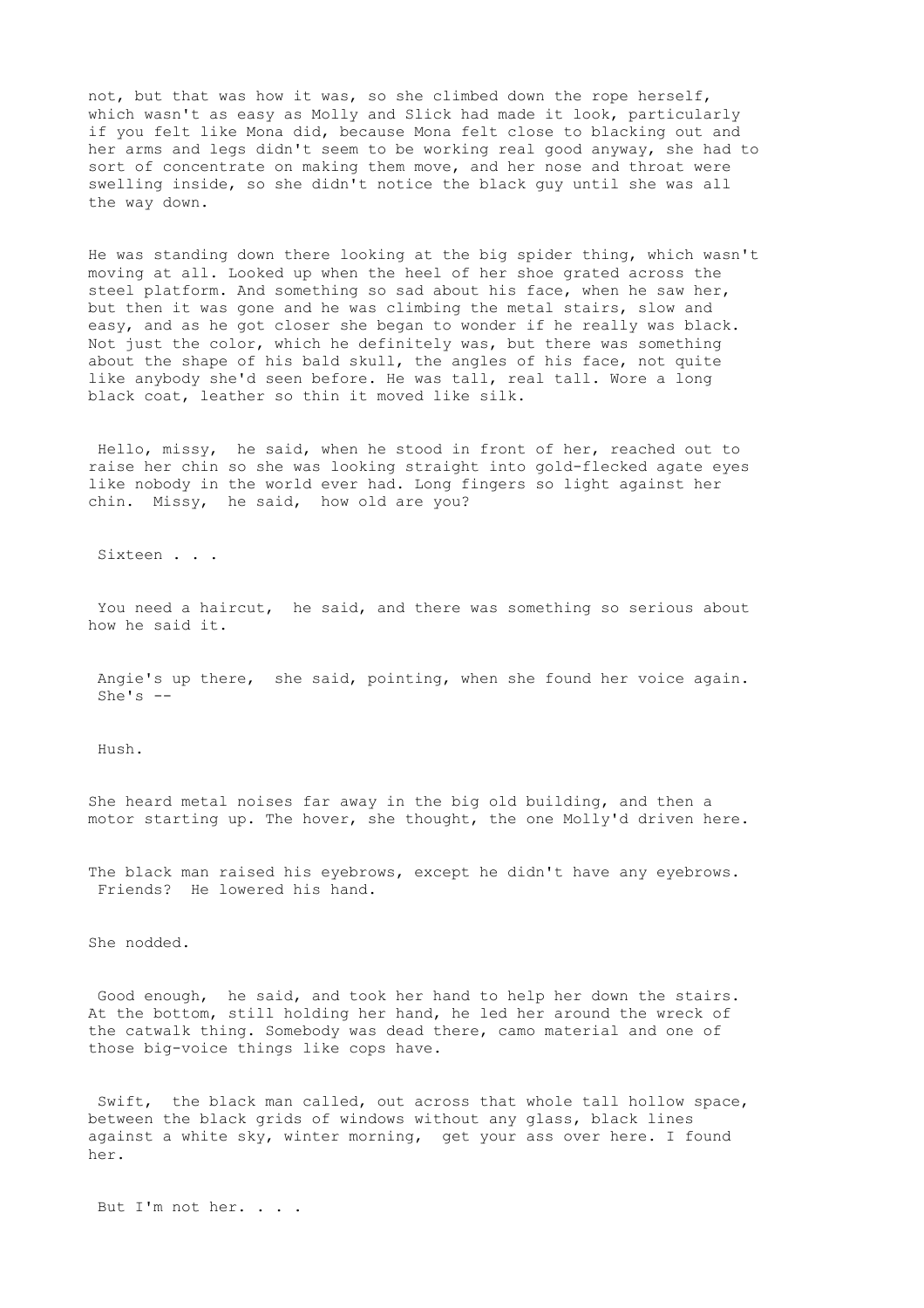And over there where the big doors stood open, against the sky and snow and rust, she saw this suit come walking, with his coat open and his tie flapping in the wind, and Molly's hover swung past him, out those same doors, and he wasn't even looking, because he was looking at Mona.

 I'm not Angie, she said, and wondered if she ought to tell him what she'd seen, Angie and the young guy together on that little screen, just before it faded.

I know, the black man said, but it grows on you.

Rapture . Rapture 's coming .

## Judge

The woman led them to a hovercraft parked inside Factory, if you could call it parking when the front end was mashed up around a concrete tool mount. It was a white cargo job with CATHODE CATHAY lettered across the rear doors, and Slick wondered when she'd managed to get it in there without him hearing it. Maybe while Bobby the Count was pulling his diversion with the blimp.

The aleph was heavy, like trying to carry a small engine block.

He didn't want to look at the Witch, because there was blood on her blades and he hadn't made her for that. There were a couple of bodies around, or parts of them; he didn't look at that either.

He looked down at the block of biosoft and its battery pack and wondered if all that was still in there, the gray house and Mexico and 3Jane's eyes.

Wait, the woman said. They were passing the ramp to the room where he kept his machines; the Judge was still there, the Corpsegrinder . . .

She still had her gun in her hand. Slick put his hand on Cherry's shoulder. She said wait.

That thing I saw, last night, the woman said. One-armed robot. That work?

Yeah . . .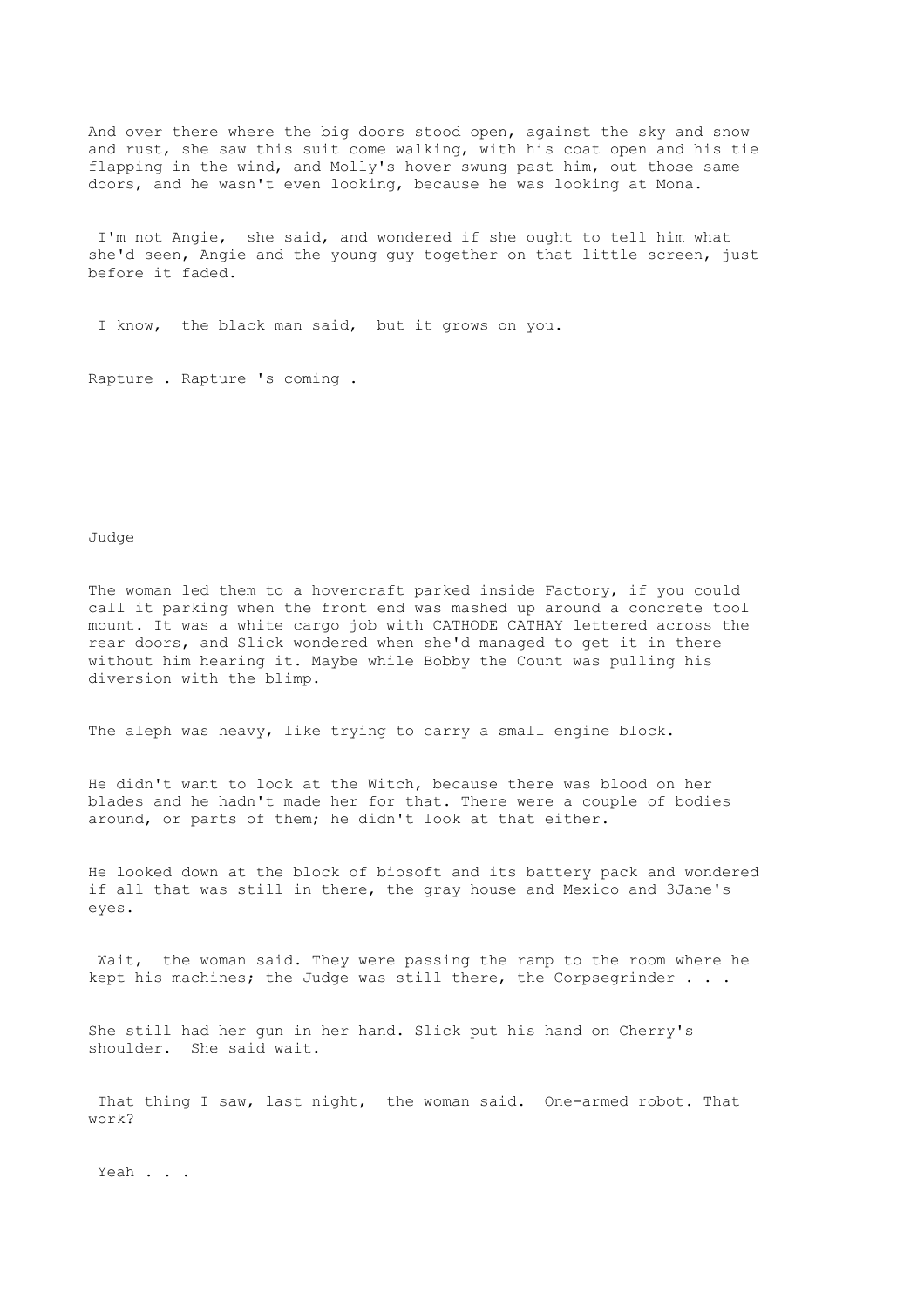Strong? Carry a load? Over rough ground?

Yeah.

Get it.

Huh?

Get it into the back of the hover. Now. Move.

Cherry clung to him, weak-kneed from whatever it was that girl had given her.

You, Molly gestured toward her with the gun, into the hover.

Go on, Slick said.

He set the aleph down and walked up the ramp and into the room where the Judge was waiting in the shadows, the arm beside it on the tarp, where Slick had left it. Now he wouldn't ever get it right, how the saw was supposed to work. There was a control unit there, on a row of dusty metal shelves. He picked it up and let the Judge power up, the brown carapace trembling slightly.

He moved the Judge forward, down the ramp, the broad feet coming down one-two, one-two, the gyros compensating, perfecting for the missing arm. The woman had the rear doors of the hover open, ready, and Slick marched the Judge straight over to her. She fell back slightly as the Judge towered over her, her silver glasses reflecting polished rust. Slick came up behind the Judge and started figuring the angles, how to get him in there. It didn't make sense, but at least she seemed to have some idea of what they were doing, and anything was better than hanging around Factory now, with dead people all over. He thought about Gentry, up there with his books and those bodies. There'd been two girls up there, and they'd both looked like Angie Mitchell. Now one of them was dead, he didn't know how or why, and the woman with the gun had told the other one to wait. . . .

Come on, come on, get the fucking thing in, we gotta go. . . .

When he'd managed to work the Judge into the back of the hover, legs bent, on its side, he slammed the doors, ran around, and climbed in on the passenger side. The aleph was between the front seats. Cherry was curled in the backseat, under a big orange parka with the Sense/Net logo on the sleeve, shivering.

The woman fired up the turbine and inflated the bag. Slick thought they might be hung on the tool mount, but when she reversed, it tore away a strip of chrome and they were free. She swung the hover around and headed for the gates.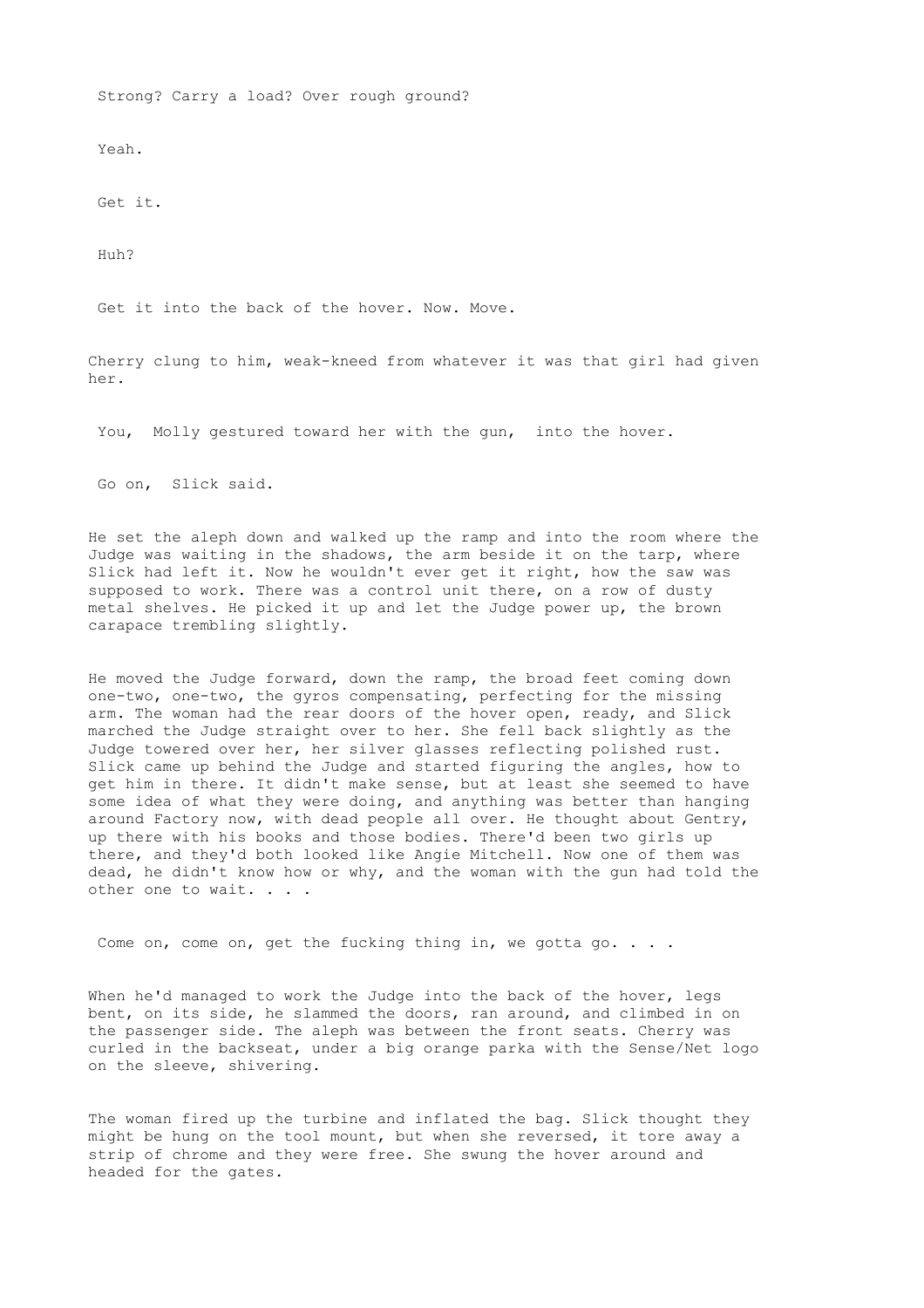On the way out they passed a guy in a suit and tie and a tweed overcoat, who didn't seem to see them. Who's that? She shrugged. You want this hover? she asked. They were maybe ten kilos from Factory now and he hadn't looked back. You steal it? Sure. I'll pass. Yeah? I did time, car theft. So how's your girlfriend? Asleep. She's not my girlfriend. No? I get to ask who you are? A businesswoman. What business? Hard to say. The sky above the Solitude was bright and white. You come for this? He tapped the aleph. Sort of. What now? I made a deal. I got Mitchell together with the box. That was her, the one who fell over?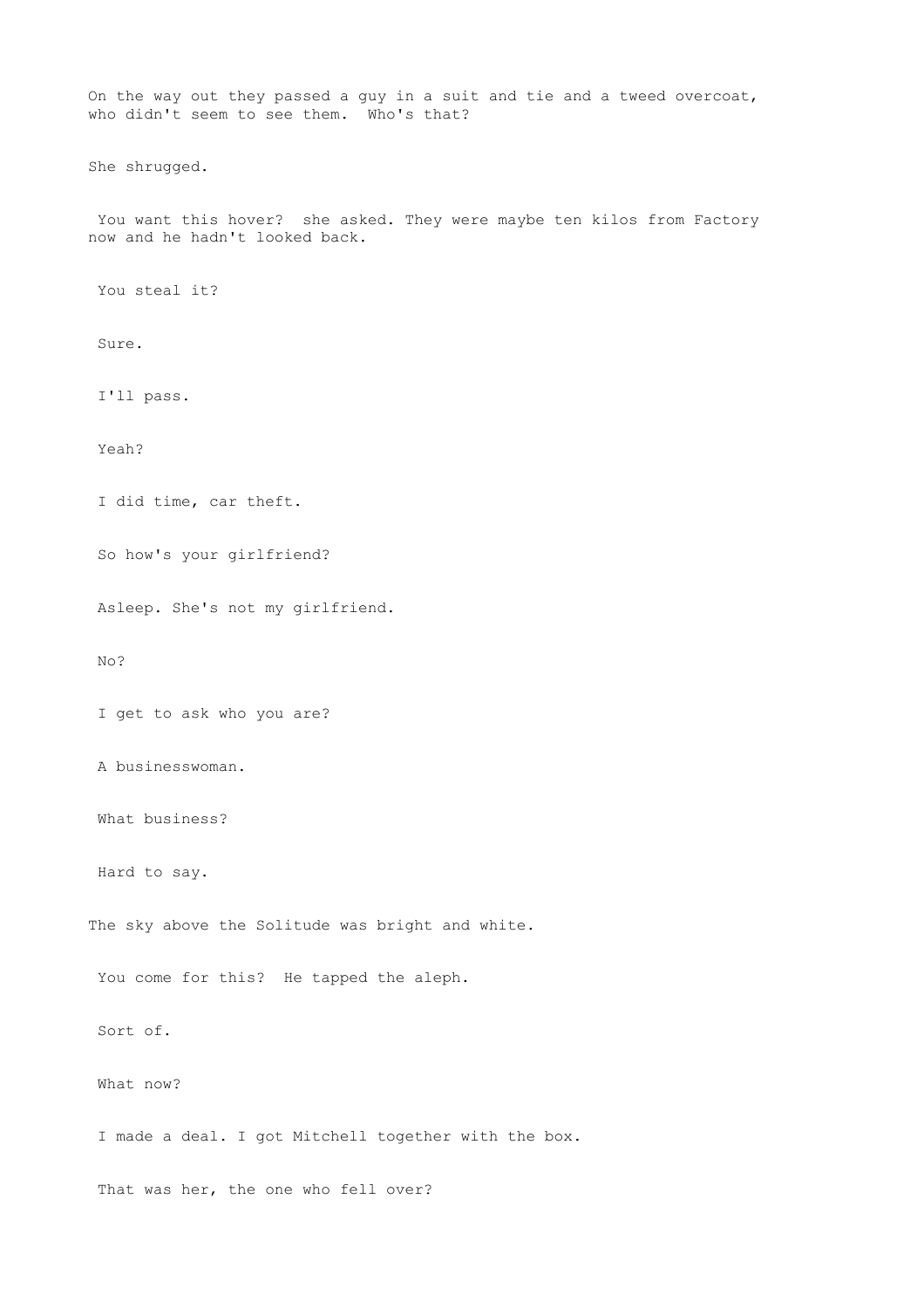Yeah, that was her. But she died. . . . There's dying, then there's dying. Like 3Jane? Her head moved, like she'd glanced at him. What do you know about that? I saw her, once. In there. Well, she's still in there, but so's Angie. And Bobby. Newmark? Yeah. So what'll you do with it? You built those things, right? One in the back, the others? Slick glanced back over his shoulder to where the Judge was folded in the hover's cargo space, like a big rusty headless doll. Yeah. So you're good with tools. Guess so. Okay. I got a job for you. She slowed the hover beside a ragged crest of snow-covered scrap and coasted to a halt. There'll be an emergency kit in here, somewhere. Get it, get up on the roof, get me the solar cells and some wire. I want you to rig the cells so they'll recharge this thing's battery. Can you do that? Probably. Why? She sank back in the seat and Slick saw that she was older than he'd

thought, and tired. Mitchell's in there now. They want her to have some time, is all. . . .

They?

I dunno. Something. Whatever I cut my deal with. How long you figure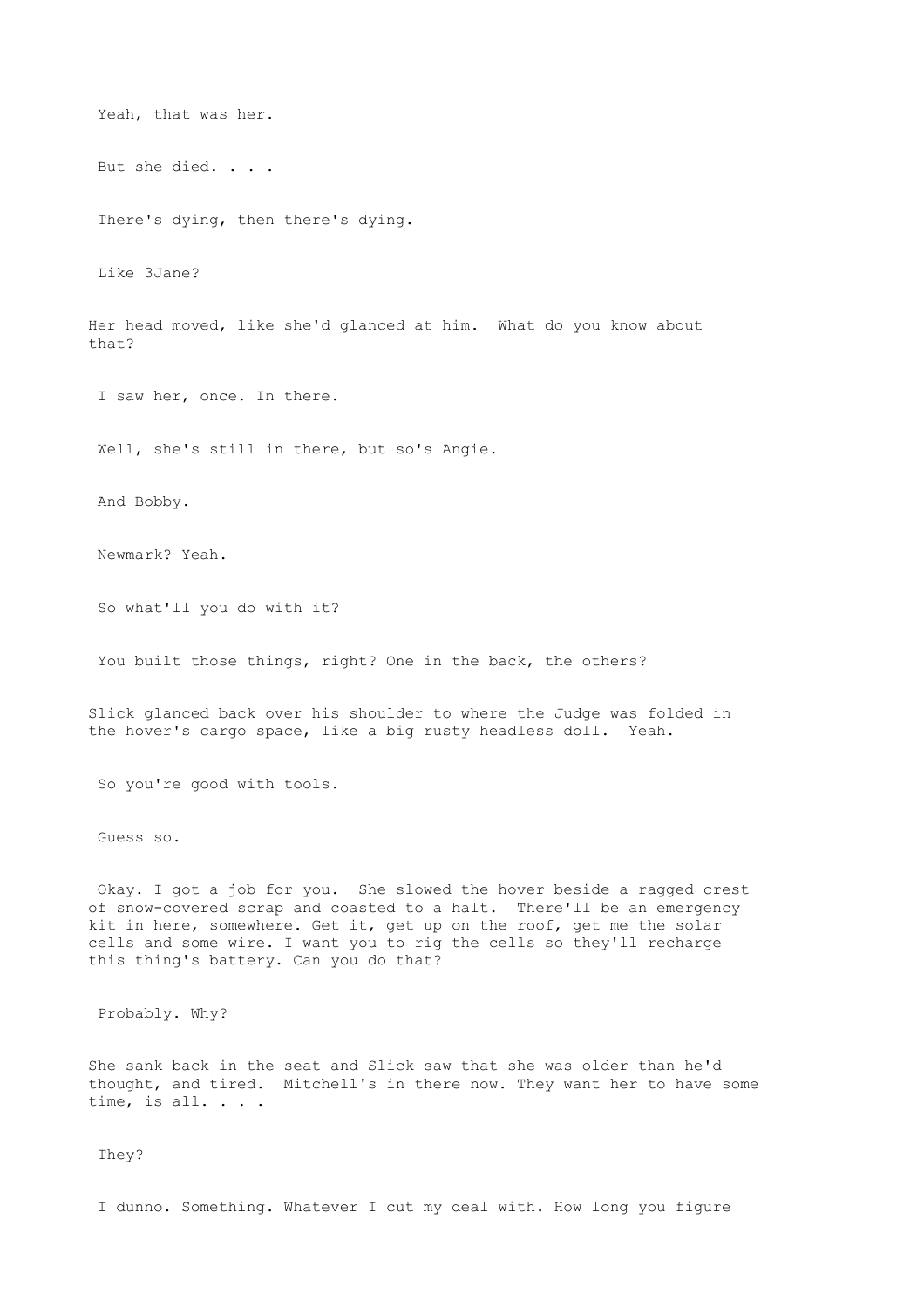the battery'll hold out, if the cells work?

Couple months. Year, maybe.

Okay. I'll hide it somewhere, where the cells can get the sun.

What happens if you just cut the power?

She reached down and ran the tip of her index finger along the thin cable that connected the aleph to the battery. Slick saw her fingernails in the morning light; they looked artificial. Hey, 3Jane, she said, her finger poised above the cable, I gotcha. Then her hand was a fist, which opened, as though she were letting something go.

Cherry wanted to tell Slick everything they were going to do when they got to Cleveland. He was lashing two of the flat cells to the Judge's broad chest with silver tape. The gray aleph was already fastened to the machine's back with a harness of tape. Cherry said she knew where she could get him a job fixing rides in an arcade. He wasn't really listening.

When he'd gotten it all together, he handed the control unit to the woman.

Guess we wait for you now.

No, she said. You go to Cleveland. Cherry just told you.

What about you?

I'm going for a walk.

You wanna freeze? Maybe wanna starve?

 Wanna be by my fucking self for a change. She tried the controls and the Judge trembled, took a step forward, another. Good luck in Cleveland. They watched her walk out across the Solitude, the Judge clumping along behind her. Then she turned and yelled back, Hey, Cherry! Get that guy to take a bath!

Cherry waved, the zippers of her leather jackets jingling.

Red Leather

Petal said that her bags were waiting in the Jaguar. You won't want to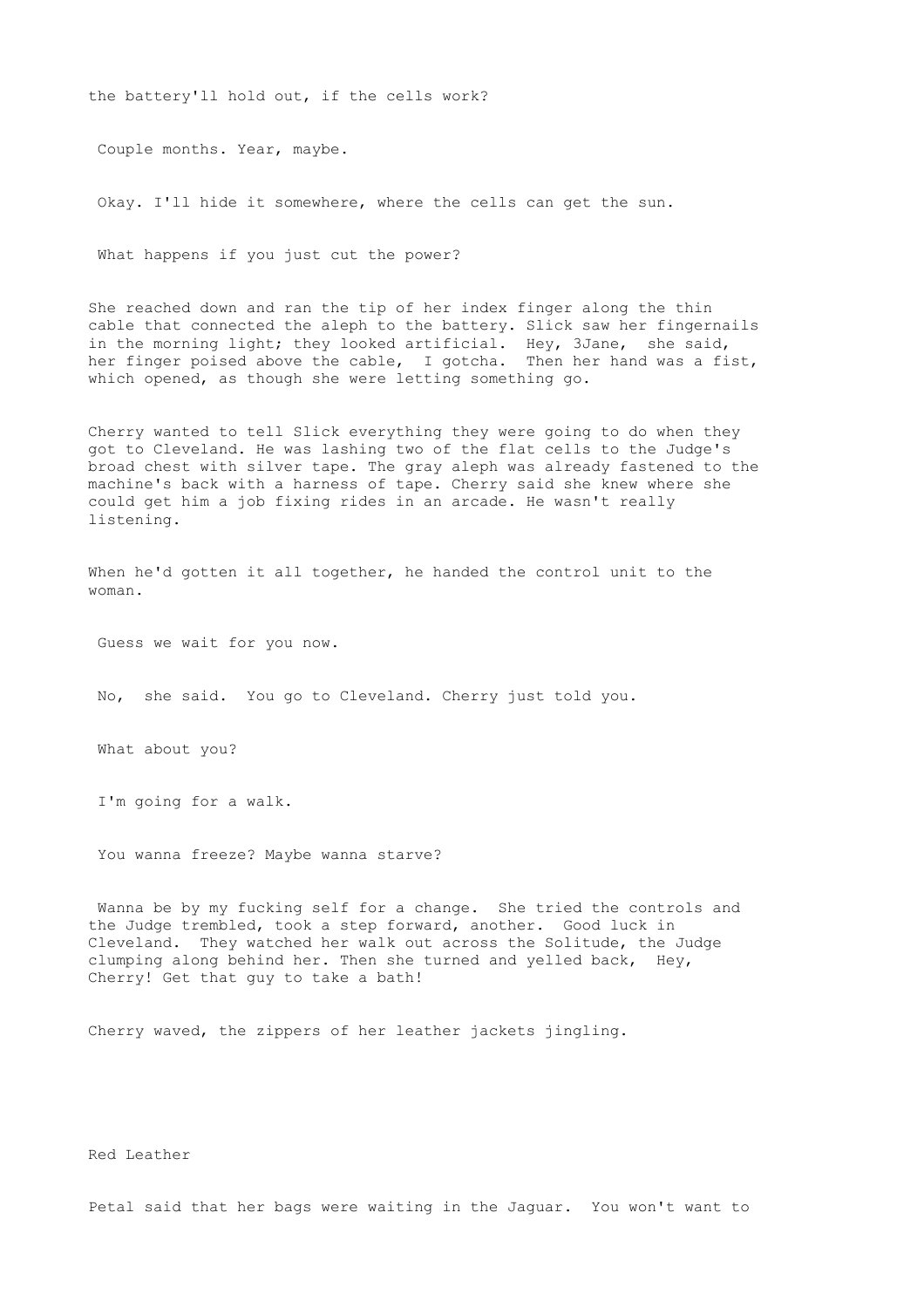be coming back to Notting Hill, he said, so we've arranged something for you in Camden Town.

Petal, she said, I have to know what has happened to Sally.

He started the engine.

Swain was blackmailing her. Forcing her to kidnap --

 Ah. Well then, he interrupted, I see. Shouldn't worry, if I were you.

I am worried.

 Sally, I would say, has managed to extricate herself from that little matter. She's also, according to certain official friends of ours, managed to cause all record of herself to evaporate, apparently, except for a controlling interest in a German casino. And if anything's happened to Angela Mitchell, Sense/Net hasn't gone public with it. All of that is done with, now.

Will I see her again?

Not on my parish. Please.

They pulled away from the curb.

 Petal, she said, as they drove through London, my father told me that Swain --

Fool. Bloody fool. Rather not talk about it now.

I'm sorry.

The heater was working. It was warm in the Jaguar, and Kumiko was very tired now. She settled back against red leather and closed her eyes. Somehow, she thought, her meeting with 3Jane had freed her of her shame, and her father's answer of her anger. 3Jane had been very cruel. Now she saw her mother's cruelty as well. But all must be forgiven, one day, she thought, and fell asleep on the way to a place called Camden Town.

Smooth Stone Beyond

They have come to live in this house: walls of gray stone, roof of slate, in a season of early summer. The grounds are bright and wild,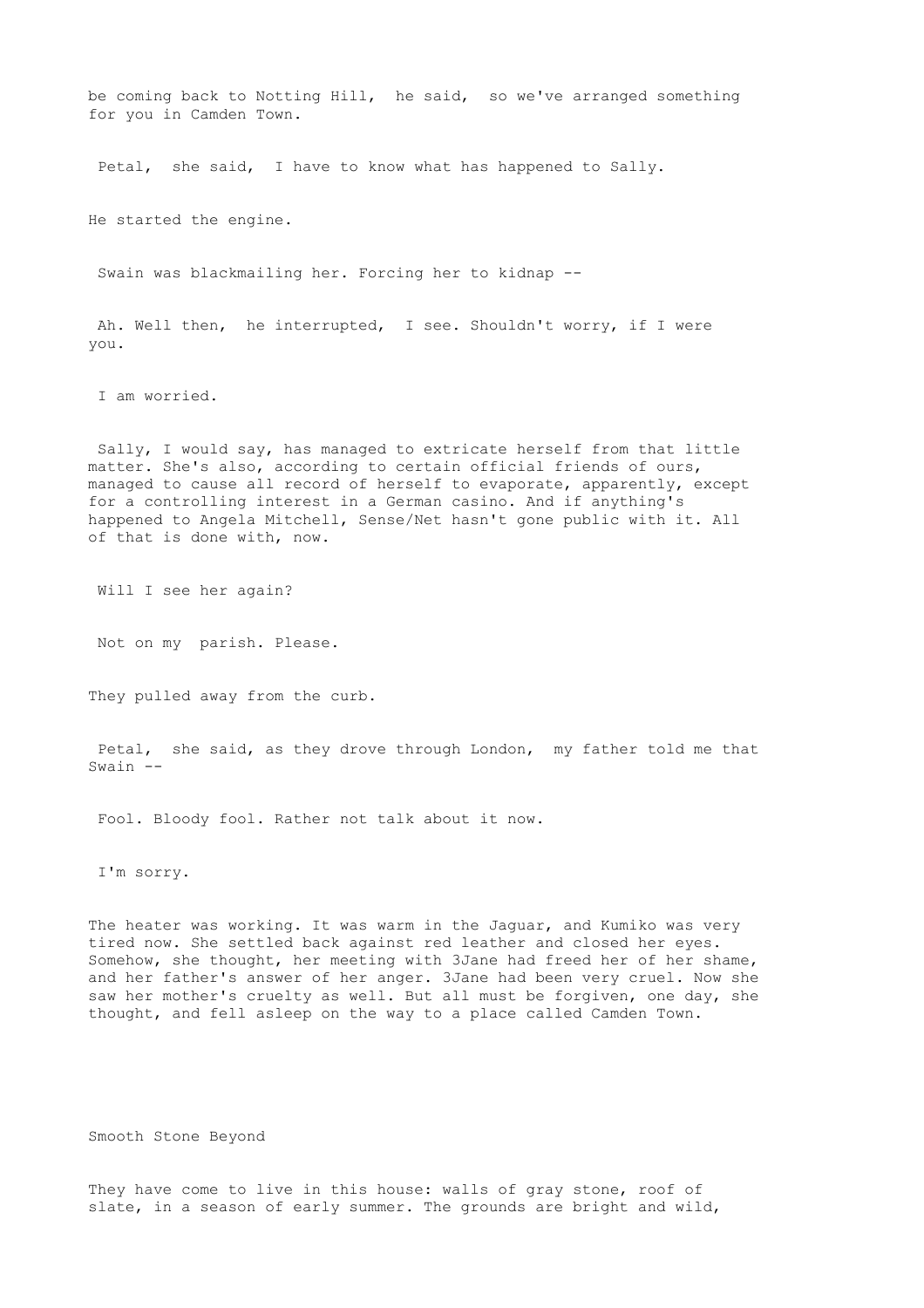though the long grass does not grow and the wildflowers do not fade.

Behind the house are outbuildings, unopened, unexplored, and a field where tethered gliders strain against the wind.

Once, walking alone among the oaks at the edge of that field, she saw three strangers, astride something approximately resembling a horse. Horses are extinct, their line terminated years before Angie's birth. A slim, tweed-coated figure was in the saddle, a boy like a groom from some old painting. In front of him, a young girl, Japanese, straddled the horse thing, while behind him sat a pale, greasy-looking little man in a gray suit, pink socks and white ankles showing above his brown shoes. Had the girl seen her, returned her gaze?

She has forgotten to mention this to Bobby.

Their most frequent visitors arrive in dawn dreams, though once a grinning little kobold of a man announced himself by thumping repeatedly on the heavy oak door, demanding, when she ran to open it, that little shit Newmark. Bobby introduced this creature as the Finn, and seemed delighted to see him. The Finn's decrepit jacket exuded a complex odor of stale smoke, ancient solder, and pickled herring. Bobby explained that the Finn was always welcome. Might as well be. No way to keep him out, once he wants in.

3Jane comes as well, one of the dawn visitors, her presence sad and tentative. Bobby seems scarcely aware of her, but Angie, the repository of so many of her memories, resonates to that particular mingling of longing, jealousy, frustration, and rage. Angie has come to understand 3Jane's motives, and to forgive her -- though what, exactly, wandering amid these oaks in sunlight, is there to forgive?

But dreams of 3Jane sometimes weary Angie; she prefers other dreams, particularly those of her young prot $A \times B$ . These often come as the lace curtains billow, as a first bird calls. She rolls closer to Bobby, closes her eyes, forms the name Continuity in her mind, and waits for the small bright images.

She sees that they have taken the girl to a clinic in Jamaica, to treat her addiction to crude stimulants. Her metabolism fine-tuned by a patient army of Net medics, she emerges at last, radiant with health. With her sensorium expertly modulated by Piper Hill, her first stims are greeted with unprecedented enthusiasm. Her global audience is entranced by her freshness, her vigor, the delightfully ingenuous way in which she seems to discover her glamorous life as if for the first time.

A shadow sometimes crosses the distant screen, but only for an instant: Robin Lanier has been found strangled, frozen, on the mountainscaped facade of the New Suzuki Envoy; both Angie and Continuity know whose long strong hands throttled the star and threw him there.

But a certain thing eludes her, one special fragment of the puzzle that is history.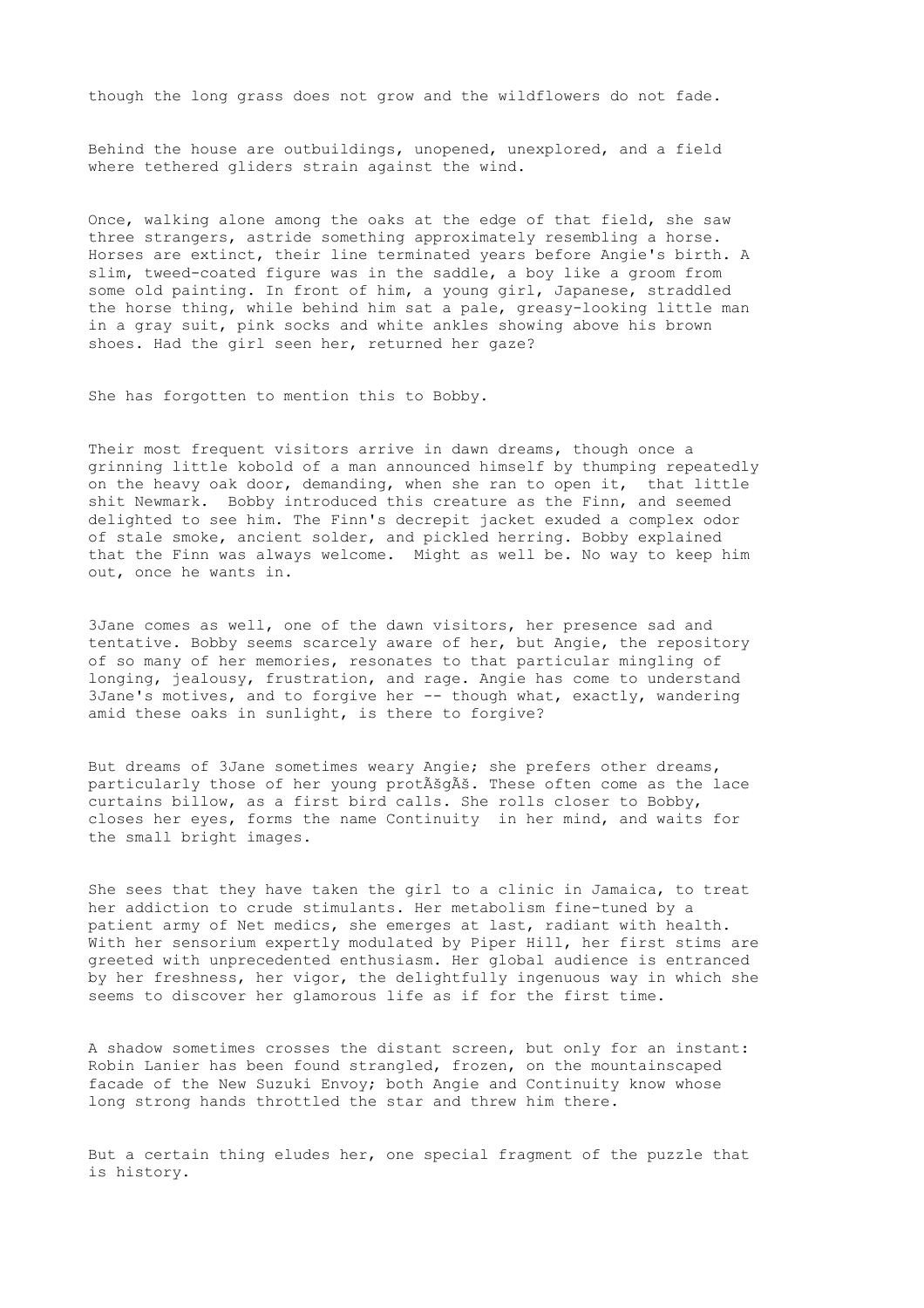At the edge of oak shadow, beneath a steel and salmon sunset, in this France that isn't France, she asks Bobby for the answer to her final question.

They waited in the drive at midnight, because Bobby had promised her an answer.

As the clocks in the house struck twelve, she heard the hiss of tires over gravel. The car was long, low and gray.

Its driver was the Finn.

Bobby opened the door and helped her in.

In the backseat sat the young man she recalled from her glimpse of the impossible horse and its three mismatched riders. He smiled at her, but said nothing.

 This is Colin, Bobby said, climbing in beside her. And you know the Finn.

She never guessed, huh? the Finn asked, putting the car in gear.

No, Bobby said, I don't think so.

The young man named Colin was smiling at her. The aleph is an approximation of the matrix, he said, a sort of model of cyberspace. . . .

 Yes, I know. She turned to Bobby. Well? You promised you'd tell me the why of When It Changed.

The Finn laughed, a very strange sound. Ain't a why, lady. More like it's a what. Remember one time Brigitte told you there was this other? Yeah? Well, that's the what, and the what's the why.

 I do remember. She said that when the matrix finally knew itself, there was 'the other.'. . .

That's where we're going tonight, Bobby began, putting his arm around her. It isn't far, but it's --

Different, the Finn said, it's real different.

But what is it?

 You see, Colin said, brushing aside his brown forelock, a gesture like a schoolboy's in some antique play, when the matrix attained sentience,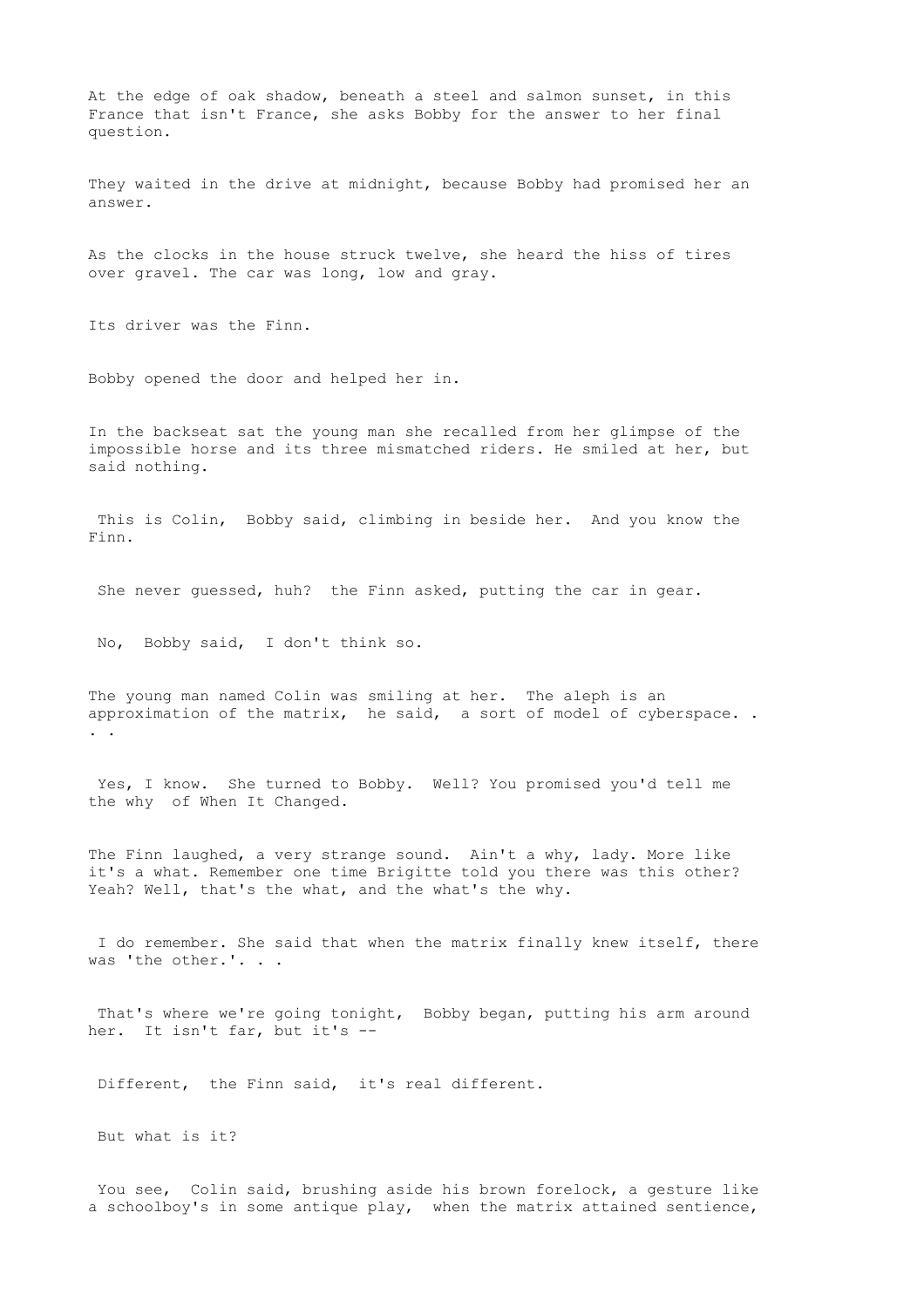it simultaneously became aware of another matrix, another sentience.

 I don't understand, she said. If cyberspace consists of the sum total of data in the human system . . .

Yeah, the Finn said, turning out onto the long straight empty highway, but nobody's talkin' human , see?

The other one was somewhere else, Bobby said.

Centauri, Colin said.

Can they be teasing her? Is this some joke of Bobby's?

 So it's kinda hard to explain why the matrix split up into all those hoodoos 'n' shit, when it met this other one, the Finn said, but when we get there, you'll sorta get the idea. . . .

 My own feeling, Colin said, is that it's all so much more amusing, this way. . . .

Are you telling me the truth?

Be there in a New York minute, said the Finn, no shit.

Author's Afterword

Ten years have now passed since the inception of whatever strange process it was that led me to write Neuromancer , Count Zero , and Mona Lisa Overdrive . The technology through which you now access these words didn't exist, a decade ago.

Neuromancer was written on a clockwork typewriter, the very one you may recall glimpsing in Julie Deane's office in Chiba City. This machine, a Hermes 2000 manual portable, dates from somewhere in the 1930's. It's a very tough and elegant piece of work, from the factory of E. PAILLARD & Cie S.A. YVERDON (SUISSE). Cased, it weighs slightly less than the Macintosh SE/30 I now write on, and is finished in a curious green- and-black crackle paint-job, perhaps meant to suggest the covers of an accountant's ledger. Its keys are green as well, of celluloid, and the letters and symbols on them are canary yellow. (I once happened to brush the shift-key with the tip of a lit cigarette, dramatically confirming the extreme flammability of this early plastic.) In its day, the Hermes 2000 was one of the best portable writing- machines in the world, and one of the most expensive. This one belonged to my wife's step-grandfather, who had been a journalist of sorts and had used it to compose laudatory essays on the poetry of Robert Burns. I used it first to write undergraduate Eng. lit. papers, then my early attempts at short stories, then Neuromancer , all without so much as ever having touched an actual computer.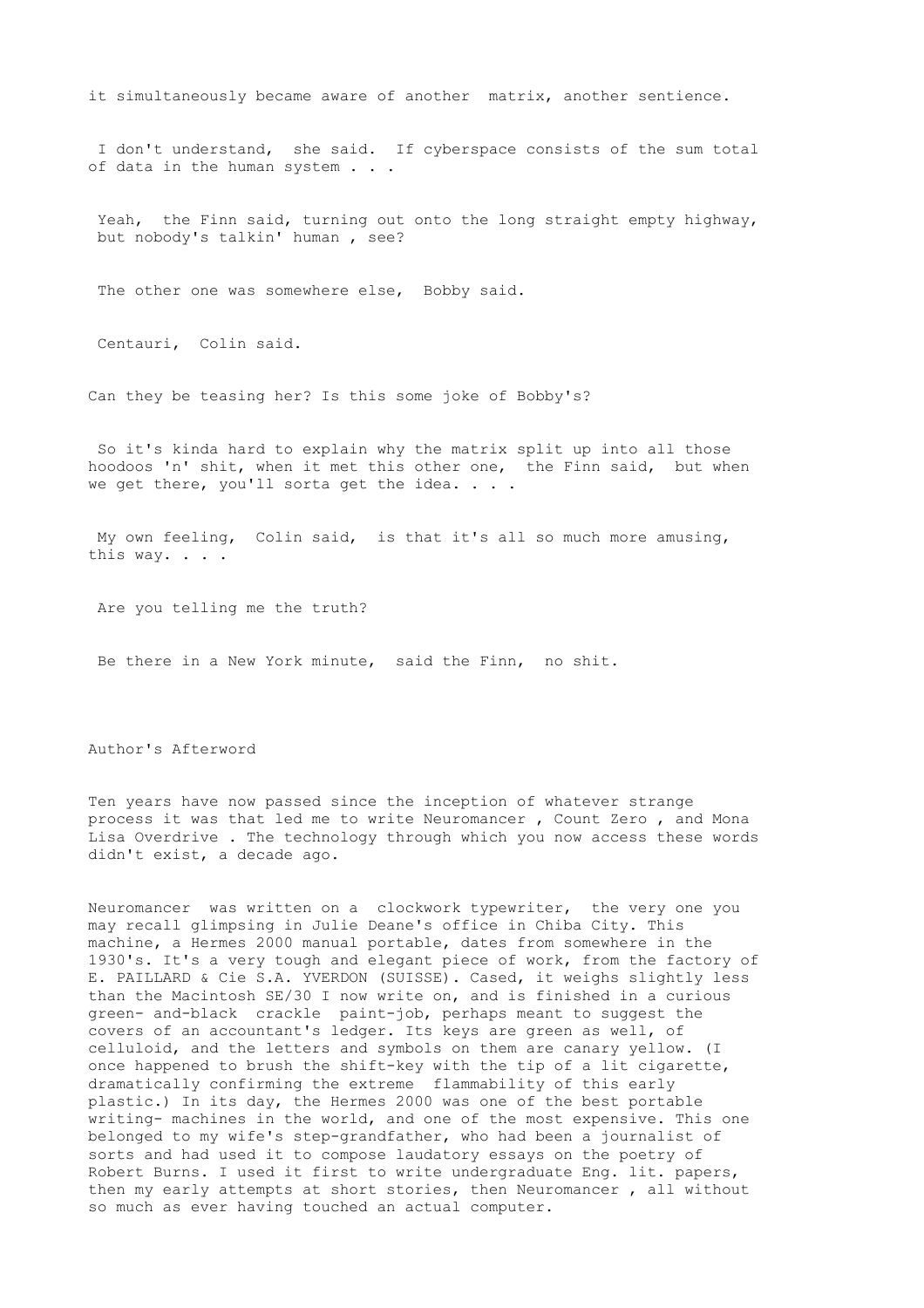Some readers, evidently, find this odd. I don't. Computers, in 1981 (when I began to work with the concept of cyberspace, the word having first seen light on my trusty Hermes) were mostly wall-sized monsters covered with twirling wheels of magnetic tape. I'd once glimpsed one through a window at the university. Friends who did things with computers tended to do them at very odd hours, having arranged to scam time on some large institution's mainframe.

Around that time, however, the Apple IIc appeared. For me, it appeared on the miniature billboards affixed to bus- stop shelters. This seductive little unit , looking not that much bigger, really, than your present day Powerbook, was depicted dangling from a handle in the hand of some unseen suit with a nicely-laundered cuff. Portability! Amazing! a whole computer in a package that size! (I didn't know that you had to lug the monitor around as well, plus a bulky little transformer and another disk- drive that weighed nearly as much as the computer itself.) These Apple ads were the direct inspiration for the cyberspace decks in Neuromancer . Like the Hermes 2000, the IIc, in its day, was quite something.

Not that I ever experienced it in its day, not quite. My Hermes died. Some tiny pawl or widget caved in to metal-fatigue. No replacement could be found. I'd just started Count Zero . I gave the typewriter man \$75 for a reconditioned Royal desk machine, a hideous truck-like lump of a thing with an extended carriage that alone weighed twenty pounds. It had an extended carriage, he said, because it had belonged to a little old lady who'd only ever used it to type mimeograph stencils for Sundayschool programs. (Though I suspect many of you may not know what mimeograph stencils were.)

I stuck with this ghastly clunker through Count Zero , but as it came time to begin Mona Lisa Overdrive , I went shopping for a computer. Bruce Sterling's father had given him his old Apple II, and Bruce allowed as how it was a pretty convenient way to put words in a row. Remembering those bus-stop ads, I bought myself an Apple IIc. This was around 1986 or so, and the IIc had long-since been eclipsed by various proto-Macs, which everyone assured me were wonderful, but which I regarded as prohibitively expensive. I bought a IIc in an end-of-line sale at a department store, took it home, and learned, to my considerable disappointment, that personal computers stored their data on little circular bits of electromagnetic tape, which were whirled around to the accompaniment of assorted coarse sounds. I suppose I'd assumed the data was just sort of, well, held . In a glittering mesh of silicon. Or something. But silently .

And that, quite literally, was the first time I ever touched a computer. And I still don't know very much about them. The revealed truth of which, as I've said, sometimes perturbs my readers, or in any case those readers with a peculiarly intense computer-tech bent, of whom I seem to have more than a few.

But Neuromancer and its two sequels are not about computers. They may pretend, at times, and often rather badly, to be about computers, but really they're about technology in some broader sense. Personally, I suspect they're actually about Industrial Culture; about what we do with machines, what machines do with us, and how wholly unconscious (and usually unlegislated) this process has been, is, and will be. Had I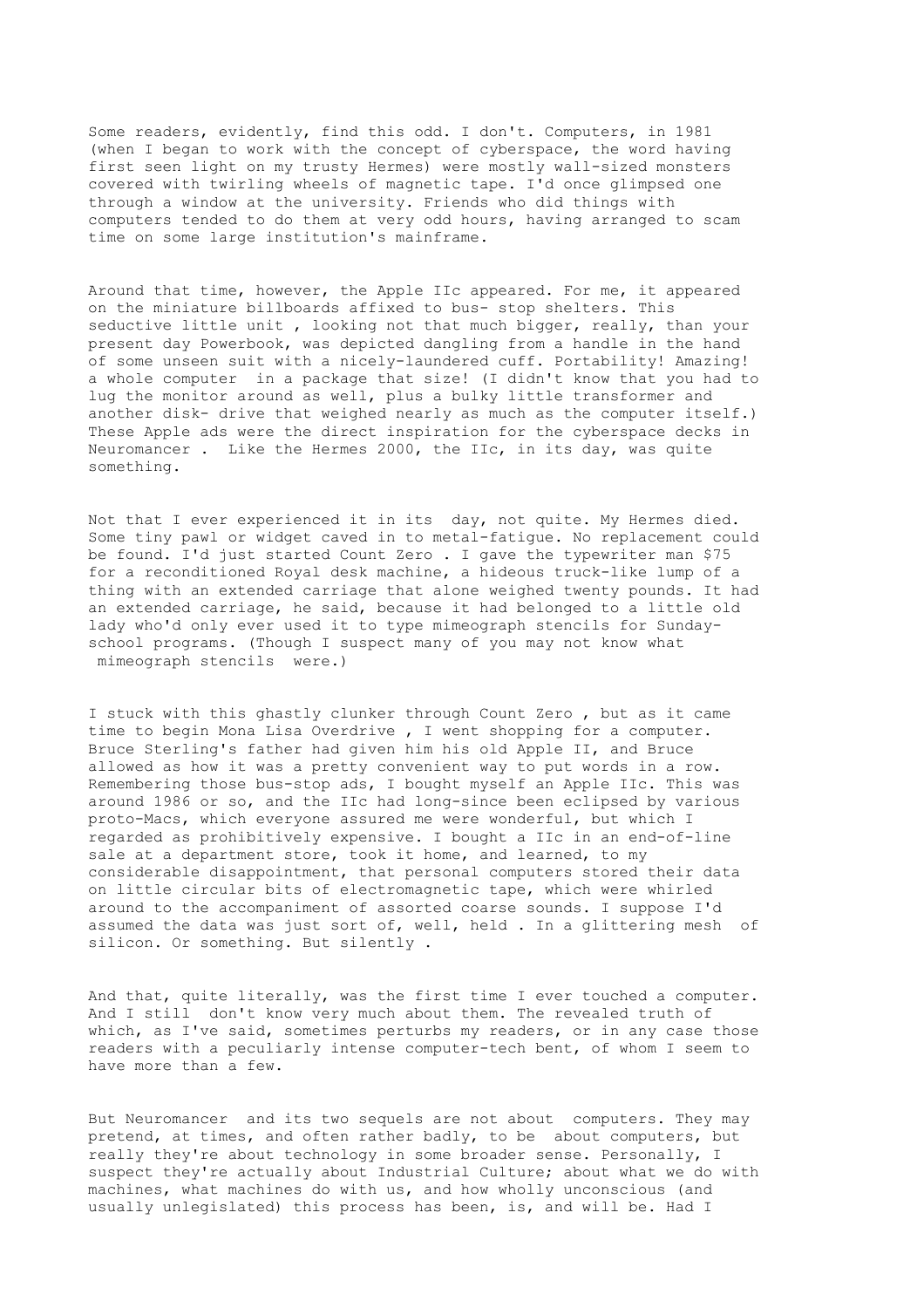actually known a great deal (by 1981 standards) about real computing, I doubt very much I would (or could) have written Neuromancer . Perhaps it all goes to prove that there are situations (literary ones, at least) in which a little knowledge is not only a dangerous thing, but the best tool for the job at hand.

A mimeograph stencil, by the way, is a piece of tissue- paper impregnated with wax. You punch through the wax with a typewriter, creating a stencil through which ink can be forced onto paper, allowing the reproduction of multiple copies. For many years, and not so long ago, these curious devices were very nearly as common as typewriters. They were what people did before laser printers. The mimeograph is one of many dinosaurs recently brought to the verge of extinction by the computer. They are dead tech , destined to make up part of the litter engulfing the Finn's back room. As is my Hermes 2000. As is my Apple IIc, which my children play with only reluctantly, its black-and-white graphics no competition for their video-games. As is my old SE/30 here; as is, eventually, whatever sort of unit, however slick and contemporary, you happen to be reading this on.

It gives me great pleasure to have these three books digitized, data-compressed, and published in this (make no mistake) revolutionary format. We participate, you and I, in the death of print-as-we-knew-it, and should experience thereby an exquisite frisson of ecstasy and dread. So soon , we plunge toward a world in which the word library simply means something on the other end of a modem.

But I confess it gives me greater pleasure still, to contemplate that process whereby every tech, however sharp this morning, is invariably supplanted by the new, the unthinkable, and to imagine these words, unread and finally inaccessible, gathering dust at the back of some drawer in some year far up the road. Nothing in there but a tarnished Yale key, a silver dime, a couple of desiccated moths, and several hundred thousand data-compressed words, all in a row.

I know; I put them there.

I'd like to take this opportunity to cite and thank the late Terry Carr, who commissioned the work that became Neuromancer from an unknown and thoroughly unconfident writer, one whose track-record at the time consisted of a handful of short stories. If Terry hadn't been willing to take a chance with me, when he did, thereby forcing me to write something (a novel) I felt several working years short of being ready to do, it's most unlikely that these books would exist today.

-- Vancouver, 6/16/92

About the Author